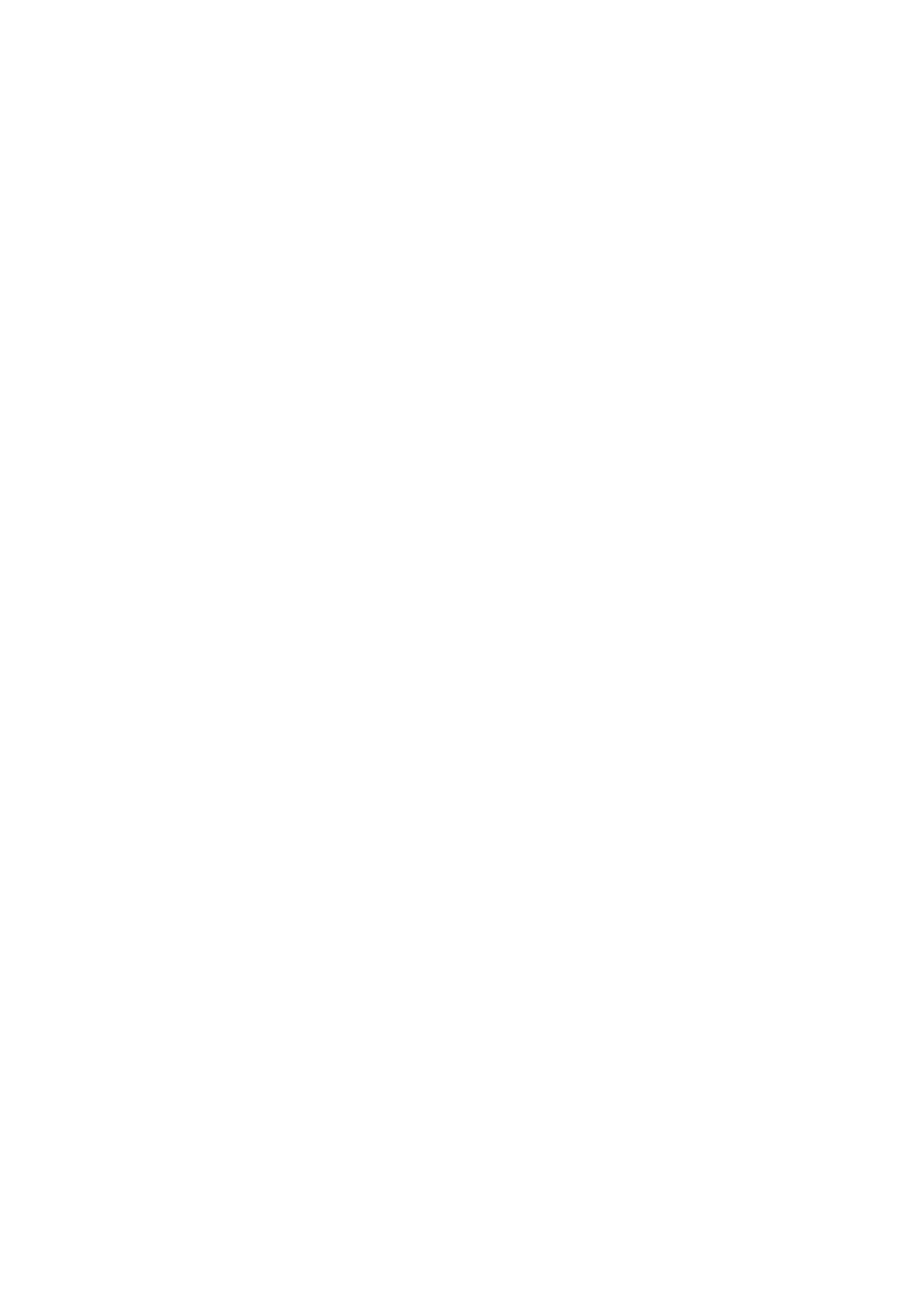

# **Road Transport (Offences) Amendment Regulation 2006 (No 1)**

**Subordinate Law SL2006-30** 

made under the

**Road Transport (General) Act 1999** 

## **Contents**

|   |                                | Page |
|---|--------------------------------|------|
|   | Name of regulation             |      |
| 2 | Commencement                   |      |
| 3 | Legislation amended            |      |
| 4 | Schedule 1, part 1.2           | 2    |
| 5 | Schedule 1, parts 1.5 to 1.8   | 70   |
| 6 | Schedule 1, parts 1.12 to 1.15 | 95   |

J2006-206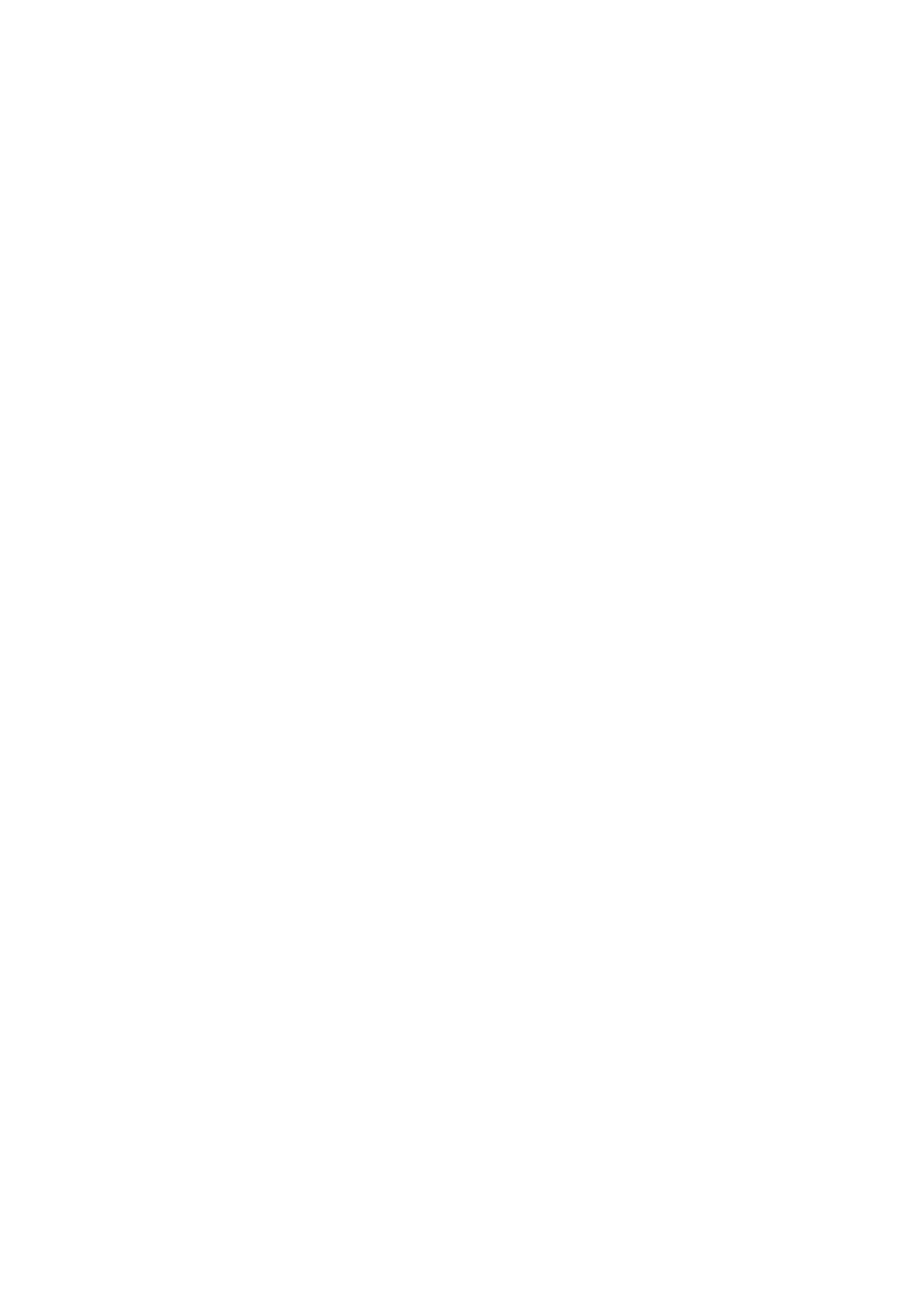### **1 Name of regulation**

This regulation is the *Road Transport (Offences) Amendment Regulation 2006 (No 1)*.

### **2 Commencement**

This regulation commences on 3 July 2006.

*Note 1* The naming and commencement provisions automatically commence on the notification day (see Legislation Act, s 75 (1)).

### **3 Legislation amended**

This regulation amends the *Road Transport (Offences) Regulation 2005*.

SL2006-30

Road Transport (Offences) Amendment Regulation 2006 (No 1)

page 1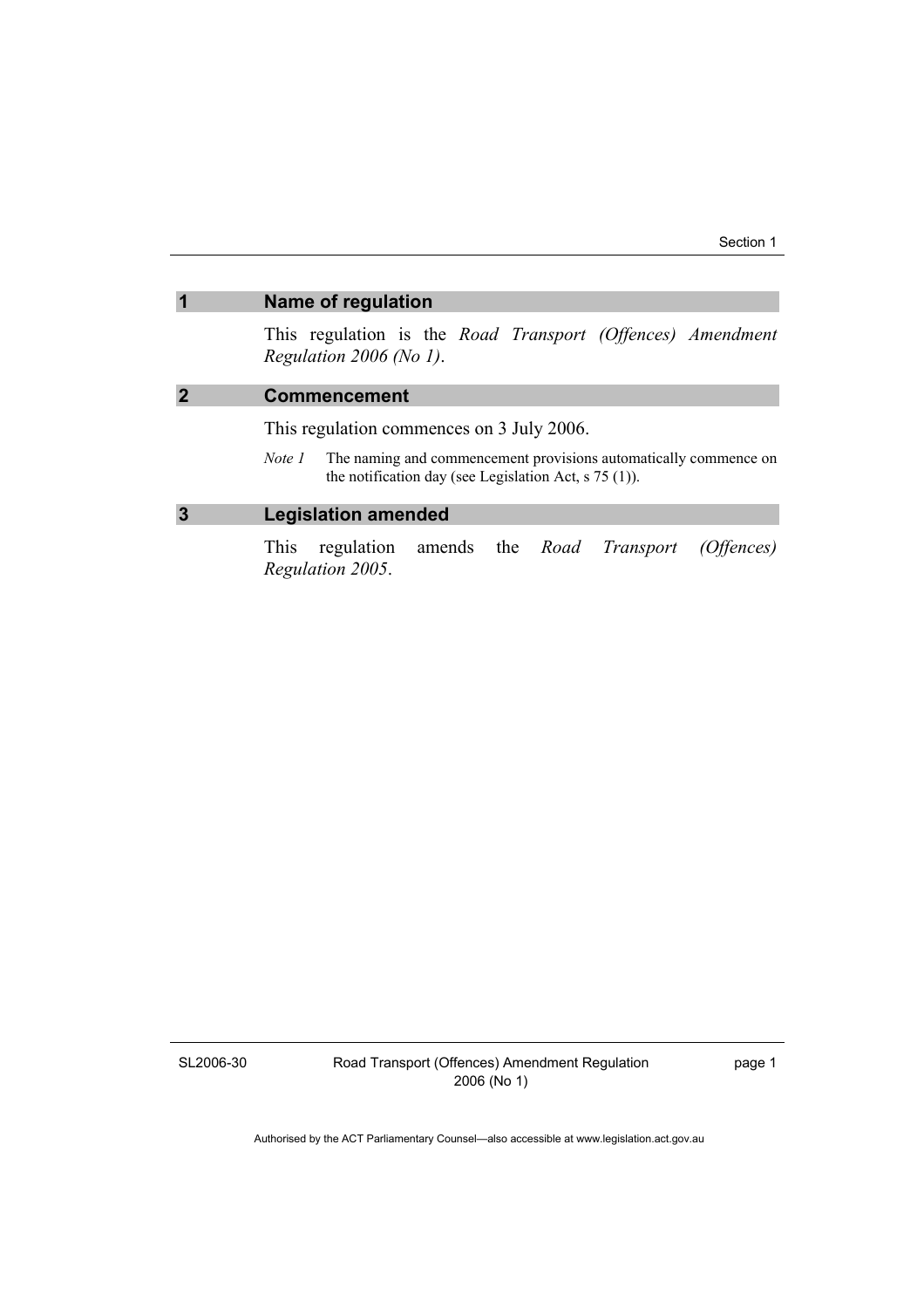### **4 Schedule 1, part 1.2**

*substitute* 

### **Part 1.2 Australian Road Rules**

| column 1<br>item | column 2<br>offence provision and, if<br>relevant, case | column 3<br>short description         | column 4<br>offence<br>penalty (pu) | column 5<br>infringement<br>penalty (\$) | column 6<br>demerit<br>points |
|------------------|---------------------------------------------------------|---------------------------------------|-------------------------------------|------------------------------------------|-------------------------------|
|                  | 20                                                      |                                       |                                     |                                          |                               |
| 1.1              | not in school zone,<br>٠                                | non-school zone exceed speed limit by | 20                                  | 133                                      | $1$ (NS)                      |
|                  | driving $\leq 15$ km/h<br>faster than limit             | $\leq 15$ km/h                        |                                     |                                          |                               |
| 1.2              | not in school zone,<br>٠                                | non-school zone exceed speed limit by | 20                                  | 213                                      | $3$ (NS)                      |
|                  | driving $> 15$ but $\leq 30$<br>km/h faster than limit  | $> 15$ but $\leq 30$ km/h             |                                     |                                          |                               |

page 2 Road Transport (Offences) Amendment Regulation 2006 (No 1) SL2006-30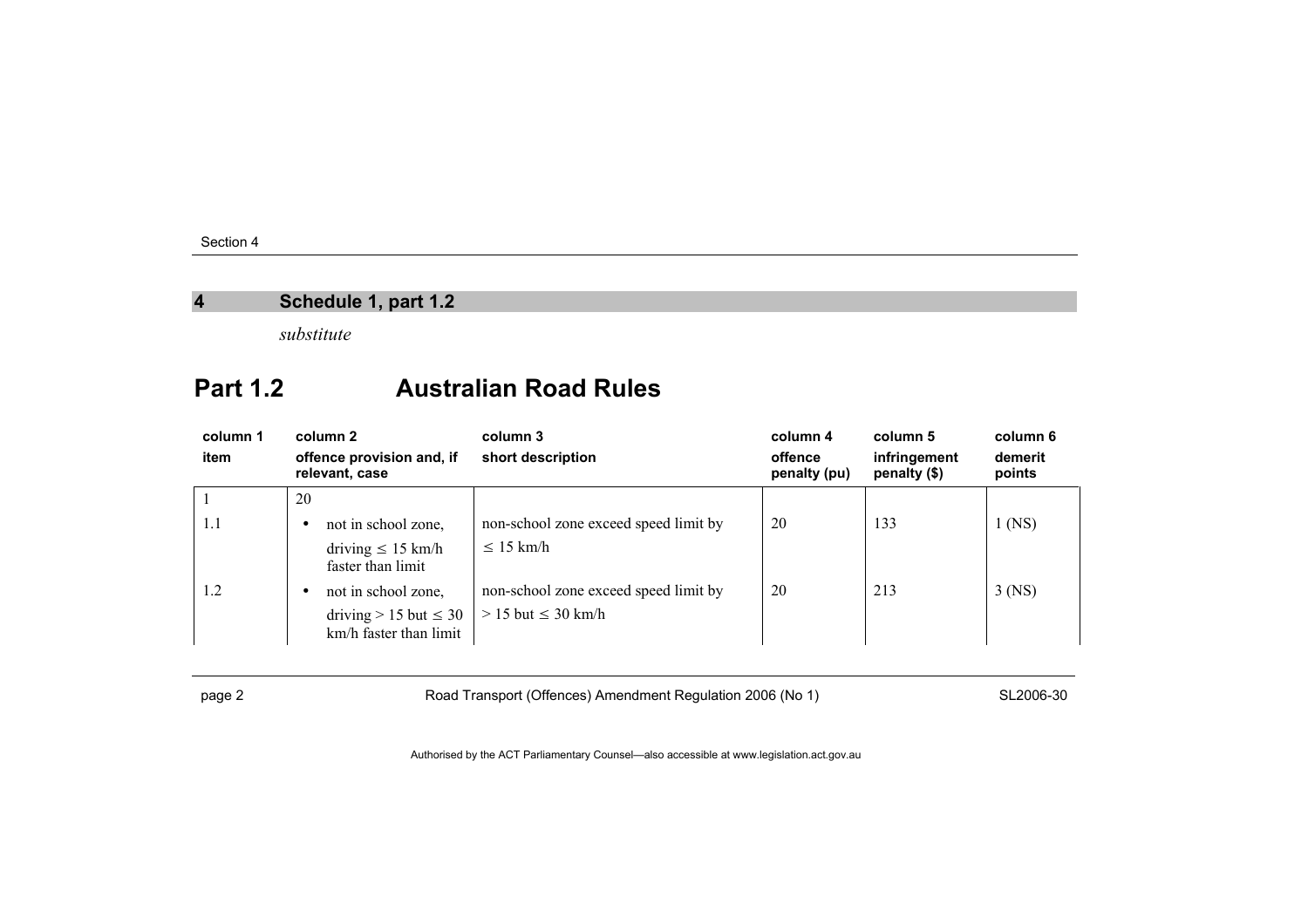| column 1<br>item | column 2<br>offence provision and, if<br>relevant, case                                   | column 3<br>short description                                      | column 4<br>offence<br>penalty (pu) | column 5<br>infringement<br>penalty $(\$)$ | column 6<br>demerit<br>points |
|------------------|-------------------------------------------------------------------------------------------|--------------------------------------------------------------------|-------------------------------------|--------------------------------------------|-------------------------------|
| 1.3              | not in school zone,<br>٠<br>driving $>$ 30 but $\leq$ 45<br>km/h faster than limit        | non-school zone exceed speed limit by<br>$>$ 30 but $\leq$ 45 km/h | 20                                  | 594                                        | $4$ (NS)                      |
| 1.4              | not in school zone,<br>٠<br>driving $> 45$ km/h<br>faster than limit                      | non-school zone exceed speed limit by<br>$>45$ km/h                | 20                                  | 1637                                       | $6$ (NS)                      |
| 1.5              | in school zone,<br>٠<br>driving $\leq 15$ km/h<br>faster than limit                       | school zone exceed speed limit by $\leq 15$<br>km/h                | 20                                  | 133                                        | $1$ (NS)                      |
| 1.6              | in school zone,<br>$\bullet$<br>driving<br>$> 15$ but $\leq 30$ km/h<br>faster than limit | school zone exceed speed limit by<br>$> 15$ but $\leq 30$ km/h     | 20                                  | 213                                        | $3$ (NS)                      |

SL2006-30 Road Transport (Offences) Amendment Regulation 2006 (No 1) Page 3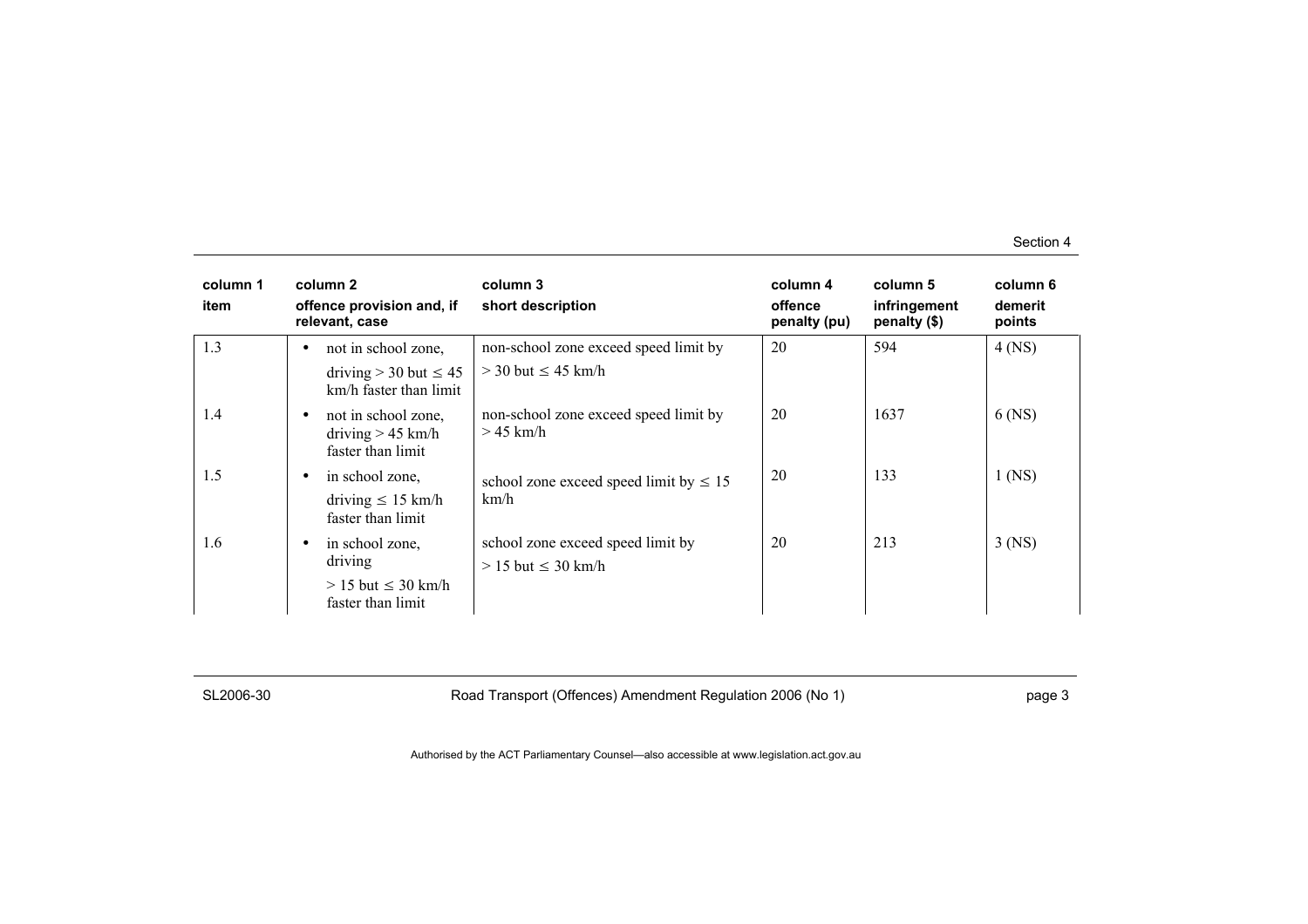| column 1<br>item | column 2<br>offence provision and, if<br>relevant, case                                   | column 3<br>short description                                  | column 4<br>offence<br>penalty (pu) | column 5<br>infringement<br>penalty (\$) | column 6<br>demerit<br>points |
|------------------|-------------------------------------------------------------------------------------------|----------------------------------------------------------------|-------------------------------------|------------------------------------------|-------------------------------|
| 1.7              | in school zone,<br>$\bullet$<br>driving<br>$>$ 30 but $\leq$ 45 km/h<br>faster than limit | school zone exceed speed limit by<br>$>$ 30 but $\leq$ 45 km/h | 20                                  | 594                                      | $4$ (NS)                      |
| 1.8              | in school zone,<br>$\bullet$<br>driving $> 45$ km/h<br>faster than limit                  | school zone exceed speed limit by<br>$>$ 45 km/h               | 20                                  | 1637                                     | $6$ (NS)                      |
| 2                | 27(1)                                                                                     | not turn left from far left side of road                       | 20                                  | 187                                      | $2$ (NS)                      |
| 3                | 28(1)                                                                                     | not turn left from multi-lane road from<br>within left lane    | 20                                  | 187                                      | $2$ (NS)                      |
| $\overline{4}$   | 29                                                                                        | turn left contrary to road marking                             | 20                                  | 133                                      | $2$ (NS)                      |
| 5<br>5.1         | 31(1)<br>by contravening<br>$\bullet$<br>31(2)                                            | not turn right from left of/parallel to/near<br>line/strip     | 20                                  | 187                                      | $2$ (NS)                      |

page 4 Road Transport (Offences) Amendment Regulation 2006 (No 1) SL2006-30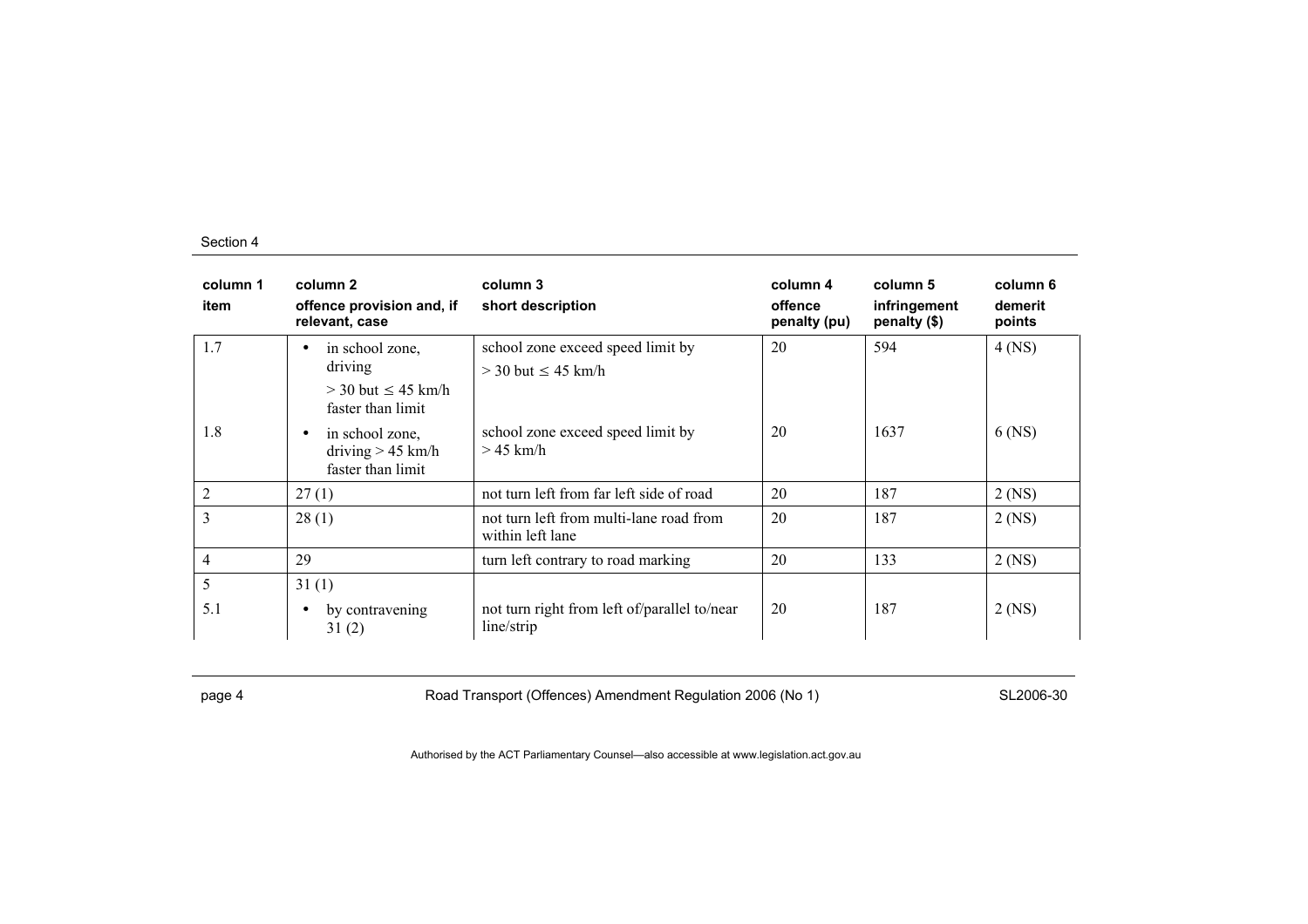| column 1<br>item | column 2<br>offence provision and, if<br>relevant, case | column 3<br>short description                                  | column 4<br>offence<br>penalty (pu) | column 5<br>infringement<br>penalty (\$) | column 6<br>demerit<br>points |
|------------------|---------------------------------------------------------|----------------------------------------------------------------|-------------------------------------|------------------------------------------|-------------------------------|
| 5.2              | by contravening<br>$\bullet$<br>31(3)                   | not turn right from left of/parallel to/near<br>centre of road | 20                                  | 187                                      | $2$ (NS)                      |
| 5.3              | by contravening<br>$\bullet$<br>31(4)                   | not turn right from far right side of one-<br>way road         | 20                                  | 187                                      | $2$ (NS)                      |
| 6                | 32(1)                                                   | not turn right from multi-lane road from<br>within right lane  | 20                                  | 187                                      | $2$ (NS)                      |
|                  | 33(1)                                                   |                                                                |                                     |                                          |                               |
| 7.1              | by contravening<br>$\bullet$<br>33(2)                   | turn right contrary to road marking                            | 20                                  | 133                                      | $2$ (NS)                      |
| 7.2              | by contravening<br>$\bullet$<br>33(3)                   | not turn right near to right of centre of<br>intersection      | 20                                  | 187                                      | $2$ (NS)                      |
| 8                | 34(1)                                                   | not make required hook turn                                    | 20                                  |                                          | $2$ (NS)                      |
| 9                | 35(2)                                                   | make hook turn contrary to subrule (2)                         | 20                                  |                                          |                               |

SL2006-30 Road Transport (Offences) Amendment Regulation 2006 (No 1) Page 5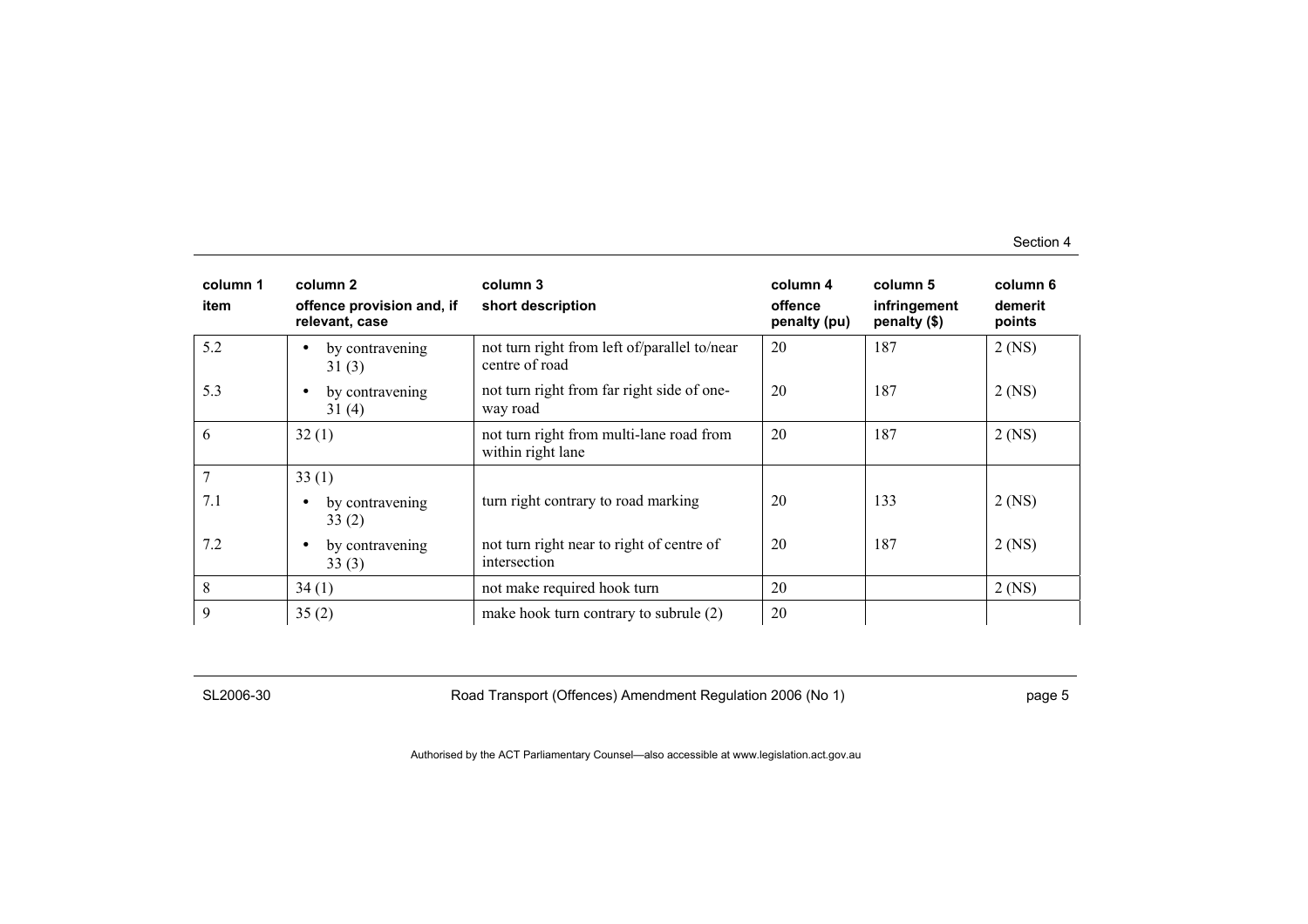| column 1<br>item | column 2<br>offence provision and, if<br>relevant, case | column 3<br>short description                                    | column 4<br>offence<br>penalty (pu) | column 5<br>infringement<br>penalty (\$) | column 6<br>demerit<br>points |
|------------------|---------------------------------------------------------|------------------------------------------------------------------|-------------------------------------|------------------------------------------|-------------------------------|
| 10               | 36                                                      | make hook turn to turn right at intersection<br>contrary to sign | 20                                  |                                          |                               |
| 11               | 37(a)                                                   | begin U-turn without view of approaching<br>traffic              | 20                                  | 239                                      | $2$ (NS)                      |
| 12               | 37(b)                                                   | begin U-turn when driver could obstruct<br>traffic               | 20                                  | 239                                      | $2$ (NS)                      |
| 13               | 38                                                      | make U-turn without giving way to<br>vehicle/pedestrian          | 20                                  | 239                                      | $3$ (NS)                      |
| 14               | 39(1)                                                   | make U-turn at break in dividing strip<br>contrary to sign       | 20                                  | 133                                      | $2$ (NS)                      |
| 15               | 39(2)                                                   | make U-turn on length of road contrary to<br>sign                | 20                                  | 133                                      | $2$ (NS)                      |
| 16               | 40                                                      | make U-turn at intersection with traffic<br>lights               | 20                                  | 187                                      | $2$ (NS)                      |

page 6 **Road Transport (Offences) Amendment Regulation 2006 (No 1)** SL2006-30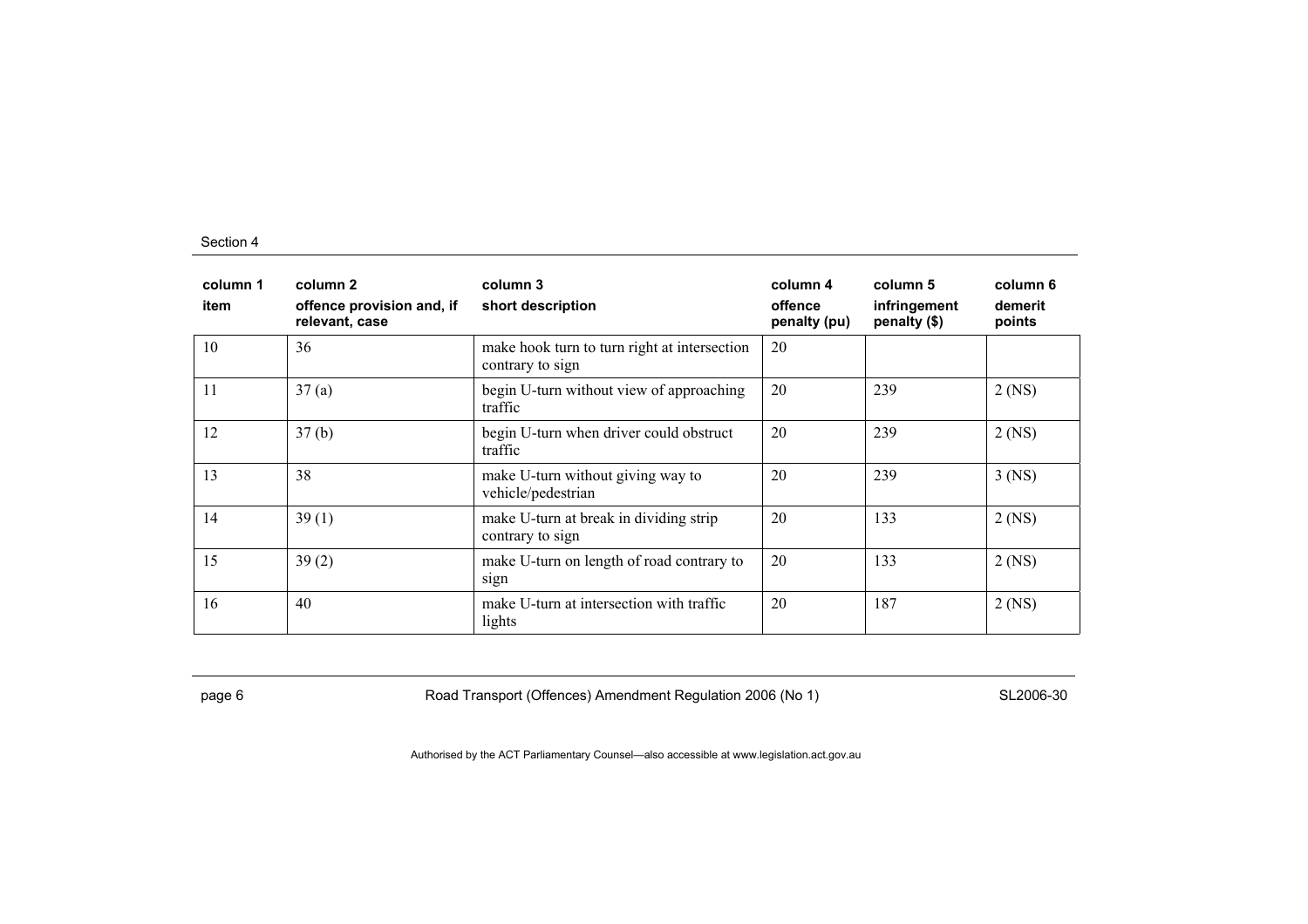| column 1<br>item | column 2<br>offence provision and, if<br>relevant, case | column 3<br>short description                                  | column 4<br>offence<br>penalty (pu) | column 5<br>infringement<br>penalty (\$) | column 6<br>demerit<br>points |
|------------------|---------------------------------------------------------|----------------------------------------------------------------|-------------------------------------|------------------------------------------|-------------------------------|
| 17               | 41                                                      | make U-turn at intersection (no lights)<br>contrary to sign    | 20                                  | 133                                      | $2$ (NS)                      |
| 18               | 42(a)                                                   | not start U-turn in lane nearest dividing<br>line/median strip | 20                                  | 187                                      | $2$ (NS)                      |
| 19               | 42(b)                                                   | not start U-turn from left of centre of road                   | 20                                  | 187                                      | $2$ (NS)                      |
| 20               | 43 $(1)$                                                | turn left into/from road/area/land contrary<br>to division 1   | 20                                  | 187                                      | $2$ (NS)                      |
| 21               | 43 $(2)$                                                | turn right into/from road/area/land contrary<br>to division 2  | 20                                  | 187                                      | $2$ (NS)                      |
| 22               | 46(1)                                                   |                                                                |                                     |                                          |                               |
| 22.1             | by contravening 47<br>$\bullet$                         | not give required signal                                       | 20                                  | 133                                      | $2$ (NS)                      |
| 22.2             | by contravening<br>$\bullet$<br>46(2)                   | not give sufficient left change of direction<br>signal         | 20                                  | 133                                      | $2$ (NS)                      |

SL2006-30 Road Transport (Offences) Amendment Regulation 2006 (No 1) Page 7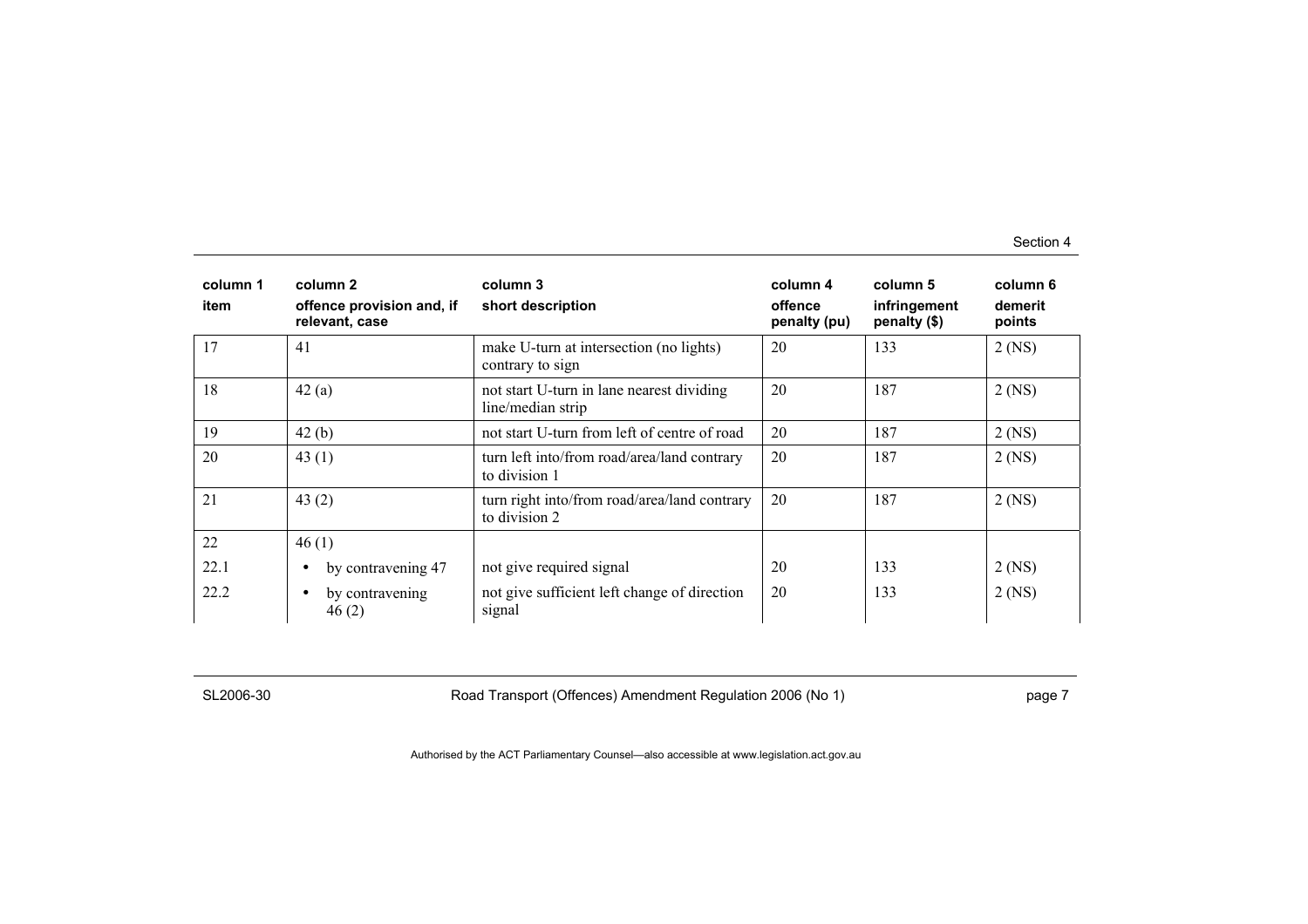| column 1<br>item | column 2<br>offence provision and, if<br>relevant, case | column 3<br>short description                                  | column 4<br>offence<br>penalty (pu) | column 5<br>infringement<br>penalty (\$) | column 6<br>demerit<br>points |
|------------------|---------------------------------------------------------|----------------------------------------------------------------|-------------------------------------|------------------------------------------|-------------------------------|
| 22.3             | by contravening<br>$\bullet$<br>46(3)                   | give left change of direction signal (less<br>than 5 seconds)  | 20                                  | 133                                      | $2$ (NS)                      |
| 23               | 46(4)                                                   | not stop left change of direction signal after<br>change       | 20                                  | 80                                       | $\overline{2}$                |
| 24               | 48(1)                                                   |                                                                |                                     |                                          |                               |
| 24.1             | by contravening 49<br>$\bullet$                         | not give right change of direction signal<br>with lights       | 20                                  | 133                                      | $2$ (NS)                      |
| 24.2             | by contravening<br>$\bullet$<br>48(2)                   | not give sufficient right change of direction<br>signal        | 20                                  | 133                                      | $2$ (NS)                      |
| 24.3             | by contravening<br>$\bullet$<br>48(3)                   | give right change of direction signal (less<br>than 5 seconds) | 20                                  | 133                                      | $2$ (NS)                      |
| 25               | 48(4)                                                   | not stop right change of direction signal<br>after change      | 20                                  | 80                                       |                               |
| 26               | 51                                                      | operate indicator light contrary to<br>permitted use           | 20                                  | 80                                       |                               |

page 8 Road Transport (Offences) Amendment Regulation 2006 (No 1) SL2006-30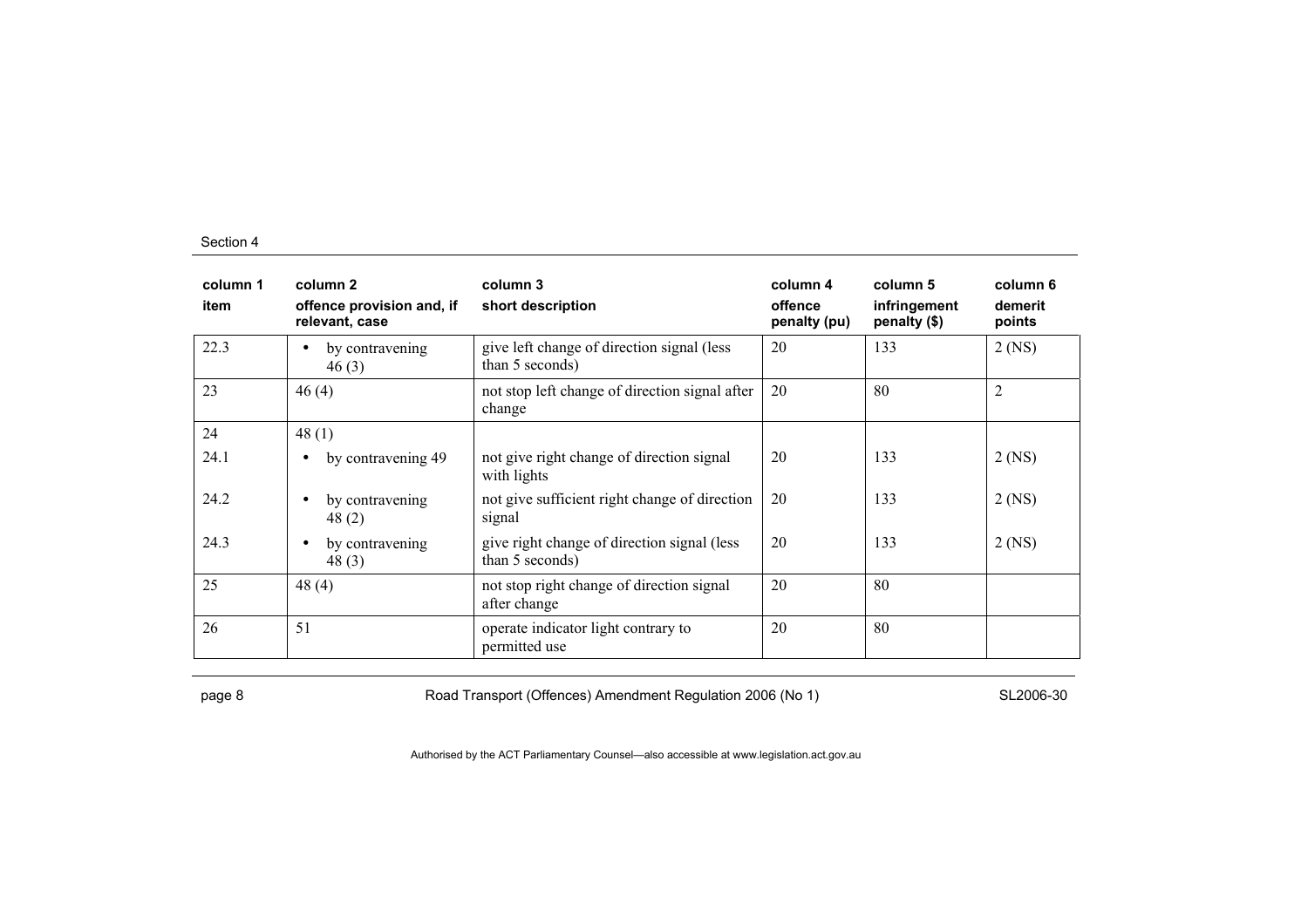| column 1<br>item | column 2<br>offence provision and, if<br>relevant, case | column 3<br>short description                                   | column 4<br>offence<br>penalty (pu) | column 5<br>infringement<br>penalty (\$) | column 6<br>demerit<br>points |
|------------------|---------------------------------------------------------|-----------------------------------------------------------------|-------------------------------------|------------------------------------------|-------------------------------|
| 27               | 53 $(1)$                                                | not give stop signal with brake<br>lights/signal/device         | 20                                  | 133                                      | $2$ (NS)                      |
| 28               | 53 $(2)$                                                | not give sufficient warning of stopping                         | 20                                  | 133                                      | $2$ (NS)                      |
| 29               | 53 $(3)$                                                | not give stop signal when slowing suddenly                      | 20                                  | 133                                      | $2$ (NS)                      |
| 30               | 56 $(1)$ $(a)$                                          |                                                                 |                                     |                                          |                               |
| 30.1             | other than at toll<br>$\bullet$<br><b>booth</b>         | not stop at stop line at red light—other than<br>toll booth     | 20                                  | 239                                      | $3$ (NS)                      |
| 30.2             | at toll booth<br>$\bullet$                              | not stop at stop line at red light—toll booth                   | 20                                  | 143                                      | $3$ (NS)                      |
| 31               | 56 $(1)$ (b)                                            |                                                                 |                                     |                                          |                               |
| 31.1             | other than at toll<br>$\bullet$<br><b>booth</b>         | not stop before stop sign at red light—other<br>than toll booth | 20                                  | 239                                      | 3 (NS)                        |
| 31.2             | at toll booth<br>$\bullet$                              | not stop before stop sign at red light—toll<br>booth            | 20                                  | 143                                      | $3$ (NS)                      |

SL2006-30 Road Transport (Offences) Amendment Regulation 2006 (No 1) Page 9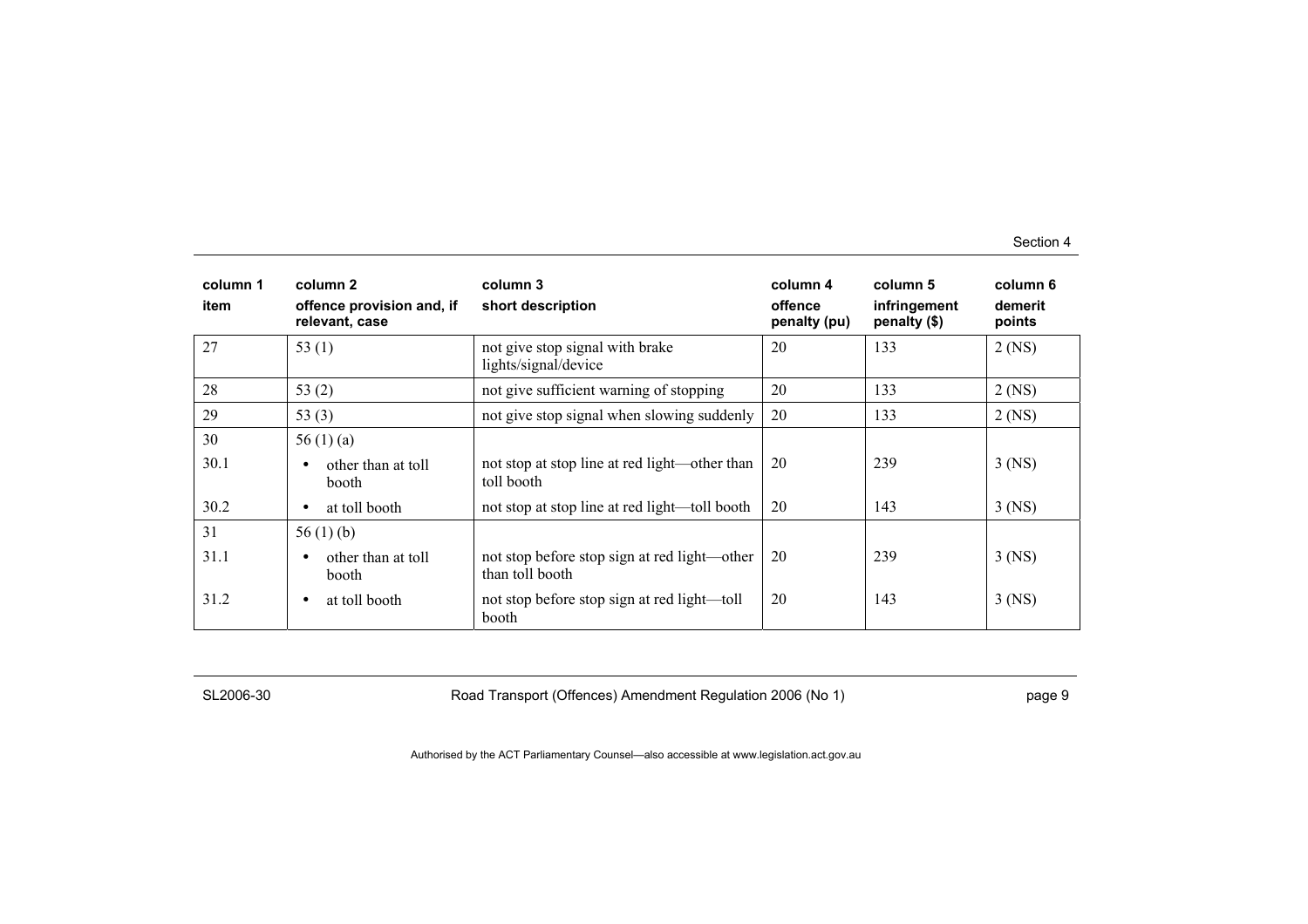| column 1<br>item | column 2<br>offence provision and, if<br>relevant, case | column 3<br>short description                                | column 4<br>offence<br>penalty (pu) | column 5<br>infringement<br>penalty (\$) | column 6<br>demerit<br>points |
|------------------|---------------------------------------------------------|--------------------------------------------------------------|-------------------------------------|------------------------------------------|-------------------------------|
| 32               | 56 $(1)(c)$                                             |                                                              |                                     |                                          |                               |
| 32.1             | other than at toll<br>$\bullet$<br>booth                | not stop before lights at red light—other<br>than toll booth | 20                                  | 239                                      | $3$ (NS)                      |
| 32.2             | at toll booth<br>$\bullet$                              | not stop before lights at red light—toll<br>booth            | 20                                  | 143                                      | $3$ (NS)                      |
| 33               | 56 $(2)$ $(a)$                                          | not stop at stop line at red arrow                           | 20                                  | 239                                      | $3$ (NS)                      |
| 34               | 56 $(2)$ $(b)$                                          | not stop before stop sign at red arrow                       | 20                                  | 239                                      | $3$ (NS)                      |
| 35               | 56 $(2)$ $(c)$                                          | not stop before lights at red arrow                          | 20                                  | 239                                      | $3$ (NS)                      |
| 36               | 57 $(1)(a)$                                             | not stop at stop line at yellow light                        | 20                                  | 239                                      | $3$ (NS)                      |
| 37               | 57 $(1)$ $(b)$                                          | not stop before traffic lights at yellow light               | 20                                  | 239                                      | $3$ (NS)                      |
| 38               | 57 $(1)(c)$                                             | not stop before intersection at yellow light                 | 20                                  | 239                                      | $3$ (NS)                      |
| 39               | 57(2)(a)                                                | not stop at stop line at yellow arrow                        | 20                                  | 239                                      | $3$ (NS)                      |

page 10 **Road Transport (Offences) Amendment Regulation 2006 (No 1)** SL2006-30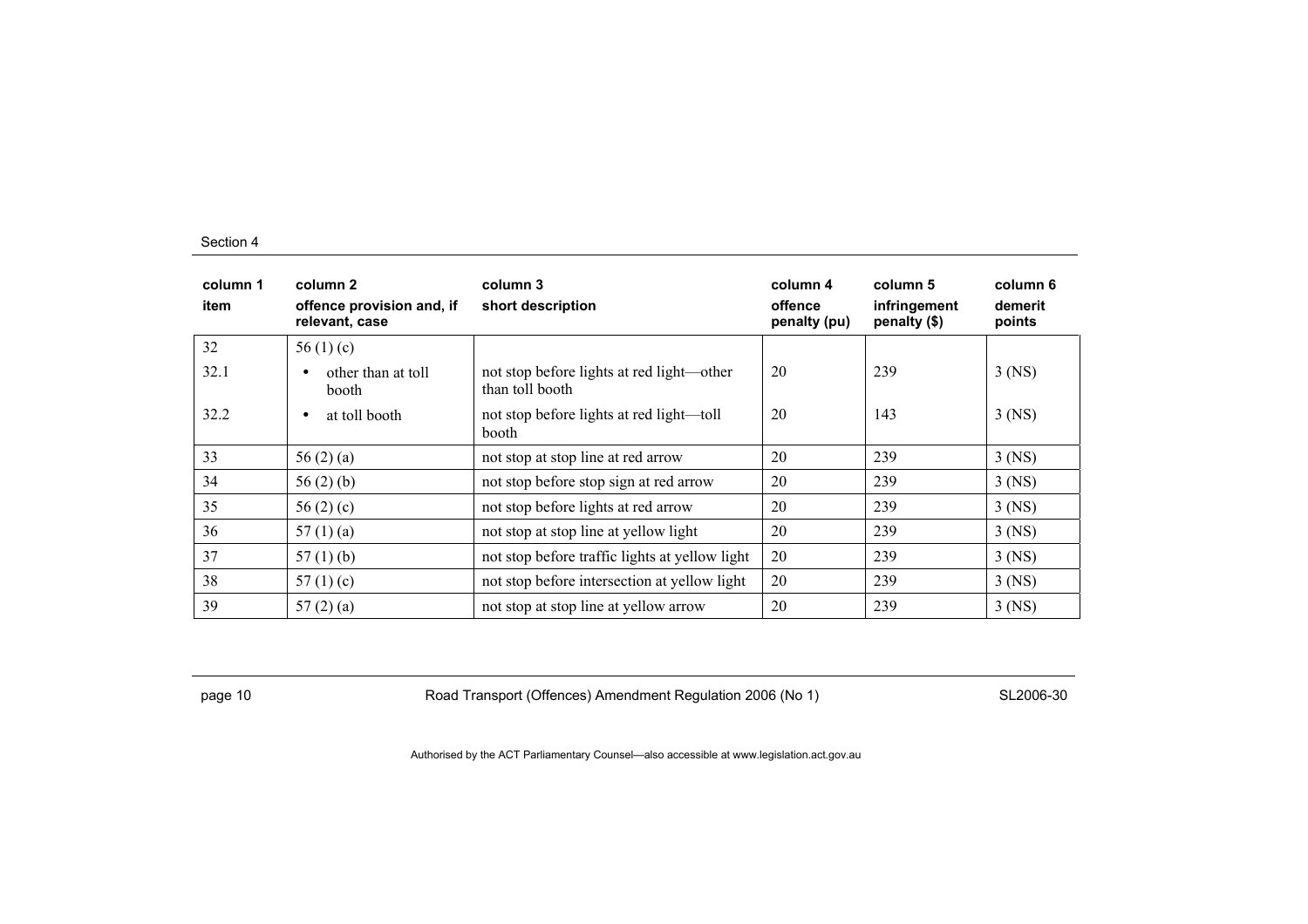| column 1<br>item | column 2<br>offence provision and, if<br>relevant, case | column 3<br>short description                                      | column 4<br>offence<br>penalty (pu) | column 5<br>infringement<br>penalty (\$) | column 6<br>demerit<br>points |
|------------------|---------------------------------------------------------|--------------------------------------------------------------------|-------------------------------------|------------------------------------------|-------------------------------|
| 40               | $57(2)$ (b)                                             | not stop before traffic lights at yellow<br>arrow                  | 20                                  | 239                                      | $3$ (NS)                      |
| 41               | 57 $(2)$ $(c)$                                          | not stop before intersection at yellow arrow                       | 20                                  | 239                                      | $3$ (NS)                      |
| 42               | 57(3)                                                   | not leave intersection safely after yellow<br>light/arrow          | 20                                  | 239                                      | $3$ (NS)                      |
| 43               | 59(1)                                                   | proceed when traffic light red                                     | 20                                  | 239                                      | $3$ (NS)                      |
| 44               | 60                                                      | proceed when traffic arrow red                                     | 20                                  | 239                                      | $3$ (NS)                      |
| 45               | 61(2)                                                   | proceed when lights/arrow yellow/red                               | 20                                  | 239                                      | $3$ (NS)                      |
| 46               | 61(5)                                                   | not leave intersection safely after<br>light/arrow goes yellow/red | 20                                  | 239                                      | 3                             |
| 47               | 62(a)                                                   | not give way at lights to pedestrian on road                       | 20                                  | 239                                      | $3$ (NS)                      |
| 48               | 62(b)                                                   | not give way at lights to other vehicle (left<br>turn)             | 20                                  | 239                                      | $3$ (NS)                      |

SL2006-30 Road Transport (Offences) Amendment Regulation 2006 (No 1) Page 11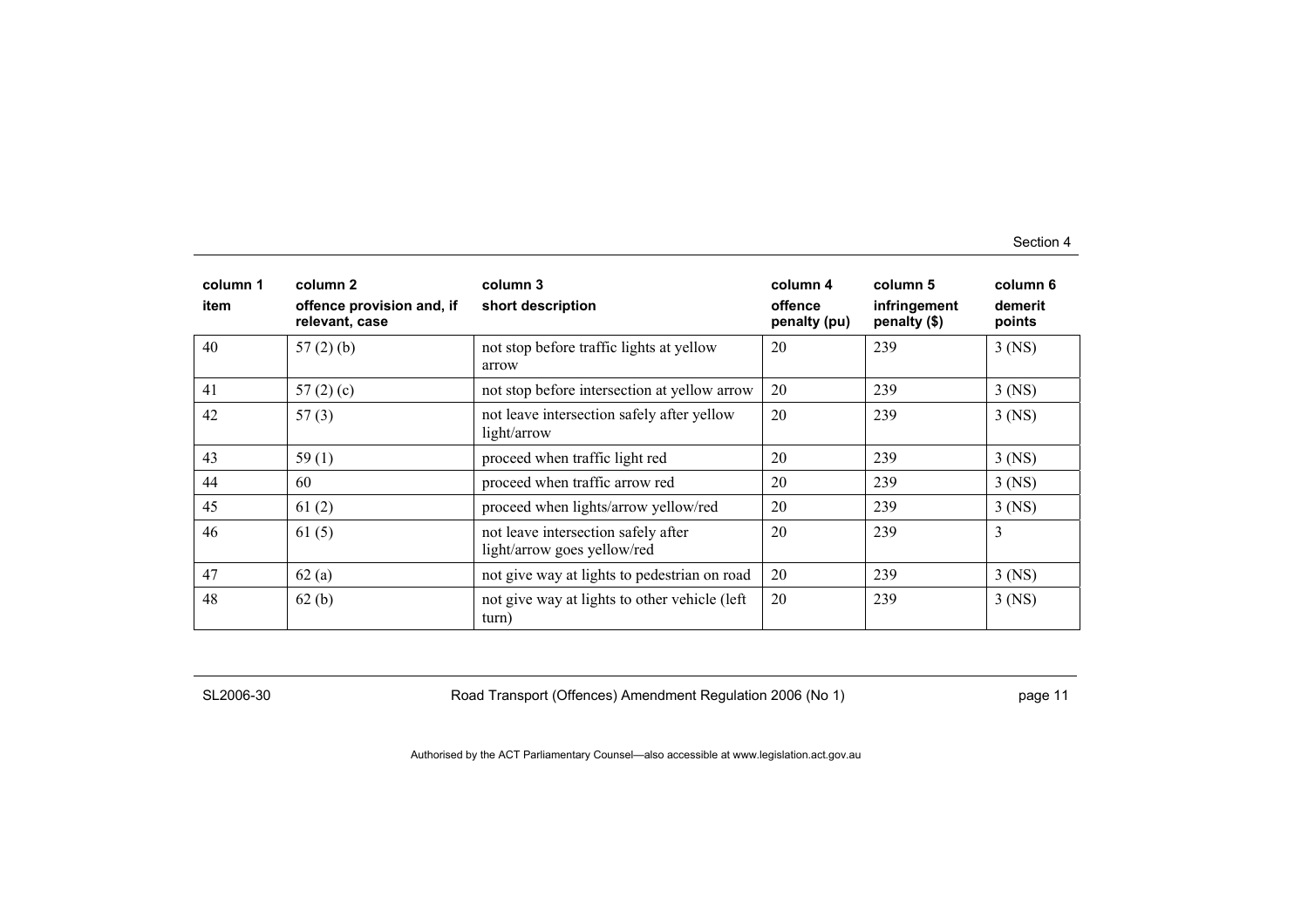| column 1<br>item | column 2<br>offence provision and, if<br>relevant, case | column 3<br>short description                               | column 4<br>offence<br>penalty (pu) | column 5<br>infringement<br>penalty (\$) | column 6<br>demerit<br>points |
|------------------|---------------------------------------------------------|-------------------------------------------------------------|-------------------------------------|------------------------------------------|-------------------------------|
| 49               | 62(c)                                                   | not give way at lights to oncoming vehicle<br>(right turn)  | 20                                  | 239                                      | $3$ (NS)                      |
| 50               | 63(2)                                                   |                                                             |                                     |                                          |                               |
| 50.1             | by contravening<br>$\bullet$<br>67(2)                   | not stop at traffic light/stop sign (lights not<br>working) | 20                                  | 239                                      | $3$ (NS)                      |
| 50.2             | by contravening<br>$\bullet$<br>67(3)                   | not give way to vehicle at traffic light/stop<br>sign       | 20                                  | 239                                      | $3$ (NS)                      |
| 50.3             | by contravening<br>$\bullet$<br>67(4)                   | not give way to pedestrian at traffic<br>light/stop sign    | 20                                  | 239                                      | $3$ (NS)                      |
| 51               | 63(3)                                                   |                                                             |                                     |                                          |                               |
| 51.1             | by contravening<br>$\bullet$<br>72(2)                   | not give way at intersection to vehicle on<br>right         | 20                                  | 239                                      | $3$ (NS)                      |
| 51.2             | by contravening<br>$\bullet$<br>72(3)(a)                | not give way to vehicle (left turn)                         | 20                                  | 239                                      | $3$ (NS)                      |

page 12 **Road Transport (Offences) Amendment Regulation 2006 (No 1)** SL2006-30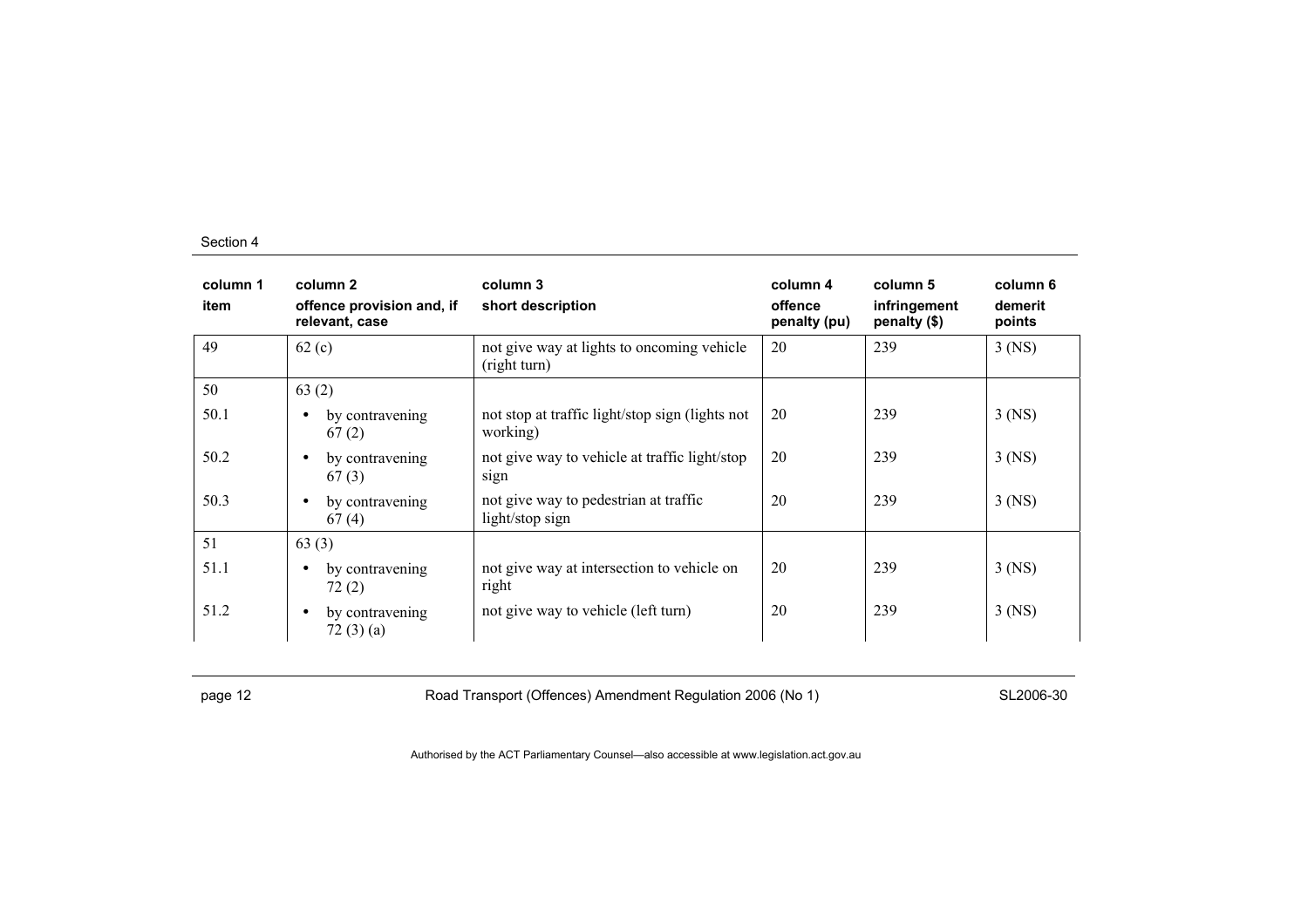| column 1<br>item | column 2<br>offence provision and, if<br>relevant, case | column 3<br>short description                            | column 4<br>offence<br>penalty (pu) | column 5<br>infringement<br>penalty (\$) | column 6<br>demerit<br>points |
|------------------|---------------------------------------------------------|----------------------------------------------------------|-------------------------------------|------------------------------------------|-------------------------------|
| 51.3             | by contravening<br>$\bullet$<br>72(3)(b)                | not give way to pedestrian (left turn)                   | 20                                  | 239                                      | $3$ (NS)                      |
| 51.4             | by contravening<br>$\bullet$<br>72 (4) (a)              | not give way to vehicle (left turn from slip<br>lane)    | 20                                  | 239                                      | $3$ (NS)                      |
| 51.5             | by contravening<br>$\bullet$<br>72(4)(b)                | not give way to pedestrian (left turn from<br>slip lane) | 20                                  | 239                                      | $3$ (NS)                      |
| 51.6             | by contravening<br>$\bullet$<br>72(5)(a)                | not give way to vehicle (right turn)                     | 20                                  | 239                                      | $3$ (NS)                      |
| 51.7             | by contravening<br>$\bullet$<br>72(5)(b)                | not give way to oncoming vehicle (right)<br>turn)        | 20                                  | 239                                      | $3$ (NS)                      |
| 51.8             | by contravening<br>$\bullet$<br>72 $(5)(c)$             | not give way to vehicle/pedestrian (right)<br>turn)      | 20                                  | 239                                      | $3$ (NS)                      |
| 51.9             | by contravening<br>$\bullet$<br>73(2)(a)                | not give way to vehicle at T-intersection                | 20                                  | 239                                      | $3$ (NS)                      |

SL2006-30 Road Transport (Offences) Amendment Regulation 2006 (No 1) Page 13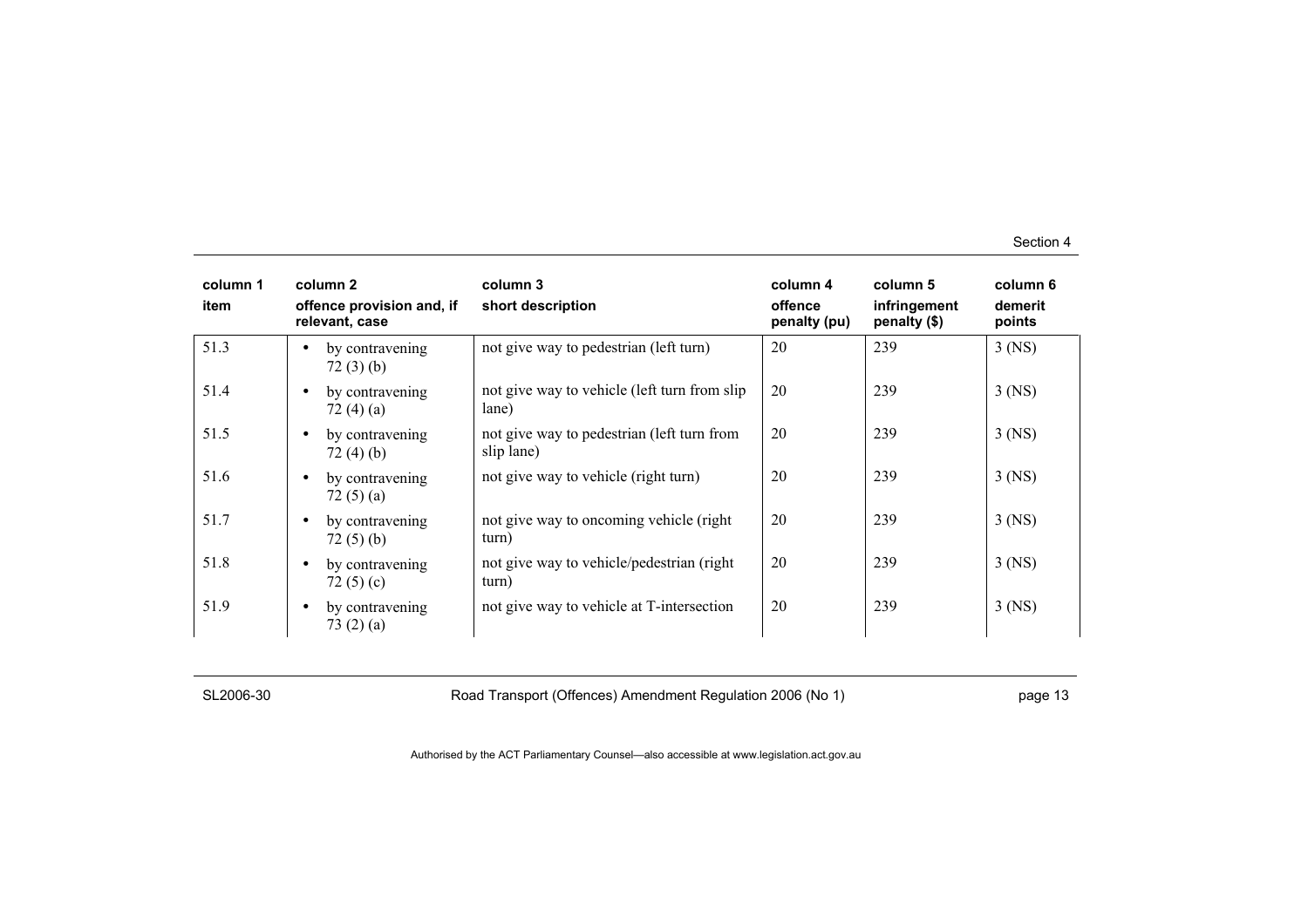| column 1<br>item | column 2<br>offence provision and, if<br>relevant, case | column 3<br>short description                                 | column 4<br>offence<br>penalty (pu) | column 5<br>infringement<br>penalty (\$) | column 6<br>demerit<br>points |
|------------------|---------------------------------------------------------|---------------------------------------------------------------|-------------------------------------|------------------------------------------|-------------------------------|
| 51.10            | by contravening<br>$\bullet$<br>73(2)(b)                | not give way to pedestrian at T-intersection                  | 20                                  | 239                                      | $3$ (NS)                      |
| 51.11            | by contravening<br>$\bullet$<br>73(3)(a)                | not give way to vehicle at T-intersection<br>(slip lane)      | 20                                  | 239                                      | $3$ (NS)                      |
| 51.12            | by contravening<br>$\bullet$<br>73(3)(b)                | not give way to pedestrian at T-intersection<br>(slip lane)   | 20                                  | 239                                      | $3$ (NS)                      |
| 51.13            | by contravening<br>$\bullet$<br>73(4)                   | not give way to pedestrian at T-intersection<br>(left turn)   | 20                                  | 239                                      | $3$ (NS)                      |
| 51.14            | by contravening<br>$\bullet$<br>73 $(5)(a)$             | not give way to vehicle (slip lane at<br>terminating road)    | 20                                  | 239                                      | $3$ (NS)                      |
| 51.15            | by contravening<br>$\bullet$<br>73(5)(b)                | not give way to pedestrian (slip lane at<br>terminating road) | 20                                  | 239                                      | $3$ (NS)                      |
| 51.16            | by contravening<br>$\bullet$<br>73 $(6)(a)$             | not give way to vehicle (right turn at<br>terminating road)   | 20                                  | 239                                      | 3 (NS)                        |

page 14 **Road Transport (Offences) Amendment Regulation 2006 (No 1)** SL2006-30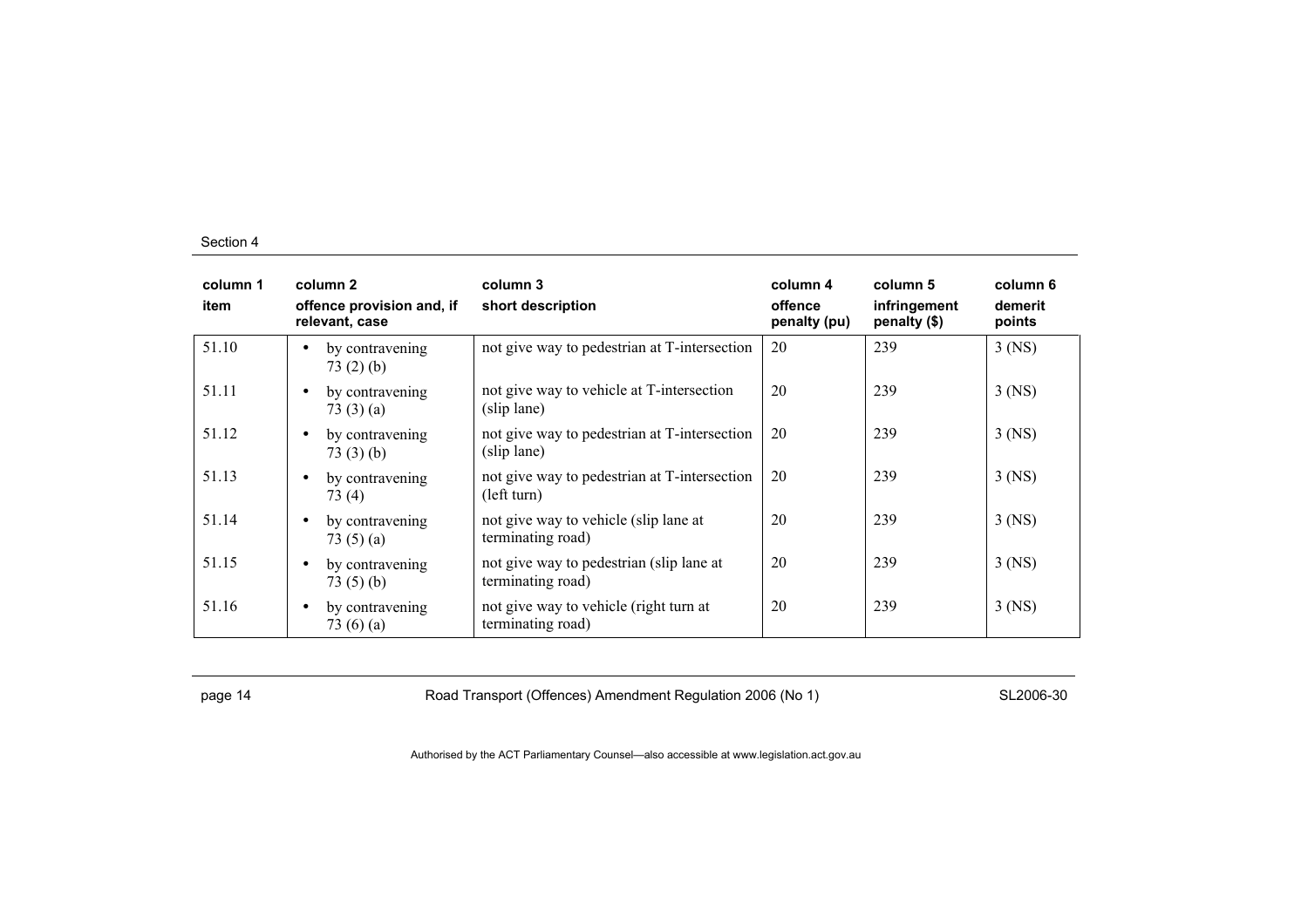| column 1<br>item | column 2<br>offence provision and, if<br>relevant, case | column 3<br>short description                                  | column 4<br>offence<br>penalty (pu) | column 5<br>infringement<br>penalty (\$) | column 6<br>demerit<br>points |
|------------------|---------------------------------------------------------|----------------------------------------------------------------|-------------------------------------|------------------------------------------|-------------------------------|
| 51.17            | by contravening<br>$\bullet$<br>73(6)(b)                | not give way to pedestrian (right turn at<br>terminating road) | 20                                  | 239                                      | $3$ (NS)                      |
| 52               | 64(a)                                                   | not give way to vehicle (flashing yellow<br>arrow)             | 20                                  | 239                                      | $3$ (NS)                      |
| 53               | 64(b)                                                   | not give way to pedestrian (flashing yellow<br>arrow)          | 20                                  | 239                                      | $3$ (NS)                      |
| 54               | 64(c)                                                   | not give way to oncoming vehicle (flashing)<br>yellow arrow)   | 20                                  | 239                                      | $3$ (NS)                      |
| 55               | 65(2)(a)                                                | not give way to pedestrian (flashing yellow<br>light)          | 20                                  | 239                                      | $3$ (NS)                      |
| 56               | 65(2)(b)                                                | obstruct pedestrian (flashing yellow light)                    | 20                                  | 239                                      | $3$ (NS)                      |
| 57               | 65 $(2)(c)$                                             | overtake/pass vehicle (flashing yellow<br>light)               | 20                                  | 239                                      | $3$ (NS)                      |

SL2006-30 Road Transport (Offences) Amendment Regulation 2006 (No 1) page 15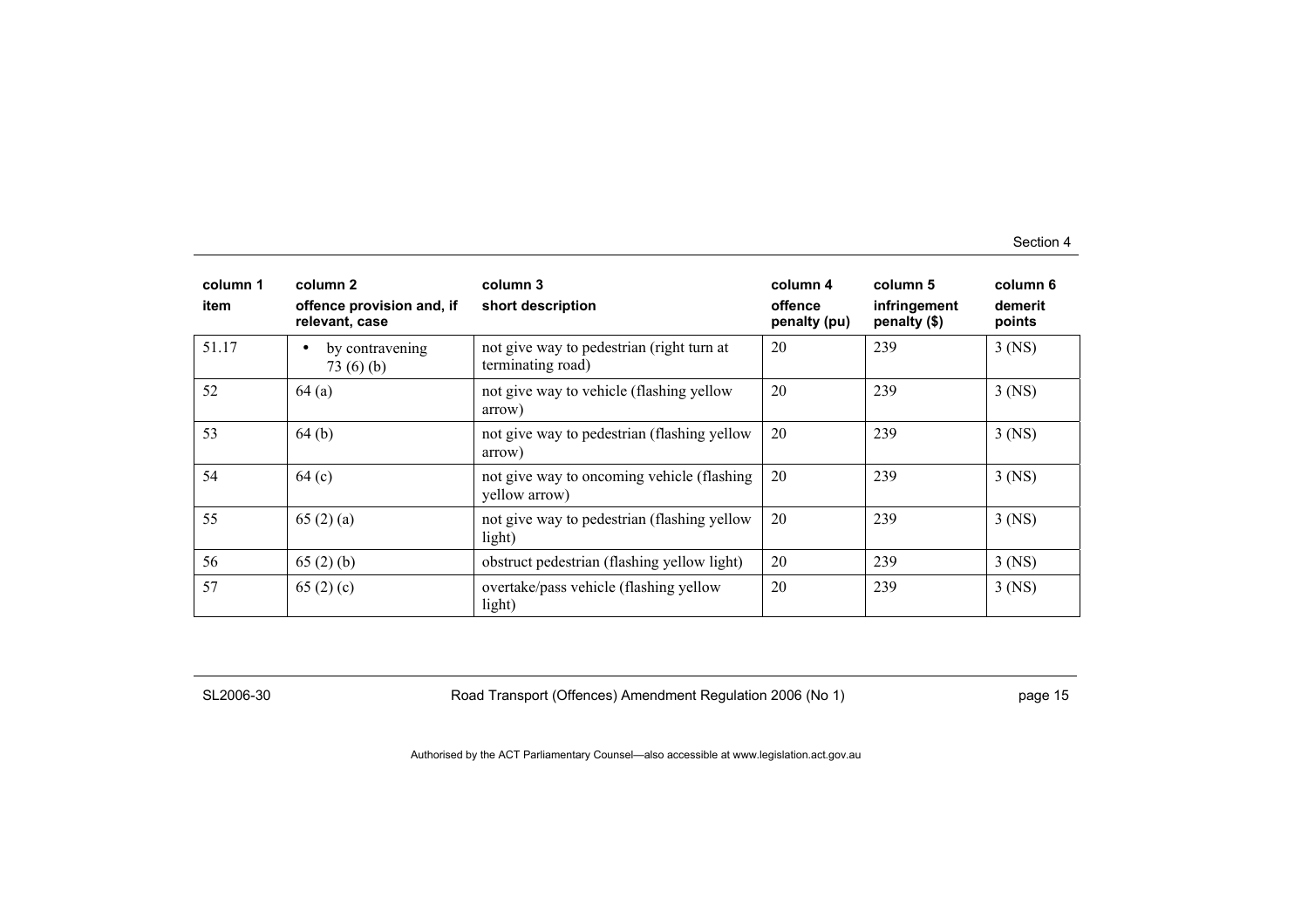| column 1<br>item | column 2<br>offence provision and, if<br>relevant, case | column 3<br>short description                                            | column 4<br>offence<br>penalty (pu) | column 5<br>infringement<br>penalty (\$) | column 6<br>demerit<br>points |
|------------------|---------------------------------------------------------|--------------------------------------------------------------------------|-------------------------------------|------------------------------------------|-------------------------------|
| 58               | 66(1)                                                   |                                                                          |                                     |                                          |                               |
| 58.1             | by contravening<br>$\bullet$<br>66(2)                   | not stop before stop line (twin red lights)                              | 20                                  | 226                                      | $3$ (NS)                      |
| 58.2             | by contravening<br>$\bullet$<br>66(3)                   | not stop before lights (twin red lights)                                 | 20                                  | 226                                      | $3$ (NS)                      |
| 59               | 66(4)                                                   | proceed after stopping (twin red lights<br>showing)                      | 20                                  | 226                                      | $3$ (NS)                      |
| 60               | 67(1)                                                   |                                                                          |                                     |                                          |                               |
| 60.1             | by contravening<br>$\bullet$<br>67(2)                   | not stop at stop line/near intersection<br>(intersection with no lights) | 20                                  | 239                                      | $3$ (NS)                      |
| 60.2             | by contravening<br>$\bullet$<br>67(3)                   | not give way to vehicle (intersection with<br>no lights)                 | 20                                  | 239                                      | $3$ (NS)                      |
| 60.3             | by contravening<br>$\bullet$<br>67(4)                   | not give way to pedestrian (intersection<br>with no lights)              | 20                                  | 239                                      | $3$ (NS)                      |

page 16 **Road Transport (Offences) Amendment Regulation 2006 (No 1)** SL2006-30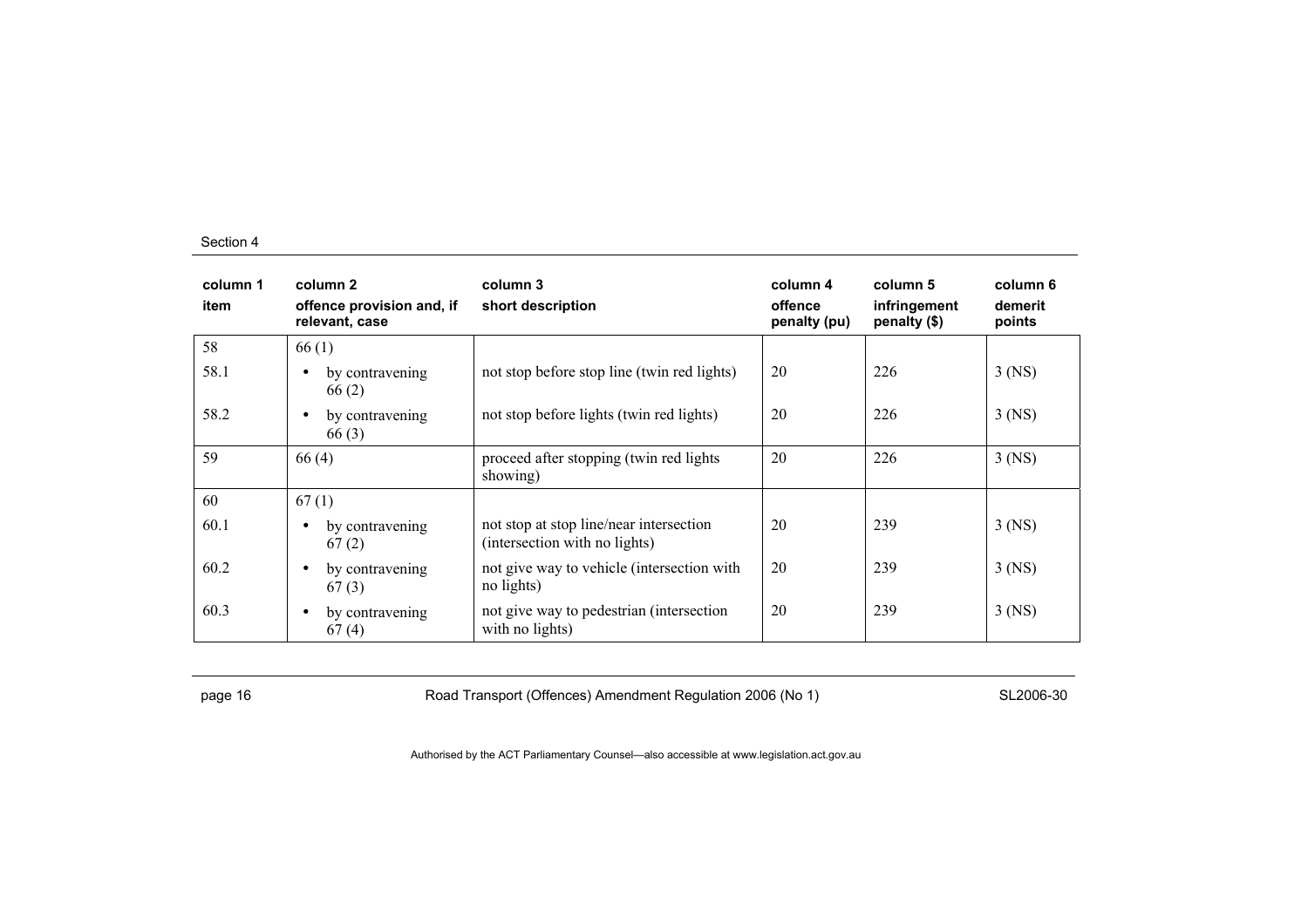| column 1<br>item | column 2<br>offence provision and, if<br>relevant, case | column 3<br>short description                             | column 4<br>offence<br>penalty (pu) | column 5<br>infringement<br>penalty (\$) | column 6<br>demerit<br>points |
|------------------|---------------------------------------------------------|-----------------------------------------------------------|-------------------------------------|------------------------------------------|-------------------------------|
| 61               | 68(1)                                                   |                                                           |                                     |                                          |                               |
| 61.1             | by contravening<br>$\bullet$<br>68(2)                   | not stop at/before stop line/stop sign                    | 20                                  | 239                                      | $3$ (NS)                      |
| 61.2             | by contravening<br>$\bullet$<br>68(3)                   | not give way to vehicle/pedestrian (stop)<br>sign)        | 20                                  | 239                                      | $3$ (NS)                      |
| 62               | 69(1)                                                   |                                                           |                                     |                                          |                               |
| 62.1             | by contravening<br>$\bullet$<br>69(2)                   | not give way to vehicle (give way<br>sign/line)           | 20                                  | 239                                      | $3$ (NS)                      |
| 62.2             | by contravening<br>$\bullet$<br>69(2A)(a)               | not give way to vehicle on road when<br>leaving slip lane | 20                                  | 239                                      | $3$ (NS)                      |
| 62.3             | by contravening<br>$\bullet$<br>69(2A)(b)               | not give way to vehicle/pedestrian on slip<br>lane        | 20                                  | 239                                      | $3$ (NS)                      |
| 62.4             | by contravening<br>$\bullet$<br>69(3)                   | not give way to pedestrian (give way<br>sign/line)        | 20                                  | 239                                      | $3$ (NS)                      |

SL2006-30 Road Transport (Offences) Amendment Regulation 2006 (No 1) Page 17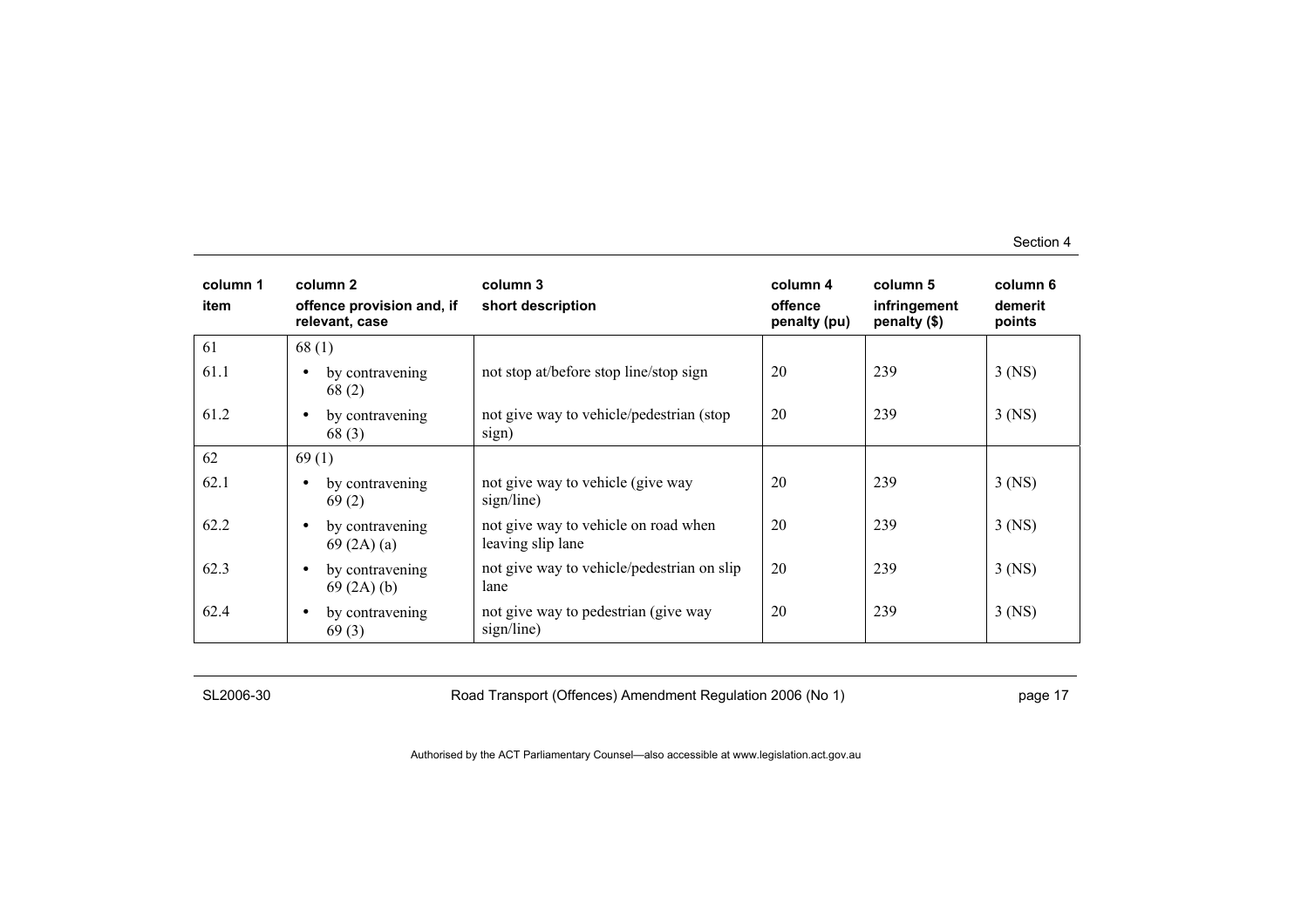| column 1<br>item | column 2<br>offence provision and, if<br>relevant, case | column 3<br>short description                                    | column 4<br>offence<br>penalty (pu) | column 5<br>infringement<br>penalty (\$) | column 6<br>demerit<br>points |
|------------------|---------------------------------------------------------|------------------------------------------------------------------|-------------------------------------|------------------------------------------|-------------------------------|
| 63               | 70                                                      | disobey give way sign on bridge/narrow<br>road                   | 20                                  | 239                                      | $3$ (NS)                      |
| 64               | 71(1)                                                   | not give way to vehicle/pedestrian (give<br>way sign/line)       | 20                                  | 239                                      | $3$ (NS)                      |
| 65               | 72(1)                                                   |                                                                  |                                     |                                          |                               |
| 65.1             | by contravening<br>$\bullet$<br>72(2)                   | not give way to vehicle on right (unmarked<br>intersection)      | 20                                  | 239                                      | $3$ (NS)                      |
| 65.2             | by contravening<br>$\bullet$<br>72(3)(a)                | not give way to vehicle (left turn—<br>unmarked intersection)    | 20                                  | 239                                      | $3$ (NS)                      |
| 65.3             | by contravening<br>$\bullet$<br>72(3)(b)                | not give way to pedestrian (left turn—<br>unmarked intersection) | 20                                  | 239                                      | $3$ (NS)                      |
| 65.4             | by contravening<br>$\bullet$<br>72(4)(a)                | not give way to vehicle (slip turn—<br>unmarked intersection)    | 20                                  | 239                                      | $3$ (NS)                      |

page 18 **Road Transport (Offences) Amendment Regulation 2006 (No 1)** SL2006-30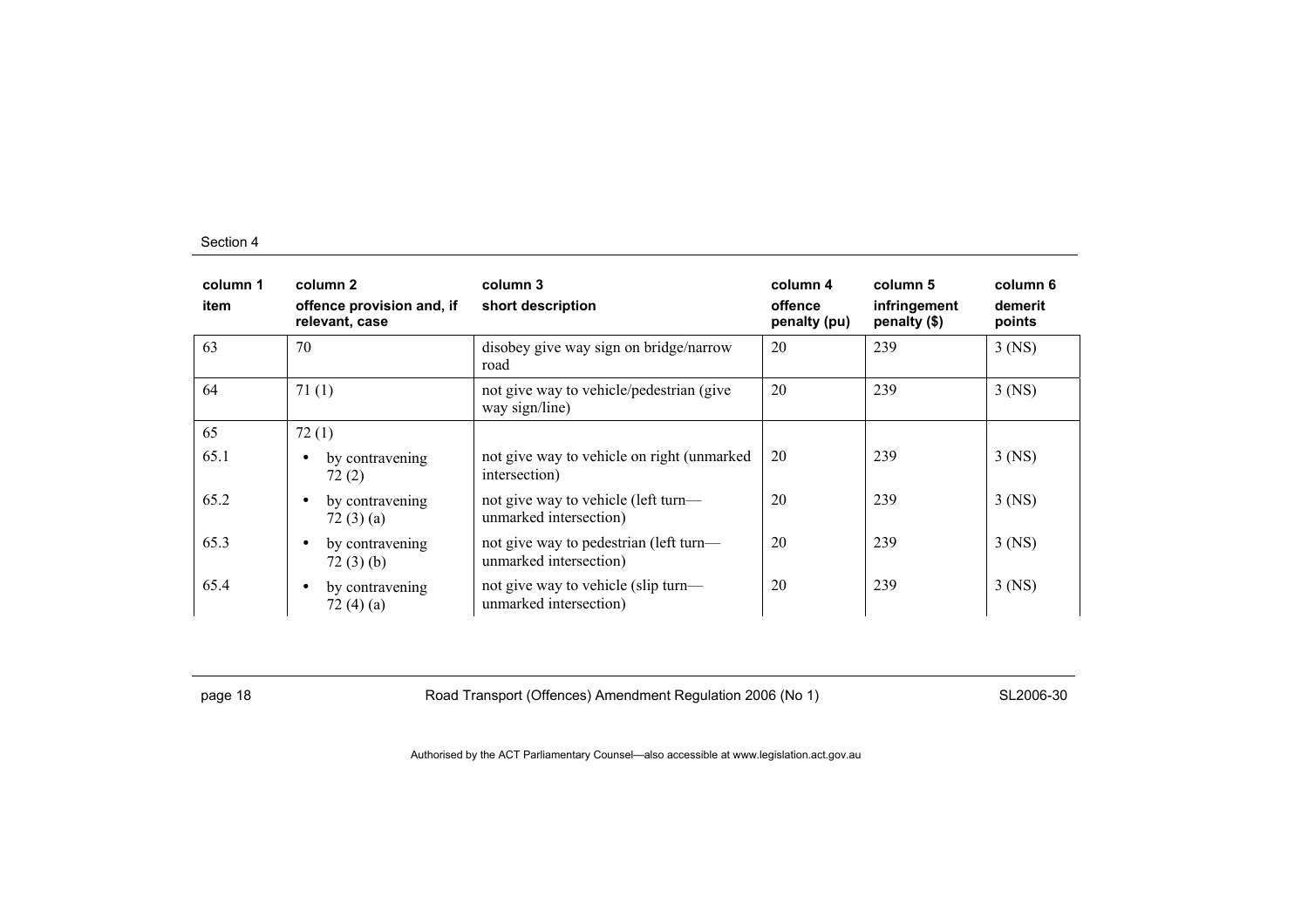| column 1<br>item | column 2<br>offence provision and, if<br>relevant, case | column 3<br>short description                                                    | column 4<br>offence<br>penalty (pu) | column 5<br>infringement<br>penalty (\$) | column 6<br>demerit<br>points |
|------------------|---------------------------------------------------------|----------------------------------------------------------------------------------|-------------------------------------|------------------------------------------|-------------------------------|
| 65.5             | by contravening<br>$\bullet$<br>72(4)(b)                | not give way to pedestrian (slip turn—<br>unmarked intersection)                 | 20                                  | 239                                      | $3$ (NS)                      |
| 65.6             | by contravening<br>$\bullet$<br>72 $(5)(a)$             | not give way to vehicle on right (unmarked<br>intersection)                      | 20                                  | 239                                      | $3$ (NS)                      |
| 65.7             | by contravening<br>$\bullet$<br>72(5)(b)                | not give way to oncoming vehicle<br>(unmarked intersection)                      | 20                                  | 239                                      | $3$ (NS)                      |
| 65.8             | by contravening<br>$\bullet$<br>72 $(5)(c)$             | not give way to pedestrian (unmarked<br>intersection)                            | 20                                  | 239                                      | $3$ (NS)                      |
| 66               | 73(1)                                                   |                                                                                  |                                     |                                          |                               |
| 66.1             | by contravening<br>$\bullet$<br>73(2)(a)                | not give way to vehicle—turn from<br>terminating road (unmarked intersection)    | 20                                  | 239                                      | $3$ (NS)                      |
| 66.2             | by contravening<br>$\bullet$<br>73(2)(b)                | not give way to pedestrian—turn from<br>terminating road (unmarked intersection) | 20                                  | 239                                      | $3$ (NS)                      |

SL2006-30 Road Transport (Offences) Amendment Regulation 2006 (No 1) page 19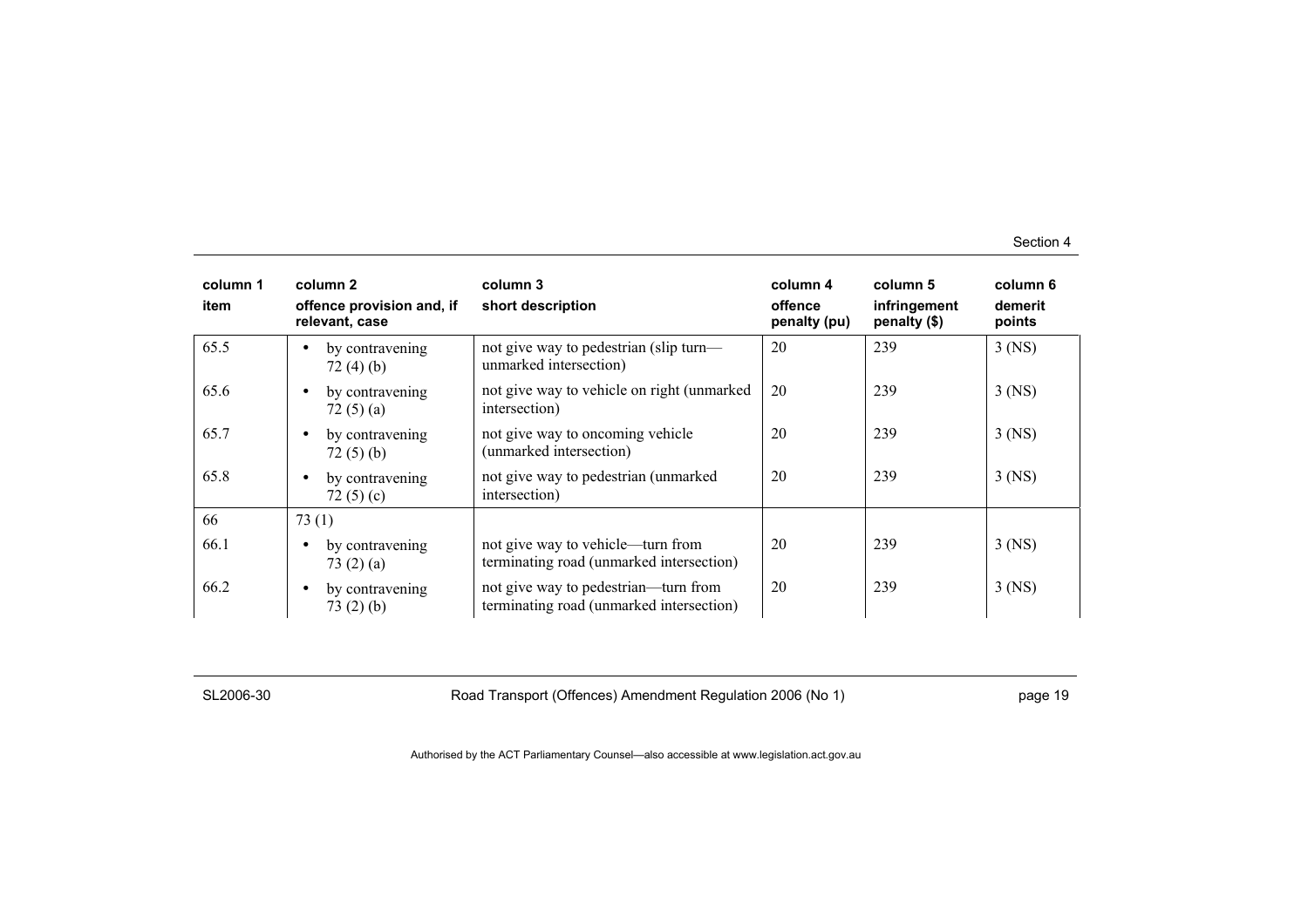| column 1<br>item | column 2<br>offence provision and, if<br>relevant, case | column 3<br>short description                                                          | column 4<br>offence<br>penalty (pu) | column 5<br>infringement<br>penalty (\$) | column 6<br>demerit<br>points |
|------------------|---------------------------------------------------------|----------------------------------------------------------------------------------------|-------------------------------------|------------------------------------------|-------------------------------|
| 66.3             | by contravening<br>$\bullet$<br>73(3)(a)                | not give way to vehicle—left turn from slip<br>lane (unmarked intersection)            | 20                                  | 239                                      | $3$ (NS)                      |
| 66.4             | by contravening<br>$\bullet$<br>73(3)(b)                | not give way to pedestrian—left turn from<br>slip lane (unmarked intersection)         | 20                                  | 239                                      | $3$ (NS)                      |
| 66.5             | by contravening<br>$\bullet$<br>73(4)                   | not give way to pedestrian—left turn into<br>terminating road (unmarked intersection)  | 20                                  | 239                                      | $3$ (NS)                      |
| 66.6             | by contravening<br>$\bullet$<br>73 $(5)(a)$             | not give way to vehicle—slip turn into<br>terminating road (unmarked intersection)     | 20                                  | 239                                      | $3$ (NS)                      |
| 66.7             | by contravening<br>$\bullet$<br>73(5)(b)                | not give way to pedestrian—slip turn into<br>terminating road (unmarked intersection)  | 20                                  | 239                                      | $3$ (NS)                      |
| 66.8             | by contravening<br>$\bullet$<br>73 $(6)(a)$             | not give way to vehicle—right turn into<br>terminating road (unmarked intersection)    | 20                                  | 239                                      | $3$ (NS)                      |
| 66.9             | by contravening<br>$\bullet$<br>73(6)(b)                | not give way to pedestrian—right turn into<br>terminating road (unmarked intersection) | 20                                  | 239                                      | $3$ (NS)                      |

page 20 **Road Transport (Offences) Amendment Regulation 2006 (No 1)** SL2006-30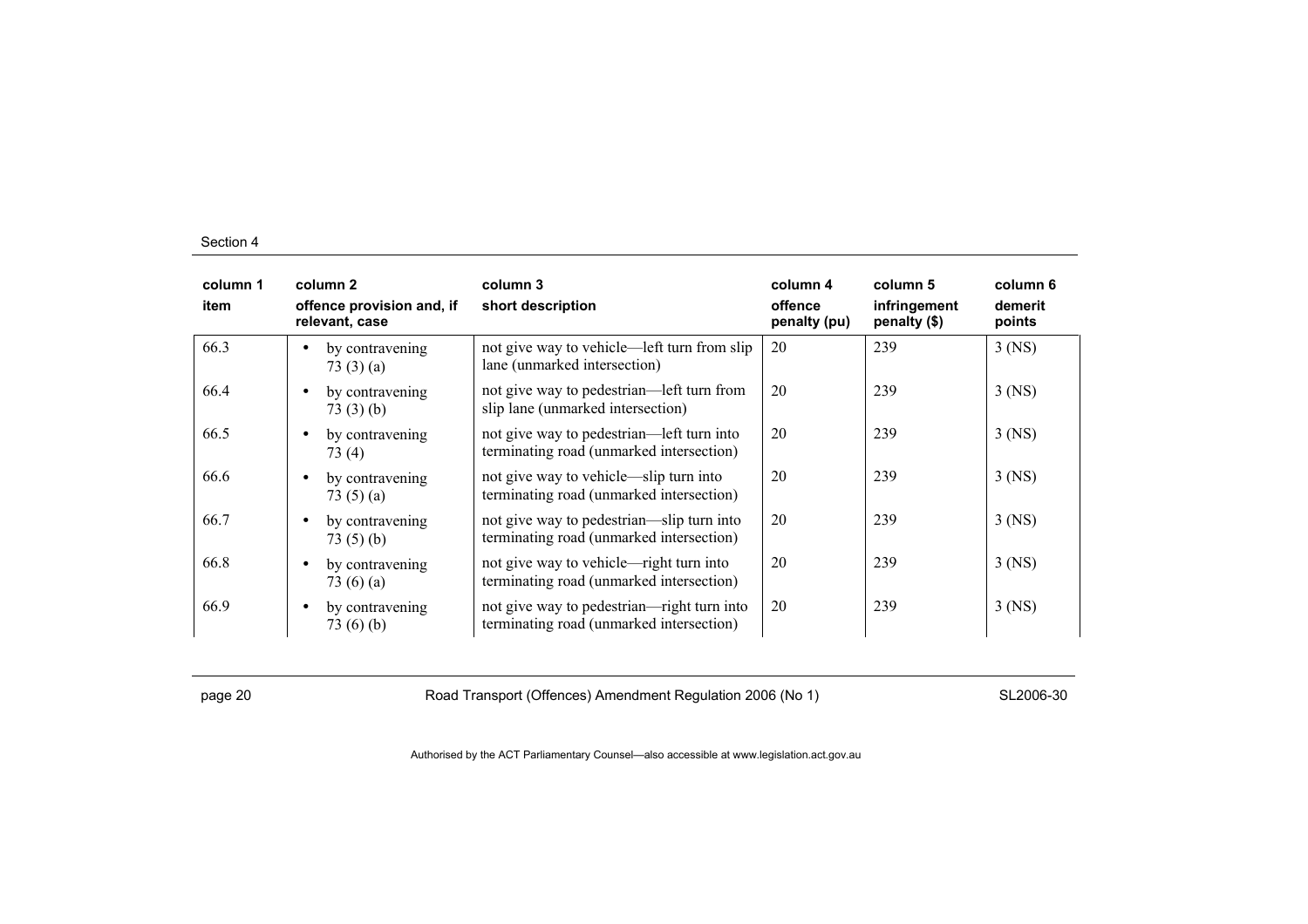| column 1<br>item | column 2<br>offence provision and, if<br>relevant, case | column 3<br>short description                         | column 4<br>offence<br>penalty (pu) | column 5<br>infringement<br>penalty (\$) | column 6<br>demerit<br>points |
|------------------|---------------------------------------------------------|-------------------------------------------------------|-------------------------------------|------------------------------------------|-------------------------------|
| 67               | 74 $(1)(a)$                                             | leave area/land—not give way to vehicle               | 20                                  | 133                                      | $3$ (NS)                      |
| 68               | 74 $(1)$ $(b)$                                          | leave area/land—not give way to<br>pedestrian         | 20                                  | 133                                      | $3$ (NS)                      |
| 69               | 74 $(1)(c)$                                             | leave area/land not give way to vehicle on<br>area    | 20                                  | 133                                      | $3$ (NS)                      |
| 70               | 74 $(1)(c)$                                             | leave area/land not give way to pedestrian<br>on area | 20                                  | 133                                      | $3$ (NS)                      |
| 71               | 74 $(1)$ $(d)$ $(i)$                                    | leave area—not give way to pedestrian on<br>area      | 20                                  | 133                                      | $3$ (NS)                      |
| 72               | 74 $(1)$ $(d)$ $(ii)$                                   | leave area—not give way to vehicle on area            | 20                                  | 133                                      | $3$ (NS)                      |
| 73               | 75 $(1)$ $(a)$                                          | enter area/land—not give way to pedestrian<br>on road | 20                                  | 133                                      | $3$ (NS)                      |
| 74               | 75(1)(b)                                                | enter area/land—not give way to vehicle on<br>area    | 20                                  | 133                                      | $3$ (NS)                      |

SL2006-30 Road Transport (Offences) Amendment Regulation 2006 (No 1) Page 21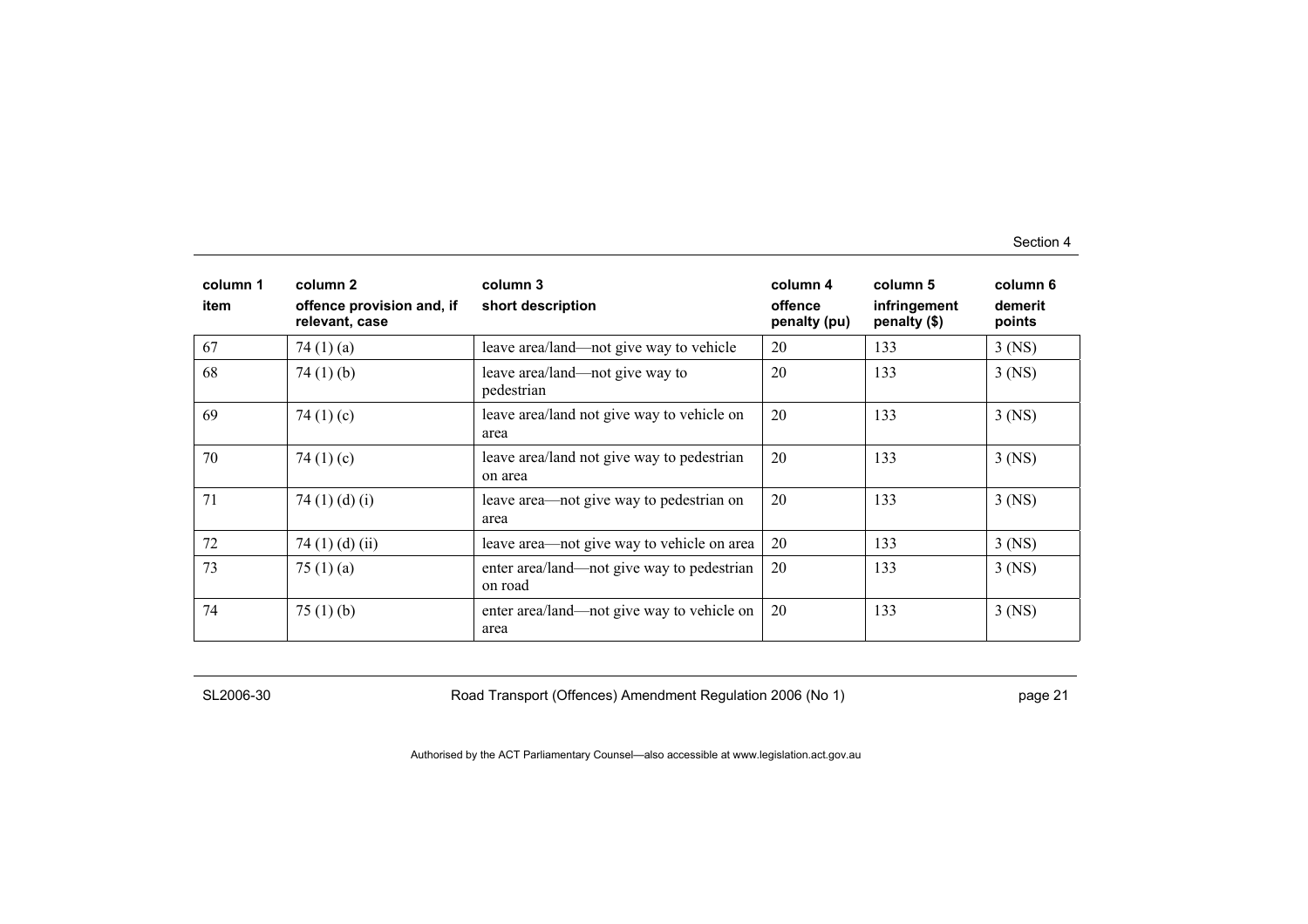| column 1<br>item | column 2<br>offence provision and, if<br>relevant, case | column 3<br>short description                                        | column 4<br>offence<br>penalty (pu) | column 5<br>infringement<br>penalty (\$) | column 6<br>demerit<br>points |
|------------------|---------------------------------------------------------|----------------------------------------------------------------------|-------------------------------------|------------------------------------------|-------------------------------|
| 75               | 75 $(1)$ (b)                                            | enter area/land—not give way to pedestrian<br>on area                | 20                                  | 133                                      | $3$ (NS)                      |
| 76               | 75 $(1)(c)$                                             | not give way to vehicle—right turn from<br>area/land                 | 20                                  | 133                                      | $3$ (NS)                      |
| 77               | 75 $(1)$ $(d)$                                          | not give way to vehicle—enter area/land at<br>T-intersection         | 20                                  | 133                                      | 3 (NS)                        |
| 78               | 76(1)                                                   | drive into path of approaching tram                                  | 20                                  | 232                                      | $3$ (NS)                      |
| 79               | 76(2)                                                   | not move out of path of approaching tram                             | 20                                  | 80                                       | $3$ (NS)                      |
| 80               | 77(1)                                                   | driver in left lane/traffic line/bicycle lane<br>not give way to bus | 20                                  | 133                                      | $3$ (NS)                      |
| 81               | 78(1)                                                   | move into path of police/emergency<br>vehicle                        | 20                                  | 159                                      | $3$ (NS)                      |
| 82               | 78(2)                                                   | not move out of path of police/emergency<br>vehicle                  | 20                                  | 159                                      | $3$ (NS)                      |

page 22 **Road Transport (Offences) Amendment Regulation 2006 (No 1)** SL2006-30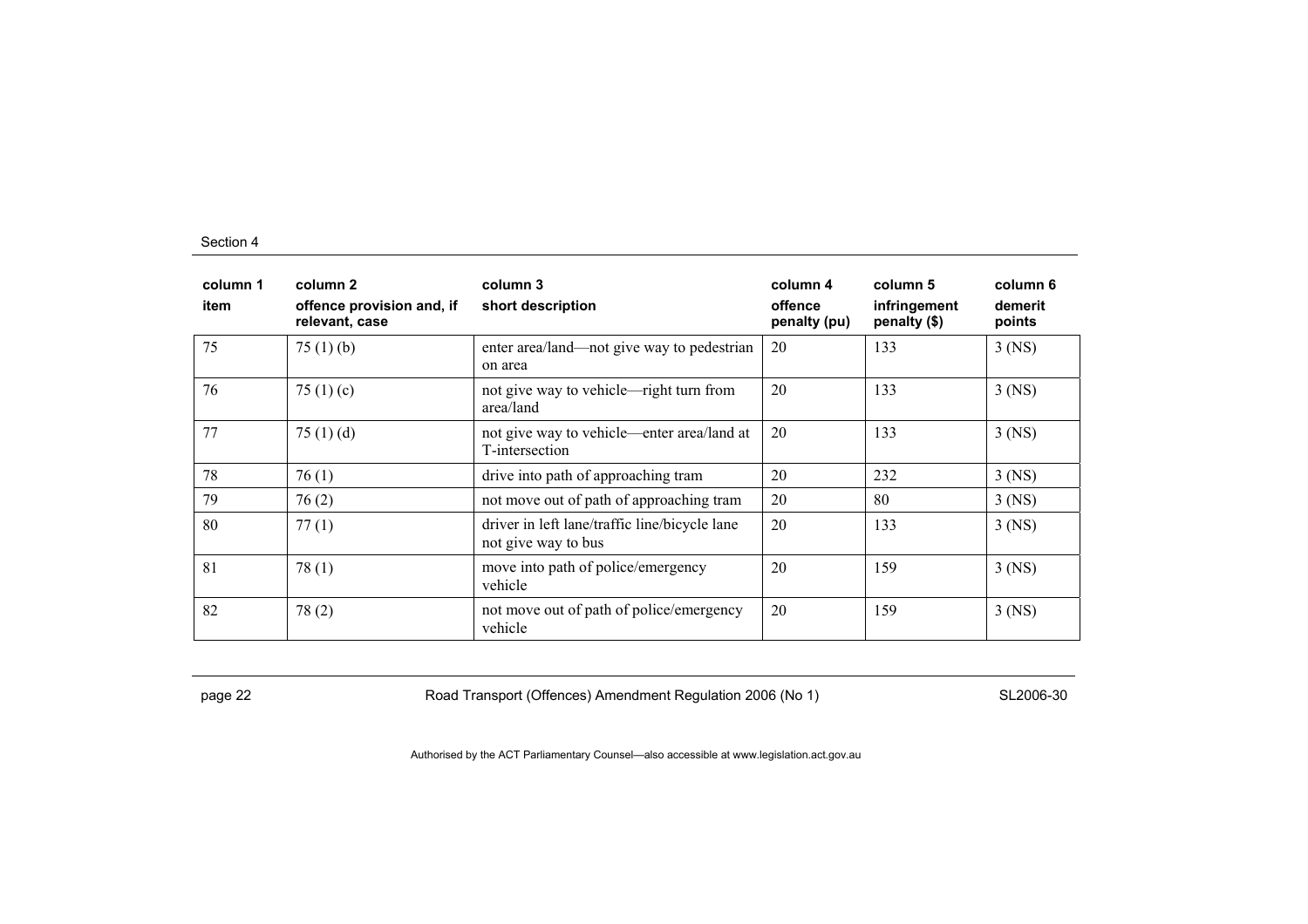| column 1<br>item | column 2<br>offence provision and, if<br>relevant, case | column 3<br>short description                                     | column 4<br>offence<br>penalty (pu) | column 5<br>infringement<br>penalty (\$) | column 6<br>demerit<br>points |
|------------------|---------------------------------------------------------|-------------------------------------------------------------------|-------------------------------------|------------------------------------------|-------------------------------|
| 83               | 79(1)                                                   | not give way to police/emergency vehicle                          | 20                                  | 159                                      | $3$ (NS)                      |
| 84               | 80(1)                                                   | approach children's crossing too quickly to<br>stop safely        | 20                                  | 239                                      | $3$ (NS)                      |
| 85               | 80(2)(a)                                                | disobey hand-held stop sign at children's<br>crossing             | 20                                  | 239                                      | $3$ (NS)                      |
| 86               | 80(2)(b)                                                | not stop at children's crossing—pedestrian<br>on crossing         | 20                                  | 239                                      | $3$ (NS)                      |
| 87               | 80(3)(a)                                                | proceed at children's crossing while sign<br>shown                | 20                                  | 239                                      | $3$ (NS)                      |
| 88               | 80(3)(b)                                                | proceed at children's crossing contrary to<br>directions          | 20                                  | 239                                      | $3$ (NS)                      |
| 89               | 80(4)                                                   | proceed at children's crossing—pedestrian<br>on/entering crossing | 20                                  | 239                                      | $3$ (NS)                      |
| 90               | 81(1)                                                   | approach pedestrian crossing too quickly to<br>stop safely        | 20                                  | 239                                      | 3 (NS)                        |

SL2006-30 Road Transport (Offences) Amendment Regulation 2006 (No 1) page 23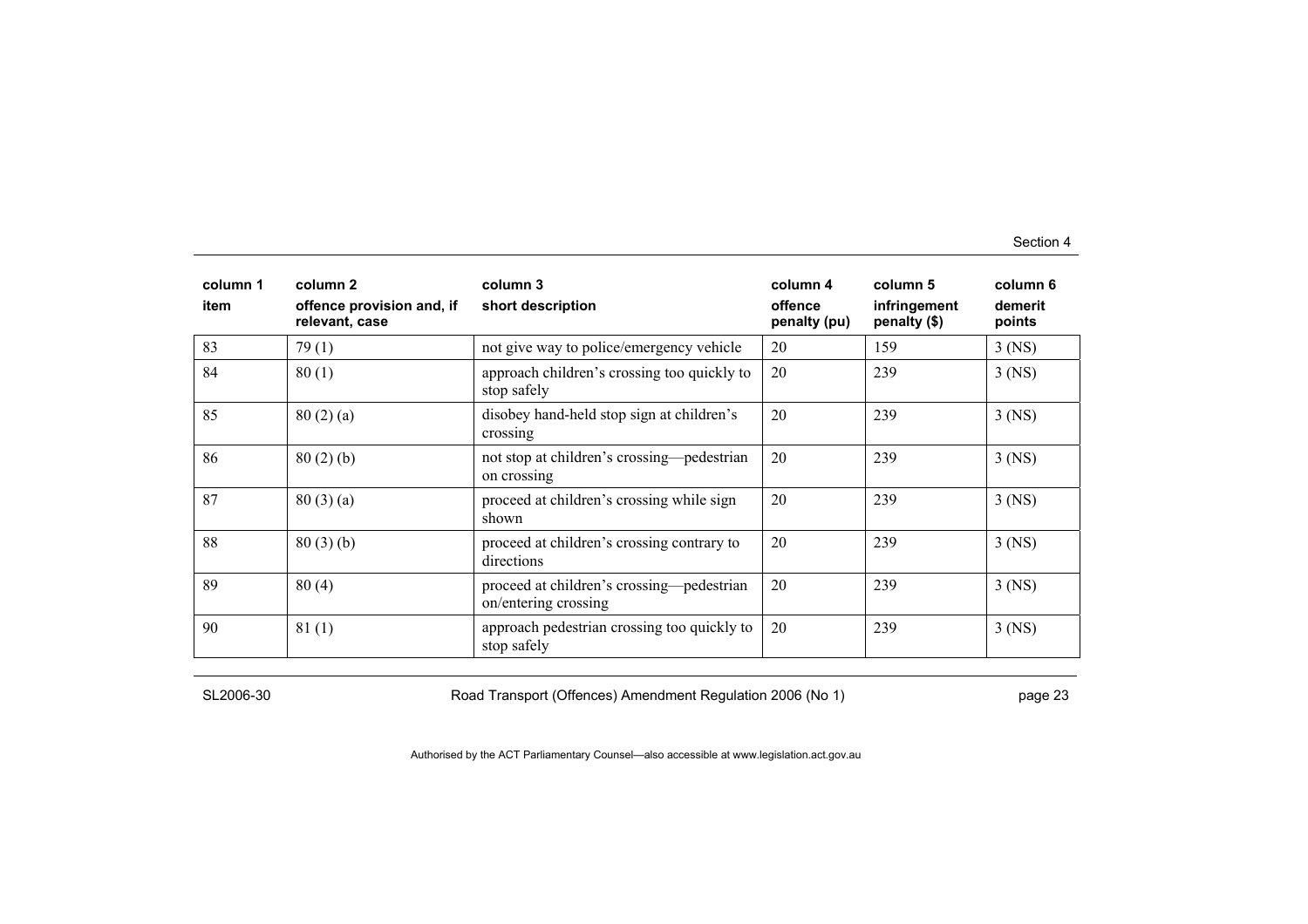| column 1<br>item | column 2<br>offence provision and, if<br>relevant, case | column 3<br>short description                                   | column 4<br>offence<br>penalty (pu) | column 5<br>infringement<br>penalty (\$) | column 6<br>demerit<br>points |
|------------------|---------------------------------------------------------|-----------------------------------------------------------------|-------------------------------------|------------------------------------------|-------------------------------|
| 91               | 81(2)                                                   | not give way to pedestrian on pedestrian<br>crossing            | 20                                  | 239                                      | $3$ (NS)                      |
| 92               | 82                                                      | pass/overtake vehicle at<br>pedestrian/children's crossing      | 20                                  | 239                                      | $3$ (NS)                      |
| 93               | 83                                                      | not give way to pedestrian in shared zone                       | 20                                  | 133                                      | $3$ (NS)                      |
| 94               | 84(1)(a)                                                | not give way to tram (drive through<br>dividing strip break)    | 20                                  | 80                                       | $3$ (NS)                      |
| 95               | 84(1)(b)                                                | not give way to vehicle (drive through<br>dividing strip break) | 20                                  | 239                                      | $3$ (NS)                      |
| 96               | 85 (a)                                                  | not give way to vehicle in turning lane                         | 20                                  | 239                                      | $3$ (NS)                      |
| 97               | 85(b)                                                   | not give way to vehicle entering turning<br>lane                | 20                                  | 239                                      | $3$ (NS)                      |
| 98               | 86(1)                                                   | not give way to vehicle (median turning<br>bay)                 | 20                                  | 133                                      | $3$ (NS)                      |

page 24 **Road Transport (Offences) Amendment Regulation 2006 (No 1)** SL2006-30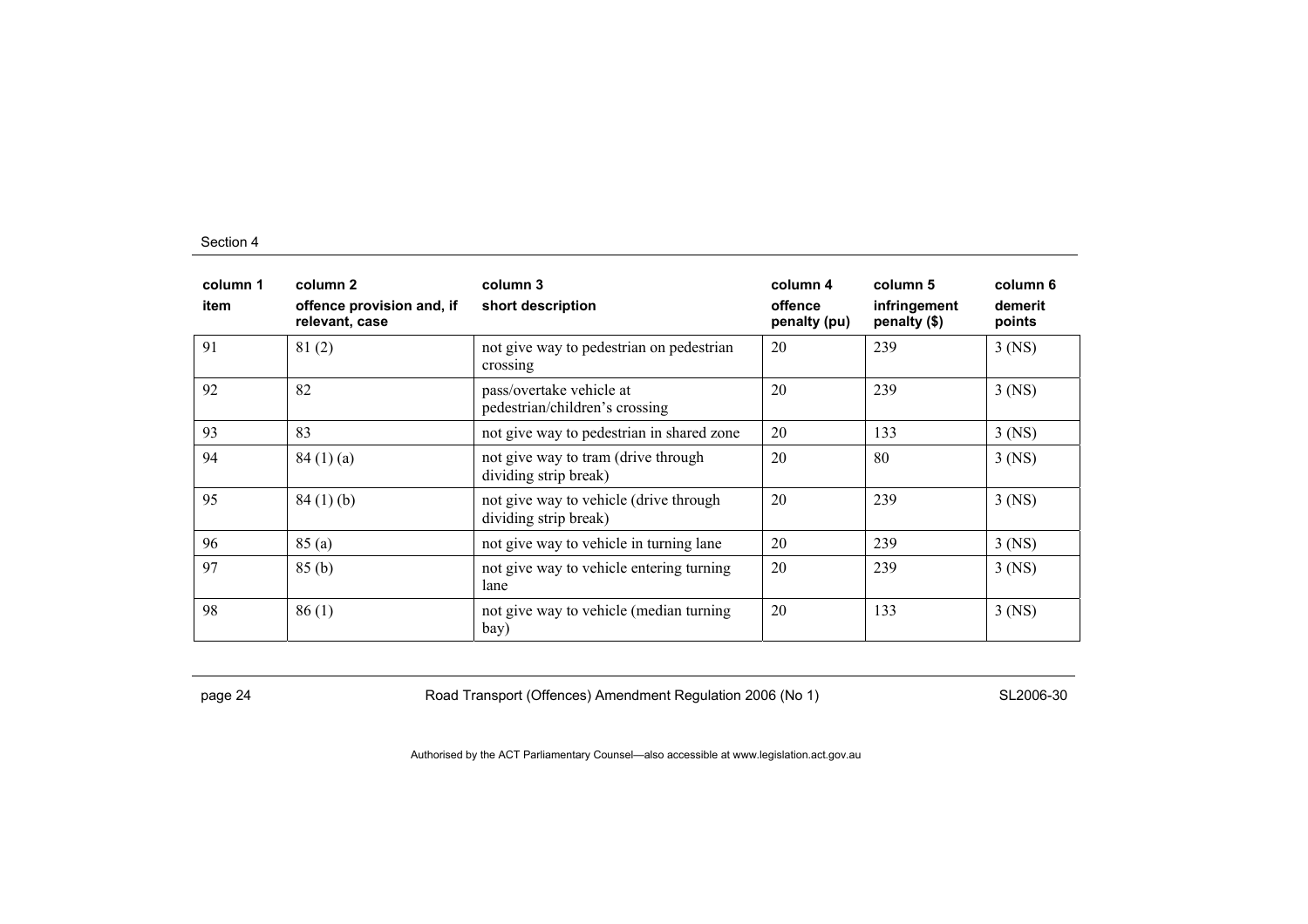| column 1<br>item | column 2<br>offence provision and, if<br>relevant, case | column 3<br>short description                              | column 4<br>offence<br>penalty (pu) | column 5<br>infringement<br>penalty (\$) | column 6<br>demerit<br>points |
|------------------|---------------------------------------------------------|------------------------------------------------------------|-------------------------------------|------------------------------------------|-------------------------------|
| 99               | 87(1)                                                   | not give way to vehicle (enter road from<br>side/shoulder) | 20                                  | 187                                      | $3$ (NS)                      |
| 100              | 87(3)                                                   | not give way to vehicle (enter road from<br>parking area)  | 20                                  | 187                                      | $3$ (NS)                      |
| 101              | 88(1)                                                   | disobey left turn only sign                                | 20                                  | 133                                      | $2$ (NS)                      |
| 102              | 88(2)                                                   | disobey left lane must turn left sign                      | 20                                  | 133                                      | $2$ (NS)                      |
| 103              | 89(1)                                                   | disobey right turn only sign                               | 20                                  | 133                                      | $2$ (NS)                      |
| 104              | 89(2)                                                   | disobey right lane must turn right sign                    | 20                                  | 133                                      | $2$ (NS)                      |
| 105              | 90                                                      | disobey no turns sign                                      | 20                                  | 133                                      | $2$ (NS)                      |
| 106              | 91(1)                                                   | disobey no left turn sign                                  | 20                                  | 133                                      | $2$ (NS)                      |
| 107              | 91(2)                                                   | disobey no right turn sign                                 | 20                                  | 133                                      | $2$ (NS)                      |
| 108              | 92(1)                                                   | drive contrary to direction of traffic lane<br>arrow       | 20                                  | 133                                      |                               |

SL2006-30 Road Transport (Offences) Amendment Regulation 2006 (No 1) page 25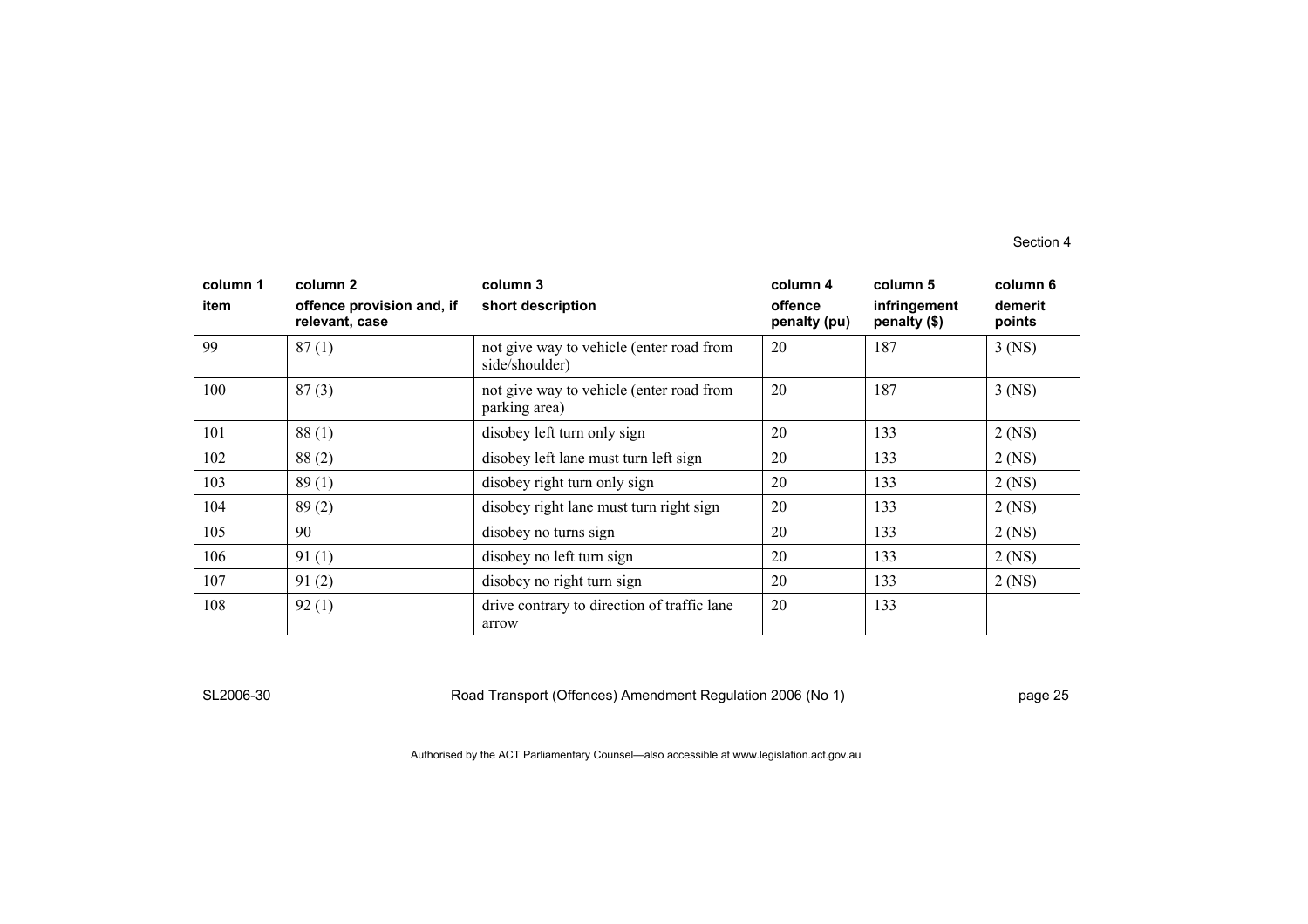| column 1<br>item | column 2<br>offence provision and, if<br>relevant, case | column 3<br>short description                                 | column 4<br>offence<br>penalty (pu) | column 5<br>infringement<br>penalty (\$) | column 6<br>demerit<br>points |
|------------------|---------------------------------------------------------|---------------------------------------------------------------|-------------------------------------|------------------------------------------|-------------------------------|
| 109              | 93 $(1)(a)$                                             | pass sign contrary to no overtaking or<br>passing sign        | 20                                  | 133                                      | $2$ (NS)                      |
| 110              | 93 $(1)$ (b)                                            | overtake vehicle contrary to no overtaking<br>or passing sign | 20                                  | 133                                      | $2$ (NS)                      |
| 111              | 94                                                      | disobey no overtaking on bridge sign                          | 20                                  | 133                                      | $2$ (NS)                      |
| 112              | 95(1)                                                   | drive in emergency stopping lane                              | 20                                  | 133                                      |                               |
| 113              | 96(1)                                                   | stop on area marked with keep clear<br>marking                | 20                                  | 133                                      |                               |
| 114              | 97(1)                                                   | disobey road access sign                                      | 20                                  | 133                                      |                               |
| 115              | 98(1)                                                   | disobey one-way sign                                          | 20                                  | 133                                      |                               |
| 116              | 99(1)                                                   | disobey keep left sign                                        | 20                                  | 133                                      |                               |
| 117              | 99(2)                                                   | disobey keep right sign                                       | 20                                  | 133                                      |                               |
| 118              | 100                                                     | disobey no entry sign                                         | 20                                  | 133                                      |                               |
| 119              | 101(1)                                                  | not stop before hand-held stop sign                           | 20                                  | 239                                      | $3$ (NS)                      |

page 26 **Road Transport (Offences) Amendment Regulation 2006 (No 1)** SL2006-30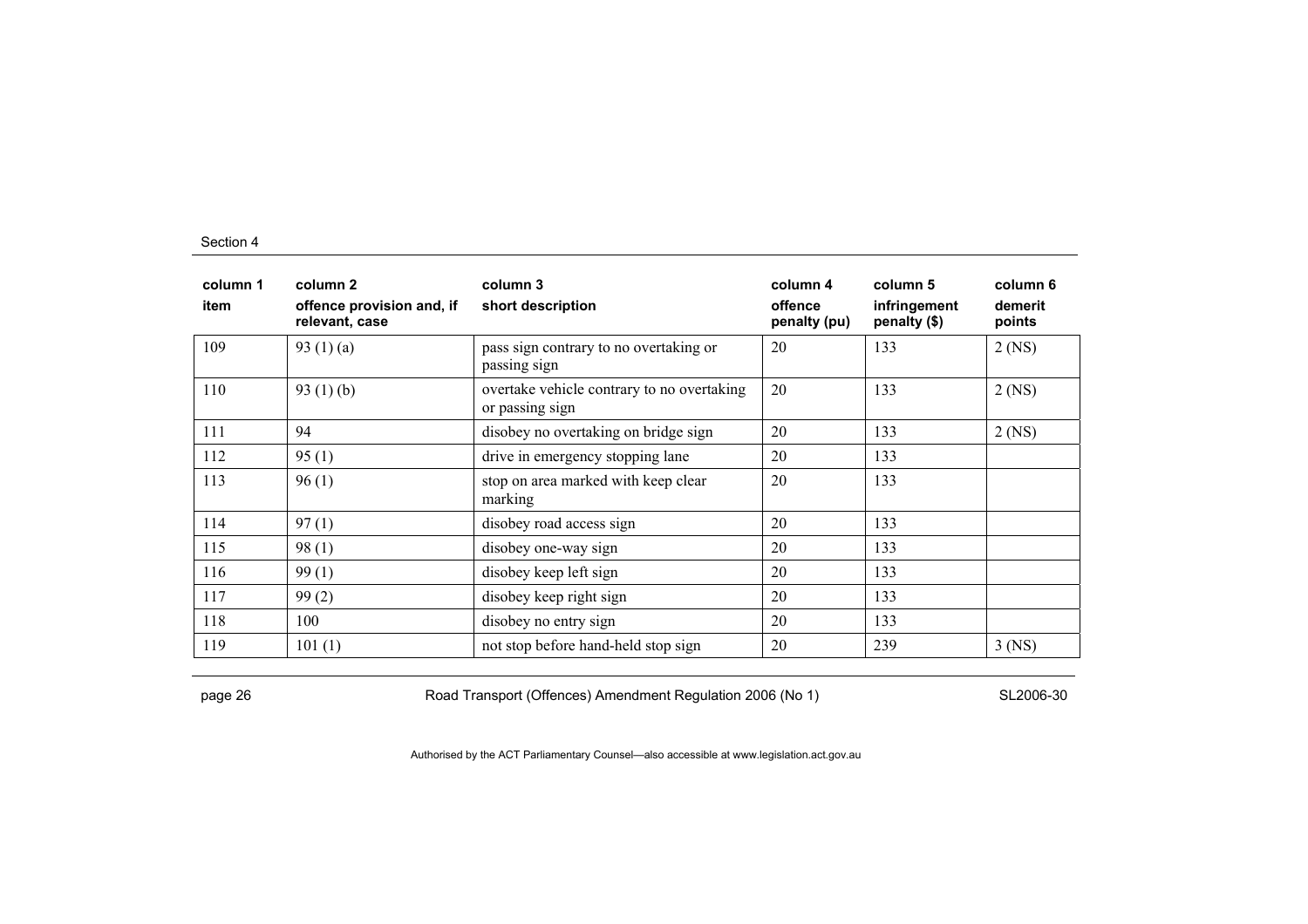| column 1<br>item | column 2<br>offence provision and, if<br>relevant, case | column 3<br>short description                              | column 4<br>offence<br>penalty (pu) | column 5<br>infringement<br>penalty (\$) | column 6<br>demerit<br>points |
|------------------|---------------------------------------------------------|------------------------------------------------------------|-------------------------------------|------------------------------------------|-------------------------------|
| 120              | 101 $(2)$ $(a)$                                         | proceed past hand-held stop sign while sign<br>shown       | 20                                  | 239                                      | $3$ (NS)                      |
| 121              | 101(2)(b)                                               | proceed past hand-held stop sign contrary<br>to directions | 20                                  | 239                                      | $3$ (NS)                      |
| 122              | 102(1)                                                  | disobey clearance/low clearance sign                       | 20                                  | 133                                      |                               |
| 123              | 103(1)                                                  | disobey bridge load limit (gross mass) sign                | 20                                  | 177                                      |                               |
| 124              | 103(1)                                                  | disobey gross load limit sign                              | 20                                  | 177                                      |                               |
| 125              | 103(2)                                                  | disobey bridge load limit (mass per axle<br>group) sign    | 20                                  | 177                                      |                               |
| 126              | 104(1)                                                  | disobey no trucks sign (GVM)                               | 20                                  | 133                                      |                               |
| 127              | 104(2)                                                  | disobey no trucks sign (length)                            | 20                                  | 133                                      |                               |
| 128              | 104(3)                                                  | disobey no trucks sign                                     | 20                                  | 133                                      |                               |
| 129              | 105                                                     | disobey trucks must enter sign                             | 20                                  | 133                                      |                               |
| 130              | 106(1)                                                  | disobey no buses sign (GVM)                                | 20                                  | 133                                      |                               |

SL2006-30 Road Transport (Offences) Amendment Regulation 2006 (No 1) page 27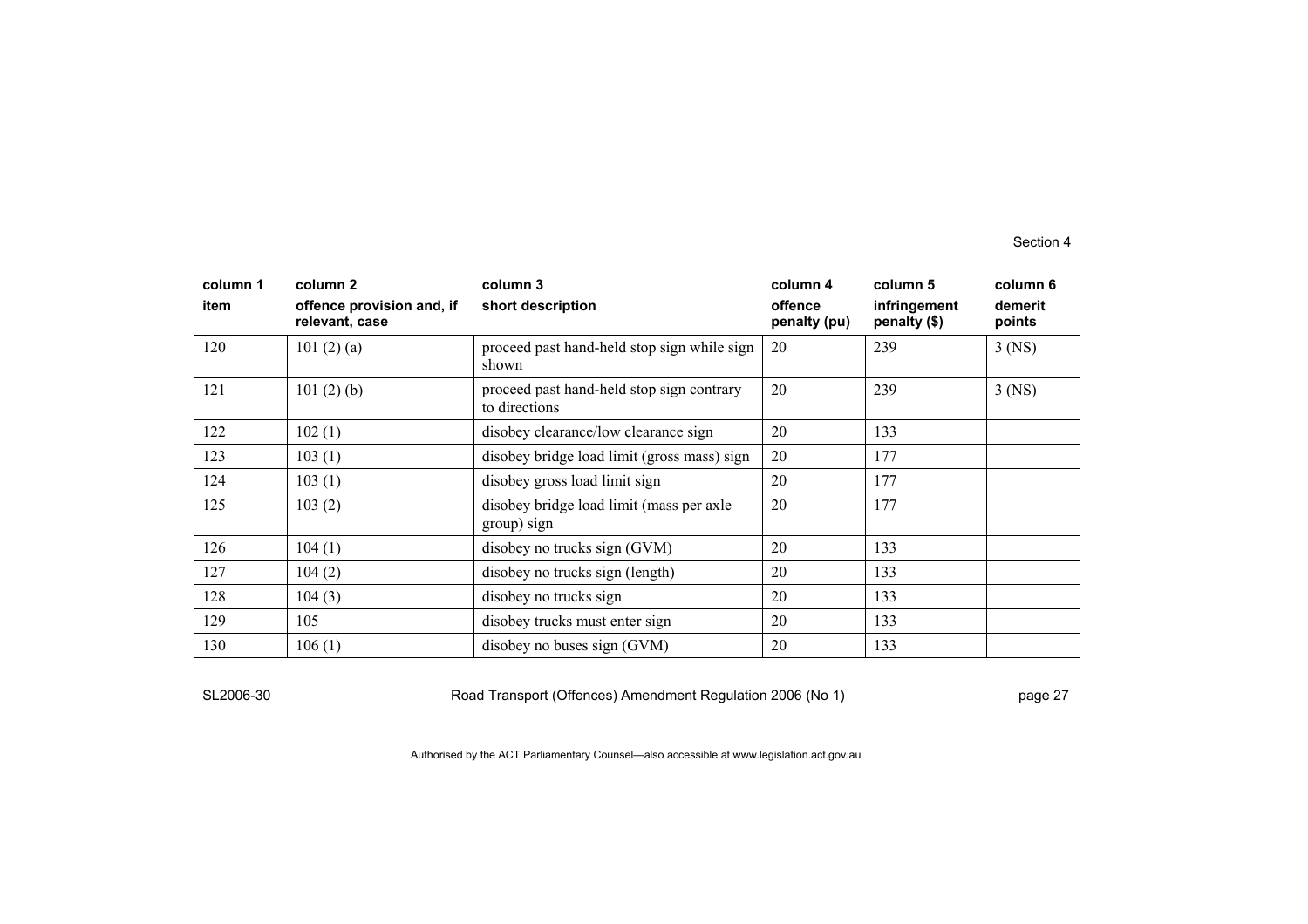| column 1<br>item | column 2<br>offence provision and, if<br>relevant, case | column 3<br>short description                                   | column 4<br>offence<br>penalty (pu) | column 5<br>infringement<br>penalty (\$) | column 6<br>demerit<br>points |
|------------------|---------------------------------------------------------|-----------------------------------------------------------------|-------------------------------------|------------------------------------------|-------------------------------|
| 131              | 106(2)                                                  | disobey no buses sign (length)                                  | 20                                  | 133                                      |                               |
| 132              | 106(3)                                                  | disobey no buses sign                                           | 20                                  | 133                                      |                               |
| 133              | 107                                                     | disobey buses must enter sign                                   | 20                                  | 133                                      |                               |
| 134              | 108(1)                                                  | disobey trucks and buses low gear sign                          | 20                                  | 133                                      |                               |
| 135              | 111(1)                                                  |                                                                 |                                     |                                          |                               |
| 135.1            | by contravening<br>$\bullet$<br>111(2)                  | not enter roundabout on left (leave less<br>than halfway)       | 20                                  | 187                                      |                               |
| 135.2            | by contravening<br>$\bullet$<br>111(3)                  | not enter roundabout on right (leave more<br>than halfway)      | 20                                  | 187                                      |                               |
| 135.3            | by contravening<br>$\bullet$<br>111(5)                  | not enter roundabout in direction of traffic<br>lane arrow      | 20                                  | 133                                      |                               |
| 136              | 112(2)                                                  | not give left change of direction signal<br>entering roundabout | 20                                  | 133                                      | $2$ (NS)                      |

page 28 **Road Transport (Offences) Amendment Regulation 2006 (No 1)** SL2006-30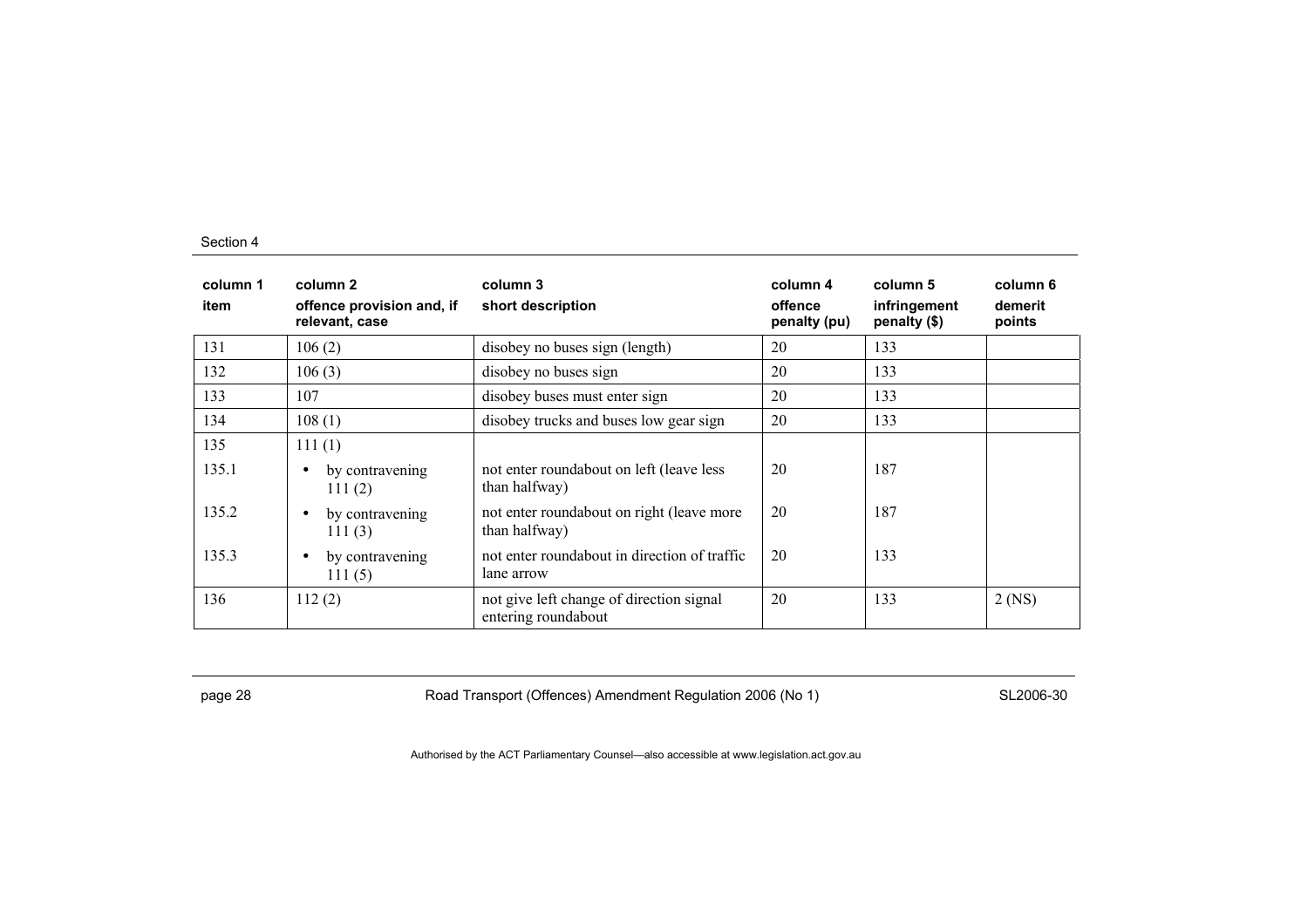| column 1<br>item | column 2<br>offence provision and, if<br>relevant, case | column 3<br>short description                                    | column 4<br>offence<br>penalty (pu) | column 5<br>infringement<br>penalty (\$) | column 6<br>demerit<br>points |
|------------------|---------------------------------------------------------|------------------------------------------------------------------|-------------------------------------|------------------------------------------|-------------------------------|
| 137              | 112(3)                                                  | not maintain left change of direction signal<br>in roundabout    | 20                                  | 133                                      | $2$ (NS)                      |
| 138              | 113(2)                                                  | not give right change of direction signal<br>entering roundabout | 20                                  | 133                                      | $2$ (NS)                      |
| 139              | 113(3)                                                  | not maintain right change of direction<br>signal in roundabout   | 20                                  | 133                                      | $2$ (NS)                      |
| 140              | 114(1)(a)                                               | not give way to vehicle when entering<br>roundabout              | 20                                  | 239                                      | $3$ (NS)                      |
| 141              | $114(1)$ (b)                                            | not give way to tram when entering<br>roundabout                 | 20                                  | 239                                      | $3$ (NS)                      |
| 142              | 114(2)                                                  | not give way to tram when driving in<br>roundabout               | 20                                  | 239                                      | $3$ (NS)                      |
| 143              | 115(1)                                                  | not drive left of traffic island in roundabout                   | 20                                  | 177                                      | $2$ (NS)                      |
| 144              | 116                                                     | not drive in roundabout in direction of<br>traffic lane arrow    | 20                                  | 133                                      |                               |

SL2006-30 Road Transport (Offences) Amendment Regulation 2006 (No 1) page 29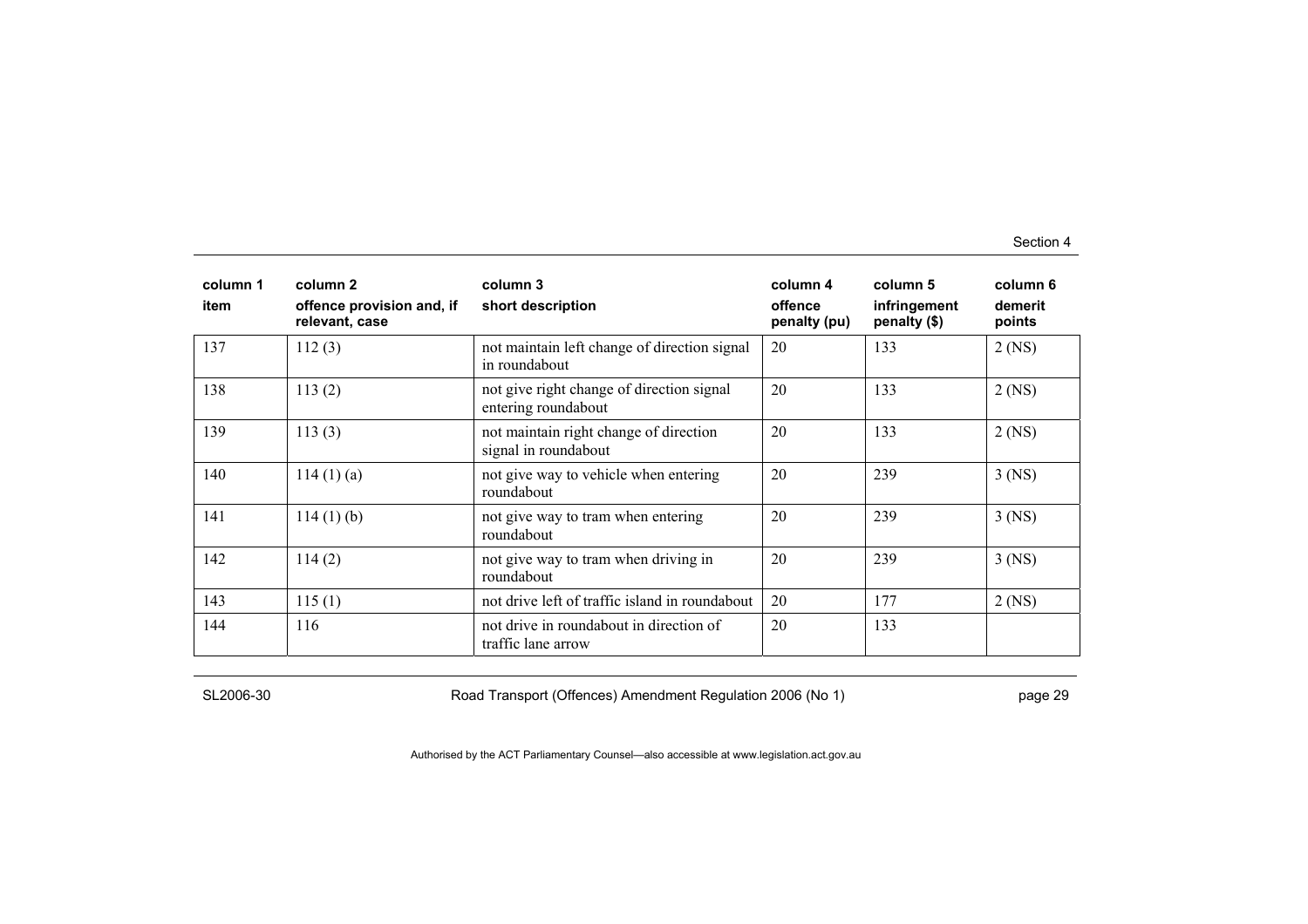| column 1<br>item | column 2<br>offence provision and, if<br>relevant, case | column 3<br>short description                                  | column 4<br>offence<br>penalty (pu) | column 5<br>infringement<br>penalty (\$) | column 6<br>demerit<br>points |
|------------------|---------------------------------------------------------|----------------------------------------------------------------|-------------------------------------|------------------------------------------|-------------------------------|
| 145              | 117(1)                                                  | not give left change of direction signal in<br>roundabout      | 20                                  | 133                                      | $2$ (NS)                      |
| 146              | 117(2)                                                  | not give right change of direction signal in<br>roundabout     | 20                                  | 133                                      | $2$ (NS)                      |
| 147              | 118(1)                                                  | not give left change of direction signal<br>(exit roundabout)  | 20                                  | 133                                      | $2$ (NS)                      |
| 148              | 118(2)                                                  | not stop left change of direction signal (exit)<br>roundabout) | 20                                  | 80                                       |                               |
| 149              | 119                                                     | rider on left in roundabout not give way to<br>vehicle         | 20                                  | 239                                      |                               |
| 150              | 121(a)                                                  | not stop at stop line/sign at level crossing                   | 20                                  | 239                                      | $3$ (NS)                      |
| 151              | 121(b)                                                  | not give way to train/tram at level crossing<br>with stop sign | 20                                  | 239                                      | $3$ (NS)                      |
| 152              | 122                                                     | disobey give way sign/line at level crossing                   | 20                                  | 239                                      | $3$ (NS)                      |

page 30 SL2006-30 Road Transport (Offences) Amendment Regulation 2006 (No 1)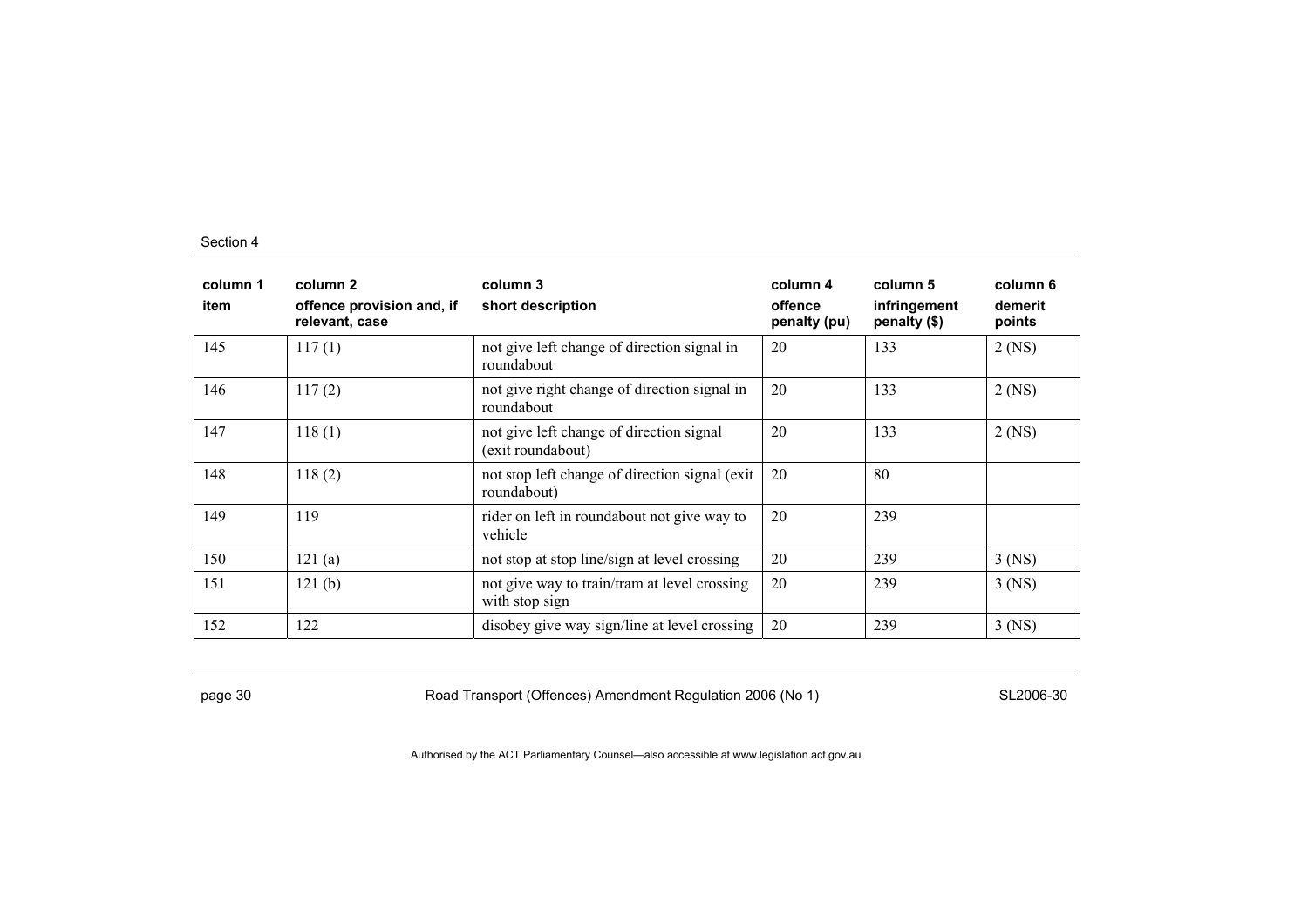| column 1<br>item | column 2<br>offence provision and, if<br>relevant, case | column 3<br>short description                                  | column 4<br>offence<br>penalty (pu) | column 5<br>infringement<br>penalty (\$) | column 6<br>demerit<br>points |
|------------------|---------------------------------------------------------|----------------------------------------------------------------|-------------------------------------|------------------------------------------|-------------------------------|
| 153              | 123(a)                                                  | enter level crossing contrary to lights/bells                  | 20                                  | 226                                      | $3$ (NS)                      |
| 154              | 123(b)                                                  | enter level crossing with gate/boom/barrier<br>operating       | 20                                  | 226                                      | $3$ (NS)                      |
| 155              | 123(c)                                                  | enter level crossing when train/tram<br>on/entering crossing   | 20                                  | 226                                      | $3$ (NS)                      |
| 156              | 123(d)                                                  | enter level crossing when approaching<br>train/tram seen/heard | 20                                  | 226                                      | $3$ (NS)                      |
| 157              | 123(e)                                                  | enter level crossing when crossing/road<br>beyond blocked      | 20                                  | 80                                       | $3$ (NS)                      |
| 158              | 124                                                     | not leave level crossing when safe                             | 20                                  | 80                                       |                               |
| 159              | 125(1)                                                  | unreasonably obstruct driver/pedestrian                        | 20                                  | 72                                       |                               |
| 160              | 126                                                     | drive behind other vehicle too closely to<br>stop safely       | 20                                  | 187                                      | $1$ (NS)                      |

SL2006-30 Road Transport (Offences) Amendment Regulation 2006 (No 1) page 31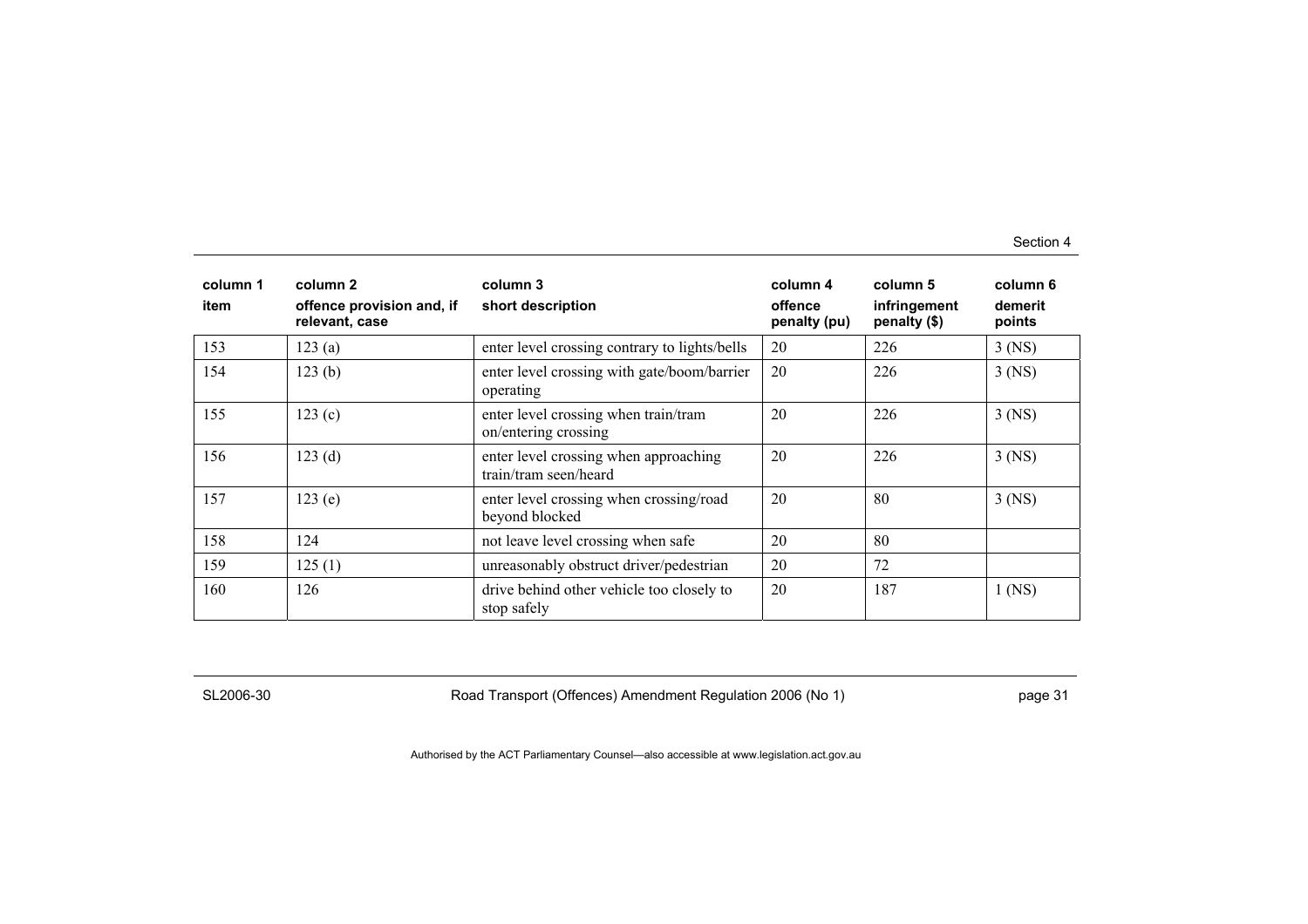| column 1<br>item | column 2<br>offence provision and, if<br>relevant, case | column 3<br>short description                                                            | column 4<br>offence<br>penalty (pu) | column 5<br>infringement<br>penalty (\$) | column 6<br>demerit<br>points |
|------------------|---------------------------------------------------------|------------------------------------------------------------------------------------------|-------------------------------------|------------------------------------------|-------------------------------|
| 161              | 127(1)                                                  | long vehicle not required distance from<br>other long vehicle                            | 20                                  | 187                                      | $1$ (NS)                      |
| 162              | 128                                                     | enter intersection when intersection/road<br>beyond blocked                              | 20                                  | 133                                      |                               |
| 163              | 128A                                                    | enter children's/pedestrian/marked foot<br>crossing when crossing/road beyond<br>blocked | 20                                  | 133                                      |                               |
| 164              | 129(1)                                                  | not drive on far left side of road                                                       | 20                                  | 177                                      | $2$ (NS)                      |
| 165              | 130(2)                                                  |                                                                                          |                                     |                                          |                               |
| 165.1            | if 130 $(1)$ $(a)$ applies<br>$\bullet$                 | drive in right lane on road with speed-limit<br>over $80 \text{ km/h}$                   | 20                                  | 133                                      | $2$ (NS)                      |
| 165.2            | if 130 $(1)$ (b) applies<br>$\bullet$                   | disobey keep left unless overtaking sign                                                 | 20                                  | 133                                      | $2$ (NS)                      |
| 166              | 131                                                     | not keep left of oncoming vehicle                                                        | 20                                  | 80                                       | $2$ (NS)                      |
| 167              | 132(1)                                                  | not keep left of centre on two-way road                                                  | 20                                  | 177                                      | $2$ (NS)                      |

page 32 SL2006-30 Road Transport (Offences) Amendment Regulation 2006 (No 1)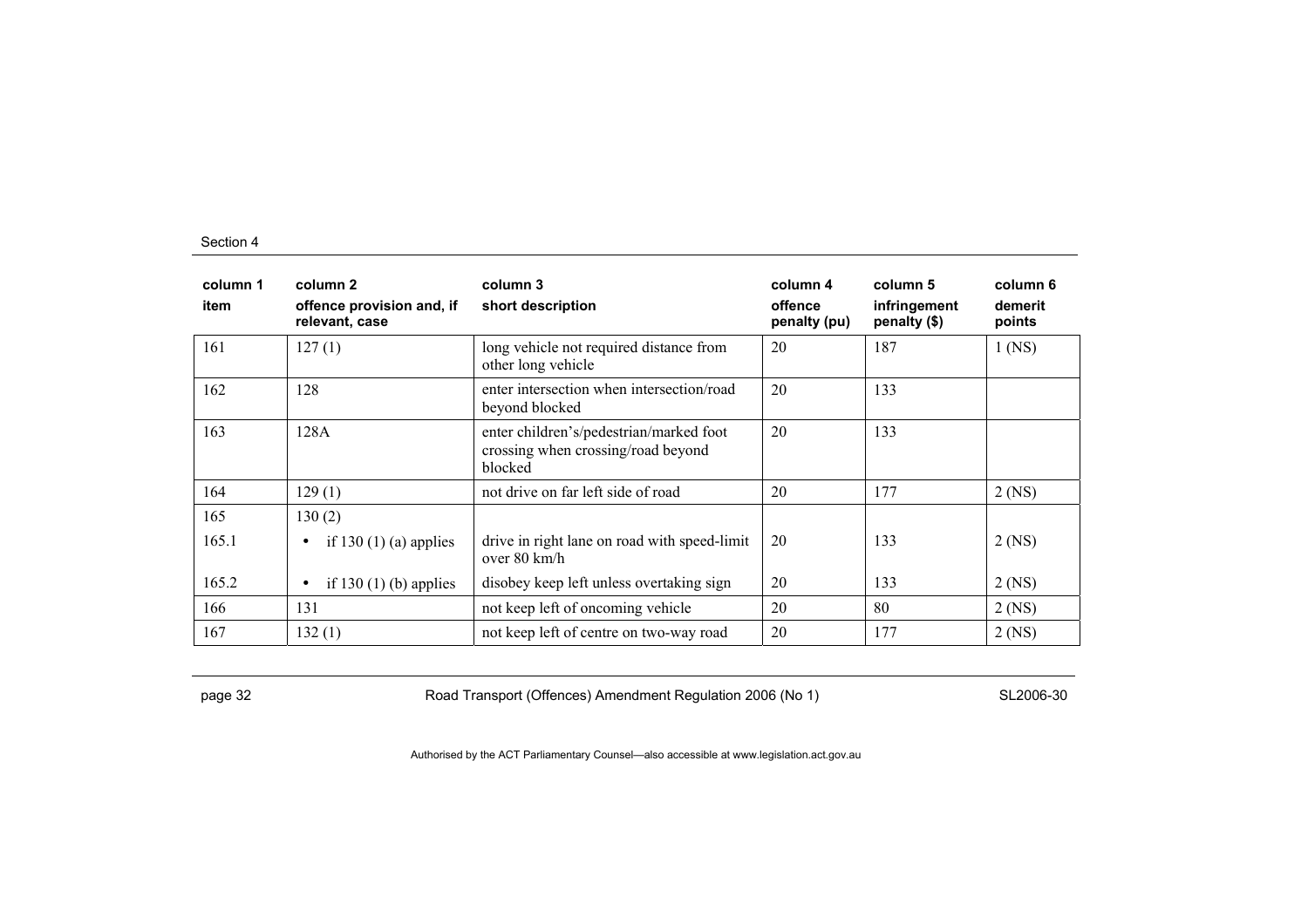| column 1<br>item | column <sub>2</sub><br>offence provision and, if<br>relevant, case | column 3<br>short description                                  | column 4<br>offence<br>penalty (pu) | column 5<br>infringement<br>penalty (\$) | column 6<br>demerit<br>points |
|------------------|--------------------------------------------------------------------|----------------------------------------------------------------|-------------------------------------|------------------------------------------|-------------------------------|
| 168              | 132(2)                                                             |                                                                |                                     |                                          |                               |
| 168.1            | if there are double<br>$\bullet$<br>dividing lines                 | not keep left of dividing line (double)<br>dividing lines)     | 20                                  | 177                                      | $3$ (NS)                      |
| 168.2            | in any other case<br>$\bullet$                                     | not keep left of dividing line (not double)<br>dividing lines) | 20                                  | 177                                      | $2$ (NS)                      |
| 169              | 135(1)                                                             | not keep left of median strip                                  | 20                                  | 177                                      | $2$ (NS)                      |
| 170              | 136                                                                | drive wrong way on one-way service road                        | 20                                  | 133                                      |                               |
| 171              | 137(1)                                                             | drive on dividing strip                                        | 20                                  | 133                                      |                               |
| 172              | 138(1)                                                             | drive on/over continuous line near painted<br>island           | 20                                  | 133                                      |                               |
| 173              | 140                                                                | overtake vehicle when unsafe                                   | 20                                  | 133                                      | $2$ (NS)                      |
| 174              | 141(1)                                                             | overtake to left of vehicle                                    | 20                                  | 133                                      | $2$ (NS)                      |
| 175              | 141(2)                                                             | cyclist pass/overtake left of left turning<br>vehicle          | 20                                  | 51                                       |                               |

SL2006-30 Road Transport (Offences) Amendment Regulation 2006 (No 1) page 33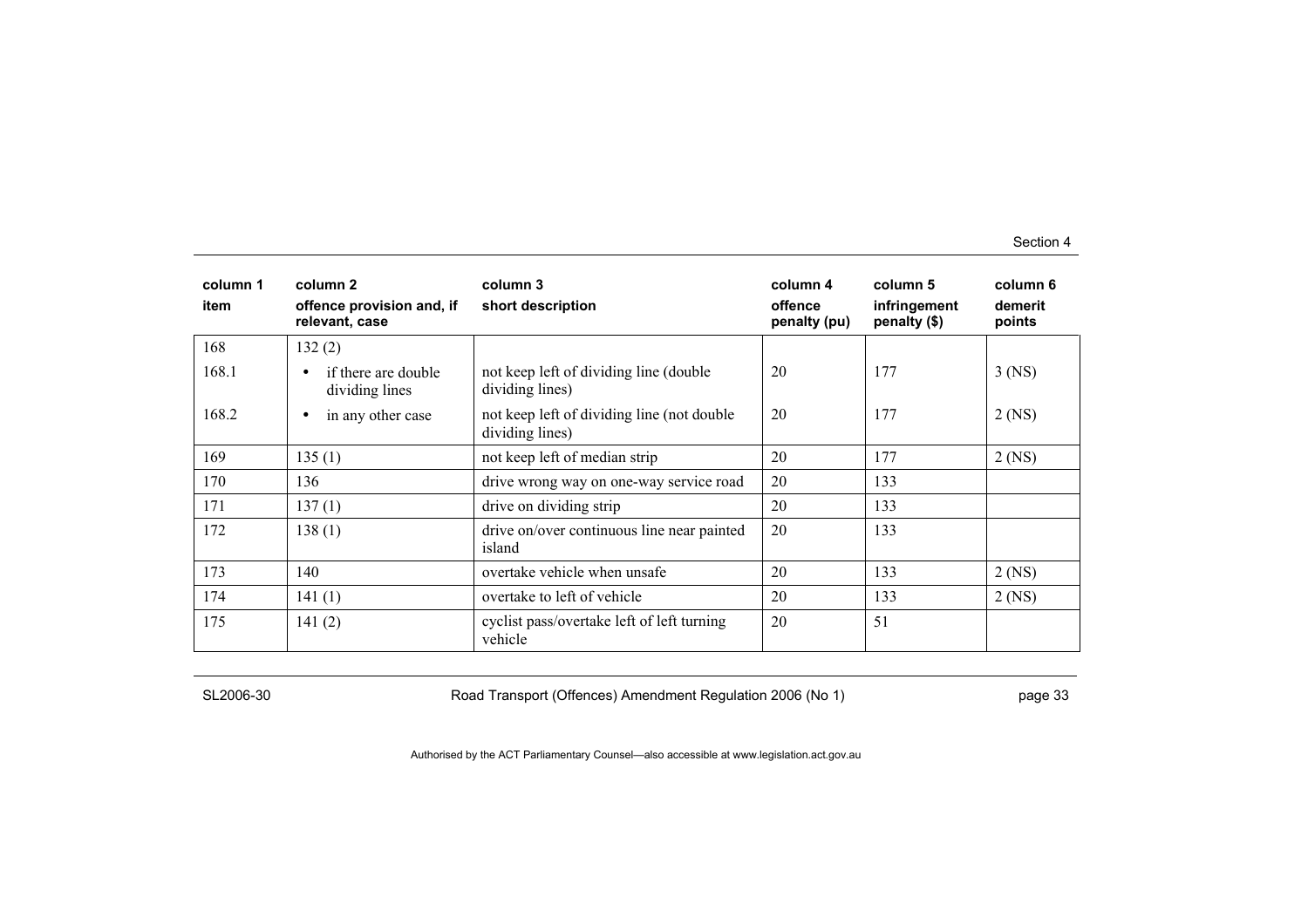| column 1<br>item | column 2<br>offence provision and, if<br>relevant, case | column 3<br>short description                                  | column 4<br>offence<br>penalty (pu) | column 5<br>infringement<br>penalty (\$) | column 6<br>demerit<br>points |
|------------------|---------------------------------------------------------|----------------------------------------------------------------|-------------------------------------|------------------------------------------|-------------------------------|
| 176              | 142(1)                                                  | overtake to right of vehicle turning<br>right/making U-turn    | 20                                  | 133                                      | $2$ (NS)                      |
| 177              | 143(1)                                                  | disobey do not overtake turning vehicle<br>sign (left turn)    | 20                                  | 133                                      | $2$ (NS)                      |
| 178              | 143(2)                                                  | disobey do not overtake turning vehicle<br>sign (right/U-turn) | 20                                  | 133                                      | $2$ (NS)                      |
| 179              | 144(a)                                                  | overtake vehicle too closely                                   | 20                                  | 133                                      | $2$ (NS)                      |
| 180              | 144(b)                                                  | cut in front of vehicle after overtaking                       | 20                                  | 133                                      | $2$ (NS)                      |
| 181              | 145                                                     | increase speed while being overtaken                           | 20                                  | 133                                      |                               |
| 182              | 146(1)                                                  | not drive within marked line on multi-lane<br>road             | 20                                  | 133                                      |                               |
| 183              | 146(2)                                                  | not drive within single line of traffic (no<br>lines marked)   | 20                                  | 133                                      |                               |

page 34 **Road Transport (Offences) Amendment Regulation 2006 (No 1)** SL2006-30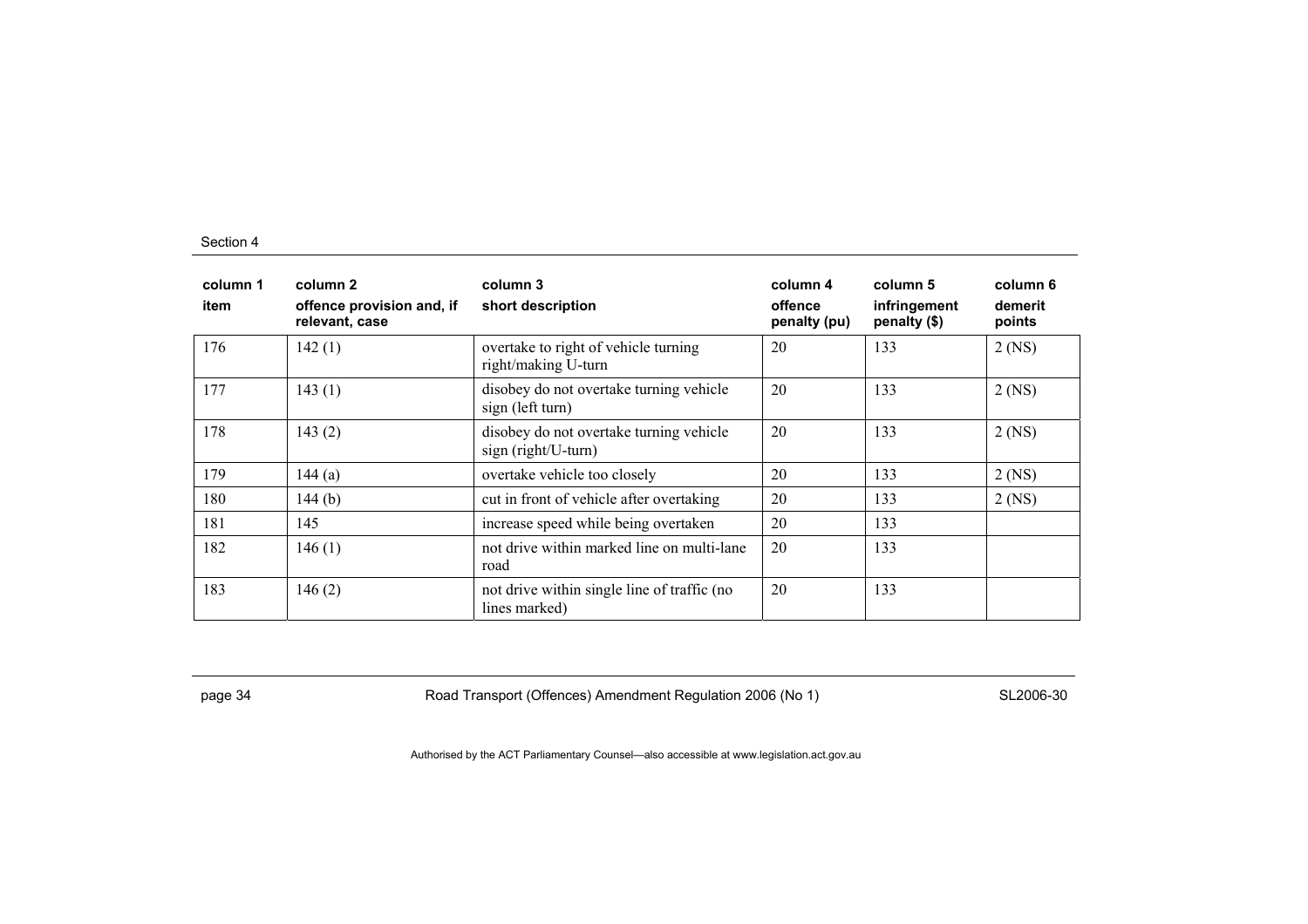| column 1<br>item | column 2<br>offence provision and, if<br>relevant, case | column 3<br>short description                                | column 4<br>offence<br>penalty (pu) | column 5<br>infringement<br>penalty (\$) | column 6<br>demerit<br>points |
|------------------|---------------------------------------------------------|--------------------------------------------------------------|-------------------------------------|------------------------------------------|-------------------------------|
| 184              | 147                                                     | move from marked lane to another across<br>continuous line   | 20                                  | 133                                      |                               |
| 185              | 148(1)                                                  | not give way (move from marked lane to<br>another)           | 20                                  | 133                                      | $3$ (NS)                      |
| 186              | 148(2)                                                  | not give way (move from 1 line of traffic to<br>another)     | 20                                  | 133                                      | $3$ (NS)                      |
| 187              | 149                                                     | not give way to vehicle ahead when<br>merging                | 20                                  | 133                                      | $3$ (NS)                      |
| 188              | 150(1)                                                  | drive on/over continuous white edge line                     | 20                                  | 80                                       |                               |
| 189              | 151(1)                                                  | ride motorbike/bicycle more than 2 abreast<br>on road        | 20                                  | 51                                       |                               |
| 190              | 151(2)                                                  | ride motorbike/bicycle more than 2 abreast<br>in marked lane | 20                                  | 51                                       |                               |
| 191              | 151(4)                                                  | ride motorbike/bicycle more than 1.5 m<br>from another       | 20                                  | 51                                       |                               |

SL2006-30 Road Transport (Offences) Amendment Regulation 2006 (No 1) page 35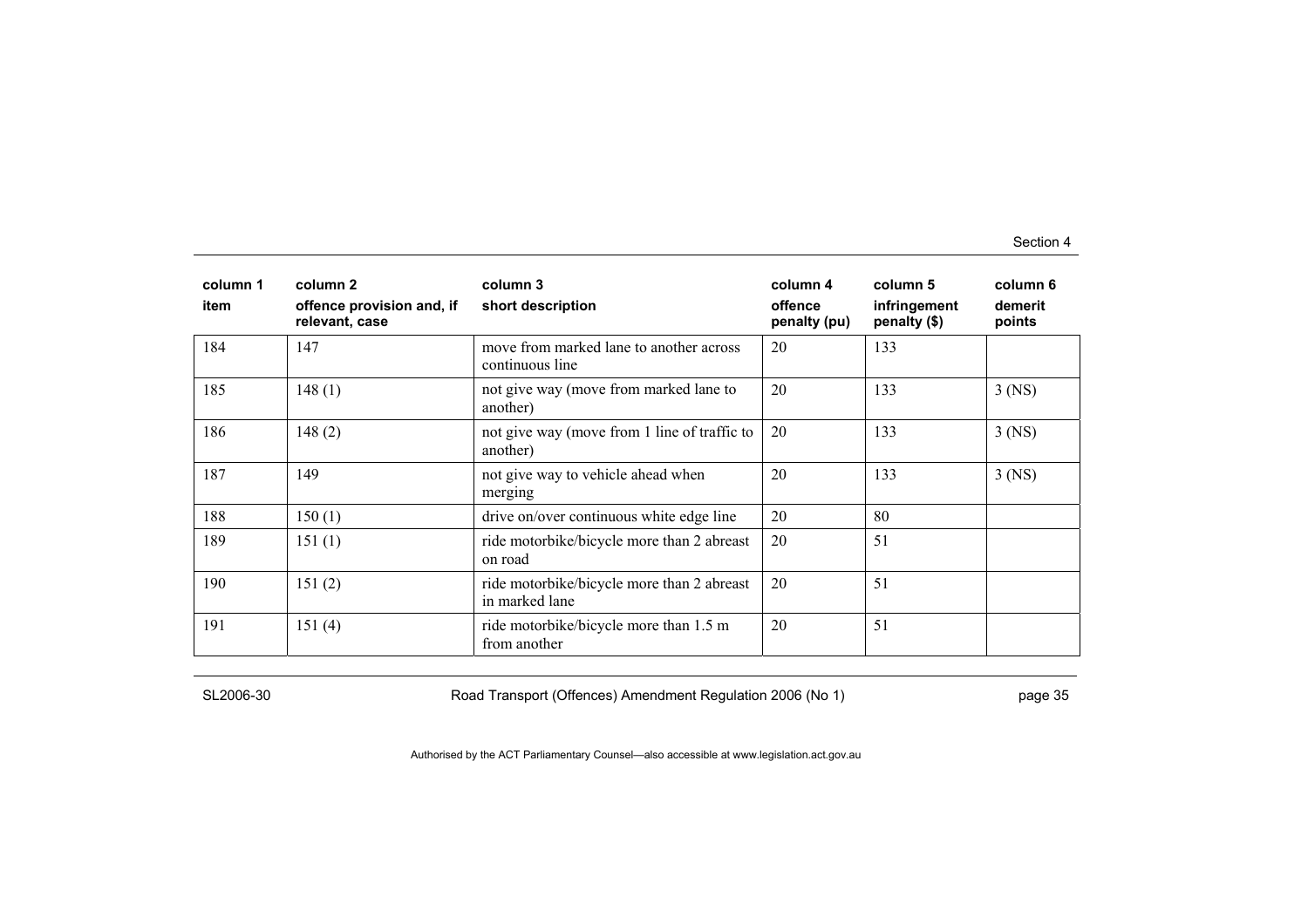| column 1<br>item | column 2<br>offence provision and, if<br>relevant, case | column 3<br>short description                            | column 4<br>offence<br>penalty (pu) | column 5<br>infringement<br>penalty (\$) | column 6<br>demerit<br>points |
|------------------|---------------------------------------------------------|----------------------------------------------------------|-------------------------------------|------------------------------------------|-------------------------------|
| 192              | 152(1)                                                  |                                                          |                                     |                                          |                               |
| 192.1            | by contravening<br>$\bullet$<br>152(2)                  | drive in lane (red cross on overhead<br>device)          | 20                                  | 133                                      | $3$ (NS)                      |
| 192.2            | by contravening<br>$\bullet$<br>152(3)                  | drive in lane (flashing red cross on<br>overhead device) | 20                                  | 133                                      | $3$ (NS)                      |
| 193              | 153(1)                                                  | drive in bicycle lane                                    | 20                                  | 133                                      |                               |
| 194              | 154(1)                                                  | drive in bus lane                                        | 20                                  | 239                                      |                               |
| 195              | 155(1)                                                  | drive in tram lane                                       | 20                                  | 159                                      | $3$ (NS)                      |
| 196              | 156(1)                                                  | drive in transit lane                                    | 20                                  | 159                                      |                               |
| 197              | 157(1)                                                  | drive in truck lane                                      | 20                                  | 239                                      |                               |
| 198              | 159(1)                                                  | not drive in lane marked for particular<br>vehicle       | 20                                  | 133                                      |                               |
| 199              | 160(2)                                                  | pass/overtake to right of tram                           | 20                                  | 80                                       | $2$ (NS)                      |

page 36 **Road Transport (Offences) Amendment Regulation 2006 (No 1)** SL2006-30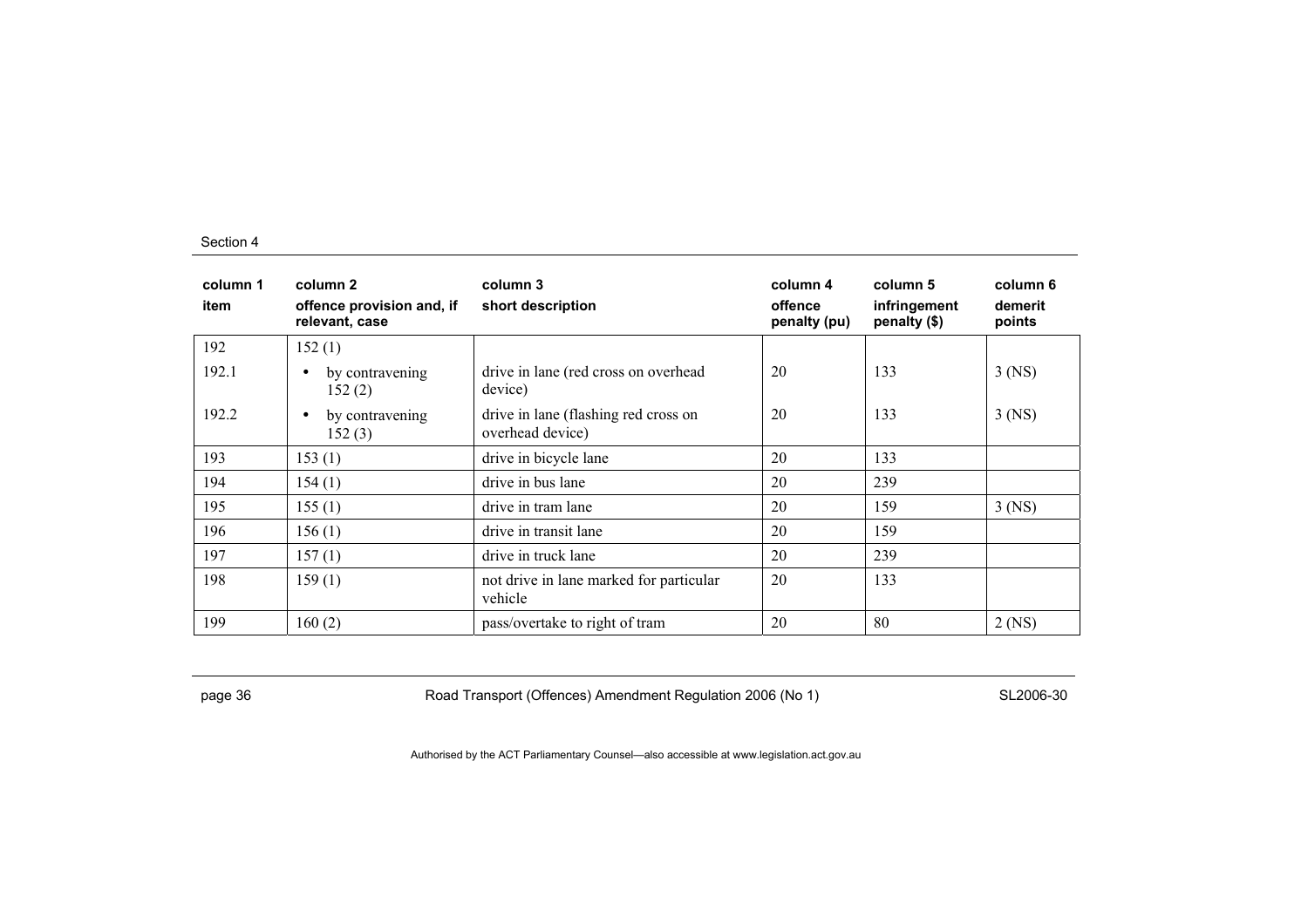| column 1<br>item | column 2<br>offence provision and, if<br>relevant, case | column 3<br>short description                                | column 4<br>offence<br>penalty (pu) | column 5<br>infringement<br>penalty (\$) | column 6<br>demerit<br>points |
|------------------|---------------------------------------------------------|--------------------------------------------------------------|-------------------------------------|------------------------------------------|-------------------------------|
| 200              | 160(3)                                                  | pass/overtake tram turning/signalling left                   | 20                                  | 80                                       | $2$ (NS)                      |
| 201              | 161(2)                                                  | pass/overtake to left of tram                                | 20                                  | 80                                       | $2$ (NS)                      |
| 202              | 161(3)                                                  | pass/overtake tram turning/signalling right                  | 20                                  | 80                                       | $2$ (NS)                      |
| 203              | 162(1)(a)                                               | drive on safety zone                                         | 20                                  | 80                                       | $3$ (NS)                      |
| 204              | 162 $(1)$ $(b)$                                         | not drive safely to left of safety zone                      | 20                                  | 80                                       | $3$ (NS)                      |
| 205              | 163(1)                                                  |                                                              |                                     |                                          |                               |
| 205.1            | by contravening<br>$\bullet$<br>163(2)                  | not stop before driving past rear of stopped<br>tram         | 20                                  | 80                                       | $3$ (NS)                      |
| 205.2            | by contravening<br>$\bullet$<br>163(3)(a)               | proceed near stopped tram (tram doors<br>open)               | 20                                  | 80                                       | $3$ (NS)                      |
| 205.3            | by contravening<br>$\bullet$<br>163 $(3)$ (b)           | proceed near stopped tram (road not clear<br>of pedestrians) | 20                                  | 80                                       | $3$ (NS)                      |
| 205.4            | by contravening<br>$\bullet$<br>163(4)                  | pass/overtake stopped tram at prohibited<br>speed            | 20                                  | 80                                       | $3$ (NS)                      |

SL2006-30 Road Transport (Offences) Amendment Regulation 2006 (No 1) page 37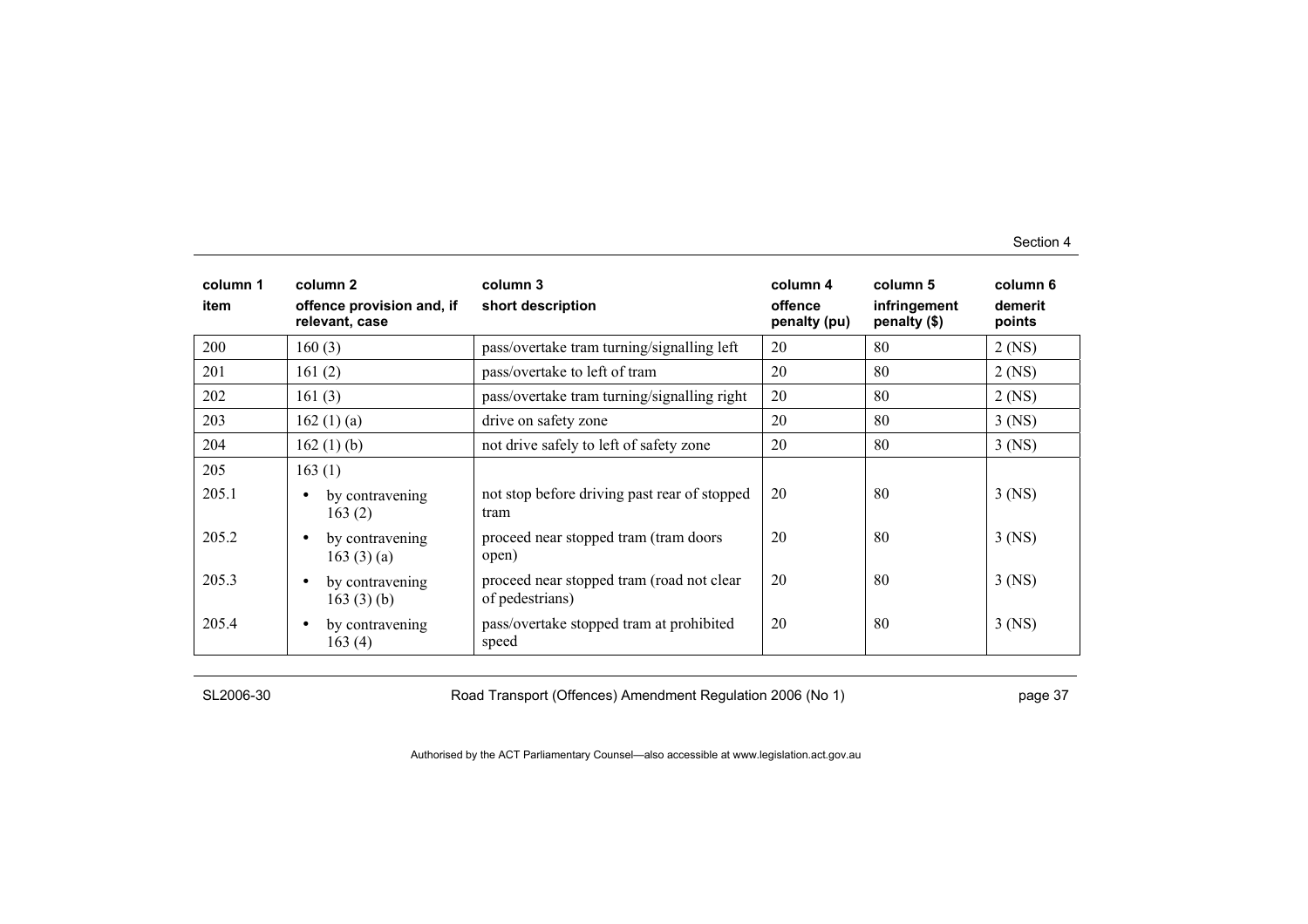| column 1<br>item | column 2<br>offence provision and, if<br>relevant, case | column 3<br>short description                                 | column 4<br>offence<br>penalty (pu) | column 5<br>infringement<br>penalty (\$) | column 6<br>demerit<br>points |
|------------------|---------------------------------------------------------|---------------------------------------------------------------|-------------------------------------|------------------------------------------|-------------------------------|
| 206              | 164(1)                                                  |                                                               |                                     |                                          |                               |
| 206.1            | by contravening<br>$\bullet$<br>164(2)                  | not stop before driving past stopping tram                    | 20                                  | 80                                       | $3$ (NS)                      |
| 206.2            | by contravening<br>$\bullet$<br>164(3)(a)               | proceed near stopping tram (tram doors<br>open)               | 20                                  | 80                                       | $3$ (NS)                      |
| 206.3            | by contravening<br>$\bullet$<br>164(3)(b)               | proceed near stopping tram (road not clear<br>of pedestrians) | 20                                  | 80                                       | $3$ (NS)                      |
| 206.4            | by contravening<br>$\bullet$<br>164(4)                  | pass/overtake stopping tram at prohibited<br>speed            | 20                                  | 80                                       | $3$ (NS)                      |
| 207              | 167                                                     | disobey no stopping sign                                      | 20                                  | 159                                      |                               |
| 208              | 168(1)                                                  | disobey no parking sign                                       | 20                                  | 72                                       |                               |
| 209              | 169                                                     | stop at side of road with continuous yellow<br>edge line      | 20                                  | 159                                      |                               |
| 210              | 170(2)                                                  | stop on/near intersection (traffic lights)                    | 20                                  | 72                                       |                               |

page 38 SL2006-30 Road Transport (Offences) Amendment Regulation 2006 (No 1)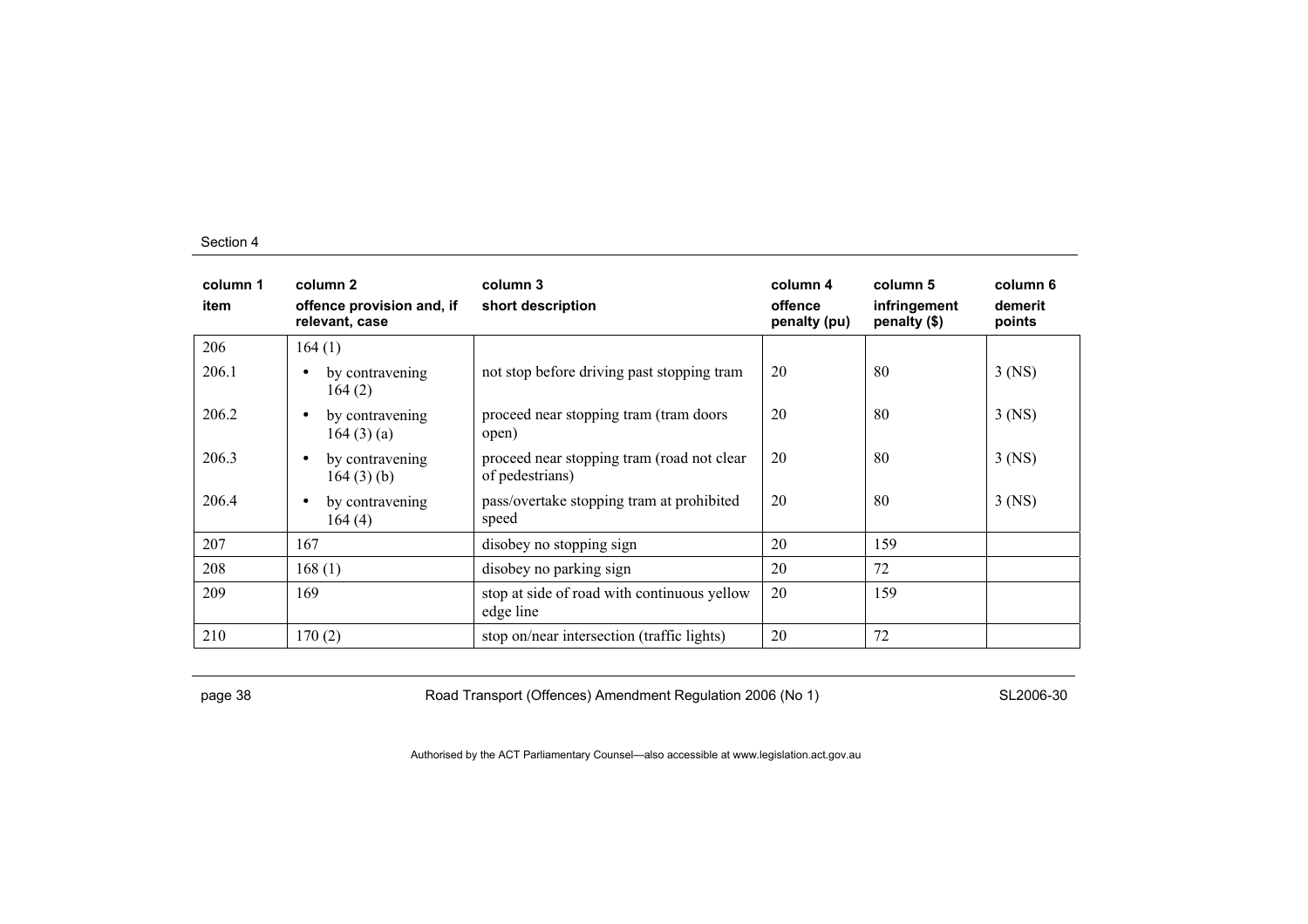| column 1<br>item | column 2<br>offence provision and, if<br>relevant, case | column 3<br>short description                       | column 4<br>offence<br>penalty (pu) | column 5<br>infringement<br>penalty (\$) | column 6<br>demerit<br>points |
|------------------|---------------------------------------------------------|-----------------------------------------------------|-------------------------------------|------------------------------------------|-------------------------------|
| 211              | 170(3)                                                  | stop on/near intersection (no traffic lights)       | 20                                  | 72                                       |                               |
| 212              | 171(1)                                                  | stop on/near children's crossing                    | 20                                  | 237                                      |                               |
| 213              | 172(1)                                                  | stop on/near pedestrian crossing                    | 20                                  | 237                                      |                               |
| 214              | 173(1)                                                  | stop on/near marked foot crossing                   | 20                                  | 237                                      |                               |
| 215              | 174(2)                                                  | stop near bicycle crossing lights                   | 20                                  | 72                                       |                               |
| 216              | 175(1)                                                  | stop on/near level crossing                         | 20                                  | 72                                       |                               |
| 217              | 176(1)                                                  | stop on clearway                                    | 20                                  | 159                                      |                               |
| 218              | 177(1)                                                  | stop on freeway                                     | 20                                  | 159                                      |                               |
| 219              | 178                                                     | stop in emergency stopping lane                     | 20                                  | 159                                      |                               |
| 220              | 179(1)                                                  | stop in loading zone                                | 20                                  | 97                                       |                               |
| 221              | 179(2)(a)                                               | stop in loading zone longer than $\frac{1}{2}$ hour | 20                                  | 97                                       |                               |

SL2006-30 Road Transport (Offences) Amendment Regulation 2006 (No 1) page 39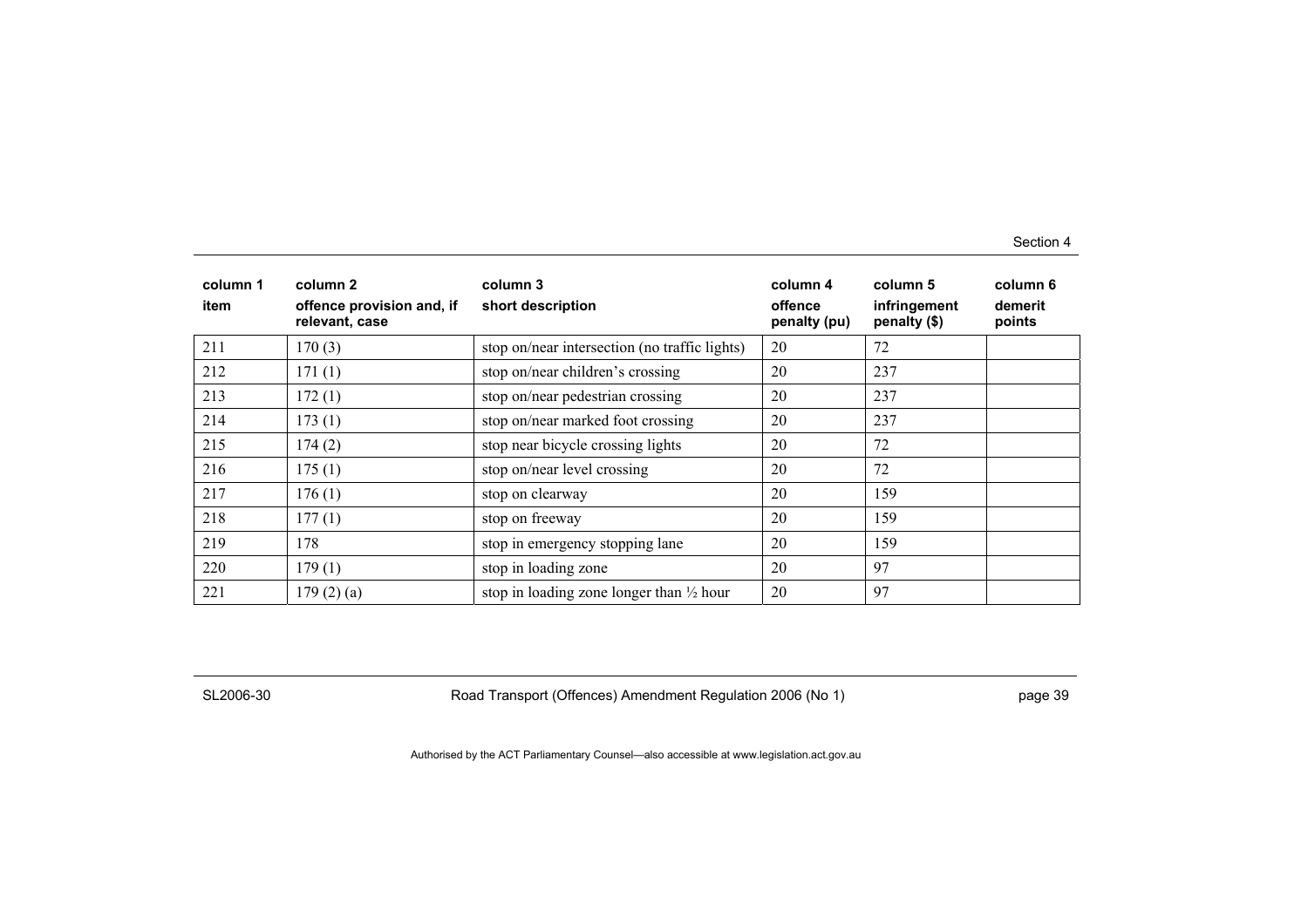| column 1<br>item | column 2<br>offence provision and, if<br>relevant, case                                 | column 3<br>short description                             | column 4<br>offence<br>penalty (pu) | column 5<br>infringement<br>penalty (\$) | column 6<br>demerit<br>points |
|------------------|-----------------------------------------------------------------------------------------|-----------------------------------------------------------|-------------------------------------|------------------------------------------|-------------------------------|
| 222              | $179(2)$ (b)                                                                            | stop in loading zone longer than indicated                | 20                                  | 97                                       |                               |
| 223              | 179(2)(c)                                                                               | stop in loading zone longer than permitted                | 20                                  | 97                                       |                               |
| 224              | 180(1)                                                                                  | stop in truck zone                                        | 20                                  | 97                                       |                               |
| 225              | 181(1)                                                                                  | stop in works zone                                        | 20                                  | 97                                       |                               |
| 226              | 182(1)                                                                                  | stop in taxi zone                                         | 20                                  | 72                                       |                               |
| 227              | 183(1)                                                                                  |                                                           |                                     |                                          |                               |
| 227.1            | for a bus zone in a<br>$\bullet$<br>clearway, transit lane<br>or bus lane               | stop in bus zone (clearway/transit lane/ bus<br>lane)     | 20                                  | 133                                      |                               |
| 227.2            | other than for a bus<br>$\bullet$<br>zone in a clearway,<br>transit lane or bus<br>lane | stop in bus zone (not clearway/transit lane/<br>bus lane) | 20                                  | 97                                       |                               |

page 40 Road Transport (Offences) Amendment Regulation 2006 (No 1) SL2006-30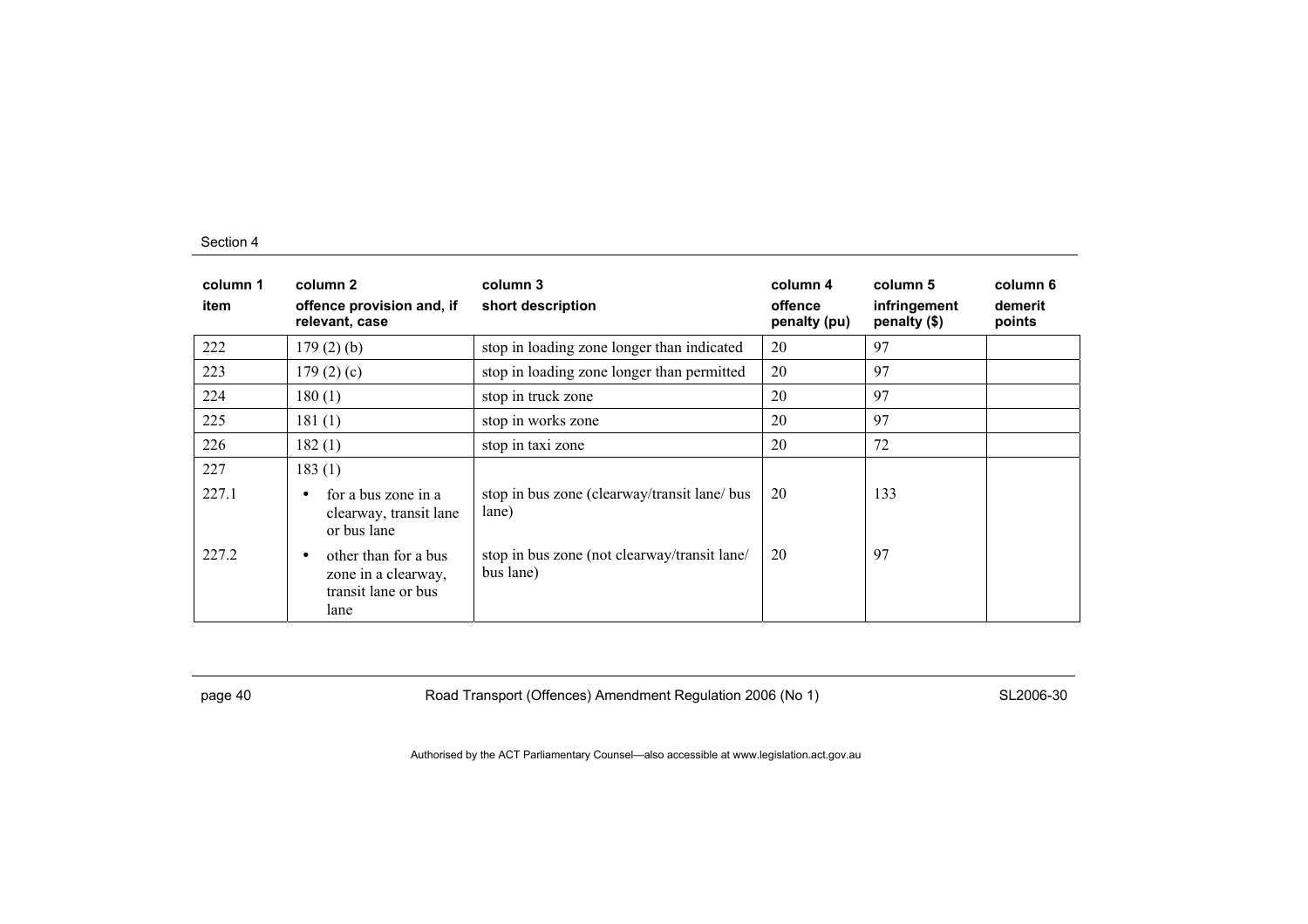| column 1<br>item | column 2<br>offence provision and, if<br>relevant, case                             | column 3<br>short description                                 | column 4<br>offence<br>penalty (pu) | column 5<br>infringement<br>penalty (\$) | column 6<br>demerit<br>points |
|------------------|-------------------------------------------------------------------------------------|---------------------------------------------------------------|-------------------------------------|------------------------------------------|-------------------------------|
| 228              | 184(1)                                                                              |                                                               |                                     |                                          |                               |
| 228.1            | for a minibus zone in<br>$\bullet$<br>a clearway, transit<br>lane or bus lane       | stop in minibus zone (clearway/transit lane/<br>bus lane)     | 20                                  | 133                                      |                               |
| 228.2            | other than for a<br>٠<br>minibus zone in a<br>clearway, transit lane<br>or bus lane | stop in minibus zone (not clearway/transit<br>lane/ bus lane) | 20                                  | 97                                       |                               |
| 229              | 185(1)                                                                              | stop in permit zone                                           | 20                                  | 72                                       |                               |
| 230              | 186(1)                                                                              | stop in mail zone                                             | 20                                  | 72                                       |                               |
| 231              | 187                                                                                 | stop in/on bus/ transit/truck/bicycle/tram<br>lane/tracks     | 20                                  | 133                                      |                               |
| 232              | 188                                                                                 | stop in shared zone                                           | 20                                  | 72                                       |                               |
| 233              | 189(1)                                                                              | double park                                                   | 20                                  | 97                                       |                               |

SL2006-30 Road Transport (Offences) Amendment Regulation 2006 (No 1) Page 41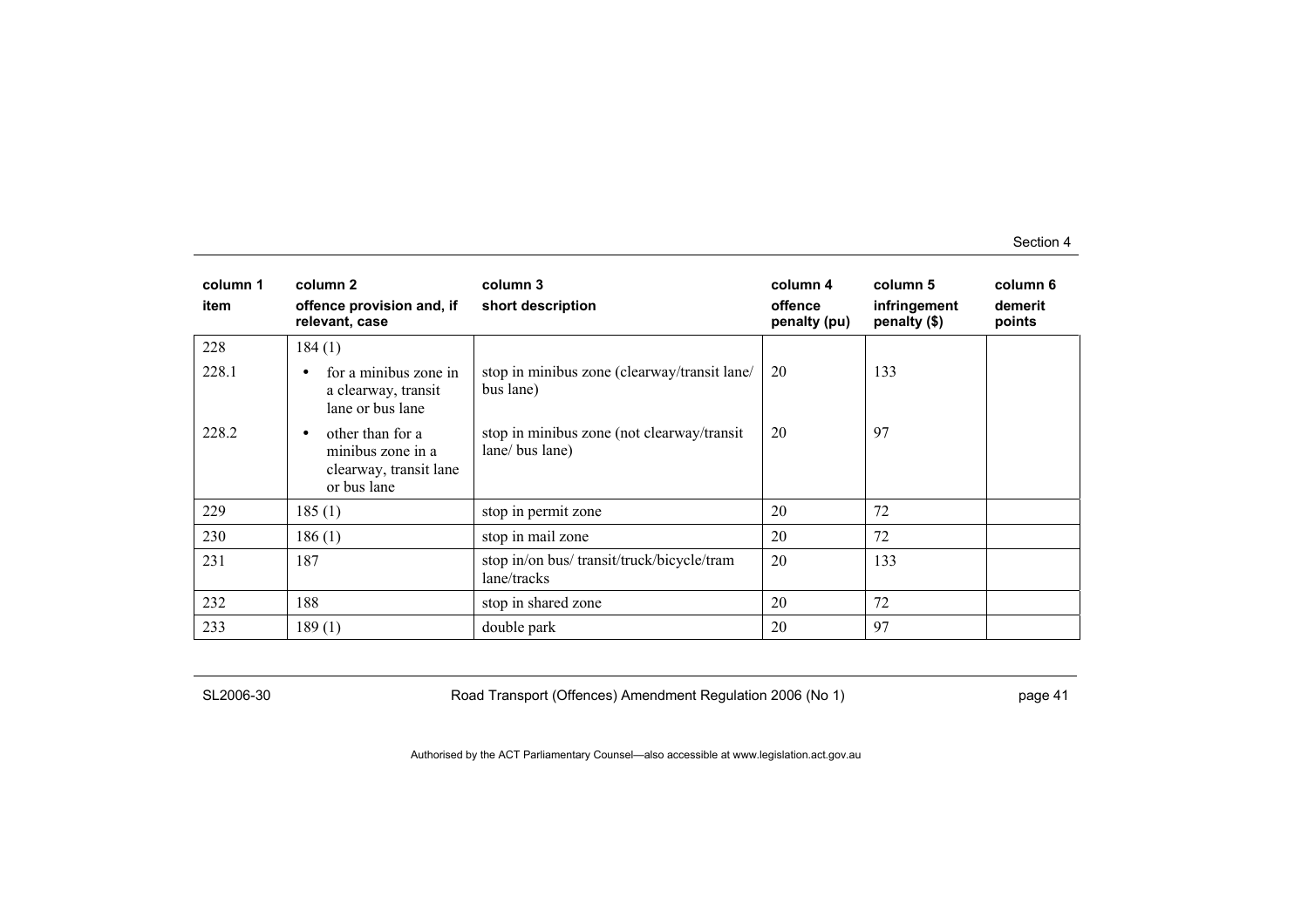| column 1<br>item | column 2<br>offence provision and, if<br>relevant, case | column 3<br>short description                        | column 4<br>offence<br>penalty (pu) | column 5<br>infringement<br>penalty (\$) | column 6<br>demerit<br>points |
|------------------|---------------------------------------------------------|------------------------------------------------------|-------------------------------------|------------------------------------------|-------------------------------|
| 234              | 190(1)                                                  | stop in/near safety zone                             | 20                                  | 133                                      |                               |
| 235              | 191                                                     | stop near obstruction so as to obstruct<br>traffic   | 20                                  | 72                                       |                               |
| 236              | 192(1)                                                  | stop on structure                                    | 20                                  | 72                                       |                               |
| 237              | 192(2)                                                  | stop in tunnel/underpass                             | 20                                  | 72                                       |                               |
| 238              | 193(1)                                                  | stop on crest/curve outside built-up area            | 20                                  | 72                                       |                               |
| 239              | 194(1)                                                  | stop near fire hydrant/indicator/plug<br>indicator   | 20                                  | 72                                       |                               |
| 240              | 195(1)                                                  | stop at/near bus stop                                | 20                                  | 97                                       |                               |
| 241              | 196(1)                                                  | stop at/near tram stop                               | 20                                  | 97                                       |                               |
| 242              | 197(1)                                                  | stop on path/strip in built-up area                  | 20                                  | 72                                       |                               |
| 243              | 198(1)                                                  | obstruct access to ramp/path/passageway              | 20                                  | 72                                       |                               |
| 244              | 198(2)                                                  | stop on/across driveway/other access<br>to/from land | 20                                  | 72                                       |                               |

page 42 **Road Transport (Offences) Amendment Regulation 2006 (No 1)** SL2006-30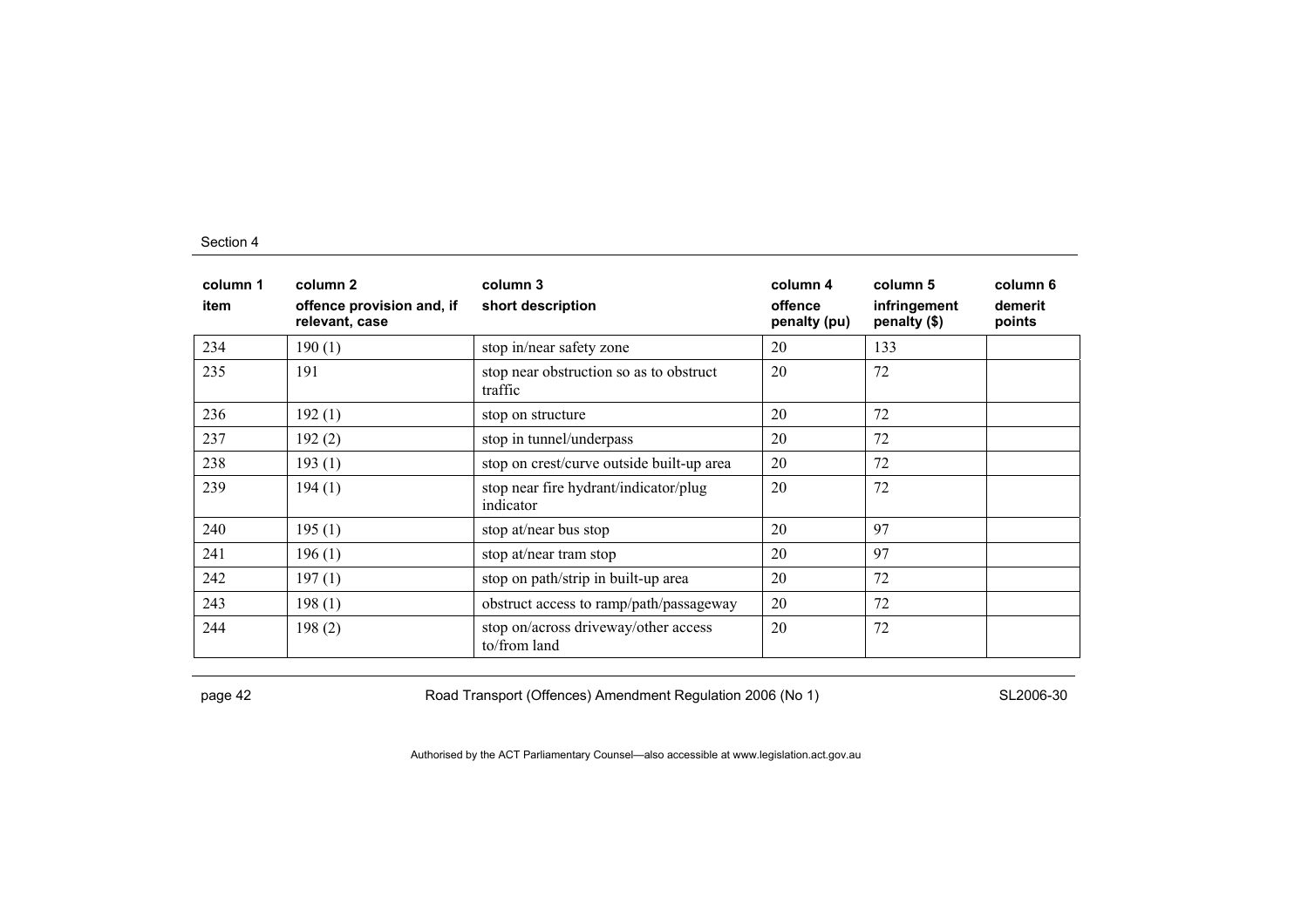| column 1<br>item | column 2<br>offence provision and, if<br>relevant, case | column 3<br>short description                   | column 4<br>offence<br>penalty (pu) | column 5<br>infringement<br>penalty (\$) | column 6<br>demerit<br>points |
|------------------|---------------------------------------------------------|-------------------------------------------------|-------------------------------------|------------------------------------------|-------------------------------|
| 245              | 199(1)                                                  | stop near postbox                               | 20                                  | 72                                       |                               |
| 246              | 200(1)                                                  | not stop heavy/long vehicle on road<br>shoulder | 20                                  | 80                                       |                               |
| 247              | 200(2)                                                  | stop heavy/long vehicle longer than 1 hr        | 20                                  | 80                                       |                               |
| 248              | 201                                                     | disobey bicycle parking sign                    | 20                                  | 72                                       |                               |
| 249              | 202                                                     | disobey motorbike parking sign                  | 20                                  | 72                                       |                               |
| 250              | 203(1)                                                  | stop in parking area for disabled               | 20                                  | 159                                      |                               |
| 251              | 203A                                                    | stop in slip lane                               | 20                                  | 159                                      |                               |
| 252              | 205                                                     | park continuously for longer than permitted     | 20                                  | 72                                       |                               |
| 253              | 207(2)                                                  | not pay fee/obey instructions                   | 20                                  |                                          |                               |
| 254              | 208(1)                                                  |                                                 |                                     |                                          |                               |
| 254.1            | by contravening<br>$\bullet$<br>208(2)                  | not parallel park in direction of travel        | 20                                  | 72                                       |                               |

SL2006-30 Road Transport (Offences) Amendment Regulation 2006 (No 1) page 43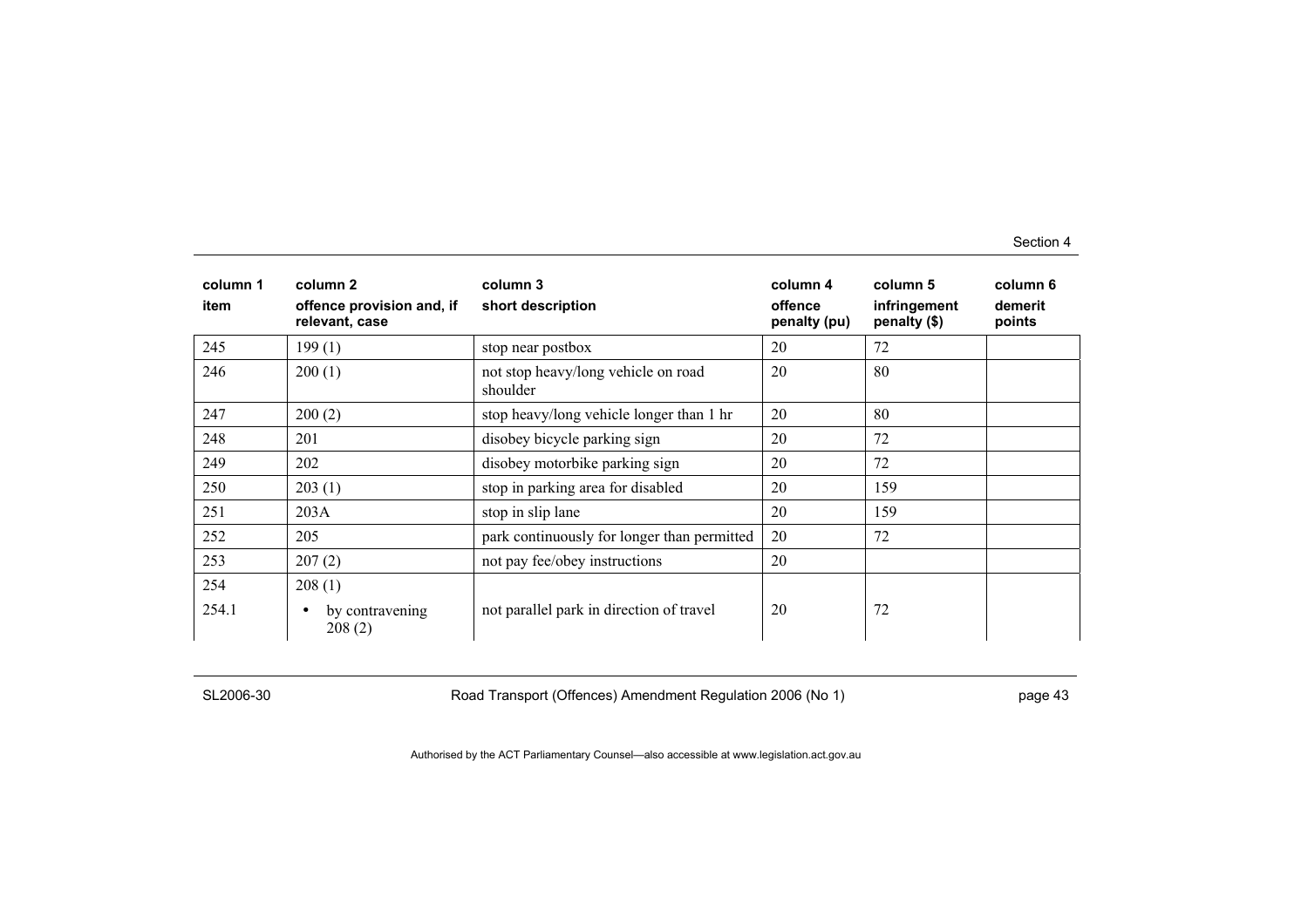| column 1<br>item | column 2<br>offence provision and, if<br>relevant, case | column 3<br>short description                 | column 4<br>offence<br>penalty (pu) | column 5<br>infringement<br>penalty (\$) | column 6<br>demerit<br>points |
|------------------|---------------------------------------------------------|-----------------------------------------------|-------------------------------------|------------------------------------------|-------------------------------|
| 254.2            | by contravening<br>$\bullet$<br>208(3)                  | not parallel park near left                   | 20                                  | 72                                       |                               |
| 254.3            | by contravening<br>$\bullet$<br>208(4)                  | not parallel park near road side              | 20                                  | 72                                       |                               |
| 254.4            | by contravening<br>$\bullet$<br>208(5)                  | parallel park close to front/back of vehicle  | 20                                  | 72                                       |                               |
| 254.5            | by contravening<br>$\bullet$<br>208(6)                  | parallel park close to dividing line/strip    | 20                                  | 72                                       |                               |
| 254.6            | by contravening<br>$\bullet$<br>208(7)                  | parallel park close if no dividing line/strip | 20                                  | 72                                       |                               |
| 254.7            | by contravening<br>$\bullet$<br>208(8)                  | park so as to obstruct vehicles/pedestrians   | 20                                  | 72                                       |                               |
| 255              | 209(2)(a)                                               | not parallel park in direction of travel      | 20                                  | 72                                       |                               |

page 44 **Road Transport (Offences) Amendment Regulation 2006 (No 1)** SL2006-30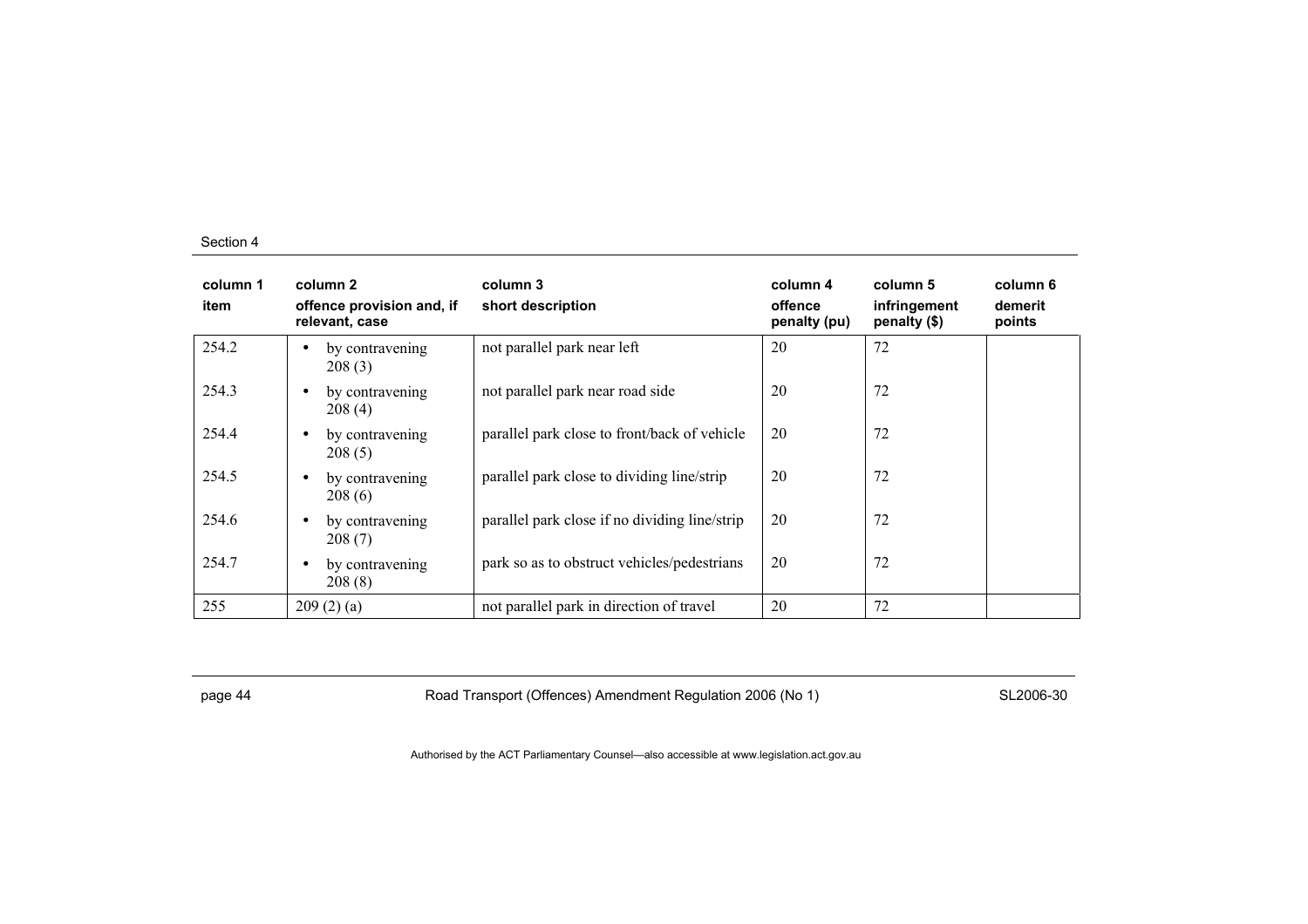| column 1<br>item | column 2<br>offence provision and, if<br>relevant, case | column 3<br>short description                    | column 4<br>offence<br>penalty (pu) | column 5<br>infringement<br>penalty (\$) | column 6<br>demerit<br>points |
|------------------|---------------------------------------------------------|--------------------------------------------------|-------------------------------------|------------------------------------------|-------------------------------|
| 256              | 209(2)(b)                                               | not parallel park near centre of median<br>strip | 20                                  | 72                                       |                               |
| 257              | 209(2)(c)                                               | parallel park close to front/back of vehicle     | 20                                  | 72                                       |                               |
| 258              | 210(1)                                                  |                                                  |                                     |                                          |                               |
| 258.1            | by contravening<br>$\bullet$<br>210(2)(a)               | not park at specified angle                      | 20                                  | 72                                       |                               |
| 258.2            | by contravening<br>$\bullet$<br>210(2)(b)               | not park rear out at specified angle             | 20                                  | 72                                       |                               |
| 258.3            | by contravening<br>$\bullet$<br>210(2A)(a)              | not park at $45^{\circ}$ (no angle specified)    | 20                                  | 72                                       |                               |
| 258.4            | by contravening<br>$\bullet$<br>210(2A)(b)              | not park rear out at 45°                         | 20                                  | 72                                       |                               |
| 258.5            | by contravening<br>$\bullet$<br>210(3)(a)               | not park at 90°                                  | 20                                  | 72                                       |                               |

SL2006-30 Road Transport (Offences) Amendment Regulation 2006 (No 1) page 45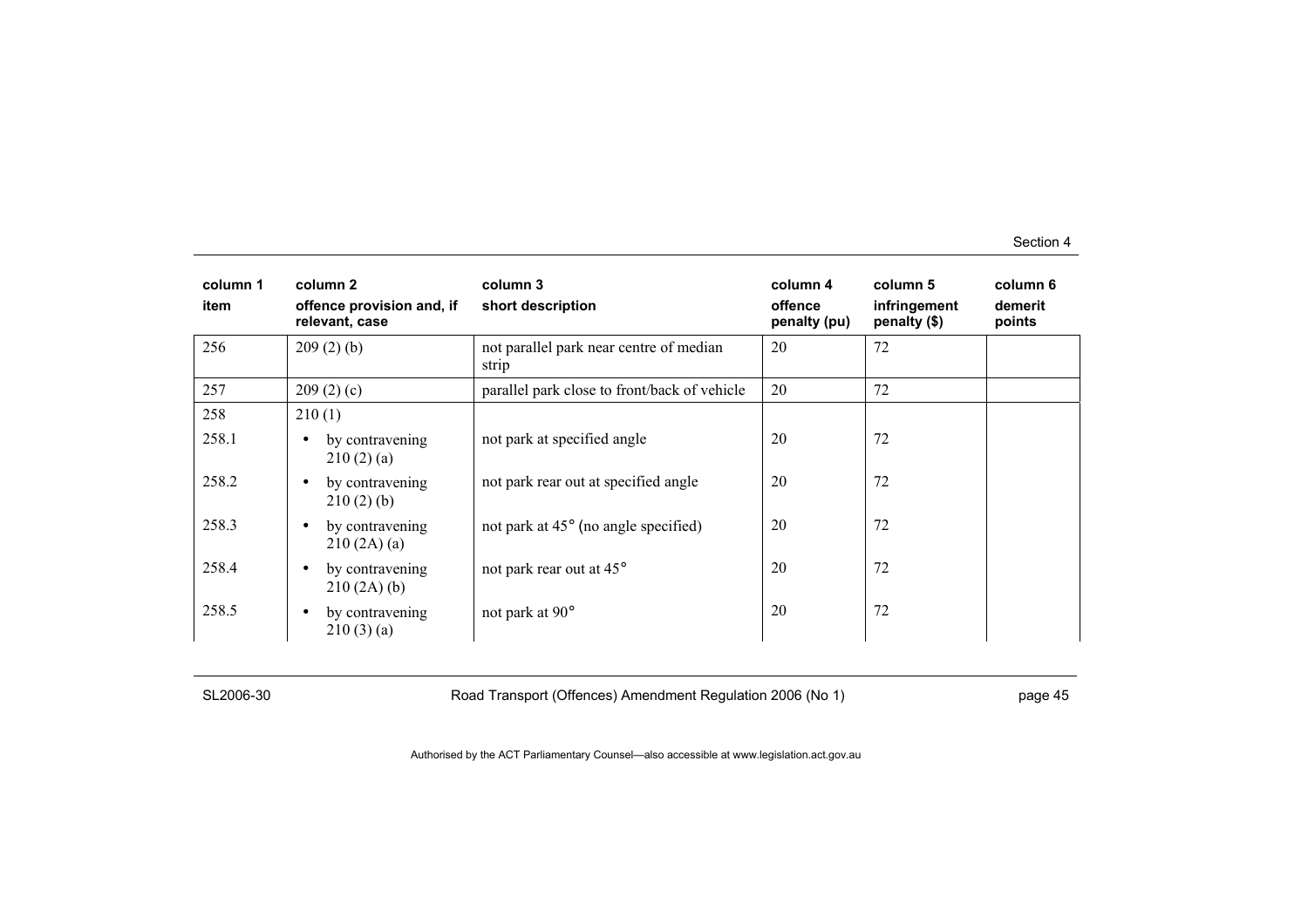| column 1<br>item | column 2<br>offence provision and, if<br>relevant, case | column 3<br>short description                             | column 4<br>offence<br>penalty (pu) | column 5<br>infringement<br>penalty (\$) | column 6<br>demerit<br>points |
|------------------|---------------------------------------------------------|-----------------------------------------------------------|-------------------------------------|------------------------------------------|-------------------------------|
| 258.6            | by contravening<br>$\bullet$<br>210(3)(b)(i)            | not park rear in/front in at 90° as specified             | 20                                  | 72                                       |                               |
| 258.7            | by contravening<br>$\bullet$<br>210(4)(a)(i)            | not park rear in at specified angle                       | 20                                  | 72                                       |                               |
| 258.8            | by contravening<br>$\bullet$<br>$210(4)$ (a) (ii)       | not park rear in at $45^{\circ}$ (no angle specified)     | 20                                  | 72                                       |                               |
| 259              | 211(1)                                                  | disobey park in bays only sign                            | 20                                  | 72                                       |                               |
| 260              | 211(2)                                                  | not park wholly within parking bay                        | 20                                  | 72                                       |                               |
| 261              | 211(3)                                                  | use more parking bays than necessary                      | 20                                  | 72                                       |                               |
| 262              | 212(1)                                                  | enter/leave median strip parking area<br>contrary to sign | 20                                  | 72                                       |                               |
| 263              | 212(2)                                                  | not enter/leave median strip parking area<br>forwards     | 20                                  | 72                                       |                               |
| 264              | 213(2)                                                  | not restrain vehicle properly                             | 20                                  | 80                                       |                               |

page 46 **Road Transport (Offences) Amendment Regulation 2006 (No 1)** SL2006-30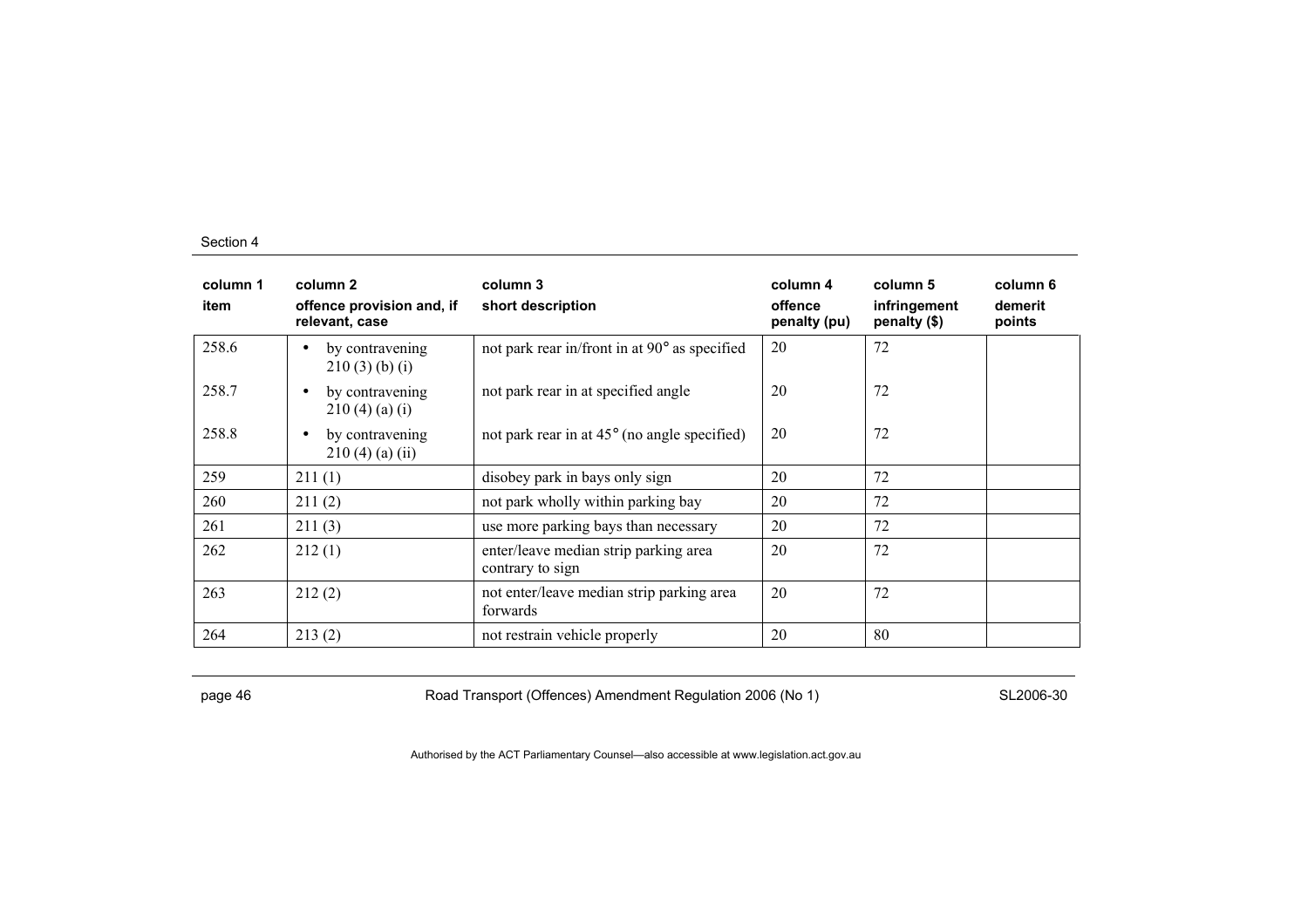| column 1<br>item | column 2<br>offence provision and, if<br>relevant, case | column 3<br>short description                          | column 4<br>offence<br>penalty (pu) | column 5<br>infringement<br>penalty (\$) | column 6<br>demerit<br>points |
|------------------|---------------------------------------------------------|--------------------------------------------------------|-------------------------------------|------------------------------------------|-------------------------------|
| 265              | 213(3)                                                  | leave engine on                                        | 20                                  | 80                                       |                               |
| 266              | 213(4)(i)                                               | not remove ignition key (no-one in vehicle)            | 20                                  | 80                                       |                               |
| 267              | 213(4)(ii)                                              | not remove ignition key (only child in<br>vehicle)     | 20                                  | 80                                       |                               |
| 268              | 215(1)(a)                                               | head/tail/number plate light/lights not<br>on/visible  | 20                                  | 80                                       | $1$ (NS)                      |
| 269              | 215(1)(b)                                               | clearance/side marker lights not on/visible            | 20                                  | 80                                       | $1$ (NS)                      |
| 270              | 216(1)(a)                                               | tail/rear lights not on/visible (towing from<br>front) | 20                                  | 80                                       | $1$ (NS)                      |
| 271              | 216(1)(b)                                               | rear lights not on/visible (towing from rear)          | 20                                  | 80                                       | $1$ (NS)                      |
| 272              | 217(1)                                                  | use rear fog light when not permitted                  | 20                                  | 80                                       |                               |
| 273              | 218(1)(a)                                               | use/allow use of high-beam on vehicle in<br>front      | 20                                  | 80                                       | $1$ (NS)                      |

SL2006-30 Road Transport (Offences) Amendment Regulation 2006 (No 1) page 47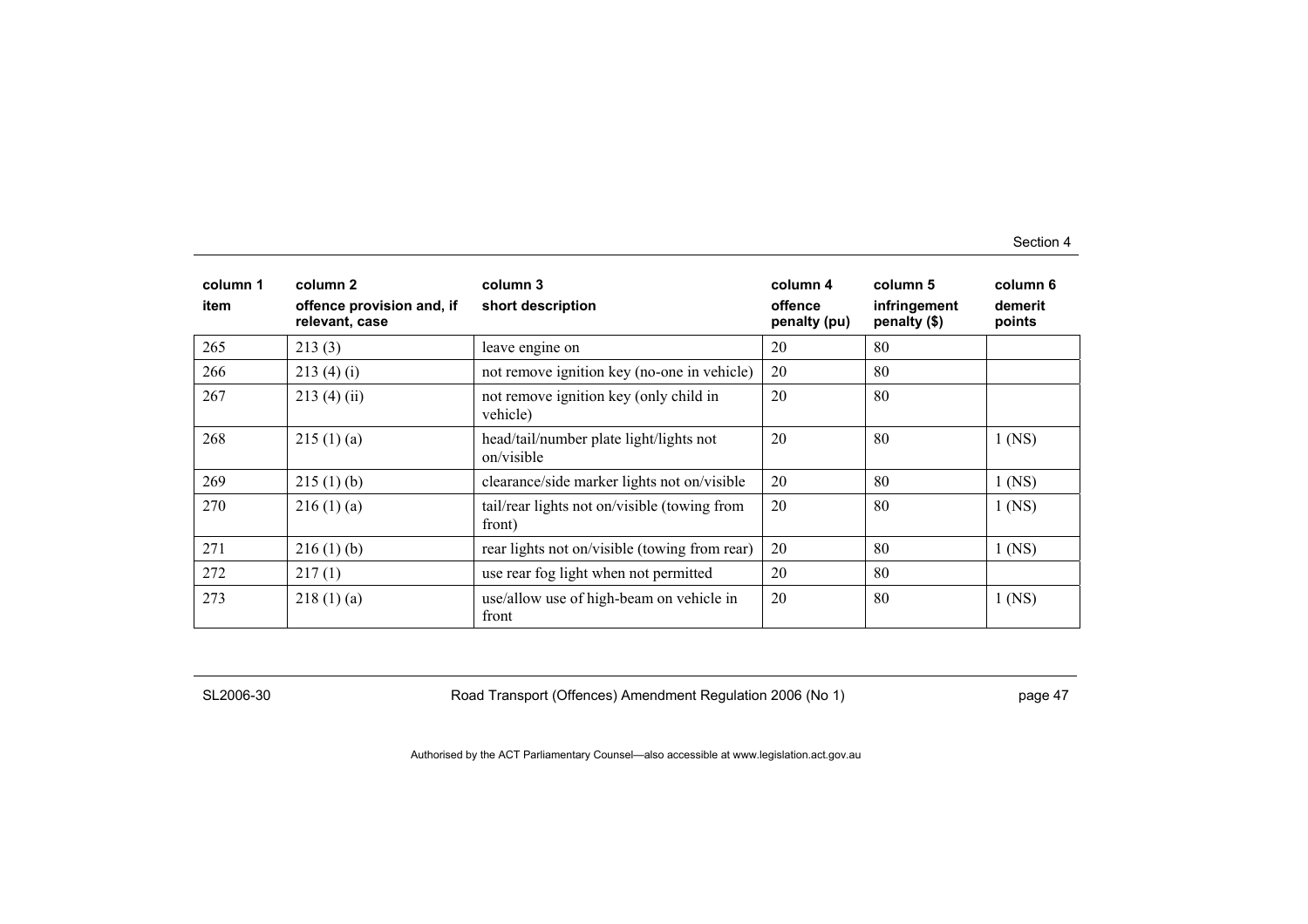| column 1<br>item | column 2<br>offence provision and, if<br>relevant, case | column 3<br>short description                                 | column 4<br>offence<br>penalty (pu) | column 5<br>infringement<br>penalty (\$) | column 6<br>demerit<br>points |
|------------------|---------------------------------------------------------|---------------------------------------------------------------|-------------------------------------|------------------------------------------|-------------------------------|
| 274              | 218(1)(b)                                               | use/allow use of high-beam on oncoming<br>vehicle             | 20                                  | 80                                       | $1$ (NS)                      |
| 275              | 219                                                     | use/allow use of light on/in vehicle<br>likely/to dazzle      | 20                                  | 80                                       | $1$ (NS)                      |
| 276              | 220(1)(a)                                               | clearance/side marker lights not on/visible<br>(wide vehicle) | 20                                  | 80                                       |                               |
| 277              | 220(1)(b)                                               | parking lights not on/visible (not wide<br>vehicle)           | 20                                  | 80                                       |                               |
| 278              | 221                                                     | use/allow use of hazard warning lights<br>when not permitted  | 20                                  | 80                                       |                               |
| 279              | 222(2)                                                  | not use bus warning lights when children<br>getting on/off    | 20                                  | 129                                      |                               |
| 280              | 223(a)                                                  | animal-drawn vehicle—white light not<br>fitted/visible        | 20                                  | 51                                       |                               |

page 48 **Road Transport (Offences) Amendment Regulation 2006 (No 1)** SL2006-30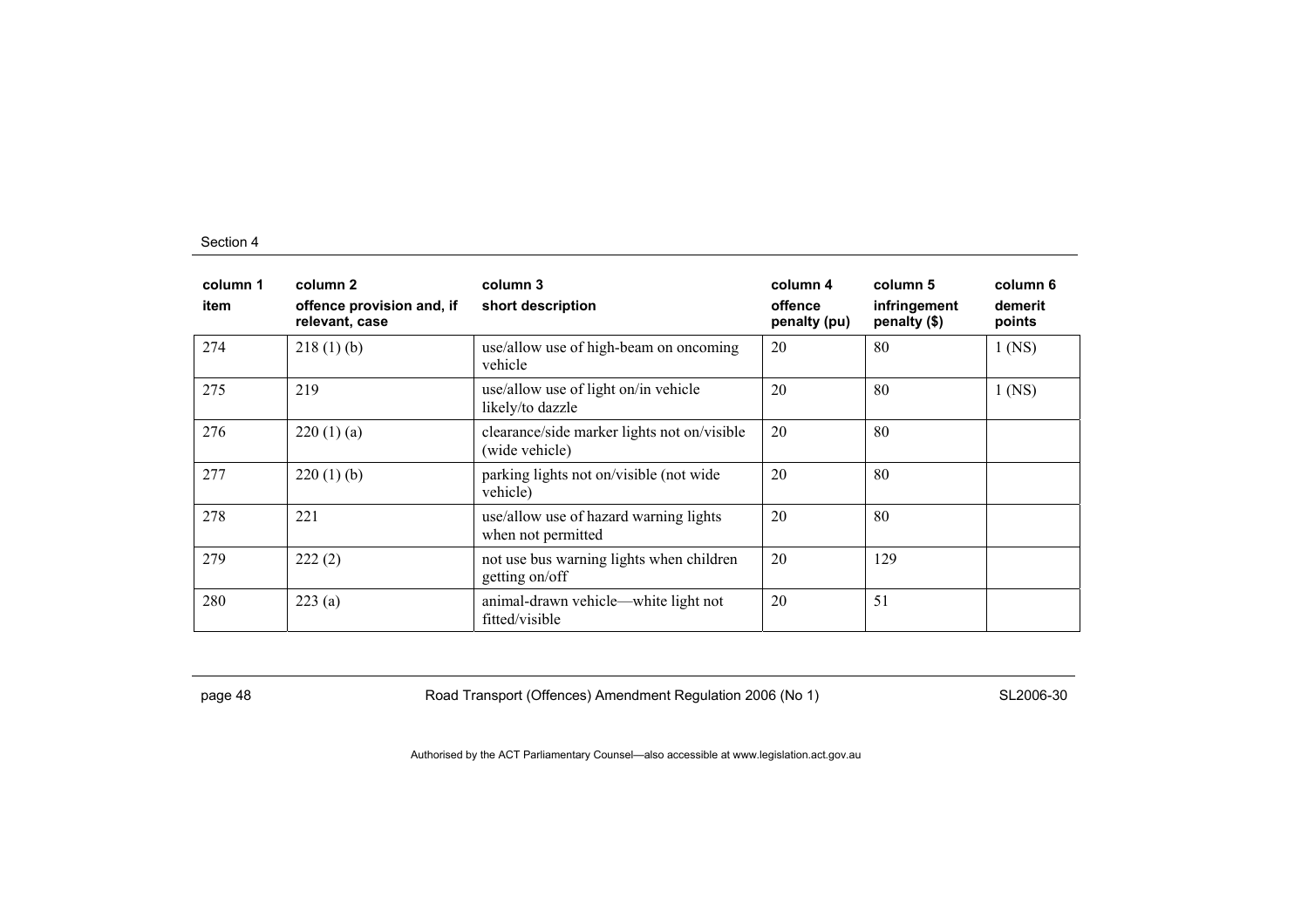| column 1<br>item | column 2<br>offence provision and, if<br>relevant, case | column 3<br>short description                                                                                                         | column 4<br>offence<br>penalty (pu) | column 5<br>infringement<br>penalty (\$) | column 6<br>demerit<br>points |
|------------------|---------------------------------------------------------|---------------------------------------------------------------------------------------------------------------------------------------|-------------------------------------|------------------------------------------|-------------------------------|
| 281              | 223(b)                                                  | animal-drawn vehicle—red light not<br>fitted/visible                                                                                  | 20                                  | 51                                       |                               |
| 282              | 223 (c) (i)                                             | animal-drawn vehicle—reflector not<br>fitted/over $1.5m$                                                                              | 20                                  | 51                                       |                               |
| 283              | 223 (c) (ii)                                            | animal-drawn vehicle—reflector not<br>fitted/visible                                                                                  | 20                                  | 51                                       |                               |
| 284              | 224                                                     | use/allow use of horn/similar warning<br>device unnecessarily                                                                         | 20                                  | 107                                      |                               |
| 285              | 225(1)                                                  | drive vehicle with device for preventing<br>effective use of speed measuring<br>device/device for detecting speed<br>measuring device | 20                                  |                                          |                               |
| 286              | 226(1)                                                  | drive heavy vehicle without portable<br>warning triangles                                                                             | 20                                  | 80                                       |                               |

SL2006-30 Road Transport (Offences) Amendment Regulation 2006 (No 1) page 49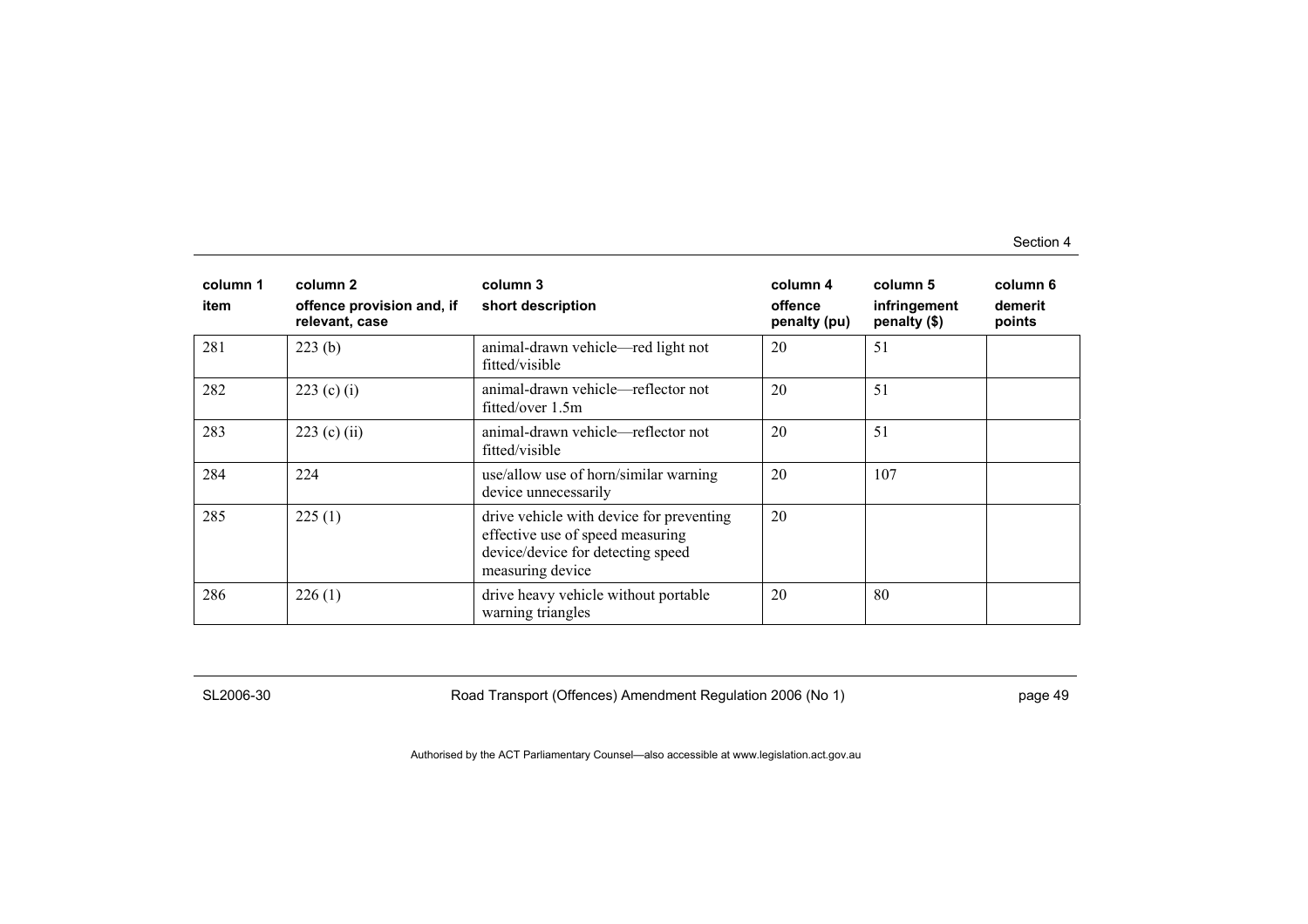| column 1<br>item | column 2<br>offence provision and, if<br>relevant, case | column 3<br>short description                            | column 4<br>offence<br>penalty (pu) | column 5<br>infringement<br>penalty (\$) | column 6<br>demerit<br>points |
|------------------|---------------------------------------------------------|----------------------------------------------------------|-------------------------------------|------------------------------------------|-------------------------------|
| 287              | 226(2)                                                  | not produce portable warning triangles for<br>inspection | 20                                  | 80                                       |                               |
| 288              | 227(2)                                                  |                                                          |                                     |                                          |                               |
| 288.1            | by contravening<br>$\bullet$<br>227(4)(a)               | warning triangle not in front of stopped<br>vehicle      | 20                                  | 80                                       |                               |
| 288.2            | by contravening<br>$\bullet$<br>227(4)(b)               | warning triangle not behind stopped<br>vehicle           | 20                                  | 80                                       |                               |
| 288.3            | by contravening<br>$\bullet$<br>227(4)(c)               | warning triangle not beside stopped vehicle              | 20                                  | 80                                       |                               |
| 289              | 227(3)                                                  |                                                          |                                     |                                          |                               |
| 289.1            | by contravening<br>$\bullet$<br>227(4)(a)               | warning triangle not in front of fallen load             | 20                                  | 80                                       |                               |
| 289.2            | by contravening<br>$\bullet$<br>227(4)(b)               | warning triangle not behind fallen load                  | 20                                  | 80                                       |                               |

page 50 Road Transport (Offences) Amendment Regulation 2006 (No 1) SL2006-30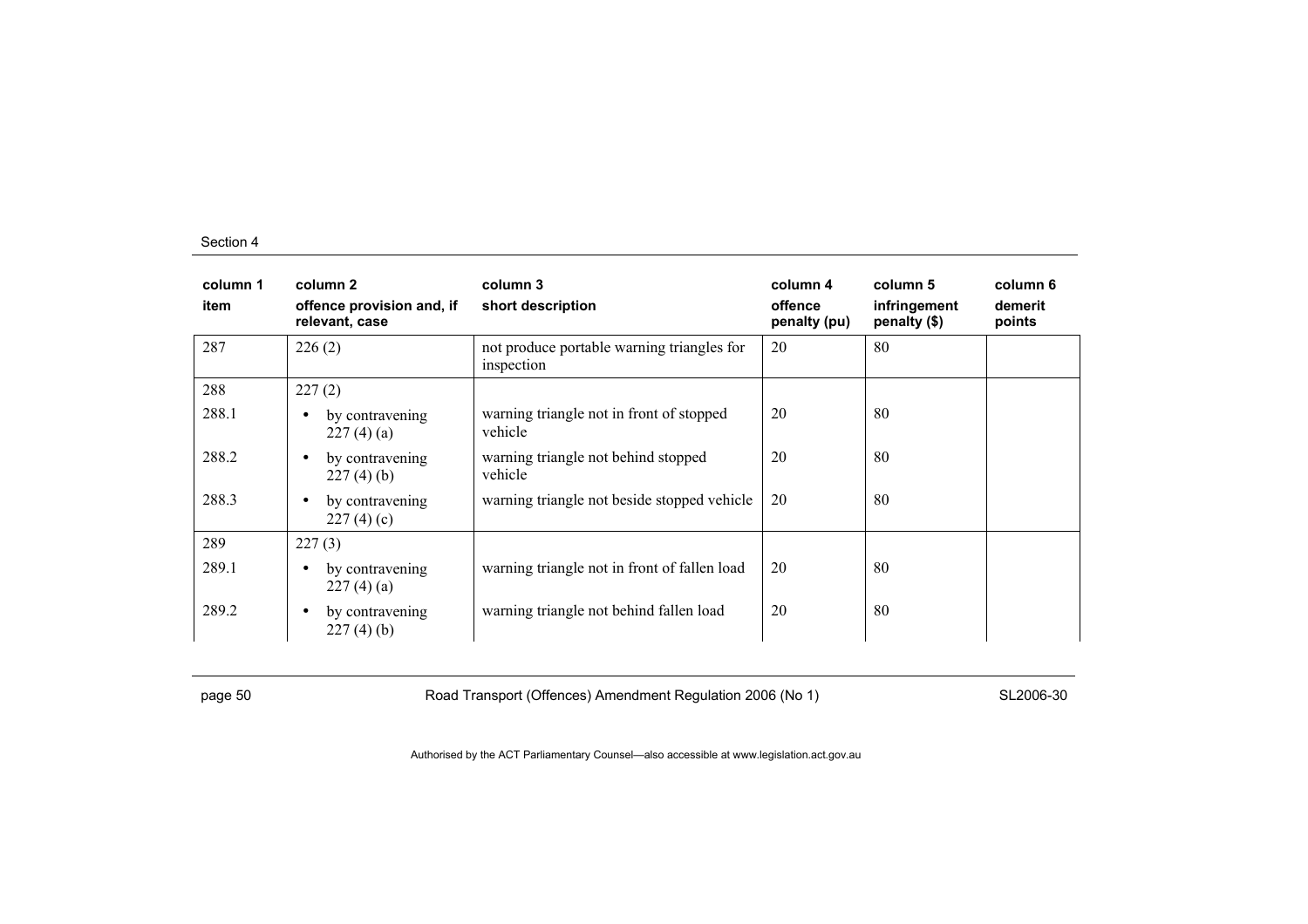| column 1<br>item | column 2<br>offence provision and, if<br>relevant, case | column 3<br>short description                             | column 4<br>offence<br>penalty (pu) | column 5<br>infringement<br>penalty (\$) | column 6<br>demerit<br>points |
|------------------|---------------------------------------------------------|-----------------------------------------------------------|-------------------------------------|------------------------------------------|-------------------------------|
| 289.3            | by contravening<br>$\bullet$<br>227(4)(c)               | warning triangle not beside fallen load                   | 20                                  | 80                                       |                               |
| 290              | 228                                                     | travel past no pedestrians sign                           | 20                                  | 51                                       |                               |
| 291              | 229                                                     | disobey road access sign                                  | 20                                  | 51                                       |                               |
| 292              | 230(1)(a)                                               | not cross road by shortest safe route                     | 20                                  | 51                                       |                               |
| 293              | $230(1)$ (b)                                            | stay on road longer than necessary to cross               | 20                                  | 51                                       |                               |
| 294              | 231(1)                                                  |                                                           |                                     |                                          |                               |
| 294.1            | by contravening<br>$\bullet$<br>231(2)                  | cross when pedestrian lights not green                    | 20                                  | 51                                       |                               |
| 294.2            | by contravening<br>$\bullet$<br>231(3)(a)               | not cross quickly to safety area (pedestrian)<br>lights)  | 20                                  | 51                                       |                               |
| 294.3            | by contravening<br>$\bullet$<br>231(3)(b)               | not cross quickly to nearest side (pedestrian)<br>lights) | 20                                  | 51                                       |                               |

SL2006-30 Road Transport (Offences) Amendment Regulation 2006 (No 1) Page 51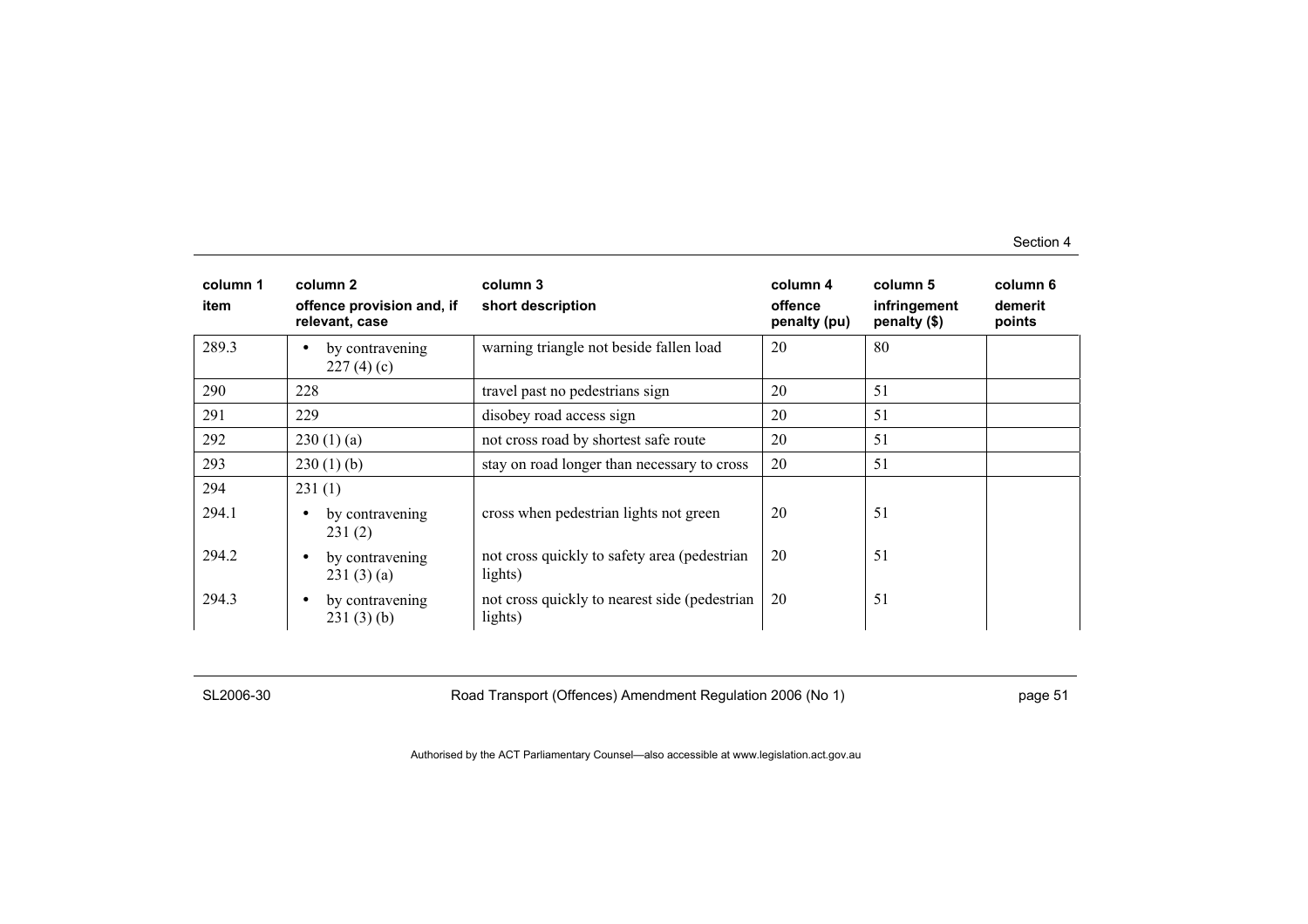| column 1<br>item | column 2<br>offence provision and, if<br>relevant, case | column 3<br>short description                               | column 4<br>offence<br>penalty (pu) | column 5<br>infringement<br>penalty (\$) | column 6<br>demerit<br>points |
|------------------|---------------------------------------------------------|-------------------------------------------------------------|-------------------------------------|------------------------------------------|-------------------------------|
| 294.4            | by contravening<br>$\bullet$<br>231(4)                  | not stay in safety area at pedestrian lights                | 20                                  | 51                                       |                               |
| 295              | 232(1)                                                  |                                                             |                                     |                                          |                               |
| 295.1            | by contravening<br>$\bullet$<br>232(2)                  | cross against traffic light (no pedestrian<br>lights)       | 20                                  | 51                                       |                               |
| 295.2            | by contravening<br>$\bullet$<br>232(3)(a)               | not cross quickly to safety area (no<br>pedestrian lights)  | 20                                  | 51                                       |                               |
| 295.3            | by contravening<br>$\bullet$<br>232(3)(b)               | not cross quickly to nearest side (no<br>pedestrian lights) | 20                                  | 51                                       |                               |
| 295.4            | by contravening<br>$\bullet$<br>232(4)                  | not stay in safety area (no pedestrian lights)              | 20                                  | 51                                       |                               |
| 296              | 233(1)                                                  | cross road before tram stops                                | 20                                  | 51                                       |                               |
| 297              | 233(2)(a)                                               | not cross by shortest safe route after getting<br>off tram  | 20                                  | 51                                       |                               |

page 52 **Road Transport (Offences) Amendment Regulation 2006 (No 1)** SL2006-30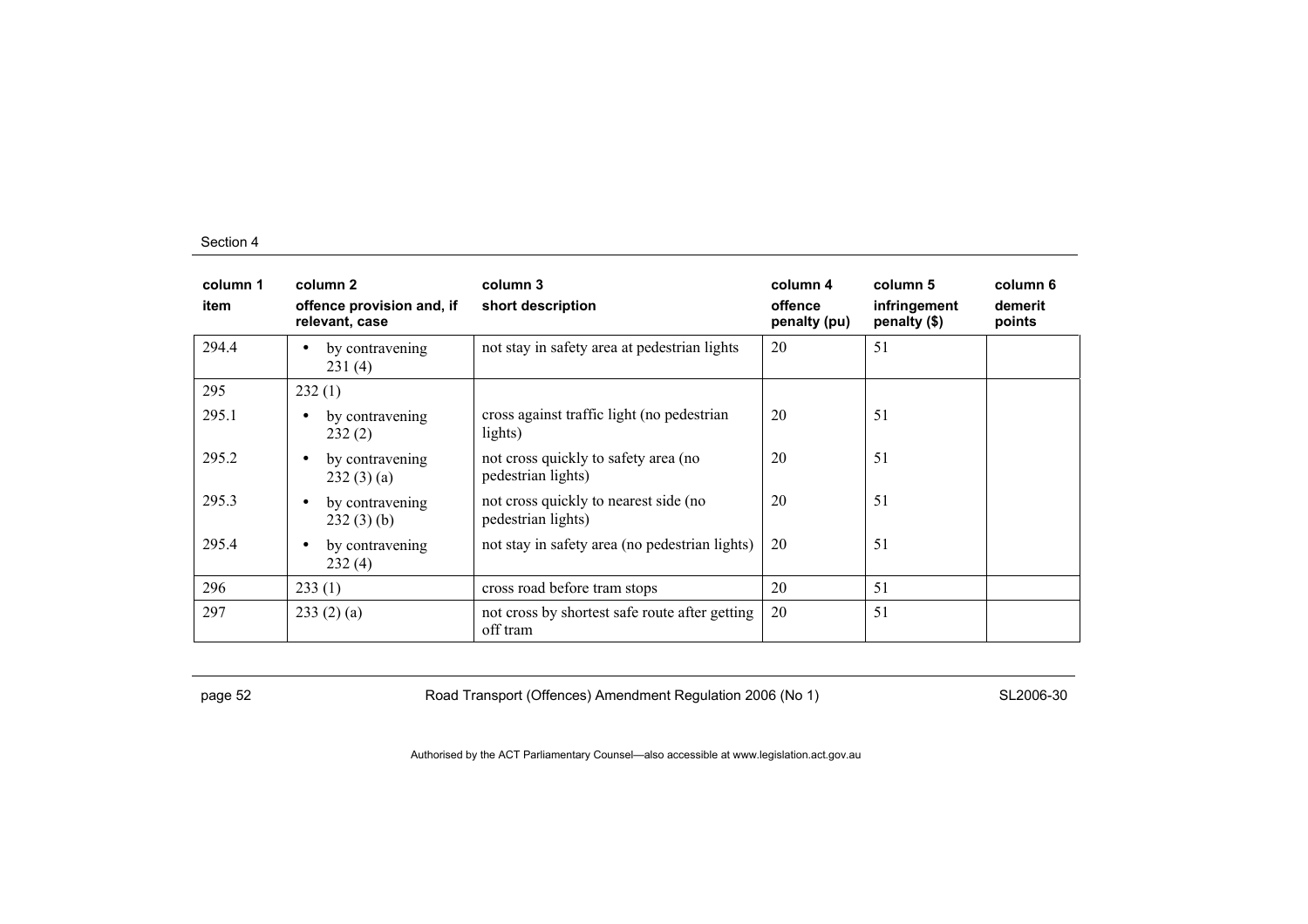| column 1<br>item | column 2<br>offence provision and, if<br>relevant, case | column 3<br>short description                                  | column 4<br>offence<br>penalty (pu) | column 5<br>infringement<br>penalty (\$) | column 6<br>demerit<br>points |
|------------------|---------------------------------------------------------|----------------------------------------------------------------|-------------------------------------|------------------------------------------|-------------------------------|
| 298              | 233(2)(b)                                               | stay on road after getting off train                           | 20                                  | 51                                       |                               |
| 299              | 234(1)                                                  | pedestrian not cross part/road at crossing                     | 20                                  | 51                                       |                               |
| 300              | 234(2)                                                  | stay on crossing longer than necessary                         | 20                                  | 51                                       |                               |
| 301              | 235(1)(a)                                               | not use pedestrian facility at level crossing                  | 20                                  | 51                                       |                               |
| 302              | 235(1)(b)                                               | not cross within 20m of level crossing                         | 20                                  | 51                                       |                               |
| 303              | 235(2)(a)                                               | cross level crossing contrary to warning<br>lights/bells       | 20                                  | 51                                       |                               |
| 304              | 235(2)(b)                                               | cross level crossing with gate/boom/barrier<br>operating       | 20                                  | 51                                       |                               |
| 305              | 235(2)(c)                                               | cross level crossing when tram/train<br>on/entering crossing   | 20                                  | 51                                       |                               |
| 306              | 235(2)(d)                                               | cross level crossing when approaching<br>tram/train seen/heard | 20                                  | 51                                       |                               |

SL2006-30 Road Transport (Offences) Amendment Regulation 2006 (No 1) page 53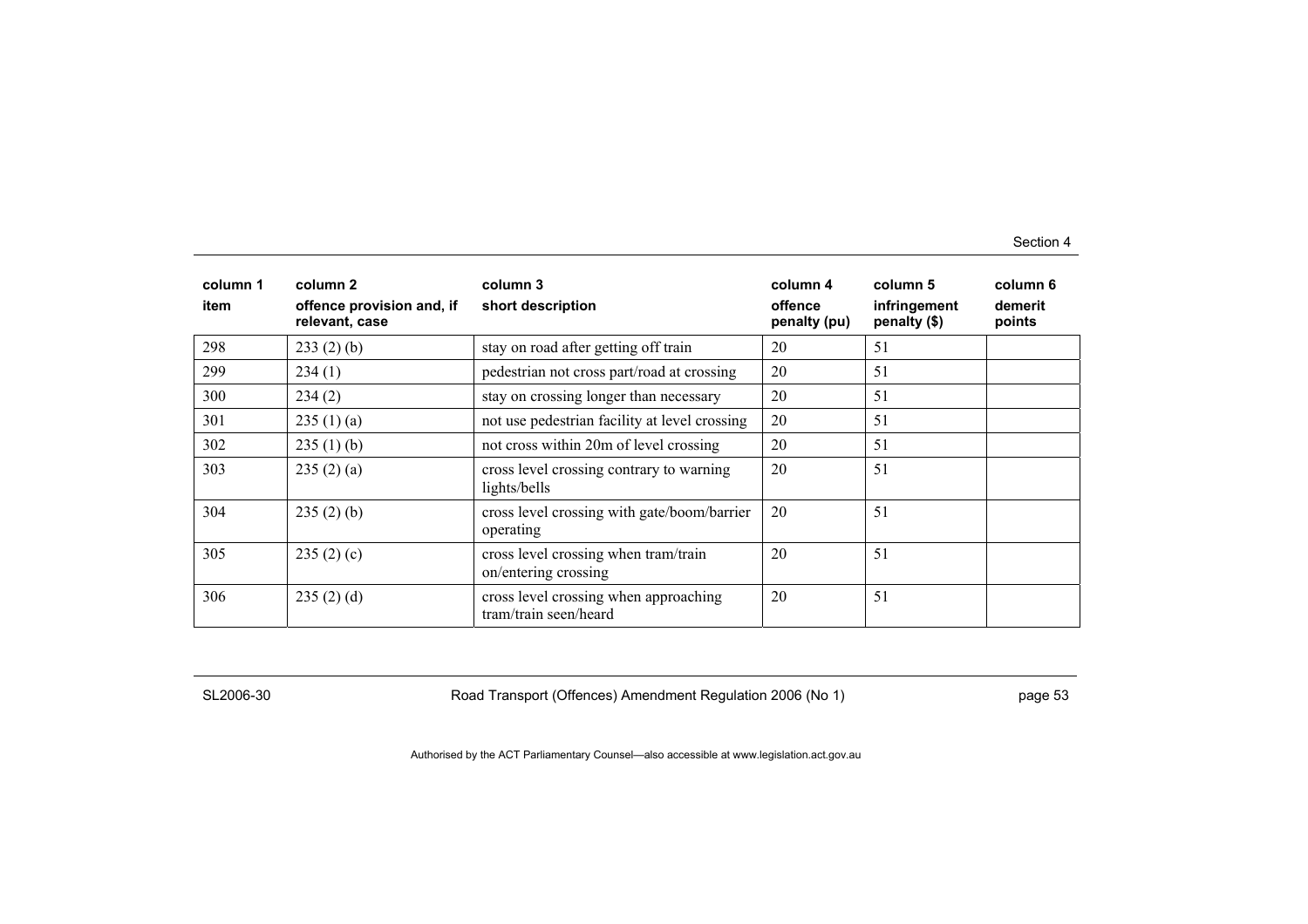| column 1<br>item | column <sub>2</sub><br>offence provision and, if<br>relevant, case | column 3<br>short description                                 | column 4<br>offence<br>penalty (pu) | column 5<br>infringement<br>penalty (\$) | column 6<br>demerit<br>points |
|------------------|--------------------------------------------------------------------|---------------------------------------------------------------|-------------------------------------|------------------------------------------|-------------------------------|
| 307              | 235(2)(e)                                                          | cross level crossing when crossing/road<br>beyond blocked     | 20                                  | 51                                       |                               |
| 308              | 236(1)                                                             | pedestrian move into driver's path                            | 20                                  | 51                                       |                               |
| 309              | 236(2)                                                             | pedestrian obstruct driver's/other<br>pedestrian's path       | 20                                  | 51                                       |                               |
| 310              | 237(1)                                                             | get on/into moving vehicle                                    | 20                                  | 51                                       |                               |
| 311              | 238(1)                                                             | pedestrian not travel on footpath/nature<br>strip             | 20                                  | 51                                       |                               |
| 312              | 238(2)(a)                                                          | pedestrian not keep to side of road                           | 20                                  | 51                                       |                               |
| 313              | 238(2)(b)                                                          | travel on road beside more than 1 other<br>pedestrian/vehicle | 20                                  | 51                                       |                               |
| 314              | 239(1)                                                             | pedestrian on bicycle path/separated<br>footpath              | 20                                  | 51                                       |                               |
| 315              | 239(3)                                                             | not keep out of path of bicycle/pedestrian                    | 20                                  | 51                                       |                               |

page 54 Road Transport (Offences) Amendment Regulation 2006 (No 1) SL2006-30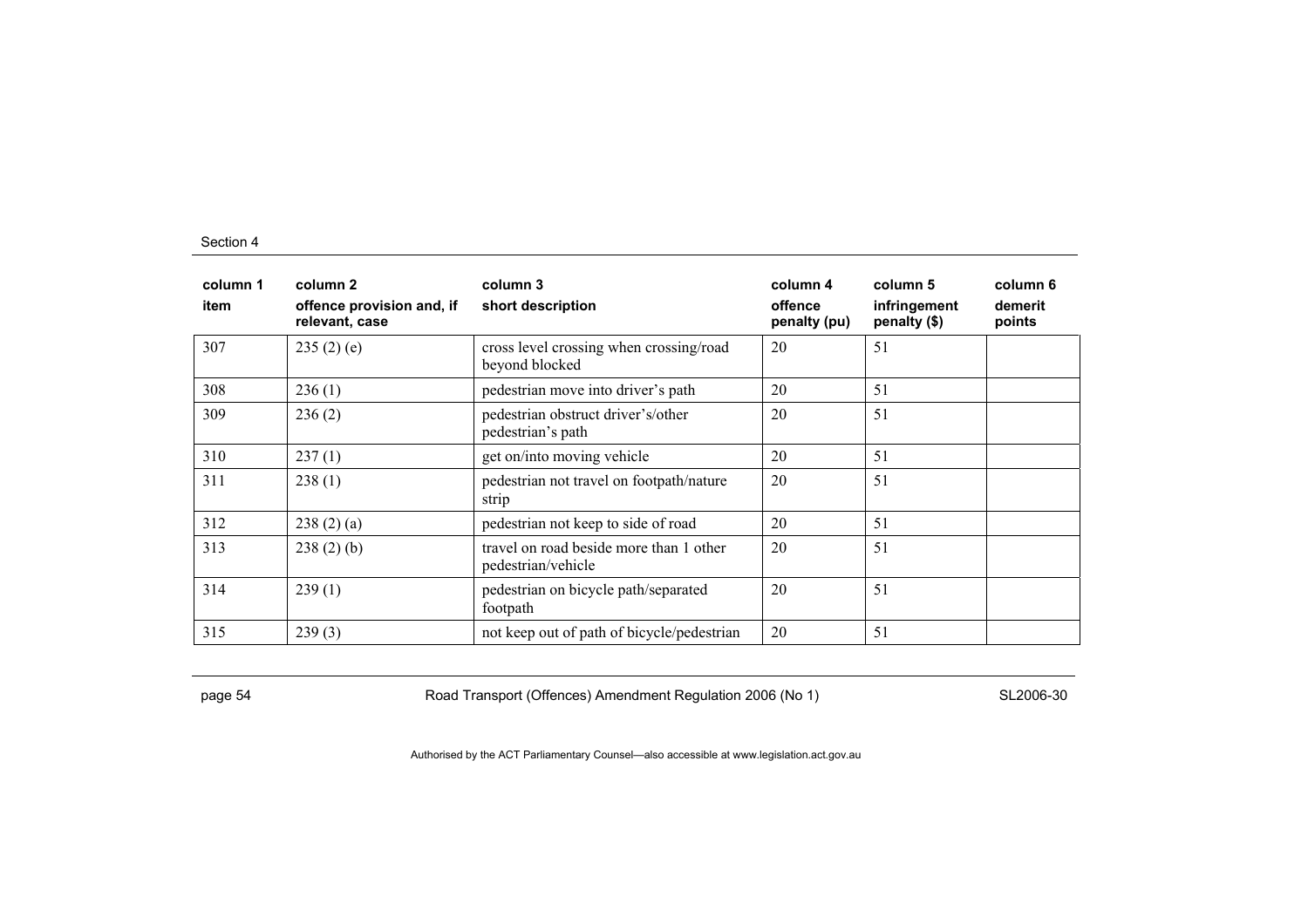| column 1<br>item | column 2<br>offence provision and, if<br>relevant, case | column 3<br>short description                          | column 4<br>offence<br>penalty (pu) | column 5<br>infringement<br>penalty (\$) | column 6<br>demerit<br>points |
|------------------|---------------------------------------------------------|--------------------------------------------------------|-------------------------------------|------------------------------------------|-------------------------------|
| 316              | 240(1)(a)                                               | use wheeled device/toy (dividing<br>line/median strip) | 20                                  | 51                                       |                               |
| 317              | 240(1)(b)                                               | use wheeled device/toy (speed<br>limit > 60km/h        | 20                                  | 51                                       |                               |
| 318              | 240(1)(c)                                               | use wheeled device/toy (multi-lane 1-way<br>road)      | 20                                  | 51                                       |                               |
| 319              | 240(2)(a)                                               | use wheeled device on prohibited road                  | 20                                  | 51                                       |                               |
| 320              | 240(2)(b)                                               | use wheeled device on road at prohibited<br>time       | 20                                  | 51                                       |                               |
| 321              | 240(3)(a)                                               | use wheeled toy on prohibited road                     | 20                                  | 51                                       |                               |
| 322              | 240(3)(b)                                               | use wheeled toy on road at prohibited time             | 20                                  | 51                                       |                               |
| 323              | 241(1)(a)                                               | not keep left when using wheeled<br>device/toy         | 20                                  | 51                                       |                               |

SL2006-30 Road Transport (Offences) Amendment Regulation 2006 (No 1) page 55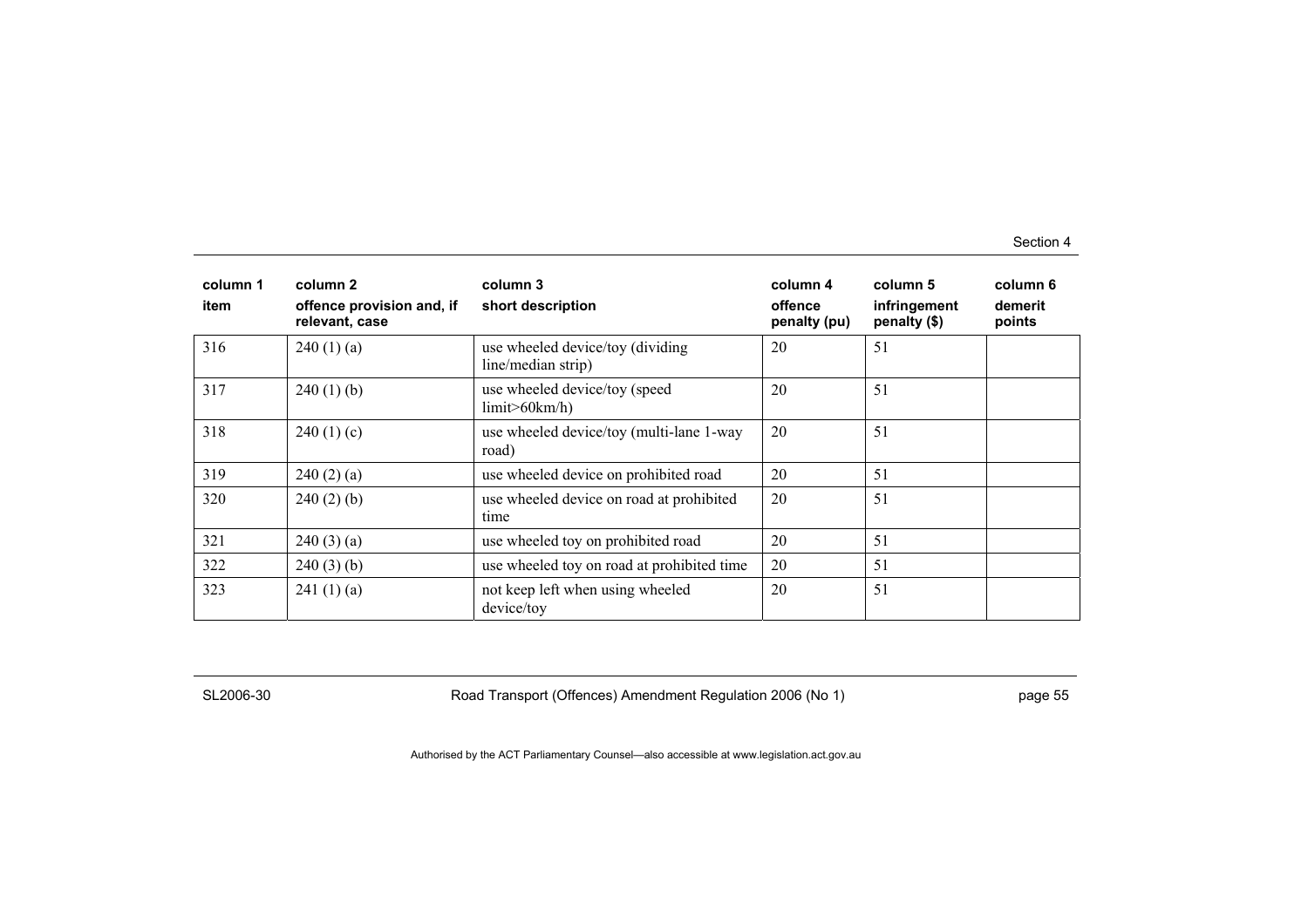| column 1<br>item | column 2<br>offence provision and, if<br>relevant, case | column 3<br>short description                                           | column 4<br>offence<br>penalty (pu) | column 5<br>infringement<br>penalty (\$) | column 6<br>demerit<br>points |
|------------------|---------------------------------------------------------|-------------------------------------------------------------------------|-------------------------------------|------------------------------------------|-------------------------------|
| 324              | 241(1)(b)                                               | travel alongside more than 1<br>pedestrian/vehicle (wheeled device/toy) | 20                                  | 51                                       |                               |
| 325              | 242(1)(a)                                               | not keep left of shared/path (wheeled<br>device/toy)                    | 20                                  | 51                                       |                               |
| 326              | 242(1)(b)                                               | not give way on shared/path (wheeled<br>device/tov)                     | 20                                  | 51                                       |                               |
| 327              | 243(1)                                                  | use wheeled device on pedestrian separated<br>path                      | 20                                  | 51                                       |                               |
| 328              | 243(2)                                                  | obstruct bicycle on separated/path<br>(wheeled device)                  | 20                                  | 51                                       |                               |
| 329              | 244(1)                                                  | travel on wheeled device/toy towed by<br>vehicle                        | 20                                  | 51                                       |                               |
| 330              | 244(2)                                                  | hold onto moving vehicle (wheeled<br>device/toy)                        | 20                                  | 51                                       |                               |

page 56 **Road Transport (Offences) Amendment Regulation 2006 (No 1)** SL2006-30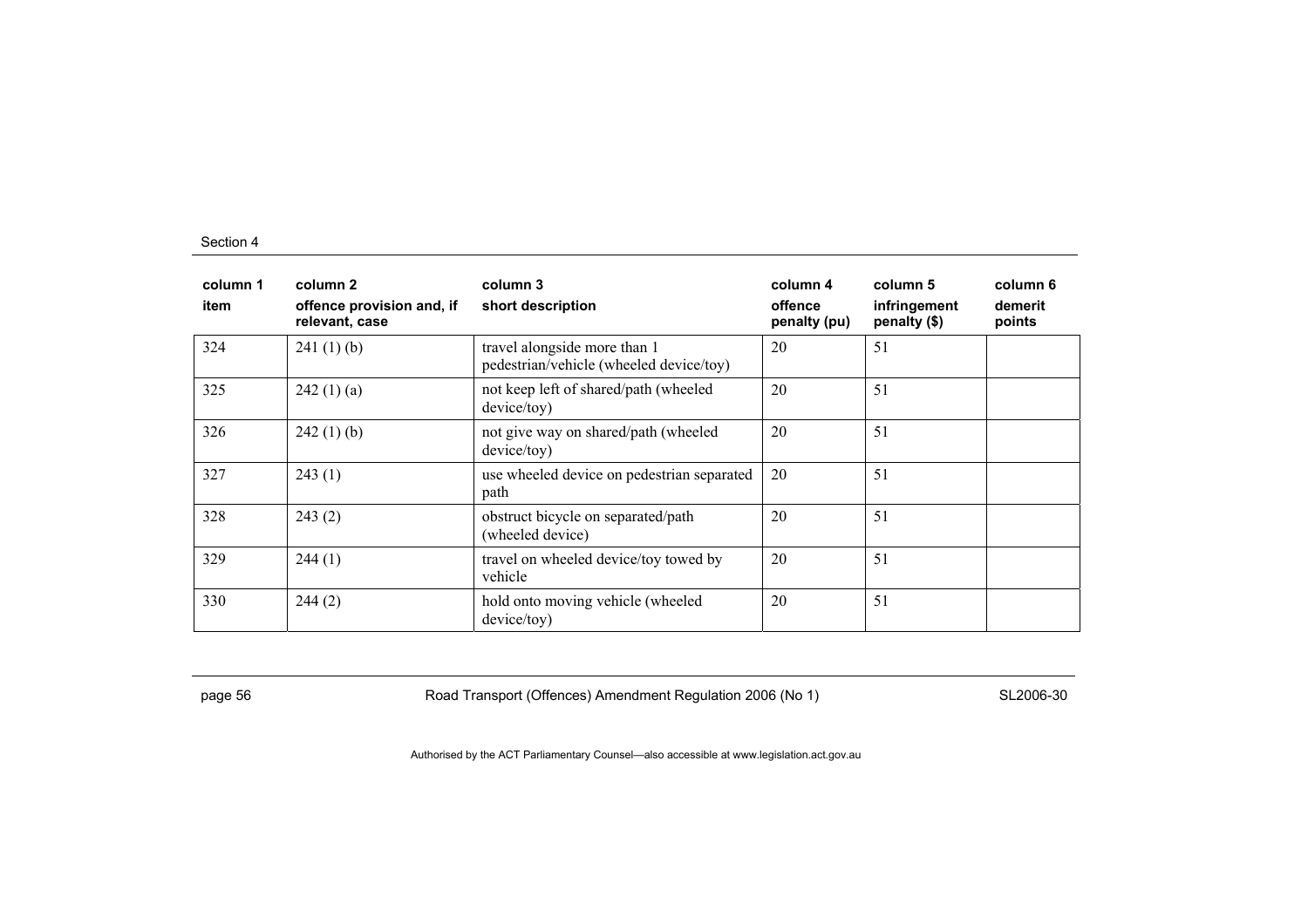| column 1<br>item | column 2<br>offence provision and, if<br>relevant, case | column 3<br>short description                                             | column 4<br>offence<br>penalty (pu) | column 5<br>infringement<br>penalty (\$) | column 6<br>demerit<br>points |
|------------------|---------------------------------------------------------|---------------------------------------------------------------------------|-------------------------------------|------------------------------------------|-------------------------------|
| 331              | 244(3)                                                  | travel on wheeled device/toy within<br>2 metres of rear of moving vehicle | 20                                  | 51                                       |                               |
| 332              | 245(a)                                                  | not sit astride bicycle rider's seat                                      | 20                                  | 51                                       |                               |
| 333              | 245(b)                                                  | ride bicycle without at least 1 hand on bars                              | 20                                  | 51                                       |                               |
| 334              | 245(c)                                                  | ride bicycle in incorrect position                                        | 20                                  | 51                                       |                               |
| 335              | 246                                                     | carry more persons on bicycle than<br>permitted                           | 20                                  | 51                                       |                               |
| 336              | 247(1)                                                  | not ride in bicycle lane                                                  | 20                                  | 51                                       |                               |
| 337              | 248(1)                                                  | bicycle cross on children's/pedestrian<br>crossing                        | 20                                  | 51                                       |                               |
| 338              | 248(2)                                                  | bicycle cross on marked foot crossing, no<br>green bicycle crossing light | 20                                  | 51                                       |                               |
| 339              | 249                                                     | ride bicycle on pedestrian part of separated<br>footpath                  | 20                                  | 51                                       |                               |

SL2006-30 Road Transport (Offences) Amendment Regulation 2006 (No 1) page 57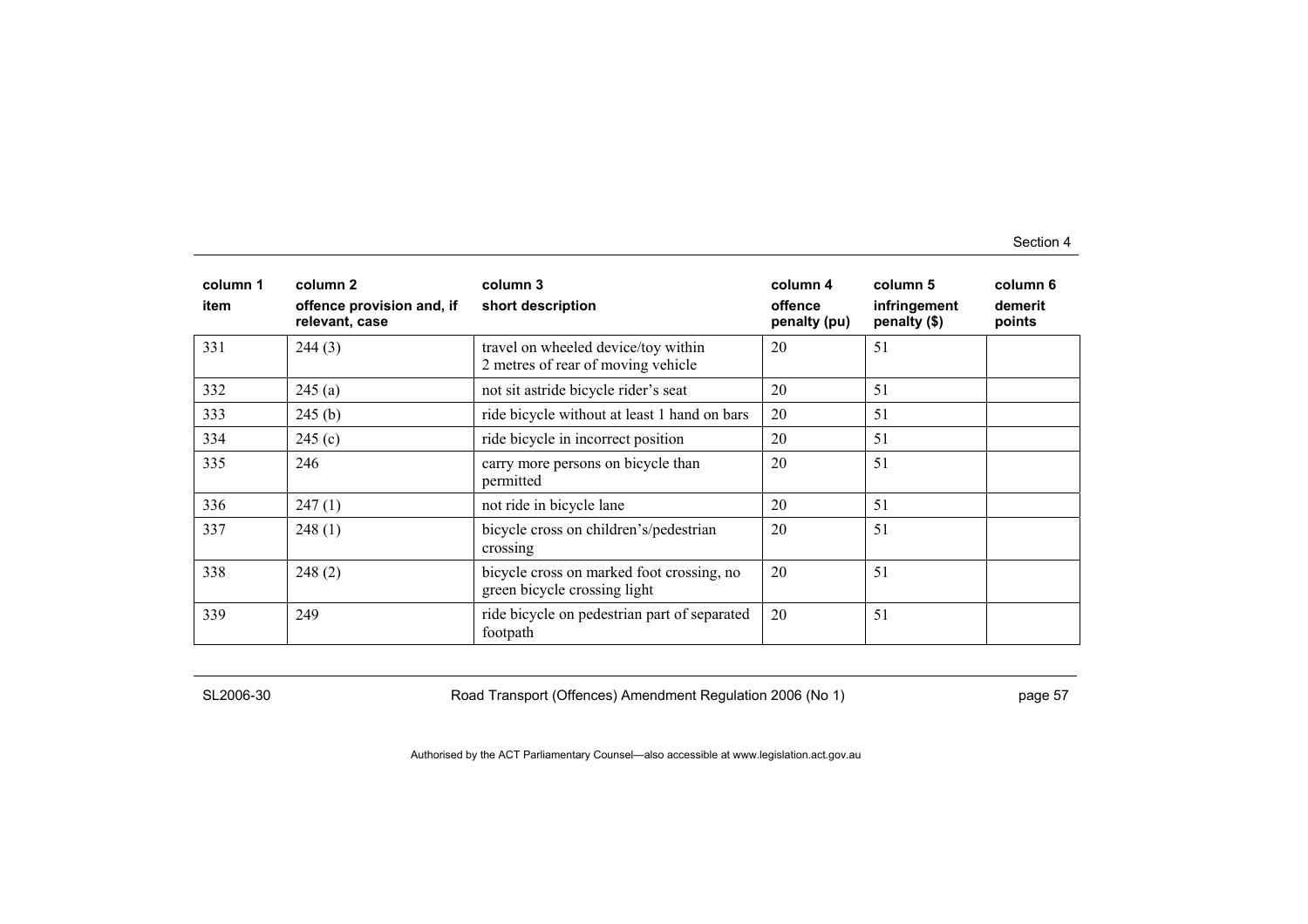| column 1<br>item | column 2<br>offence provision and, if<br>relevant, case | column 3<br>short description                          | column 4<br>offence<br>penalty (pu) | column 5<br>infringement<br>penalty (\$) | column 6<br>demerit<br>points |
|------------------|---------------------------------------------------------|--------------------------------------------------------|-------------------------------------|------------------------------------------|-------------------------------|
| 340              | 250(2)(a)                                               | rider not keep left (shared/foot path)                 | 20                                  | 51                                       |                               |
| 341              | 250(2)(b)                                               | rider not give way (shared/foot path)                  | 20                                  | 51                                       |                               |
| 342              | 251                                                     | rider not ride to left of oncoming bicycle<br>on path  | 20                                  | 51                                       |                               |
| 343              | 252(1)                                                  | disobey no bicycles sign/road marking                  | 20                                  | 51                                       |                               |
| 344              | 253                                                     | rider moving into path of driver/pedestrian            | 20                                  | 51                                       |                               |
| 345              | 254(1)                                                  | rider on bicycle that is being towed                   | 20                                  | 51                                       |                               |
| 346              | 254(2)                                                  | rider hold onto moving vehicle while riding<br>bicycle | 20                                  | 51                                       |                               |
| 347              | 255                                                     | rider too close to rear of motor vehicle               | 20                                  | 51                                       |                               |
| 348              | 256(1)                                                  | rider not wear bicycle<br>helmet/fitted/fastened       | 20                                  | 51                                       |                               |
| 349              | 256(2)                                                  | passenger not wear bicycle<br>helmet/fitted/fastened   | 20                                  | 51                                       |                               |

page 58 SL2006-30 Road Transport (Offences) Amendment Regulation 2006 (No 1)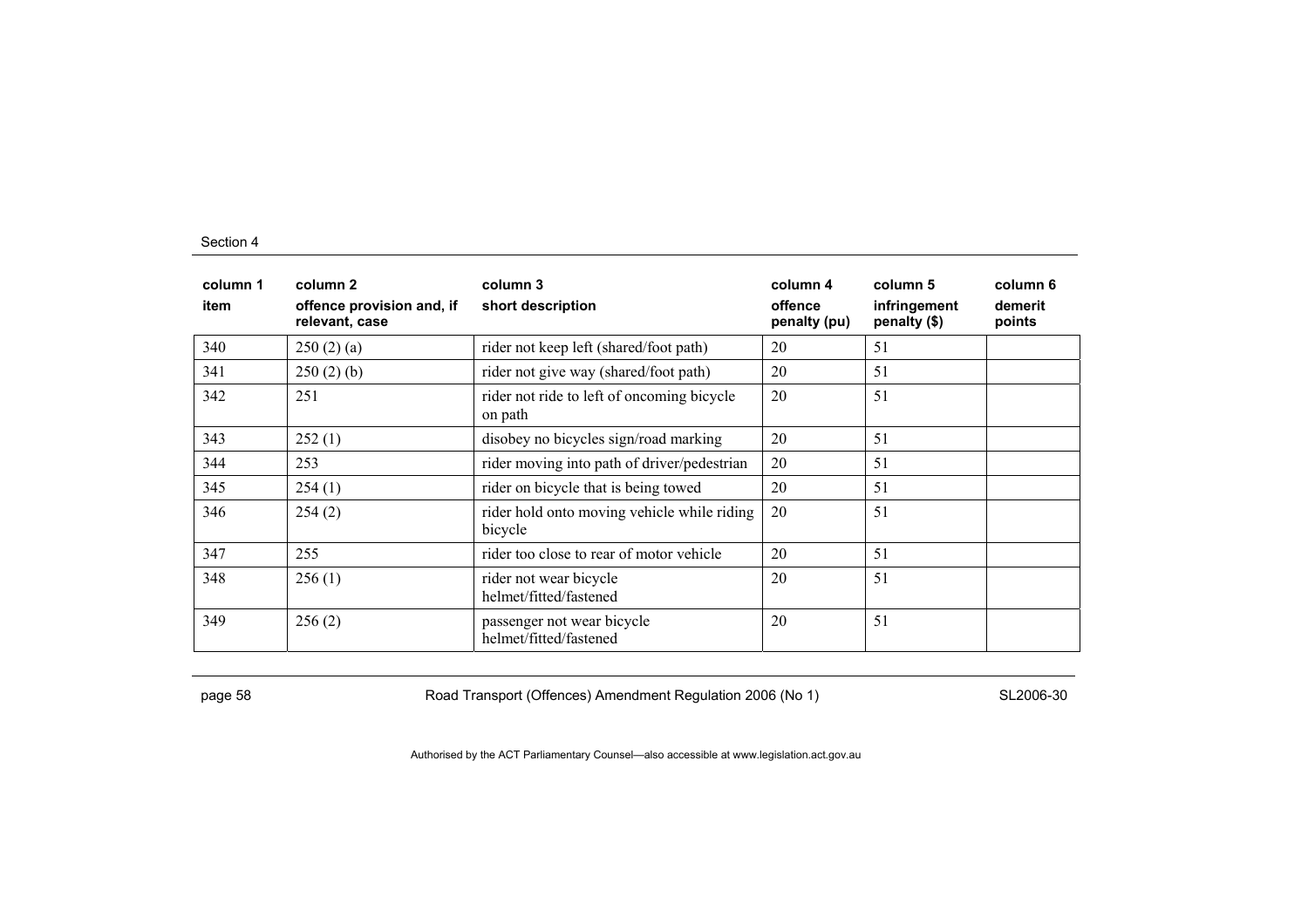| column 1<br>item | column 2<br>offence provision and, if<br>relevant, case | column 3<br>short description                          | column 4<br>offence<br>penalty (pu) | column 5<br>infringement<br>penalty (\$) | column 6<br>demerit<br>points |
|------------------|---------------------------------------------------------|--------------------------------------------------------|-------------------------------------|------------------------------------------|-------------------------------|
| 350              | 257(1)                                                  | tow bicycle trailer with person in/on trailer          | 20                                  | 51                                       |                               |
| 351              | 258(a)                                                  | ride bicycle without working brake                     | 20                                  | 51                                       |                               |
| 352              | 258(b)                                                  | ride bicycle without working warning<br>device         | 20                                  | 51                                       |                               |
| 353              | 259(a)                                                  | ride bicycle without visible front white<br>light      | 20                                  | 51                                       |                               |
| 354              | 259(b)                                                  | ride bicycle without visible rear red light            | 20                                  | 51                                       |                               |
| 355              | 259(c)                                                  | ride bicycle without visible red reflector             | 20                                  | 51                                       |                               |
| 356              | 260(1)                                                  | not stop before red bicycle crossing light             | 20                                  | 51                                       |                               |
| 357              | 260(2)                                                  | proceed before allowed (red bicycle<br>crossing light) | 20                                  | 51                                       |                               |
| 358              | 261(1)                                                  |                                                        |                                     |                                          |                               |
| 358.1            | by contravening<br>$\bullet$<br>261(2)                  | not stop before yellow bicycle crossing<br>light       | 20                                  | 51                                       |                               |

SL2006-30 Road Transport (Offences) Amendment Regulation 2006 (No 1) page 59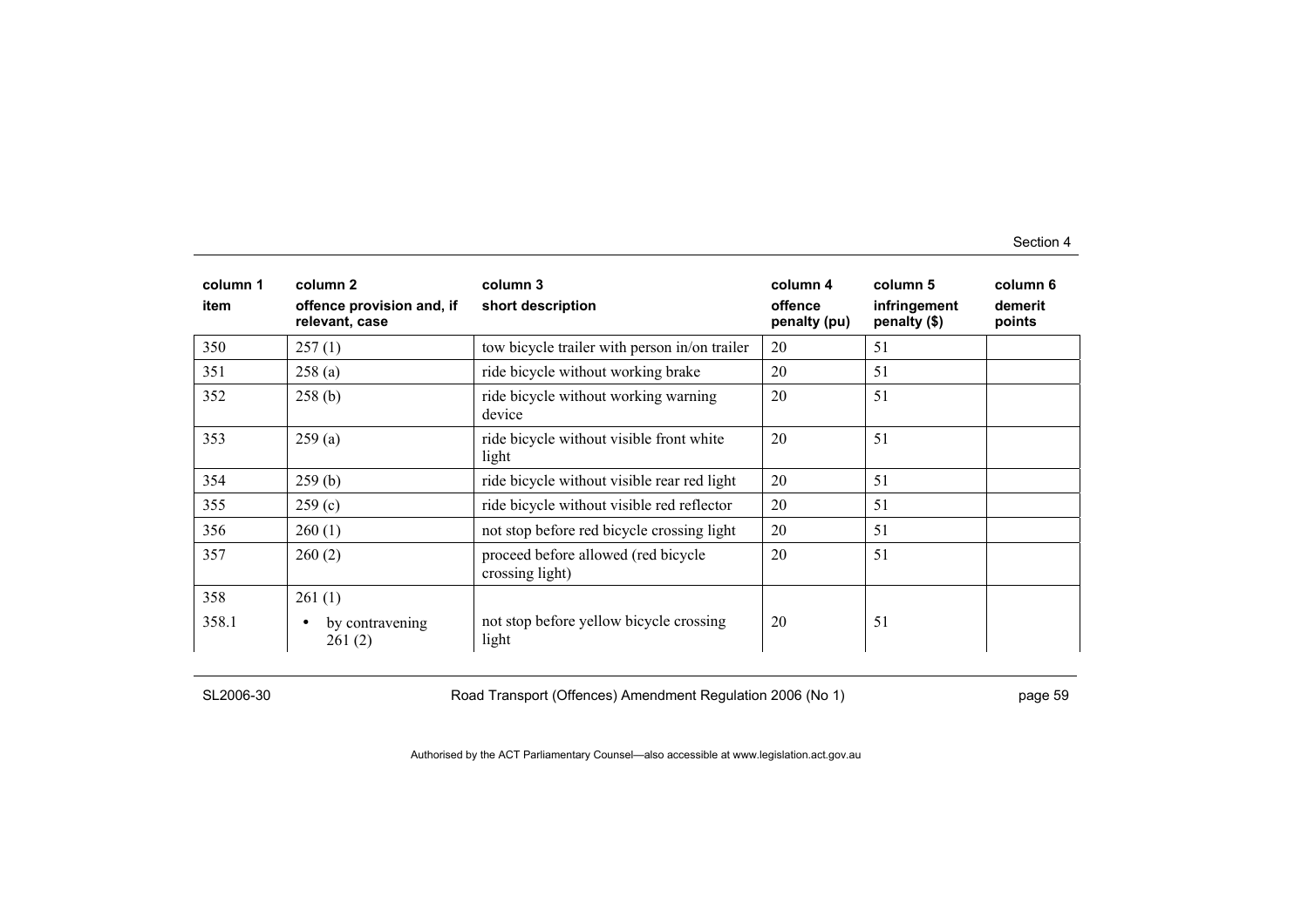| column 1<br>item | column 2<br>offence provision and, if<br>relevant, case | column 3<br>short description                                | column 4<br>offence<br>penalty (pu) | column 5<br>infringement<br>penalty (\$) | column 6<br>demerit<br>points |
|------------------|---------------------------------------------------------|--------------------------------------------------------------|-------------------------------------|------------------------------------------|-------------------------------|
| 358.2            | by contravening<br>$\bullet$<br>261(3)                  | proceed before allowed (yellow bicycle<br>crossing light)    | 20                                  | 51                                       |                               |
| 359              | 262(1)                                                  | not cross intersection safely (bicycle<br>crossing lights)   | 20                                  | 51                                       |                               |
| 360              | 262(2)                                                  | not finish crossing road safely (bicycle<br>crossing lights) | 20                                  | 51                                       |                               |
| 361              | 264(1)                                                  | seatbelt not adjusted/fastened (driver)                      | 20                                  | 249                                      | $3$ (NS)                      |
| 362              | 265(1)                                                  |                                                              |                                     |                                          |                               |
| 362.1            | by contravening<br>$\bullet$<br>265(2)                  | not occupy seat with seatbelt (16 yrs or<br>older)           | 20                                  | 249                                      |                               |
| 362.2            | by contravening<br>$\bullet$<br>265(3)                  | seatbelt not adjusted/fastened (16 yrs or<br>older)          | 20                                  | 249                                      |                               |
| 362.3            | by contravening<br>$\bullet$<br>265(4)                  | in front seat when not permitted (16 yrs or<br>older)        | 20                                  | 249                                      |                               |

page 60 Road Transport (Offences) Amendment Regulation 2006 (No 1) SL2006-30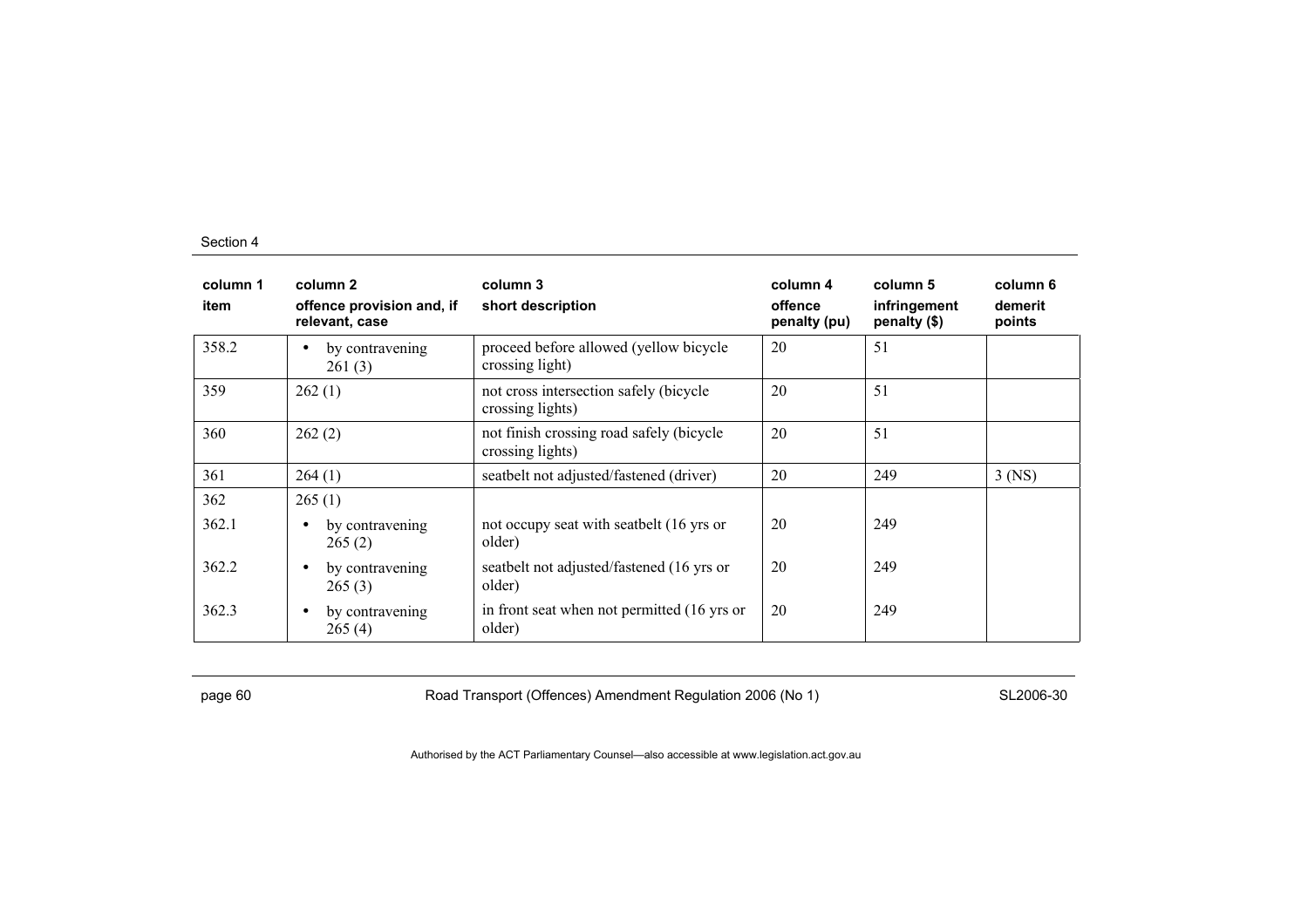| column 1<br>item | column 2<br>offence provision and, if<br>relevant, case | column 3<br>short description                                  | column 4<br>offence<br>penalty (pu) | column 5<br>infringement<br>penalty (\$) | column 6<br>demerit<br>points |
|------------------|---------------------------------------------------------|----------------------------------------------------------------|-------------------------------------|------------------------------------------|-------------------------------|
| 363              | 266(1)                                                  |                                                                |                                     |                                          |                               |
| 363.1            | by contravening<br>$\bullet$<br>266(2)                  | not in adjusted/fastened/restraint (under<br>$1 \text{ yr}$    | 20                                  | 249                                      | $3$ (NS)                      |
| 363.2            | by contravening<br>$\bullet$<br>266(3)                  | not in adjusted/fastened/restraint (over 1 yr<br>but under 16) | 20                                  | 249                                      | $3$ (NS)                      |
| 363.3            | by contravening<br>$\bullet$<br>266(4)                  | in front seat no restraint/seatbelt (under 16)                 | 20                                  | 249                                      | $3$ (NS)                      |
| 364              | 268(1)                                                  | travel in/on vehicle in part not for<br>passengers/goods       | 20                                  | 80                                       |                               |
| 365              | 268(2)                                                  | travel in/on part of vehicle designed for<br>carrying goods    | 20                                  | 80                                       |                               |
| 366              | 268(3)                                                  | part of body outside vehicle window/door<br>(driver)           | 20                                  | 80                                       |                               |

SL2006-30 Road Transport (Offences) Amendment Regulation 2006 (No 1) page 61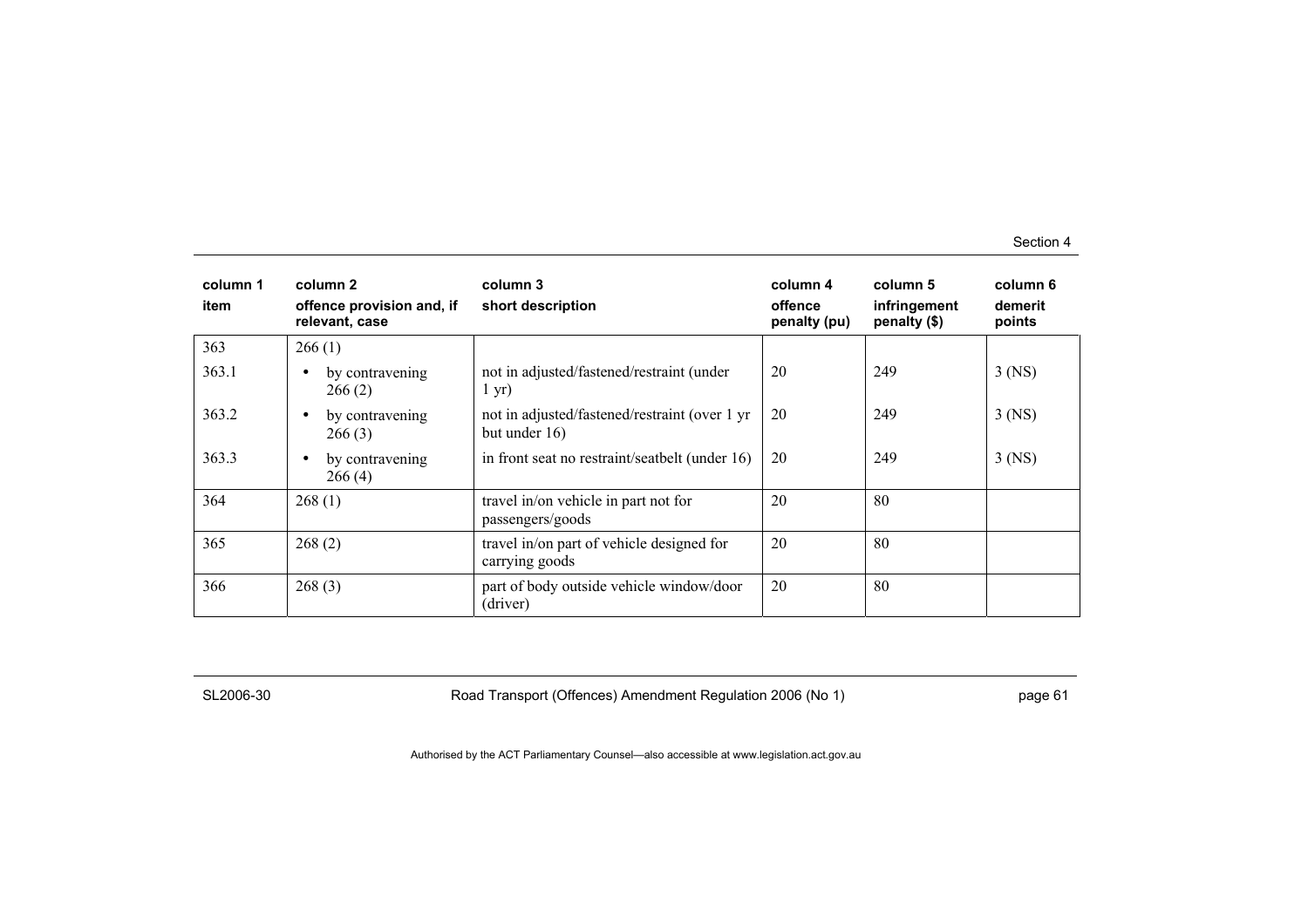| column 1<br>item | column 2<br>offence provision and, if<br>relevant, case | column 3<br>short description                                                       | column 4<br>offence<br>penalty (pu) | column 5<br>infringement<br>penalty (\$) | column 6<br>demerit<br>points |
|------------------|---------------------------------------------------------|-------------------------------------------------------------------------------------|-------------------------------------|------------------------------------------|-------------------------------|
| 367              | 268(4)                                                  | part of body outside vehicle window/door<br>(passenger)                             | 20                                  | 80                                       |                               |
| 368              | 268(4A)                                                 | drive with passenger $\leq 16$ yrs not in vehicle<br>part for passengers or goods   | 20                                  | 80                                       |                               |
| 369              | 268(4B)                                                 | drive with passenger $\leq 16$ yrs not in vehicle<br>part for goods unless enclosed | 20                                  | 80                                       |                               |
| 370              | 269(1)                                                  | alight from moving vehicle                                                          | 20                                  | 80                                       |                               |
| 371              | 269(3)                                                  | cause hazard to person/vehicle (door<br>open/alighting)                             | 20                                  | 80                                       |                               |
| 372              | 269(4)                                                  | drive moving bus with doors opened                                                  | 20                                  | 126                                      |                               |
| 373              | 270(1)(a)                                               | motorbike rider no helmet/fitted/adjusted                                           | 20                                  | 249                                      | $3$ (NS)                      |
| 374              | 270(1)(b)                                               | motorbike passenger no<br>helmet/fitted/adjusted (rider)                            | 20                                  | 249                                      | $3$ (NS)                      |

page 62 **Road Transport (Offences) Amendment Regulation 2006 (No 1)** SL2006-30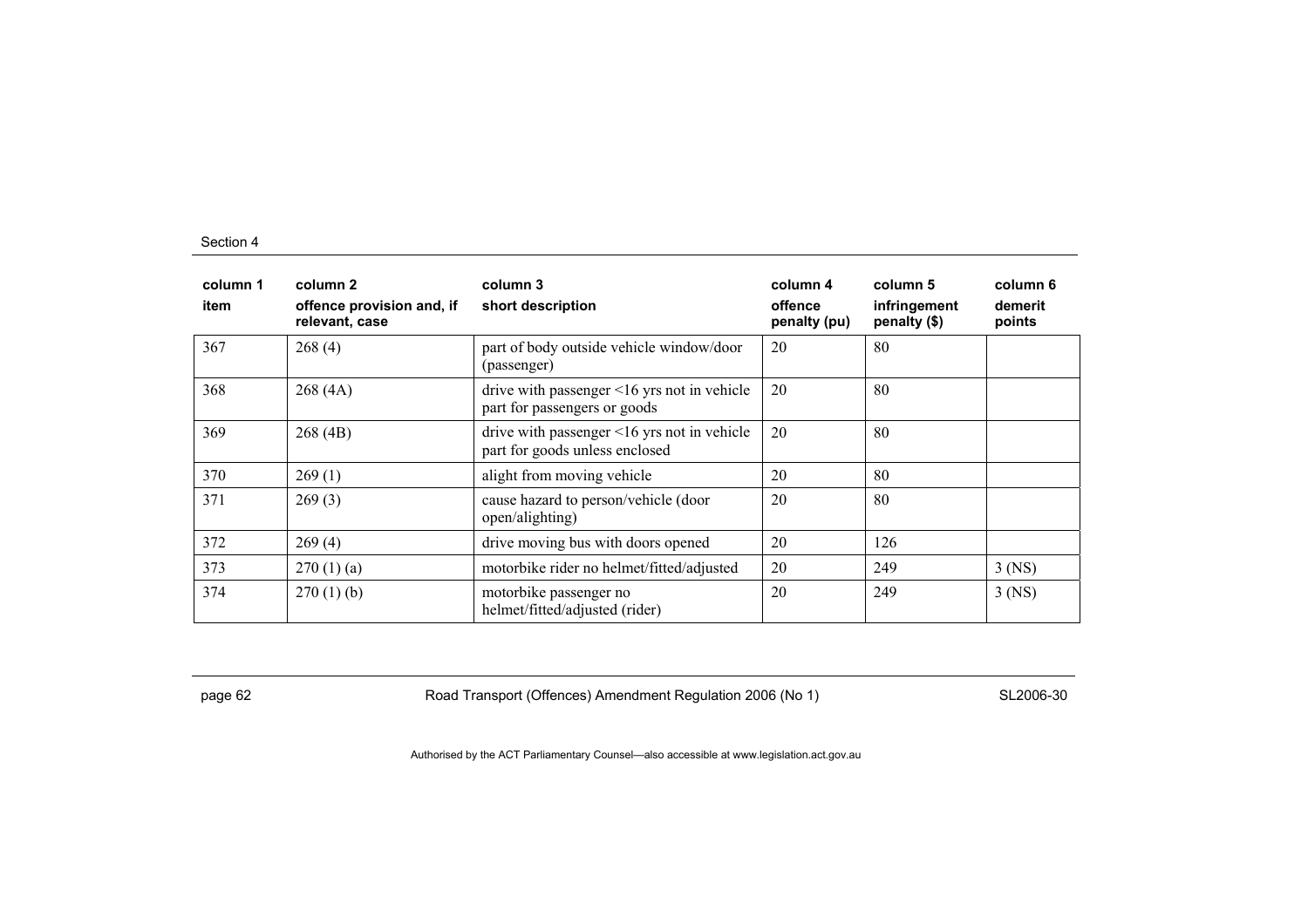| column 1<br>item | column 2<br>offence provision and, if<br>relevant, case | column 3<br>short description                            | column 4<br>offence<br>penalty (pu) | column 5<br>infringement<br>penalty (\$) | column 6<br>demerit<br>points |
|------------------|---------------------------------------------------------|----------------------------------------------------------|-------------------------------------|------------------------------------------|-------------------------------|
| 375              | 270(2)                                                  | motorbike passenger no<br>helmet/fitted/adjusted         | 20                                  | 249                                      |                               |
| 376              | 271(1)(a)                                               | not sit astride on motorbike rider's seat                | 20                                  | 80                                       |                               |
| 377              | 271(1)(b)                                               | ride motorbike without at least 1 hand on<br><b>bars</b> | 20                                  | 80                                       |                               |
| 378              | 271(1)(c)                                               | ride motorbike in incorrect position                     | 20                                  | 80                                       |                               |
| 379              | 271(2)(a)                                               | not sit astride pillion seat                             | 20                                  | 80                                       |                               |
| 380              | 271(2)(b)                                               | feet not on pillion footrests                            | 20                                  | 80                                       |                               |
| 381              | 271(3)                                                  |                                                          |                                     |                                          |                               |
| 381.1            | by contravening<br>$\bullet$<br>271(2)(a)               | passenger not sit astride pillion seat (rider)           | 20                                  | 80                                       |                               |
| 381.2            | by contravening<br>$\bullet$<br>271(2)(b)               | passenger's feet not on pillion footrests<br>(rider)     | 20                                  | 80                                       |                               |
| 382              | 271(4)                                                  | ride motorbike with more than 1 passenger                | 20                                  | 80                                       |                               |

SL2006-30 Road Transport (Offences) Amendment Regulation 2006 (No 1) page 63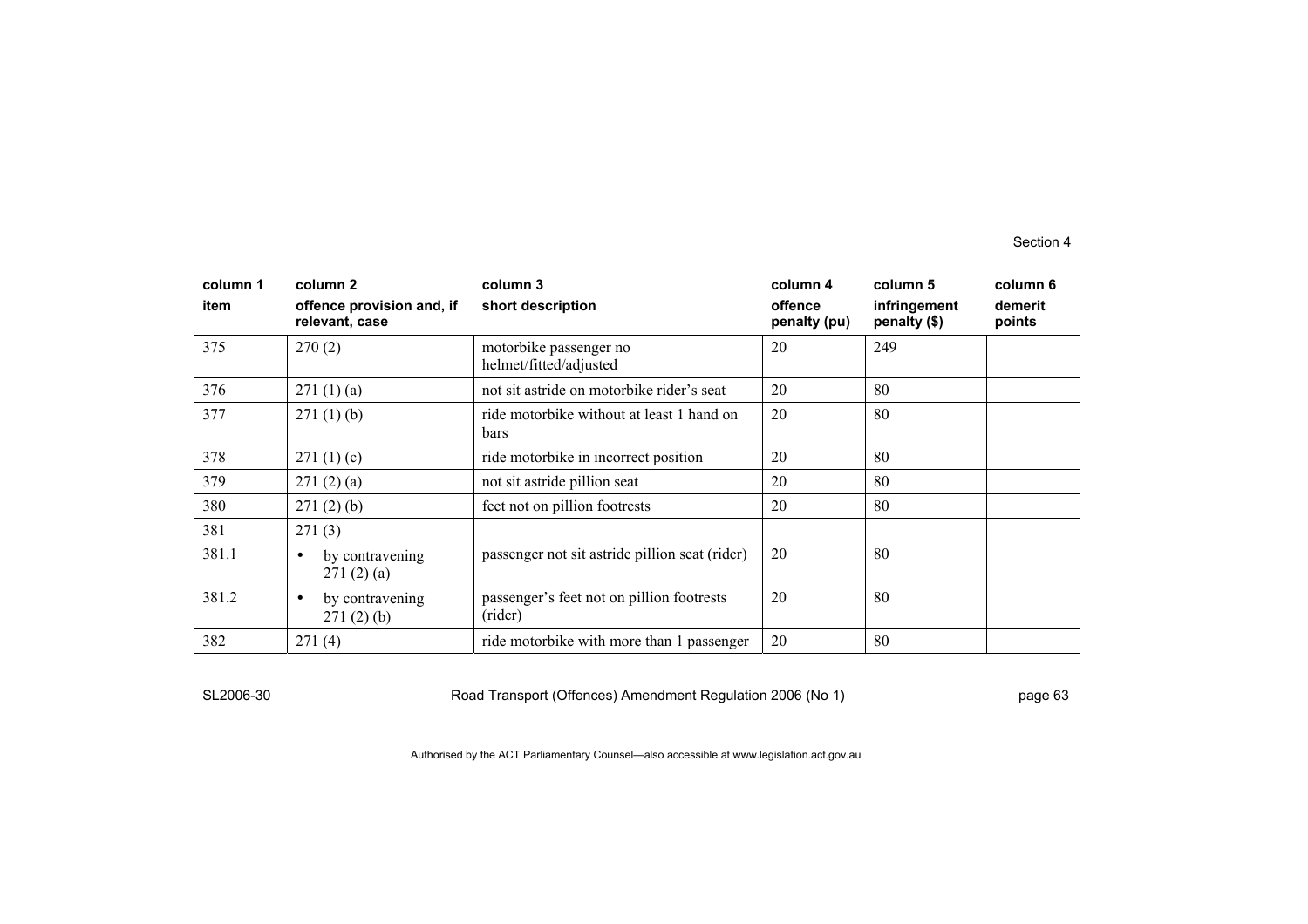| column 1<br>item | column 2<br>offence provision and, if<br>relevant, case | column 3<br>short description                                  | column 4<br>offence<br>penalty (pu) | column 5<br>infringement<br>penalty (\$) | column 6<br>demerit<br>points |
|------------------|---------------------------------------------------------|----------------------------------------------------------------|-------------------------------------|------------------------------------------|-------------------------------|
| 383              | 271(5)                                                  | exceed number of passengers on motorbike<br>seat or in sidecar | 20                                  | 80                                       |                               |
| 384              | 272(a)                                                  | passenger interfere with driver's control of<br>vehicle        | 20                                  | 80                                       |                               |
| 385              | 272(b)                                                  | passenger obstruct driver's view                               | 20                                  | 80                                       |                               |
| 386              | 274                                                     | not stop on red T light                                        | 20                                  | 239                                      |                               |
| 387              | 275                                                     | not stop on yellow T light                                     | 20                                  | 239                                      |                               |
| 388              | 277                                                     | proceed before allowed after stop on<br>red/yellow T light     | 20                                  | 239                                      |                               |
| 389              | 279(2)                                                  | proceed before allowed after stop on white<br>T light/arrow    | 20                                  | 239                                      |                               |
| 390              | 279(3)                                                  | not leave intersection safely (white<br>T light/arrow)         | 20                                  | 239                                      |                               |
| 391              | 281                                                     | not stop on red B light                                        | 20                                  | 239                                      | $3$ (NS)                      |

page 64 Road Transport (Offences) Amendment Regulation 2006 (No 1) SL2006-30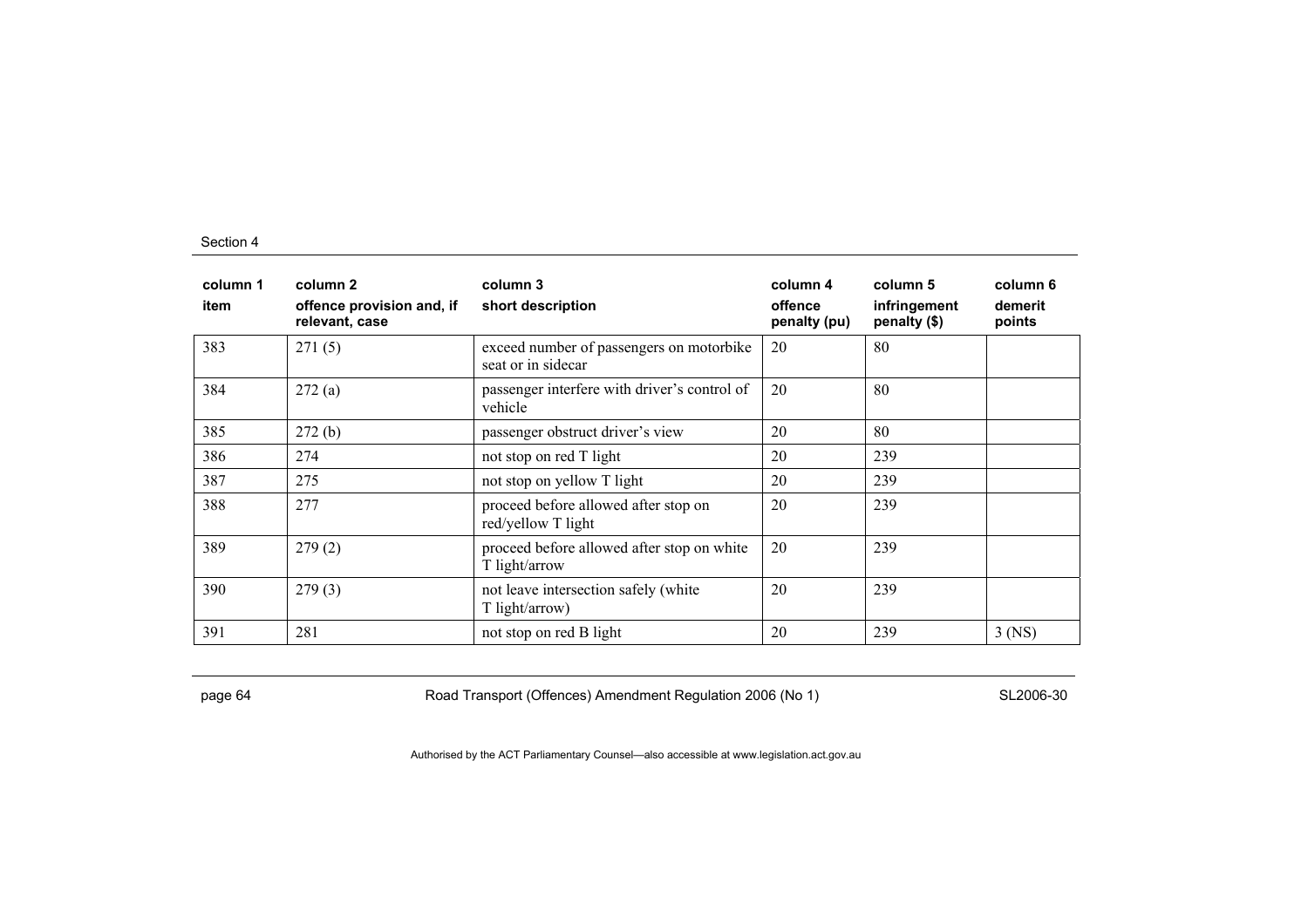| column 1<br>item | column 2<br>offence provision and, if<br>relevant, case | column 3<br>short description                               | column 4<br>offence<br>penalty (pu) | column 5<br>infringement<br>penalty (\$) | column 6<br>demerit<br>points |
|------------------|---------------------------------------------------------|-------------------------------------------------------------|-------------------------------------|------------------------------------------|-------------------------------|
| 392              | 282                                                     | not stop on yellow B light                                  | 20                                  | 239                                      | $3$ (NS)                      |
| 393              | 284                                                     | proceed before allowed after stop on<br>red/yellow B light  | 20                                  | 239                                      | $3$ (NS)                      |
| 394              | 286(2)                                                  | proceed before allowed after stop on white<br>B light/arrow | 20                                  | 239                                      | $3$ (NS)                      |
| 395              | 286(3)                                                  | not leave intersection safely (white<br>B light/arrow)      | 20                                  | 239                                      | $3$ (NS)                      |
| 396              | 287(1)                                                  |                                                             |                                     |                                          |                               |
| 396.1            | by contravening<br>$\bullet$<br>287(2)(a)               | not give particulars to other driver                        | 20                                  | 133                                      |                               |
| 396.2            | by contravening<br>$\bullet$<br>$287(2)$ (b)            | not give particulars to injured person                      | 20                                  | 133                                      |                               |
| 396.3            | by contravening<br>$\bullet$<br>287(2)(c)               | not give particulars to owner of damaged<br>property        | 20                                  | 133                                      |                               |

SL2006-30 Road Transport (Offences) Amendment Regulation 2006 (No 1) page 65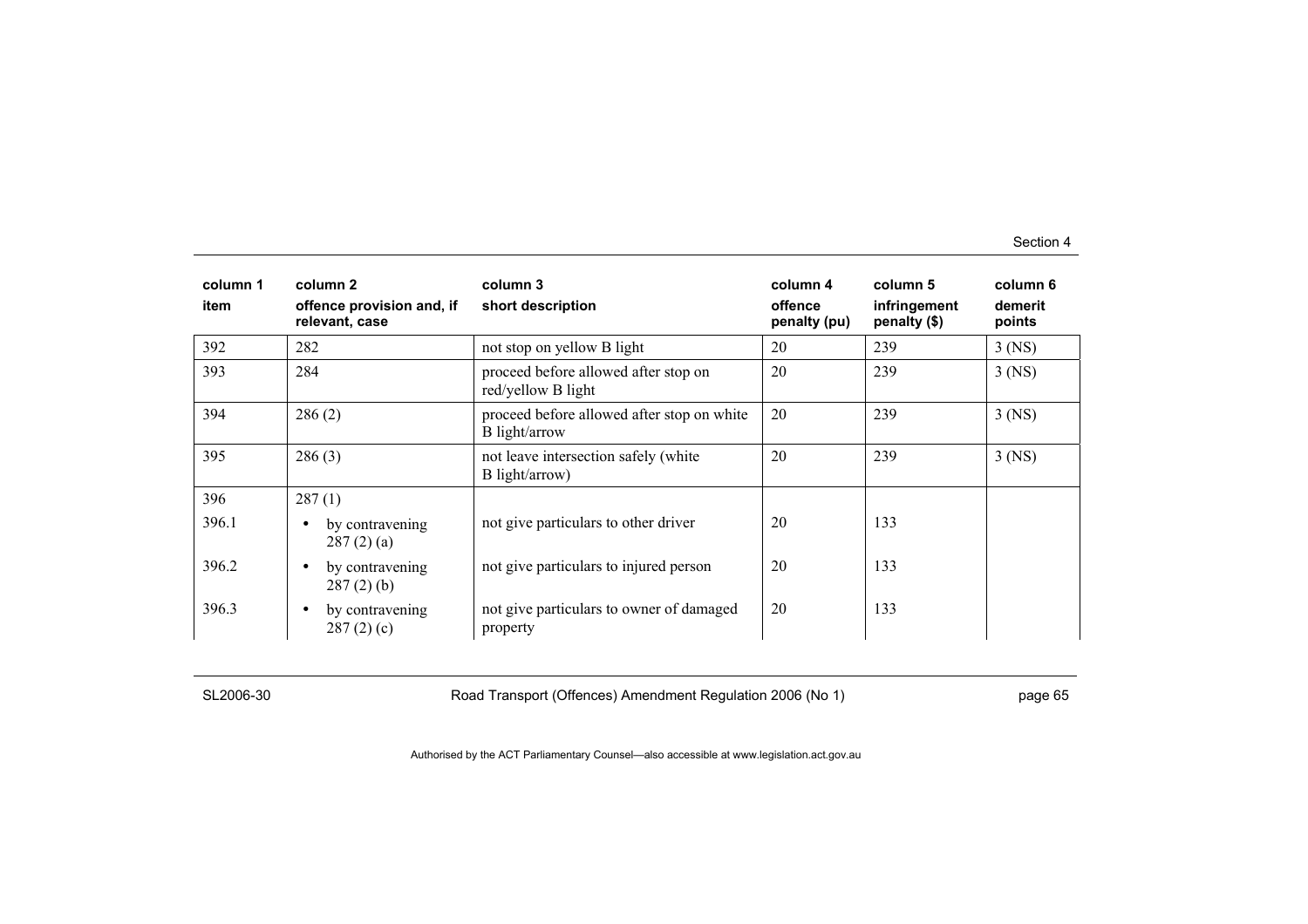| column 1<br>item | column 2<br>offence provision and, if<br>relevant, case | column 3<br>short description                          | column 4<br>offence<br>penalty (pu) | column 5<br>infringement<br>penalty (\$) | column 6<br>demerit<br>points |
|------------------|---------------------------------------------------------|--------------------------------------------------------|-------------------------------------|------------------------------------------|-------------------------------|
| 396.4            | by contravening<br>$\bullet$<br>287(3)                  | not give particulars to police                         | 20                                  | 133                                      |                               |
| 397              | 288(1)                                                  | drive on path                                          | 20                                  | 133                                      |                               |
| 398              | 288(4)                                                  | driver not give way to user/animal on path             | 20                                  | 133                                      | $3$ (NS)                      |
| 399              | 289(1)                                                  | drive on nature strip                                  | 20                                  | 133                                      |                               |
| 400              | 289(2)                                                  | driver not give way to user/animal on<br>nature strip  | 20                                  | 133                                      | $3$ (NS)                      |
| 401              | 290                                                     | drive on traffic island                                | 20                                  | 133                                      |                               |
| 402              | 291                                                     | start/drive vehicle causing unnecessary<br>noise/smoke | 20                                  | 107                                      |                               |
| 403              | 292(a)                                                  | drive/tow vehicle with unsecured load                  | 20                                  | 297                                      |                               |
| 404              | 292(b)                                                  | drive/tow vehicle with load causing<br>instability     | 20                                  | 297                                      |                               |
| 405              | 292(c)                                                  | drive/tow vehicle with overhanging load                | 20                                  | 133                                      |                               |

page 66 **Road Transport (Offences) Amendment Regulation 2006 (No 1)** SL2006-30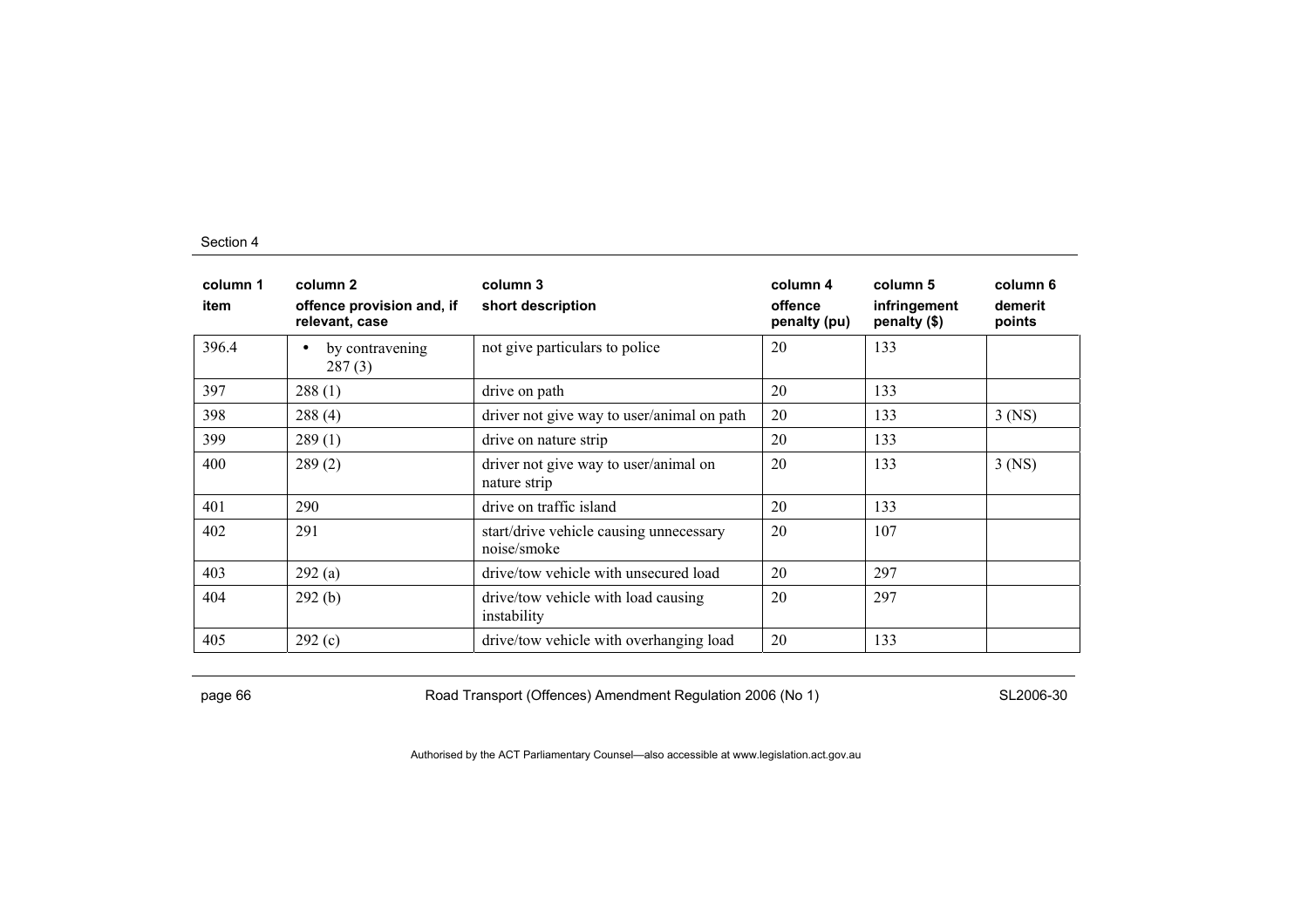| column 1<br>item | column 2<br>offence provision and, if<br>relevant, case | column 3<br>short description                                     | column 4<br>offence<br>penalty (pu) | column 5<br>infringement<br>penalty (\$) | column 6<br>demerit<br>points |
|------------------|---------------------------------------------------------|-------------------------------------------------------------------|-------------------------------------|------------------------------------------|-------------------------------|
| 406              | 293(2)                                                  | not remove/have removed any thing<br>fallen/put on road           | 20                                  | 133                                      |                               |
| 407              | 294(1)(a)(i)                                            | tow without control of towed vehicle                              | 20                                  | 80                                       |                               |
| 408              | 294(1)(a)(ii)                                           | towed vehicle not in order/with licensed<br>person/in control     | 20                                  | 80                                       |                               |
| 409              | 294(1)(b)                                               | tow vehicle when unsafe                                           | 20                                  | 80                                       |                               |
| 410              | 294(2)(a)                                               | tow without control of trailer                                    | 20                                  | 80                                       |                               |
| 411              | 294(2)(b)                                               | tow trailer when unsafe                                           | 20                                  | 80                                       |                               |
| 412              | 295(1)                                                  |                                                                   |                                     |                                          |                               |
| 412.1            | by contravening<br>$\bullet$<br>295(2)                  | not keep required distance (towing with<br>towline)               | 20                                  | 80                                       |                               |
| 412.2            | by contravening<br>$\bullet$<br>295(3)                  | not keep required distance (towing with<br>$towline - motorbike)$ | 20                                  | 80                                       |                               |

SL2006-30 Road Transport (Offences) Amendment Regulation 2006 (No 1) page 67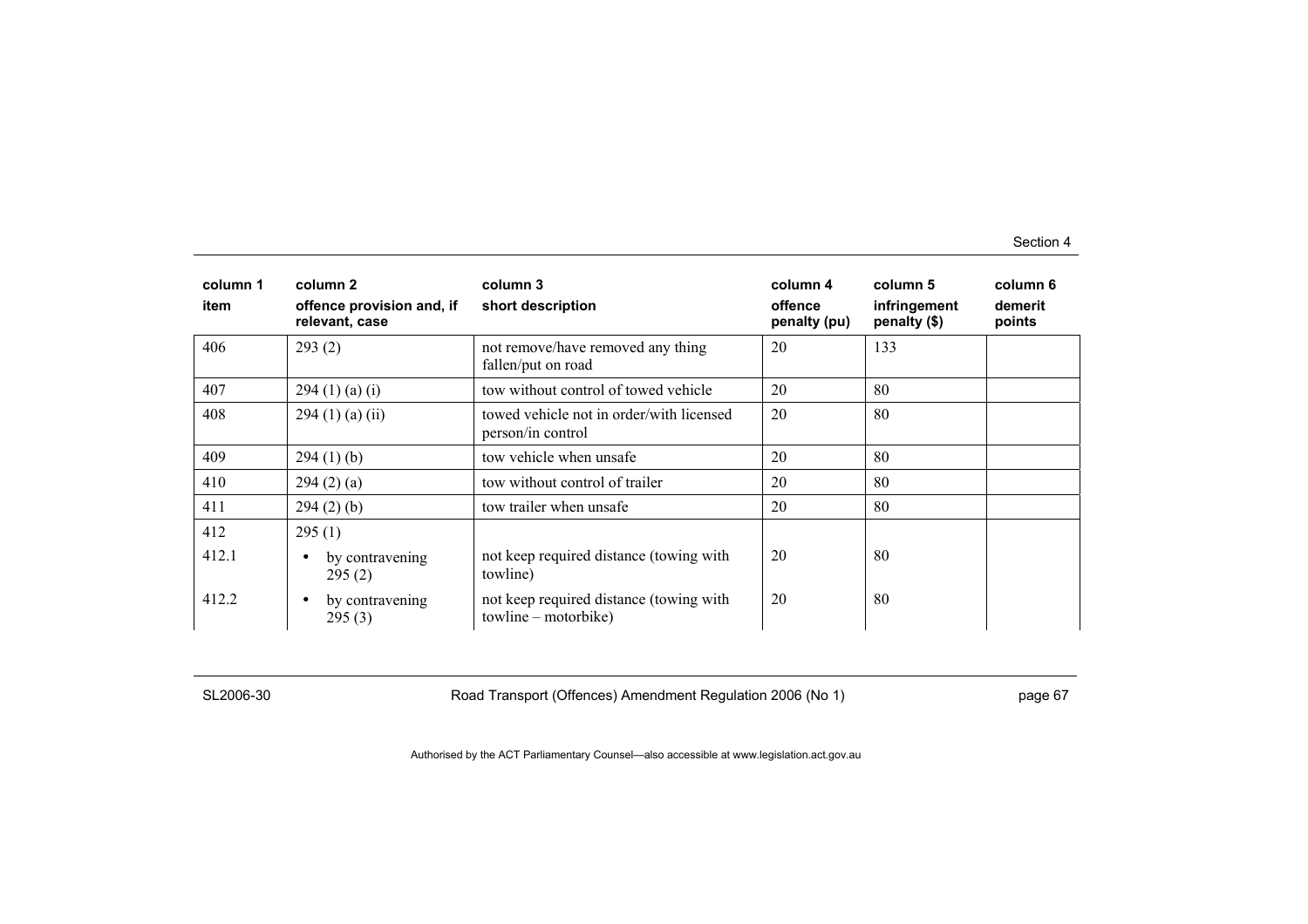| column 1<br>item | column 2<br>offence provision and, if<br>relevant, case     | column 3<br>short description             | column 4<br>offence<br>penalty (pu) | column 5<br>infringement<br>penalty (\$) | column 6<br>demerit<br>points |
|------------------|-------------------------------------------------------------|-------------------------------------------|-------------------------------------|------------------------------------------|-------------------------------|
| 412.3            | by contravening<br>$\bullet$<br>295(4)                      |                                           |                                     |                                          |                               |
| 412.3.1          | by contravening<br>295(5)(a)                                | warning material not correct shape/length | 20                                  | 80                                       |                               |
| 412.3.2          | by contravening<br>295(5)(b)                                | warning material not correct position     | 20                                  | 80                                       |                               |
| 412.3.3          | by contravening<br>$\overline{\phantom{0}}$<br>295 $(5)(c)$ | warning material not visible              | 20                                  | 80                                       |                               |
| 413              | 296(1)                                                      | not reverse vehicle safely                | 20                                  | 133                                      |                               |
| 414              | 296(2)                                                      | reverse vehicle further than necessary    | 20                                  | 80                                       |                               |
| 415              | 297(1)                                                      | drive without proper control of vehicle   | 20                                  | 133                                      |                               |
| 416              | 297(2)                                                      | drive vehicle without clear view          | 20                                  | 80                                       |                               |
| 417              | 298                                                         | tow trailer with person in/on trailer     | 20                                  | 80                                       |                               |
| 418              | 299(1)(a)                                                   | drive vehicle with TV/VDU image visible   | 20                                  | 107                                      |                               |

page 68 **Road Transport (Offences) Amendment Regulation 2006 (No 1)** SL2006-30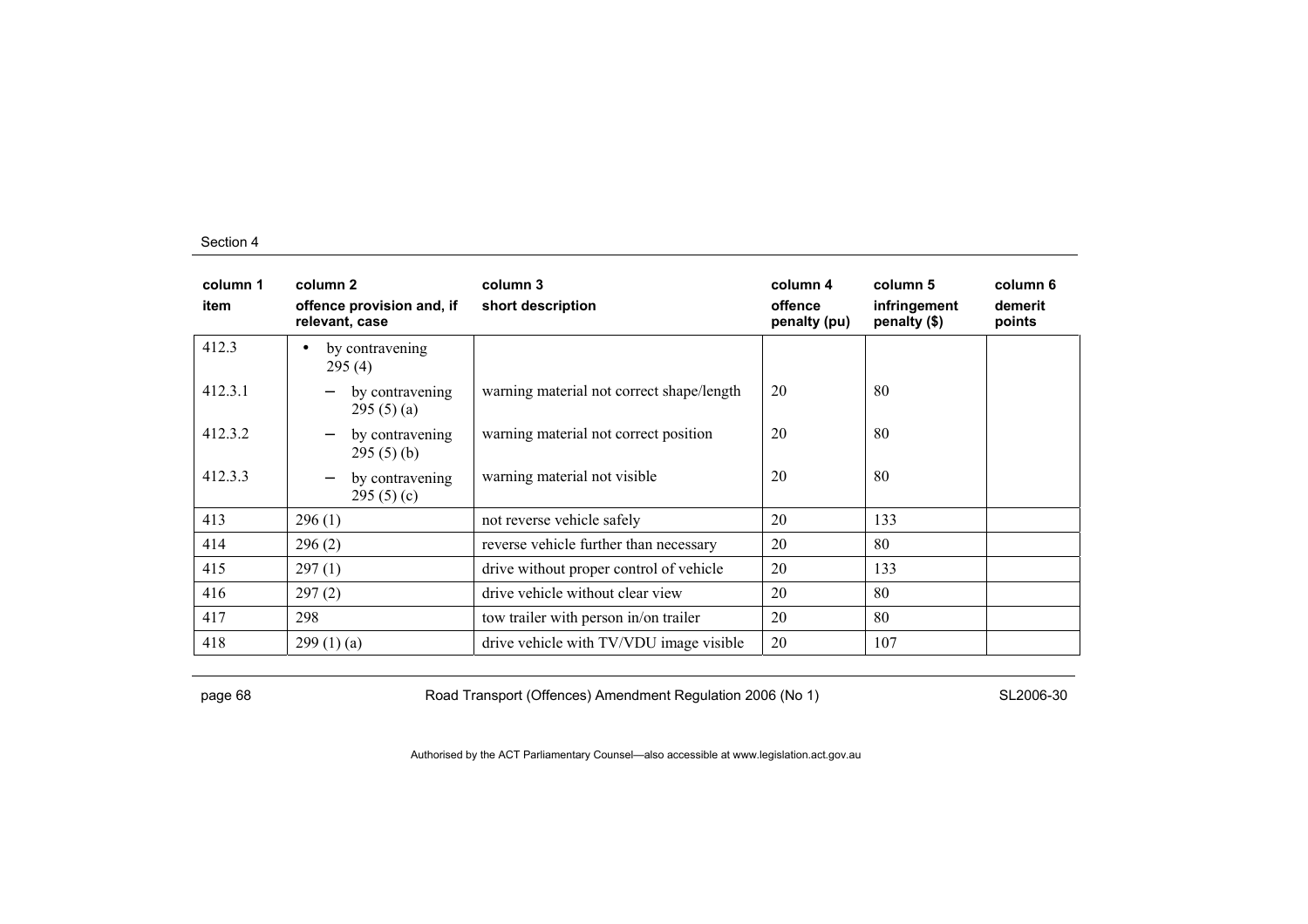| column 1<br>item | column 2<br>offence provision and, if<br>relevant, case | column 3<br>short description                               | column 4<br>offence<br>penalty (pu) | column 5<br>infringement<br>penalty (\$) | column 6<br>demerit<br>points |
|------------------|---------------------------------------------------------|-------------------------------------------------------------|-------------------------------------|------------------------------------------|-------------------------------|
| 419              | 299(1)(b)                                               | drive vehicle with TV/VDU image likely to<br>distract       | 20                                  | 107                                      |                               |
| 420              | 300                                                     | drive using hand-held mobile phone                          | 20                                  | 237                                      | 3                             |
| 421              | 301                                                     | lead animal while driving vehicle/riding<br>bicycle         | 20                                  | 51                                       |                               |
| 422              | 302                                                     | not give way when riding animal on<br>footpath/nature strip | 20                                  | 51                                       |                               |
| 423              | 303(1)                                                  | ride animal more than 2 abreast (not multi-<br>lane road)   | 20                                  | 51                                       |                               |
| 424              | 303(2)                                                  | ride animal more than 2 abreast (marked<br>lane)            | 20                                  | 51                                       |                               |
| 425              | 303(4)                                                  | ride animal more than 1.5m from another<br>rider            | 20                                  | 51                                       |                               |
| 426              | 304(1)                                                  | not obey direction of police/authorised<br>person           | 20                                  | 51                                       | $3$ (NS)                      |

SL2006-30 Road Transport (Offences) Amendment Regulation 2006 (No 1) page 69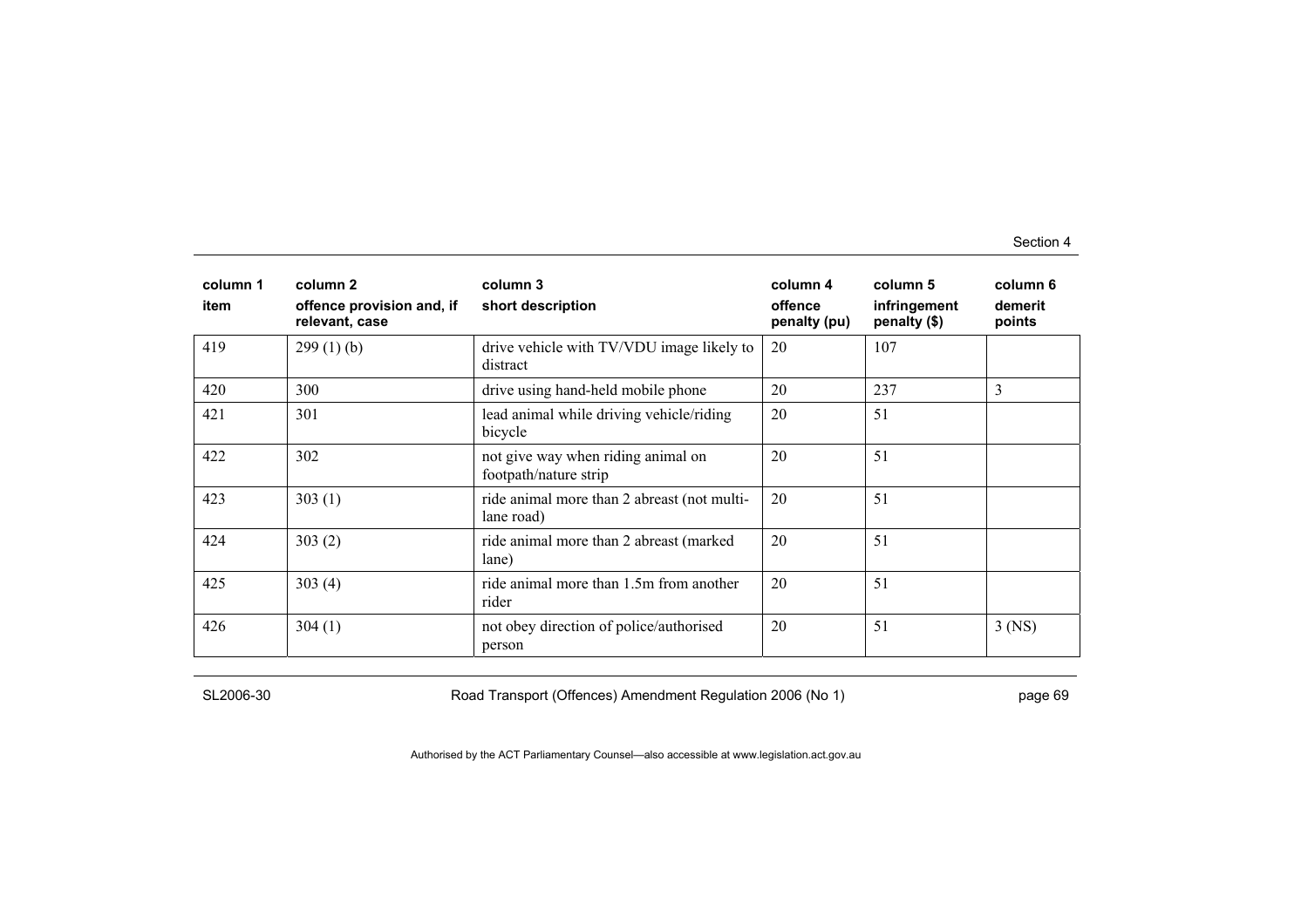### **5 Schedule 1, parts 1.5 to 1.8**

*substitute* 

# **Part 1.5 Road Transport (Driver Licensing) Act 1999**

| column 1<br>item | column <sub>2</sub><br>offence provision and, if<br>relevant, case | column 3<br>short description                                                           | column 4<br>offence<br>penalty (pu) | column 5<br>infringement<br>penalty (\$) | column 6<br>demerit<br>points |
|------------------|--------------------------------------------------------------------|-----------------------------------------------------------------------------------------|-------------------------------------|------------------------------------------|-------------------------------|
|                  | 29(1)(a)                                                           | obtain licence/renew licence by false<br>statement/misrepresentation/dishonest<br>means | 20                                  |                                          |                               |
|                  | 29(1)(b)                                                           | possess licence obtained/renewed<br>dishonestly                                         | 20                                  |                                          |                               |
|                  | 30(1)(a)                                                           | possess licence issued to someone else                                                  | 20                                  |                                          |                               |
|                  | 30(1)(b)                                                           | possess licence forged/fraudulently<br>altered/calculated to deceive                    | 20                                  |                                          |                               |

page 70 Road Transport (Offences) Amendment Regulation 2006 (No 1) SL2006-30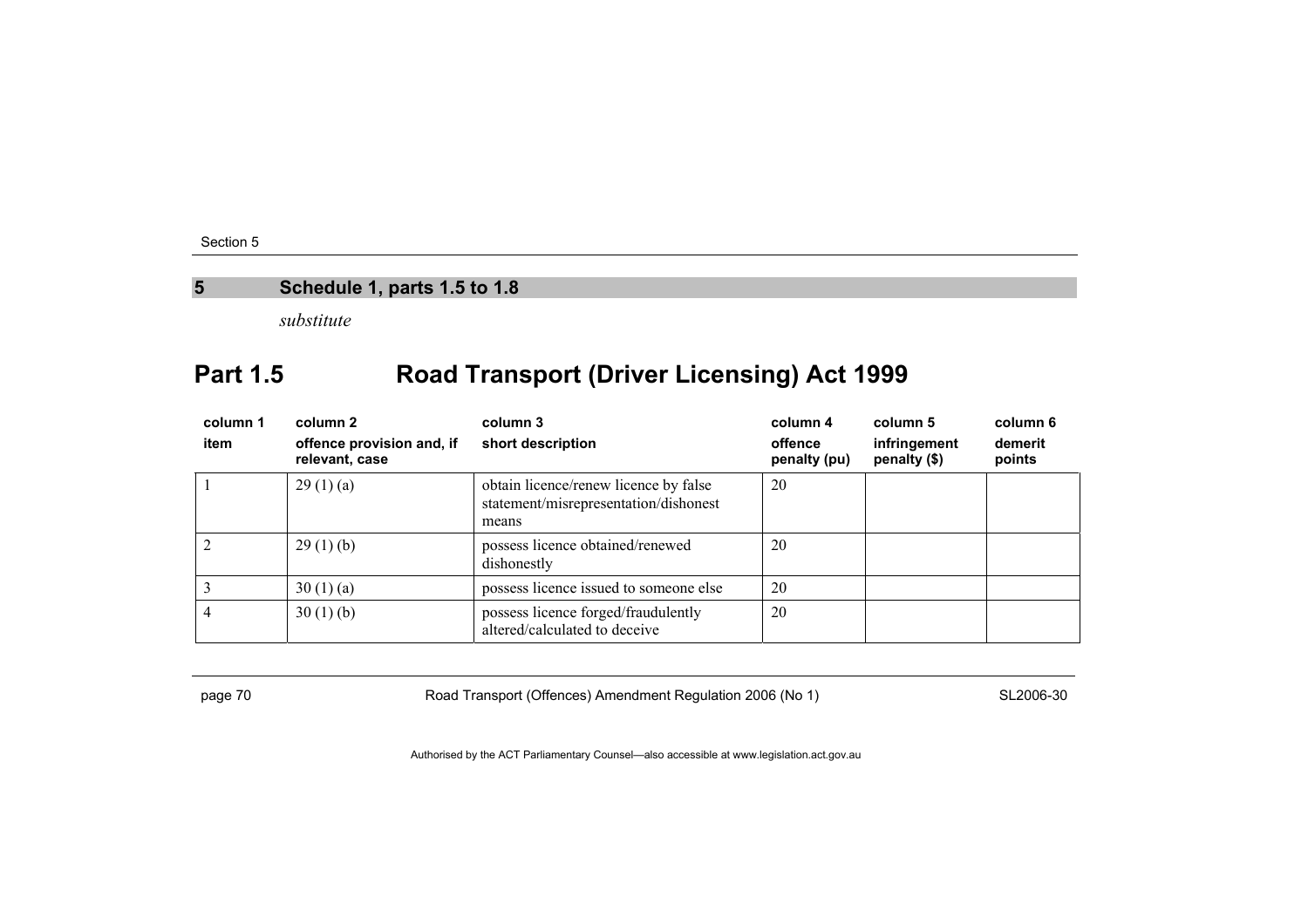| column 1<br>item | column 2<br>offence provision and, if<br>relevant, case | column 3<br>short description                             | column 4<br>offence<br>penalty (pu)        | column 5<br>infringement<br>penalty (\$) | column 6<br>demerit<br>points |
|------------------|---------------------------------------------------------|-----------------------------------------------------------|--------------------------------------------|------------------------------------------|-------------------------------|
| 5                | 30(1)(c)                                                | possess thing like licence calculated to<br>deceive       | 20                                         |                                          |                               |
| 6                | 30(2)                                                   | forge/fraudulently alter/use/lend/allow use<br>of licence | 20                                         |                                          |                               |
|                  | 30(3)                                                   | change licence in way calculated to deceive               | 20                                         |                                          |                               |
| 8                | 30(4)                                                   | deface/damage/interfere with licence                      | 20                                         |                                          |                               |
| 9                | 31(1)                                                   | unlicensed driver/rider                                   | 20                                         | 379                                      |                               |
| 10               | 31(2)                                                   |                                                           |                                            |                                          |                               |
| 10.1             | first offender<br>$\bullet$                             | unlicensed driver/rider—first offender                    | 20                                         | 379                                      |                               |
| 10.2             | repeat offender<br>٠                                    | unlicensed driver/rider-repeat offender                   | $50 \text{ pu}/6$<br>months<br>prison/both |                                          |                               |

SL2006-30 Road Transport (Offences) Amendment Regulation 2006 (No 1) Page 71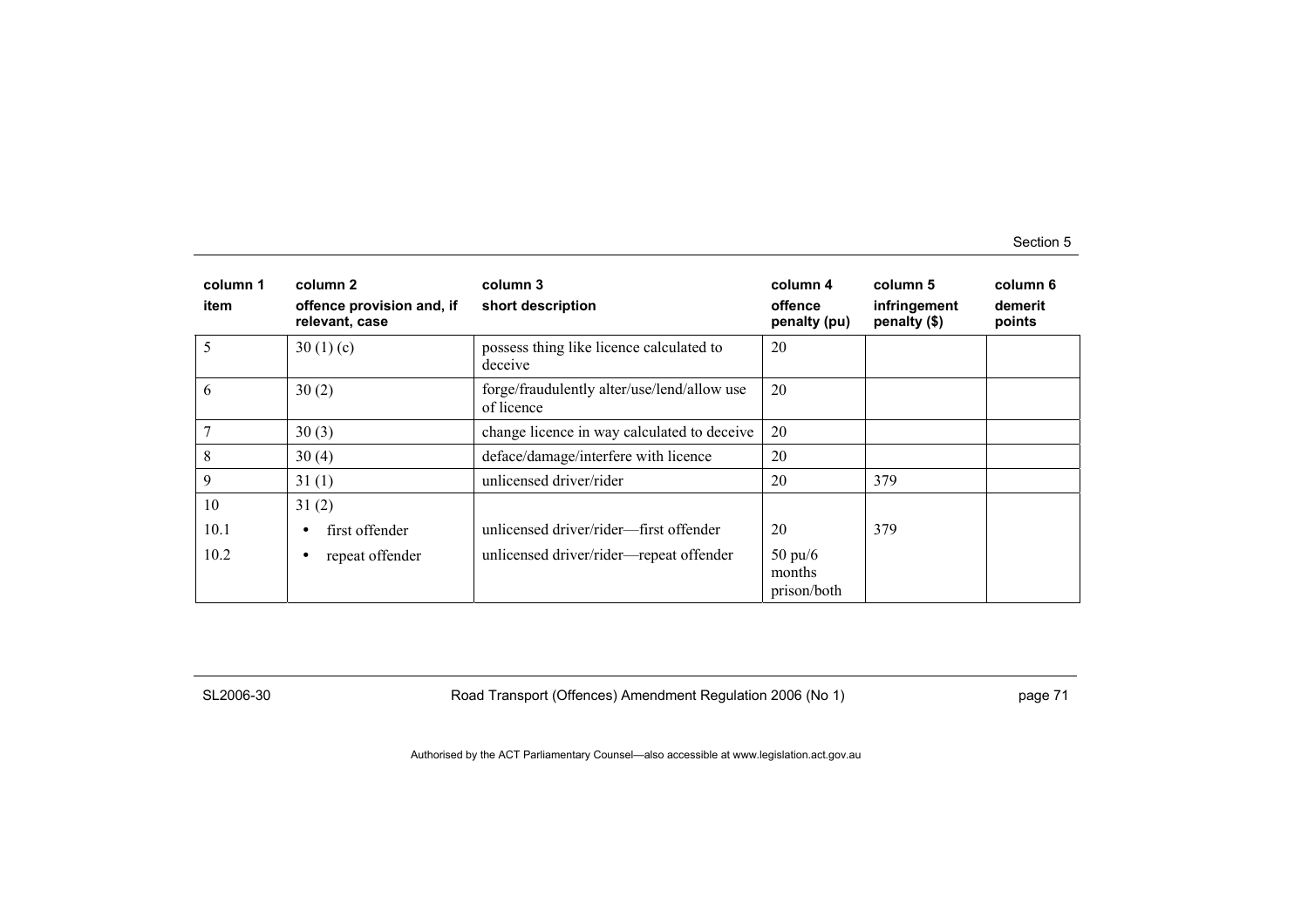| column 1<br>item | column 2<br>offence provision and, if<br>relevant, case | column 3<br>short description                                                                                          | column 4<br>offence<br>penalty (pu)          | column 5<br>infringement<br>penalty (\$) | column 6<br>demerit<br>points |
|------------------|---------------------------------------------------------|------------------------------------------------------------------------------------------------------------------------|----------------------------------------------|------------------------------------------|-------------------------------|
| 11               | 32(1)(a)                                                |                                                                                                                        |                                              |                                          |                               |
| 11.1             | first offender<br>$\bullet$                             | drive while disqualified—first offender                                                                                | $50 \text{ pu/6}$<br>months<br>prison/both   |                                          |                               |
| 11.2             | repeat offender<br>٠                                    | drive while disqualified—repeat offender                                                                               | $100 \text{ pu}/12$<br>months<br>prison/both |                                          |                               |
| 12               | 32(1)(b)                                                |                                                                                                                        |                                              |                                          |                               |
| 12.1             | first offender<br>$\bullet$                             | apply for licence while disqualified state<br>name falsely/incorrectly/not mention<br>disqualification—first offender  | $50 \text{ pu}/6$<br>months<br>prison/both   |                                          |                               |
| 12.2             | repeat offender<br>$\bullet$                            | apply for licence while disqualified state<br>name falsely/incorrectly/not mention<br>disqualification-repeat offender | $100 \text{ pu}/12$<br>months<br>prison/both |                                          |                               |

page 72 **Road Transport (Offences) Amendment Regulation 2006 (No 1)** SL2006-30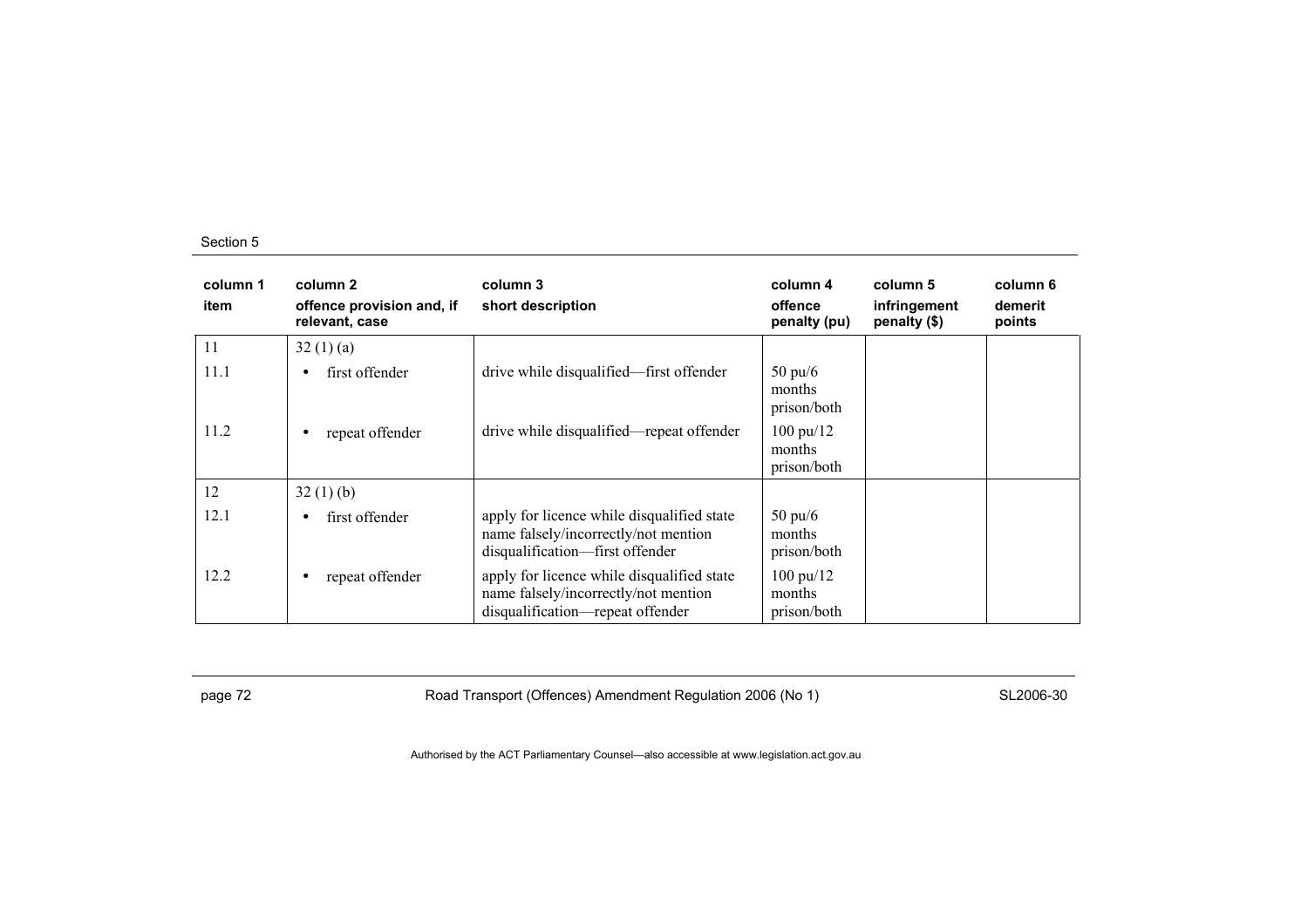| column 1<br>item | column 2<br>offence provision and, if<br>relevant, case | column 3<br>short description                                                                                 | column 4<br>offence<br>penalty (pu)          | column 5<br>infringement<br>penalty (\$) | column 6<br>demerit<br>points |
|------------------|---------------------------------------------------------|---------------------------------------------------------------------------------------------------------------|----------------------------------------------|------------------------------------------|-------------------------------|
| 13               | 32(2)(a)                                                |                                                                                                               |                                              |                                          |                               |
| 13.1             | first offender<br>$\bullet$                             | drive while licence suspended—first<br>offender                                                               | $50 \text{ pu}/6$<br>months<br>prison/both   |                                          |                               |
| 13.2             | repeat offender<br>٠                                    | drive while licence suspended—repeat<br>offender                                                              | $100 \text{ pu}/12$<br>months<br>prison/both |                                          |                               |
| 14               | 32(2)(b)                                                |                                                                                                               |                                              |                                          |                               |
| 14.1             | first offender<br>$\bullet$                             | apply for licence while suspended state<br>name falsely/incorrectly/not mention<br>suspension-first offender  | $50 \text{ pu}/6$<br>months<br>prison/both   |                                          |                               |
| 14.2             | repeat offender<br>$\bullet$                            | apply for licence while suspended state<br>name falsely/incorrectly/not mention<br>suspension—repeat offender | $100 \text{ pu}/12$<br>months<br>prison/both |                                          |                               |

SL2006-30 Road Transport (Offences) Amendment Regulation 2006 (No 1) page 73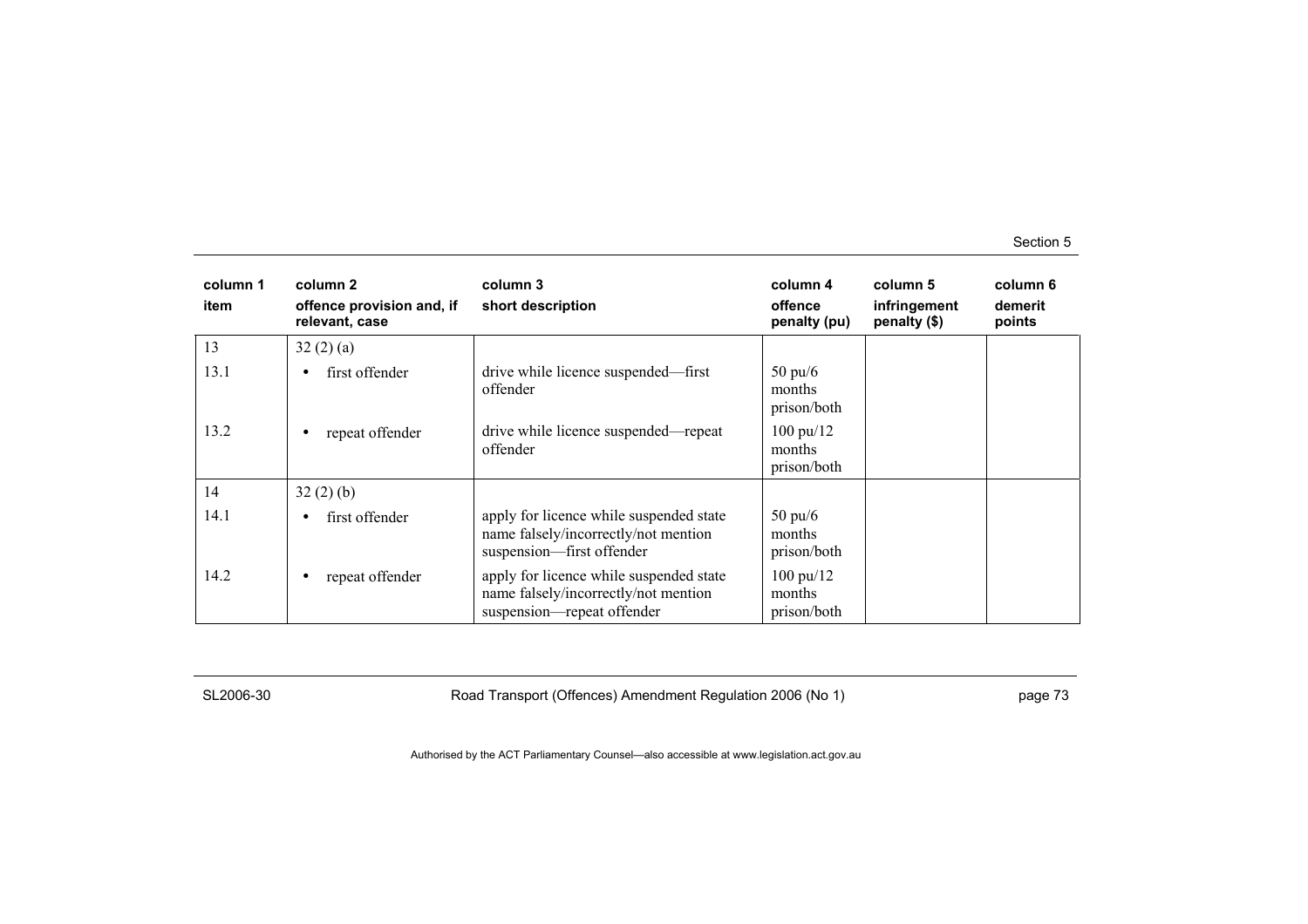| column 1<br>item | column 2<br>offence provision and, if<br>relevant, case | column 3<br>short description                                                                                                      | column 4<br>offence<br>penalty (pu)          | column 5<br>infringement<br>penalty (\$) | column 6<br>demerit<br>points |
|------------------|---------------------------------------------------------|------------------------------------------------------------------------------------------------------------------------------------|----------------------------------------------|------------------------------------------|-------------------------------|
| 15               | 32(3)(a)                                                |                                                                                                                                    |                                              |                                          |                               |
| 15.1             | first offender<br>$\bullet$                             | drive while licence cancelled/after licence<br>refused—first offender                                                              | $50 \text{ pu}/6$<br>months<br>prison/both   |                                          |                               |
| 15.2             | repeat offender<br>٠                                    | drive while licence cancelled/after licence<br>refused—repeat offender                                                             | $100 \text{ pu}/12$<br>months<br>prison/both |                                          |                               |
| 16               | 32(3)(b)                                                |                                                                                                                                    |                                              |                                          |                               |
| 16.1             | first offender<br>٠                                     | apply for licence after refusal/cancellation<br>state name falsely/incorrectly/not mention<br>refusal/cancellation—first offender  | $50 \text{ pu}/6$<br>months<br>prison/both   |                                          |                               |
| 16.2             | repeat offender<br>٠                                    | apply for licence after refusal/cancellation<br>state name falsely/incorrectly/not mention<br>refusal/cancellation-repeat offender | $100 \text{ pu}/12$<br>months<br>prison/both |                                          |                               |

page 74 **Road Transport (Offences) Amendment Regulation 2006 (No 1)** SL2006-30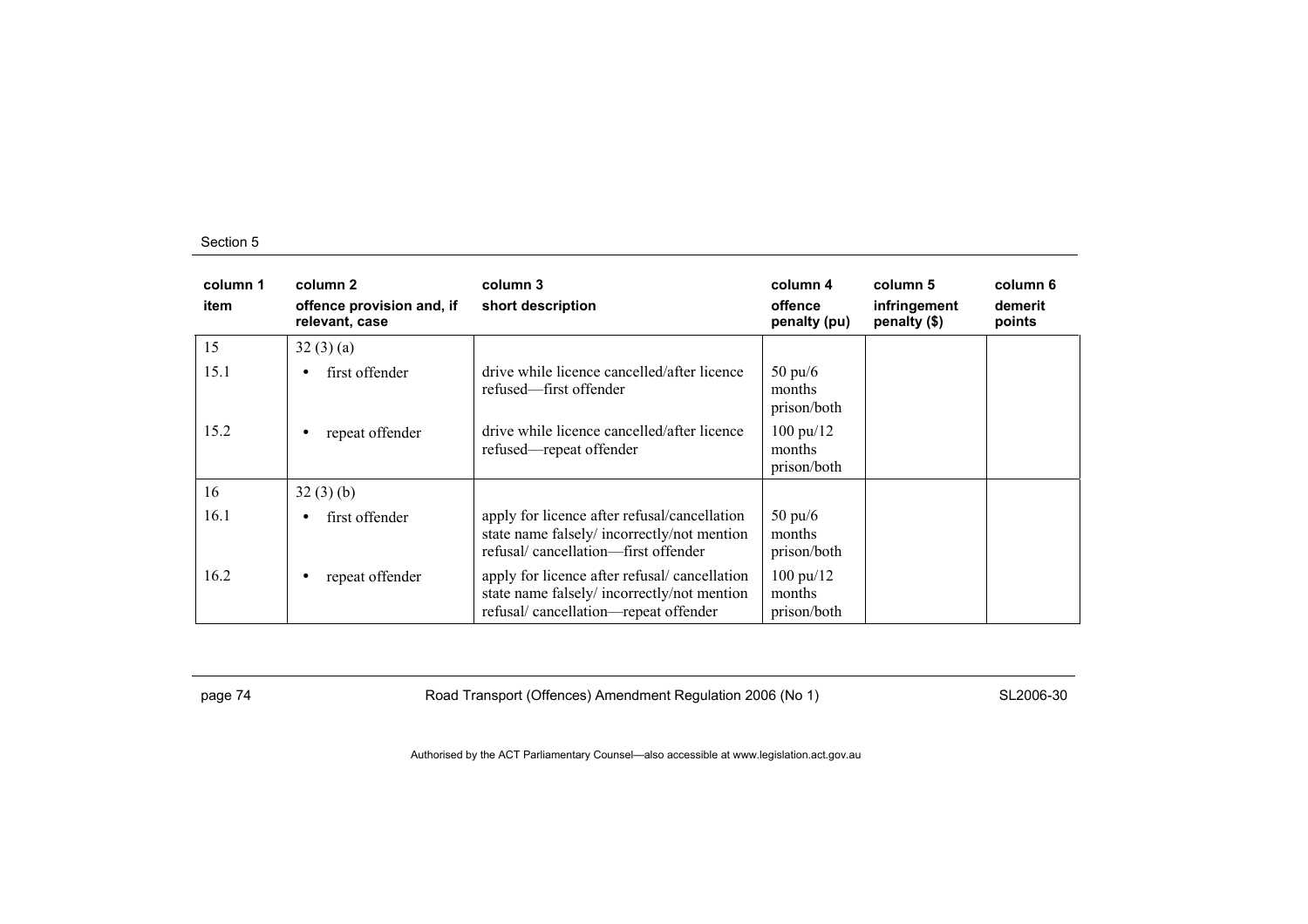| column 1<br>item | column 2<br>offence provision and, if<br>relevant, case | column 3<br>short description               | column 4<br>offence<br>penalty (pu)        | column 5<br>infringement<br>penalty $(\$)$ | column 6<br>demerit<br>points |
|------------------|---------------------------------------------------------|---------------------------------------------|--------------------------------------------|--------------------------------------------|-------------------------------|
| -17              | 33(1)                                                   | contravene conditions of restricted licence | $50 \text{ pu}/6$<br>months<br>prison/both |                                            |                               |
| 18               | 39(2)                                                   | unauthorised reproduction of photograph     | 20                                         |                                            |                               |
| 19               | 39(3)                                                   | unauthorised reproduction of signature      | 20                                         |                                            |                               |

SL2006-30 Road Transport (Offences) Amendment Regulation 2006 (No 1) page 75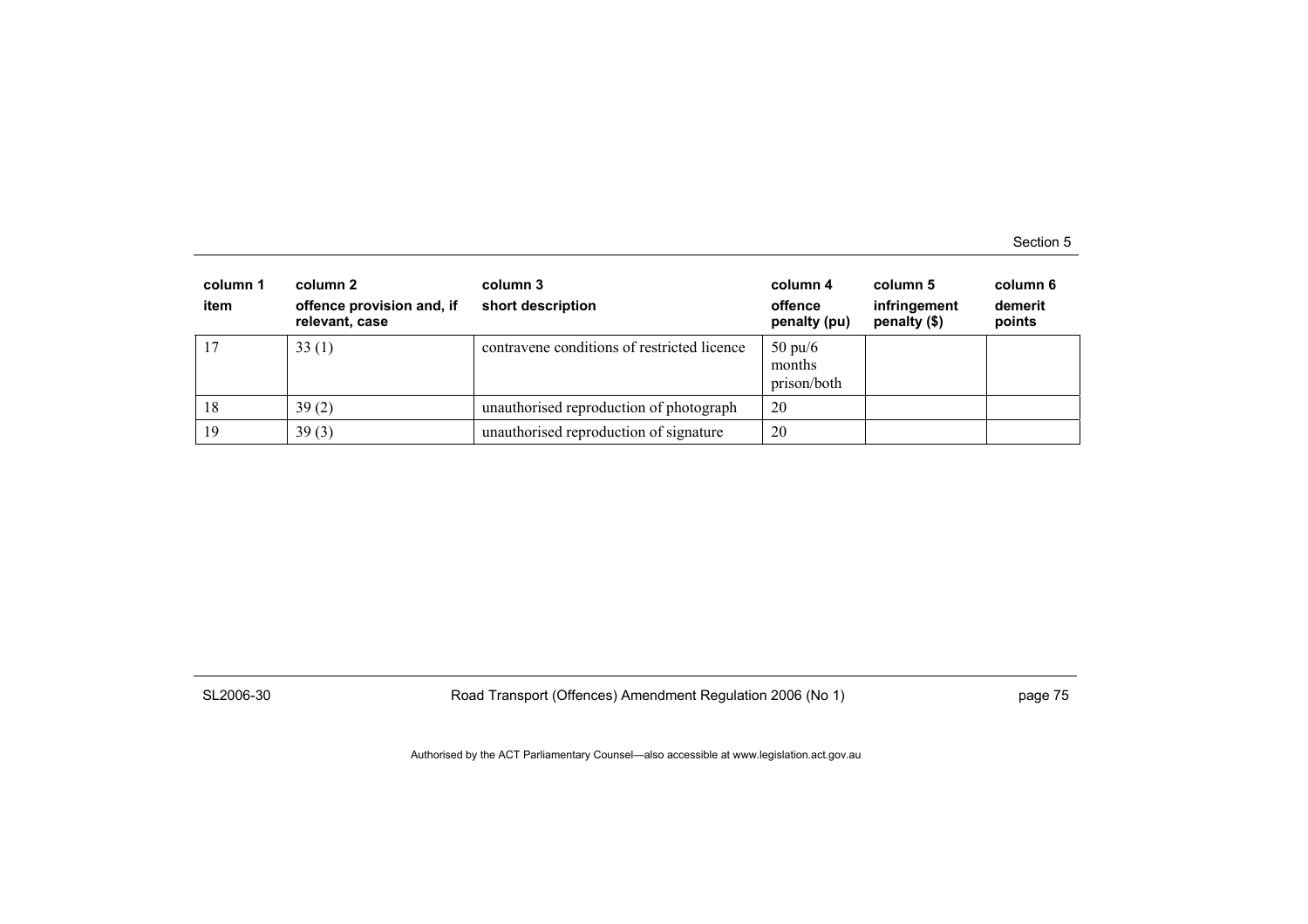# **Part 1.6 Road Transport (Driver Licensing) Regulation 2000**

| column 1<br>item | column 2<br>offence provision and, if<br>relevant, case | column 3<br>short description                                  | column 4<br>offence<br>penalty (pu) | column 5<br>infringement<br>penalty (\$) | column 6<br>demerit<br>points |
|------------------|---------------------------------------------------------|----------------------------------------------------------------|-------------------------------------|------------------------------------------|-------------------------------|
|                  | 20(1)(a)                                                | learner ride motorbike of prohibited power-<br>to-weight ratio | 20                                  | 80                                       |                               |
| $\overline{c}$   | 20(1)(b)                                                | learner rider tow vehicle                                      | 20                                  | 80                                       |                               |
| 3                | 20(2)                                                   | learner rider not display L-plate as required                  | 20                                  | 80                                       |                               |
| 4                | 20(3)                                                   | learner ride motorbike with pillion<br>passenger               | 20                                  | 80                                       |                               |
| 5                | 20(4)                                                   | learner ride motorbike with sidecar<br>passenger not licensed  | 20                                  | 80                                       |                               |
| 6                | 20(5)(a)                                                | sidecar passenger not supervise learner<br>rider               | 20                                  | 80                                       |                               |

page 76 Road Transport (Offences) Amendment Regulation 2006 (No 1) SL2006-30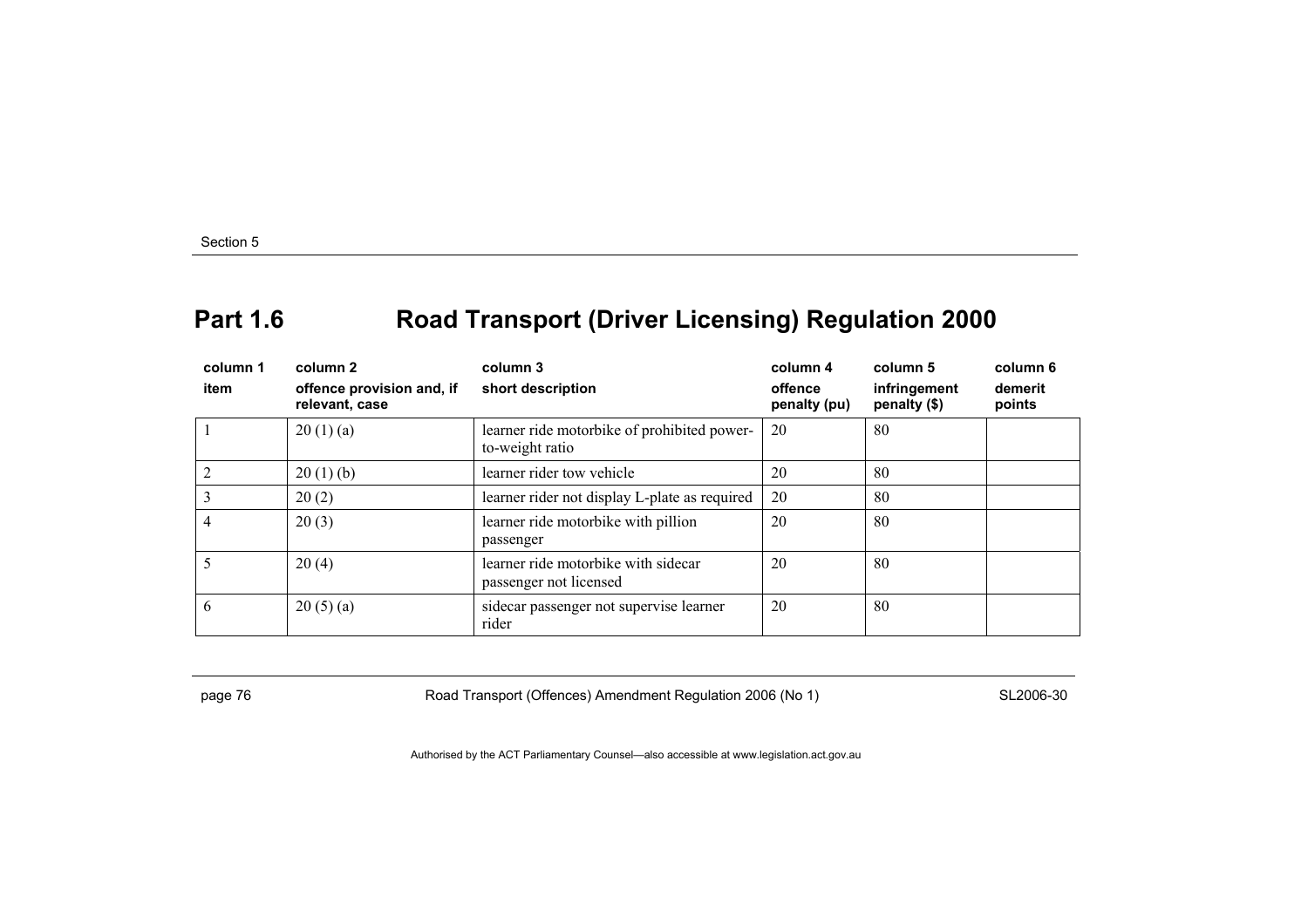| column 1<br>item | column <sub>2</sub><br>offence provision and, if<br>relevant, case | column 3<br>short description                                                        | column 4<br>offence<br>penalty (pu) | column 5<br>infringement<br>penalty (\$) | column 6<br>demerit<br>points |
|------------------|--------------------------------------------------------------------|--------------------------------------------------------------------------------------|-------------------------------------|------------------------------------------|-------------------------------|
|                  | 20(5)(b)                                                           | side car passenger not take precautions to<br>prevent contravention by learner rider | 20                                  | 80                                       |                               |
| 8                | 21(2)                                                              | learner driver tow prohibited vehicle                                                | 20                                  | 80                                       |                               |
| 9                | 21(3)                                                              | learner driver not display L-plates as<br>required                                   | 20                                  | 80                                       |                               |
| 10               | 21(4)                                                              | unaccompanied learner driver                                                         | 20                                  | 80                                       |                               |
| 11               | 21(5)(a)                                                           | passenger not supervise learner driver                                               | 20                                  | 80                                       |                               |
| 12               | 21(5)(b)                                                           | passenger not take precautions to prevent<br>contravention by learner driver         | 20                                  | 80                                       |                               |
| 13               | 24(1)                                                              | unauthorised use of L-plate/plates                                                   | 20                                  | 80                                       |                               |
| 14               | 36A(2)                                                             | provisional rider tow vehicle                                                        | 20                                  | 80                                       |                               |
| 15               | 37A(2)                                                             | provisional driver tow prohibited vehicle                                            | 20                                  | 80                                       |                               |
| 16               | 38                                                                 | unauthorised use of P-plate/plates                                                   | 20                                  | 80                                       |                               |

SL2006-30 Road Transport (Offences) Amendment Regulation 2006 (No 1) page 77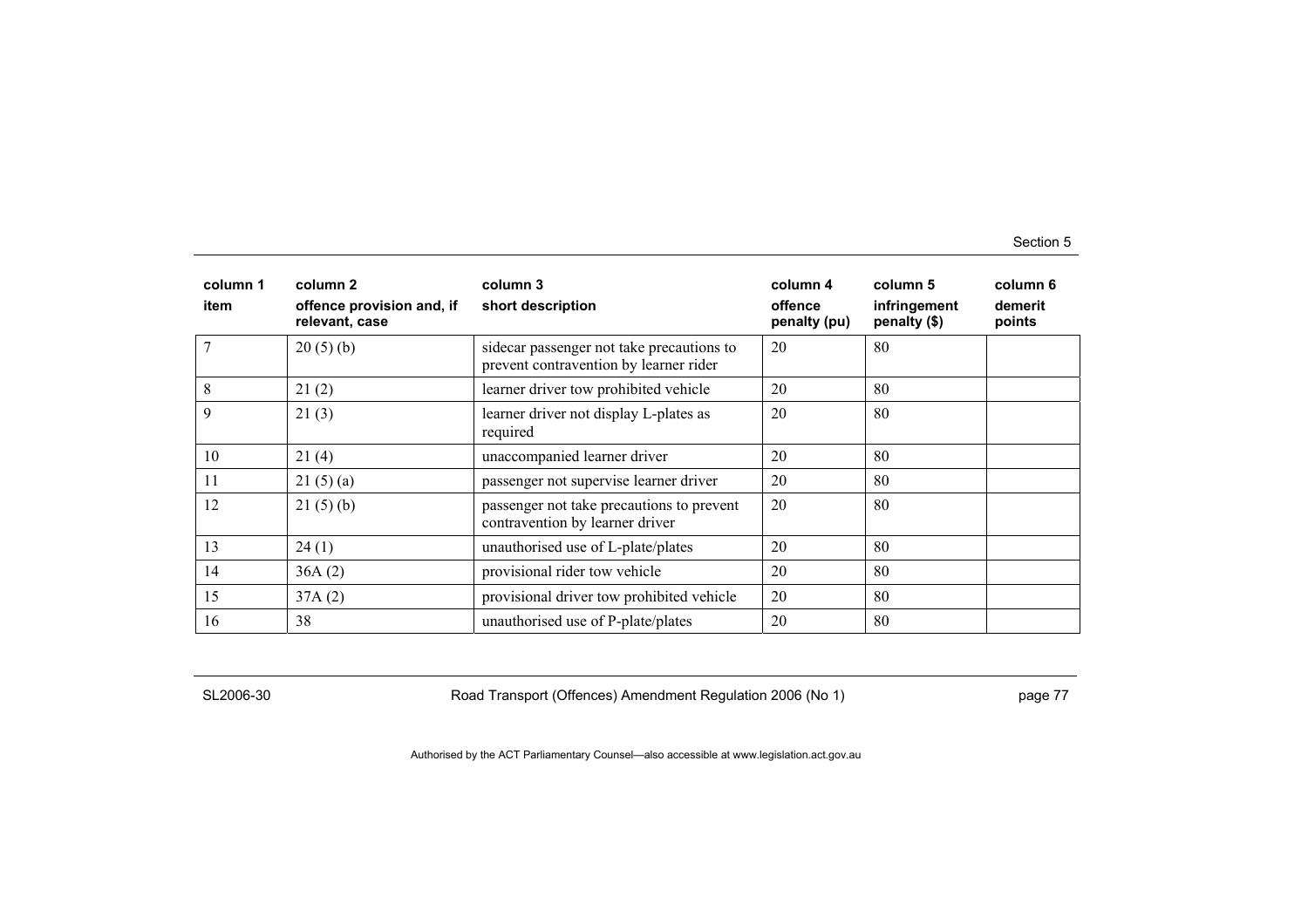| column 1<br>item | column 2<br>offence provision and, if<br>relevant, case | column 3<br>short description                                                                | column 4<br>offence<br>penalty (pu) | column 5<br>infringement<br>penalty (\$) | column 6<br>demerit<br>points |
|------------------|---------------------------------------------------------|----------------------------------------------------------------------------------------------|-------------------------------------|------------------------------------------|-------------------------------|
| 17               | 56(6)                                                   | not return driver licence as required after<br>licence condition imposed/varied              | 20                                  |                                          |                               |
| 18               | 59 $(2)$                                                | not carry notice explaining ACT driver<br>licence conditions                                 | 20                                  | 80                                       |                               |
| 19               | 59 $(4)$                                                | not carry notice explaining other<br>jurisdiction driver licence conditions                  | 20                                  | 80                                       |                               |
| 20               | 59 $(5)$                                                | not produce notice explaining ACT/other<br>jurisdiction driver licence conditions            | 20                                  | 80                                       |                               |
| 21               | 60(1)                                                   | contravene conditions of driver licence<br>(other than restricted licence)                   | 20                                  | 80                                       |                               |
| 22               | 74(1)                                                   | not apply as required for replacement<br>driver licence after change of name                 | 20                                  | 80                                       |                               |
| 23               | 74 $(2)$ $(a)$                                          | not tell authority orally about change to<br>home address/address for service as<br>required | 20                                  | 80                                       |                               |

page 78 **Road Transport (Offences) Amendment Regulation 2006 (No 1)** SL2006-30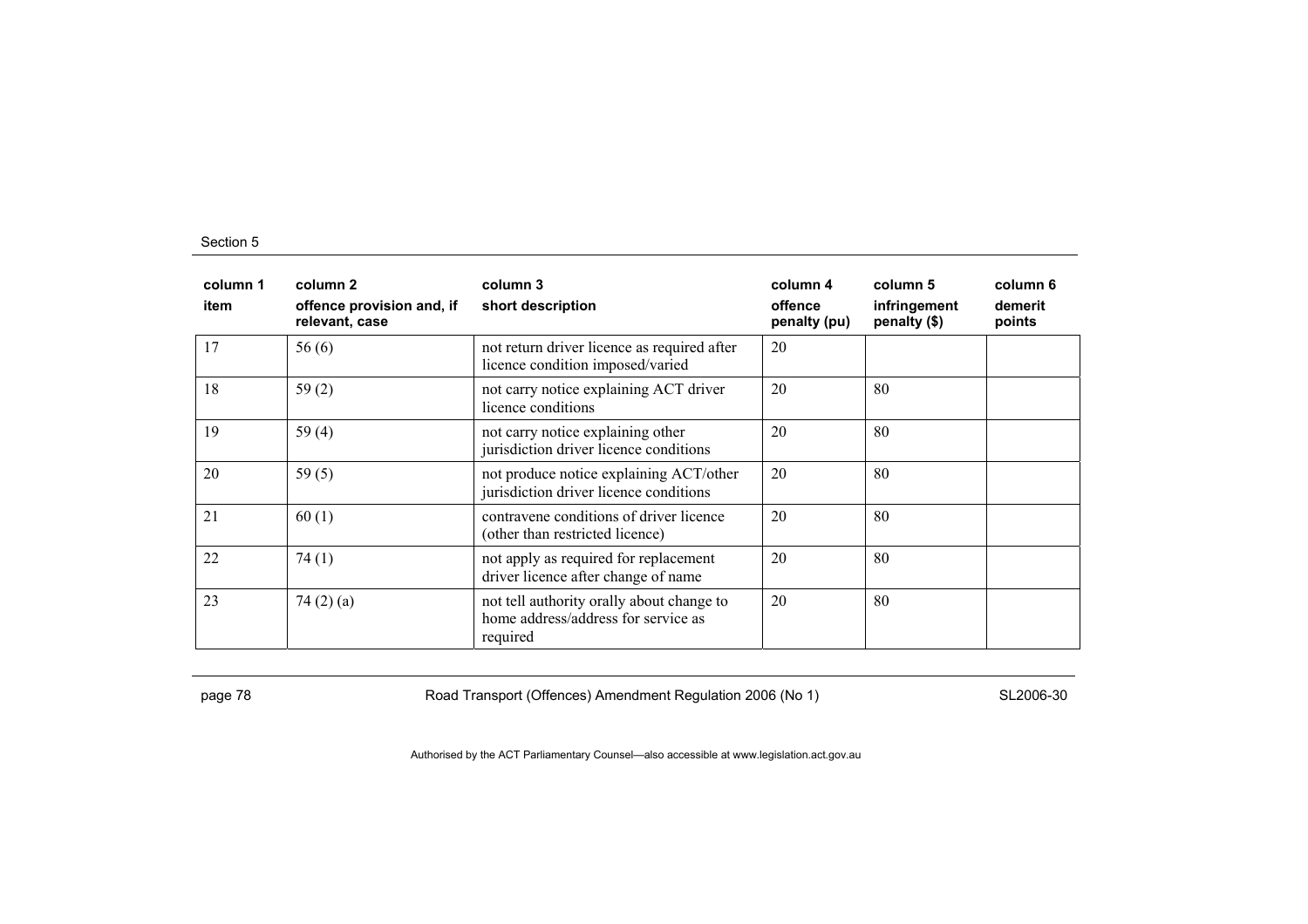| column 1<br>item | column 2<br>offence provision and, if<br>relevant, case | column 3<br>short description                                                                    | column 4<br>offence<br>penalty (pu) | column 5<br>infringement<br>penalty (\$) | column 6<br>demerit<br>points |
|------------------|---------------------------------------------------------|--------------------------------------------------------------------------------------------------|-------------------------------------|------------------------------------------|-------------------------------|
| 24               | 74(2)(b)                                                | not tell authority in writing about change to<br>home address/address for service as<br>required | 20                                  | 80                                       |                               |
| 25               | 75(1)                                                   | not apply as required for replacement for<br>damaged/lost/stolen/destroyed driver<br>licence     | 20                                  | 80                                       |                               |
| 26               | 76(4)                                                   |                                                                                                  |                                     |                                          |                               |
| 26.1             | by contravening<br>$\bullet$<br>notice under $76(1)$    | not return as required driver licence<br>suspended/cancelled under ACT law                       | 20                                  |                                          |                               |
| 26.2             | by contravening<br>$\bullet$<br>notice under $76(2)$    | not return as required driver licence about<br>to be suspended/cancelled under ACT law           | 20                                  |                                          |                               |
| 27               | 77(1)                                                   | drive while impaired by illness/<br>injury/incapacity/effects of treatment                       | 20                                  | 80                                       |                               |

SL2006-30 Road Transport (Offences) Amendment Regulation 2006 (No 1) page 79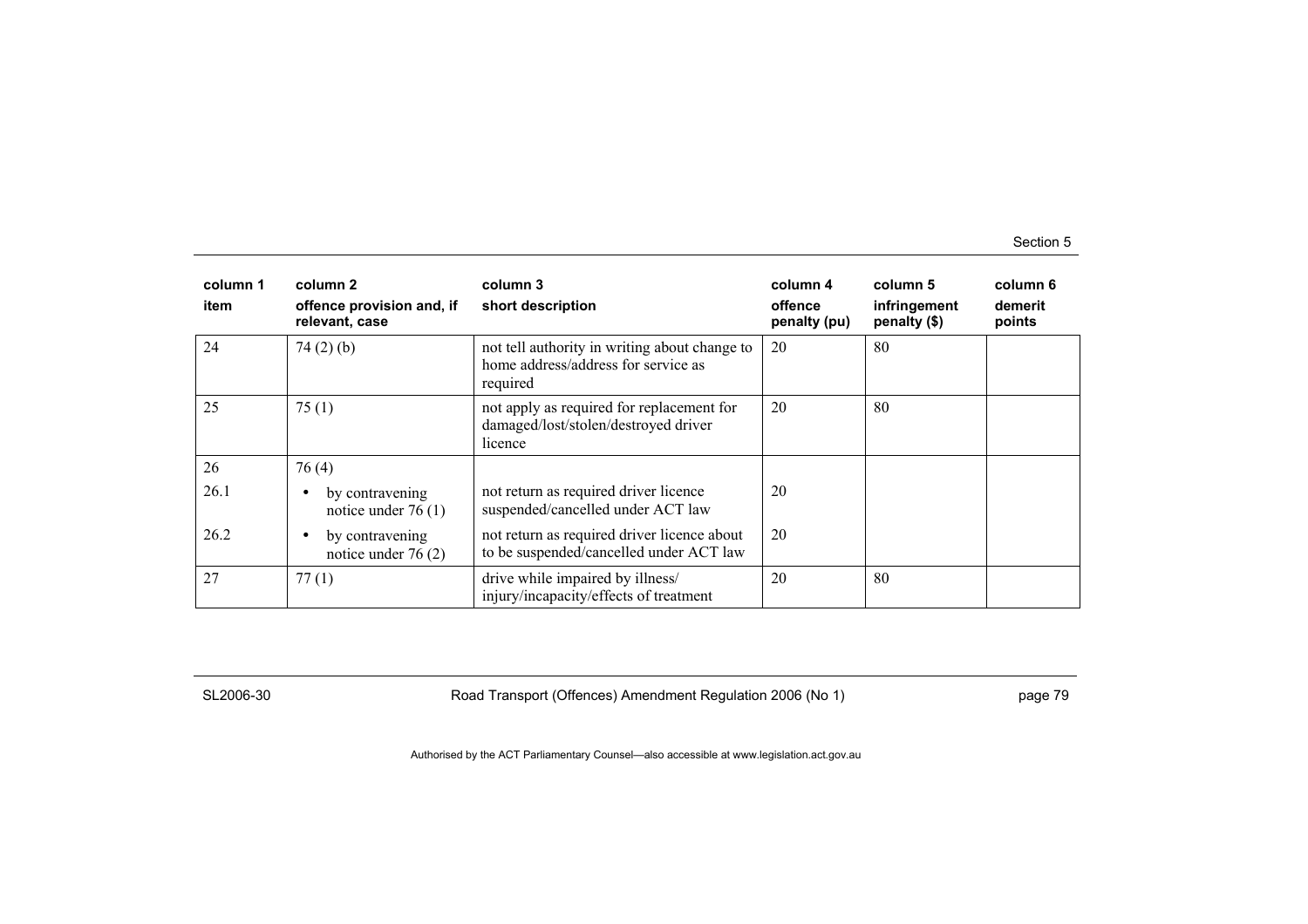| column 1<br>item | column 2<br>offence provision and, if<br>relevant, case | column 3<br>short description                                                                                  | column 4<br>offence<br>penalty (pu) | column 5<br>infringement<br>penalty (\$) | column 6<br>demerit<br>points |
|------------------|---------------------------------------------------------|----------------------------------------------------------------------------------------------------------------|-------------------------------------|------------------------------------------|-------------------------------|
| 28               | 77(2)                                                   | driver licence holder not tell authority<br>about permanent/long term<br>illness/injury/incapacity as required | 20                                  | 80                                       |                               |
| 29               | 80(4)                                                   |                                                                                                                |                                     |                                          |                               |
| 29.1             | requirement under<br>$\bullet$<br>80(1)                 | not comply with notice requiring evidence<br>for driver licence register verification                          | 20                                  |                                          |                               |
| 29.2             | requirement under<br>$\bullet$<br>80(2)(a)              | not comply with notice to provide<br>document for driver licence register<br>verification                      | 20                                  |                                          |                               |
| 29.3             | requirement under<br>$\bullet$<br>80(2)(b)              | not comply with notice to attend for<br>identification for driver licence register<br>verification             | 20                                  |                                          |                               |
| 30               | 88(6)                                                   | not return driver licence as required after<br>variation/suspension/cancellation by<br>authority               | 20                                  |                                          |                               |

page 80 Road Transport (Offences) Amendment Regulation 2006 (No 1) SL2006-30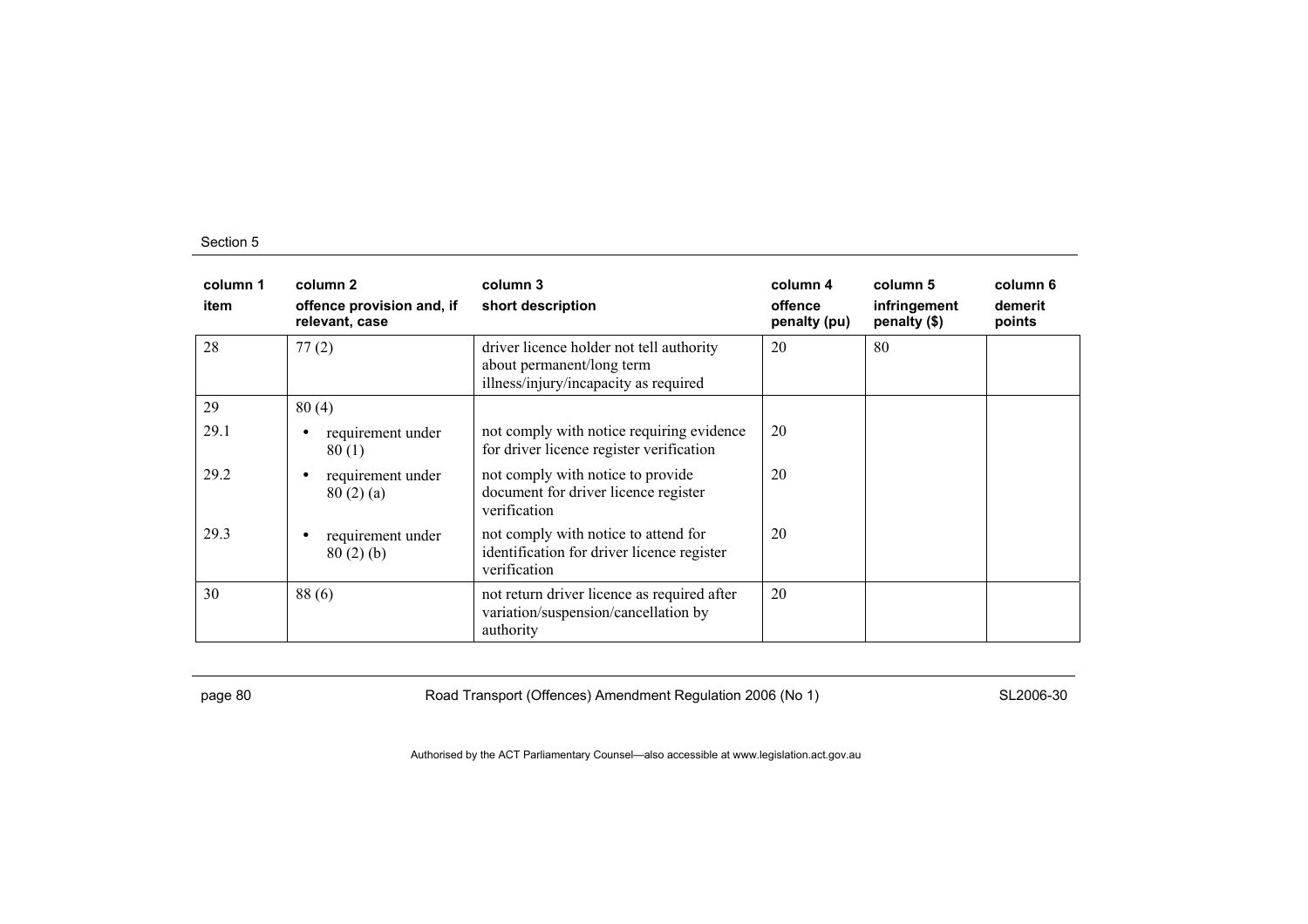| column 1<br>item | column 2<br>offence provision and, if<br>relevant, case | column 3<br>short description                                                                                       | column 4<br>offence<br>penalty (pu) | column 5<br>infringement<br>penalty (\$) | column 6<br>demerit<br>points |
|------------------|---------------------------------------------------------|---------------------------------------------------------------------------------------------------------------------|-------------------------------------|------------------------------------------|-------------------------------|
| 31               | 92(2)                                                   | non-ACT licence holder drive without<br>ACT driver licence after 3 months<br>residence                              | 20                                  | 80                                       |                               |
| 32               | 92(3)                                                   | foreign driver licence holder drive without<br>Australian driver licence after 3 months<br>permanent visa           | 20                                  | 80                                       |                               |
| 33               | 100                                                     | not produce international driving<br>permit/official English translation of<br>foreign licence                      | 20                                  | 80                                       |                               |
| 34               | 108(1)                                                  | driving instructor not display certificate of<br>accreditation                                                      | 5                                   | 80                                       |                               |
| 35               | 108(2)                                                  | driving instructor not produce certificate of<br>accreditation when required by police<br>officer/authorised person | 5                                   | 80                                       |                               |

SL2006-30 Road Transport (Offences) Amendment Regulation 2006 (No 1) page 81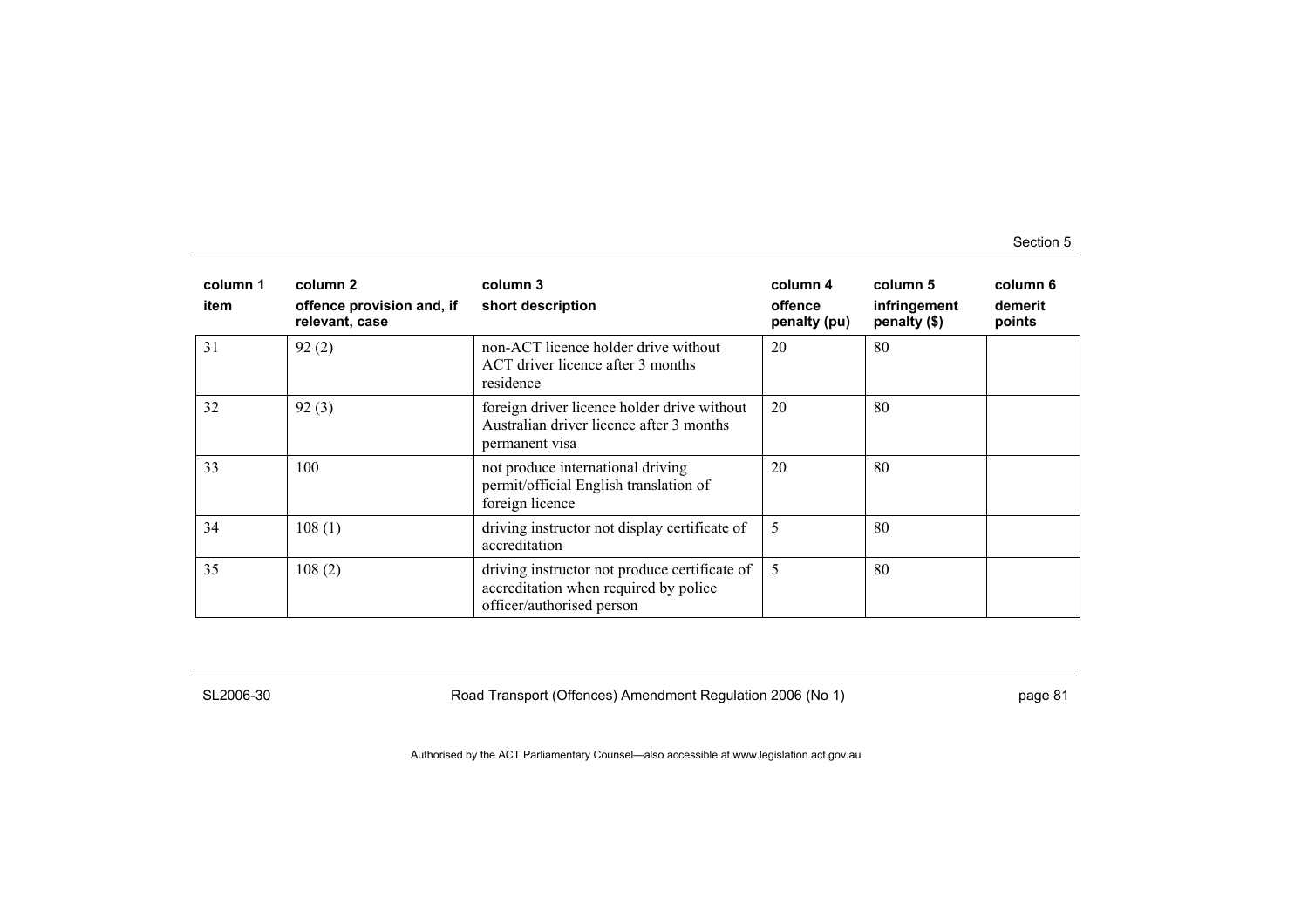| column 1<br>item | column 2<br>offence provision and, if<br>relevant, case | column 3<br>short description                                                 | column 4<br>offence<br>penalty (pu) | column 5<br>infringement<br>penalty (\$) | column 6<br>demerit<br>points |
|------------------|---------------------------------------------------------|-------------------------------------------------------------------------------|-------------------------------------|------------------------------------------|-------------------------------|
| 36               | 113(1)                                                  | not return suspended/cancelled certificate<br>of accreditation as required    | 20                                  |                                          |                               |
| 37               | 114(1)(a)                                               | driving instructor use vehicle without<br>required L-plates                   | 20                                  | 80                                       |                               |
| 38               | $114(1)$ (b)                                            | driving instructor use vehicle without<br>required internal mirror            | 20                                  | 80                                       |                               |
| 39               | 114(1)(c)                                               | driving instructor use vehicle without<br>required brake/clutch pedal control | 20                                  | 80                                       |                               |
| 40               | 114A                                                    | person drive dual accelerator vehicle                                         | 20                                  | 80                                       |                               |
| 41               | 115(1)                                                  | driving instructor not maintain insurance<br>policy                           | 20                                  | 484                                      |                               |
| 42               | 115(3)                                                  | driving instructor not produce evidence of<br>insurance policy as required    | 5                                   | 80                                       |                               |

page 82 Road Transport (Offences) Amendment Regulation 2006 (No 1) SL2006-30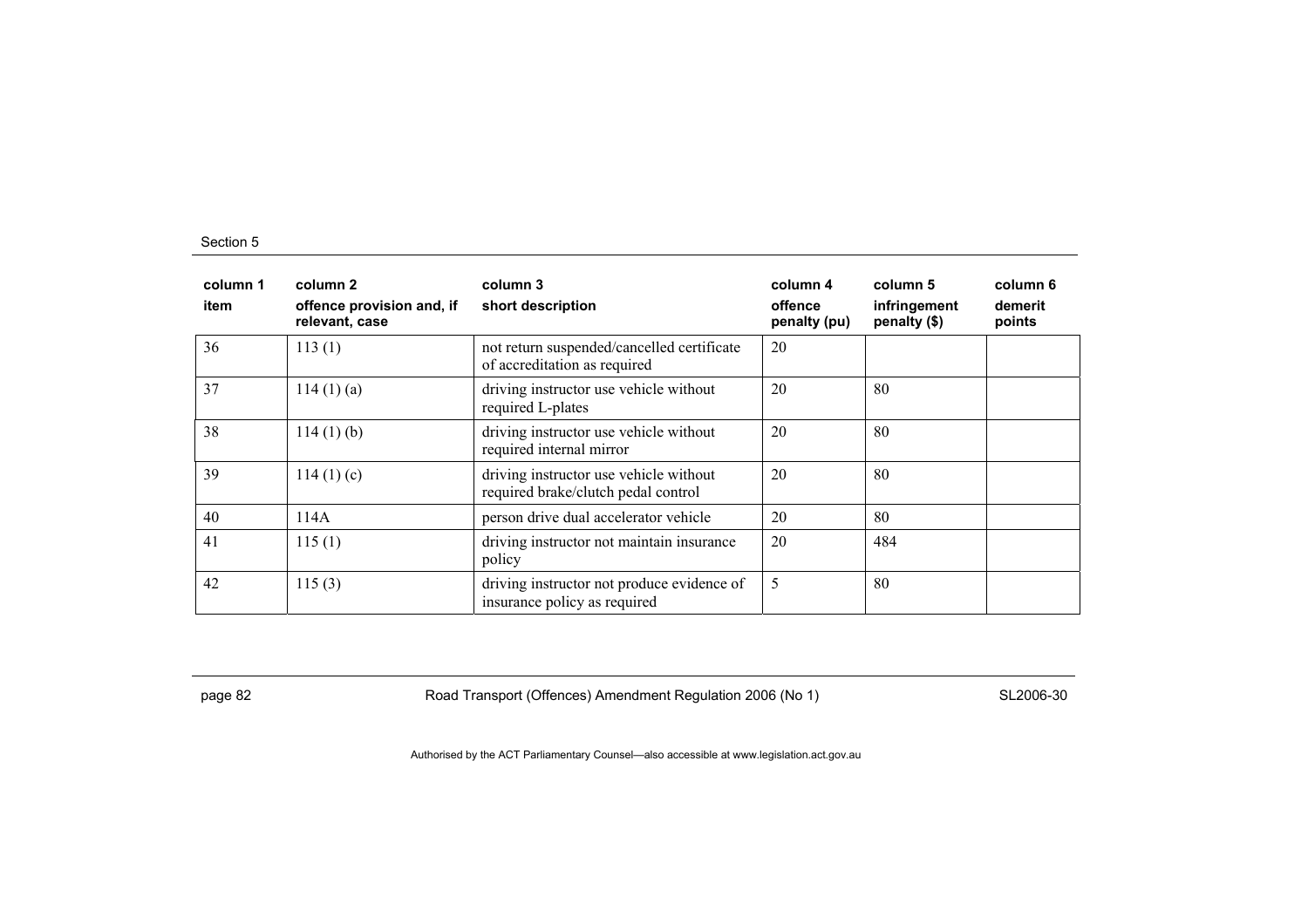| column 1<br>item | column 2<br>offence provision and, if<br>relevant, case | column 3<br>short description                                                                                           | column 4<br>offence<br>penalty (pu) | column 5<br>infringement<br>penalty (\$) | column 6<br>demerit<br>points |
|------------------|---------------------------------------------------------|-------------------------------------------------------------------------------------------------------------------------|-------------------------------------|------------------------------------------|-------------------------------|
| 43               | 116(1)                                                  | person other than driving instructor/<br>authorised person make entry in<br>unauthorised part of learner driver logbook | 20                                  |                                          |                               |
| 44               | 116(2)                                                  | driving instructor make entry in learner<br>driver logbook without providing<br>instruction/assessment                  | 20                                  |                                          |                               |
| 45               | 116(3)(a)                                               | make false/misleading/incomplete entry in<br>learner driver logbook                                                     | 20                                  |                                          |                               |
| 46               | 116(3)(b)                                               | change learner driver logbook with<br>intention to deceive                                                              | 20                                  |                                          |                               |
| 47               | 116(3)(c)                                               | forge/fraudulently change/use learner<br>driver logbook                                                                 | 20                                  |                                          |                               |
| 48               | 116(3)(d)                                               | fraudulently lend/allow someone to use<br>learner driver logbook                                                        | 20                                  |                                          |                               |

SL2006-30 Road Transport (Offences) Amendment Regulation 2006 (No 1) page 83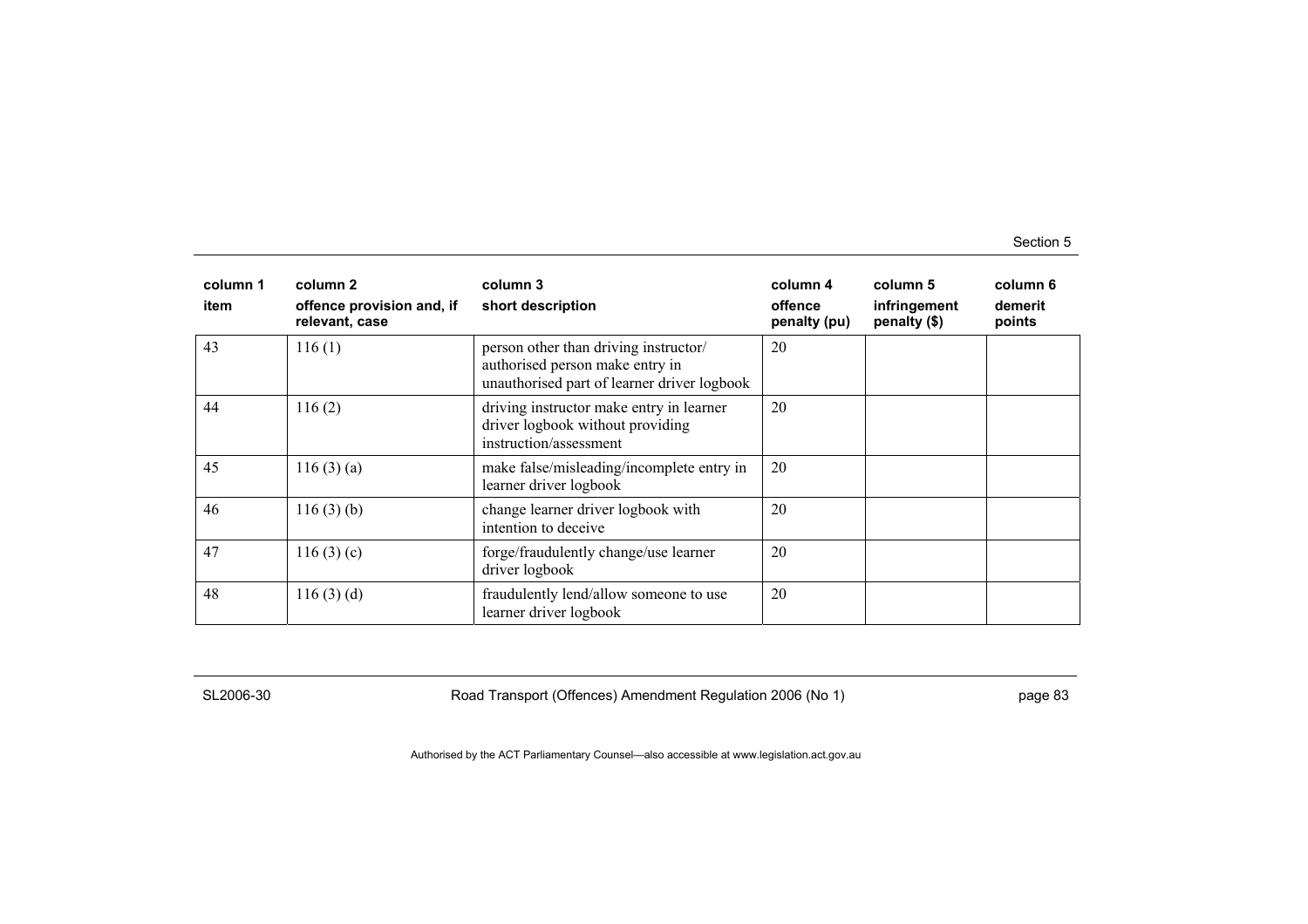| column 1<br>item | column 2<br>offence provision and, if<br>relevant, case | column 3<br>short description                     | column 4<br>offence<br>penalty (pu) | column 5<br>infringement<br>penalty (\$) | column 6<br>demerit<br>points |
|------------------|---------------------------------------------------------|---------------------------------------------------|-------------------------------------|------------------------------------------|-------------------------------|
| -49              | 117                                                     | pretend to be accredited as driving<br>instructor | 20                                  | 239                                      |                               |

page 84 Road Transport (Offences) Amendment Regulation 2006 (No 1) SL2006-30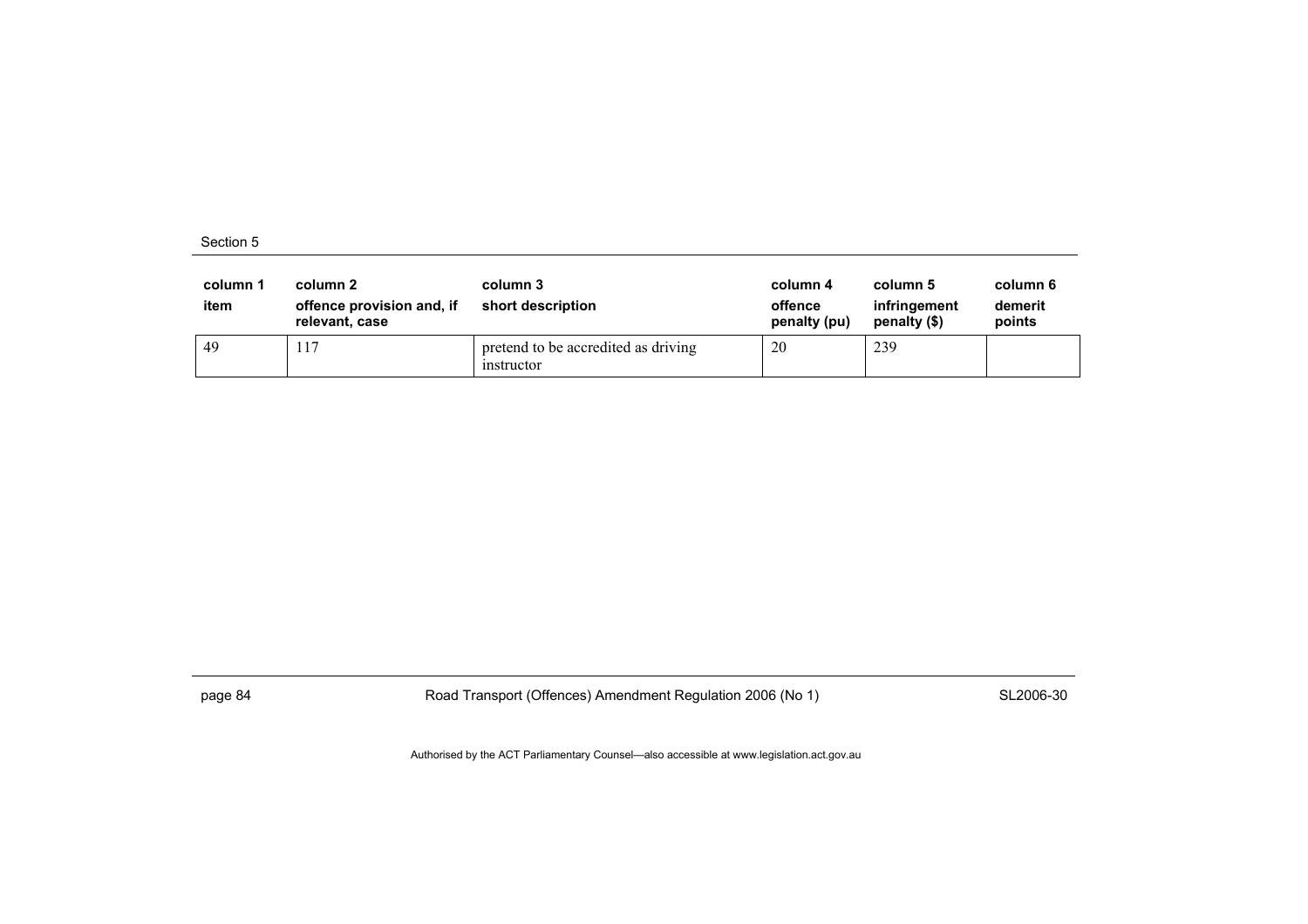# **Part 1.7 Road Transport (General) Act 1999**

| column 1<br>item | column 2<br>offence provision and, if<br>relevant, case | column 3<br>short description                                  | column 4<br>offence<br>penalty (pu) | column 5<br>infringement<br>penalty (\$) | column 6<br>demerit<br>points |
|------------------|---------------------------------------------------------|----------------------------------------------------------------|-------------------------------------|------------------------------------------|-------------------------------|
|                  | 20(2)                                                   | not return identity card                                       |                                     |                                          |                               |
|                  | 36(6)                                                   | remove/interfere with/deface infringement<br>notice on vehicle | 20                                  | 232                                      |                               |
|                  | 42(2)                                                   | not make/give declaration to administering<br>authority        | 30                                  |                                          |                               |
|                  | 43                                                      | falsely name someone as driver in<br>declaration               | 50                                  |                                          |                               |
|                  | 44(6)                                                   | drive vehicle while right to drive<br>suspended                | 20                                  | 379                                      |                               |
| 6                | 58 $(2)$ $(a)$                                          | not produce licence                                            | 20                                  | -80                                      |                               |

SL2006-30 Road Transport (Offences) Amendment Regulation 2006 (No 1) page 85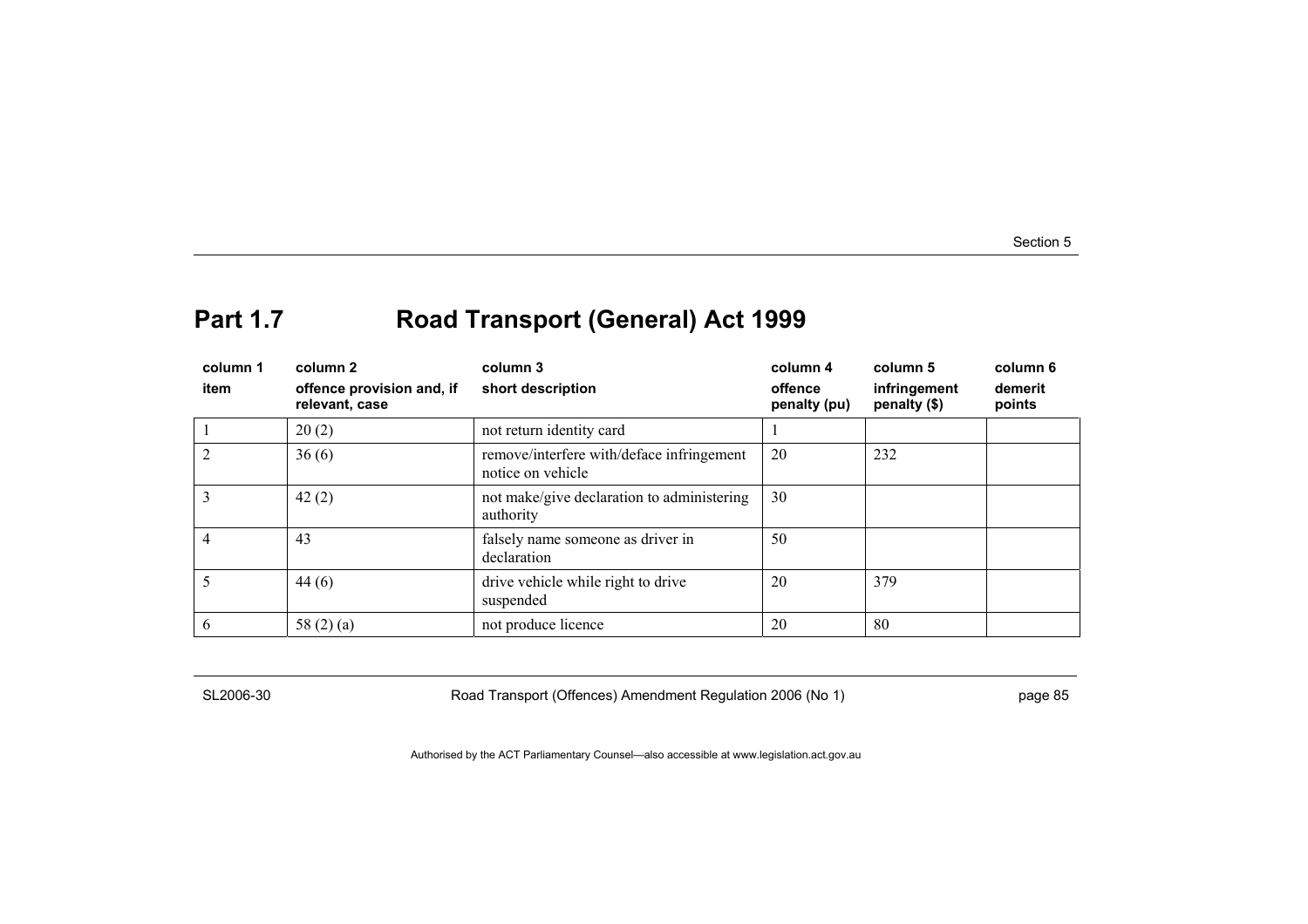| column 1<br>item | column 2<br>offence provision and, if<br>relevant, case | column 3<br>short description                                                                                                              | column 4<br>offence<br>penalty (pu) | column 5<br>infringement<br>penalty (\$) | column 6<br>demerit<br>points |
|------------------|---------------------------------------------------------|--------------------------------------------------------------------------------------------------------------------------------------------|-------------------------------------|------------------------------------------|-------------------------------|
|                  | 58 $(2)$ $(b)$                                          | not state name/address                                                                                                                     | 20                                  |                                          |                               |
| 8                | 58 $(2)(c)$                                             | state false name/address                                                                                                                   | 20                                  |                                          |                               |
| 9                | 59 $(3)$                                                | not give specimen signature                                                                                                                | 20                                  |                                          |                               |
| 10               | 60(1)(a)                                                | responsible person/possessor not give<br>particulars of driver/written signed<br>statement required by police<br>officer/authorised person | 20                                  | 133                                      |                               |
| 11               | 60(1)(b)                                                | other person not give particulars of driver<br>required by police officer/authorised<br>person                                             | 20                                  | 133                                      |                               |
| 12               | 61(2)                                                   | not produce licence to court                                                                                                               | 20                                  |                                          |                               |
| 13               | 66(4)                                                   | not surrender licence                                                                                                                      | 20                                  |                                          |                               |
| 14               | 82(1)                                                   | use vehicle/trailer without owner's consent                                                                                                | 20                                  |                                          |                               |

page 86 **Road Transport (Offences) Amendment Regulation 2006 (No 1)** SL2006-30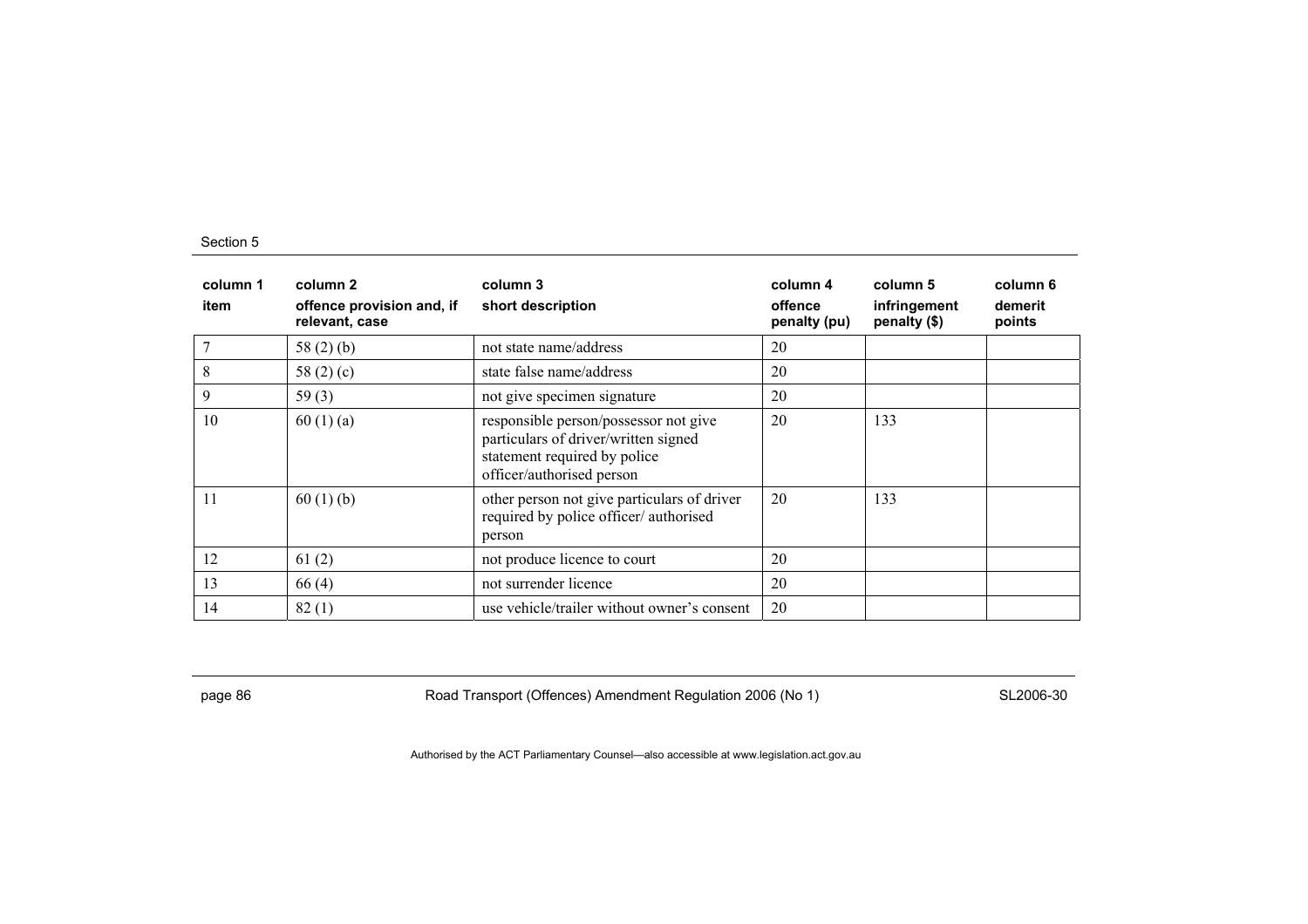| column 1<br>item | column 2<br>offence provision and, if<br>relevant, case | column 3<br>short description                                                                                        | column 4<br>offence<br>penalty (pu) | column 5<br>infringement<br>penalty (\$) | column 6<br>demerit<br>points |
|------------------|---------------------------------------------------------|----------------------------------------------------------------------------------------------------------------------|-------------------------------------|------------------------------------------|-------------------------------|
| 15               | 83                                                      | procure use/hire of vehicle/trailer by<br>fraud/misrepresentation                                                    | 20                                  |                                          |                               |
| 16               | 162(1)                                                  | use uninsured motor vehicle                                                                                          | 50                                  | 484                                      |                               |
| 17               | 169(4)(a)                                               | authorised insurer issue policy of<br>insurance/indemnity not third-party policy                                     | 20                                  |                                          |                               |
| 18               | 169(4)(b)                                               | authorised insurer issue policy of<br>insurance/indemnity with<br>term/condition/warranty not in prescribed<br>terms | 20                                  |                                          |                               |
| 19               | 172(1)                                                  | use insured vehicle third-party correct<br>insurance premium not paid                                                | 20                                  | 484                                      |                               |
| 20               | 177(a)                                                  | make false/misleading statement/<br>representation in proposal for third-party<br>policy                             | 20                                  |                                          |                               |

SL2006-30 Road Transport (Offences) Amendment Regulation 2006 (No 1) page 87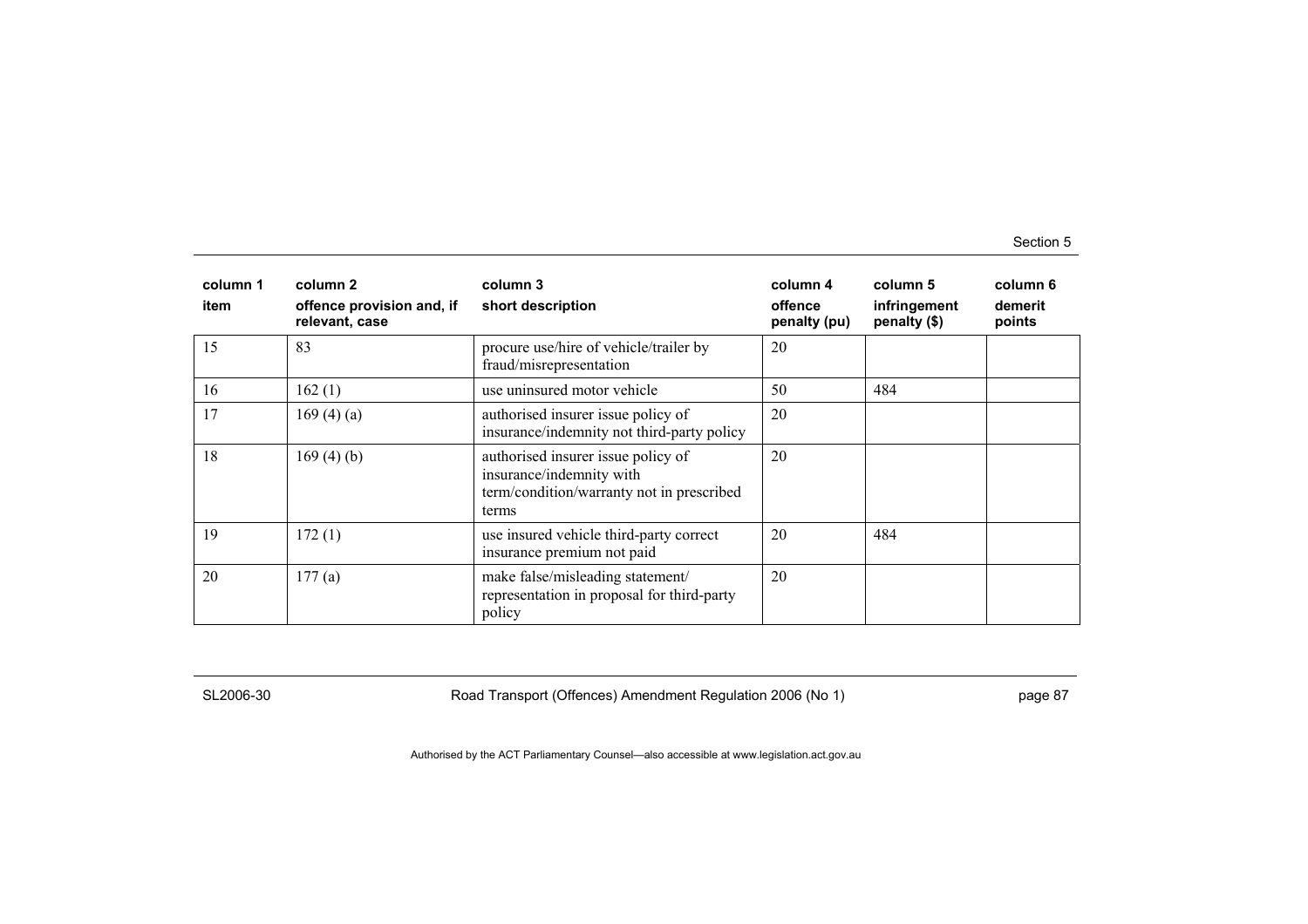| column 1<br>item | column 2<br>offence provision and, if<br>relevant, case | column 3<br>short description                                                                             | column 4<br>offence<br>penalty (pu) | column 5<br>infringement<br>penalty (\$) | column 6<br>demerit<br>points |
|------------------|---------------------------------------------------------|-----------------------------------------------------------------------------------------------------------|-------------------------------------|------------------------------------------|-------------------------------|
| 21               | 177(b)                                                  | omit anything from statement/<br>representation so it is misleading in<br>proposal for third-party policy | 20                                  |                                          |                               |
| 22               | 177(c)                                                  | not disclose known material fact in<br>proposal for third-party policy                                    | 20                                  |                                          |                               |
| 23               | 183(8)                                                  | authorised insurer not pay amount payable<br>to nominal defendant within required time                    | 20                                  |                                          |                               |
| 24               | 189(1)(a)                                               |                                                                                                           |                                     |                                          |                               |
| 24.1             | by contravening<br>$\bullet$<br>189(3)(a)               | driver not give notice of time/date/place of<br>accident to authorised insurer                            | 20                                  |                                          |                               |
| 24.2             | by contravening<br>$\bullet$<br>189(3)(b)               | driver not give notice of circumstances of<br>accident to authorised insurer                              | 20                                  |                                          |                               |
| 24.3             | by contravening<br>$\bullet$<br>189(3)(c)               | driver not give notice of name/address of<br>person killed/injured in accident to<br>authorised insurer   | 20                                  |                                          |                               |

page 88 **Road Transport (Offences) Amendment Regulation 2006 (No 1)** SL2006-30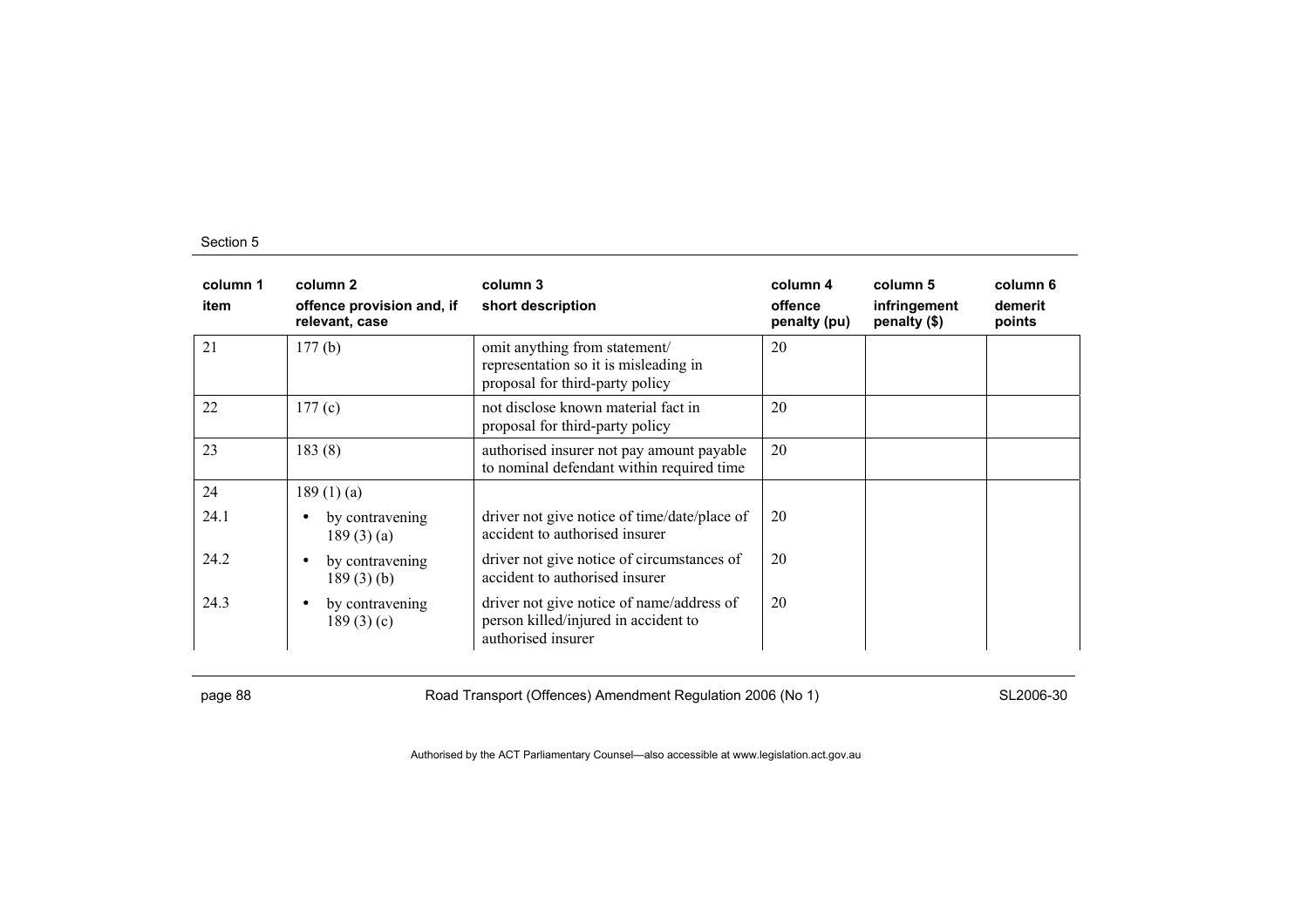| column 1<br>item | column 2<br>offence provision and, if<br>relevant, case | column 3<br>short description                                                                          | column 4<br>offence<br>penalty (pu) | column 5<br>infringement<br>penalty (\$) | column 6<br>demerit<br>points |
|------------------|---------------------------------------------------------|--------------------------------------------------------------------------------------------------------|-------------------------------------|------------------------------------------|-------------------------------|
| 24.4             | by contravening<br>$\bullet$<br>189(3)(d)               | driver not give notice of name/address of<br>witness to accident to authorised insurer                 | 20                                  |                                          |                               |
| 25               | 189(1)(b)                                               |                                                                                                        |                                     |                                          |                               |
| 25.1             | by contravening<br>$\bullet$<br>189(3)(a)               | driver not give notice of time/date/place of<br>accident to nominal defendant                          | 20                                  |                                          |                               |
| 25.2             | by contravening<br>$\bullet$<br>189(3)(b)               | driver not give notice of circumstances of<br>accident to nominal defendant                            | 20                                  |                                          |                               |
| 25.3             | by contravening<br>$\bullet$<br>189(3)(c)               | driver not give notice of name/address of<br>person killed/injured in accident to nominal<br>defendant | 20                                  |                                          |                               |
| 25.4             | by contravening<br>$\bullet$<br>189(3)(d)               | driver not give notice of name/address of<br>witness to accident to nominal defendant                  | 20                                  |                                          |                               |

SL2006-30 Road Transport (Offences) Amendment Regulation 2006 (No 1) page 89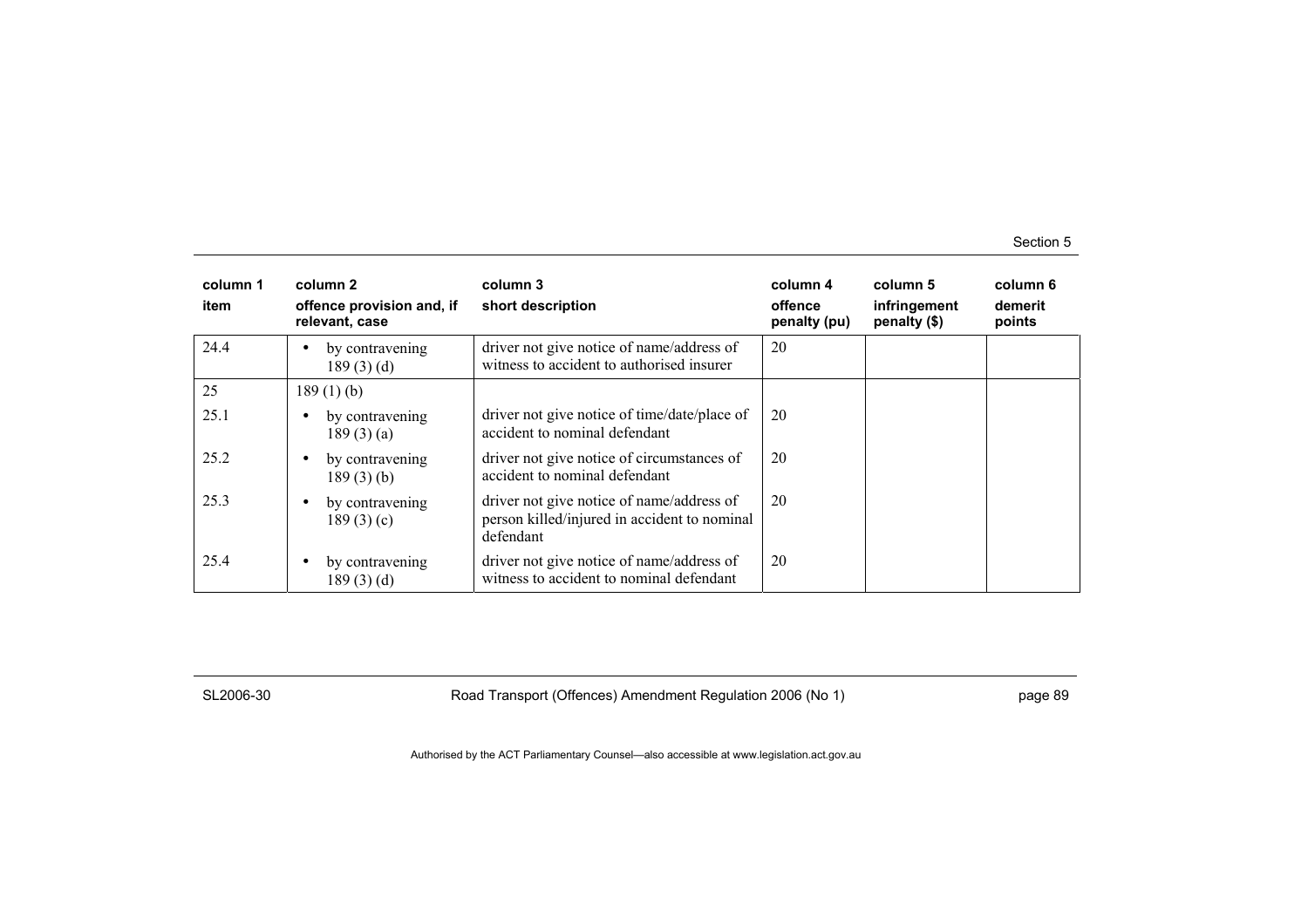| column 1<br>item | column 2<br>offence provision and, if<br>relevant, case | column 3<br>short description                                                           | column 4<br>offence<br>penalty (pu) | column 5<br>infringement<br>penalty (\$) | column 6<br>demerit<br>points |
|------------------|---------------------------------------------------------|-----------------------------------------------------------------------------------------|-------------------------------------|------------------------------------------|-------------------------------|
| 26               | 189(2)                                                  |                                                                                         |                                     |                                          |                               |
| 26.1             | by contravening<br>$\bullet$<br>189(3)(a)               | driver not give notice of time/date/place of<br>accident to owner                       | 20                                  |                                          |                               |
| 26.2             | by contravening<br>$\bullet$<br>189(3)(b)               | driver not give notice of circumstances of<br>accident to owner                         | 20                                  |                                          |                               |
| 26.3             | by contravening<br>$\bullet$<br>189(3)(c)               | driver not give notice of name/address of<br>person killed/injured in accident to owner | 20                                  |                                          |                               |
| 26.4             | by contravening<br>$\bullet$<br>189(3)(d)               | driver not give notice of name/address of<br>witness to accident to owner               | 20                                  |                                          |                               |
| 27               | 189(5)                                                  | driver/owner not give additional<br>information/take step                               | 20                                  |                                          |                               |
| 28               | 192(1)                                                  | owner/driver not give notice to authorised<br>insurer of notice/claim/action            | 20                                  |                                          |                               |
| 29               | 192(2)                                                  | owner not give notice to authorised insurer<br>of driver notice/claim/action            | 20                                  |                                          |                               |

page 90 **Road Transport (Offences) Amendment Regulation 2006 (No 1)** SL2006-30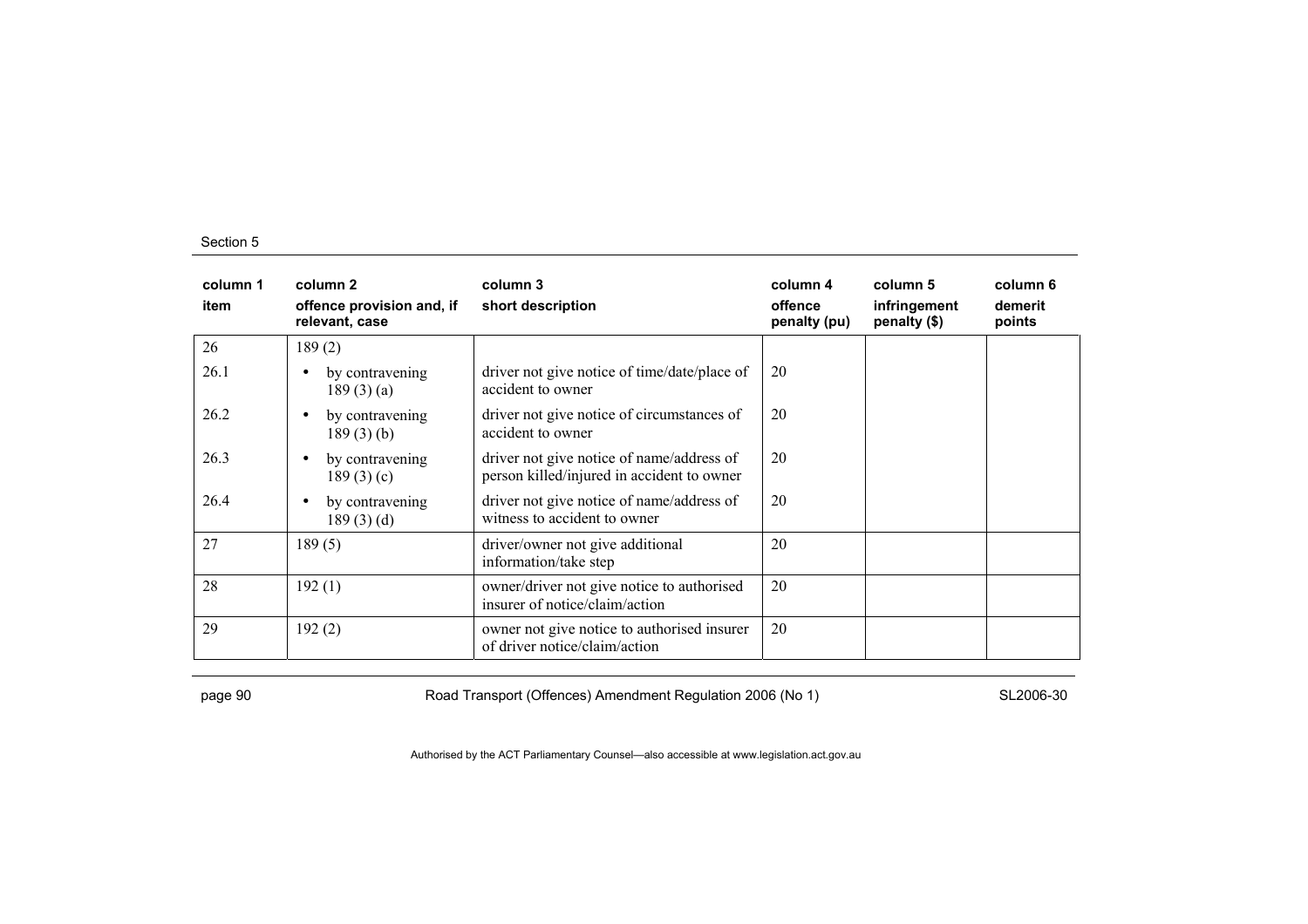| column 1<br>item | column 2<br>offence provision and, if<br>relevant, case | column 3<br>short description                                                                                       | column 4<br>offence<br>penalty (pu) | column 5<br>infringement<br>penalty (\$) | column 6<br>demerit<br>points |
|------------------|---------------------------------------------------------|---------------------------------------------------------------------------------------------------------------------|-------------------------------------|------------------------------------------|-------------------------------|
| 30               | 192(3)                                                  | owner/driver begin court proceeding/incur<br>expense                                                                | 20                                  |                                          |                               |
| 31               | 205(1)                                                  | issue certificate/policy of insurance while<br>not authorised insurer                                               | 100                                 |                                          |                               |
| 32               | 212(2)                                                  |                                                                                                                     |                                     |                                          |                               |
| 32.1             | for $212(1)(a)$<br>$\bullet$                            | authorised insurer not provide information<br>about premiums received under third-party<br>policies within set time | 20                                  |                                          |                               |
| 32.2             | for $212(1)$ (b)<br>$\bullet$                           | authorised insurer not provide information<br>about claims paid for third-party policies<br>within set time         | 20                                  |                                          |                               |
| 32.3             | for $212(1)(c)$<br>$\bullet$                            | authorised insurer not provide information<br>about persons insured under third-party<br>policies within set time   | 20                                  |                                          |                               |

SL2006-30 Road Transport (Offences) Amendment Regulation 2006 (No 1) page 91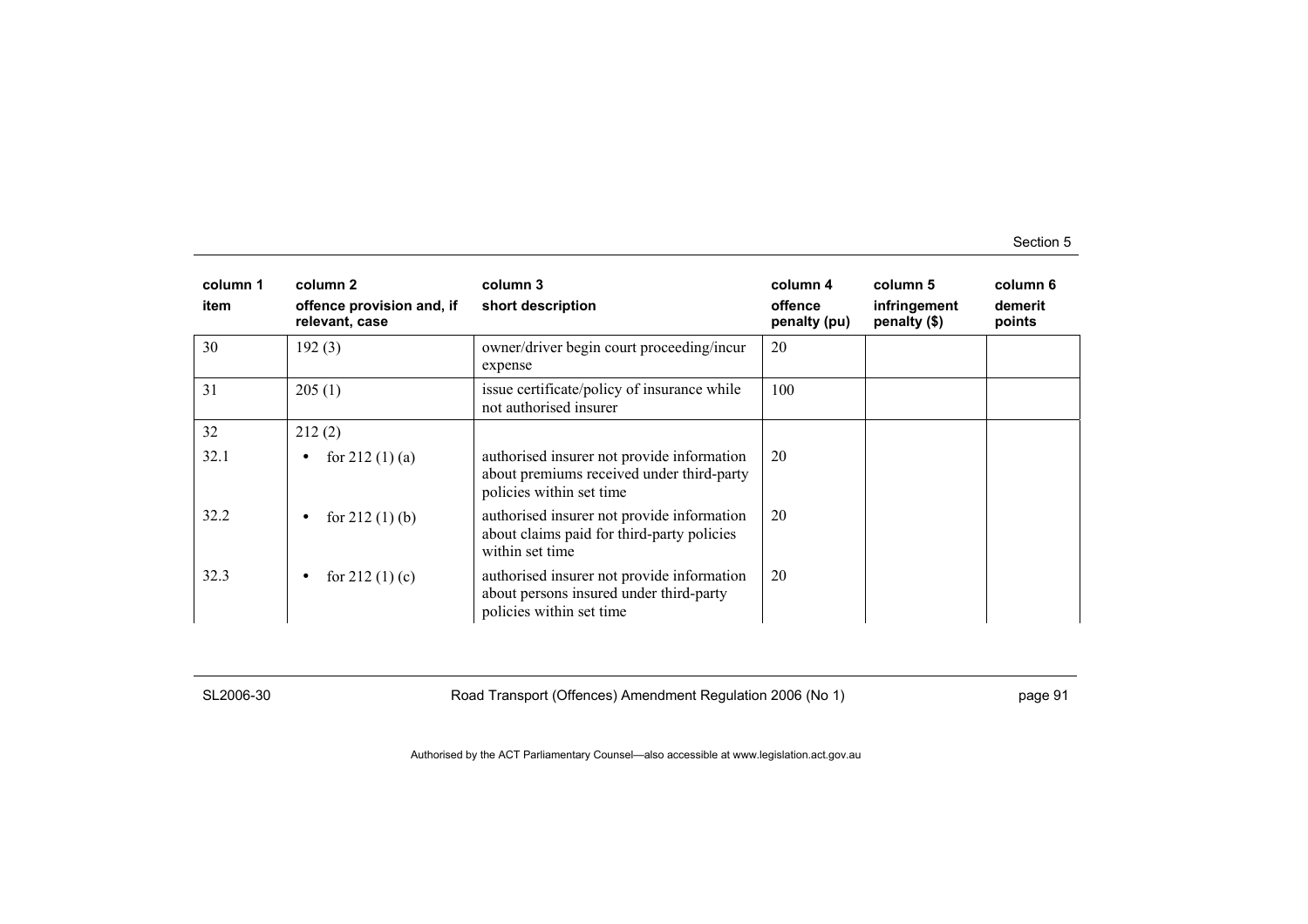| column 1<br>item | column 2<br>offence provision and, if<br>relevant, case | column 3<br>short description                                                                                         | column 4<br>offence<br>penalty (pu) | column 5<br>infringement<br>penalty (\$) | column 6<br>demerit<br>points |
|------------------|---------------------------------------------------------|-----------------------------------------------------------------------------------------------------------------------|-------------------------------------|------------------------------------------|-------------------------------|
| 32.4             | for $212(1)$ (d)<br>$\bullet$                           | authorised insurer not provide information<br>about other matters relevant to third-party<br>policies within set time | 20                                  |                                          |                               |
| 33               | 214(1)                                                  | authorised insurer charge/request/accept<br>more than maximum premium                                                 | 20                                  |                                          |                               |
| 34               | 217                                                     | owner not maintain required public vehicle<br>policy                                                                  | 50                                  | 484                                      |                               |
| 35               | 224(2)                                                  |                                                                                                                       |                                     |                                          |                               |
| 35.1             | for $224(1)(a)$<br>$\bullet$                            | owner not produce evidence that<br>third-party policy in force to police<br>officer/authorised person                 | 20                                  |                                          |                               |
| 35.2             | for $224(1)$ (b)<br>$\bullet$                           | owner not produce evidence that public<br>vehicle policy in force to police officer/<br>authorised person             | 20                                  |                                          |                               |

page 92 **Road Transport (Offences) Amendment Regulation 2006 (No 1)** SL2006-30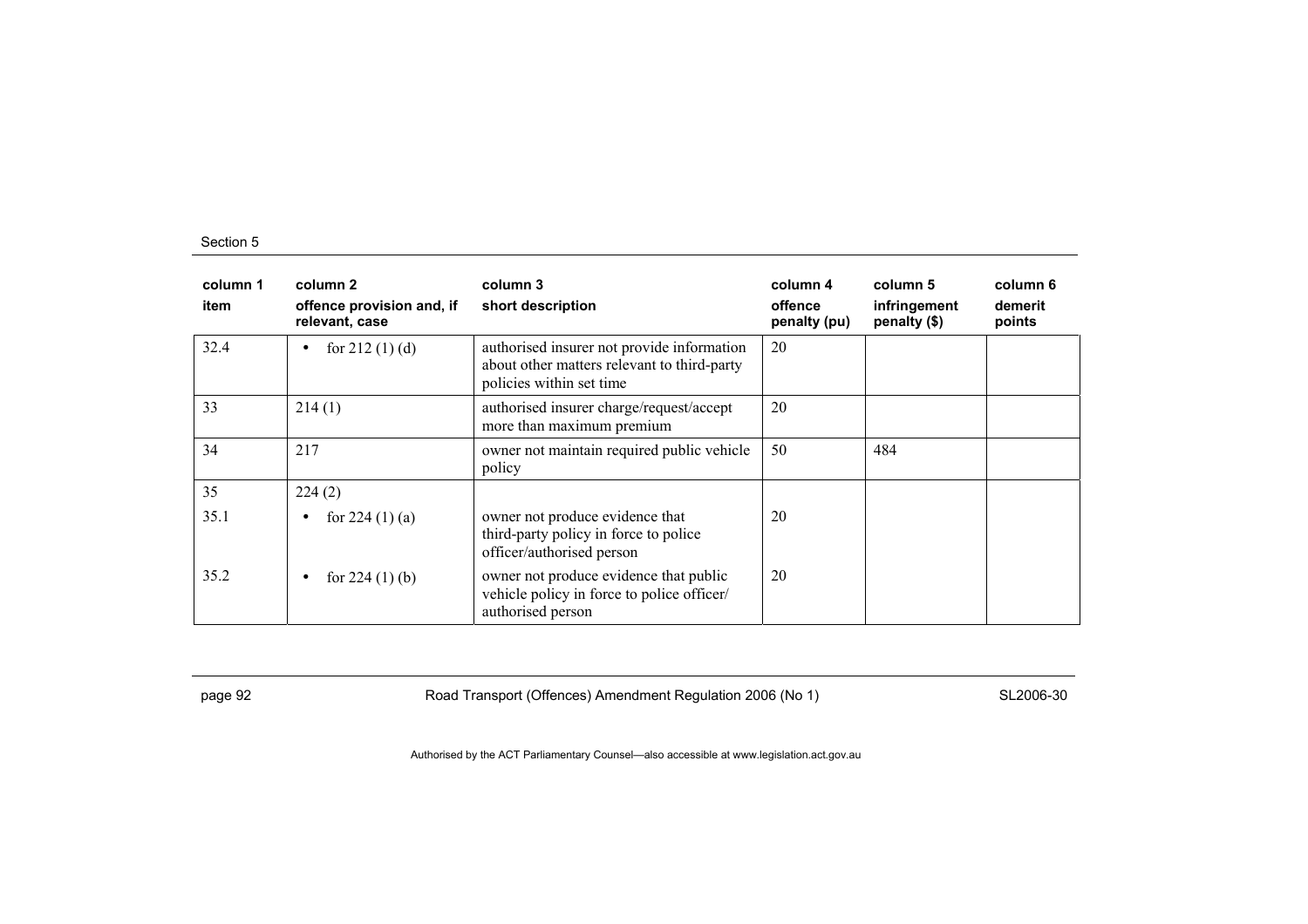| column 1<br>item | column 2<br>offence provision and, if<br>relevant, case | column 3<br>short description                                                                                          | column 4<br>offence<br>penalty (pu)        | column 5<br>infringement<br>penalty (\$) | column 6<br>demerit<br>points |
|------------------|---------------------------------------------------------|------------------------------------------------------------------------------------------------------------------------|--------------------------------------------|------------------------------------------|-------------------------------|
| 36               | 228(1)                                                  | give road transport authority/administering<br>authority false/ misleading/incomplete<br>information                   | 20                                         |                                          |                               |
| 37               | 231                                                     | hinder/obstruct police officer/authorised<br>person/other person                                                       | $50 \text{ pu}/6$<br>months<br>prison/both |                                          |                               |
| 38               | 232(a)                                                  | state false/misleading thing to road<br>transport authority/police officer/<br>authorised person                       | 20                                         |                                          |                               |
| 39               | 232(b)                                                  | omit thing from statement made to road<br>transport authority/police officer/<br>authorised person so it is misleading | 20                                         |                                          |                               |

SL2006-30 Road Transport (Offences) Amendment Regulation 2006 (No 1) page 93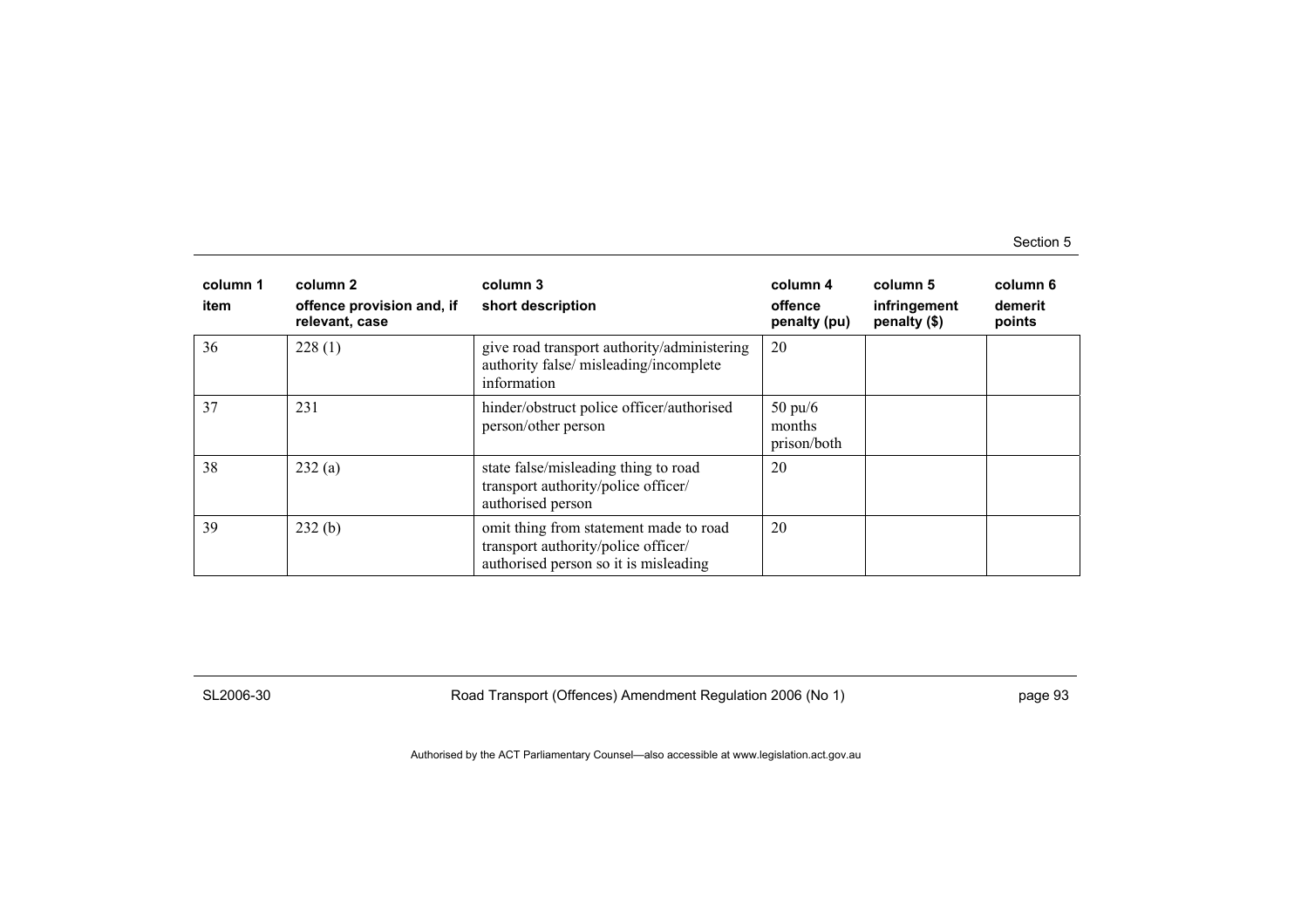# **Part 1.8 Road Transport (General) Regulation 2000**

| column 1       | column 2                                    | column 3                                                                | column 4                | column 5                     | column 6          |
|----------------|---------------------------------------------|-------------------------------------------------------------------------|-------------------------|------------------------------|-------------------|
| item           | offence provision and, if<br>relevant, case | short description                                                       | offence<br>penalty (pu) | infringement<br>penalty (\$) | demerit<br>points |
|                | 24(1)                                       | person not notify write-off information                                 | 20                      | 213                          |                   |
| $\overline{2}$ | 26(2)                                       | person not attach statutory write-off notice                            | 20                      | 213                          |                   |
| 3              | 27                                          | unauthorised removal of statutory write-off<br>notice                   | 20                      | 213                          |                   |
| 4              | 28(1)                                       | person not deface vehicle identifier for<br>statutory write-off         | 20                      | 213                          |                   |
|                | 28(2)                                       | motor wrecker not deface vehicle identifier<br>for repairable write-off | 20                      | 213                          |                   |

page 94 Road Transport (Offences) Amendment Regulation 2006 (No 1) SL2006-30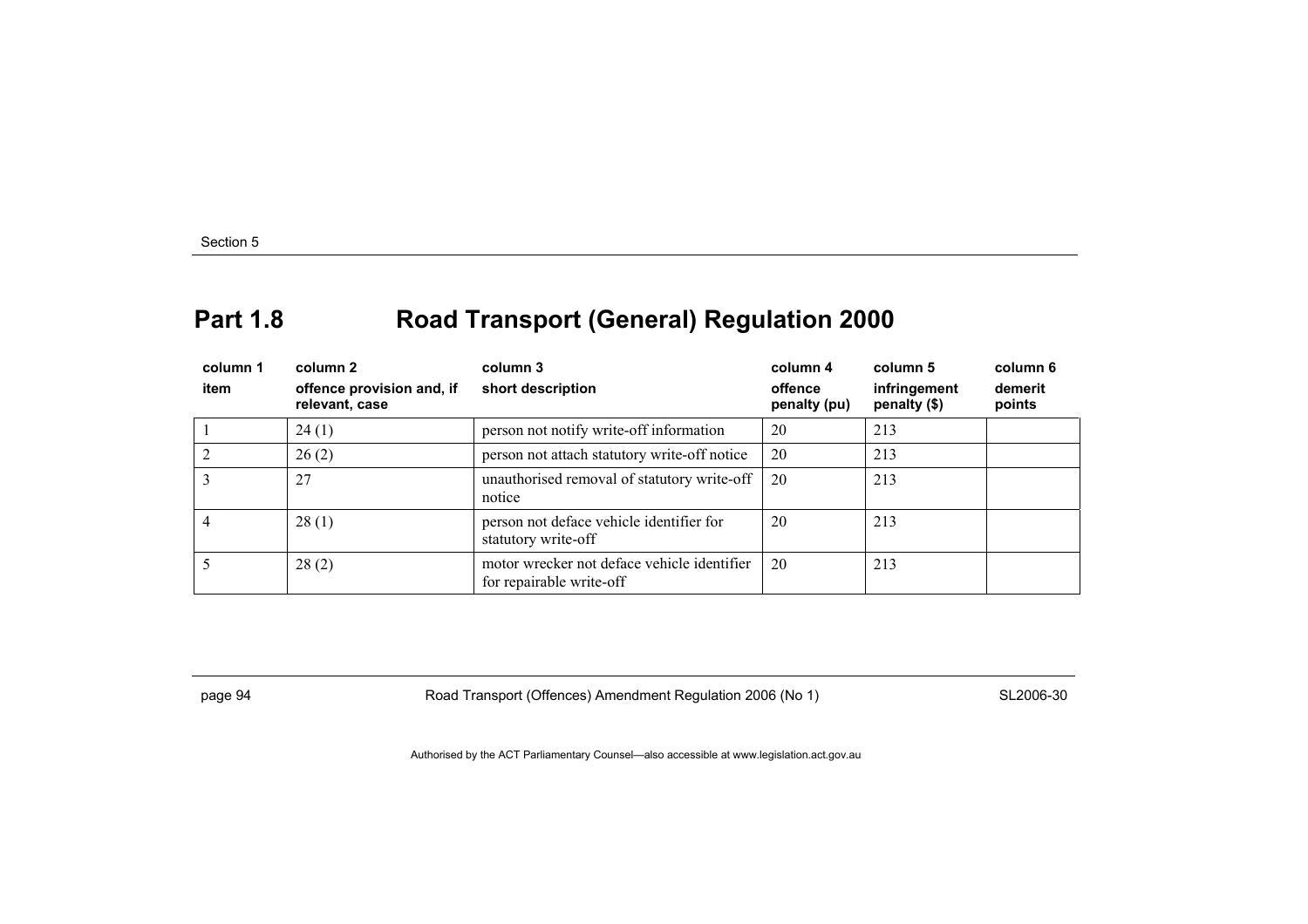### **6 Schedule 1, parts 1.12 to 1.15**

*substitute* 

### **Part 1.12 Road Transport (Safety and Traffic Management) Act 1999**

| column 1<br>item | column 2<br>offence provision and, if<br>relevant, case | column 3<br>short description                                                  | column 4<br>offence<br>penalty (pu) | column 5<br>infringement<br>penalty (\$) | column 6<br>demerit<br>points |
|------------------|---------------------------------------------------------|--------------------------------------------------------------------------------|-------------------------------------|------------------------------------------|-------------------------------|
|                  | 5A(1)(a)                                                | organise/promote/take part in race with<br>another vehicle                     | 20                                  | 232                                      |                               |
|                  | 5A(1)(b)                                                | organise/promote/take part in attempt to<br>break vehicle speed record         | 20                                  | 232                                      |                               |
|                  | 5A(1)(c)                                                | organise/promote/take part in trial of<br>vehicle's maximum speed/acceleration | 20                                  | 232                                      |                               |

SL2006-30 Road Transport (Offences) Amendment Regulation 2006 (No 1) page 95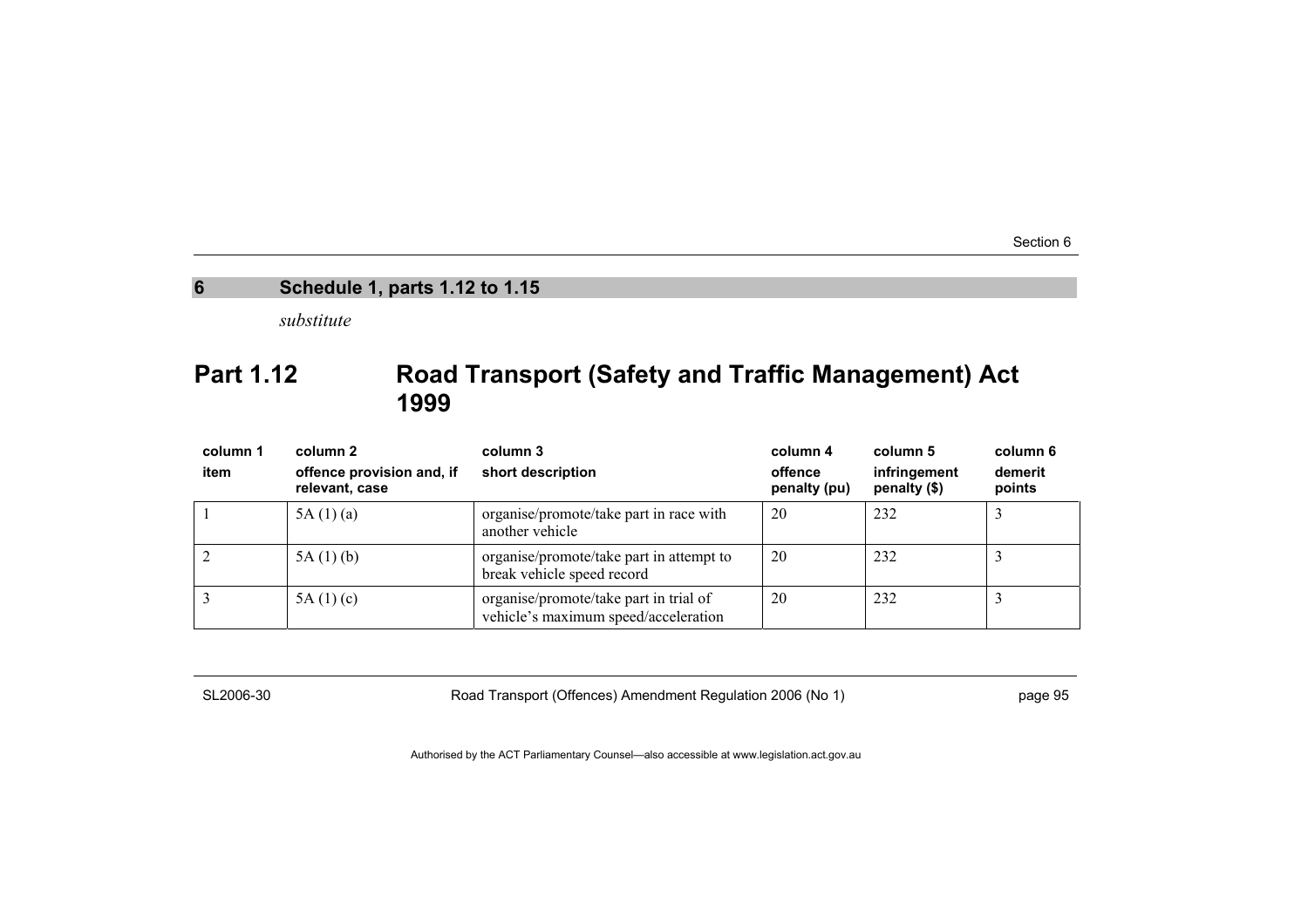| column 1<br>item | column 2<br>offence provision and, if<br>relevant, case | column 3<br>short description                                                                            | column 4<br>offence<br>penalty (pu) | column 5<br>infringement<br>penalty (\$) | column 6<br>demerit<br>points |
|------------------|---------------------------------------------------------|----------------------------------------------------------------------------------------------------------|-------------------------------------|------------------------------------------|-------------------------------|
| 4                | 5A(1)(d)                                                | organise/promote/take part in trial of driver<br>skill/reliability of/mechanical condition of<br>vehicle | 20                                  | 232                                      | 3                             |
| 5                | 5A(5)                                                   | organiser/promoter/participant in race/<br>attempt/trial not comply with condition of<br>approval        | 20                                  | 232                                      | 3                             |
| 6                | 5B(2)                                                   |                                                                                                          |                                     |                                          |                               |
| 6.1              | if prohibited<br>٠<br>substance on surface              | aggravated burnout                                                                                       | 30                                  | 534                                      | 3                             |
| 6.2              | if no prohibited<br>٠<br>substance on surface           | burnout                                                                                                  | 20                                  | 415                                      | 3                             |
|                  | 5B(4)                                                   | engage in other prohibited conduct                                                                       | 20                                  | 232                                      | 3                             |

page 96 **Road Transport (Offences) Amendment Regulation 2006 (No 1)** SL2006-30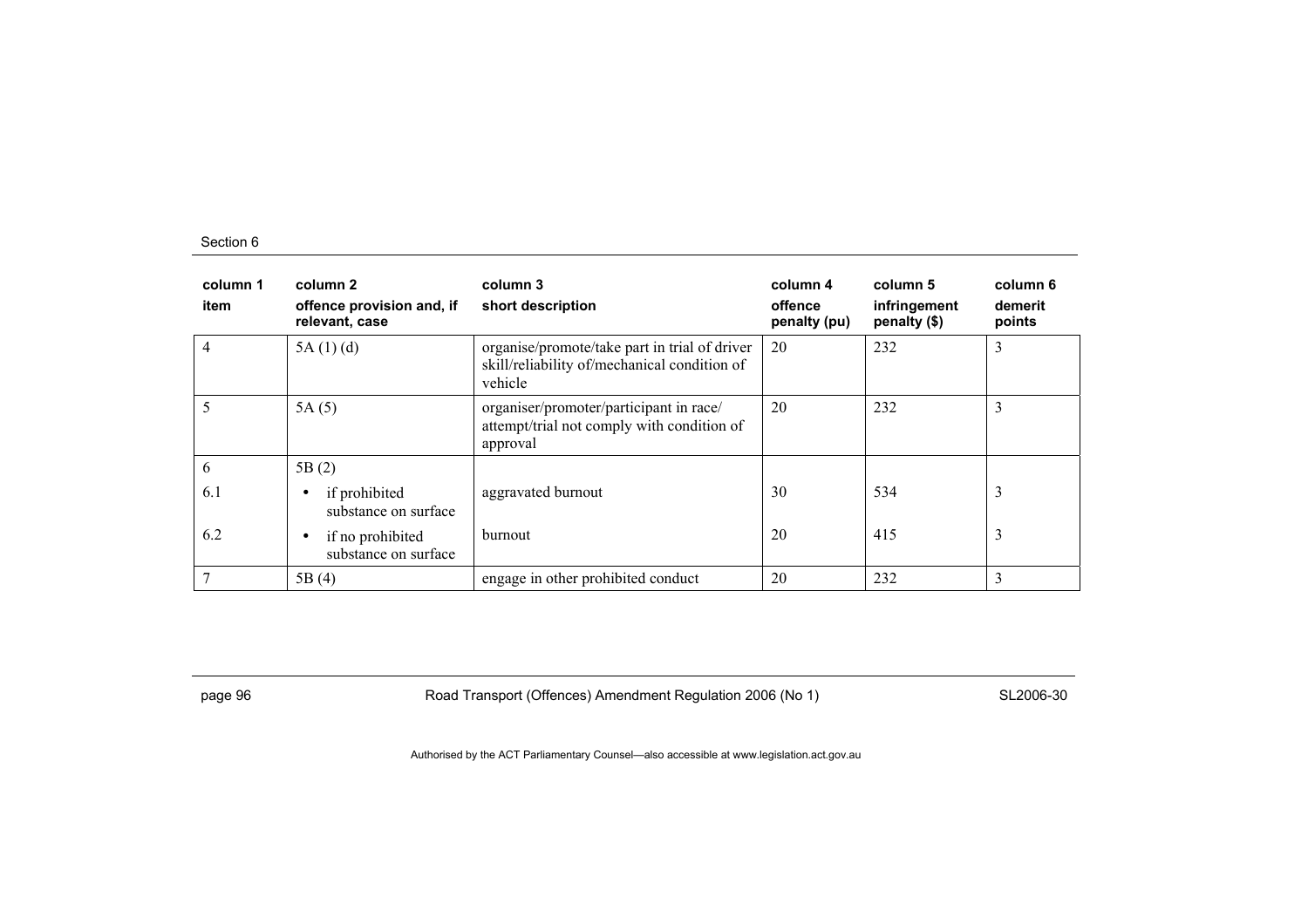| column 1<br>item | column 2<br>offence provision and, if<br>relevant, case          | column 3<br>short description                                     | column 4<br>offence<br>penalty (pu)          | column 5<br>infringement<br>penalty (\$) | column 6<br>demerit<br>points |
|------------------|------------------------------------------------------------------|-------------------------------------------------------------------|----------------------------------------------|------------------------------------------|-------------------------------|
| 8                | 6(1)                                                             |                                                                   |                                              |                                          |                               |
| 8.1              | if the driving<br>$\bullet$<br>occasions death                   | negligent driving occasioning death                               | 200 pu/24<br>months<br>prison/both           |                                          |                               |
| 8.2              | if the driving<br>$\bullet$<br>occasions grievous<br>bodily harm | negligent driving occasioning grievous<br>bodily harm             | $100 \text{ pu}/12$<br>months<br>prison/both |                                          |                               |
| 8.3              | in any other case<br>٠                                           | negligent driving                                                 | 20                                           | 187                                      | $3$ (NS)                      |
| 9                | $\overline{7}$                                                   | drive furiously/recklessly/at speed<br>dangerous/in way dangerous | $100 \text{ pu}/12$<br>months<br>prison/both |                                          |                               |
| 10               | 8(1)                                                             | drive with intent to menace                                       | $100 \text{ pu}/12$<br>months<br>prison/both |                                          |                               |

SL2006-30 Road Transport (Offences) Amendment Regulation 2006 (No 1) page 97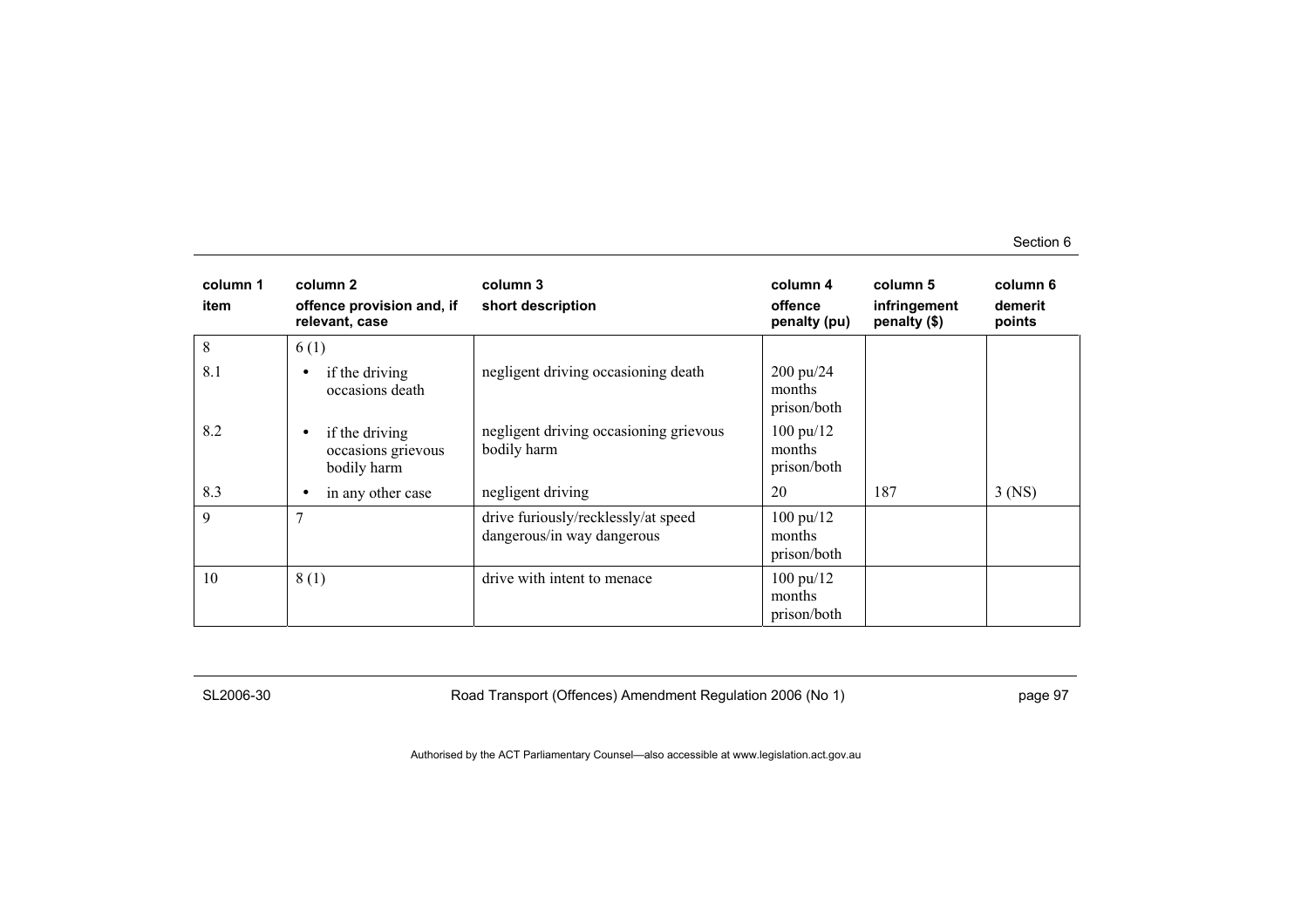| column 1<br>item | column 2<br>offence provision and, if<br>relevant, case | column 3<br>short description                                                    | column 4<br>offence<br>penalty (pu)          | column 5<br>infringement<br>penalty (\$) | column 6<br>demerit<br>points |
|------------------|---------------------------------------------------------|----------------------------------------------------------------------------------|----------------------------------------------|------------------------------------------|-------------------------------|
| 11               | 8(2)                                                    | drive knowing other may be menaced                                               | $100 \text{ pu}/12$<br>months<br>prison/both |                                          |                               |
| 12               | 9(1)                                                    | sell/offer for sale/buy traffic offence<br>evasion article                       | 20                                           | 1232                                     |                               |
| 13               | 9(2)                                                    | drive/park vehicle with traffic offence<br>evasion article                       | 20                                           | 1232                                     |                               |
| 14               | 9(3)                                                    | responsible person vehicle driven/parked<br>with traffic offence evasion article | 20                                           | 1232                                     |                               |
| 15               | 10(6)                                                   | not surrender traffic offence evasion article<br>as required                     | 20                                           | 1232                                     |                               |
| 16               | 12                                                      | knowingly drive/stand unsafely loaded<br>vehicle causing death/injury/damage     | $50 \text{ pu/6}$<br>months<br>prison/both   |                                          |                               |

page 98 **Road Transport (Offences) Amendment Regulation 2006 (No 1)** SL2006-30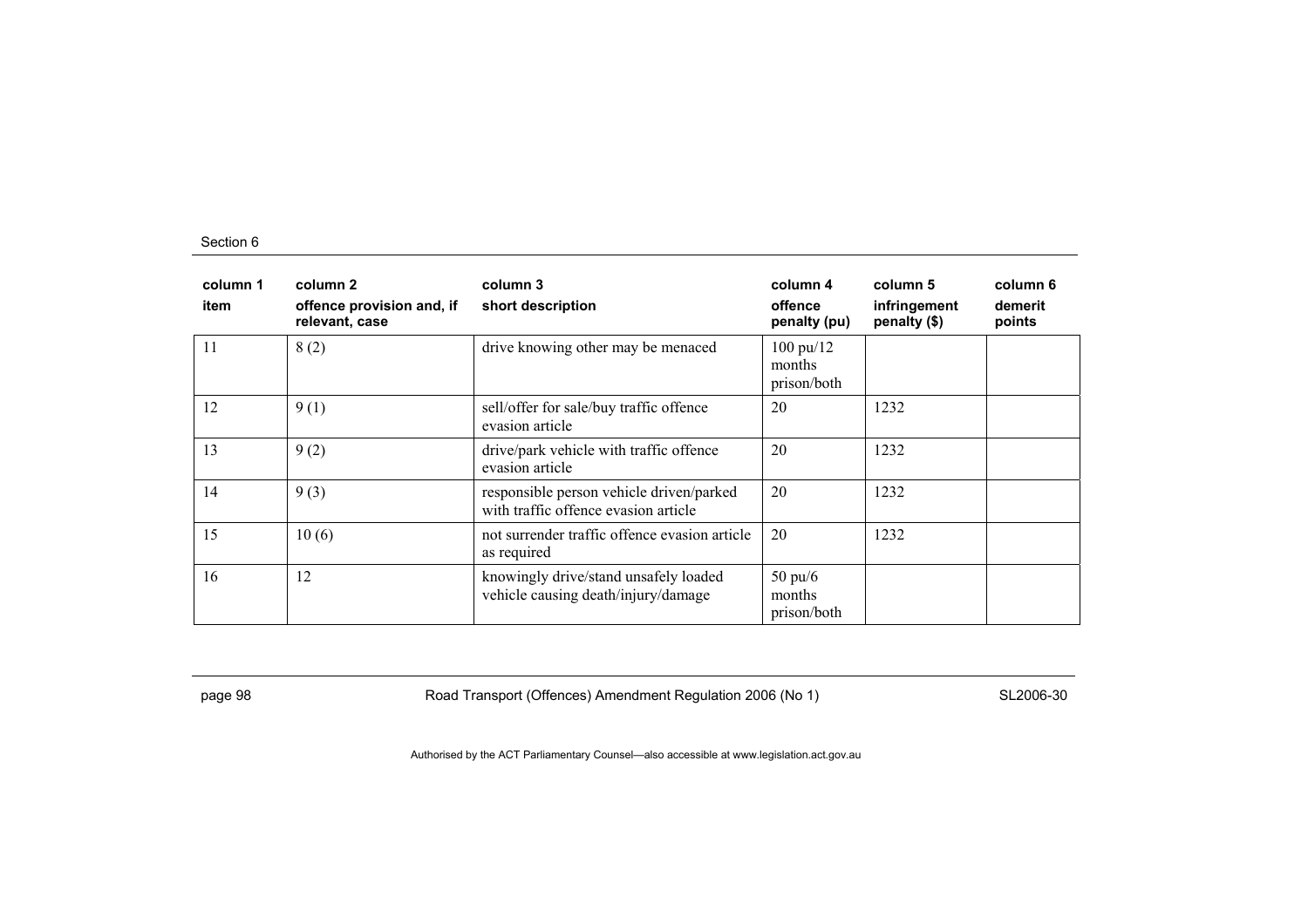| column 1<br>item | column 2<br>offence provision and, if<br>relevant, case | column 3<br>short description                                                                                    | column 4<br>offence<br>penalty (pu)        | column 5<br>infringement<br>penalty (\$) | column 6<br>demerit<br>points |
|------------------|---------------------------------------------------------|------------------------------------------------------------------------------------------------------------------|--------------------------------------------|------------------------------------------|-------------------------------|
| 17               | 13(1)                                                   | responsible person for unsafely loaded<br>vehicle causing death/injury/damage                                    | $50 \text{ pu}/6$<br>months<br>prison/both |                                          |                               |
| 18               | 13(2)                                                   | director/manager of corporation<br>responsible person for unsafely loaded<br>vehicle causing death/injury/damage | $50 \text{ pu/}6$<br>months<br>prison/both |                                          |                               |
| 19               | 16                                                      | not stop/give assistance after accident<br>causing death/injury                                                  | $50 \text{ pu/6}$<br>months<br>prison/both |                                          |                               |
| 20               | 19(1)(a)                                                | install/display traffic control device<br>without authority                                                      | 20                                         |                                          |                               |
| 21               | 19(1)(b)                                                | interfere with/change/remove traffic<br>control device without authority                                         | 20                                         |                                          |                               |
| 22               | 19(2)                                                   | install/display false sign/signal/<br>marking/structure/device                                                   | 20                                         |                                          |                               |

SL2006-30 Road Transport (Offences) Amendment Regulation 2006 (No 1) page 99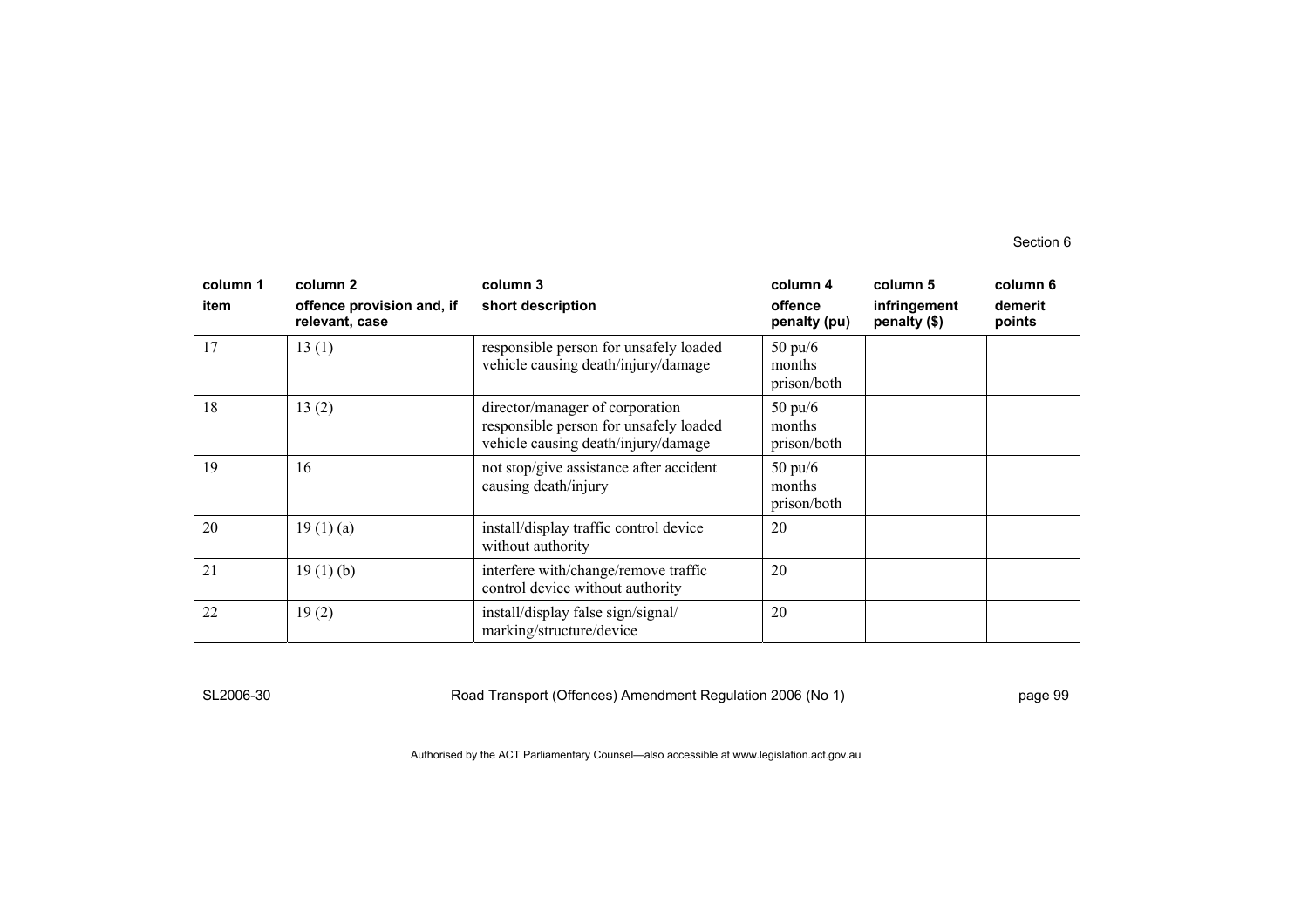| column 1<br>item | column 2<br>offence provision and, if<br>relevant, case | column 3<br>short description                                                                                            | column 4<br>offence<br>penalty (pu) | column 5<br>infringement<br>penalty (\$) | column 6<br>demerit<br>points |
|------------------|---------------------------------------------------------|--------------------------------------------------------------------------------------------------------------------------|-------------------------------------|------------------------------------------|-------------------------------|
| 23               | 20(3)                                                   | not comply with direction to remove traffic<br>control device                                                            | 20                                  |                                          |                               |
| 24               | 26(a)                                                   | knowingly/recklessly interfere with traffic<br>offence detection device/operation of<br>traffic offence detection device | 30                                  |                                          |                               |
| 25               | 26(b)                                                   | knowingly/recklessly interfere with seal on<br>traffic offence detection device                                          | 30                                  |                                          |                               |
| 26               | 26(c)                                                   | knowingly/recklessly interfere with thing<br>produced by traffic offence detection<br>device                             | 30                                  |                                          |                               |
| 27               | 30(2)                                                   | not comply with direction-closed<br>road/road related area                                                               | 20                                  |                                          |                               |

page 100 **Road Transport (Offences) Amendment Regulation 2006 (No 1)** SL2006-30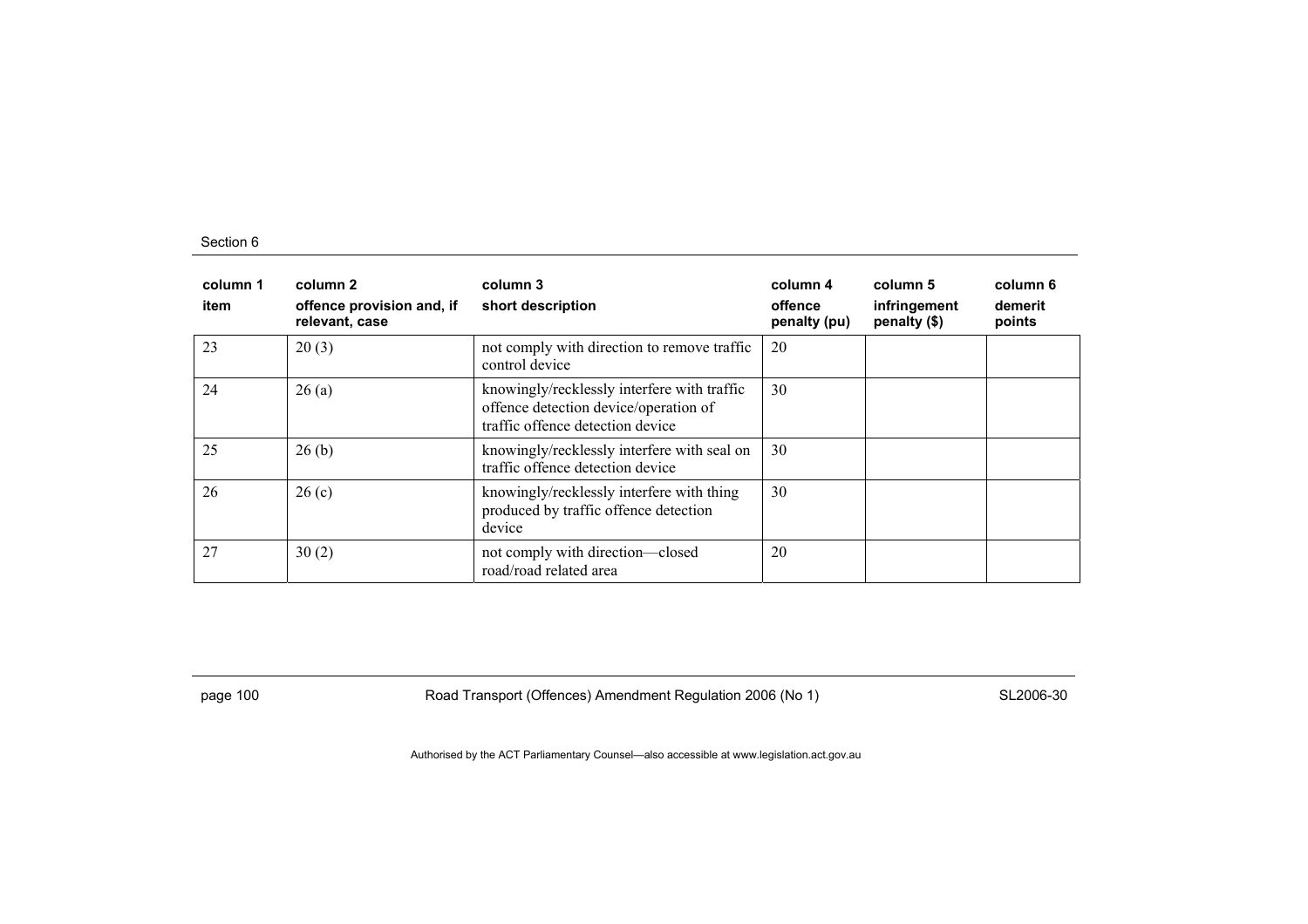### **Part 1.13 Road Transport (Safety and Traffic Management) Regulation 2000**

| column 1<br>item | column 2<br>offence provision and, if<br>relevant, case | column 3<br>short description                                                                                   | column 4<br>offence<br>penalty (pu) | column 5<br>infringement<br>penalty (\$) | column 6<br>demerit<br>points |
|------------------|---------------------------------------------------------|-----------------------------------------------------------------------------------------------------------------|-------------------------------------|------------------------------------------|-------------------------------|
|                  | 12A                                                     | contravene ARR 170 (1)—stop in<br>intersection                                                                  | 20                                  | 72                                       |                               |
|                  | 37                                                      | make unnecessary noise by turning<br>on/running/not turning off engine                                          | 20                                  | 107                                      |                               |
|                  | 38(1)                                                   | use motor vehicle/trailer without adequate<br>precautions to prevent oil/grease dropping<br>onto road           | 20                                  | 107                                      |                               |
|                  | 38(2)                                                   | responsible person for vehicle/trailer not<br>take reasonable steps to prevent oil/grease<br>dropping onto road | 20                                  | 107                                      |                               |

SL2006-30 Road Transport (Offences) Amendment Regulation 2006 (No 1) page 101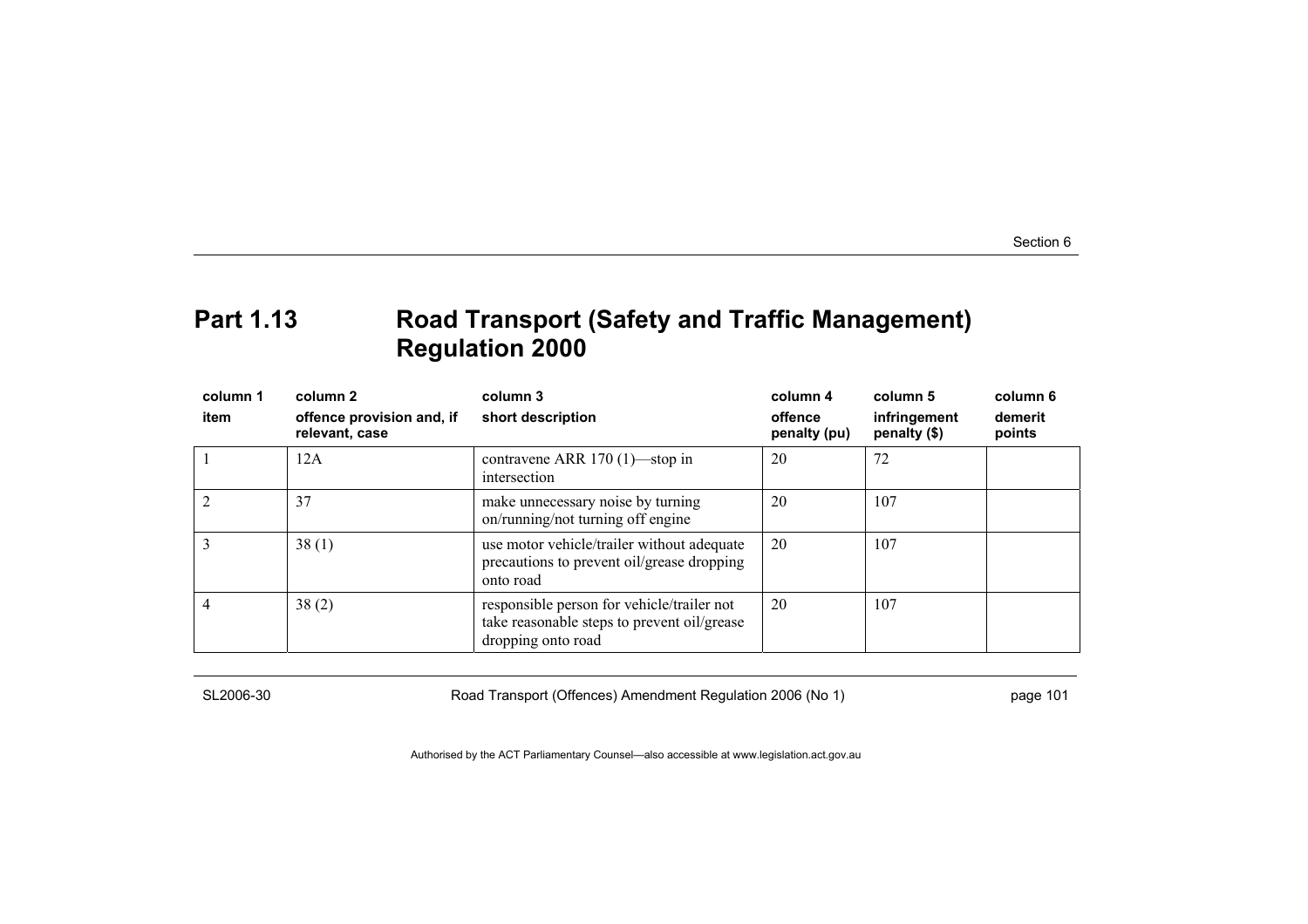| column 1<br>item | column 2<br>offence provision and, if<br>relevant, case | column 3<br>short description                                                           | column 4<br>offence<br>penalty (pu) | column 5<br>infringement<br>penalty (\$) | column 6<br>demerit<br>points |
|------------------|---------------------------------------------------------|-----------------------------------------------------------------------------------------|-------------------------------------|------------------------------------------|-------------------------------|
|                  | 39(1)                                                   | travel on part of trailer not designed for<br>passengers/goods                          | 20                                  | 80                                       |                               |
| 6                | 39(2)                                                   | travel on unenclosed part of trailer<br>designed for goods                              | 20                                  | 80                                       |                               |
|                  | 40(1)                                                   | passenger in sidecar not sitting in place<br>designed for passenger                     | 20                                  | 80                                       |                               |
| 8                | 40(2)                                                   | ride motorbike with passenger in sidecar<br>not sitting in place designed for passenger | 20                                  | 80                                       |                               |
| 9                | 41 $(1)$                                                | drive articulated vehicle towing other<br>vehicle                                       | 20                                  | 76                                       |                               |
| 10               | 41(2)                                                   | drive motor vehicle towing more than 1<br>vehicle                                       | 20                                  | 76                                       |                               |
| 11               | 42(1)(a)                                                | drive motor vehicle towing vehicle<br>exceeding towing attachment capacity              | 20                                  | 177                                      |                               |

page 102 **Road Transport (Offences) Amendment Regulation 2006 (No 1)** SL2006-30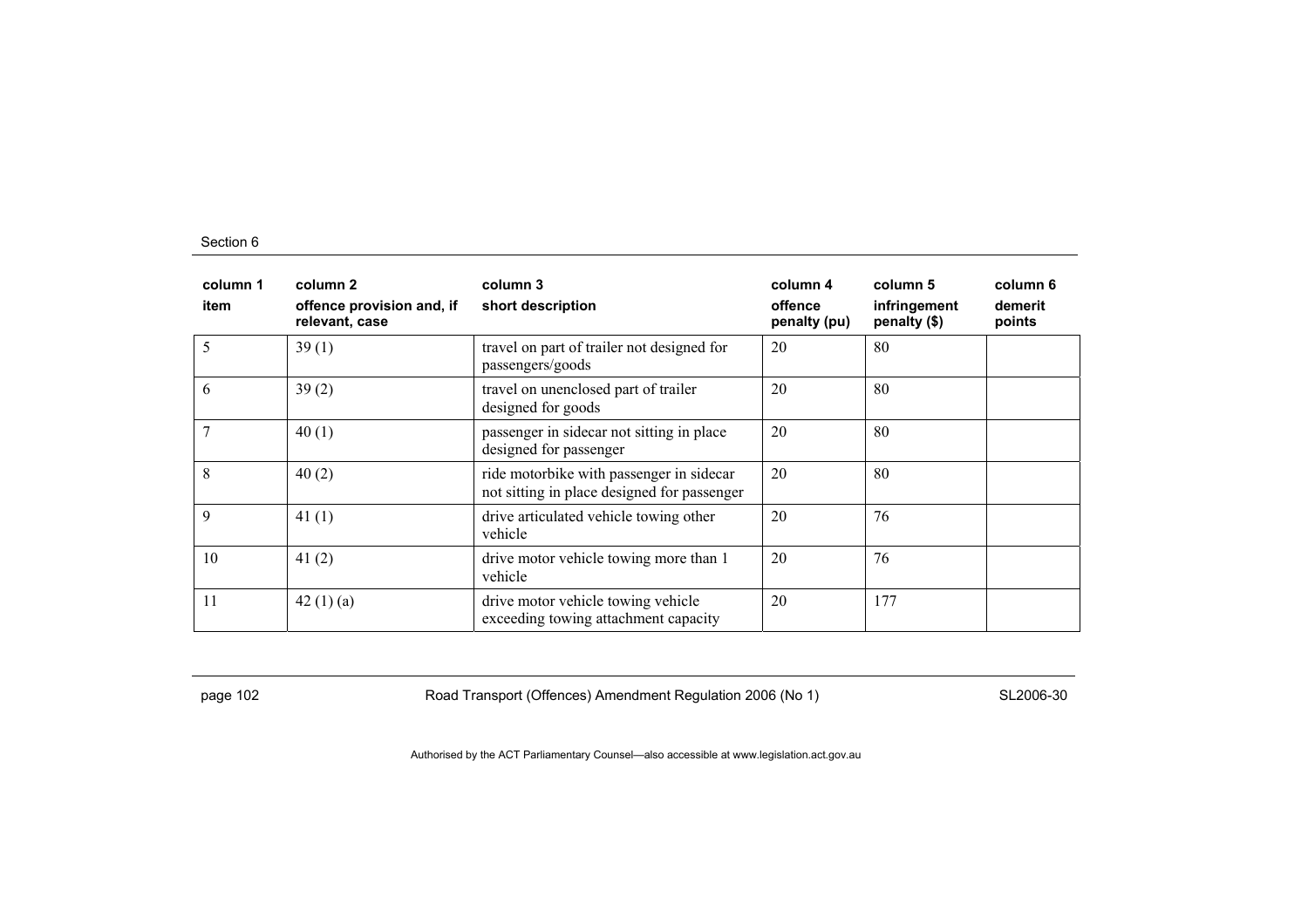| column 1<br>item | column <sub>2</sub><br>offence provision and, if<br>relevant, case | column 3<br>short description                                                                            | column 4<br>offence<br>penalty (pu) | column 5<br>infringement<br>penalty (\$) | column 6<br>demerit<br>points |
|------------------|--------------------------------------------------------------------|----------------------------------------------------------------------------------------------------------|-------------------------------------|------------------------------------------|-------------------------------|
| 12               | 42(1)(b)                                                           | drive motor vehicle towing vehicle<br>exceeding maximum laden weight                                     | 20                                  | 177                                      |                               |
| 13               | 43 $(1)$                                                           | unlawful operation of spotlight/searchlight                                                              | 20                                  | 80                                       |                               |
| 14               | 43 $(2)$ $(a)$                                                     | unlawful operation of additional headlight<br>in built-up area                                           | 20                                  | 80                                       |                               |
| 15               | 43 $(2)$ $(b)$ $(i)$                                               | unlawful operation of additional headlight<br>$<$ 200 $m$ behind vehicle travelling in same<br>direction | 20                                  | 80                                       |                               |
| 16               | 43 $(2)$ $(b)$ $(ii)$                                              | unlawful operation of additional headlight<br>$\leq$ 200 $\text{m}$ from oncoming vehicle                | 20                                  | 80                                       |                               |
| 17               | 44(1)                                                              | park outside metered space                                                                               | 20                                  | 72                                       |                               |
| 18               | 44(2)                                                              | park in occupied metered space                                                                           | 20                                  | 72                                       |                               |
| 19               | 44(3)                                                              | park not completely in metered space                                                                     | 20                                  | 72                                       |                               |
| 20               | 44A(1)                                                             | park without paying meter fee                                                                            | 20                                  | 72                                       |                               |

SL2006-30 Road Transport (Offences) Amendment Regulation 2006 (No 1) page 103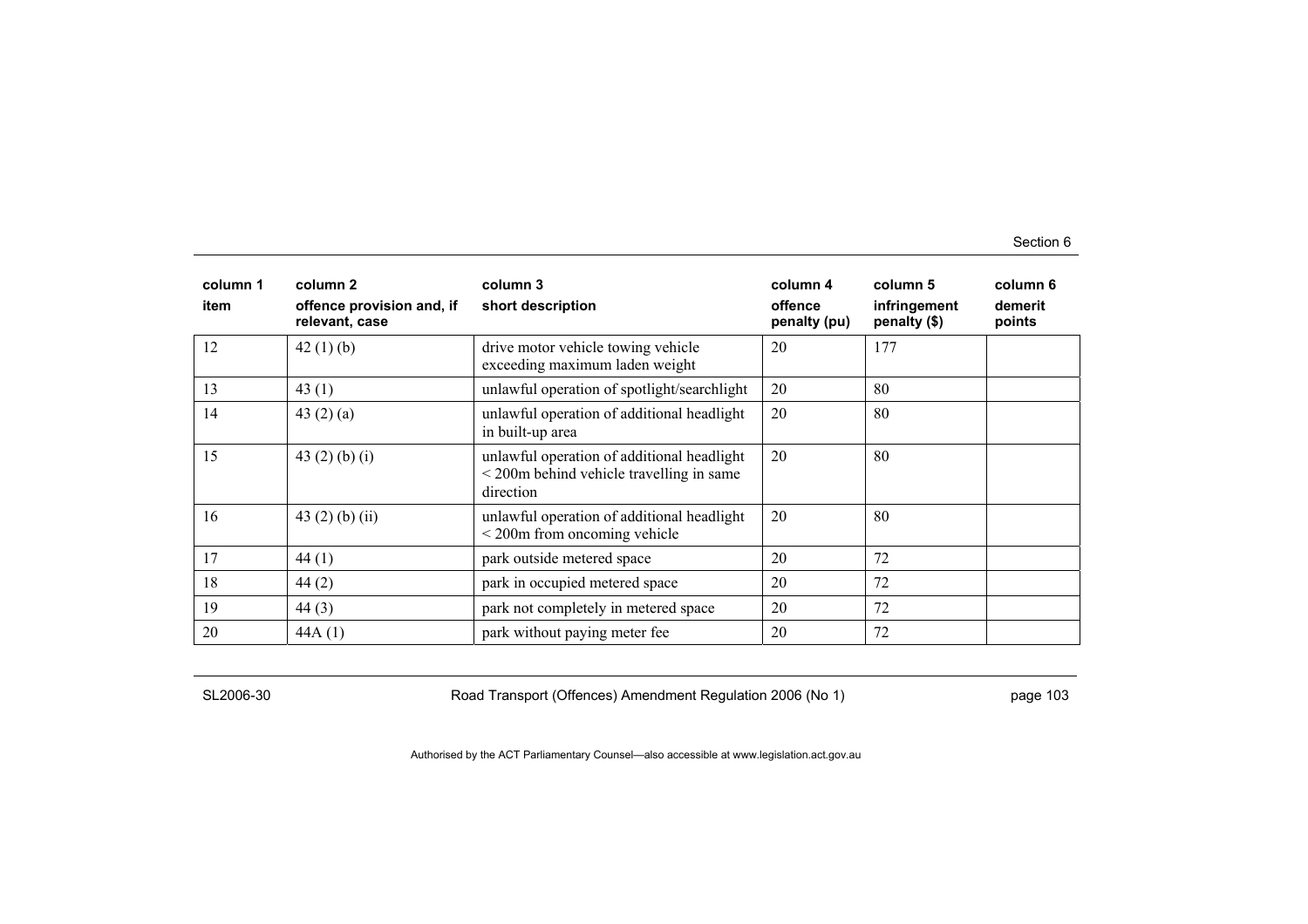| column 1<br>item | column 2<br>offence provision and, if<br>relevant, case | column 3<br>short description                                                  | column 4<br>offence<br>penalty (pu) | column 5<br>infringement<br>penalty (\$) | column 6<br>demerit<br>points |
|------------------|---------------------------------------------------------|--------------------------------------------------------------------------------|-------------------------------------|------------------------------------------|-------------------------------|
| 21               | 44B(1)                                                  | park after meter expired                                                       | 20                                  | 72                                       |                               |
| 22               | 44B(2)                                                  | park for longer than allowed by meter signs                                    | 20                                  | 72                                       |                               |
| 23               | 46(2)                                                   | park in closed metered space                                                   | 20                                  | 72                                       |                               |
| 24               | 47(a)                                                   | insert prohibited thing into parking meter                                     | 20                                  | 72                                       |                               |
| 25               | 47(b)                                                   | attach anything to parking meter                                               | 20                                  | 72                                       |                               |
| 26               | 48(a)                                                   | interfere with parking meter                                                   | 20                                  | 402                                      |                               |
| 27               | 48(b)                                                   | fraudulently operate parking meter                                             | 20                                  |                                          |                               |
| 28               | 49(1)                                                   | park outside ticket space                                                      | 20                                  | 72                                       |                               |
| 29               | 49(3)                                                   | park in occupied ticket space                                                  | 20                                  | 72                                       |                               |
| 30               | 49(4)                                                   | park not completely in ticket space                                            | 20                                  | 72                                       |                               |
| 31               | 49A(1)                                                  | park without current/current equivalent<br>ticket displayed/properly displayed | 20                                  | 72                                       |                               |
| 32               | 49B(1)                                                  | park after ticket expired                                                      | 20                                  | 72                                       |                               |

page 104 **Road Transport (Offences) Amendment Regulation 2006 (No 1)** SL2006-30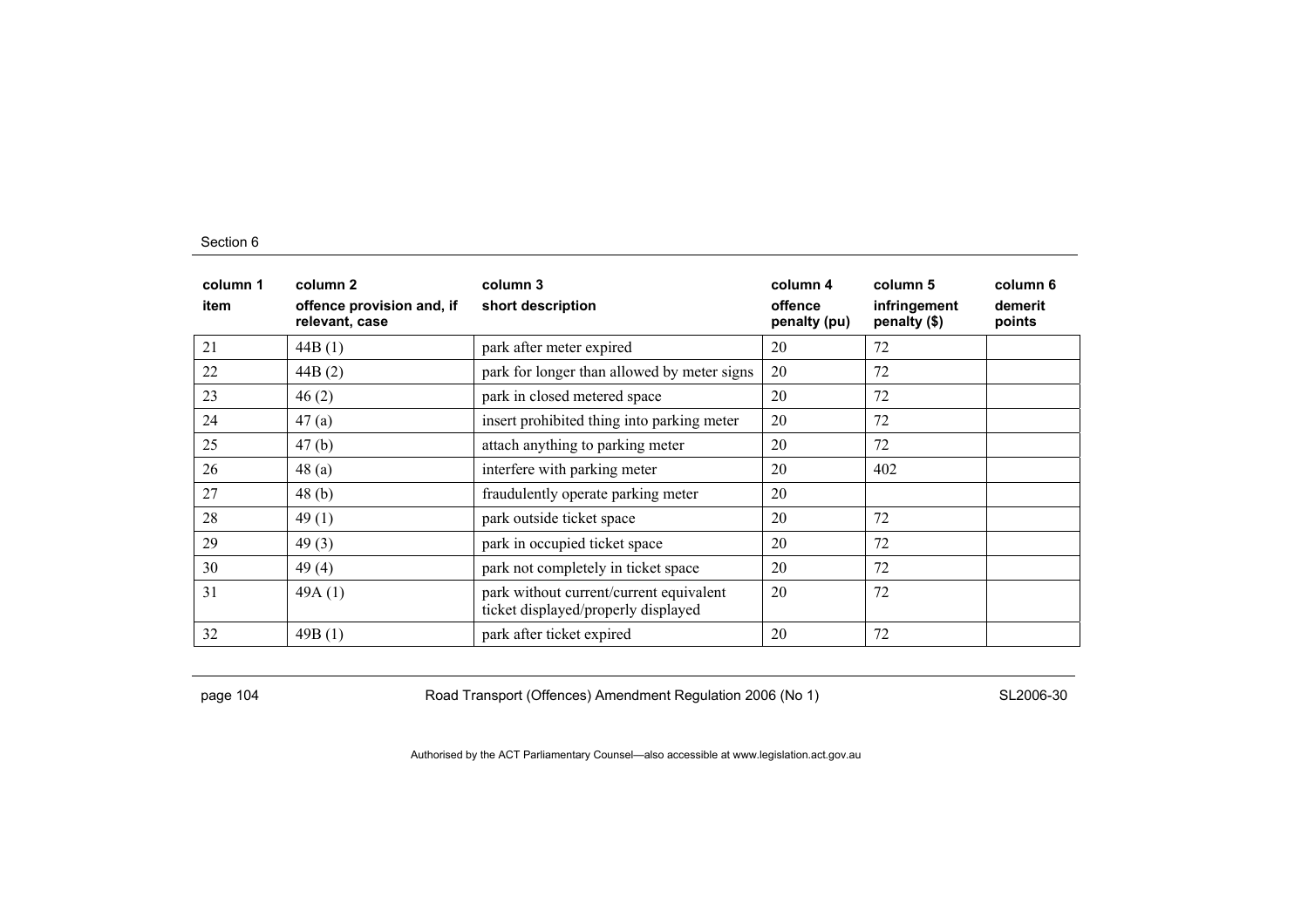| column 1<br>item | column 2<br>offence provision and, if<br>relevant, case | column 3<br>short description                      | column 4<br>offence<br>penalty (pu) | column 5<br>infringement<br>penalty (\$) | column 6<br>demerit<br>points |
|------------------|---------------------------------------------------------|----------------------------------------------------|-------------------------------------|------------------------------------------|-------------------------------|
| 33               | 49B(2)                                                  | park for longer than allowed by ticket signs       | 20                                  | 72                                       |                               |
| 34               | 51(3)                                                   | park in closed ticket area/space                   | 20                                  | 72                                       |                               |
| 35               | 52 $(2)$ $(a)$                                          | display thing falsely resembling parking<br>ticket | 20                                  | 402                                      |                               |
| 36               | 52 $(2)$ $(b)$                                          | display changed/damaged/defaced parking<br>ticket  | 20                                  | 402                                      |                               |
| 37               | 53(a)                                                   | insert prohibited thing into ticket machine        | 20                                  | 402                                      |                               |
| 38               | 53(b)                                                   | attach anything to ticket machine                  | 20                                  | 72                                       |                               |
| 39               | 54(a)                                                   | interfere with ticket machine                      | 20                                  | 402                                      |                               |
| 40               | 54(b)                                                   | fraudulently operate ticket machine                | 20                                  |                                          |                               |
| 41               | 55                                                      | interfere with parking ticket                      | 20                                  |                                          |                               |
| 42               | 56(1)                                                   | display parking permit without being<br>entitled   | 20                                  |                                          |                               |

SL2006-30 Road Transport (Offences) Amendment Regulation 2006 (No 1) page 105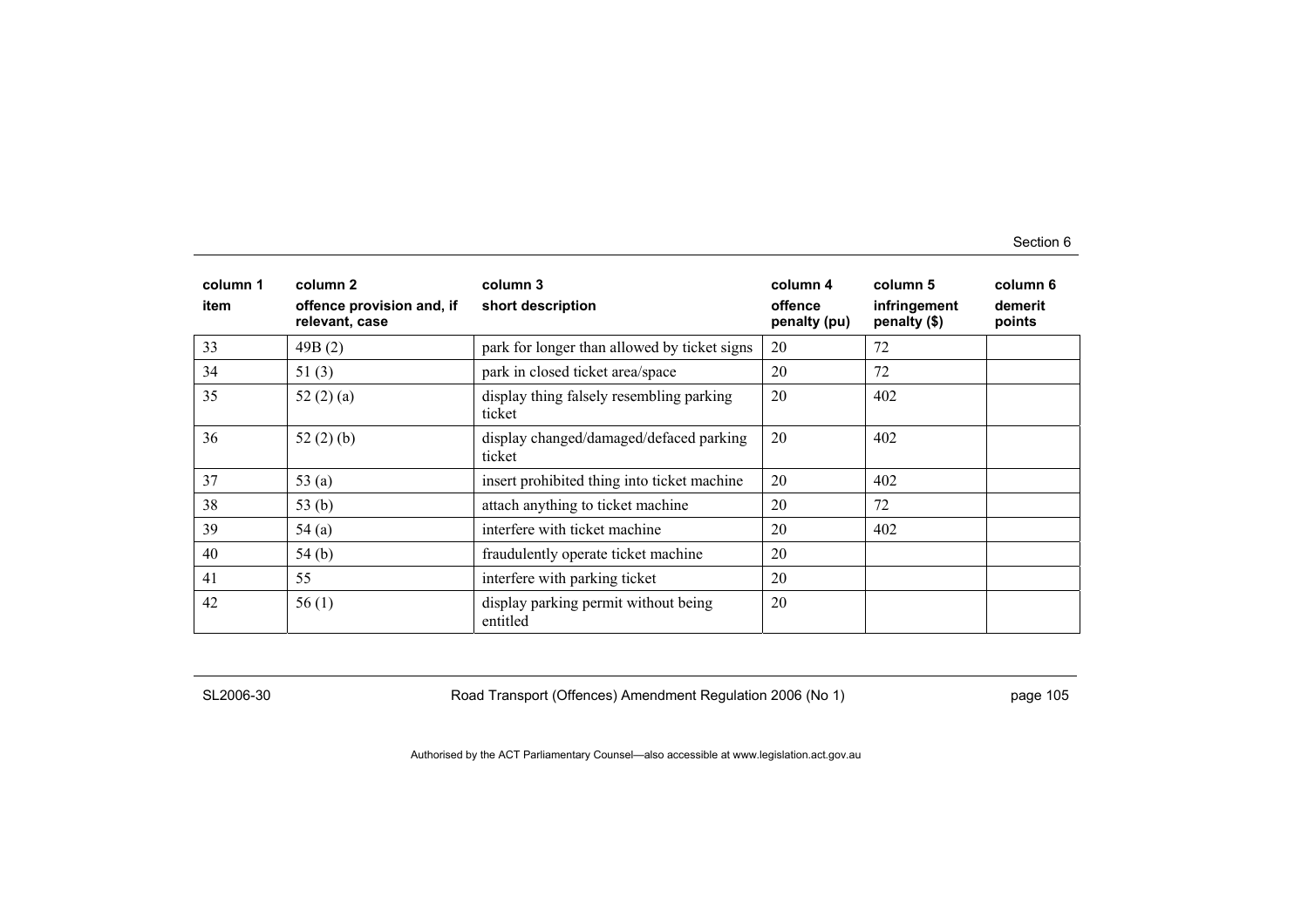| column 1<br>item   | column 2<br>offence provision and, if<br>relevant, case                                                                                                                           | column 3<br>short description                                                                                                          | column 4<br>offence<br>penalty (pu) | column 5<br>infringement<br>penalty (\$) | column 6<br>demerit<br>points |
|--------------------|-----------------------------------------------------------------------------------------------------------------------------------------------------------------------------------|----------------------------------------------------------------------------------------------------------------------------------------|-------------------------------------|------------------------------------------|-------------------------------|
| 43                 | 56(2)                                                                                                                                                                             | display mobility parking scheme authority<br>without being entitled                                                                    | 20                                  |                                          |                               |
| 44                 | 56A                                                                                                                                                                               | interfere with parking permit/mobility<br>parking scheme authority                                                                     | 20                                  |                                          |                               |
| 45                 | 57(1)                                                                                                                                                                             | stop at side of road with red kerb                                                                                                     | 20                                  | 80                                       |                               |
| 46<br>46.1<br>46.2 | 57A $(1)$<br>for a bus zone in a<br>$\bullet$<br>clearway, transit lane<br>or bus lane<br>other than for a bus<br>$\bullet$<br>zone in a clearway,<br>transit lane or bus<br>lane | stop public bus in bus zone<br>(clearway/transit lane/bus lane)<br>stop public bus in bus zone (not<br>clearway/transit lane/bus lane) | 20<br>20                            | 133<br>97                                |                               |
| 47                 | 57A (3)                                                                                                                                                                           | stop public bus at/near bus stop                                                                                                       | 20                                  | 97                                       |                               |

page 106 **Road Transport (Offences) Amendment Regulation 2006 (No 1)** SL2006-30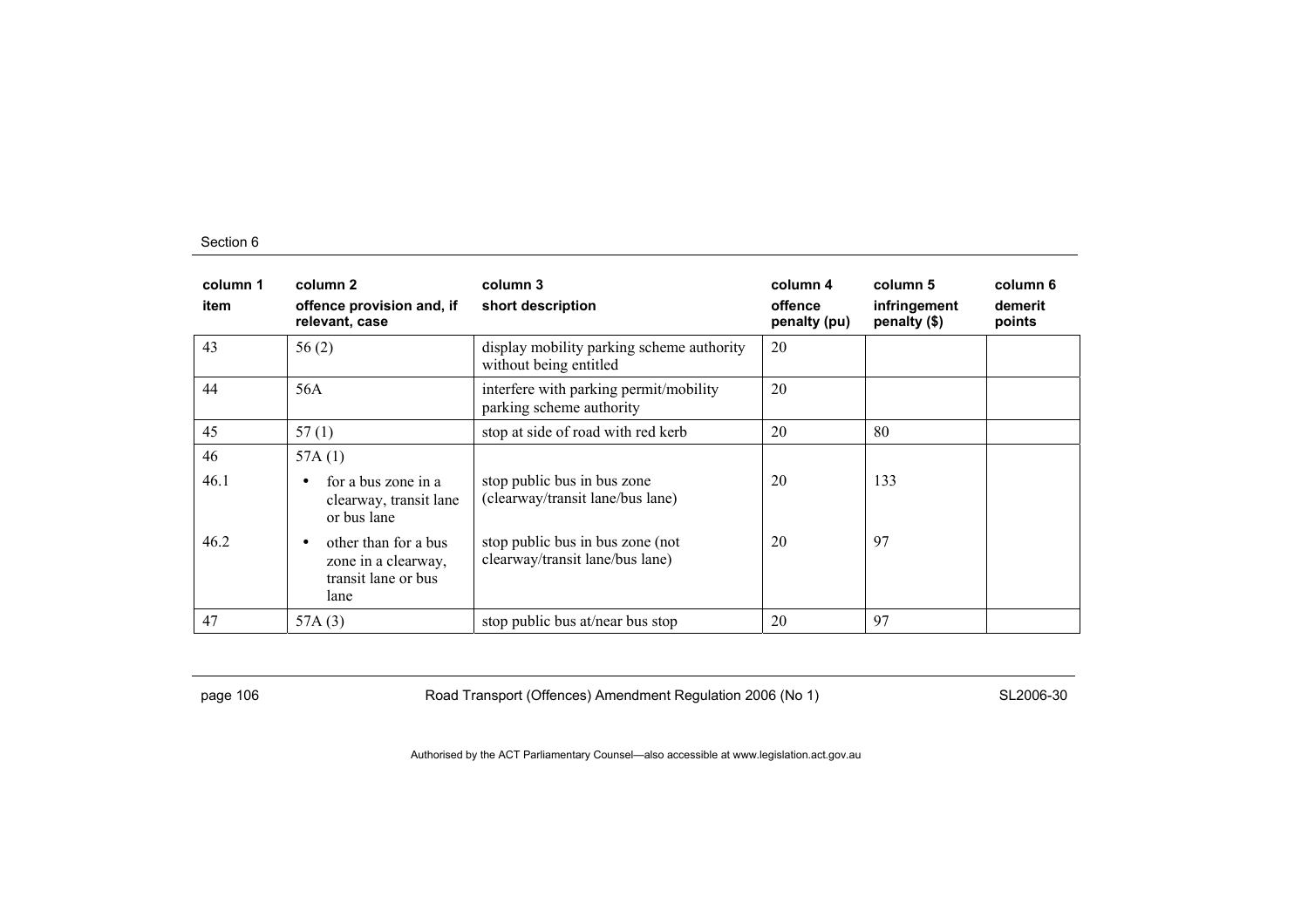| column 1<br>item | column 2<br>offence provision and, if<br>relevant, case | column 3<br>short description                                                                                 | column 4<br>offence<br>penalty (pu) | column 5<br>infringement<br>penalty (\$) | column 6<br>demerit<br>points |
|------------------|---------------------------------------------------------|---------------------------------------------------------------------------------------------------------------|-------------------------------------|------------------------------------------|-------------------------------|
| 48               | 59 $(1)$                                                | drive/park vehicle with explosive substance<br>in/above/within 50m of end of major road<br>tunnel             | 30                                  |                                          |                               |
| 49               | 60                                                      | interfere with/interrupt funeral<br>procession/other procession/vehicle in<br>procession/person in procession | 20                                  | 80                                       |                               |
| 50               | -61                                                     | drive on road closed to traffic                                                                               | 20                                  | 80                                       |                               |
| 51               | 62(1)                                                   | ride wheeled recreational device/wheeled<br>toy while attached to another vehicle                             | 20                                  | 51                                       |                               |
| 52               | 62(2)                                                   | rider permit wheeled recreational<br>device/wheeled toy to be drawn by vehicle                                | 20                                  | 51                                       |                               |
| 53               | 62(3)                                                   | rider permit wheeled recreational<br>device/wheeled toy to be power assisted                                  | 20                                  | 51                                       |                               |
| 54               | 64(1)                                                   | obscure traffic control device                                                                                | 20                                  | 133                                      |                               |

SL2006-30 Road Transport (Offences) Amendment Regulation 2006 (No 1) page 107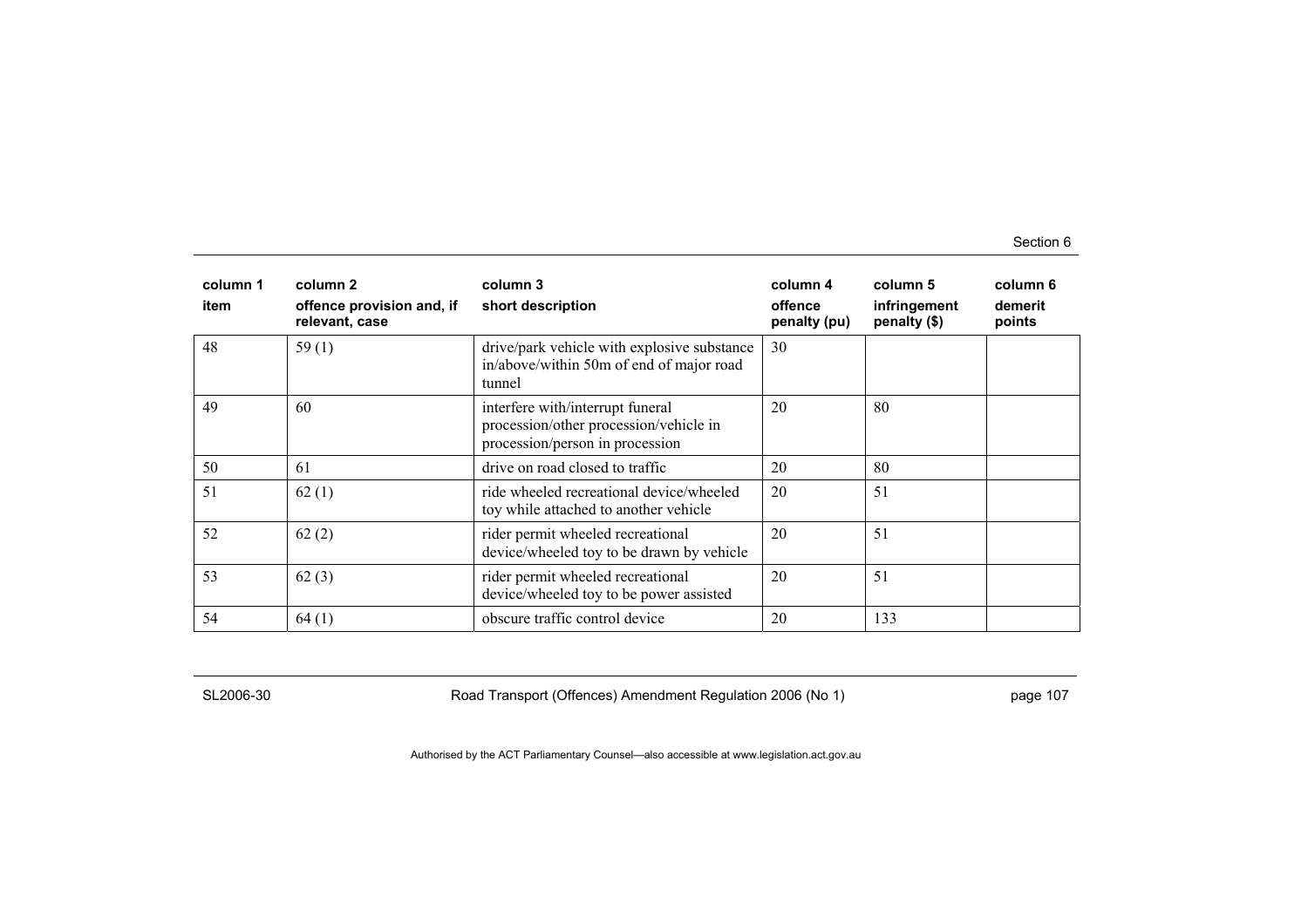| column 1<br>item | column 2<br>offence provision and, if<br>relevant, case | column 3<br>short description                                                                                                       | column 4<br>offence<br>penalty (pu) | column 5<br>infringement<br>penalty (\$) | column 6<br>demerit<br>points |
|------------------|---------------------------------------------------------|-------------------------------------------------------------------------------------------------------------------------------------|-------------------------------------|------------------------------------------|-------------------------------|
| 55               | 64(3)                                                   | not remove obstruction to traffic control<br>device as directed                                                                     | 20                                  | 133                                      |                               |
| 56               | 65                                                      | Unlawfully display do not overtake turning<br>vehicle sign                                                                          | 20                                  | 133                                      |                               |
| 57               | 85(2)                                                   | park stock truck/enclosed<br>semitrailer/commercial vehicle with<br>height $> 3.6$ m on residential land                            | 20                                  | 133                                      |                               |
| 58               | 86(2)                                                   | park vehicle/combination with<br>length $>$ 7.5m and GVM $>$ 4.5t on land<br>adjoining residential land longer than<br>1 hour       | 20                                  | 80                                       |                               |
| 59               | 87(2)                                                   | park commercial vehicle with length $> 6m/$<br>height $> 2.6$ m / GVM $> 3.75$ t on residential<br>land with multi-unit development | 20                                  | 133                                      |                               |

page 108 **Road Transport (Offences) Amendment Regulation 2006 (No 1)** SL2006-30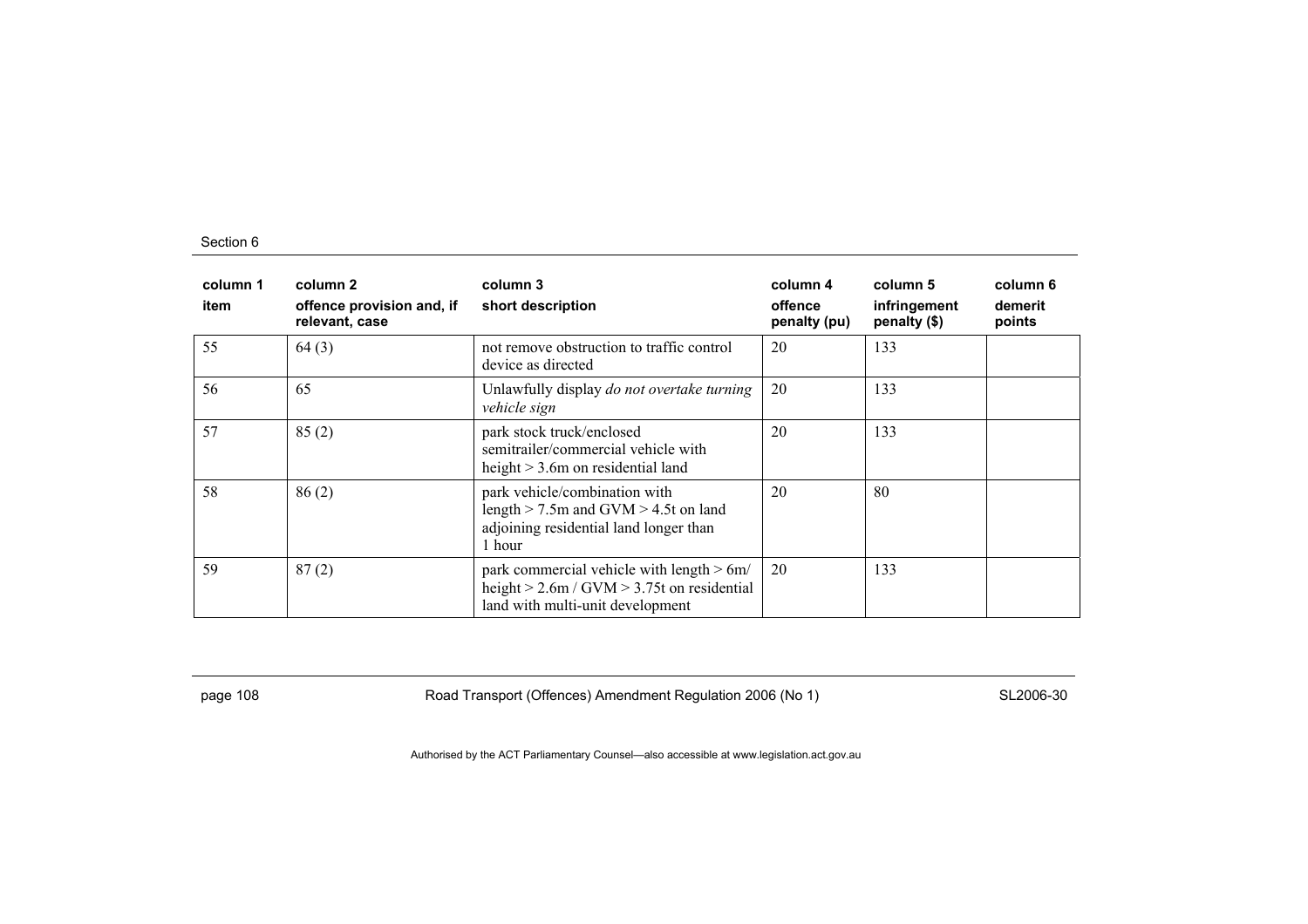| column 1<br>item | column 2<br>offence provision and, if<br>relevant, case | column 3<br>short description                                                                       | column 4<br>offence<br>penalty (pu) | column 5<br>infringement<br>penalty (\$) | column 6<br>demerit<br>points |
|------------------|---------------------------------------------------------|-----------------------------------------------------------------------------------------------------|-------------------------------------|------------------------------------------|-------------------------------|
| 60               | 96(1)                                                   | not tell authority about lost/stolen/<br>destroyed existing operator's certificate as<br>required   | 5                                   |                                          |                               |
| 61               | 97(5)                                                   | not give cancelled existing operator's<br>certificate/revoked exemption to authority<br>as required | 20                                  |                                          |                               |
| 62               | 101B                                                    | not return parking permit/mobility parking<br>scheme authority as required                          | 20                                  |                                          |                               |
| 63               | 109                                                     | not stop vehicle if requested/signalled by<br>police officer                                        | 20                                  |                                          |                               |
| 64               | 110(2)                                                  | not comply with notice prohibiting car<br>minding                                                   | 20                                  |                                          |                               |
| 65               | 113(1)                                                  | responsible person/person in charge vehicle<br>not inspecting driver licence                        | 20                                  | 80                                       |                               |

SL2006-30 Road Transport (Offences) Amendment Regulation 2006 (No 1) page 109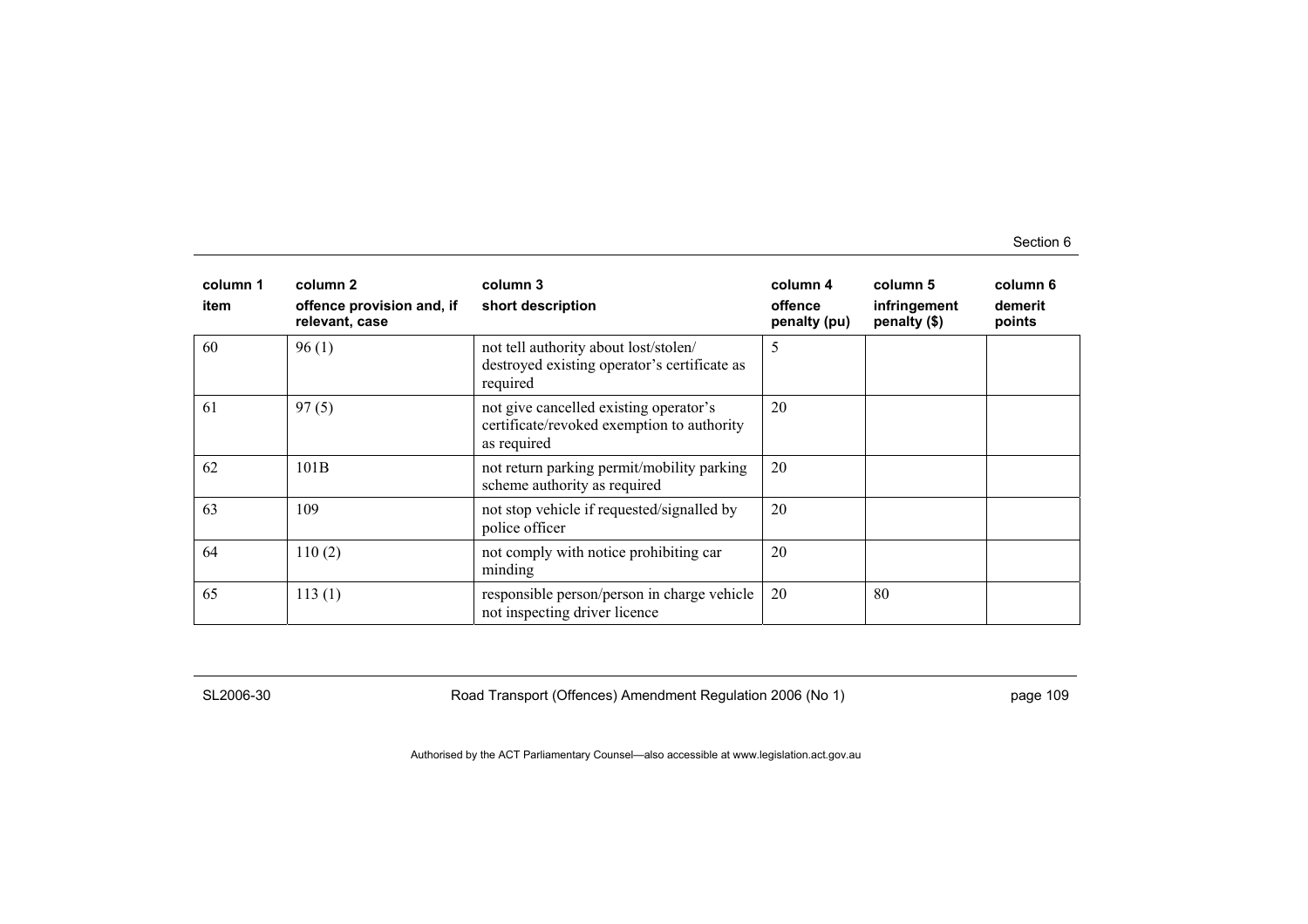| column 1<br>item | column 2<br>offence provision and, if<br>relevant, case | column 3<br>short description                              | column 4<br>offence<br>penalty (pu) | column 5<br>infringement<br>penalty (\$) | column 6<br>demerit<br>points |
|------------------|---------------------------------------------------------|------------------------------------------------------------|-------------------------------------|------------------------------------------|-------------------------------|
| -66              | 14                                                      | custodian permit use of vehicle without<br>owner's consent | 20                                  |                                          |                               |

page 110 SL2006-30 Road Transport (Offences) Amendment Regulation 2006 (No 1)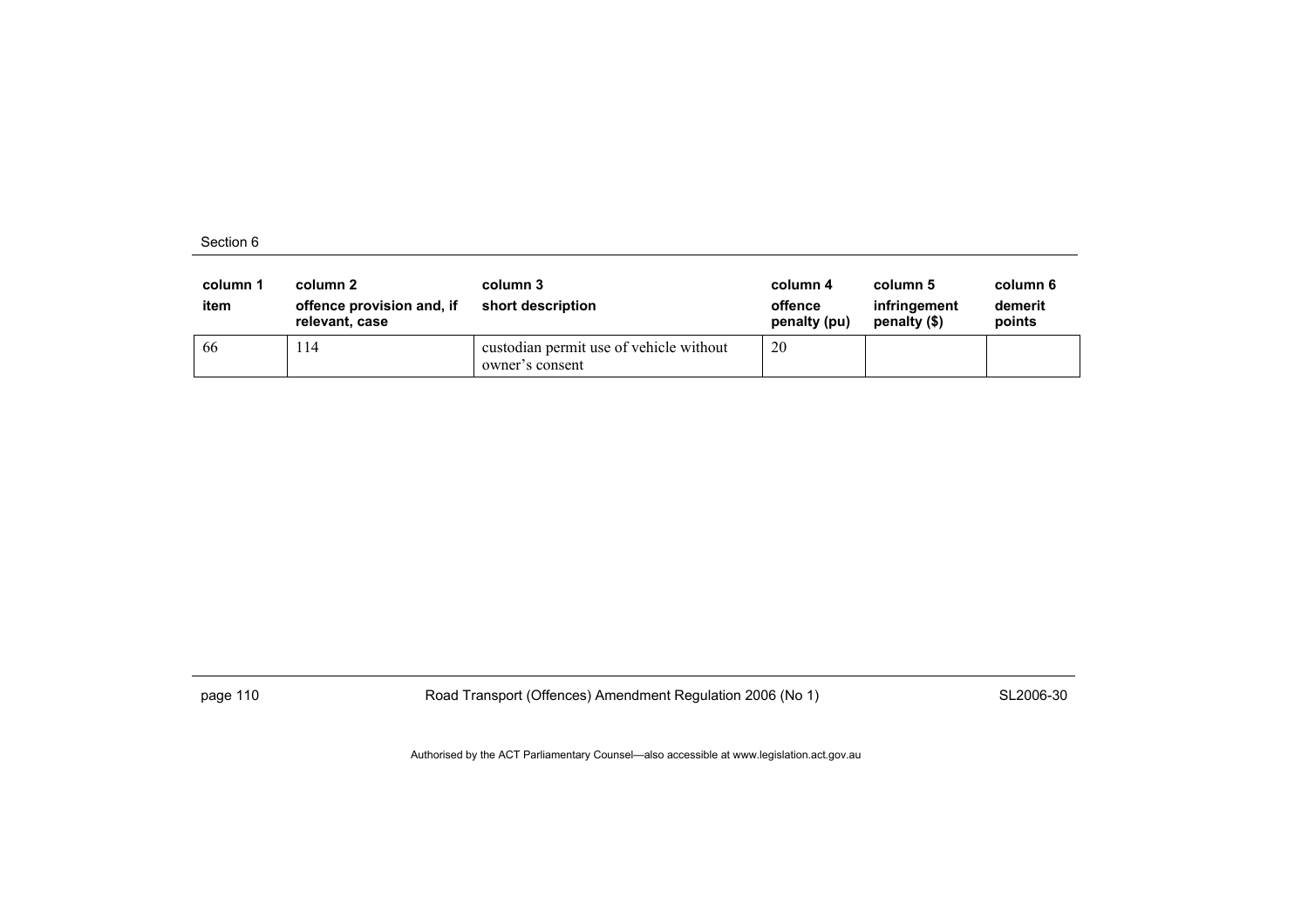# **Part 1.14 Road Transport (Vehicle Registration) Act 1999**

| column 1<br>item | column 2<br>offence provision and, if<br>relevant, case | column 3<br>short description                                                                                                                                     | column 4<br>offence<br>penalty (pu) | column 5<br>infringement<br>penalty (\$) | column 6<br>demerit<br>points |
|------------------|---------------------------------------------------------|-------------------------------------------------------------------------------------------------------------------------------------------------------------------|-------------------------------------|------------------------------------------|-------------------------------|
|                  | 18(1)                                                   | use unregistered/suspended vehicle                                                                                                                                | 20                                  | 484                                      |                               |
|                  | 19(1)(a)                                                | register/renew registration/obtain<br>unregistered vehicle permit/renew<br>unregistered vehicle permit by false<br>statement/misrepresentation/dishonest<br>means | 20                                  |                                          |                               |
|                  | 19(1)(b)                                                | possess registration device/plate/document<br>obtained by false<br>statement/misrepresentation/dishonest<br>means                                                 | 20                                  |                                          |                               |

SL2006-30 Road Transport (Offences) Amendment Regulation 2006 (No 1) page 111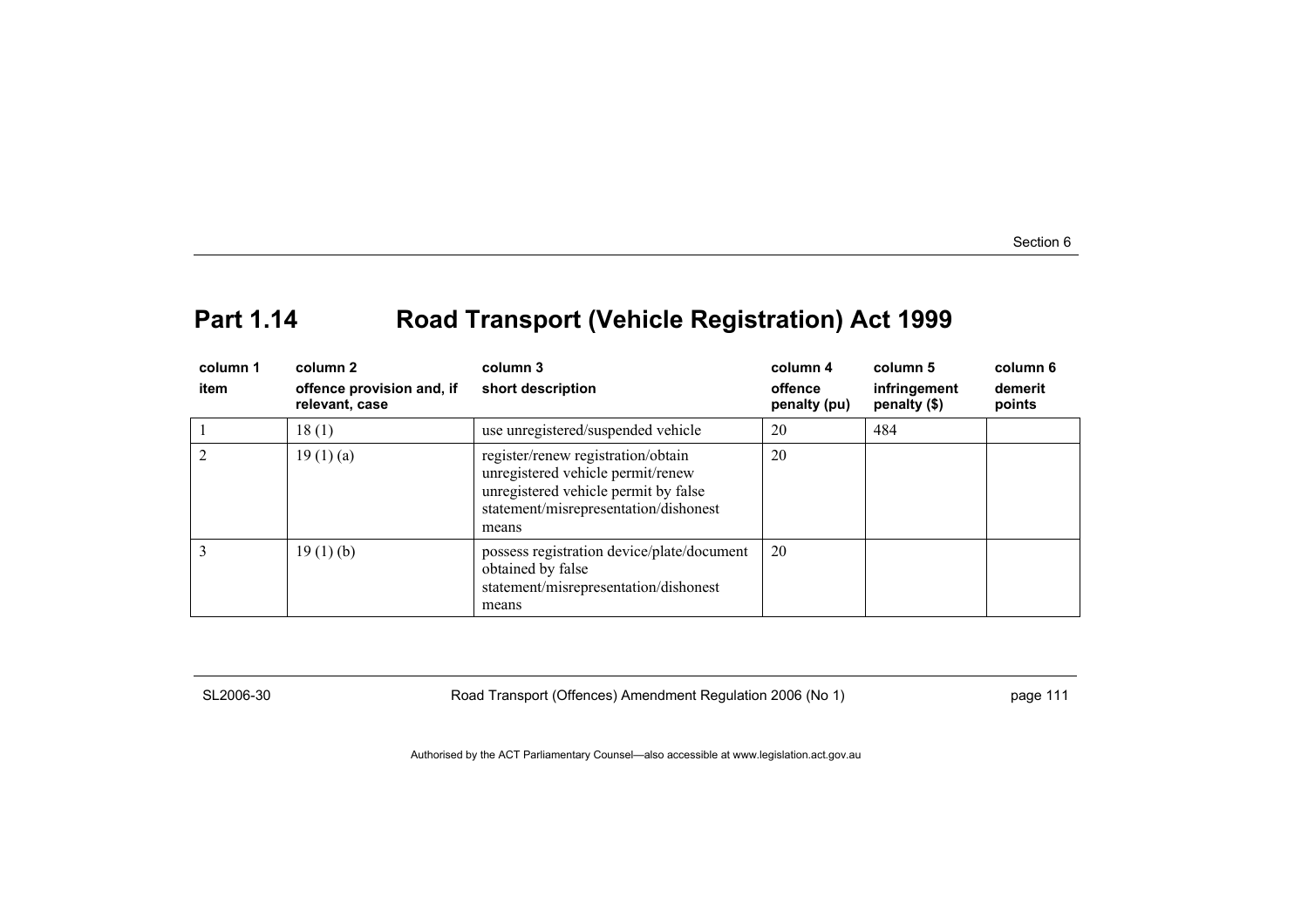| column 1<br>item | column 2<br>offence provision and, if<br>relevant, case | column 3<br>short description                                                                 | column 4<br>offence<br>penalty (pu)        | column 5<br>infringement<br>penalty (\$) | column 6<br>demerit<br>points |
|------------------|---------------------------------------------------------|-----------------------------------------------------------------------------------------------|--------------------------------------------|------------------------------------------|-------------------------------|
| $\overline{4}$   | 20(a)                                                   | forge/fraudulently change/use/lend/allow to<br>be used registration device/plate/document     | $50 \text{ pu}/6$<br>months<br>prison/both |                                          |                               |
| 5                | 20(b)                                                   | knowingly possess forged/fraudulently<br>changed registration device/plate/document           | $50 \text{ pu}/6$<br>months<br>prison/both |                                          |                               |
| 6                | 20(c)                                                   | possess false registration<br>device/plate/document calculated to<br>deceive                  | $50 \text{ pu}/6$<br>months<br>prison/both |                                          |                               |
|                  | 21(2)(a)                                                | not ensure registration device/<br>plate/document installed/displayed/<br>attached to vehicle | 5                                          |                                          |                               |
| 8                | 21(2)(b)                                                | not carry/cause to carry prescribed<br>registration document                                  | 5                                          |                                          |                               |

page 112 **Road Transport (Offences) Amendment Regulation 2006 (No 1)** SL2006-30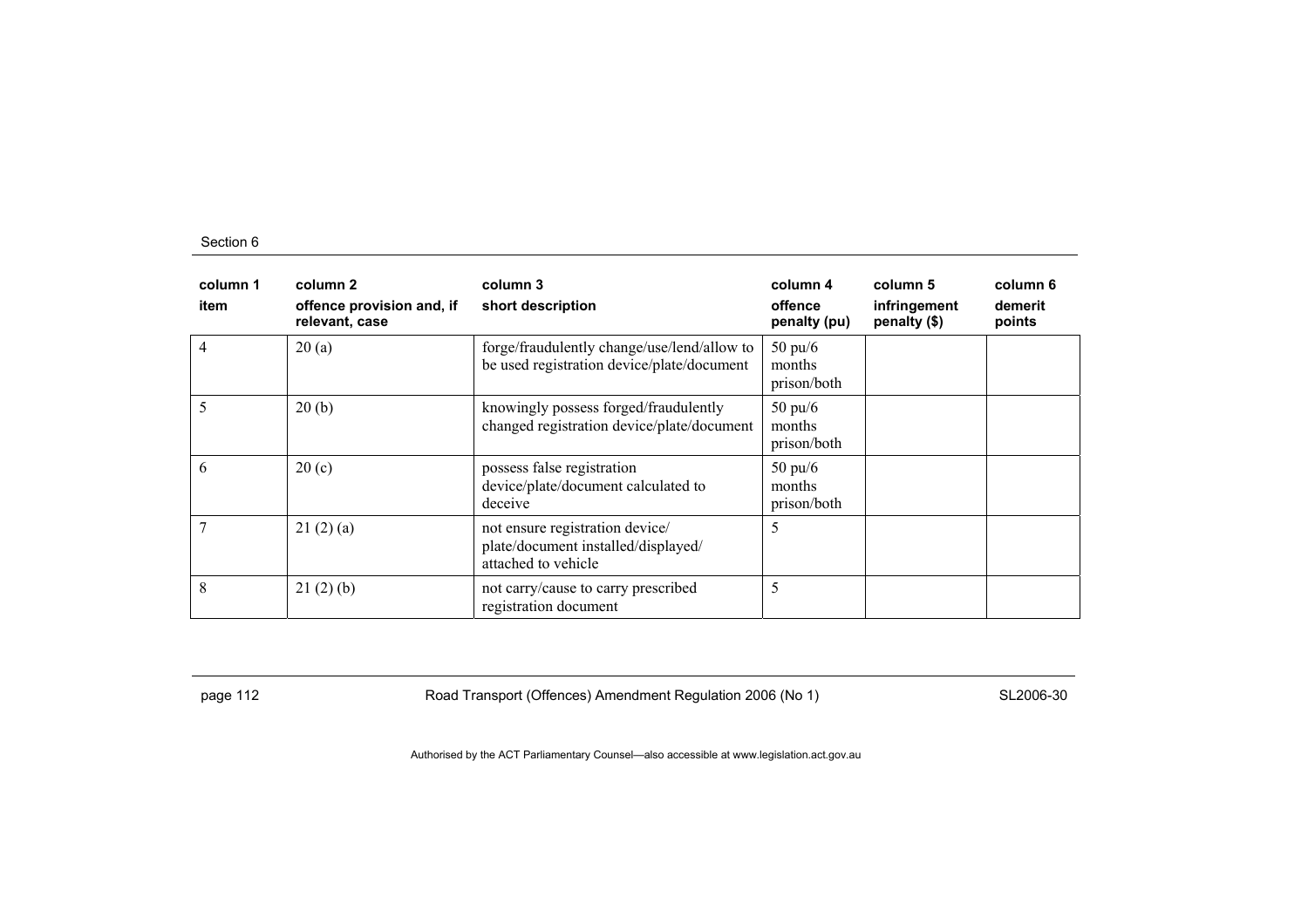| column 1<br>item | column 2<br>offence provision and, if<br>relevant, case | column 3<br>short description                                                                                             | column 4<br>offence<br>penalty (pu) | column 5<br>infringement<br>penalty (\$) | column 6<br>demerit<br>points |
|------------------|---------------------------------------------------------|---------------------------------------------------------------------------------------------------------------------------|-------------------------------------|------------------------------------------|-------------------------------|
| 9                | 21(2)(c)                                                | not produce prescribed registration<br>device/plate/document when required                                                | 5                                   |                                          |                               |
| 10               | 21(2)(d)                                                | not keep required registration records                                                                                    | 5                                   |                                          |                               |
| 11               | 21(3)                                                   | not comply with direction/condition of<br>road transport authority about registration                                     | 50                                  |                                          |                               |
| 12               | 22(1)(a)                                                | use vehicle with unissued/false<br>numberplate/registration label<br>installed/displayed/attached                         | 20                                  |                                          |                               |
| 13               | 22(1)(b)                                                | use vehicle with fraudulently/deceptively<br>changed numberplate/registration<br>label/thing installed/displayed/attached | 20                                  |                                          |                               |
| 14               | 22(1)(c)                                                | use vehicle with thing deceptively<br>resembling numberplate/registration label<br>installed/displayed/attached           | 20                                  |                                          |                               |

SL2006-30 Road Transport (Offences) Amendment Regulation 2006 (No 1) page 113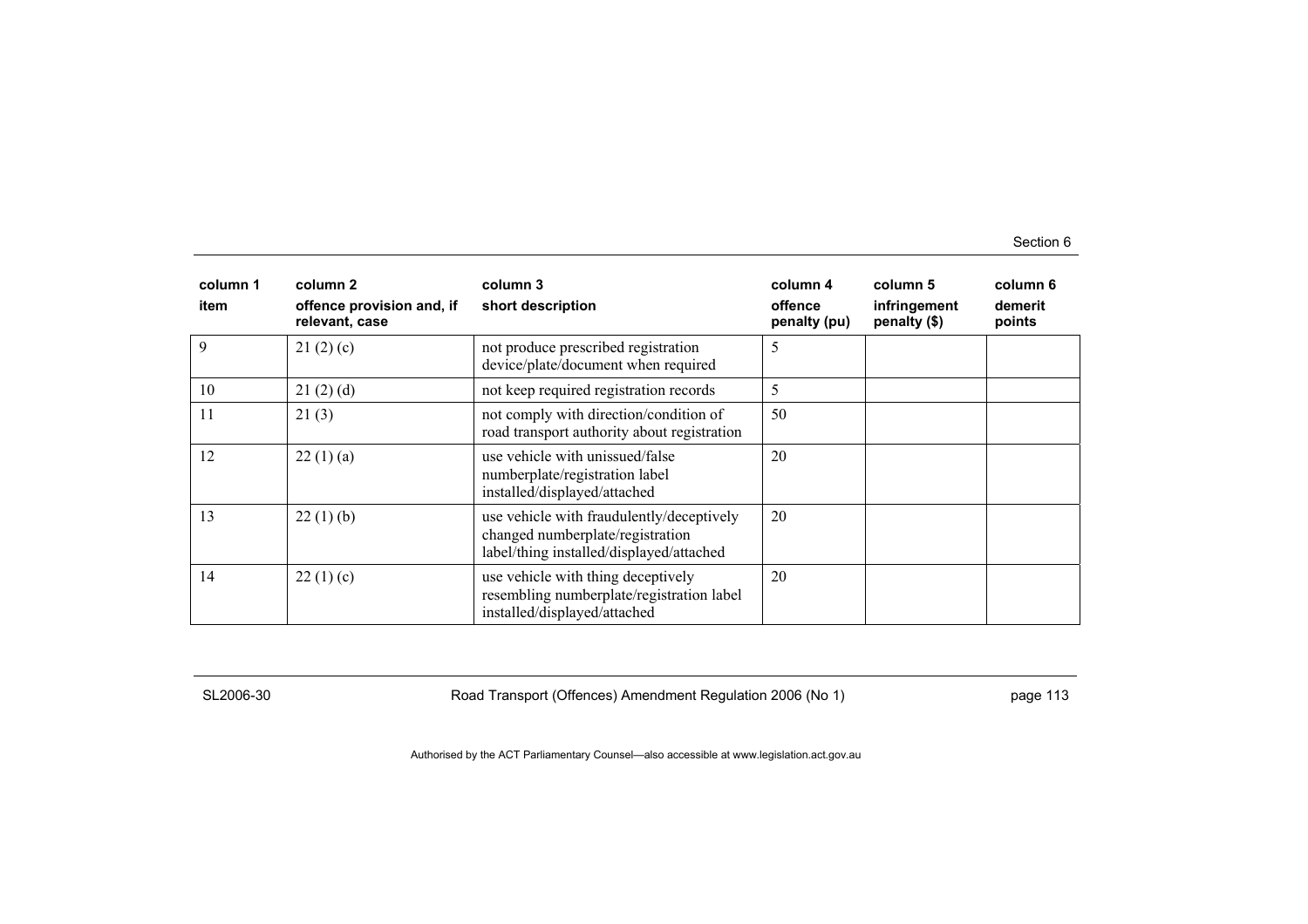| column 1<br>item | column 2<br>offence provision and, if<br>relevant, case | column 3<br>short description                                                                                                                                                                             | column 4<br>offence<br>penalty (pu) | column 5<br>infringement<br>penalty (\$) | column 6<br>demerit<br>points |
|------------------|---------------------------------------------------------|-----------------------------------------------------------------------------------------------------------------------------------------------------------------------------------------------------------|-------------------------------------|------------------------------------------|-------------------------------|
| 15               | 22(2)                                                   |                                                                                                                                                                                                           |                                     |                                          |                               |
| 15.1             | in relation to<br>contravention of<br>22(1)(a)          | registered operator of vehicle not take<br>reasonable precautions to prevent vehicle<br>use with false numberplate/registration<br>label installed/displayed/ attached                                    | 20                                  |                                          |                               |
| 15.2             | in relation to<br>contravention of<br>22(1)(b)          | registered operator of vehicle not take<br>reasonable precautions to prevent vehicle<br>use with fraudulently/deceptively changed<br>numberplate/registration label/thing<br>installed/displayed/attached | 20                                  |                                          |                               |
| 15.3             | in relation to<br>contravention of<br>22(1)(c)          | registered operator of vehicle not take<br>reasonable precautions to prevent vehicle<br>use with thing deceptively resembling<br>numberplate/registration label<br>installed/displayed/attached           | 20                                  |                                          |                               |

page 114 **Road Transport (Offences) Amendment Regulation 2006 (No 1)** SL2006-30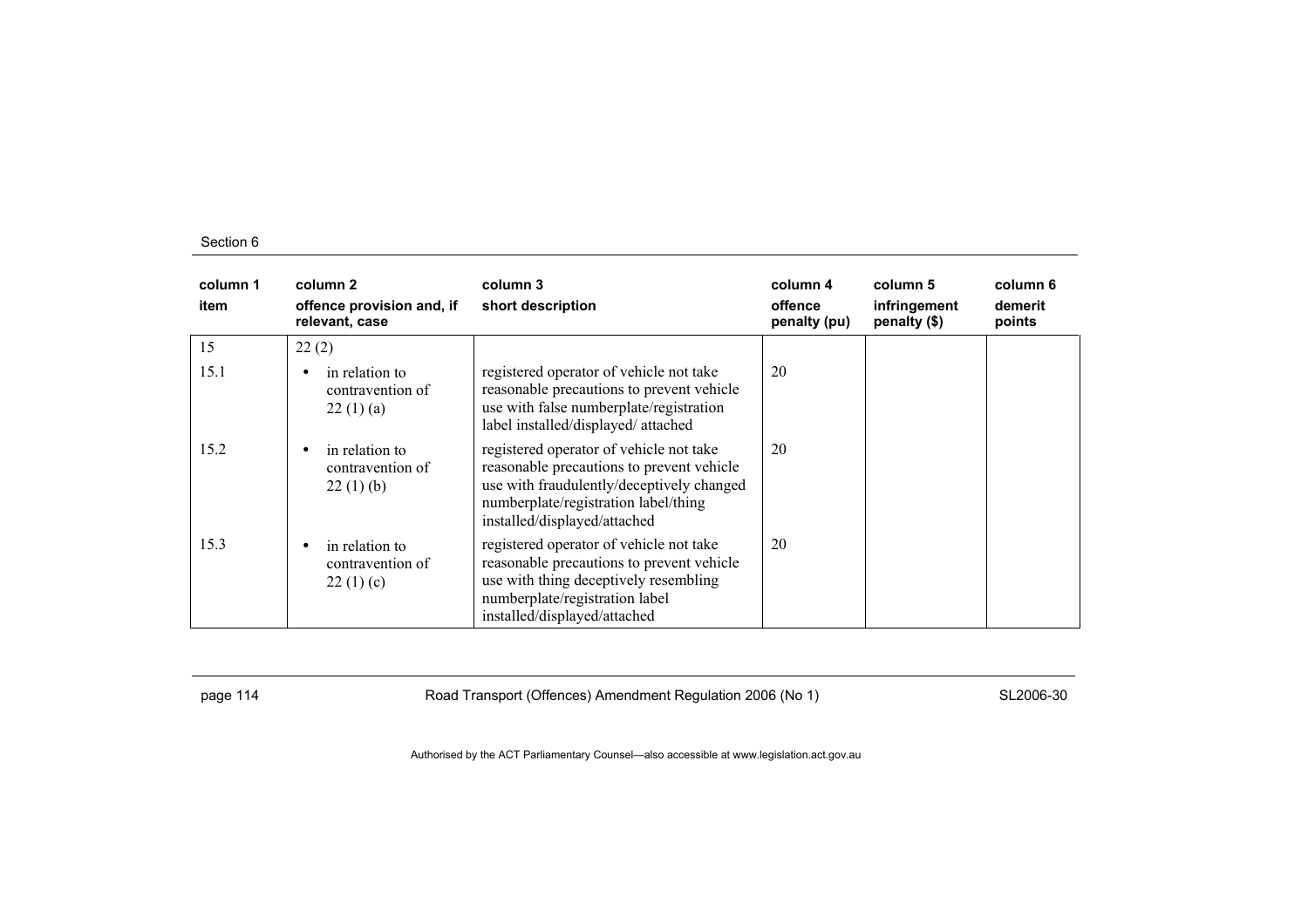| column 1<br>item | column 2<br>offence provision and, if<br>relevant, case | column 3<br>short description                                                                                 | column 4<br>offence<br>penalty (pu)        | column 5<br>infringement<br>penalty (\$) | column 6<br>demerit<br>points |
|------------------|---------------------------------------------------------|---------------------------------------------------------------------------------------------------------------|--------------------------------------------|------------------------------------------|-------------------------------|
| 16               | 22(3)(a)                                                | remove numberplate/registration<br>label/thing installed/displayed/attached to<br>vehicle                     | 20                                         |                                          |                               |
| 17               | 22(3)(b)                                                | deface/damage/interfere with<br>numberplate/registration label/thing                                          | 20                                         |                                          |                               |
| 18               | 23(2)(a)                                                | unlawfully stamp/attach vehicle<br>identification number                                                      | $50 \text{ pu/}6$<br>months<br>prison/both |                                          |                               |
| 19               | 23(2)(b)                                                | unlawfully change/deface/remove/<br>obliterate identification number                                          | $50 \text{ pu/6}$<br>months<br>prison/both |                                          |                               |
| 20               | 23(2)(c)                                                | unlawfully possess part of vehicle knowing<br>identification number is<br>changed/defaced/removed/obliterated | $50 \text{ pu/}6$<br>months<br>prison/both |                                          |                               |

SL2006-30 Road Transport (Offences) Amendment Regulation 2006 (No 1) page 115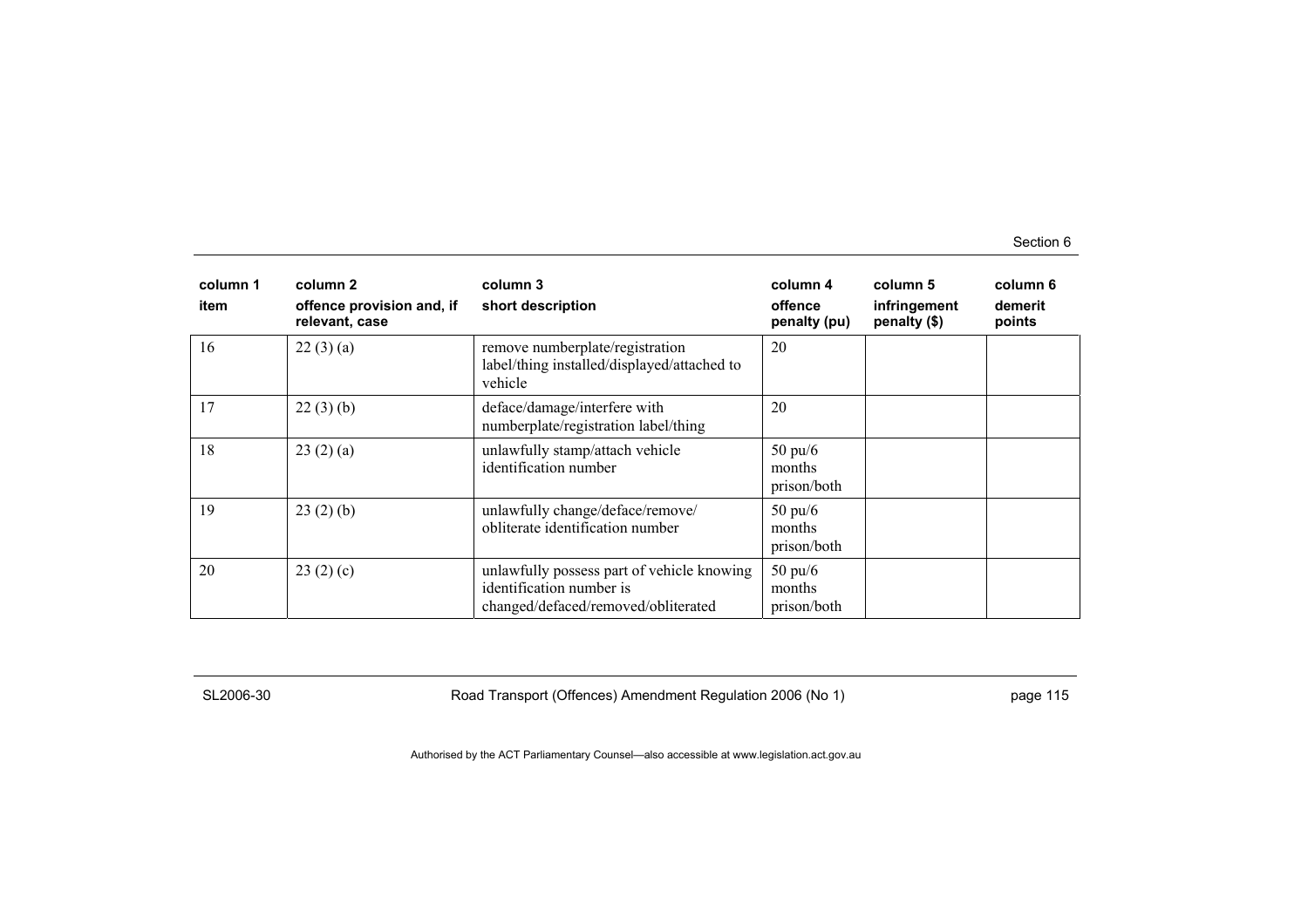| column 1<br>item | column 2<br>offence provision and, if<br>relevant, case | column 3<br>short description                                                            | column 4<br>offence<br>penalty (pu) | column 5<br>infringement<br>penalty (\$) | column 6<br>demerit<br>points |
|------------------|---------------------------------------------------------|------------------------------------------------------------------------------------------|-------------------------------------|------------------------------------------|-------------------------------|
| 21               | 25(3)                                                   | responsible person not give police<br>officer/authorised person reasonable<br>assistance | 20                                  |                                          |                               |
| 22               | 26                                                      | use defective vehicle contrary to section 25<br>condition/prohibition                    | 20                                  | 239                                      |                               |
| 23               | 27(4)                                                   | not comply with request/signal by police<br>officer/authorised person                    | 20                                  |                                          |                               |
| 24               | 28(1)                                                   | use dangerously defective vehicle                                                        | 20                                  |                                          |                               |

page 116 **Road Transport (Offences) Amendment Regulation 2006 (No 1)** SL2006-30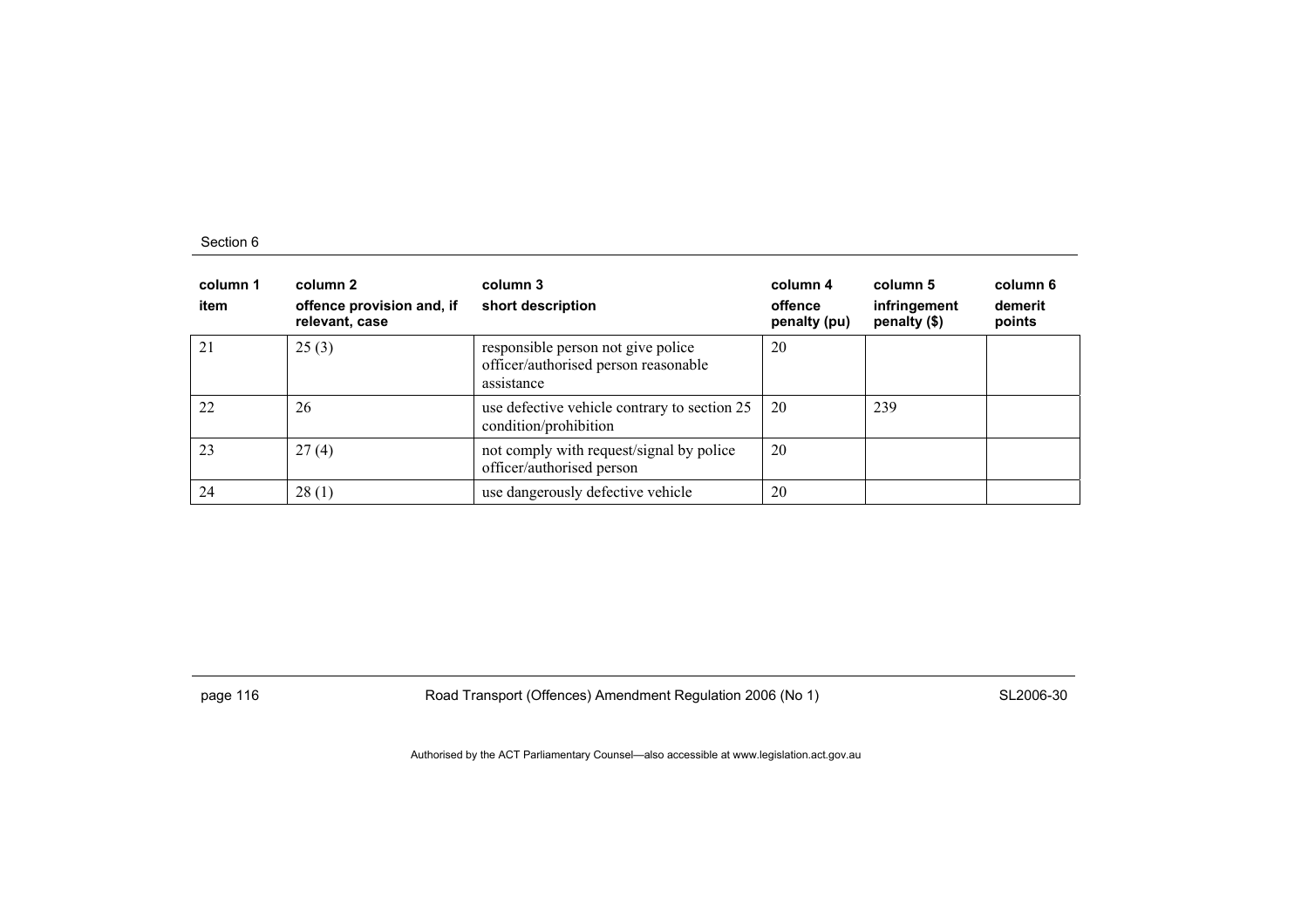# **Part 1.15 Road Transport (Vehicle Registration) Regulation 2000**

| column 1<br>item | column 2<br>offence provision and, if<br>relevant, case | column 3<br>short description                                                                                          | column 4<br>offence<br>penalty (pu) | column 5<br>infringement<br>penalty (\$) | column 6<br>demerit<br>points |
|------------------|---------------------------------------------------------|------------------------------------------------------------------------------------------------------------------------|-------------------------------------|------------------------------------------|-------------------------------|
|                  | 33(7)                                                   | person other than registered operator<br>use/permit someone else to use vehicle in<br>breach of registration condition | 20                                  | 80                                       |                               |
|                  | 41 $(1)(a)$                                             | not tell authority about damaged<br>registration certificate as required                                               | 20                                  | 80                                       |                               |
| 3                | 41 $(1)$ $(b)$                                          | not return damaged registration certificate<br>to authority as required                                                | 20                                  | 80                                       |                               |
| 4                | 42(1)                                                   | not tell authority about lost/stolen/<br>destroyed registration certificate as<br>required                             | 20                                  | -80                                      |                               |

SL2006-30 Road Transport (Offences) Amendment Regulation 2006 (No 1) page 117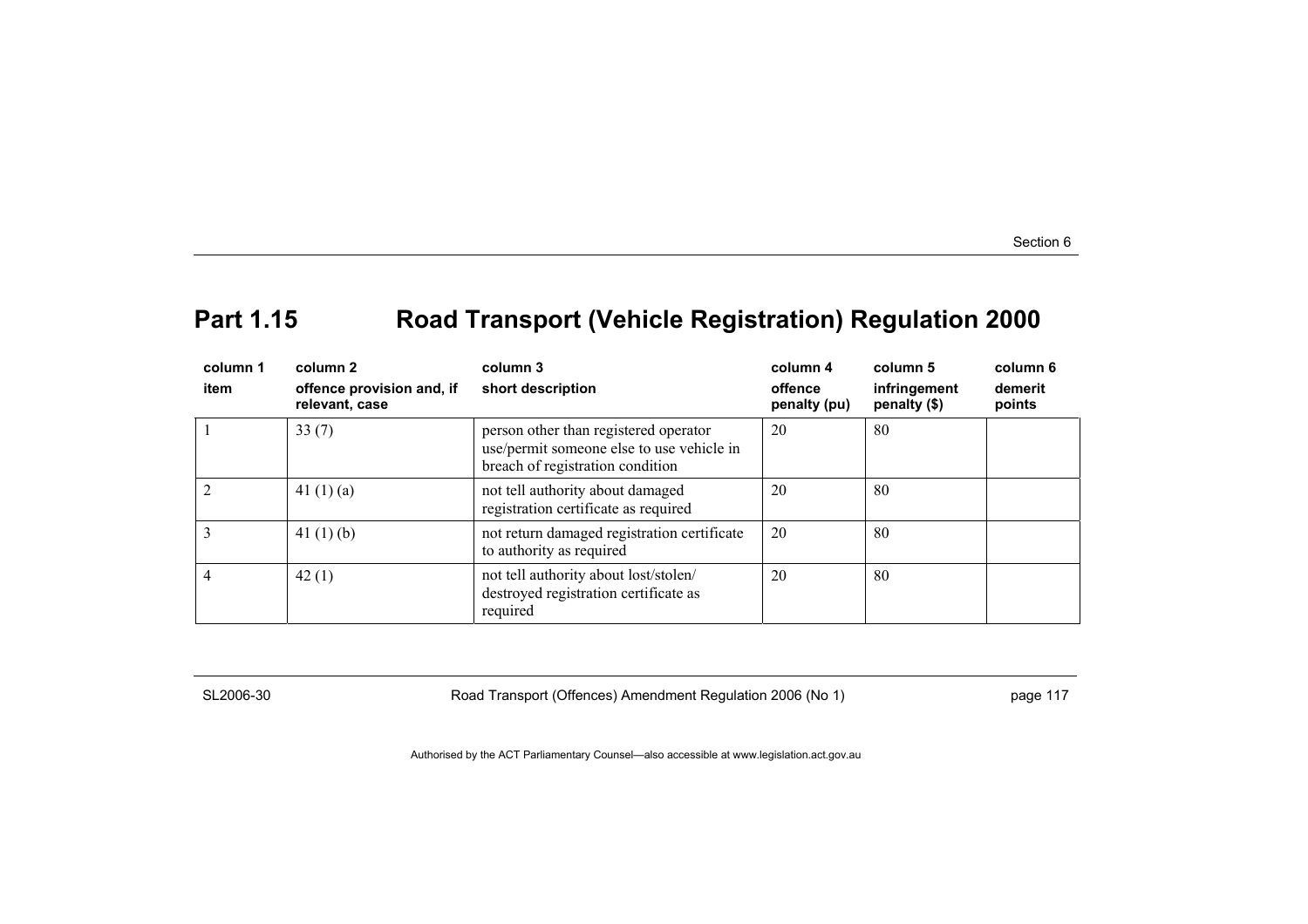| column 1<br>item | column 2<br>offence provision and, if<br>relevant, case | column 3<br>short description                                                                                                          | column 4<br>offence<br>penalty (pu) | column 5<br>infringement<br>penalty (\$) | column 6<br>demerit<br>points |
|------------------|---------------------------------------------------------|----------------------------------------------------------------------------------------------------------------------------------------|-------------------------------------|------------------------------------------|-------------------------------|
| 5                | 42(3)                                                   | not provide statement confirming/<br>explaining circumstances of loss/theft/<br>destruction of registration certificate as<br>required | 20                                  | 80                                       |                               |
| 6                | 43(a)                                                   | not tell authority about recovered<br>registration certificate as required                                                             | 20                                  | 80                                       |                               |
| 7                | 43(b)                                                   | not give recovered registration certificate to<br>authority                                                                            | 20                                  | 80                                       |                               |
| 8                | 45(1)(a)                                                | use vehicle without current registration<br>label attached                                                                             | 20                                  | 80                                       |                               |
| 9                | 45 $(1)$ $(b)$                                          | use vehicle with registration label not<br>attached as required                                                                        | 20                                  | 80                                       |                               |
| 10               | 45 $(1)(c)$                                             | use vehicle with illegible registration label                                                                                          | 20                                  | 80                                       |                               |

page 118 **Road Transport (Offences) Amendment Regulation 2006 (No 1)** SL2006-30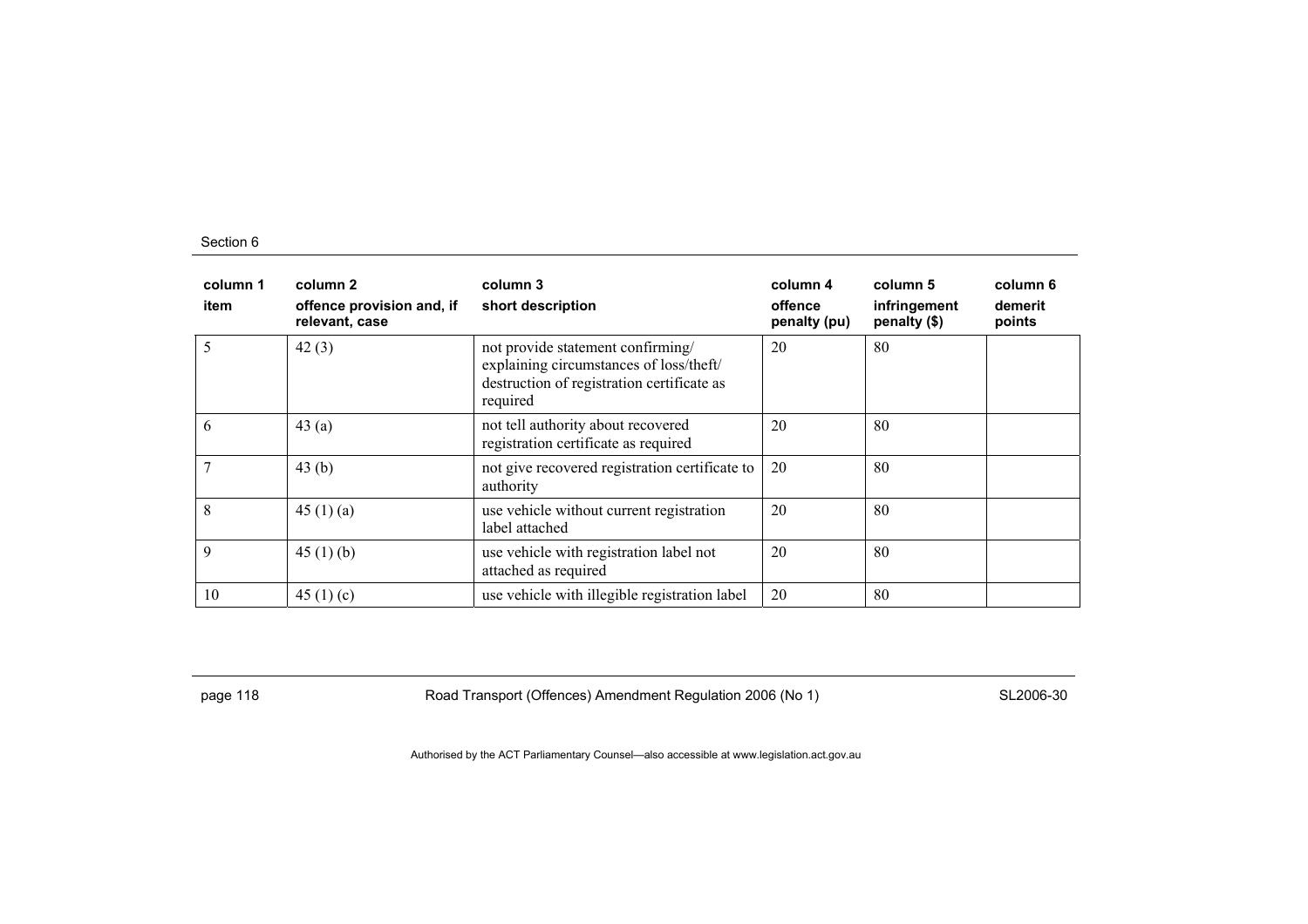| column 1<br>item | column 2<br>offence provision and, if<br>relevant, case   | column 3<br>short description                                                      | column 4<br>offence<br>penalty (pu) | column 5<br>infringement<br>penalty (\$) | column 6<br>demerit<br>points |
|------------------|-----------------------------------------------------------|------------------------------------------------------------------------------------|-------------------------------------|------------------------------------------|-------------------------------|
| 11               | 45(2)                                                     |                                                                                    |                                     |                                          |                               |
| 11.1             | in relation to offence<br>$\bullet$<br>against $45(1)(a)$ | fail to prevent use of vehicle without<br>current registration label attached      | 20                                  | 80                                       |                               |
| 11.2             | in relation to offence<br>$\bullet$<br>against $45(1)(b)$ | fail to prevent use of vehicle with<br>registration label not attached as required | 20                                  | 80                                       |                               |
| 11.3             | in relation to offence<br>٠<br>against $45(1)(c)$         | fail to prevent use of vehicle with illegible<br>registration label                | 20                                  | 80                                       |                               |
| 12               | 45A(3)                                                    | use unissued registration certificate to<br>pretend registered                     | 20                                  |                                          |                               |
| 13               | 45A(4)                                                    | attach unissued registration label to vehicle                                      | 20                                  | 80                                       |                               |
| 14               | 52 $(4)$                                                  | not return numberplate after change of<br>registration number as required          | 20                                  | 80                                       |                               |
| 15               | 57(2)                                                     | not return non-standard numberplate as<br>required                                 | 20                                  | 80                                       |                               |

SL2006-30 Road Transport (Offences) Amendment Regulation 2006 (No 1) page 119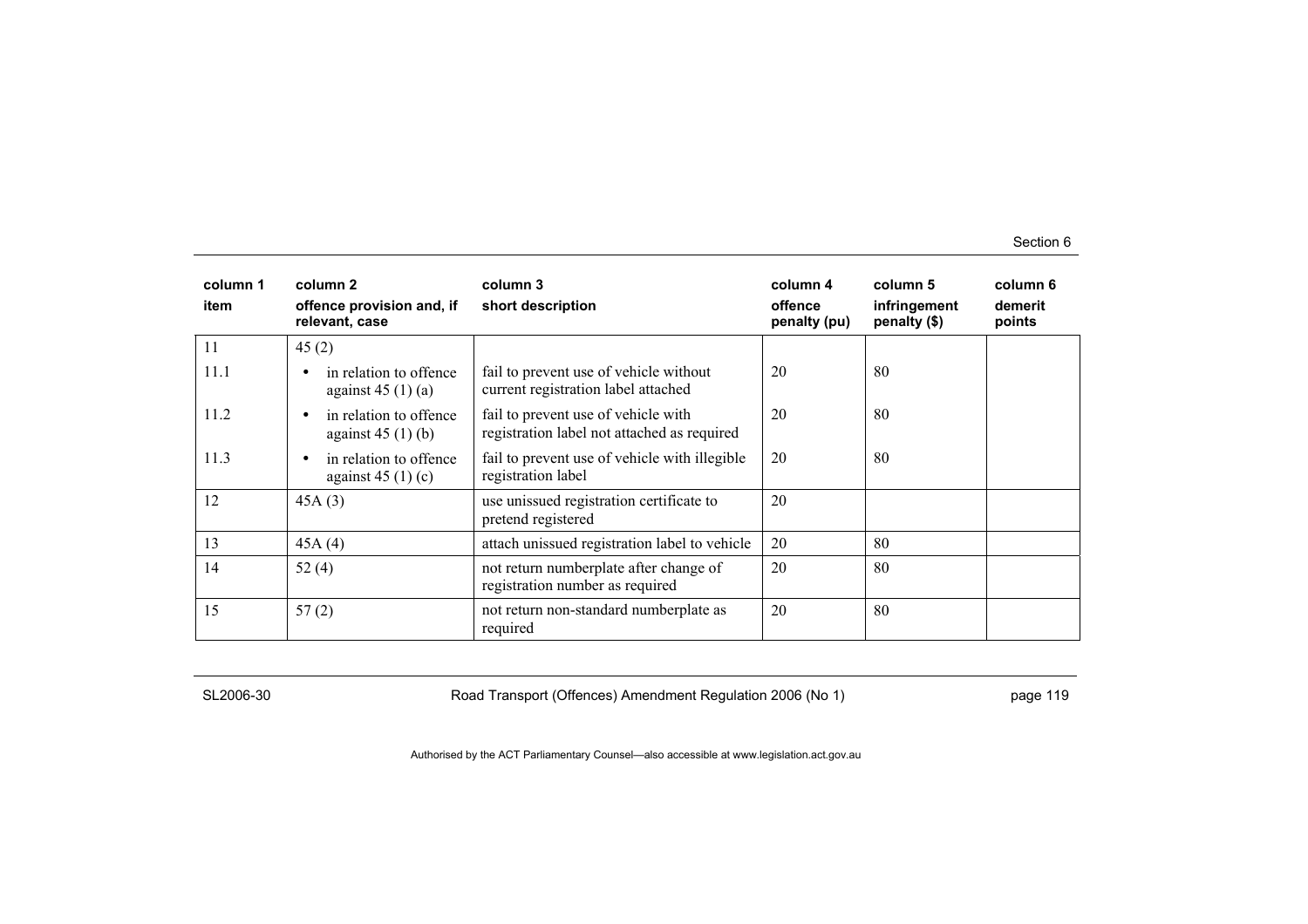| column 1<br>item | column 2<br>offence provision and, if<br>relevant, case   | column 3<br>short description                                                           | column 4<br>offence<br>penalty (pu) | column 5<br>infringement<br>penalty (\$) | column 6<br>demerit<br>points |
|------------------|-----------------------------------------------------------|-----------------------------------------------------------------------------------------|-------------------------------------|------------------------------------------|-------------------------------|
| 16               | 60(1)(a)                                                  | use vehicle without required<br>numberplates/numberplate attached                       | 20                                  | 80                                       |                               |
| 17               | 60(1)(b)                                                  | use vehicle with numberplate not attached<br>as required                                | 20                                  | 80                                       |                               |
| 18               | 60 $(1)(c)$                                               | use vehicle with illegible numberplate                                                  | 20                                  | 80                                       |                               |
| 19               | 60(2)                                                     |                                                                                         |                                     |                                          |                               |
| 19.1             | in relation to offence<br>$\bullet$<br>against $60(1)(a)$ | fail to prevent use of vehicle without<br>required numberplates/numberplate<br>attached | 20                                  | 80                                       |                               |
| 19.2             | in relation to offence<br>$\bullet$<br>against $60(1)(b)$ | fail to prevent use of vehicle with<br>numberplate not attached as required             | 20                                  | 80                                       |                               |
| 19.3             | in relation to offence<br>$\bullet$<br>against $60(1)(c)$ | fail to prevent use of vehicle with illegible<br>numberplate                            | 20                                  | 80                                       |                               |
| 20               | 64(1)(a)                                                  | not tell authority about damaged<br>numberplate as required                             | 20                                  | 80                                       |                               |

page 120 **Road Transport (Offences) Amendment Regulation 2006 (No 1)** SL2006-30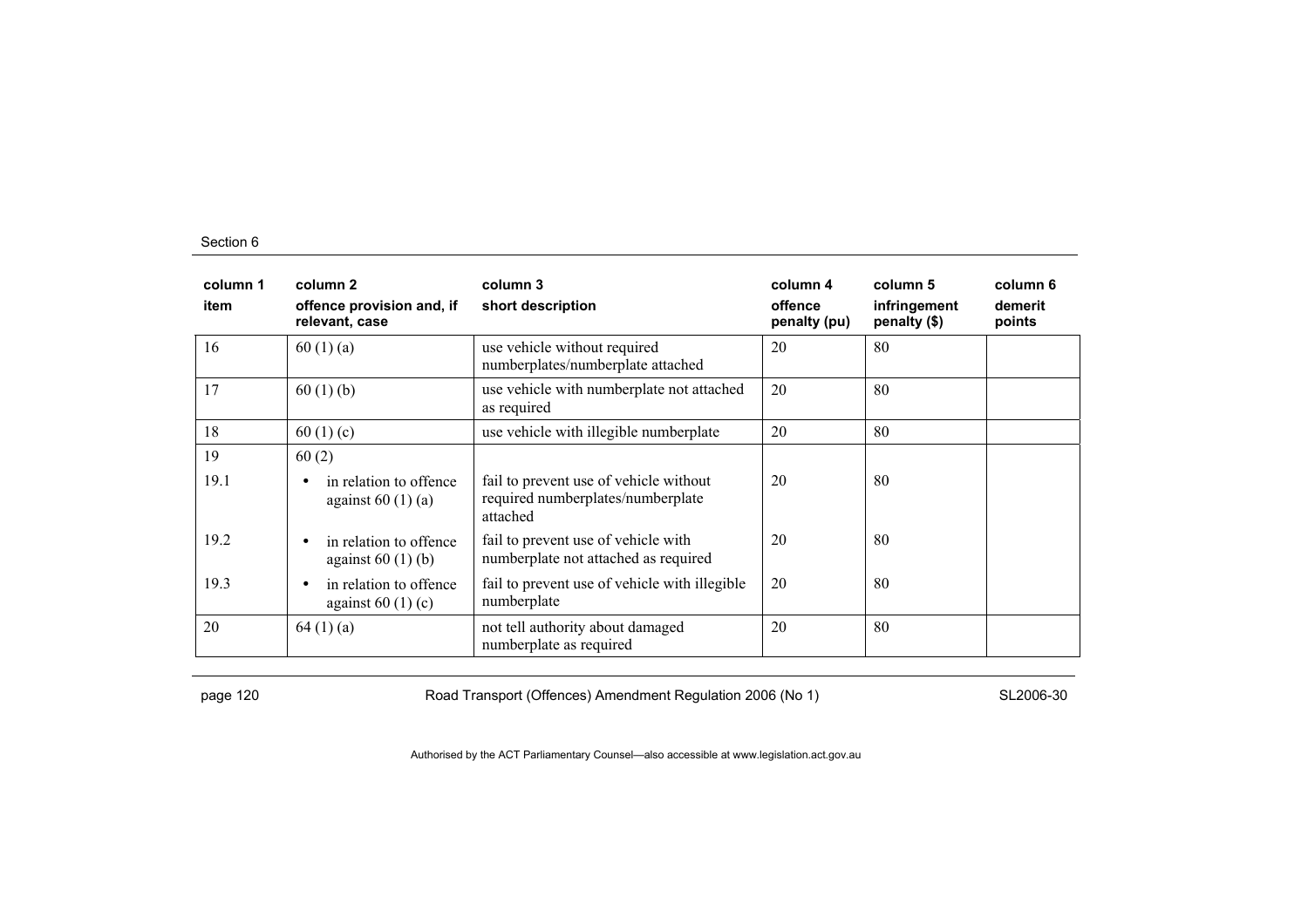| column 1<br>item | column 2<br>offence provision and, if<br>relevant, case | column 3<br>short description                                                                                         | column 4<br>offence<br>penalty (pu) | column 5<br>infringement<br>penalty (\$) | column 6<br>demerit<br>points |
|------------------|---------------------------------------------------------|-----------------------------------------------------------------------------------------------------------------------|-------------------------------------|------------------------------------------|-------------------------------|
| 21               | 64(1)(b)                                                | not return damaged numberplate/<br>numberplate with same number as<br>damaged numberplate to authority as<br>required | 20                                  | 80                                       |                               |
| 22               | 65 $(1)(a)$                                             | not tell authority about lost/stolen/<br>destroyed vehicle numberplate                                                | 20                                  | 80                                       |                               |
| 23               | 65(1)(b)                                                | not return numberplate with same number<br>as lost/stolen/destroyed vehicle<br>numberplate                            | 20                                  | 80                                       |                               |
| 24               | 65(2)                                                   | not tell authority about lost/stolen/<br>destroyed bicycle rack numberplate                                           | 20                                  | 80                                       |                               |

SL2006-30 Road Transport (Offences) Amendment Regulation 2006 (No 1) page 121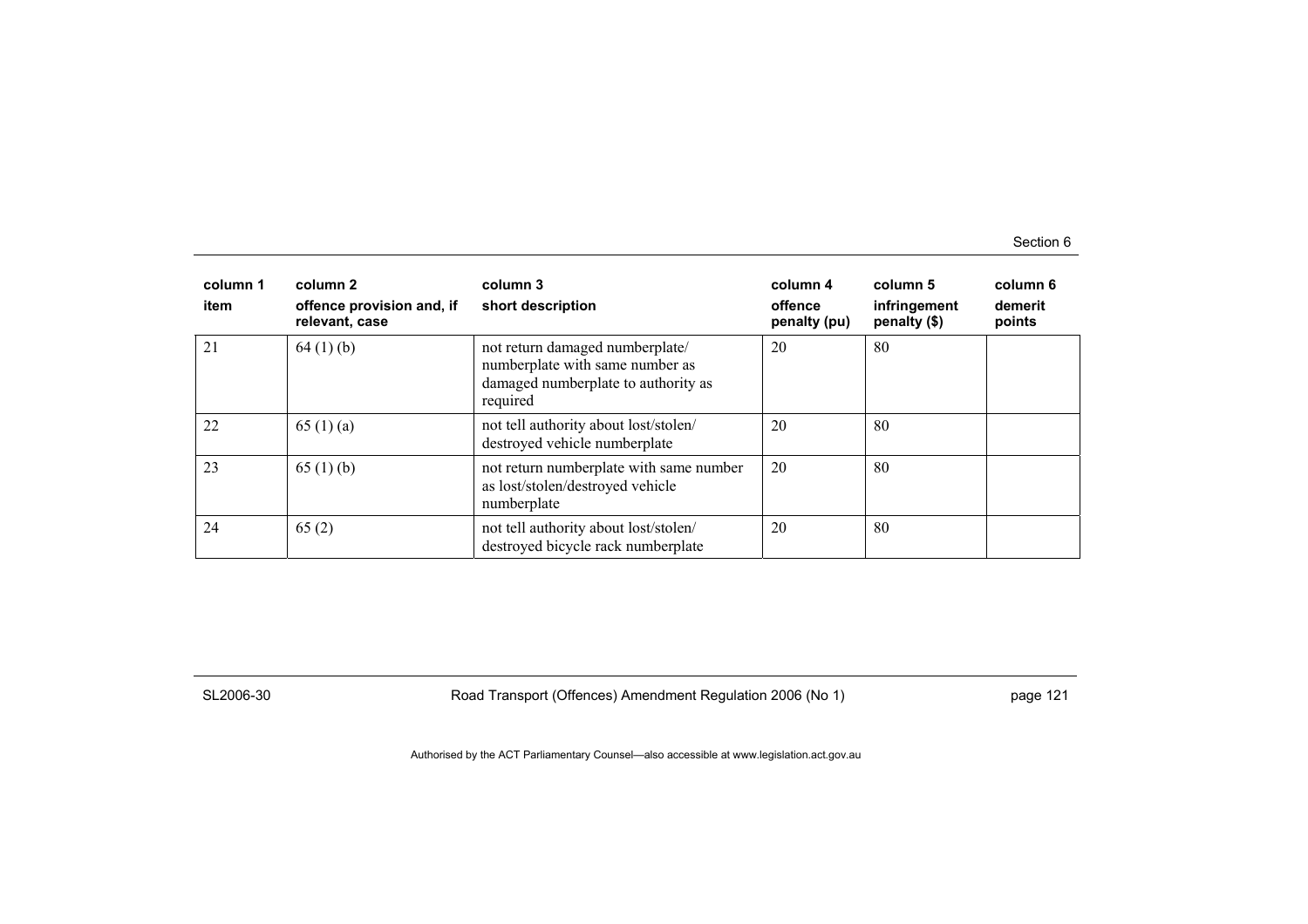| column 1<br>item | column 2<br>offence provision and, if<br>relevant, case | column 3<br>short description                                                                                             | column 4<br>offence<br>penalty (pu) | column 5<br>infringement<br>penalty (\$) | column 6<br>demerit<br>points |
|------------------|---------------------------------------------------------|---------------------------------------------------------------------------------------------------------------------------|-------------------------------------|------------------------------------------|-------------------------------|
| 25               | 65(4)                                                   | not provide statement confirming/<br>explaining circumstances of loss/theft/<br>destruction of numberplate as required    | 20                                  | 80                                       |                               |
| 26               | 66(a)                                                   | not tell authority about recovered<br>numberplate as required                                                             | 20                                  | 80                                       |                               |
| 27               | 66(b)                                                   | not give recovered numberplate to<br>authority as required                                                                | 20                                  | 80                                       |                               |
| 28               | 69(2)(a)                                                | not tell authority orally about change to<br>vehicle garage address/operator's name/<br>operator's address as required    | 20                                  | 80                                       |                               |
| 29               | 69(2)(b)                                                | not tell authority in writing about change to<br>vehicle garage address/operator's<br>name/operator's address as required | 20                                  | 80                                       |                               |
| 30               | 70(2)                                                   | not tell authority vehicle destroyed/<br>written-off by operator/insurer                                                  | 20                                  | 80                                       |                               |

page 122 **Road Transport (Offences) Amendment Regulation 2006 (No 1)** SL2006-30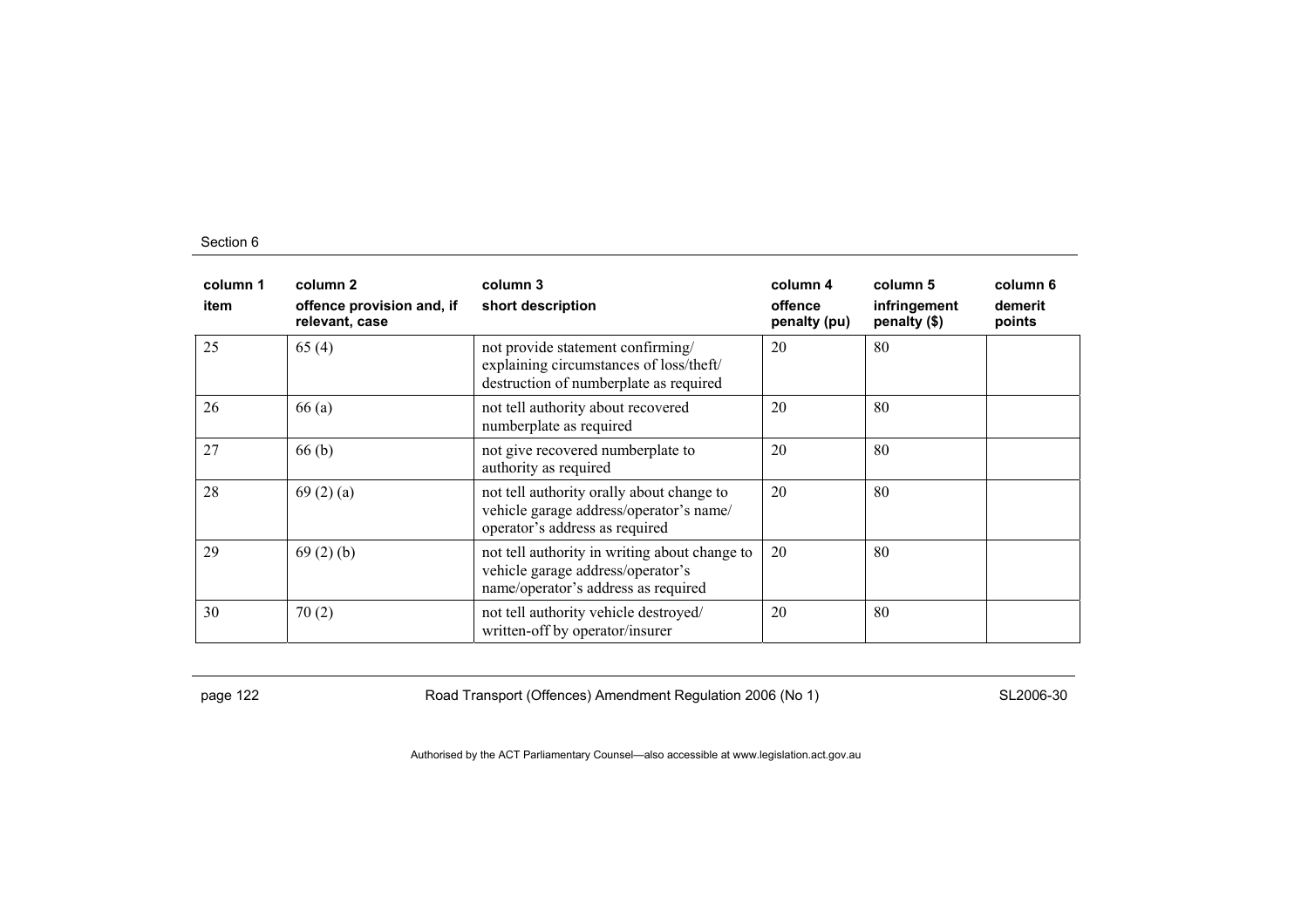| column 1<br>item | column 2<br>offence provision and, if<br>relevant, case | column 3<br>short description                                                                                                 | column 4<br>offence<br>penalty (pu) | column 5<br>infringement<br>penalty (\$) | column 6<br>demerit<br>points |
|------------------|---------------------------------------------------------|-------------------------------------------------------------------------------------------------------------------------------|-------------------------------------|------------------------------------------|-------------------------------|
| 31               | 71(2)                                                   | not tell authority about changed vehicle<br>description as required                                                           | 20                                  | 80                                       |                               |
| 32               | 71(3)(a)                                                | not ensure changed vehicle not used before<br>authority told about change                                                     | 20                                  | 80                                       |                               |
| 33               | 71(3)(b)                                                | not ensure changed vehicle not used before<br>additional amount paid                                                          | 20                                  | 80                                       |                               |
| 34               | 72(4)                                                   |                                                                                                                               |                                     |                                          |                               |
| 34.1             | for notice under<br>72(1)                               | not provide evidence/document/produce<br>vehicle for inspection as required for<br>registrable vehicles register verification | 20                                  | 80                                       |                               |
| 34.2             | for notice under<br>$\bullet$<br>72(3)                  | not produce vehicle for inspection at<br>changed time/place as required for<br>registrable vehicles register verification     | 20                                  | 80                                       |                               |

SL2006-30 Road Transport (Offences) Amendment Regulation 2006 (No 1) page 123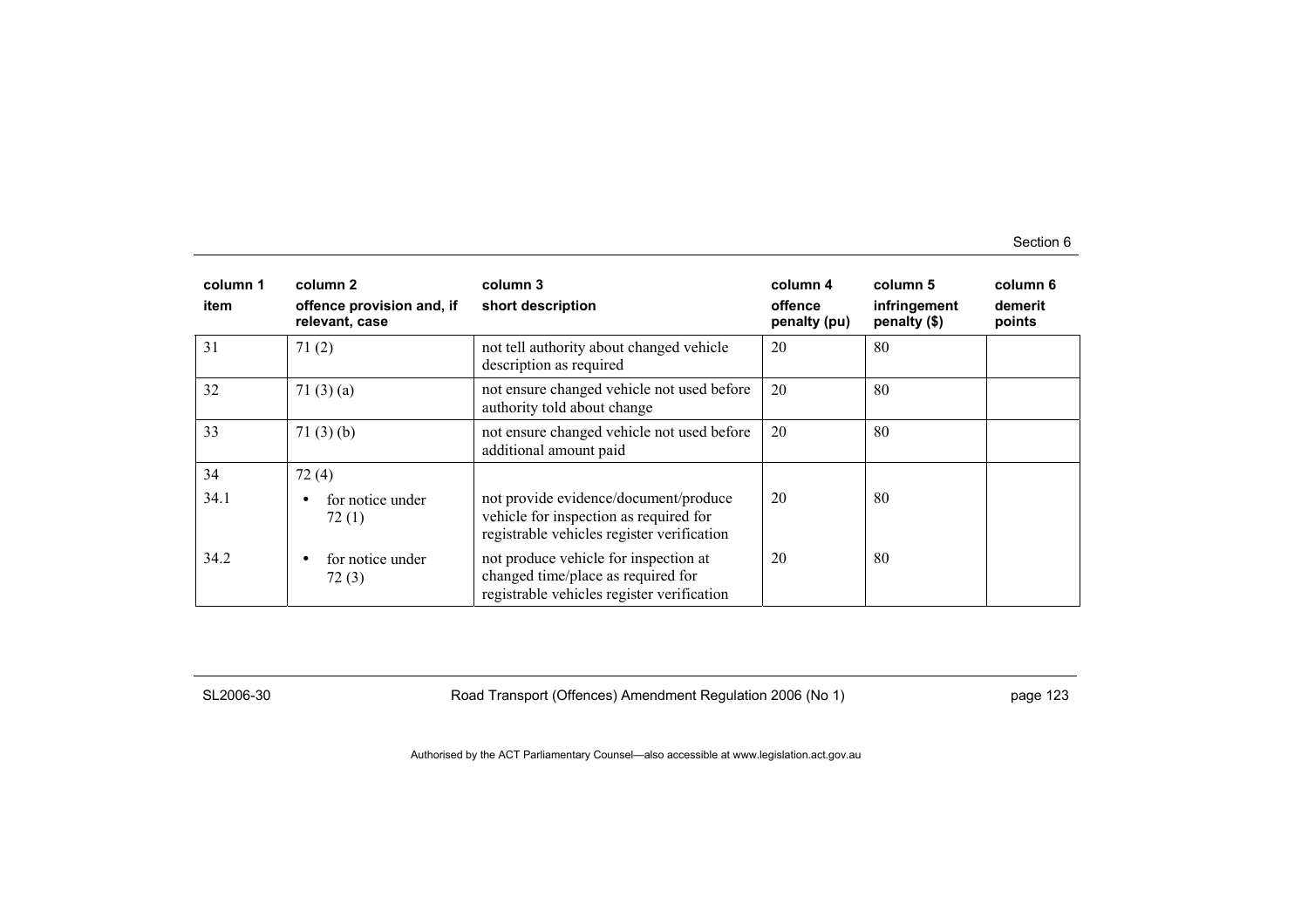| column 1<br>item | column 2<br>offence provision and, if<br>relevant, case | column 3<br>short description                                                                                             | column 4<br>offence<br>penalty (pu) | column 5<br>infringement<br>penalty (\$) | column 6<br>demerit<br>points |
|------------------|---------------------------------------------------------|---------------------------------------------------------------------------------------------------------------------------|-------------------------------------|------------------------------------------|-------------------------------|
| 35               | 73(2)                                                   | disposer of vehicle not give transfer of<br>registration form to acquirer of vehicle as<br>required                       | 20                                  | 80                                       |                               |
| 36               | 74(2)                                                   | acquirer of vehicle not give transfer of<br>registration form with duty payable to<br>authority as required               | 20                                  | 80                                       |                               |
| 37               | 74(4)                                                   | acquirer of vehicle not give form about<br>court order/legal process with duty payable<br>to authority as required        | 20                                  | 80                                       |                               |
| 38               | 76(2)                                                   | holder of security interest not give form<br>about taking/returning vehicle with duty<br>payable to authority as required | 20                                  | 80                                       |                               |
| 39               | 77(5)                                                   | first transferee after death of operator not<br>return certificate of registration to authority<br>as required            | 20                                  | 80                                       |                               |

page 124 **Road Transport (Offences) Amendment Regulation 2006 (No 1)** SL2006-30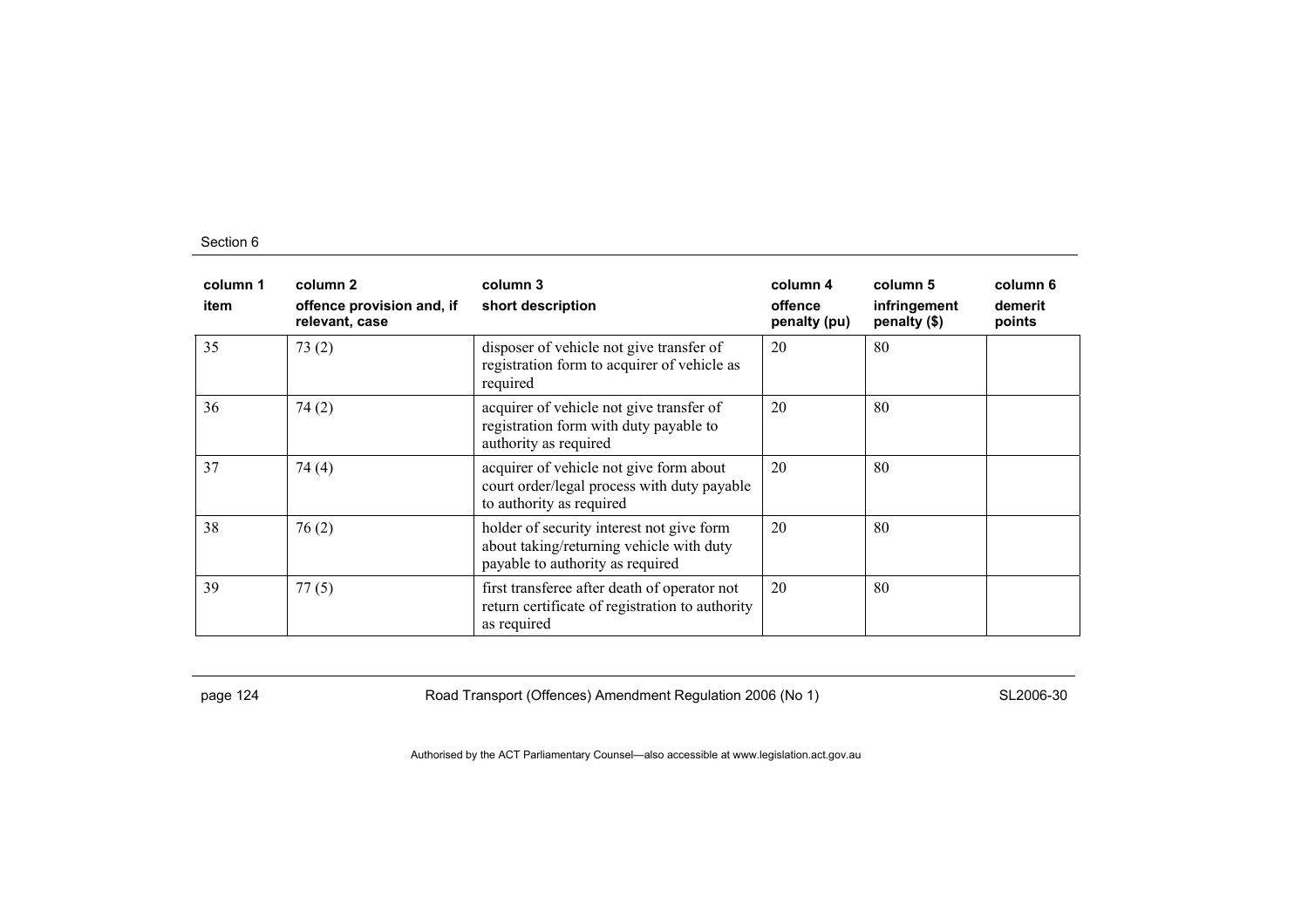| column 1<br>item | column 2<br>offence provision and, if<br>relevant, case | column 3<br>short description                                                                             | column 4<br>offence<br>penalty (pu) | column 5<br>infringement<br>penalty (\$) | column 6<br>demerit<br>points |
|------------------|---------------------------------------------------------|-----------------------------------------------------------------------------------------------------------|-------------------------------------|------------------------------------------|-------------------------------|
| 40               | 82(3)                                                   | registered operator not return numberplates<br>as required after registration expiry                      | 20                                  | 80                                       |                               |
| 41               | 85(6)(a)                                                | not destroy cancelled registration label                                                                  | 20                                  | 80                                       |                               |
| 42               | 85(6)(b)                                                | not return registration certificate and<br>numberplates after cancellation as required                    | 20                                  | 80                                       |                               |
| 43               | 87                                                      | unregistered vehicle permit label not<br>attached to vehicle as required                                  | 20                                  | 80                                       |                               |
| 44               | 89(2)                                                   | not return recalled trader's plate to<br>authority as required                                            | 20                                  | 80                                       |                               |
| 45               | 91(1)                                                   | not tell authority about lost/stolen/<br>destroyed identification label for trader's<br>plate as required | 20                                  | 80                                       |                               |

SL2006-30 Road Transport (Offences) Amendment Regulation 2006 (No 1) page 125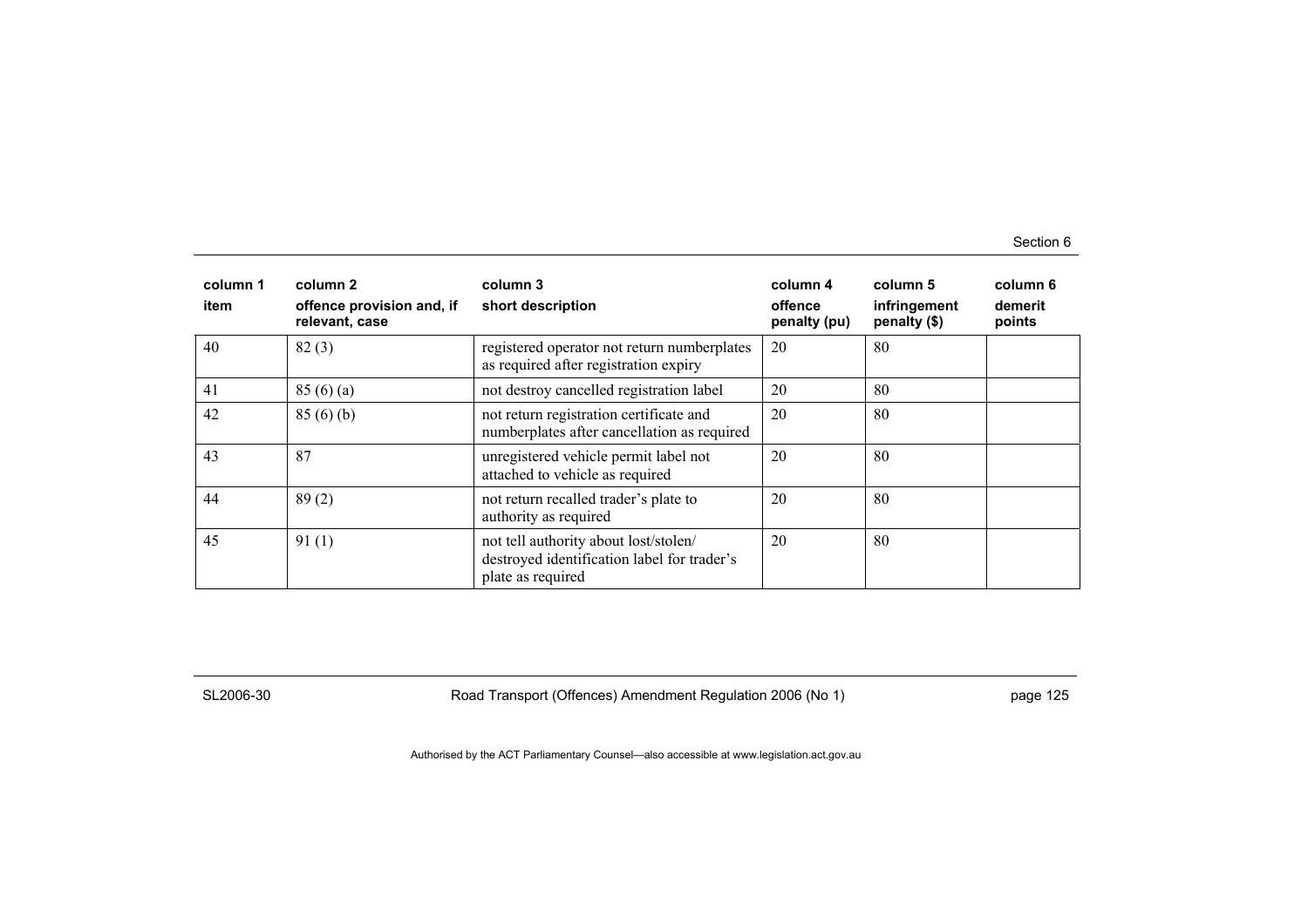| column 1<br>item | column 2<br>offence provision and, if<br>relevant, case | column 3<br>short description                                                                                                                         | column 4<br>offence<br>penalty (pu) | column 5<br>infringement<br>penalty (\$) | column 6<br>demerit<br>points |
|------------------|---------------------------------------------------------|-------------------------------------------------------------------------------------------------------------------------------------------------------|-------------------------------------|------------------------------------------|-------------------------------|
| 46               | 91(3)                                                   | not provide statement confirming/<br>explaining circumstances of loss/theft/<br>destruction of identification label for<br>trader's plate as required | 20                                  | 80                                       |                               |
| 47               | 93(a)                                                   | not tell authority about recovered<br>identification label for trader's plate as<br>required                                                          | 20                                  | 80                                       |                               |
| 48               | 93(b)                                                   | not give recovered identification label for<br>trader's plate to authority as required                                                                | 20                                  | 80                                       |                               |
| 49               | 97(1)(a)                                                | use vehicle with illegible trader's plate<br>identification label                                                                                     | 20                                  | 80                                       |                               |
| 50               | $97(1)$ (b)                                             | use vehicle with changed trader's plate<br>identification label                                                                                       | 20                                  | 80                                       |                               |

page 126 **Road Transport (Offences) Amendment Regulation 2006 (No 1)** SL2006-30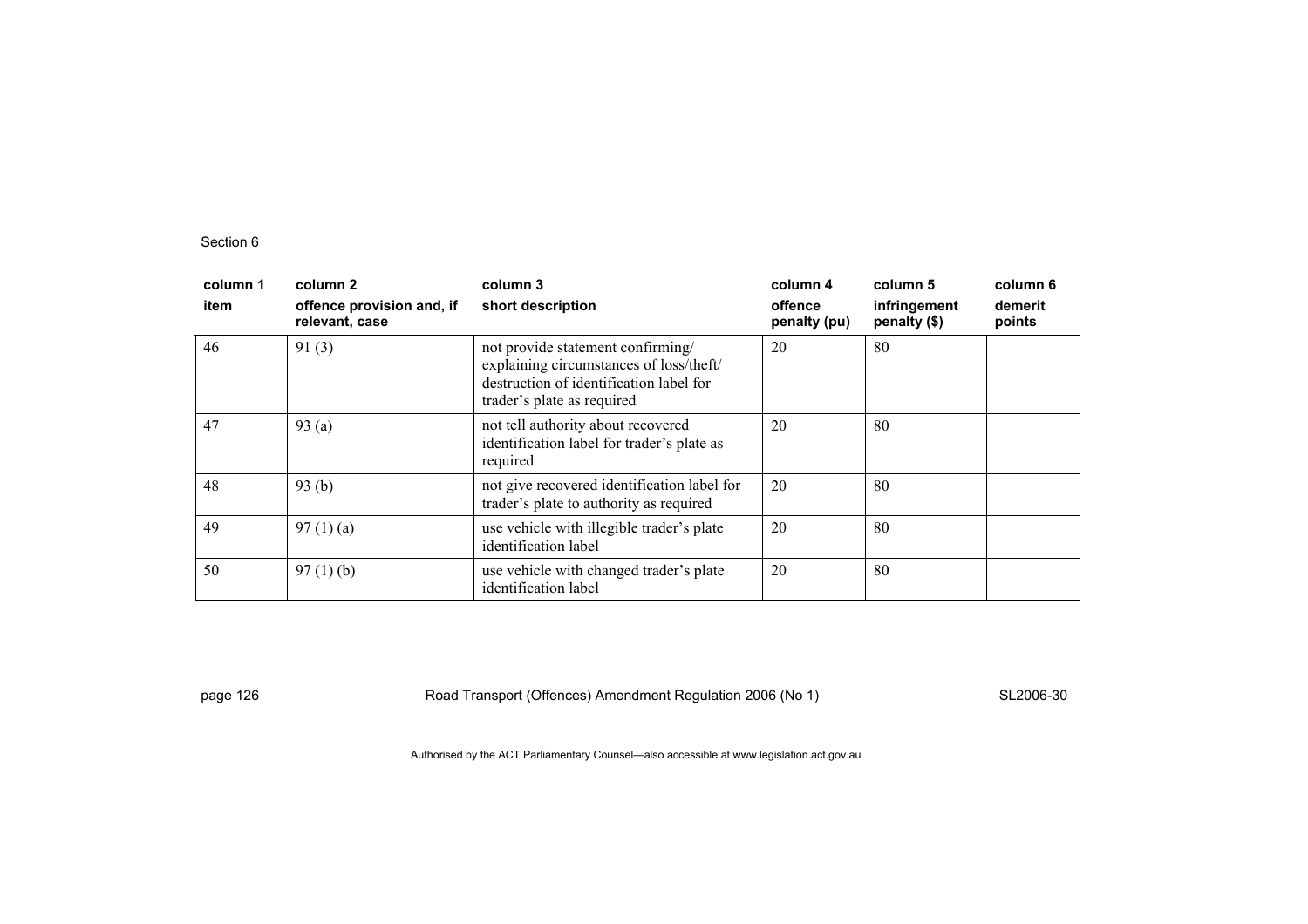| column 1<br>item | column 2<br>offence provision and, if<br>relevant, case | column 3<br>short description                                                         | column 4<br>offence<br>penalty (pu) | column 5<br>infringement<br>penalty (\$) | column 6<br>demerit<br>points |
|------------------|---------------------------------------------------------|---------------------------------------------------------------------------------------|-------------------------------------|------------------------------------------|-------------------------------|
| 51               | 97 $(1)(c)$                                             | use vehicle with trader's plate<br>identification label for another trader's<br>plate | 20                                  | 80                                       |                               |
| 52               | 97(1)(d)                                                | use vehicle with void trader's plate<br>identification label                          | 20                                  | 80                                       |                               |
| 53               | 97(1)(e)                                                | use vehicle with expired trader's plate<br>identification label                       | 20                                  | 80                                       |                               |
| 54               | 97(2)                                                   | lend/part with trader's plate identification<br>label                                 | 20                                  | 80                                       |                               |
| 55               | 98(a)                                                   | not record use of trader's plate for journey<br>as required                           | 20                                  | 80                                       |                               |
| 56               | 98(b)                                                   | not keep record of use of trader's plate as<br>required                               | 20                                  | 80                                       |                               |
| 57               | 98(c)                                                   | not produce record of use of trader's plate<br>to police officer/authorised person    | 20                                  | -80                                      |                               |

SL2006-30 Road Transport (Offences) Amendment Regulation 2006 (No 1) page 127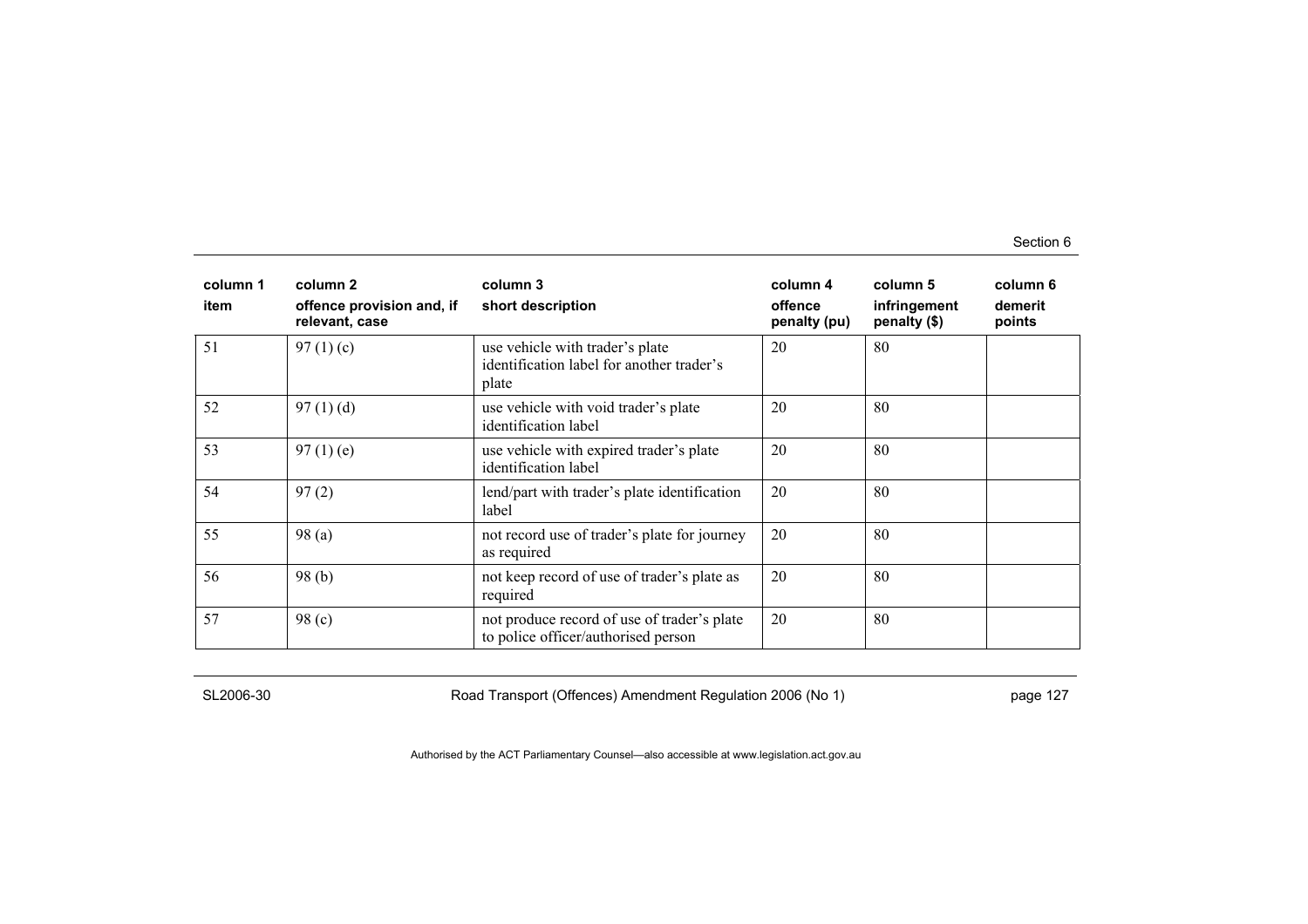| column 1<br>item | column 2<br>offence provision and, if<br>relevant, case | column 3<br>short description                                                                                                                      | column 4<br>offence<br>penalty (pu) | column 5<br>infringement<br>penalty (\$) | column 6<br>demerit<br>points |
|------------------|---------------------------------------------------------|----------------------------------------------------------------------------------------------------------------------------------------------------|-------------------------------------|------------------------------------------|-------------------------------|
| 58               | 99(2)                                                   | driver/person in charge/person issued<br>trader's plate not answer police<br>officer's/authorised person's question<br>about use of trader's plate | 20                                  | 80                                       |                               |
| 59               | 100(1)                                                  | not notify authority of sale/disposition/<br>cessation of business with trader's plate as<br>required                                              | 20                                  | 80                                       |                               |
| 60               | 101(2)                                                  | not return trader's plate not entitled to as<br>required                                                                                           | 20                                  | 80                                       |                               |
| 61               | 101(3)                                                  | not return expired trader's plate as required                                                                                                      | 20                                  | 80                                       |                               |
| 62               | 107(2)                                                  | drive unsafely maintained vehicle                                                                                                                  | 20                                  | 239                                      |                               |
| 63               | 107(3)                                                  | tow unsafely maintained combination<br>vehicle                                                                                                     | 20                                  | 239                                      |                               |
| 64               | 107(4)                                                  | operator not maintain vehicle safe to drive                                                                                                        | 20                                  | 239                                      |                               |
| 65               | 107(5)                                                  | operator not maintain trailer safe to tow                                                                                                          | 20                                  | 239                                      |                               |

page 128 **Road Transport (Offences) Amendment Regulation 2006 (No 1)** SL2006-30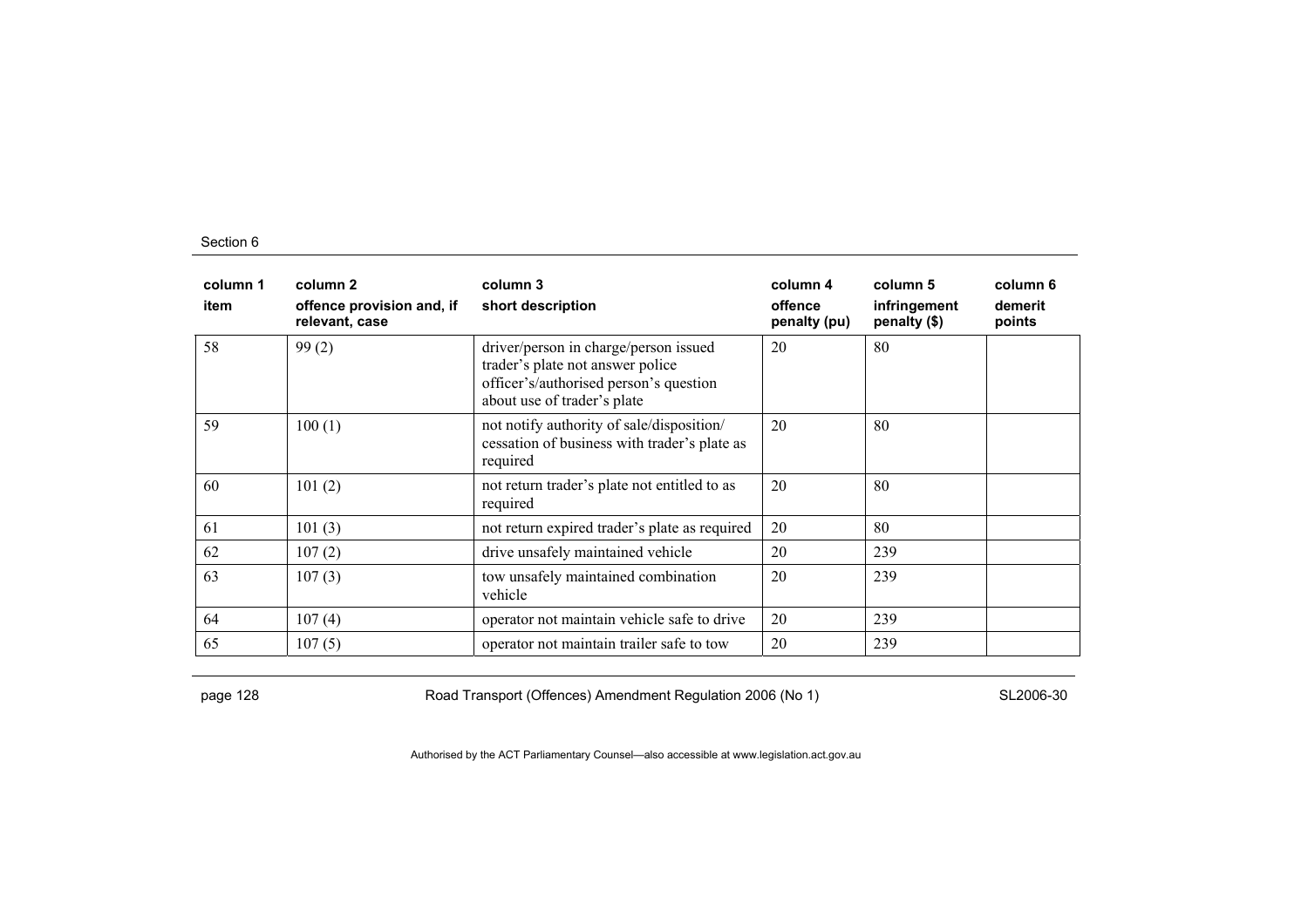| column 1<br>item | column 2<br>offence provision and, if<br>relevant, case | column 3<br>short description                                          | column 4<br>offence<br>penalty (pu) | column 5<br>infringement<br>penalty (\$) | column 6<br>demerit<br>points |
|------------------|---------------------------------------------------------|------------------------------------------------------------------------|-------------------------------------|------------------------------------------|-------------------------------|
| 66               | 108(2)                                                  | drive vehicle without emission control<br>system fitted                | 20                                  | 107                                      |                               |
| 67               | 108(3)                                                  | drive vehicle with emission control system<br>not maintained           | 20                                  | 107                                      |                               |
| 68               | 108(4)                                                  | tow combination vehicle without emission<br>control system fitted      | 20                                  | 107                                      |                               |
| 69               | 108(5)                                                  | tow combination vehicle with emission<br>control system not maintained | 20                                  | 107                                      |                               |
| 70               | 108(6)                                                  | operator not ensure emission control<br>system fitted to vehicle       | 20                                  | 107                                      |                               |
| 71               | 108(7)                                                  | operator not ensure emission control<br>system maintained              | 20                                  | 107                                      |                               |

SL2006-30 Road Transport (Offences) Amendment Regulation 2006 (No 1) page 129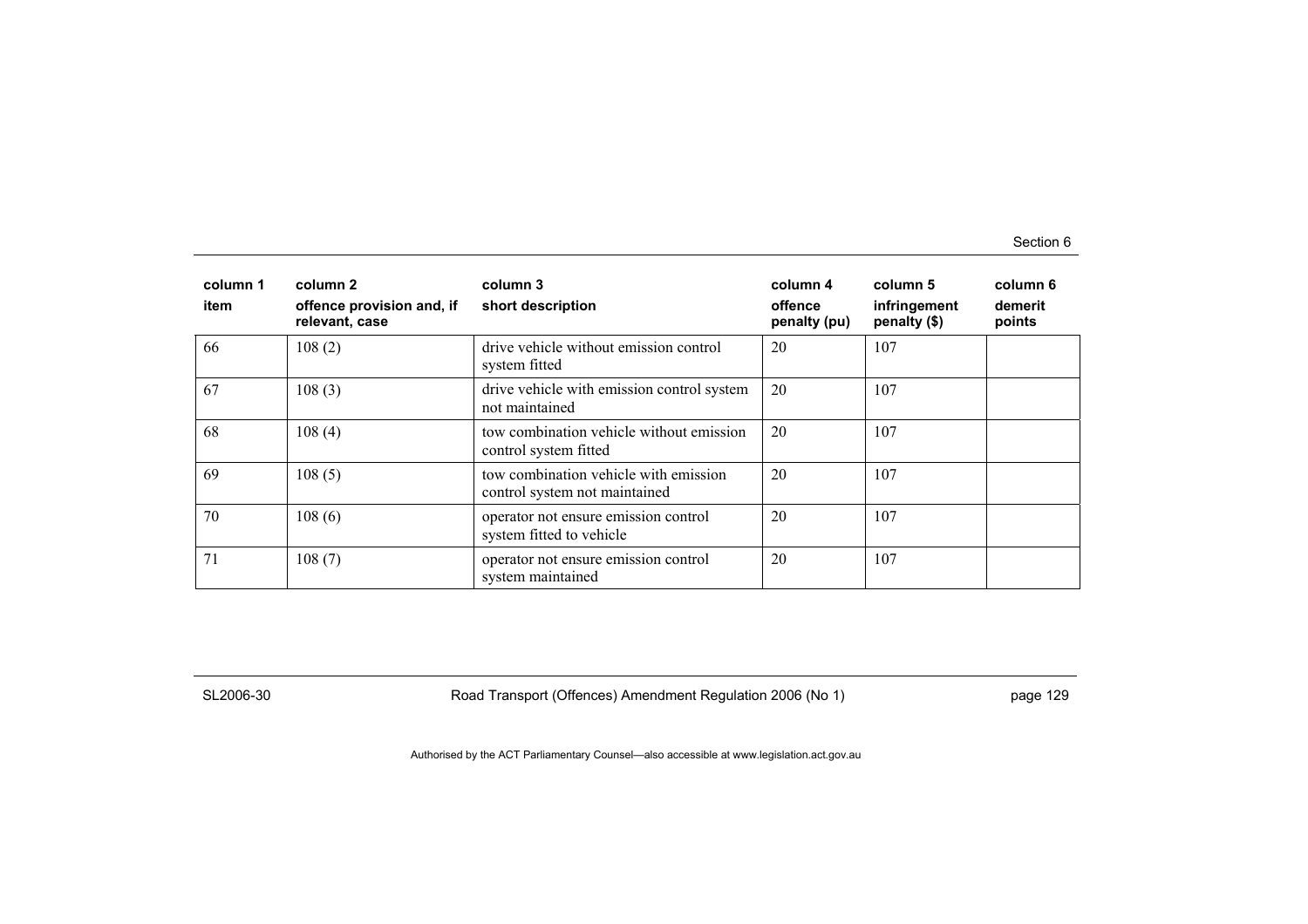| column 1<br>item | column 2<br>offence provision and, if<br>relevant, case                                                                                           | column 3<br>short description                                                                              | column 4<br>offence<br>penalty (pu) | column 5<br>infringement<br>penalty (\$) | column 6<br>demerit<br>points |
|------------------|---------------------------------------------------------------------------------------------------------------------------------------------------|------------------------------------------------------------------------------------------------------------|-------------------------------------|------------------------------------------|-------------------------------|
| 72               | 109(2)                                                                                                                                            |                                                                                                            |                                     |                                          |                               |
| 72.1             | plant not comply with<br>schedule 1,<br>section 1.6                                                                                               | driver/operator plant not comply with<br>specifications/unsafe                                             | 20                                  | 239                                      |                               |
| 72.2             | motor vehicle not<br>comply with<br>schedule 1,<br>sections $1.16-1.21$ in<br>relation to seatbelts.<br>seatbelt anchorages or<br>head restraints | driver/operator motor vehicle not comply<br>with standard—seatbelts/seatbelt<br>anchorages/head restraints | 20                                  | 239                                      |                               |

page 130 **Road Transport (Offences) Amendment Regulation 2006 (No 1)** SL2006-30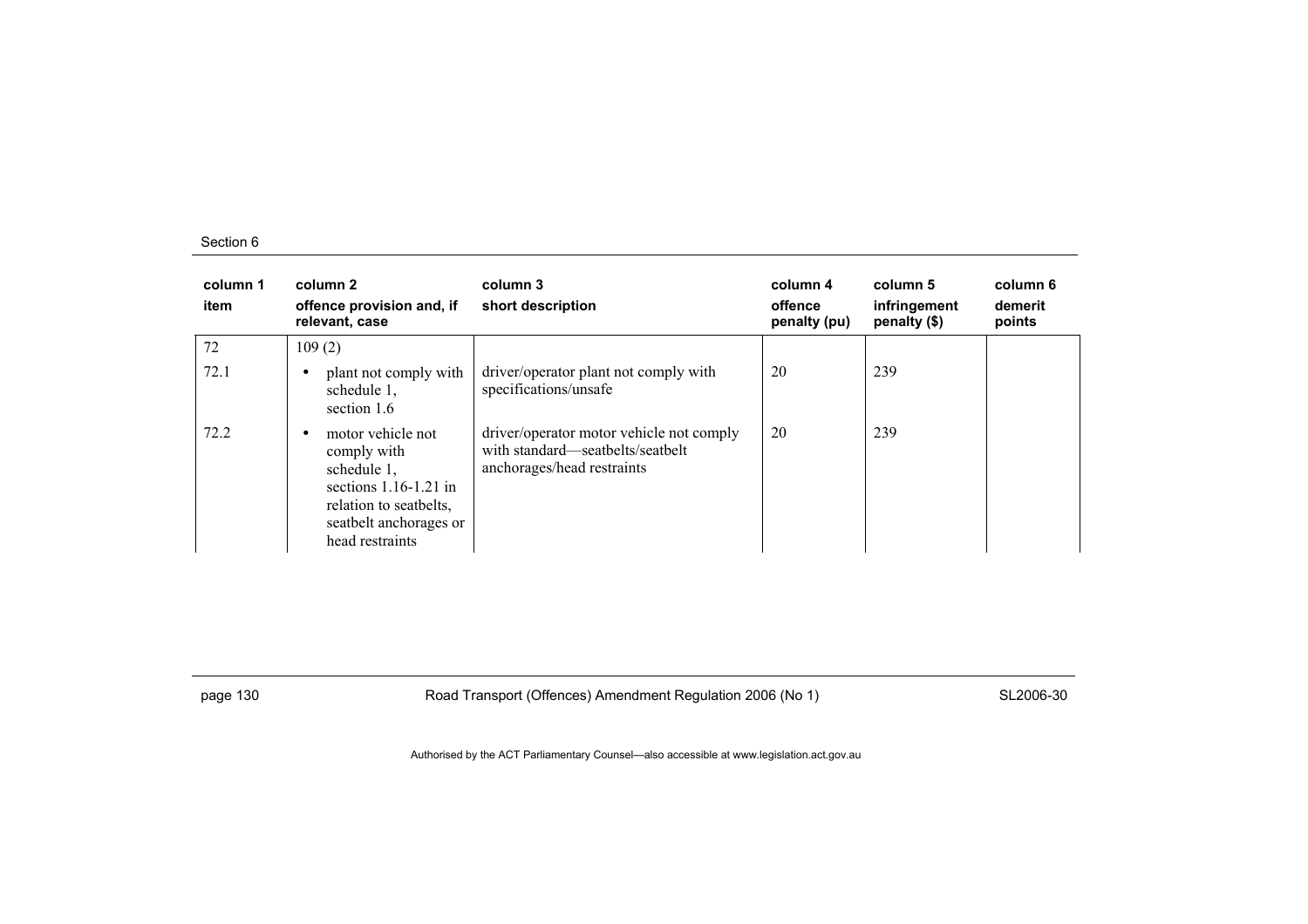| column 1<br>item | column 2<br>offence provision and, if<br>relevant, case                                                                                                   | column 3<br>short description                                                                                  | column 4<br>offence<br>penalty (pu) | column 5<br>infringement<br>penalty (\$) | column 6<br>demerit<br>points |
|------------------|-----------------------------------------------------------------------------------------------------------------------------------------------------------|----------------------------------------------------------------------------------------------------------------|-------------------------------------|------------------------------------------|-------------------------------|
| 72.3             | motor vehicle not<br>comply with<br>schedule 1,<br>sections $1.16-1.21$ in<br>relation to<br>suspension, vehicle<br>body or chassis<br>structural members | driver/operator motor vehicle not comply<br>with standard—suspension/vehicle<br>body/chassis structural member | 20                                  | 107                                      |                               |

SL2006-30 Road Transport (Offences) Amendment Regulation 2006 (No 1) page 131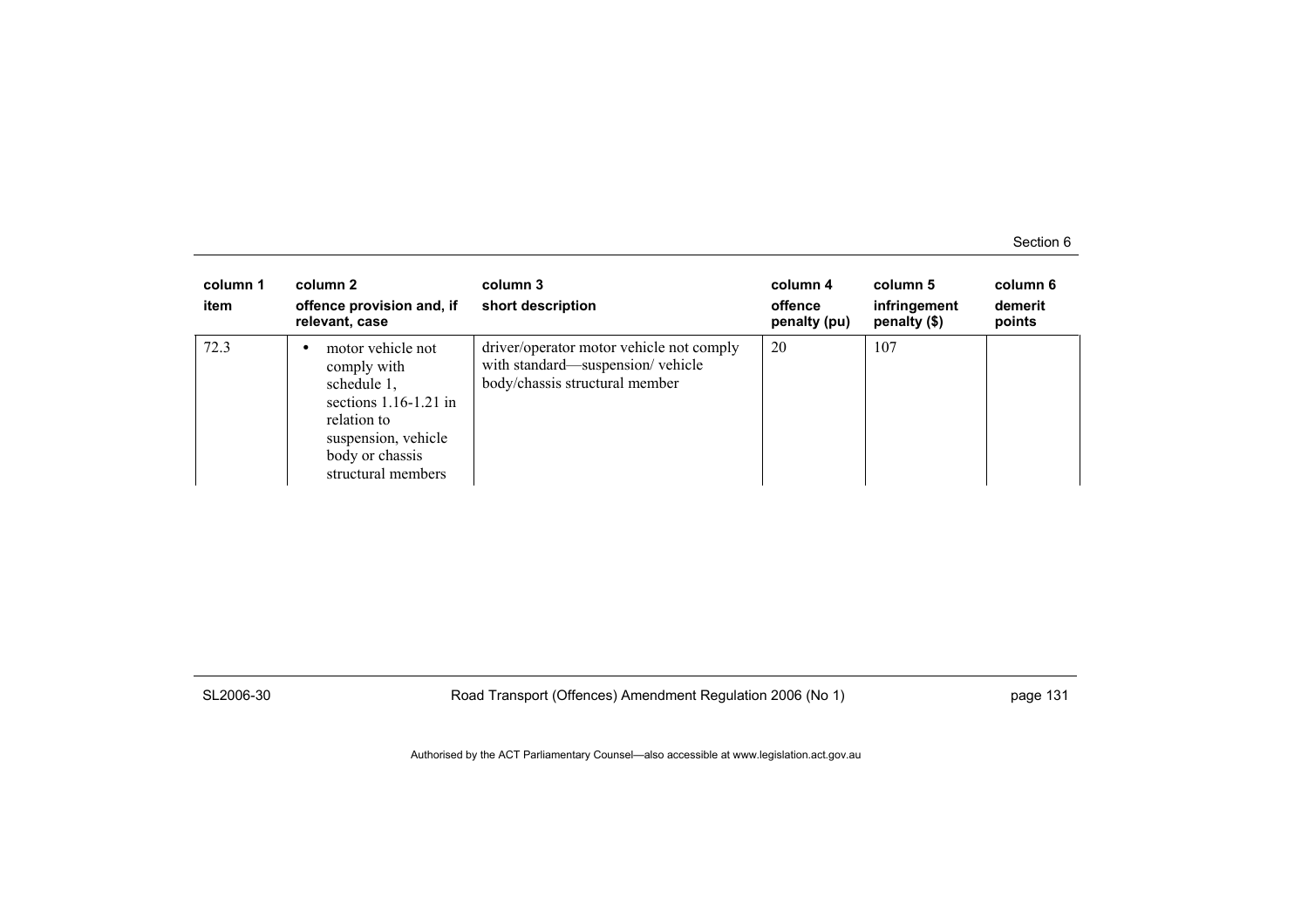| column 1<br>item | column 2<br>offence provision and, if<br>relevant, case                                                                                                                                                                 | column 3<br>short description                                      | column 4<br>offence<br>penalty (pu) | column 5<br>infringement<br>penalty (\$) | column 6<br>demerit<br>points |
|------------------|-------------------------------------------------------------------------------------------------------------------------------------------------------------------------------------------------------------------------|--------------------------------------------------------------------|-------------------------------------|------------------------------------------|-------------------------------|
| 72.4             | motor vehicle not<br>٠<br>comply with<br>schedule 1,<br>sections $1.16-1.21$ in<br>relation to anything<br>not dealt with<br>elsewhere in this item<br>or another provision<br>not dealt with<br>elsewhere in this item | driver/operator motor vehicle not comply<br>with standard—other    | 20                                  | 80                                       |                               |
| 72.5             | motor vehicle not<br>$\bullet$<br>comply with<br>schedule 1,<br>sections $1.16-1.21$ in<br>relation to steering or<br>section 1.25                                                                                      | driver/operator motor vehicle not comply<br>with standard—steering | 20                                  | 177                                      |                               |

page 132 **Road Transport (Offences) Amendment Regulation 2006 (No 1)** SL2006-30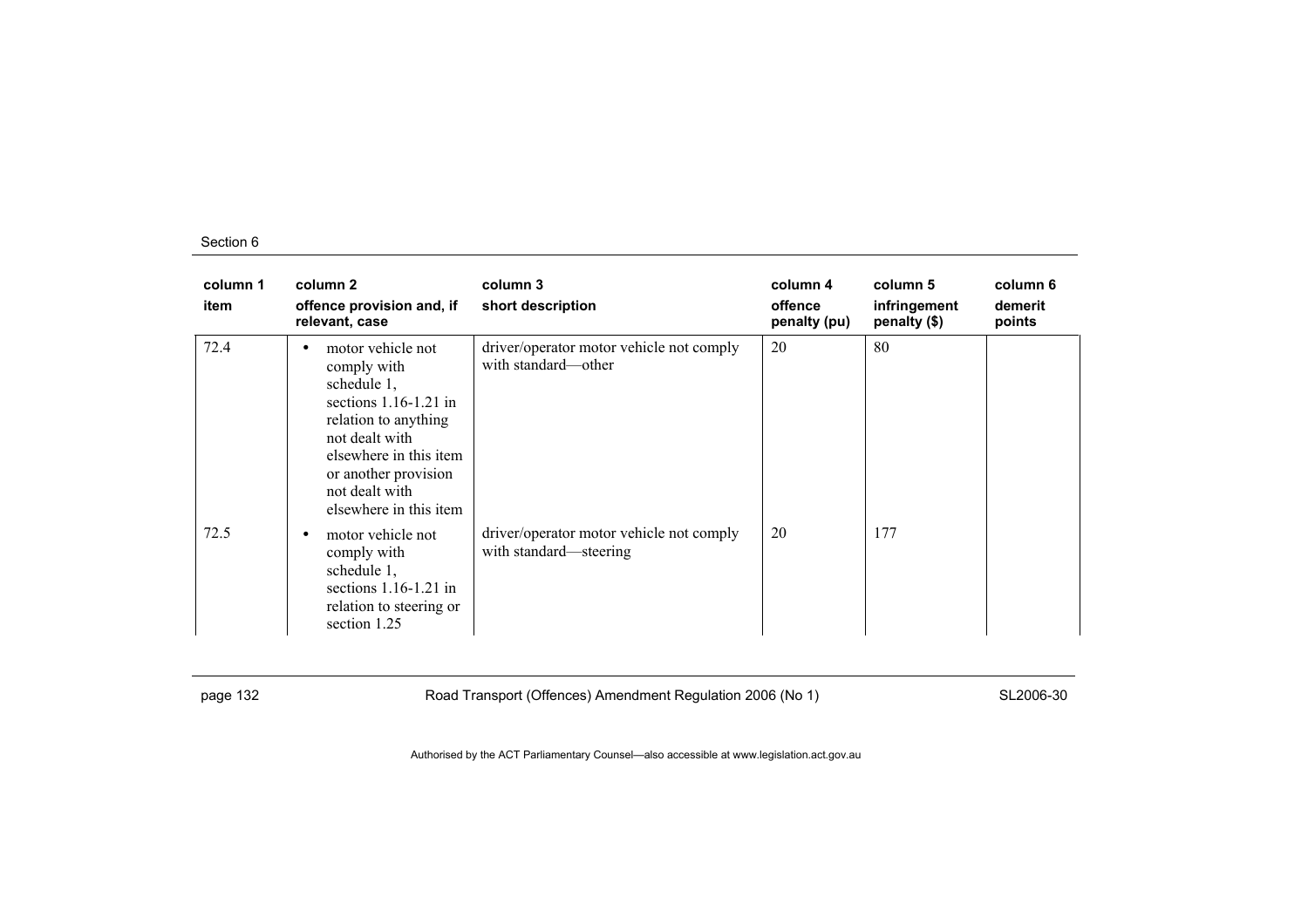| column 1<br>item | column 2<br>offence provision and, if<br>relevant, case                                                                                                          | column 3<br>short description                                                              | column 4<br>offence<br>penalty (pu) | column 5<br>infringement<br>penalty $(\$)$ | column 6<br>demerit<br>points |
|------------------|------------------------------------------------------------------------------------------------------------------------------------------------------------------|--------------------------------------------------------------------------------------------|-------------------------------------|--------------------------------------------|-------------------------------|
| 72.6             | motor vehicle not<br>$\bullet$<br>comply with<br>schedule 1,<br>sections $1.16-1.21$ in<br>relation to turning<br>ability or section 1.26                        | driver/operator motor vehicle not comply<br>with standard—turning ability                  | 20                                  | 80                                         |                               |
| 72.7             | motor vehicle not<br>٠<br>comply with<br>schedule 1,<br>sections $1.16-1.21$ in<br>relation to ability to<br>travel backwards and<br>forwards or<br>section 1.27 | driver/operator motor vehicle not comply<br>with standard—travel backwards and<br>forwards | 20                                  | 80                                         |                               |

SL2006-30 Road Transport (Offences) Amendment Regulation 2006 (No 1) page 133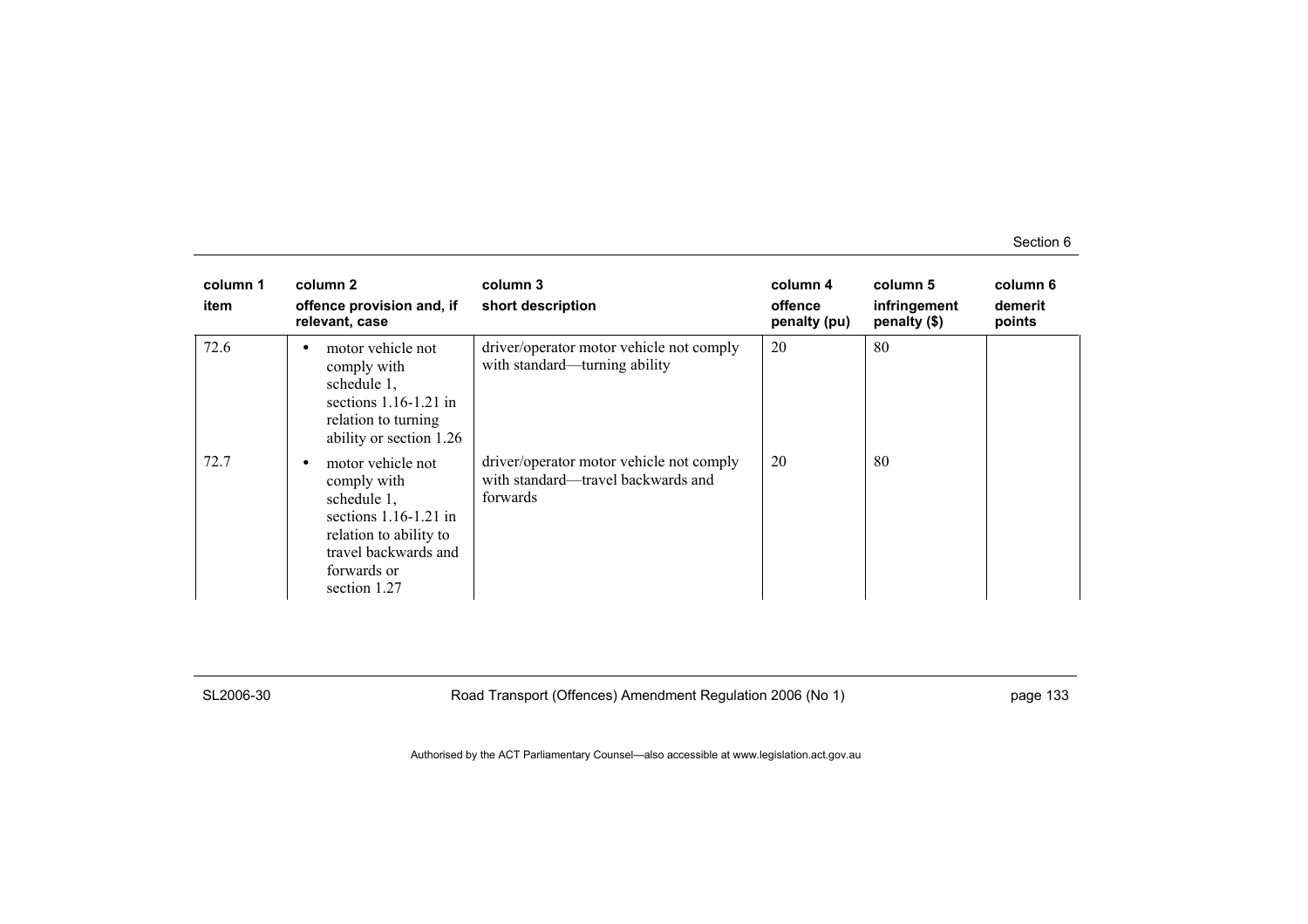| column 1<br>item | column 2<br>offence provision and, if<br>relevant, case                                                                                                                  | column 3<br>short description                                                         | column 4<br>offence<br>penalty (pu) | column 5<br>infringement<br>penalty (\$) | column 6<br>demerit<br>points |
|------------------|--------------------------------------------------------------------------------------------------------------------------------------------------------------------------|---------------------------------------------------------------------------------------|-------------------------------------|------------------------------------------|-------------------------------|
| 72.8             | motor vehicle not<br>$\bullet$<br>comply with<br>schedule 1,<br>sections $1.16-1.21$ in<br>relation to protrusions<br>or section 1.28                                    | driver/operator motor vehicle not comply<br>with standard—protrusions                 | 20                                  | 80                                       |                               |
| 72.9             | motor vehicle not<br>٠<br>comply with<br>schedule 1,<br>sections $1.16-1.21$ in<br>relation to oil, grease<br>or fuel (other than<br>LPG) containment or<br>section 1.29 | driver/operator motor vehicle not comply<br>with standard-oil/grease/fuel containment | 20                                  | 107                                      |                               |

page 134 **Road Transport (Offences) Amendment Regulation 2006 (No 1)** SL2006-30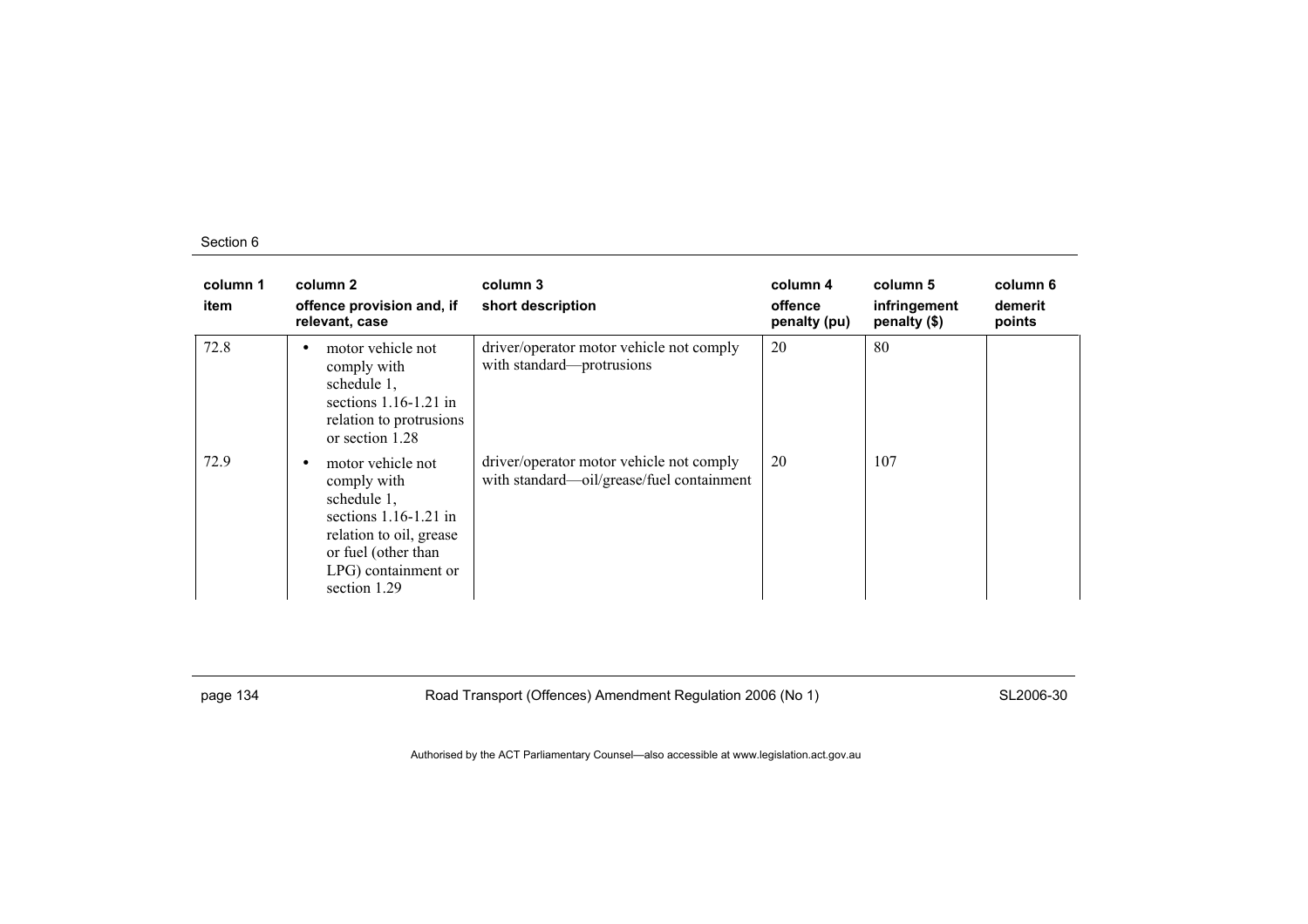| column 1<br>item | column 2<br>offence provision and, if<br>relevant, case                                                                                                                 | column 3<br>short description                                                               | column 4<br>offence<br>penalty (pu) | column 5<br>infringement<br>penalty $(\$)$ | column 6<br>demerit<br>points |
|------------------|-------------------------------------------------------------------------------------------------------------------------------------------------------------------------|---------------------------------------------------------------------------------------------|-------------------------------------|--------------------------------------------|-------------------------------|
| 72.10            | motor vehicle not<br>$\bullet$<br>comply with<br>schedule 1,<br>sections $1.16 - 1.21$ in<br>relation to driver's<br>view or location of<br>controls or<br>section 1.30 | driver/operator motor vehicle not comply<br>with standard—driver's view/control<br>location | 20                                  | 80                                         |                               |
| 72.11            | motor vehicle not<br>comply with<br>schedule 1,<br>sections $1.16-1.21$ in<br>relation to seating or<br>section 1.31                                                    | driver/operator motor vehicle not comply<br>with standard—seating                           | 20                                  | 107                                        |                               |

SL2006-30 Road Transport (Offences) Amendment Regulation 2006 (No 1) page 135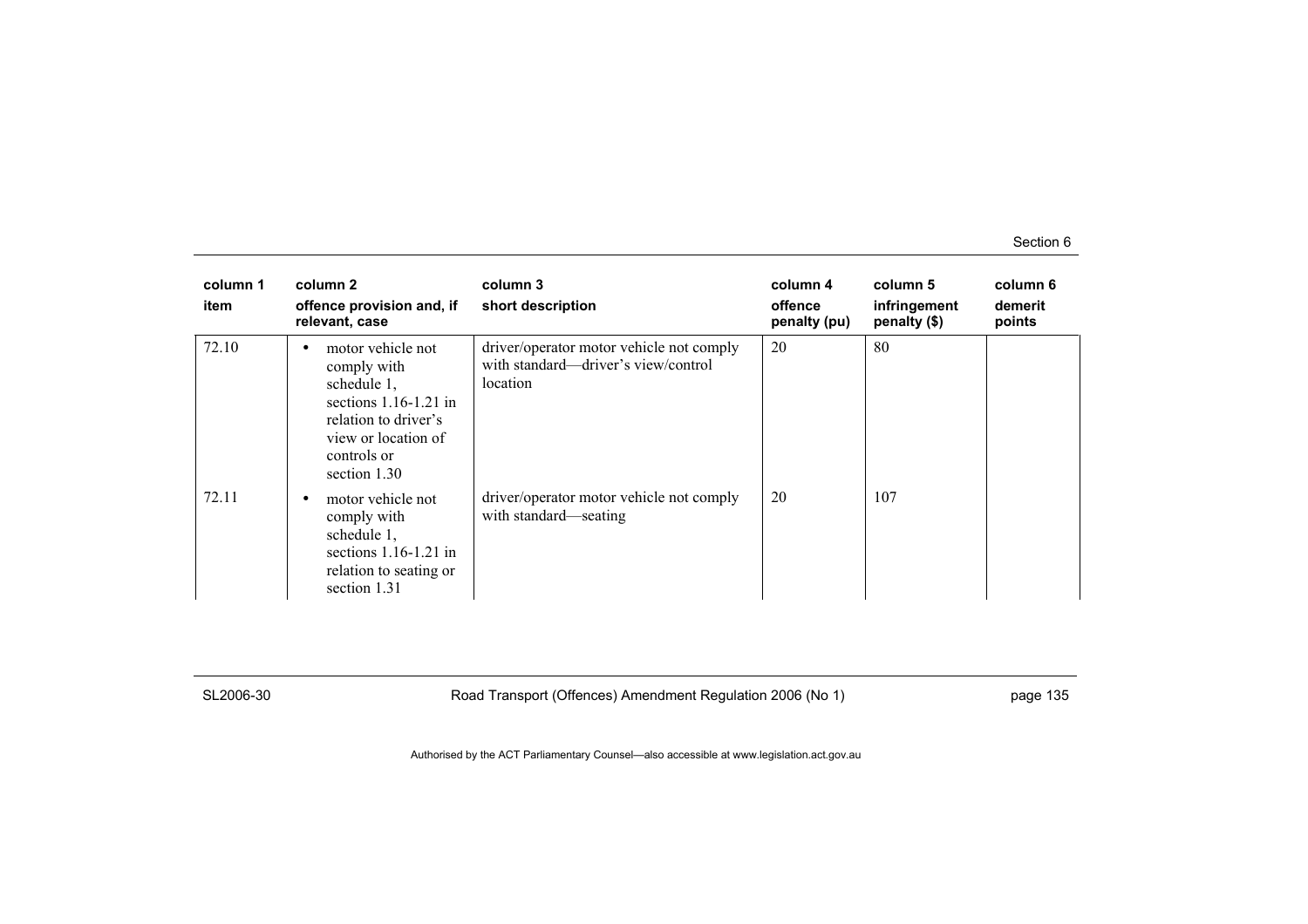| column 1<br>item | column 2<br>offence provision and, if<br>relevant, case                                                                                                 | column 3<br>short description                                                        | column 4<br>offence<br>penalty (pu) | column 5<br>infringement<br>penalty (\$) | column 6<br>demerit<br>points |
|------------------|---------------------------------------------------------------------------------------------------------------------------------------------------------|--------------------------------------------------------------------------------------|-------------------------------------|------------------------------------------|-------------------------------|
| 72.12            | motor vehicle not<br>$\bullet$<br>comply with<br>schedule 1,<br>sections $1.16-1.21$ in<br>relation to child<br>restraint anchorages<br>or section 1.32 | driver/operator motor vehicle not comply<br>with standard—child restraint anchorages | 20                                  | 239                                      |                               |
| 72.13            | motor vehicle not<br>comply with<br>schedule 1,<br>sections $1.16-1.21$ in<br>relation to door<br>latches or hinges or<br>section 1.33                  | driver/operator motor vehicle not comply<br>with standard—door latches/hinges        | 20                                  | 80                                       |                               |

page 136 **Road Transport (Offences) Amendment Regulation 2006 (No 1)** SL2006-30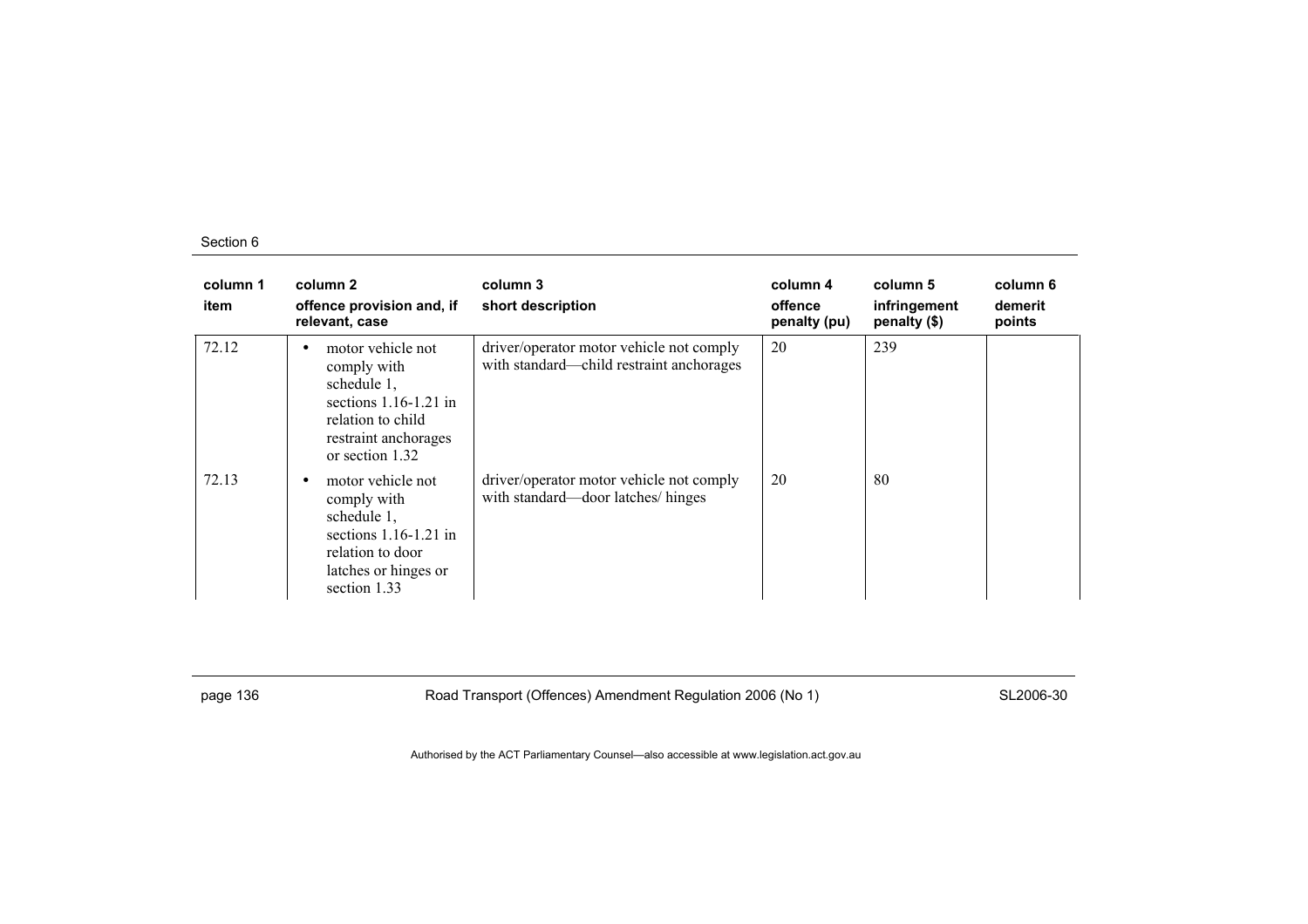| column 1<br>item | column 2<br>offence provision and, if<br>relevant, case                                                                                                   | column 3<br>short description                                                            | column 4<br>offence<br>penalty (pu) | column 5<br>infringement<br>penalty (\$) | column 6<br>demerit<br>points |
|------------------|-----------------------------------------------------------------------------------------------------------------------------------------------------------|------------------------------------------------------------------------------------------|-------------------------------------|------------------------------------------|-------------------------------|
| 72.14            | motor vehicle not<br>comply with<br>schedule 1,<br>sections $1.16-1.21$ in<br>relation to mudguards<br>or spray suppression<br>devices or<br>section 1.34 | driver/operator motor vehicle not comply<br>with standard—mudguards/spray<br>suppression | 20                                  | 80                                       |                               |
| 72.15            | motor vehicle not<br>comply with<br>schedule 1,<br>sections $1.16-1.21$ in<br>relation to horns or<br>other audible devices<br>or section 1.35            | driver/operator motor vehicle not comply<br>with standard—horn/other audible device      | 20                                  | 80                                       |                               |

SL2006-30 Road Transport (Offences) Amendment Regulation 2006 (No 1) page 137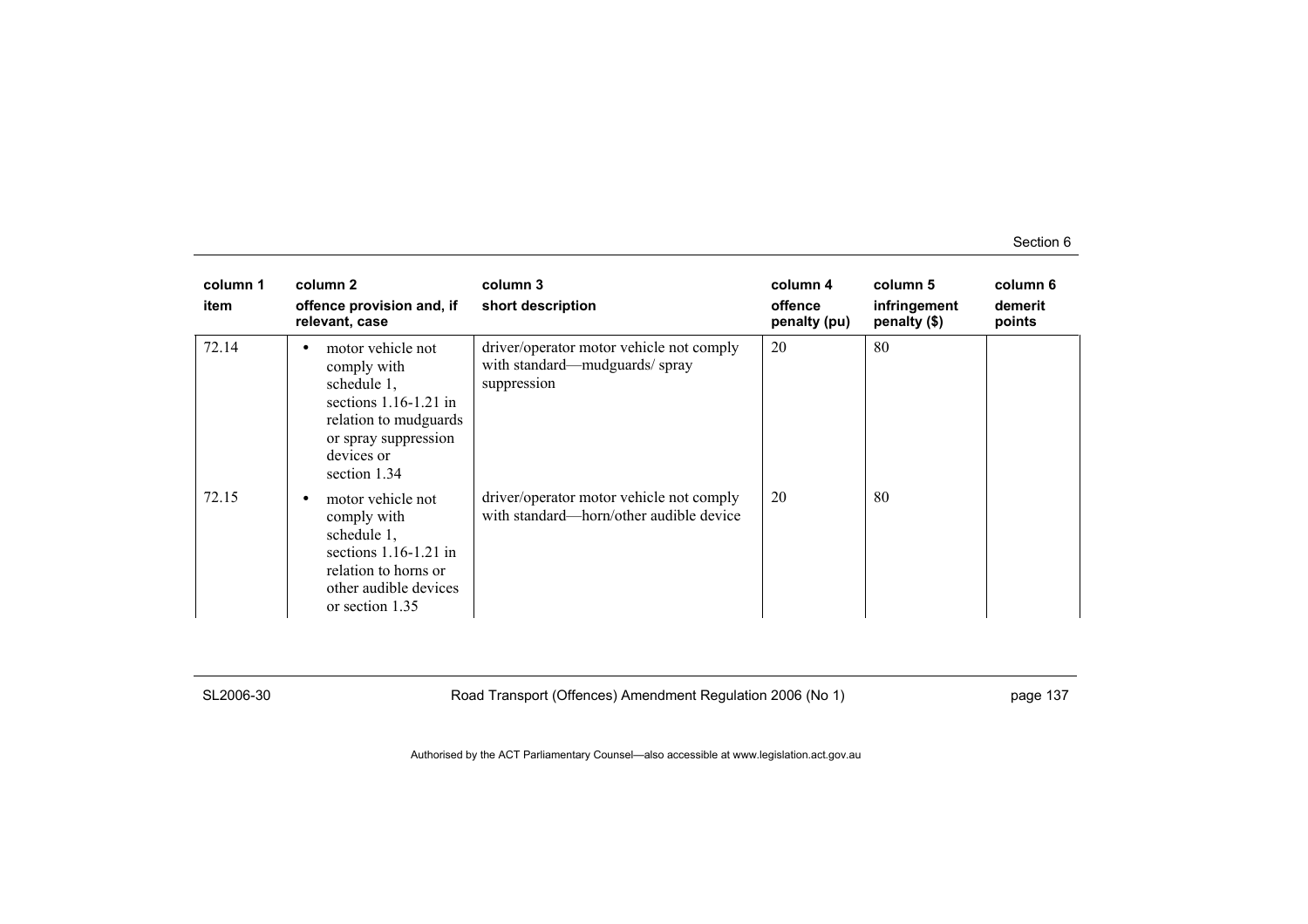| column 1<br>item | column 2<br>offence provision and, if<br>relevant, case                                                                                                                                                       | column 3<br>short description                                                                                                   | column 4<br>offence<br>penalty (pu) | column 5<br>infringement<br>penalty (\$) | column 6<br>demerit<br>points |
|------------------|---------------------------------------------------------------------------------------------------------------------------------------------------------------------------------------------------------------|---------------------------------------------------------------------------------------------------------------------------------|-------------------------------------|------------------------------------------|-------------------------------|
| 72.16            | motor vehicle not<br>comply with<br>schedule 1,<br>sections $1.16-1.21$ in<br>relation to rear-vision<br>mirrors or<br>sections $1.36-1.38$                                                                   | driver/operator motor vehicle not comply<br>with standard—rear-vision mirrors                                                   | 20                                  | 80                                       |                               |
| 72.17            | motor vehicle not<br>$\bullet$<br>comply with<br>schedule 1,<br>sections $1.16-1.21$ in<br>relation to automatic<br>transmission or<br>automatic<br>transmission controls<br>or indicators or<br>section 1.39 | driver/operator motor vehicle not comply<br>with standard—automatic<br>transmission/automatic transmission<br>control/indicator | 20                                  | 80                                       |                               |

page 138 **Road Transport (Offences) Amendment Regulation 2006 (No 1)** SL2006-30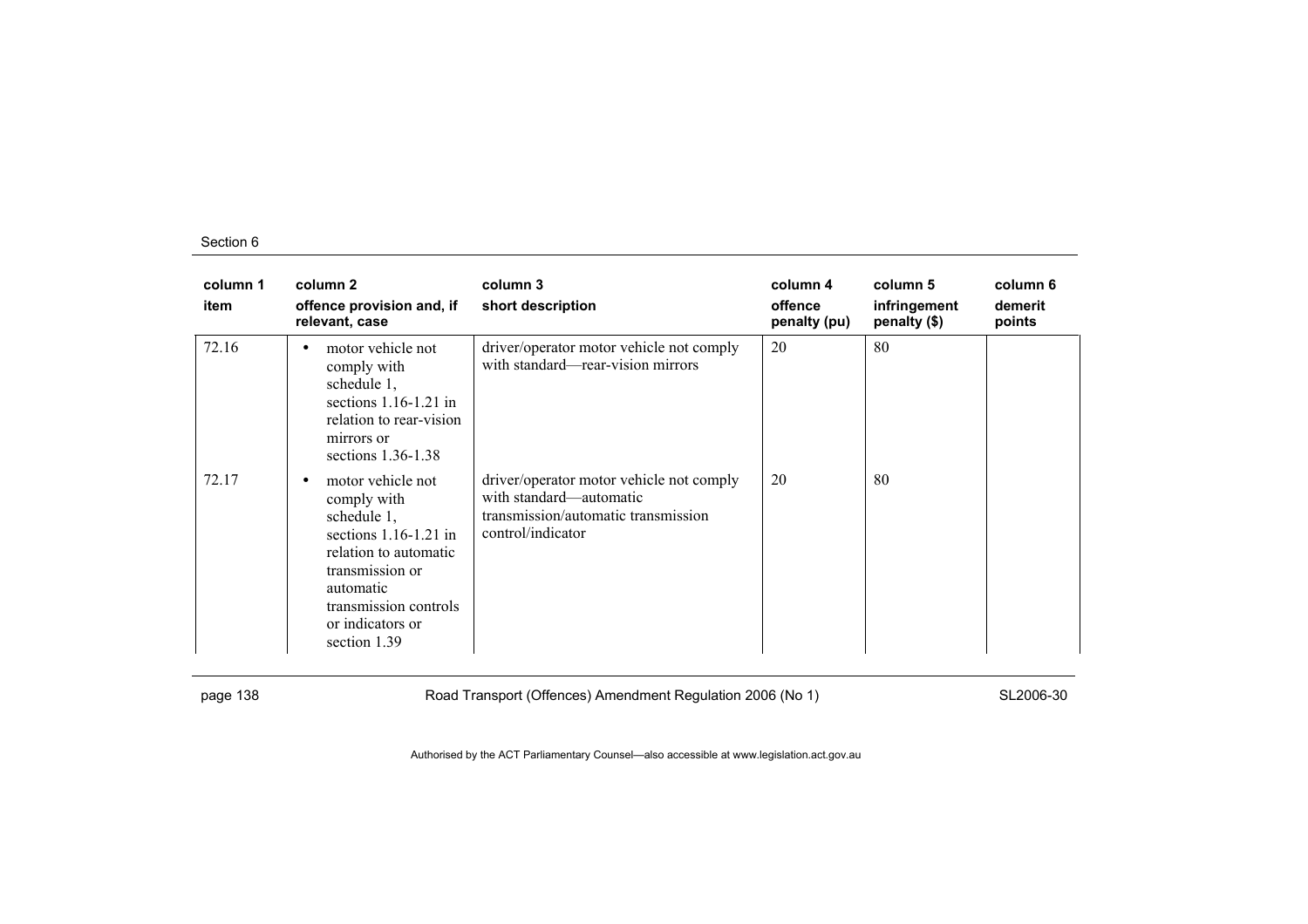| column 1<br>item | column 2<br>offence provision and, if<br>relevant, case                                                                                                    | column 3<br>short description                                                                   | column 4<br>offence<br>penalty (pu) | column 5<br>infringement<br>penalty (\$) | column 6<br>demerit<br>points |
|------------------|------------------------------------------------------------------------------------------------------------------------------------------------------------|-------------------------------------------------------------------------------------------------|-------------------------------------|------------------------------------------|-------------------------------|
| 72.18            | motor vehicle not<br>comply with<br>schedule 1,<br>sections $1.16-1.21$ in<br>relation to diesel<br>engines or diesel<br>engine devices or<br>section 1.40 | driver/operator motor vehicle not comply<br>with standard—diesel engine/diesel engine<br>device | 20                                  | 80                                       |                               |
| 72.19            | motor vehicle not<br>comply with<br>schedule 1,<br>sections $1.16-1.21$ in<br>relation to bonnet<br>securing devices or<br>section 1.41                    | driver/operator motor vehicle not comply<br>with standard—bonnet securing device                | 20                                  | -80                                      |                               |

SL2006-30 Road Transport (Offences) Amendment Regulation 2006 (No 1) page 139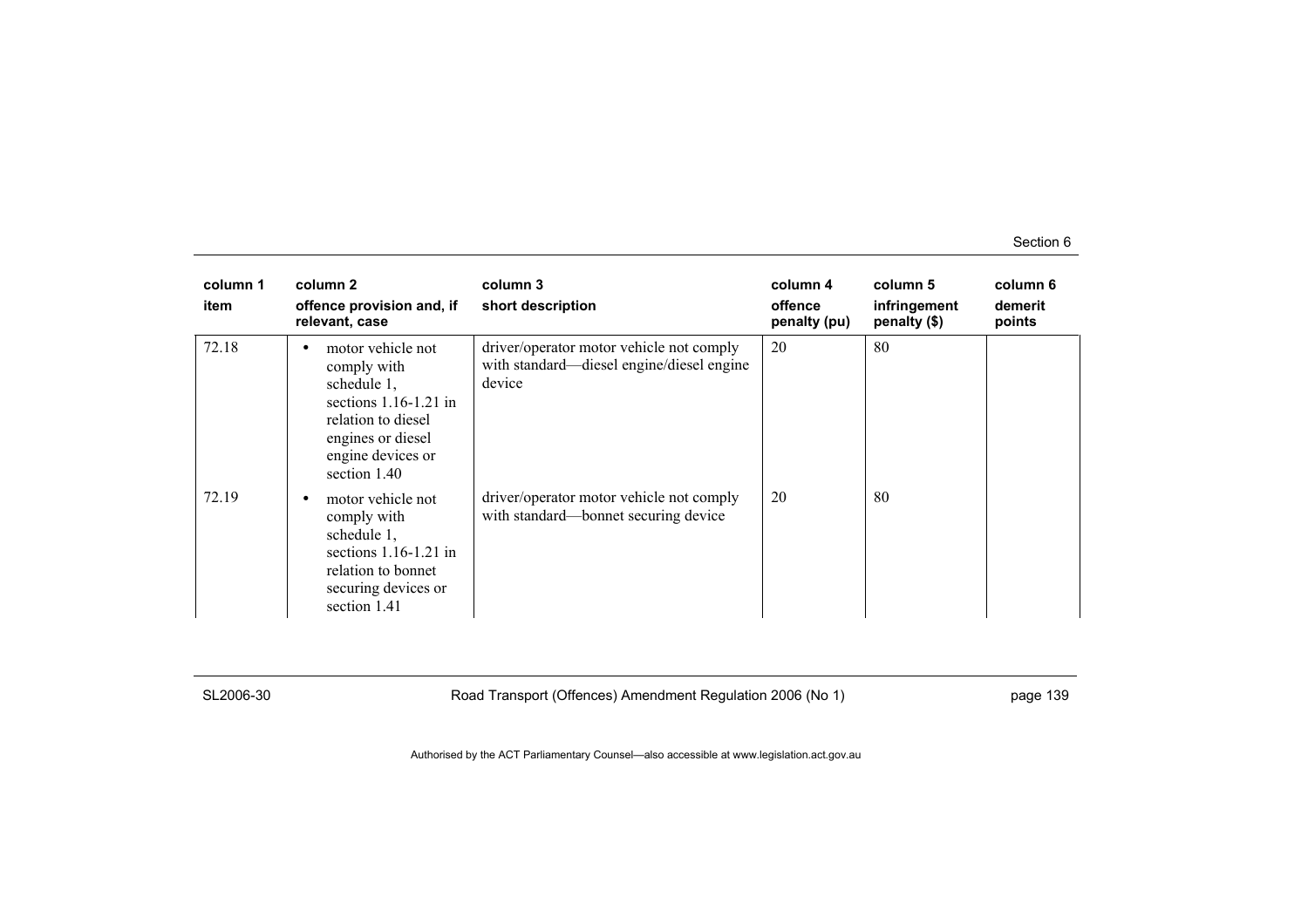| column 1<br>item | column 2<br>offence provision and, if<br>relevant, case                                                                                                                                                                            | column 3<br>short description                                                                                                                        | column 4<br>offence<br>penalty (pu) | column 5<br>infringement<br>penalty (\$) | column 6<br>demerit<br>points |
|------------------|------------------------------------------------------------------------------------------------------------------------------------------------------------------------------------------------------------------------------------|------------------------------------------------------------------------------------------------------------------------------------------------------|-------------------------------------|------------------------------------------|-------------------------------|
| 72.20            | motor vehicle not<br>comply with<br>schedule $1$ ,<br>sections $1.16 - 1.21$ in<br>relation to electrical<br>wiring, connections,<br>installations.<br>connectors or<br>conductors or other<br>electrical items or<br>section 1.42 | driver/operator motor vehicle not comply<br>with standard—electrical<br>wiring/connection/installation/<br>connector/conductor/other electrical item | 20                                  | 80                                       |                               |

page 140 **Road Transport (Offences) Amendment Regulation 2006 (No 1)** SL2006-30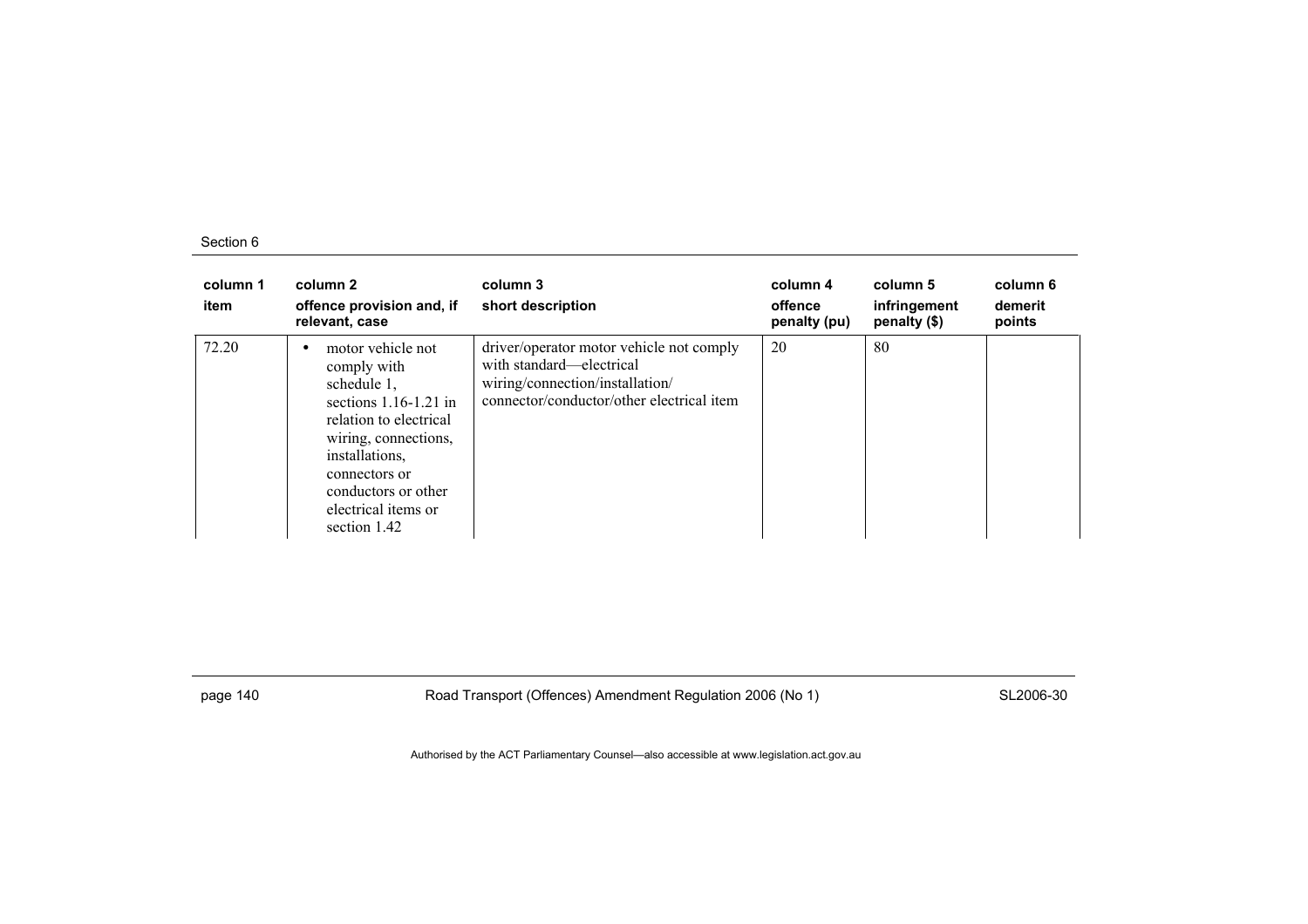| column 1<br>item | column 2<br>offence provision and, if<br>relevant, case                                                                                                         | column 3<br>short description                                                                        | column 4<br>offence<br>penalty (pu) | column 5<br>infringement<br>penalty (\$) | column 6<br>demerit<br>points |
|------------------|-----------------------------------------------------------------------------------------------------------------------------------------------------------------|------------------------------------------------------------------------------------------------------|-------------------------------------|------------------------------------------|-------------------------------|
| 72.21            | motor vehicle not<br>comply with<br>schedule 1,<br>sections $1.16-1.21$ in<br>relation to<br>speedometers or<br>section 1.43                                    | driver/operator motor vehicle not comply<br>with standard-speedometer                                | 20                                  | 80                                       |                               |
| 72.22            | motor vehicle not<br>comply with<br>schedule 1,<br>sections $1.16-1.21$ in<br>relation to television<br>receivers or visual<br>display units or<br>section 1.44 | driver/operator motor vehicle not comply<br>with standard—television receiver/visual<br>display unit | 20                                  | 80                                       |                               |

SL2006-30 Road Transport (Offences) Amendment Regulation 2006 (No 1) page 141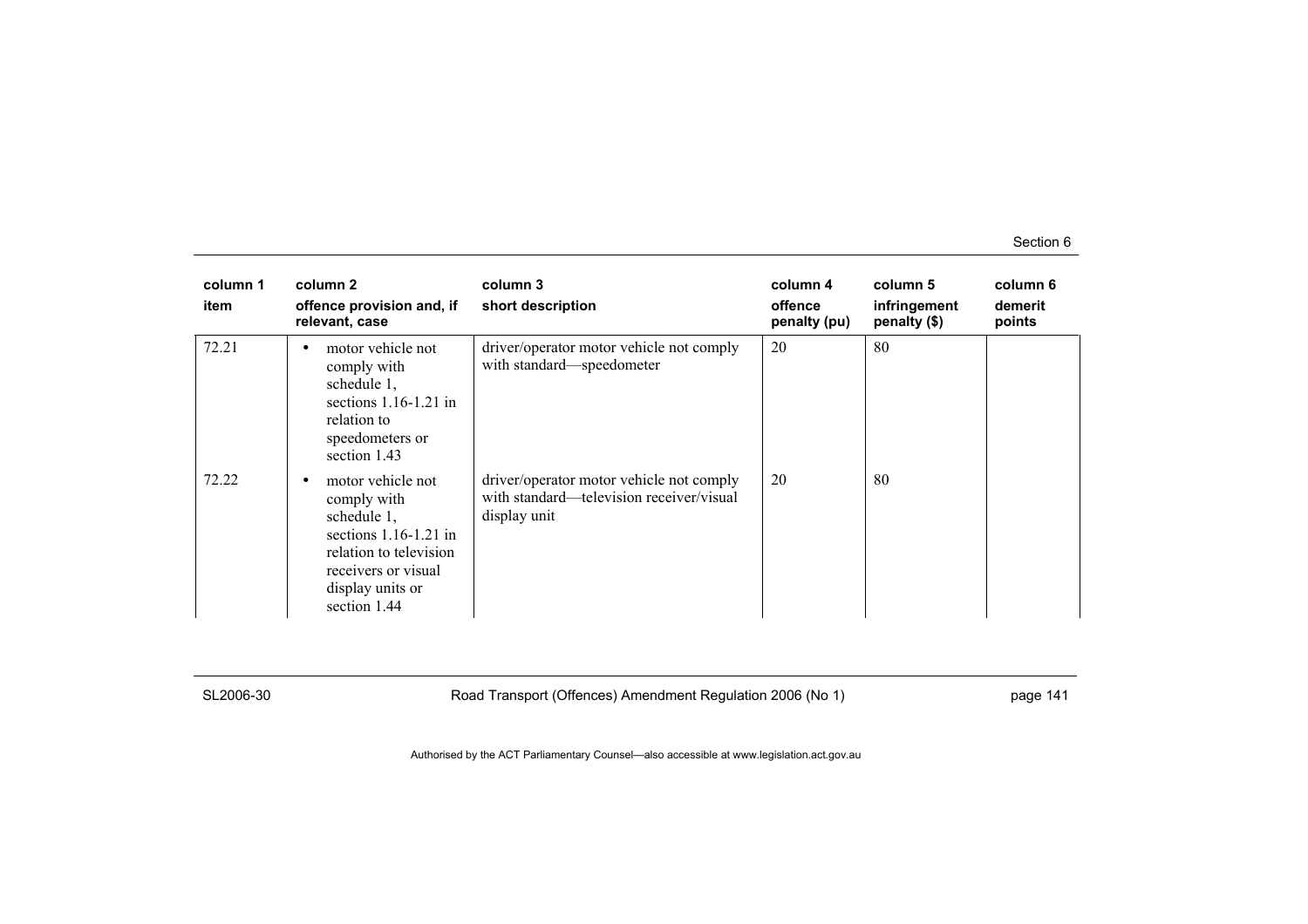| column 1<br>item | column 2<br>offence provision and, if<br>relevant, case                                                                                                                            | column 3<br>short description                                                                              | column 4<br>offence<br>penalty (pu) | column 5<br>infringement<br>penalty (\$) | column 6<br>demerit<br>points |
|------------------|------------------------------------------------------------------------------------------------------------------------------------------------------------------------------------|------------------------------------------------------------------------------------------------------------|-------------------------------------|------------------------------------------|-------------------------------|
| 72.23            | motor vehicle not<br>comply with<br>schedule 1,<br>sections $1.16-1.21$ in<br>relation to<br>windscreens,<br>windows, interior<br>partitions or glazing<br>or sections $1.45-1.47$ | driver/operator motor vehicle not comply<br>with standard—windscreen/<br>window/interior partition/glazing | 20                                  | 80                                       |                               |
| 72.24            | motor vehicle not<br>٠<br>comply with<br>schedule 1,<br>sections $1.16-1.21$ in<br>relation to<br>windscreen-wipers or<br>washers or<br>section 1.48                               | driver/operator motor vehicle not comply<br>with standard-windscreen-wipers/washers                        | 20                                  | 80                                       |                               |

page 142 **Road Transport (Offences) Amendment Regulation 2006 (No 1)** SL2006-30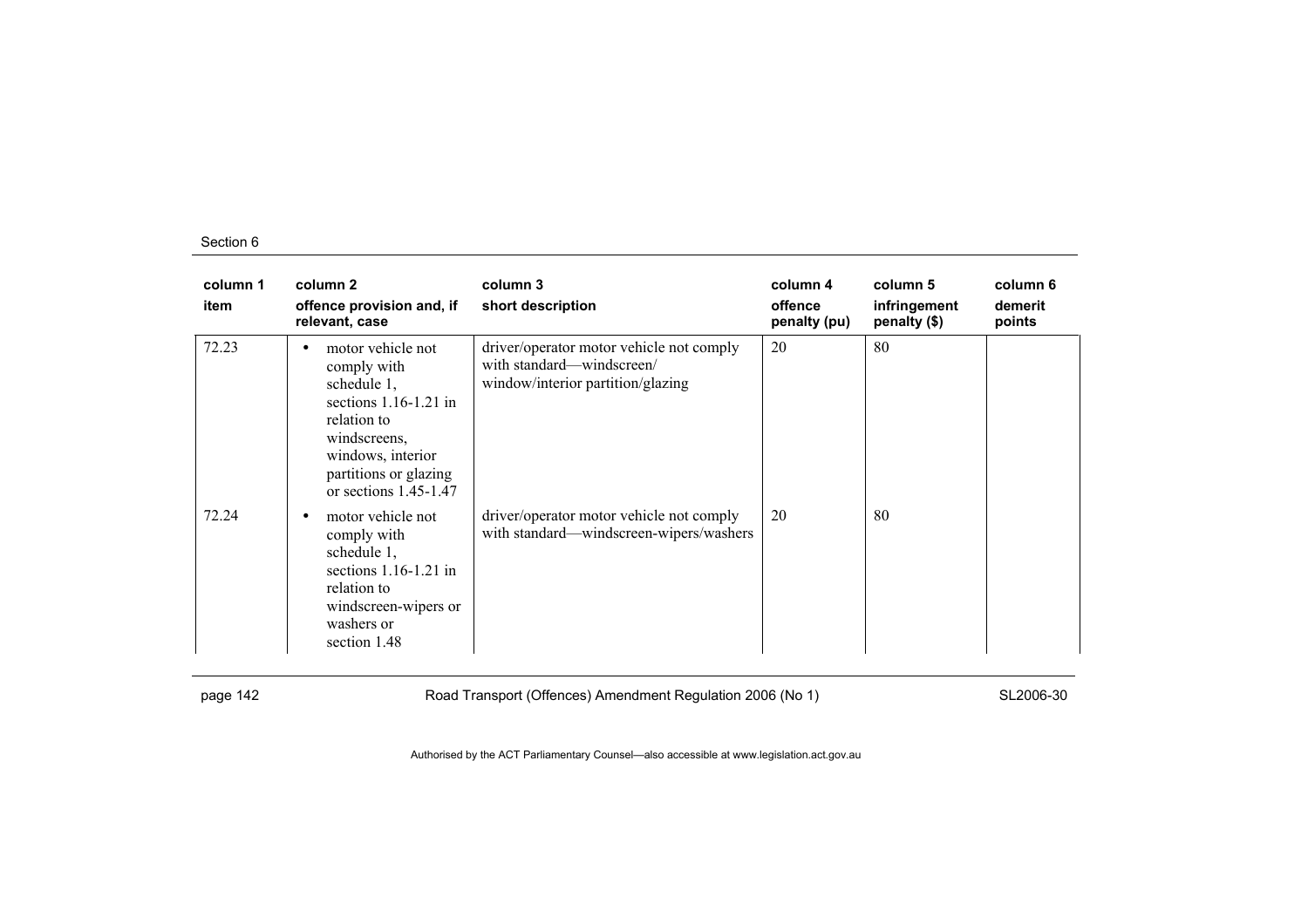| column 1<br>item | column 2<br>offence provision and, if<br>relevant, case                                                                                                                            | column 3<br>short description                                         | column 4<br>offence<br>penalty (pu) | column 5<br>infringement<br>penalty (\$) | column 6<br>demerit<br>points |
|------------------|------------------------------------------------------------------------------------------------------------------------------------------------------------------------------------|-----------------------------------------------------------------------|-------------------------------------|------------------------------------------|-------------------------------|
| 72.25            | motor vehicle not<br>٠<br>comply with<br>schedule 1,<br>sections $1.16-1.21$ or<br>section $1.49$ in<br>relation to wheels<br>(including wheel)<br>rims, tracks, studs or<br>nuts) | driver/operator motor vehicle not comply<br>with standard—road wheels | 20                                  | 107                                      |                               |
| 72.26            | motor vehicle not<br>٠<br>comply with<br>schedule 1,<br>sections $1.16-1.21$ or<br>section 1.49 in<br>relation to tyres or<br>sections 1.50-1.57                                   | driver/operator motor vehicle not comply<br>with standard—tyres       | 20                                  | -80                                      |                               |

SL2006-30 Road Transport (Offences) Amendment Regulation 2006 (No 1) page 143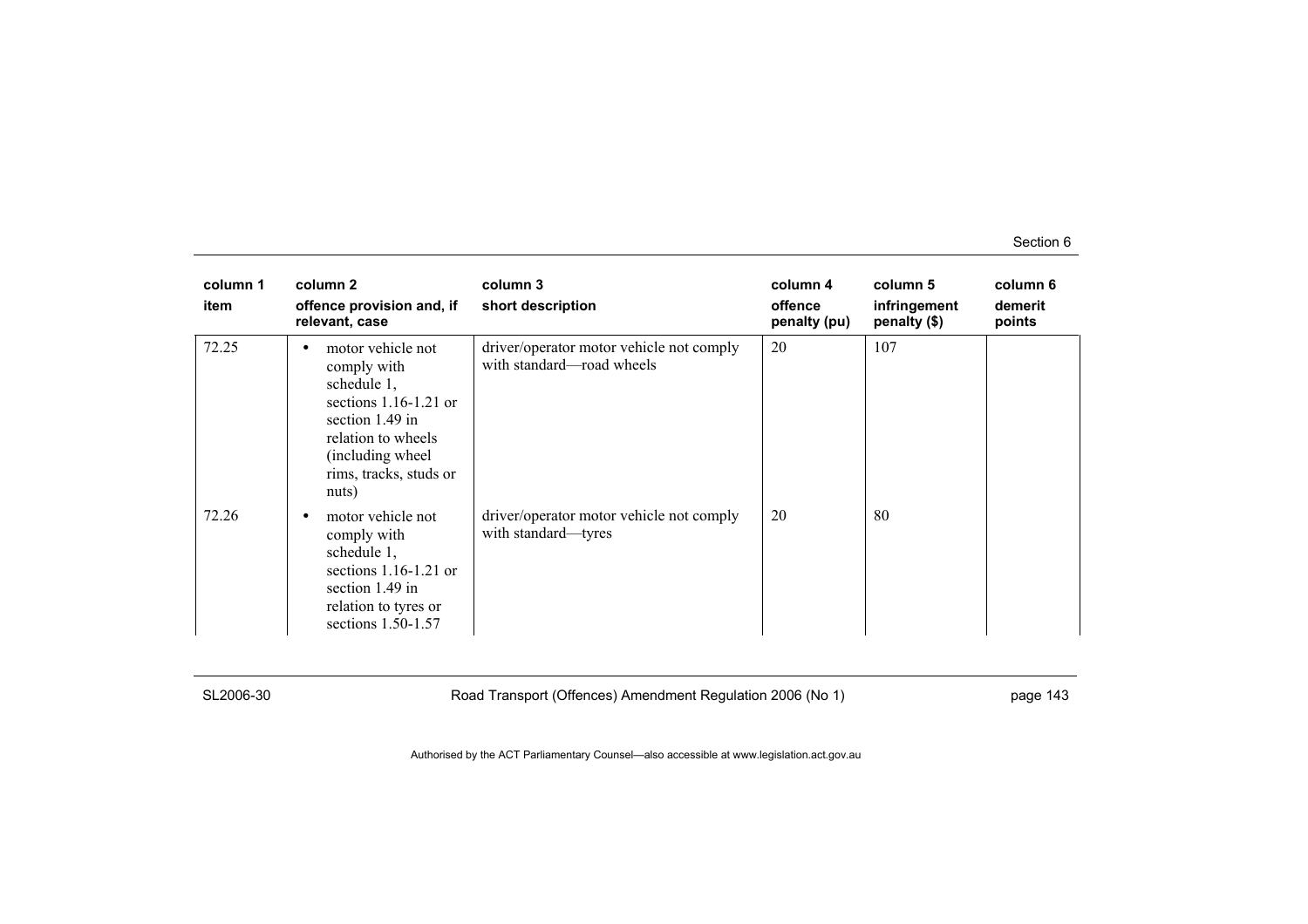| column 1<br>item | column 2<br>offence provision and, if<br>relevant, case                                                                                                                                | column 3<br>short description                                                                                   | column 4<br>offence<br>penalty (pu) | column 5<br>infringement<br>penalty (\$) | column 6<br>demerit<br>points |
|------------------|----------------------------------------------------------------------------------------------------------------------------------------------------------------------------------------|-----------------------------------------------------------------------------------------------------------------|-------------------------------------|------------------------------------------|-------------------------------|
| 72.27            | motor vehicle not<br>comply with<br>schedule 1,<br>sections $1.16-1.21$ in<br>relation to motorbike<br>steering, handlebars,<br>footrests or<br>chainguards or<br>sections $1.58-1.60$ | driver/operator motor vehicle not comply<br>with standard—motorbike<br>steering/handlebars/footrests/chainguard | 20                                  | 80                                       |                               |
| 72.28            | motor vehicle not<br>$\bullet$<br>comply with<br>schedule 1,<br>sections $1.16-1.21$ in<br>relation to vehicle or<br>engine identification<br>numbers or<br>section 1.61               | driver/operator motor vehicle not comply<br>with standard—vehicle/engine<br>identification number               | 20                                  | 80                                       |                               |

page 144 **Road Transport (Offences) Amendment Regulation 2006 (No 1)** SL2006-30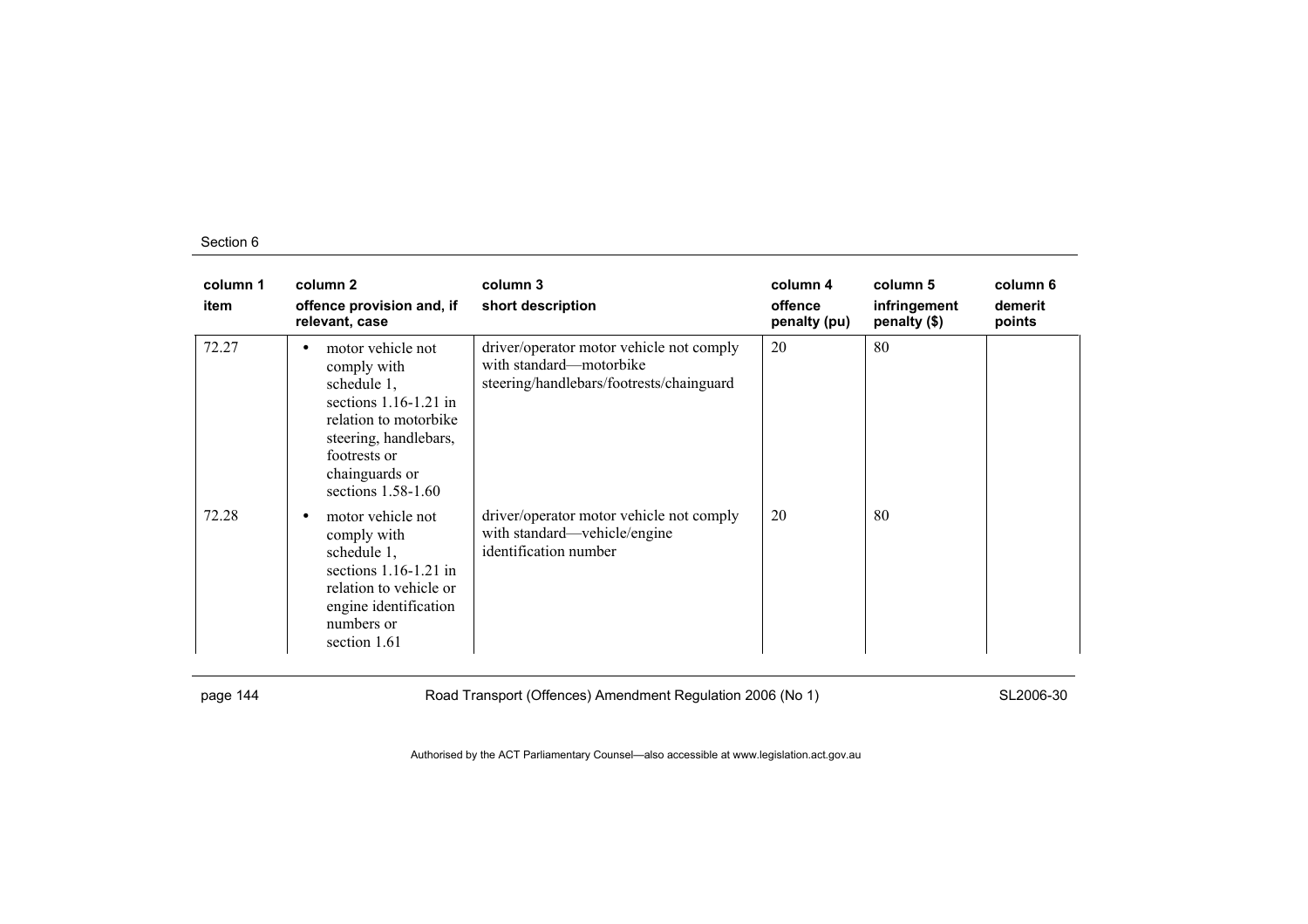| column 1<br>item | column 2<br>offence provision and, if<br>relevant, case                                                                                | column 3<br>short description                                               | column 4<br>offence<br>penalty (pu) | column 5<br>infringement<br>penalty $(\$)$ | column 6<br>demerit<br>points |
|------------------|----------------------------------------------------------------------------------------------------------------------------------------|-----------------------------------------------------------------------------|-------------------------------------|--------------------------------------------|-------------------------------|
| 72.29            | motor vehicle not<br>٠<br>comply with<br>schedule 1,<br>sections $1.16-1.21$ in<br>relation to<br>compliance plates or<br>section 1.62 | driver/operator motor vehicle not comply<br>with standard—compliance plate  | 20                                  | 80                                         |                               |
| 72.30            | motor vehicle not<br>comply with<br>schedule 1,<br>sections $1.16-1.21$ in<br>relation to white or<br>silver band or<br>section 1.64   | driver/operator motor vehicle not comply<br>with standard—white/silver band | 20                                  | 80                                         |                               |

SL2006-30 Road Transport (Offences) Amendment Regulation 2006 (No 1) page 145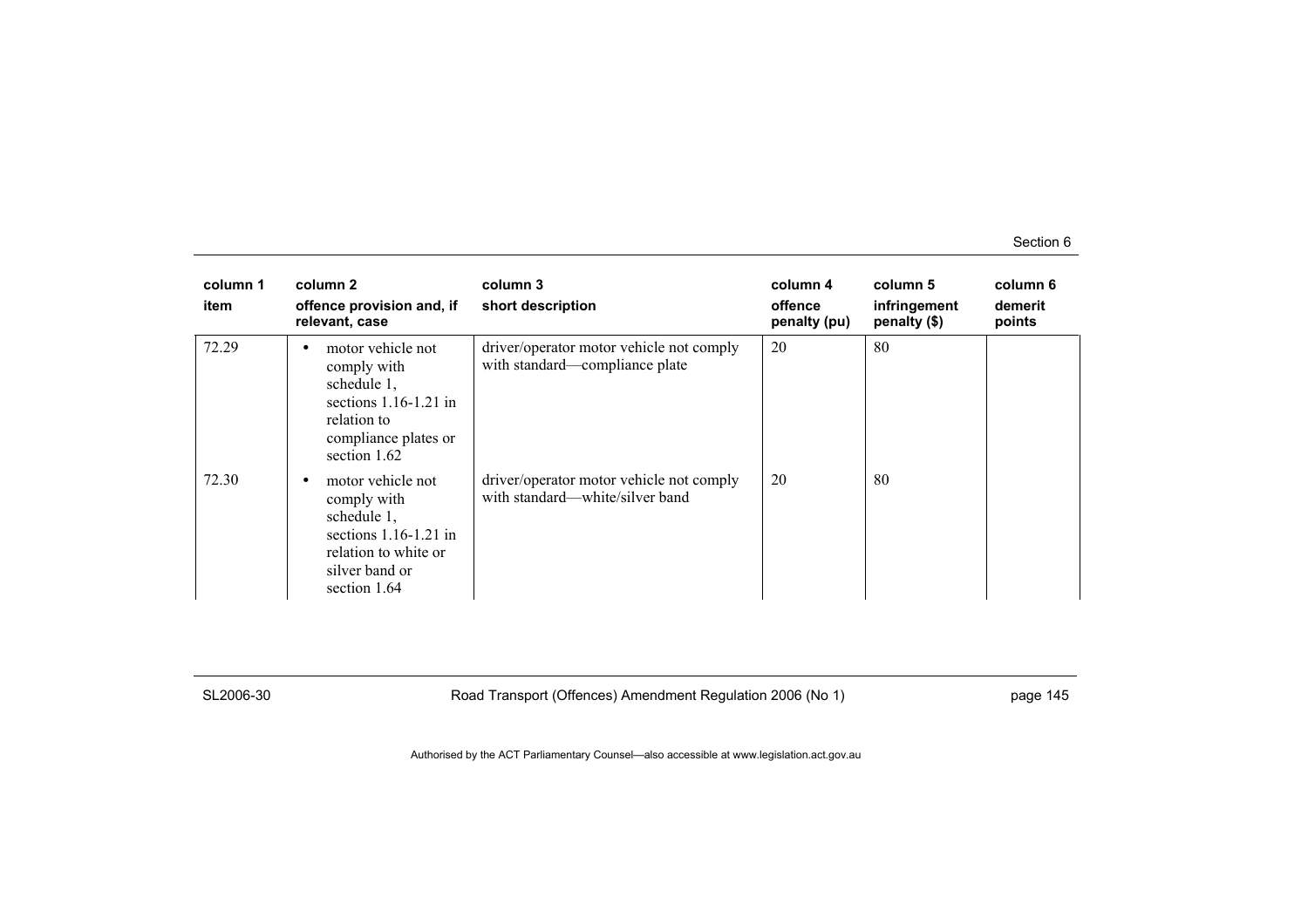| column 1<br>item | column 2<br>offence provision and, if<br>relevant, case                                                                                                            | column 3<br>short description                                                       | column 4<br>offence<br>penalty (pu) | column 5<br>infringement<br>penalty (\$) | column 6<br>demerit<br>points |
|------------------|--------------------------------------------------------------------------------------------------------------------------------------------------------------------|-------------------------------------------------------------------------------------|-------------------------------------|------------------------------------------|-------------------------------|
| 72.31            | motor vehicle not<br>٠<br>comply with<br>schedule 1,<br>sections $1.16-1.21$ in<br>relation to<br>unauthorised or<br>prohibited warning<br>signs or section $1.66$ | driver/operator motor vehicle not comply<br>with standard—unauthorised warning sign | 20                                  | 80                                       |                               |
| 72.32            | motor vehicle not<br>٠<br>comply with<br>schedule 1,<br>sections $1.16-1.21$ in<br>relation to left-hand<br>drive signs or<br>section 1.68                         | driver/operator motor vehicle not comply<br>with standard—left-hand drive sign      | 20                                  | 80                                       |                               |

page 146 **Road Transport (Offences) Amendment Regulation 2006 (No 1)** SL2006-30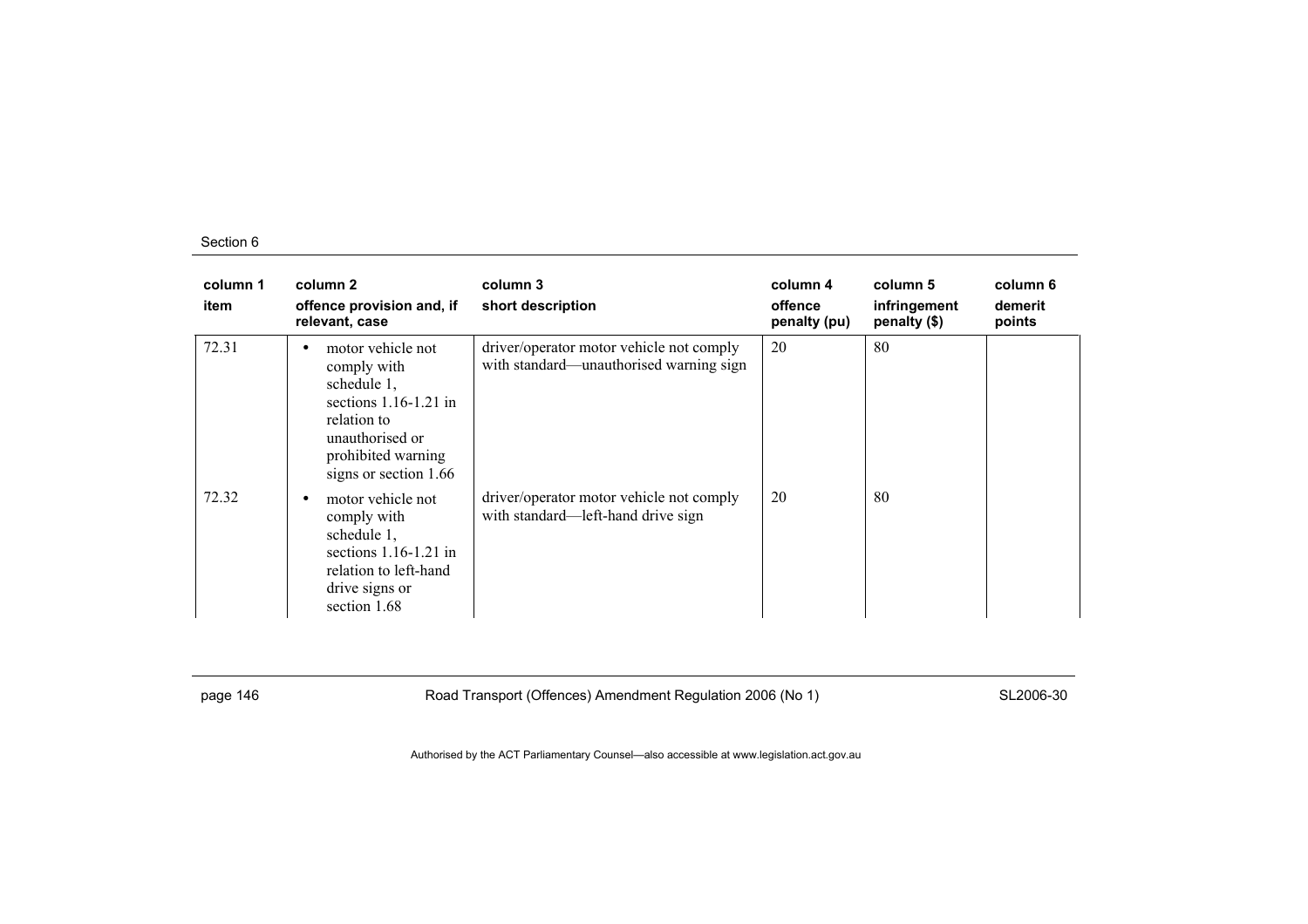| column 1<br>item | column 2<br>offence provision and, if<br>relevant, case                                                                                      | column 3<br>short description                                               | column 4<br>offence<br>penalty (pu) | column 5<br>infringement<br>penalty $(\$)$ | column 6<br>demerit<br>points |
|------------------|----------------------------------------------------------------------------------------------------------------------------------------------|-----------------------------------------------------------------------------|-------------------------------------|--------------------------------------------|-------------------------------|
| 72.33            | motor vehicle not<br>comply with<br>schedule 1,<br>sections $1.16-1.21$ in<br>relation to axles or<br>axle groups or<br>sections $1.69-1.70$ | driver/operator motor vehicle not comply<br>with standard—axles/axle groups | 20                                  | 80                                         |                               |

SL2006-30 Road Transport (Offences) Amendment Regulation 2006 (No 1) page 147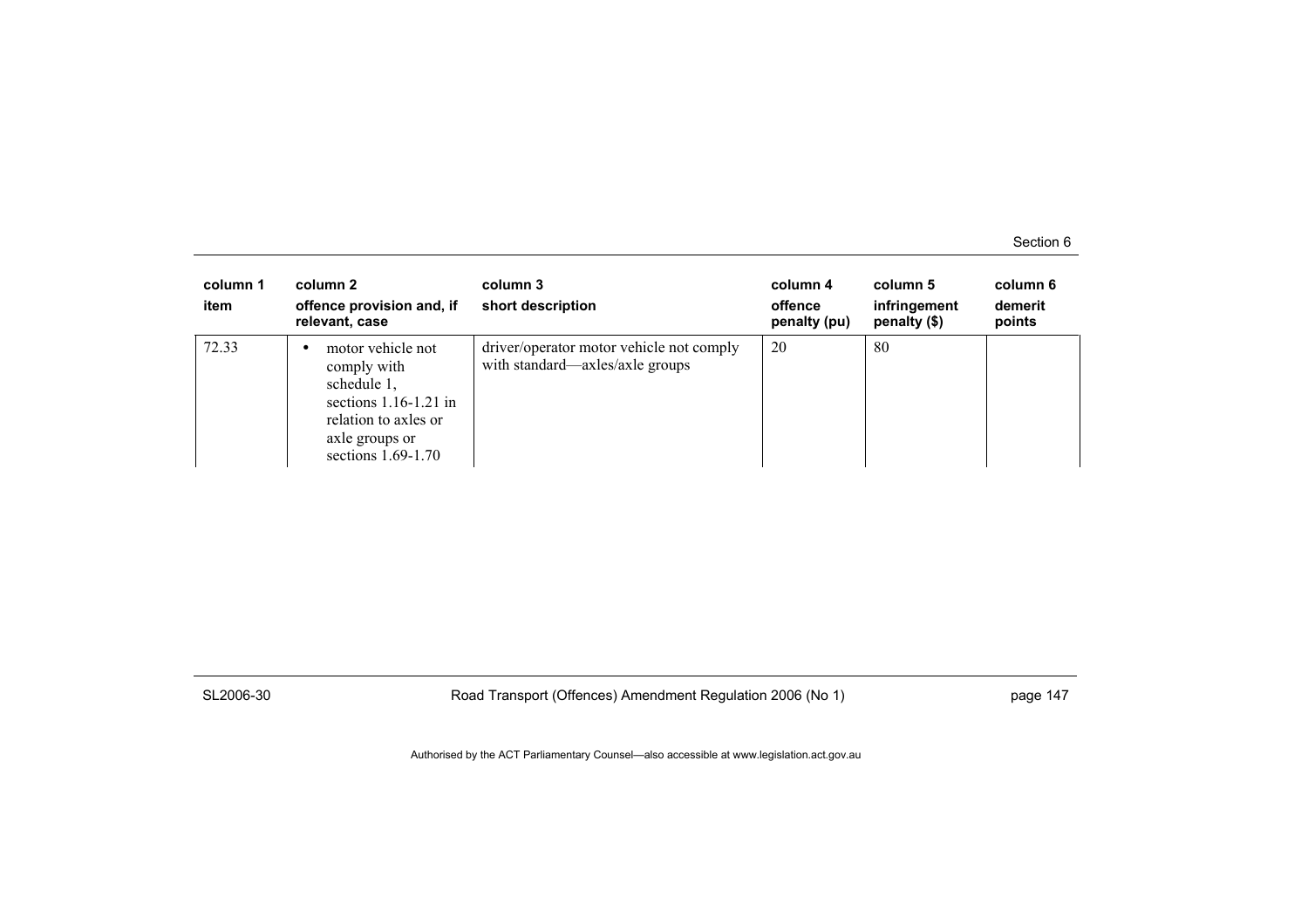| column 1<br>item | column 2<br>offence provision and, if<br>relevant, case                                                                                                                                                                                                               | column 3<br>short description                                                                                                       | column 4<br>offence<br>penalty (pu) | column 5<br>infringement<br>penalty (\$) | column 6<br>demerit<br>points |
|------------------|-----------------------------------------------------------------------------------------------------------------------------------------------------------------------------------------------------------------------------------------------------------------------|-------------------------------------------------------------------------------------------------------------------------------------|-------------------------------------|------------------------------------------|-------------------------------|
| 72.34            | motor vehicle not<br>comply with<br>schedule 1,<br>sections $1.16-1.21$ in<br>relation to motor<br>vehicle dimensions<br>(including width,<br>length, rear overhang,<br>height or ground<br>clearance) or sections<br>1.71-1.73, section<br>$1.78$ and section $1.79$ | driver/operator motor vehicle not comply<br>with standard-width/length/rear<br>overhang/height/ground clearance/other<br>dimensions | 20                                  | 80                                       |                               |

page 148 **Road Transport (Offences) Amendment Regulation 2006 (No 1)** SL2006-30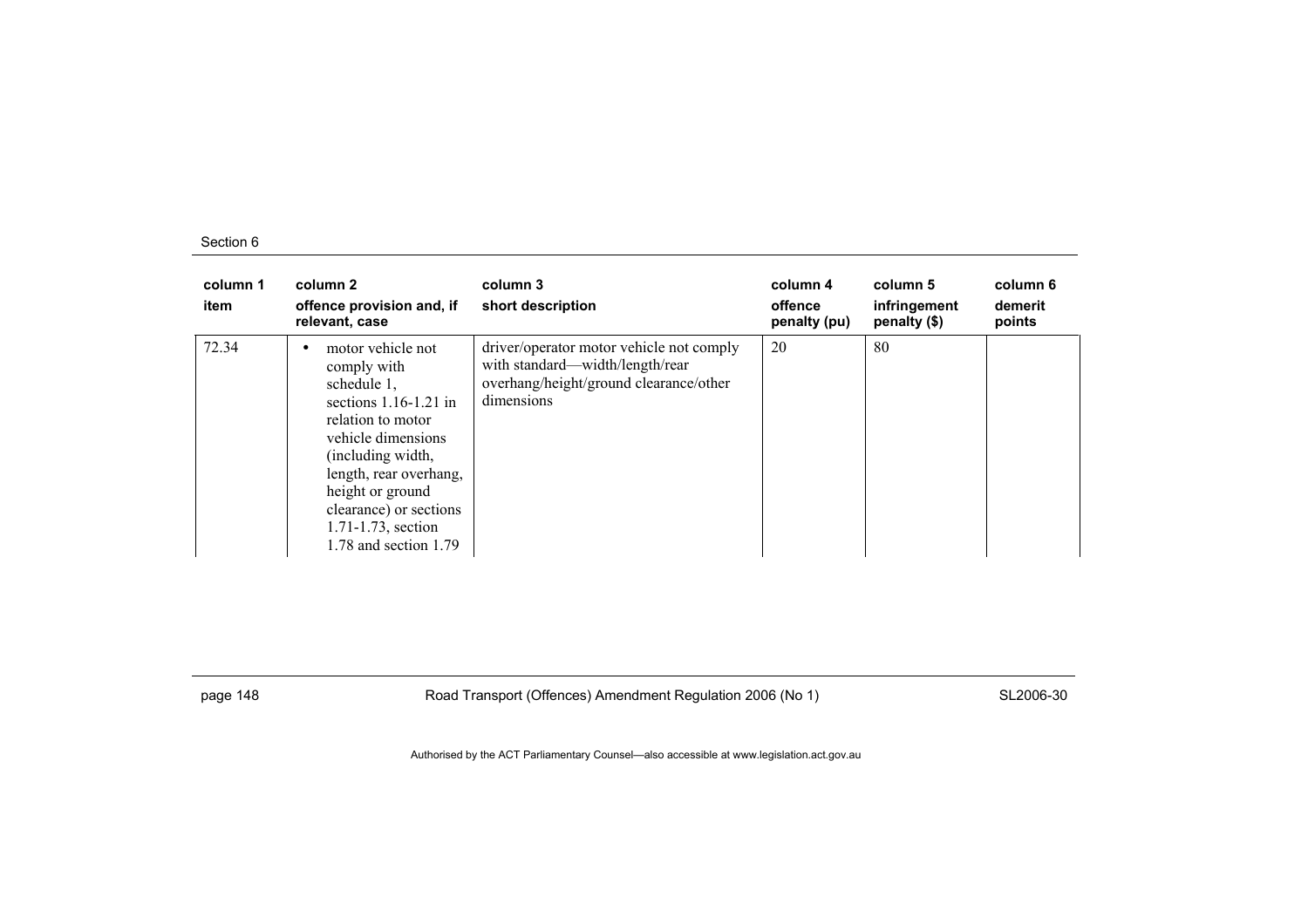| column 1<br>item | column 2<br>offence provision and, if<br>relevant, case                                                                                                                                         | column 3<br>short description                                                                                                                                                                                                                                                                                            | column 4<br>offence<br>penalty (pu) | column 5<br>infringement<br>penalty (\$) | column 6<br>demerit<br>points |
|------------------|-------------------------------------------------------------------------------------------------------------------------------------------------------------------------------------------------|--------------------------------------------------------------------------------------------------------------------------------------------------------------------------------------------------------------------------------------------------------------------------------------------------------------------------|-------------------------------------|------------------------------------------|-------------------------------|
| 72.35            | motor vehicle not<br>comply with<br>schedule 1,<br>sections $1.16 - 1.21$ in<br>relation to lights or<br>sections 1.80-1.113,<br>section $1.124$ ,<br>section 1.125 and<br>sections 1.130-1.132 | driver/operator motor vehicle not comply<br>with standard—headlights/parking<br>lights/daytime running lights/tail-<br>lights/numberplate lights/clearance<br>lights/external cabin lights/side marker<br>lights/brakelights/reversing lights/direction<br>indicator lights/fog lights/prohibited<br>lights/other lights | 20                                  | 80                                       |                               |
| 72.36            | motor vehicle not<br>٠<br>comply with<br>schedule 1,<br>sections $1.16-1.21$<br>in relation to<br>reflectors or<br>sections 1.114-1.119                                                         | driver/operator motor vehicle not comply<br>with standard—rear reflectors/side<br>reflectors/front reflectors/other reflectors                                                                                                                                                                                           | 20                                  | 80                                       |                               |

SL2006-30 Road Transport (Offences) Amendment Regulation 2006 (No 1) page 149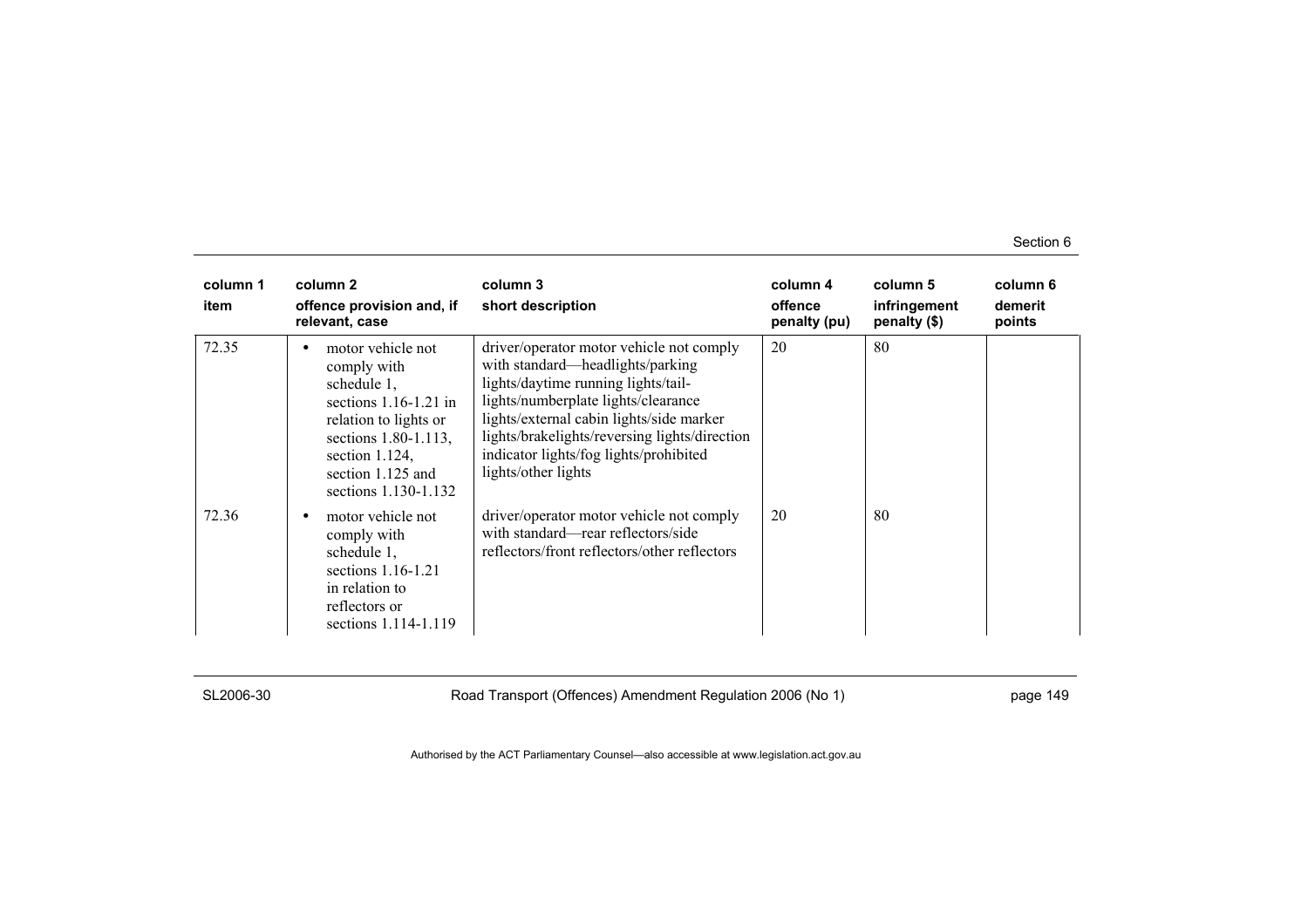| column 1<br>item | column <sub>2</sub><br>offence provision and, if<br>relevant, case                                                                                                                   | column 3<br>short description                                                                   | column 4<br>offence<br>penalty (pu) | column 5<br>infringement<br>penalty (\$) | column 6<br>demerit<br>points |
|------------------|--------------------------------------------------------------------------------------------------------------------------------------------------------------------------------------|-------------------------------------------------------------------------------------------------|-------------------------------------|------------------------------------------|-------------------------------|
| 72.37            | motor vehicle not<br>٠<br>comply with<br>schedule 1,<br>sections $1.16-1.21$ in<br>relation to warning<br>lights or signs on<br>buses carrying<br>children or<br>section 1.121-1.123 | driver/operator bus not comply with<br>standard—warning lights/sign on bus<br>carrying children | 20                                  | 107                                      |                               |
| 72.38            | motor vehicle not<br>٠<br>comply with<br>schedule 1,<br>sections $1.16 - 1.21$ in<br>relation to rear<br>marking plates or<br>section 1.126                                          | driver/operator motor vehicle not comply<br>with standard—rear marking plates                   | 20                                  | 80                                       |                               |

page 150 **Road Transport (Offences) Amendment Regulation 2006 (No 1)** SL2006-30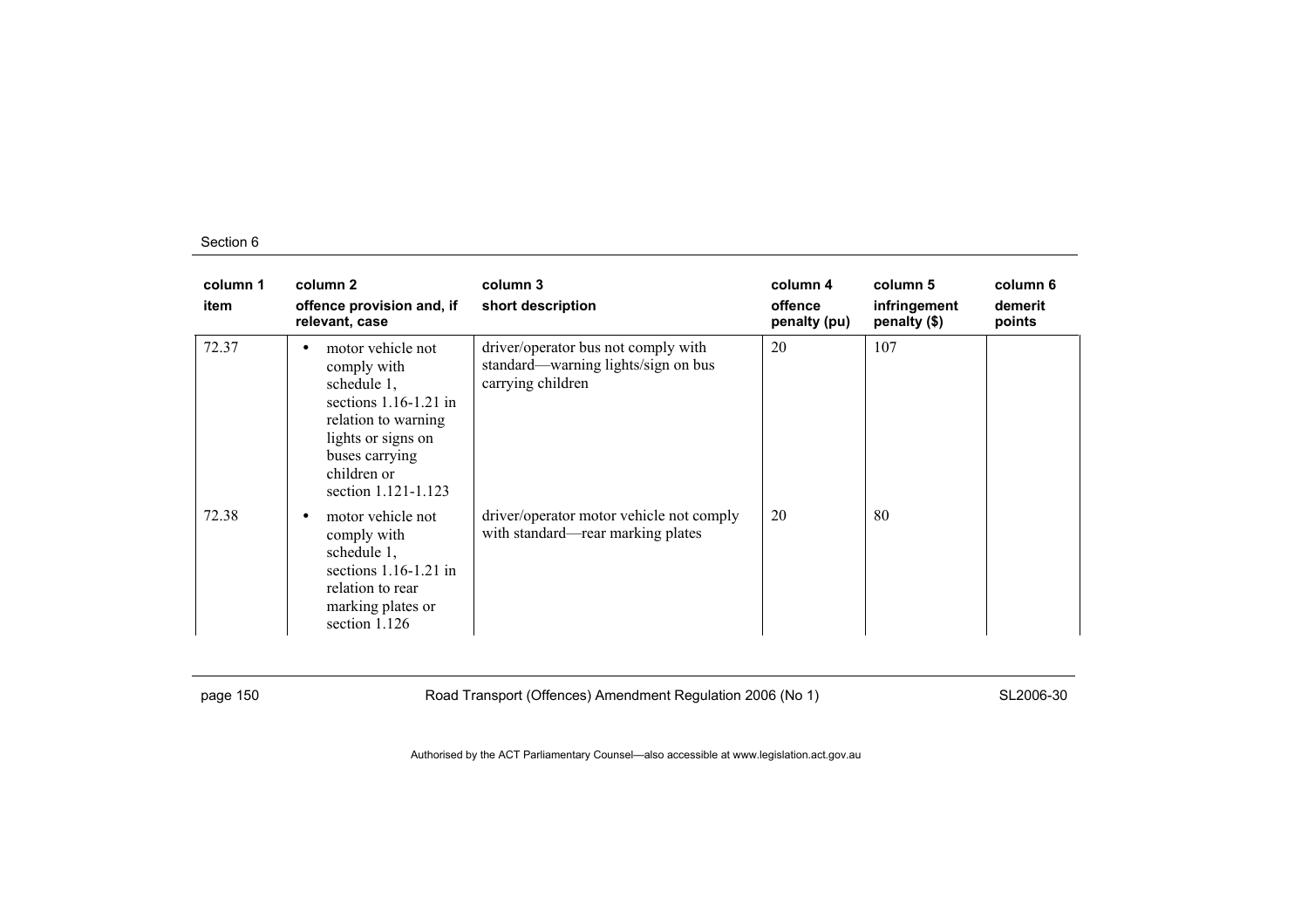| column 1<br>item | column 2<br>offence provision and, if<br>relevant, case                                                                                    | column 3<br>short description                                                | column 4<br>offence<br>penalty (pu) | column 5<br>infringement<br>penalty (\$) | column 6<br>demerit<br>points |
|------------------|--------------------------------------------------------------------------------------------------------------------------------------------|------------------------------------------------------------------------------|-------------------------------------|------------------------------------------|-------------------------------|
| 72.39            | motor vehicle not<br>comply with<br>schedule 1,<br>sections $1.16-1.21$ in<br>relation to signalling<br>devices or<br>sections 1.127-1.129 | driver/operator motor vehicle not comply<br>with standard—signalling devices | 20                                  | 80                                       |                               |
| 72.40            | motor vehicle not<br>٠<br>comply with<br>schedule 1,<br>sections $1.16 - 1.21$ in<br>relation to brakes or<br>sections 1.133-1.139         | driver/operator motor vehicle not comply<br>with standard—brakes             | 20                                  | 177                                      |                               |

SL2006-30 Road Transport (Offences) Amendment Regulation 2006 (No 1) page 151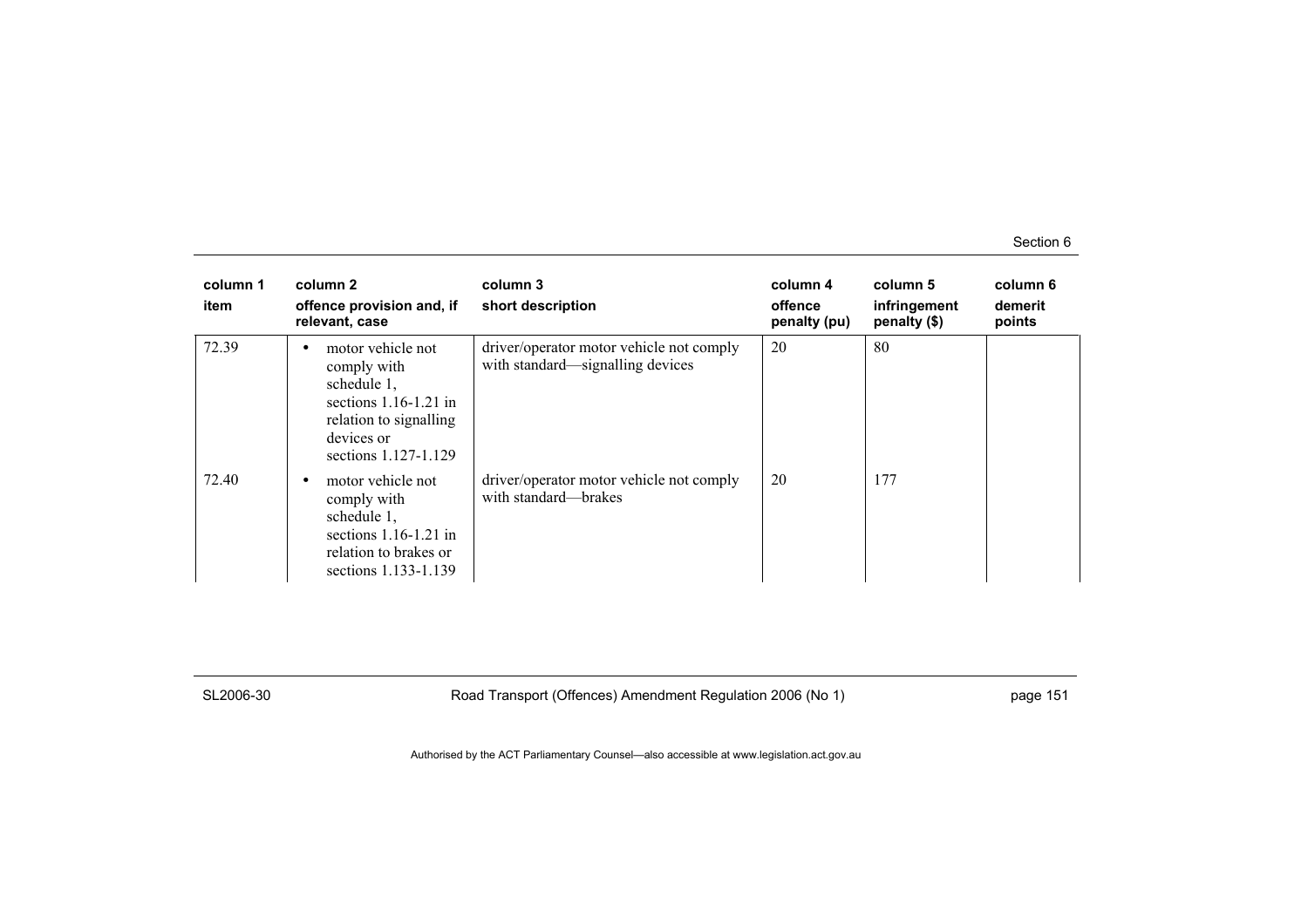| column 1<br>item | column 2<br>offence provision and, if<br>relevant, case                                                                                                               | column 3<br>short description                                                                  | column 4<br>offence<br>penalty (pu) | column 5<br>infringement<br>penalty (\$) | column 6<br>demerit<br>points |
|------------------|-----------------------------------------------------------------------------------------------------------------------------------------------------------------------|------------------------------------------------------------------------------------------------|-------------------------------------|------------------------------------------|-------------------------------|
| 72.41            | motor vehicle not<br>٠<br>comply with<br>schedule 1,<br>sections $1.16-1.21$ in<br>relation to crankcase<br>gases or visible<br>emissions or<br>sections 1.154-1.155  | driver/operator motor vehicle not comply<br>with standard—crankcase gases/visible<br>emissions | 20                                  | 107                                      |                               |
| 72.42            | motor vehicle not<br>٠<br>comply with<br>schedule 1,<br>sections $1.16-1.21$ in<br>relation to exhaust<br>systems (other than<br>noise emissions) or<br>section 1.156 | driver/operator motor vehicle not comply<br>with standard-exhaust system                       | 20                                  | 107                                      |                               |

page 152 **Road Transport (Offences) Amendment Regulation 2006 (No 1)** SL2006-30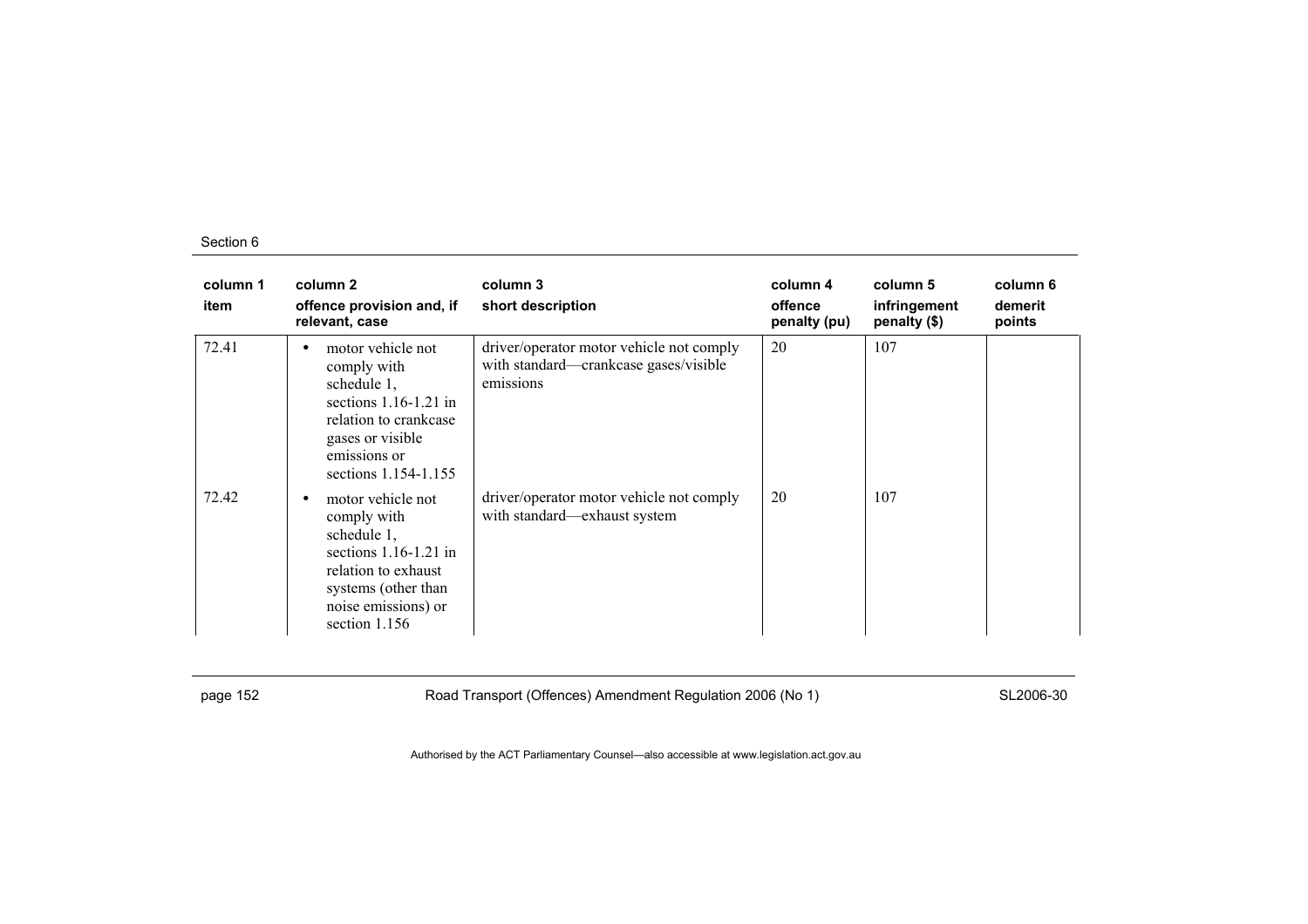| column 1<br>item | column 2<br>offence provision and, if<br>relevant, case                                                                                                        | column 3<br>short description                                                               | column 4<br>offence<br>penalty (pu) | column 5<br>infringement<br>penalty (\$) | column 6<br>demerit<br>points |
|------------------|----------------------------------------------------------------------------------------------------------------------------------------------------------------|---------------------------------------------------------------------------------------------|-------------------------------------|------------------------------------------|-------------------------------|
| 72.43            | motor vehicle not<br>comply with<br>schedule 1,<br>sections $1.16-1.21$ in<br>relation to noise<br>emissions or<br>sections 1.157-1.161                        | driver/operator motor vehicle not comply<br>with standard—noise emissions                   | 20                                  | 107                                      |                               |
| 72.44            | motor vehicle not<br>comply with<br>schedule 1,<br>sections $1.16-1.21$ in<br>relation to LPG fuel<br>systems (including<br>LPG labelling) or<br>section 1.162 | driver/operator motor vehicle not comply<br>with standard-LPG fuel systems/LPG<br>labelling | 20                                  | 107                                      |                               |

SL2006-30 Road Transport (Offences) Amendment Regulation 2006 (No 1) page 153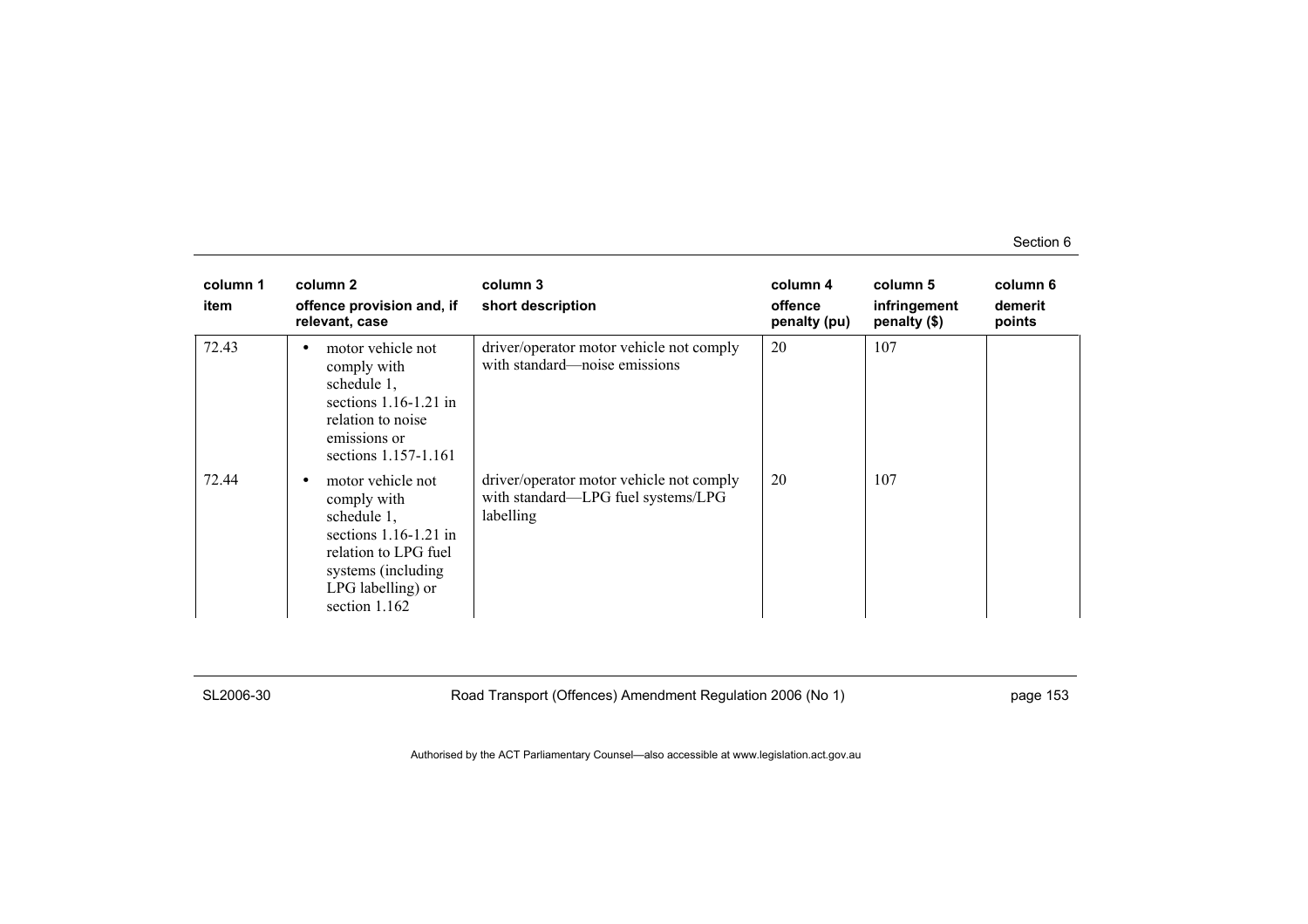| column 1<br>item | column 2<br>offence provision and, if<br>relevant, case                                                                                                        | column 3<br>short description                                                               | column 4<br>offence<br>penalty (pu) | column 5<br>infringement<br>penalty (\$) | column 6<br>demerit<br>points |
|------------------|----------------------------------------------------------------------------------------------------------------------------------------------------------------|---------------------------------------------------------------------------------------------|-------------------------------------|------------------------------------------|-------------------------------|
| 72.45            | motor vehicle not<br>$\bullet$<br>comply with<br>schedule 1,<br>sections $1.16-1.21$ in<br>relation to unleaded<br>petrol motor vehicles<br>or section $1.163$ | driver/operator motor vehicle not comply<br>with standard—unleaded petrol motor<br>vehicles | 20                                  | 107                                      |                               |
| 72.46            | motor vehicle not<br>$\bullet$<br>comply with<br>schedule 1,<br>sections $1.16-1.21$ in<br>relation to speed<br>limiting or<br>sections 1.164-1.165            | driver/operator motor vehicle not comply<br>with standard—speed limiting                    | 20                                  | 107                                      |                               |

page 154 **Road Transport (Offences) Amendment Regulation 2006 (No 1)** SL2006-30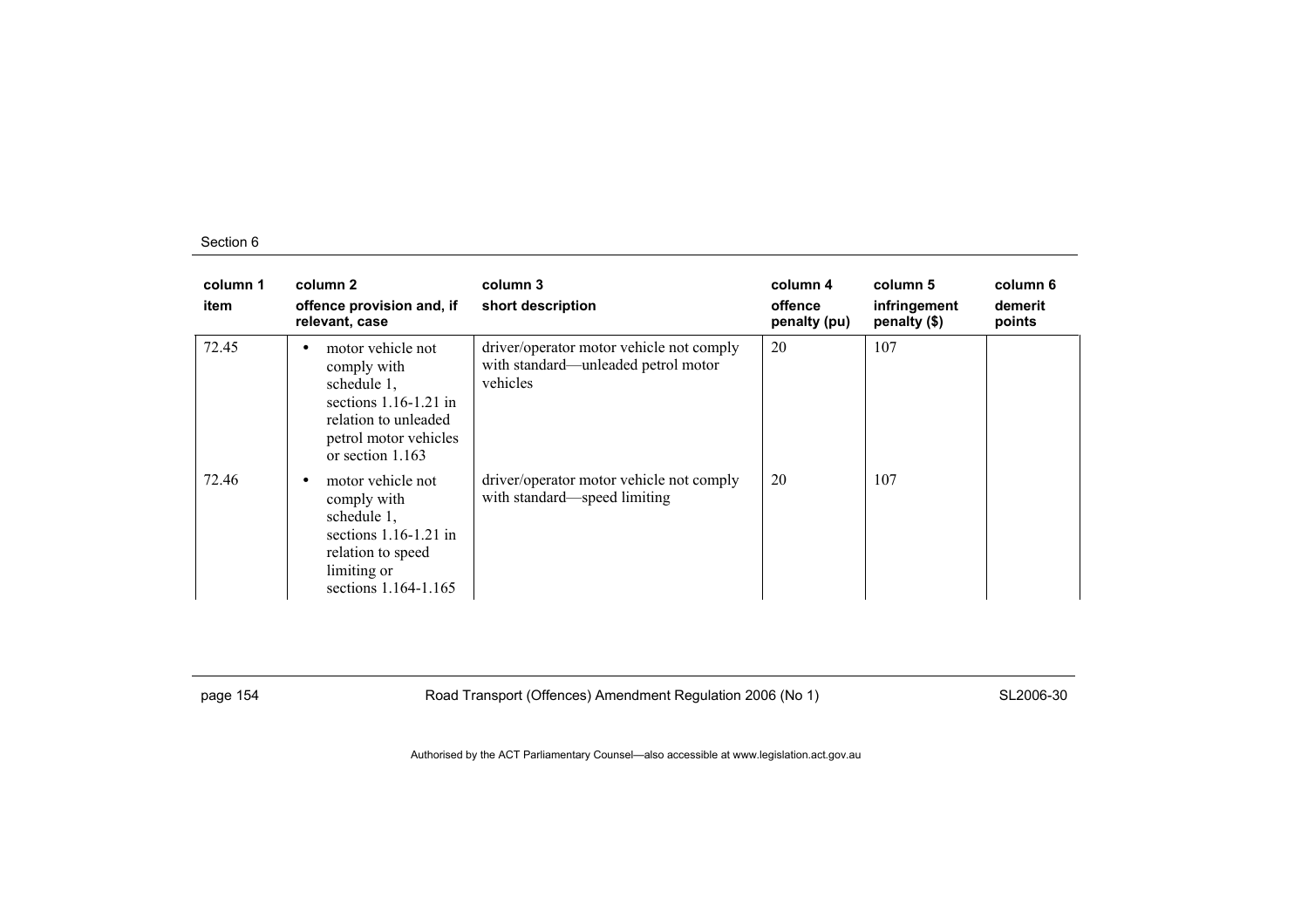| column 1<br>item | column 2<br>offence provision and, if<br>relevant, case                                                                                          | column 3<br>short description                                                                                                              | column 4<br>offence<br>penalty (pu) | column 5<br>infringement<br>penalty (\$) | column 6<br>demerit<br>points |
|------------------|--------------------------------------------------------------------------------------------------------------------------------------------------|--------------------------------------------------------------------------------------------------------------------------------------------|-------------------------------------|------------------------------------------|-------------------------------|
| 72.47            | motor vehicle not<br>comply with<br>schedule 1,<br>sections $1.16-1.21$ in<br>relation to couplings<br>or sections $1.166-$<br>1.167             | driver/operator motor vehicle not comply<br>with standard—couplings                                                                        | 20                                  | 107                                      |                               |
| 73               | 110(2)                                                                                                                                           |                                                                                                                                            |                                     |                                          |                               |
| 73.1             | trailer not comply<br>with schedule 1.<br>sections $1.16-1.21$ in<br>relation to<br>suspension, vehicle<br>body or chassis<br>structural members | driver motor vehicle towing trailer/<br>operator trailer not comply with standard—<br>suspension/vehicle body/chassis structural<br>member | 20                                  | 107                                      |                               |

SL2006-30 Road Transport (Offences) Amendment Regulation 2006 (No 1) page 155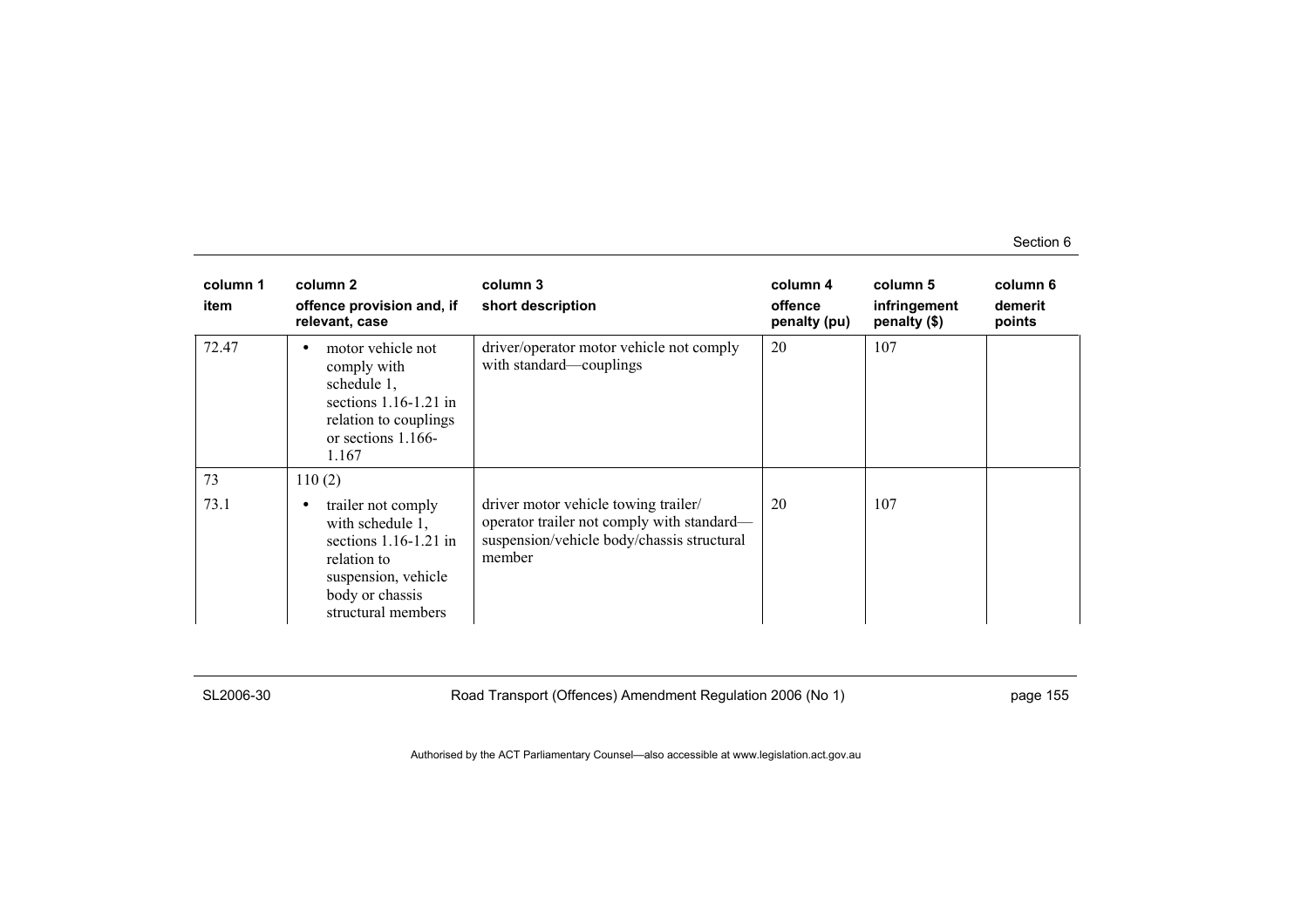| column 1<br>item | column 2<br>offence provision and, if<br>relevant, case                                                                                                                                                        | column 3<br>short description                                                                     | column 4<br>offence<br>penalty (pu) | column 5<br>infringement<br>penalty (\$) | column 6<br>demerit<br>points |
|------------------|----------------------------------------------------------------------------------------------------------------------------------------------------------------------------------------------------------------|---------------------------------------------------------------------------------------------------|-------------------------------------|------------------------------------------|-------------------------------|
| 73.2             | trailer not comply<br>٠<br>with schedule 1.<br>sections $1.16-1.21$ in<br>relation to anything<br>not dealt with<br>elsewhere in this item<br>or another provision<br>not dealt with<br>elsewhere in this item | driver motor vehicle towing trailer/<br>operator trailer not comply with standard—<br>other       | 20                                  | 80                                       |                               |
| 73.3             | trailer not comply<br>٠<br>with schedule 1.<br>sections $1.16-1.21$ in<br>relation to protrusions<br>or section 1.28                                                                                           | driver motor vehicle towing trailer/<br>operator trailer not comply with standard—<br>protrusions | 20                                  | 80                                       |                               |

page 156 **Road Transport (Offences) Amendment Regulation 2006 (No 1)** SL2006-30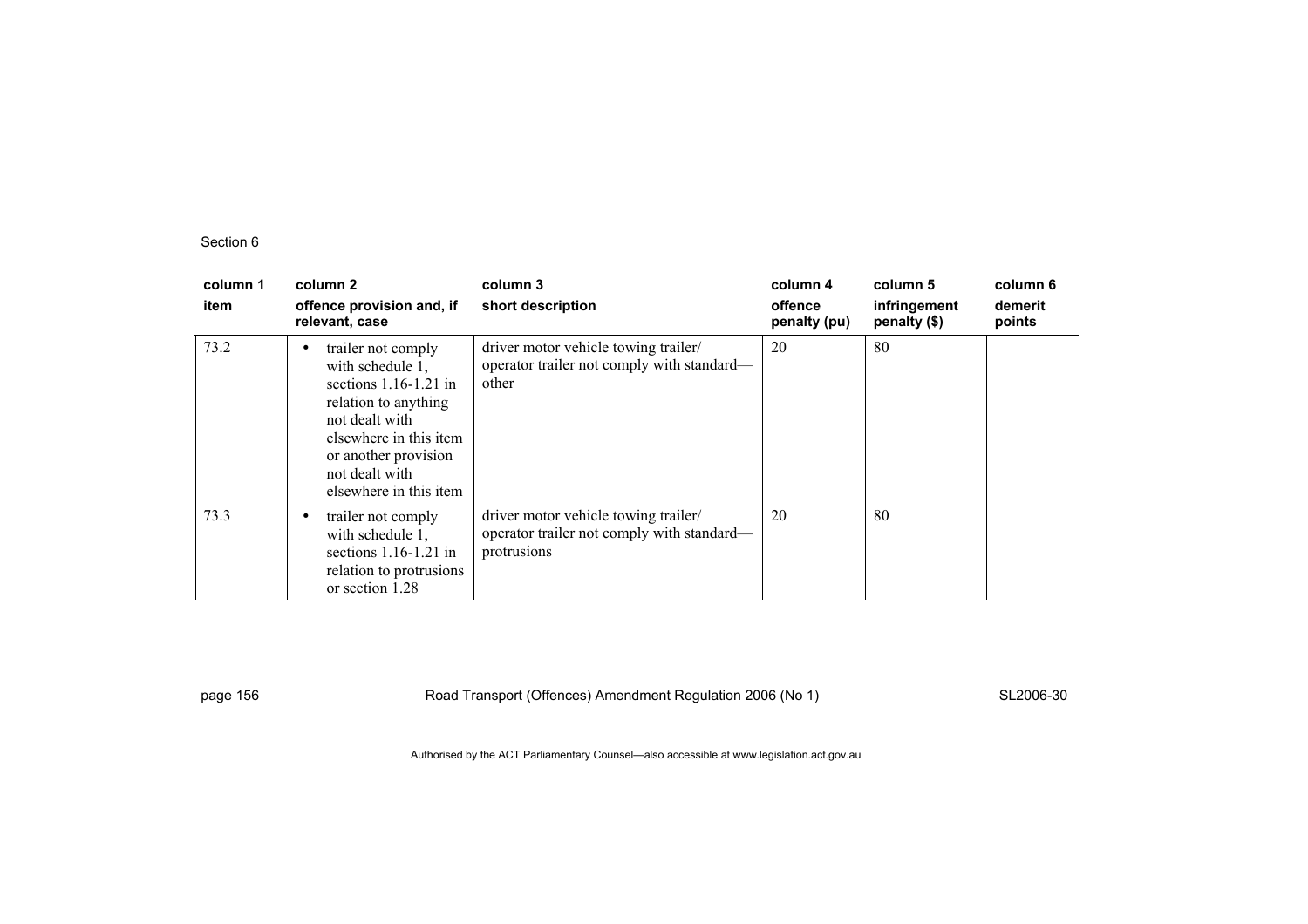| column 1<br>item | column 2<br>offence provision and, if<br>relevant, case                                                                                                         | column 3<br>short description                                                                                     | column 4<br>offence<br>penalty (pu) | column 5<br>infringement<br>penalty (\$) | column 6<br>demerit<br>points |
|------------------|-----------------------------------------------------------------------------------------------------------------------------------------------------------------|-------------------------------------------------------------------------------------------------------------------|-------------------------------------|------------------------------------------|-------------------------------|
| 73.4             | trailer not comply<br>٠<br>with schedule 1.<br>sections $1.16-1.21$ in<br>relation to oil, grease<br>or fuel (other than<br>LPG) containment or<br>section 1.29 | driver motor vehicle towing trailer/<br>operator trailer not comply with standard—<br>oil/grease/fuel containment | 20                                  | 107                                      |                               |
| 73.5             | trailer not comply<br>$\bullet$<br>with schedule 1.<br>sections $1.16-1.21$ in<br>relation to door<br>latches or hinges or<br>section 1.33                      | driver motor vehicle towing trailer/<br>operator trailer not comply with standard—<br>door latches/hinges         | 20                                  | 80                                       |                               |

SL2006-30 Road Transport (Offences) Amendment Regulation 2006 (No 1) page 157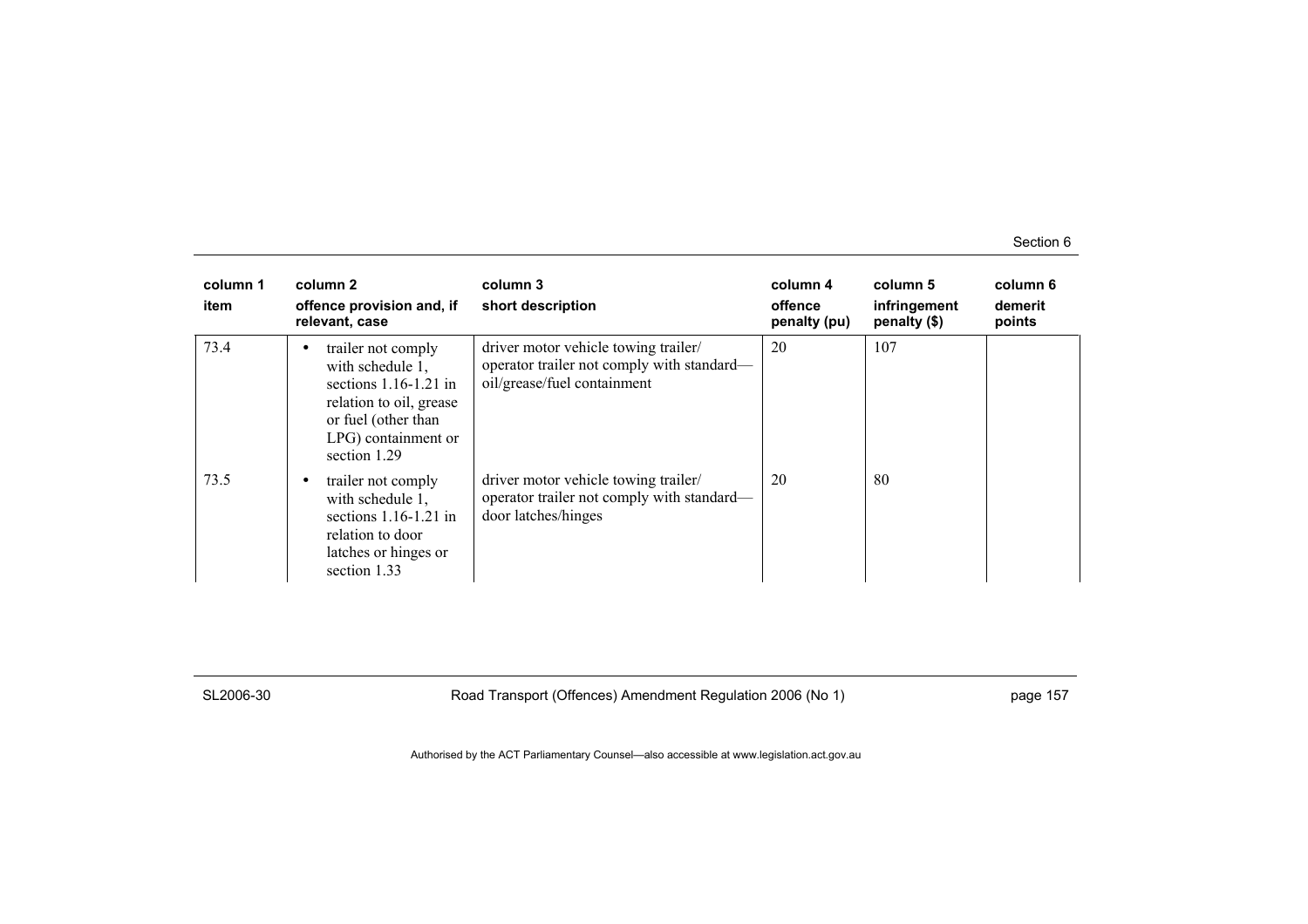| column 1<br>item | column 2<br>offence provision and, if<br>relevant, case                                                                                                                                                                           | column 3<br>short description                                                                                                                                                    | column 4<br>offence<br>penalty (pu) | column 5<br>infringement<br>penalty (\$) | column 6<br>demerit<br>points |
|------------------|-----------------------------------------------------------------------------------------------------------------------------------------------------------------------------------------------------------------------------------|----------------------------------------------------------------------------------------------------------------------------------------------------------------------------------|-------------------------------------|------------------------------------------|-------------------------------|
| 73.6             | trailer not comply<br>٠<br>with schedule 1,<br>sections $1.16-1.21$ in<br>relation to mudguards<br>or spray suppression<br>devices or<br>section 1.34                                                                             | driver motor vehicle towing trailer/<br>operator trailer not comply with standard—<br>mudguards/spray suppression                                                                | 20                                  | 80                                       |                               |
| 73.7             | trailer not comply<br>$\bullet$<br>with schedule 1.<br>sections $1.16-1.21$ in<br>relation to electrical<br>wiring, connections,<br>installations.<br>connectors or<br>conductors or other<br>electrical items or<br>section 1.42 | driver motor vehicle towing trailer/<br>operator trailer not comply with standard—<br>electrical wiring/connection/<br>installation/connector/conductor/other<br>electrical item | 20                                  | 80                                       |                               |

page 158 **Road Transport (Offences) Amendment Regulation 2006 (No 1)** SL2006-30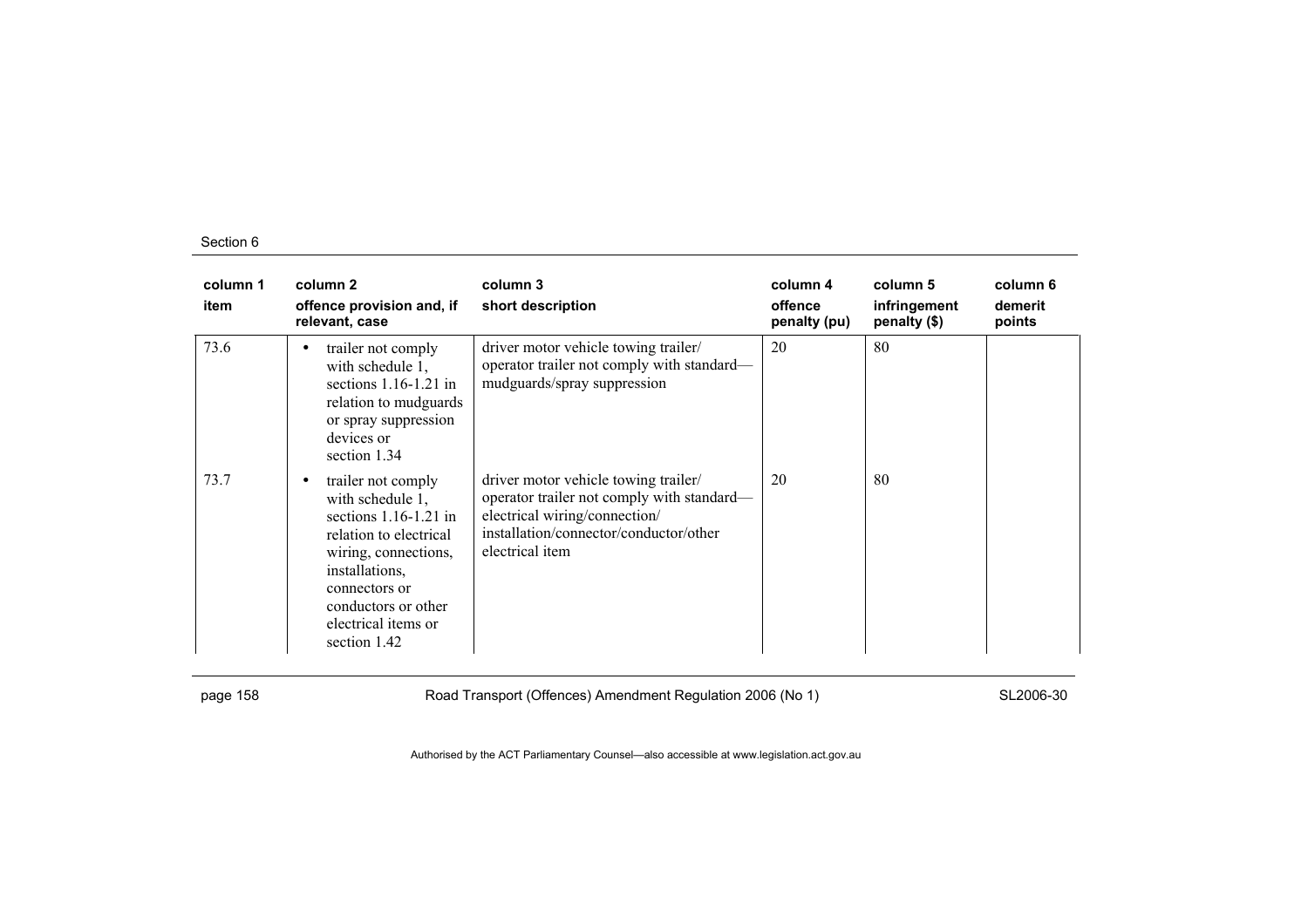| column 1<br>item | column 2<br>offence provision and, if<br>relevant, case                                                                                                                   | column 3<br>short description                                                                     | column 4<br>offence<br>penalty (pu) | column 5<br>infringement<br>penalty $(\$)$ | column 6<br>demerit<br>points |
|------------------|---------------------------------------------------------------------------------------------------------------------------------------------------------------------------|---------------------------------------------------------------------------------------------------|-------------------------------------|--------------------------------------------|-------------------------------|
| 73.8             | trailer not comply<br>٠<br>with schedule 1,<br>sections $1.16-1.21$ or<br>section $1.49$ in<br>relation to wheels<br>(including wheel)<br>rims, tracks, studs or<br>nuts) | driver motor vehicle towing trailer/<br>operator trailer not comply with standard—<br>road wheels | 20                                  | 107                                        |                               |
| 73.9             | trailer not comply<br>$\bullet$<br>with schedule 1.<br>sections $1.16-1.21$ or<br>section $1.49$ in<br>relation to tyres or<br>sections 1.50-1.57                         | driver motor vehicle towing trailer/<br>operator trailer not comply with standard—<br>tyres       | 20                                  | 80                                         |                               |

SL2006-30 Road Transport (Offences) Amendment Regulation 2006 (No 1) page 159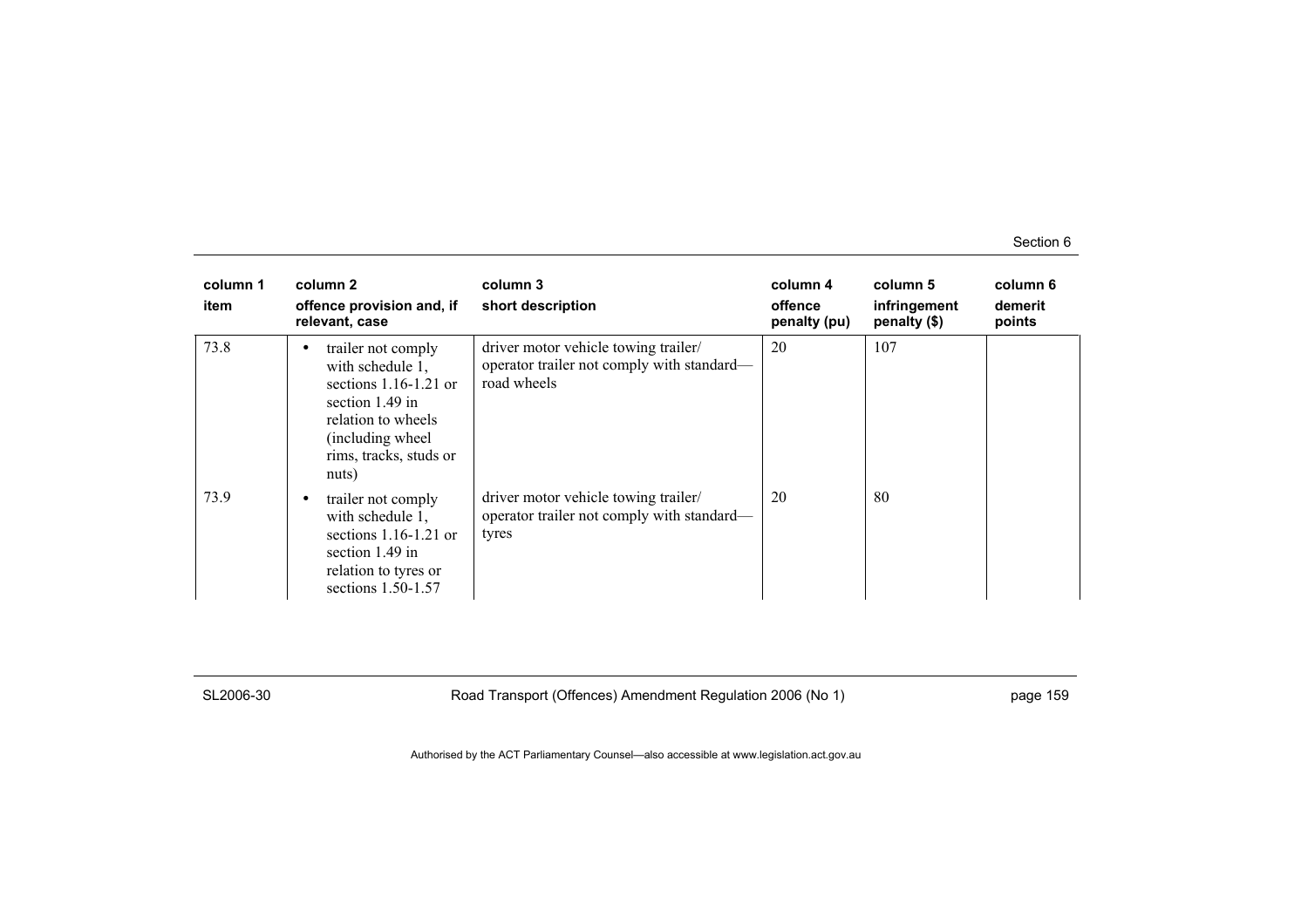| column 1<br>item | column 2<br>offence provision and, if<br>relevant, case                                                                                               | column 3<br>short description                                                                                       | column 4<br>offence<br>penalty (pu) | column 5<br>infringement<br>penalty (\$) | column 6<br>demerit<br>points |
|------------------|-------------------------------------------------------------------------------------------------------------------------------------------------------|---------------------------------------------------------------------------------------------------------------------|-------------------------------------|------------------------------------------|-------------------------------|
| 73.10            | trailer not comply<br>$\bullet$<br>with schedule 1.<br>sections $1.16-1.21$ in<br>relation to vehicle<br>identification<br>numbers or<br>section 1.61 | driver motor vehicle towing trailer/<br>operator trailer not comply with standard—<br>vehicle identification number | 20                                  | 80                                       |                               |
| 73.11            | trailer not comply<br>٠<br>with schedule 1,<br>sections $1.16-1.21$ in<br>relation to<br>compliance plates or<br>section 1.63                         | driver motor vehicle towing trailer/<br>operator trailer not comply with standard—<br>compliance plate              | 20                                  | 80                                       |                               |

page 160 **Road Transport (Offences) Amendment Regulation 2006 (No 1)** SL2006-30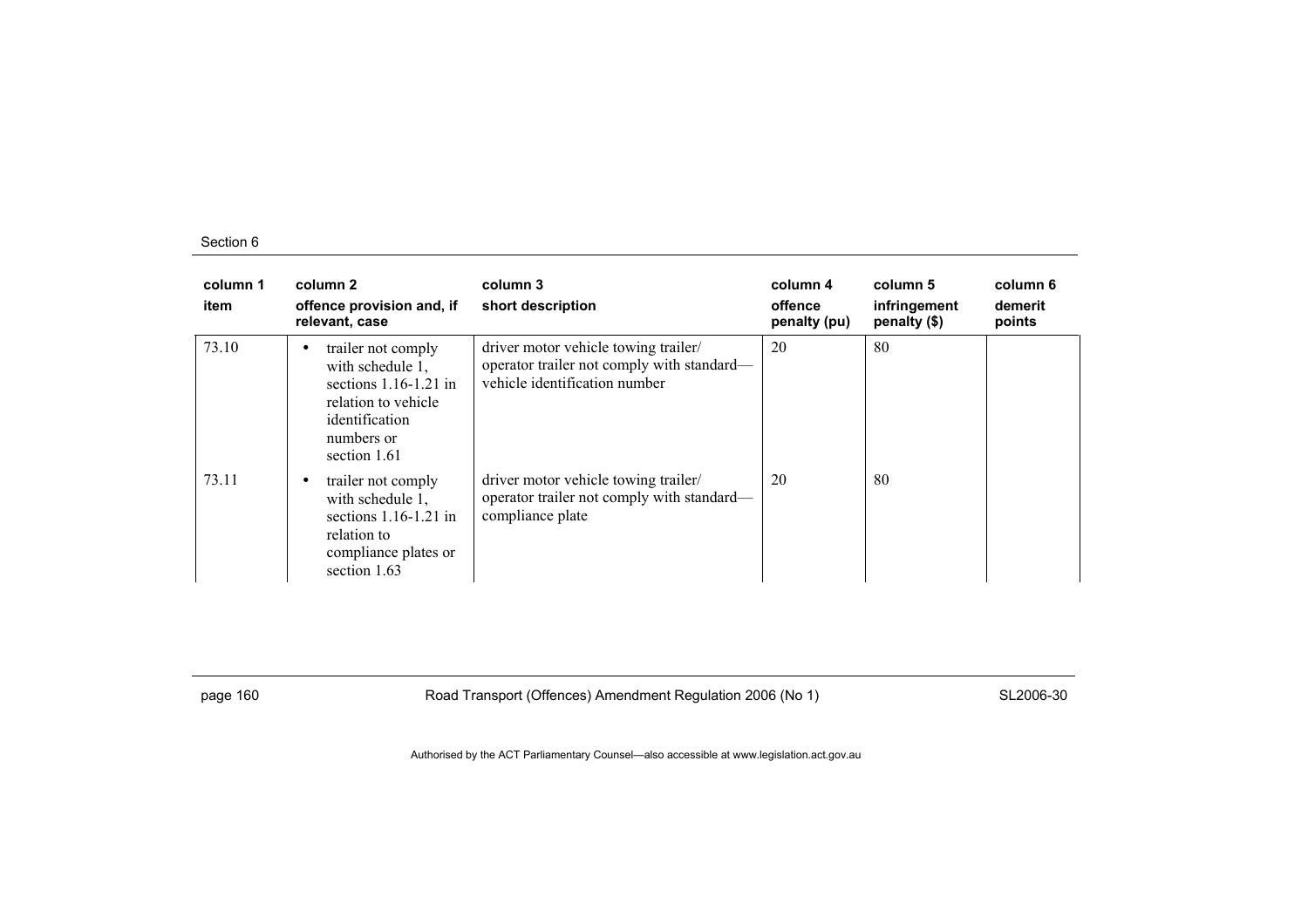| column 1<br>item | column 2<br>offence provision and, if<br>relevant, case                                                                                                    | column 3<br>short description                                                                                   | column 4<br>offence<br>penalty (pu) | column 5<br>infringement<br>penalty (\$) | column 6<br>demerit<br>points |
|------------------|------------------------------------------------------------------------------------------------------------------------------------------------------------|-----------------------------------------------------------------------------------------------------------------|-------------------------------------|------------------------------------------|-------------------------------|
| 73.12            | trailer not comply<br>$\bullet$<br>with schedule 1.<br>sections $1.16-1.21$ in<br>relation to white or<br>silver band or<br>section 1.64                   | driver motor vehicle towing trailer/<br>operator trailer not comply with standard—<br>white/silver band         | 20                                  | 80                                       |                               |
| 73.13            | trailer not comply<br>٠<br>with schedule 1, or<br>sections $1.16-1.21$ in<br>relation to<br>unauthorised or<br>prohibited warning<br>signs or section 1.66 | driver motor vehicle towing trailer/<br>operator trailer not comply with standard-<br>unauthorised warning sign | 20                                  | 80                                       |                               |

SL2006-30 Road Transport (Offences) Amendment Regulation 2006 (No 1) page 161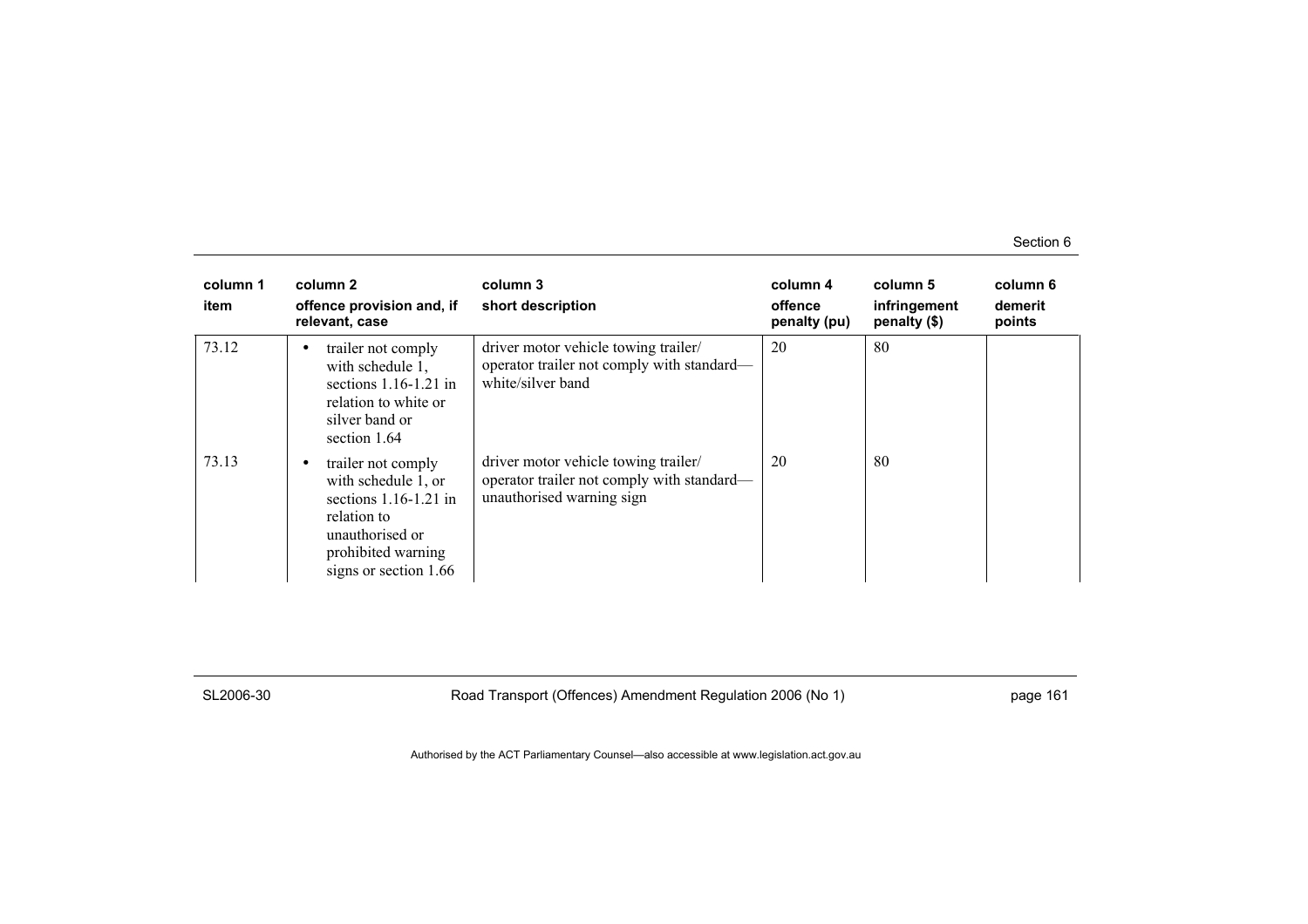| column 1<br>item | column 2<br>offence provision and, if<br>relevant, case                                                                                                                                                                                        | column 3<br>short description                                                                                                                              | column 4<br>offence<br>penalty (pu) | column 5<br>infringement<br>penalty (\$) | column 6<br>demerit<br>points |
|------------------|------------------------------------------------------------------------------------------------------------------------------------------------------------------------------------------------------------------------------------------------|------------------------------------------------------------------------------------------------------------------------------------------------------------|-------------------------------------|------------------------------------------|-------------------------------|
| 73.14            | trailer not comply<br>٠<br>with schedule 1,<br>sections $1.16-1.21$ in<br>relation to axles or<br>axle groups or<br>section 1.69 and<br>section 1.70                                                                                           | driver motor vehicle towing trailer/<br>operator trailer not comply with standard—<br>axles/axle groups                                                    | 20                                  | 80                                       |                               |
| 73.15            | trailer not comply<br>$\bullet$<br>with schedule 1.<br>sections $1.16-1.21$ in<br>relation to trailer<br>dimensions (including)<br>width, length, rear<br>overhang, drawbar<br>length, height or<br>ground clearance) or<br>sections 1.71-1.79 | driver motor vehicle towing trailer/<br>operator trailer not comply with standard—<br>width/length/rear overhang/drawbar<br>length/height/other dimensions | 20                                  | 80                                       |                               |

page 162 **Road Transport (Offences) Amendment Regulation 2006 (No 1)** SL2006-30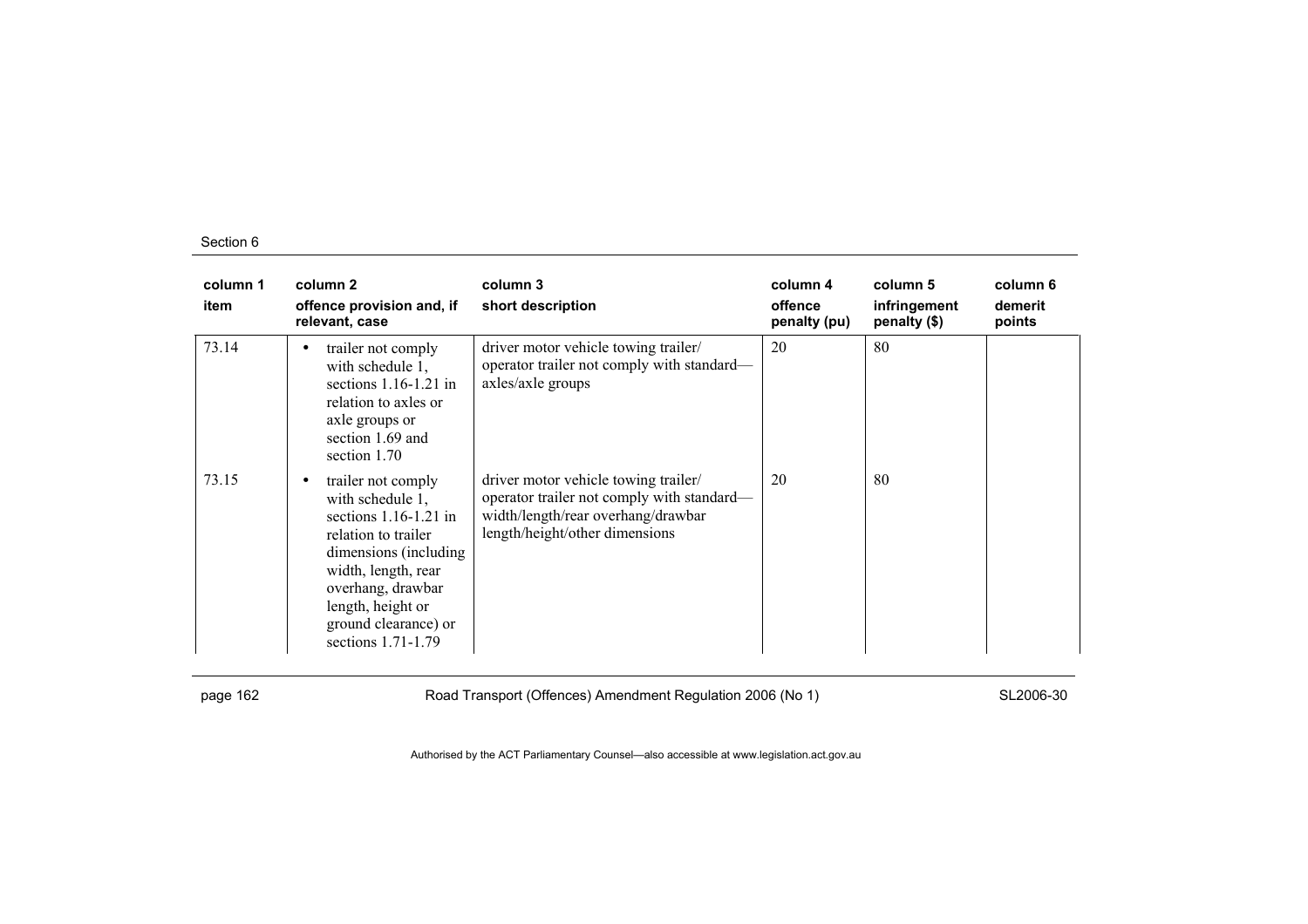| column 1<br>item | column 2<br>offence provision and, if<br>relevant, case                                                                                                                                   | column 3<br>short description                                                                                                                                                                                                                                                | column 4<br>offence<br>penalty (pu) | column 5<br>infringement<br>penalty $(\$)$ | column 6<br>demerit<br>points |
|------------------|-------------------------------------------------------------------------------------------------------------------------------------------------------------------------------------------|------------------------------------------------------------------------------------------------------------------------------------------------------------------------------------------------------------------------------------------------------------------------------|-------------------------------------|--------------------------------------------|-------------------------------|
| 73.16            | trailer not comply<br>٠<br>with schedule 1.<br>sections $1.16-1.21$ in<br>relation to lights or<br>sections 1.80-1.113,<br>section $1.124$ ,<br>section 1.125 and<br>sections 1.130-1.132 | driver motor vehicle towing trailer/<br>operator trailer not comply with standard—<br>tail-lights/numberplate lights/clearance<br>lights/side marker lights/<br>brakelights/reversing lights/direction<br>indicator lights/rear fog lights/prohibited<br>lights/other lights | 20                                  | 80                                         |                               |
| 73.17            | trailer not comply<br>with schedule 1.<br>sections 1.16-1.21<br>in relation to<br>reflectors or<br>sections 1.114-1.119                                                                   | driver motor vehicle towing trailer/<br>operator trailer not comply with standard—<br>rear reflectors/side reflectors/front<br>reflectors/other reflectors                                                                                                                   | 20                                  | -80                                        |                               |

SL2006-30 Road Transport (Offences) Amendment Regulation 2006 (No 1) page 163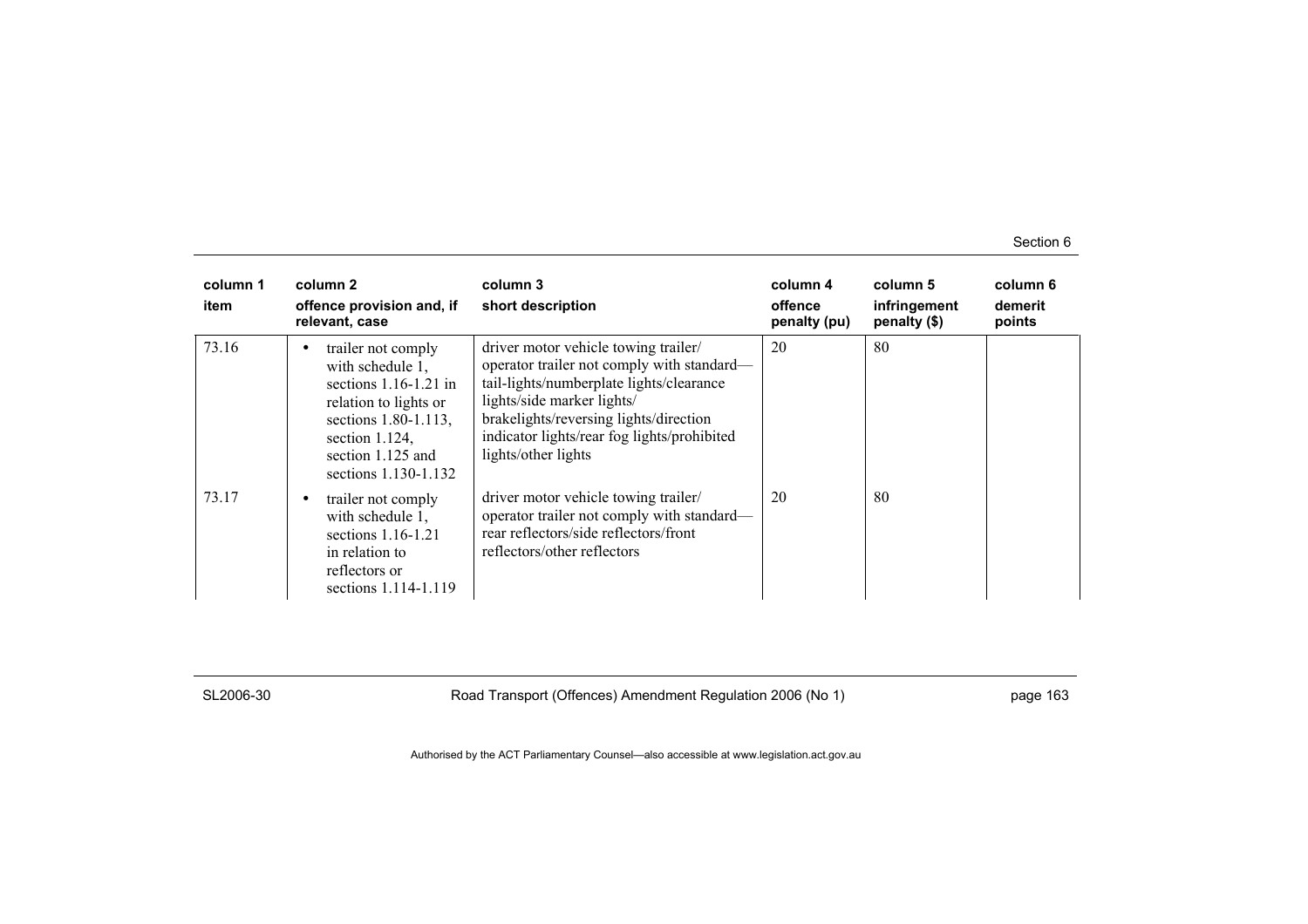| column 1<br>item | column 2<br>offence provision and, if<br>relevant, case                                                                                                  | column 3<br>short description                                                                             | column 4<br>offence<br>penalty (pu) | column 5<br>infringement<br>penalty (\$) | column 6<br>demerit<br>points |
|------------------|----------------------------------------------------------------------------------------------------------------------------------------------------------|-----------------------------------------------------------------------------------------------------------|-------------------------------------|------------------------------------------|-------------------------------|
| 73.18            | trailer not comply<br>$\bullet$<br>with schedule 1.<br>sections $1.16-1.21$ in<br>relation to rear<br>marking plates or<br>section 1.126                 | driver motor vehicle towing trailer/<br>operator trailer not comply with standard—<br>rear marking plates | 20                                  | 80                                       |                               |
| 73.19            | trailer not comply<br>٠<br>with schedule 1.<br>sections $1.16 - 1.21$ in<br>relation to brakes or<br>sections 1.133-1.136<br>and<br>sections 1.140-1.142 | driver motor vehicle towing trailer/<br>operator trailer not comply with standard—<br><b>brakes</b>       | 20                                  | 177                                      |                               |

page 164 **Road Transport (Offences) Amendment Regulation 2006 (No 1)** SL2006-30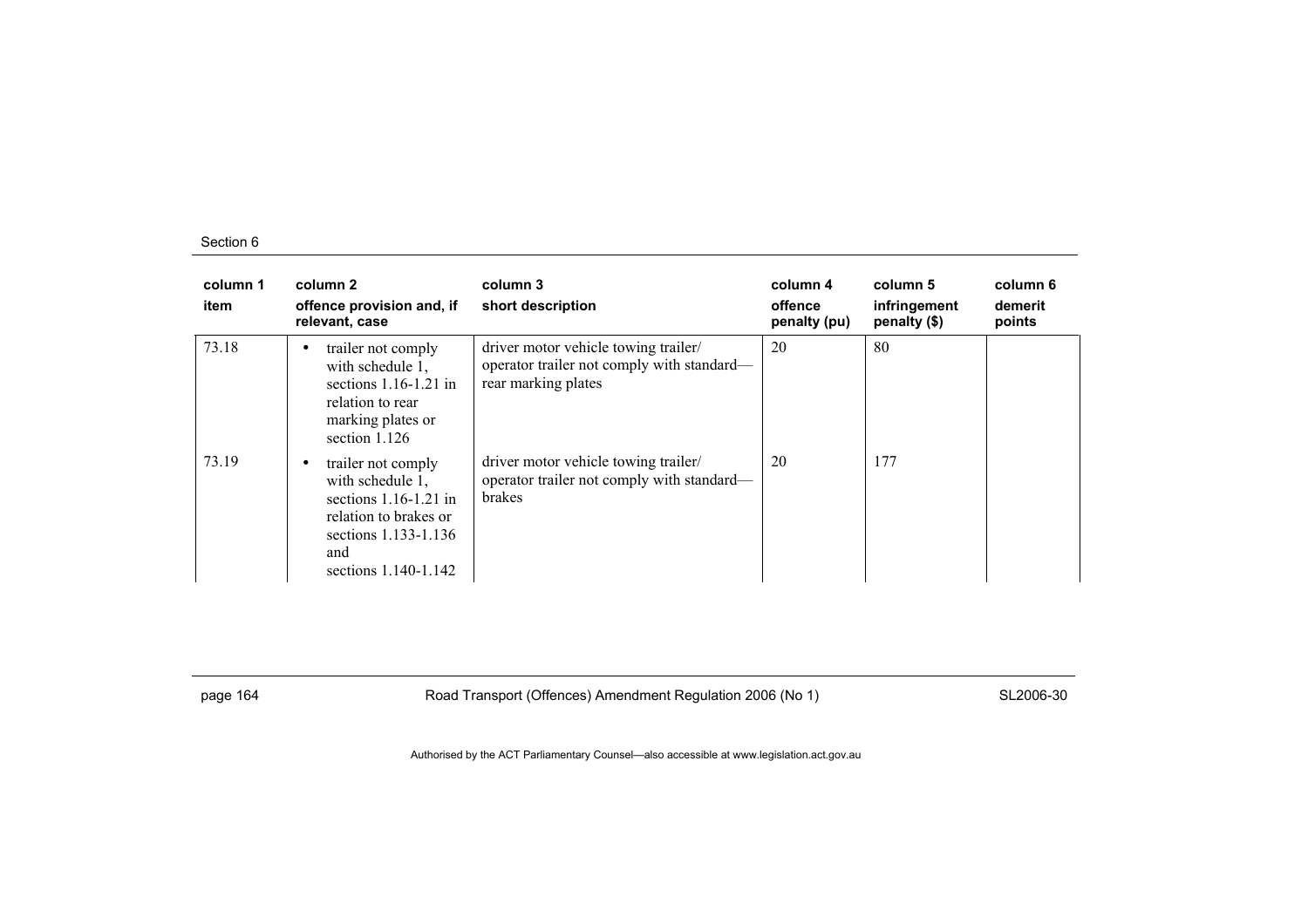| column 1<br>item | column 2<br>offence provision and, if<br>relevant, case                                                                             | column 3<br>short description                                                                   | column 4<br>offence<br>penalty (pu) | column 5<br>infringement<br>penalty $(\$)$ | column 6<br>demerit<br>points |
|------------------|-------------------------------------------------------------------------------------------------------------------------------------|-------------------------------------------------------------------------------------------------|-------------------------------------|--------------------------------------------|-------------------------------|
| 73.20            | trailer not comply<br>with schedule 1,<br>sections $1.16-1.21$ in<br>relation to couplings<br>or section 1.166 and<br>section 1.167 | driver motor vehicle towing trailer/<br>operator trailer not comply with standard—<br>couplings | 20                                  | 107                                        |                               |

SL2006-30 Road Transport (Offences) Amendment Regulation 2006 (No 1) page 165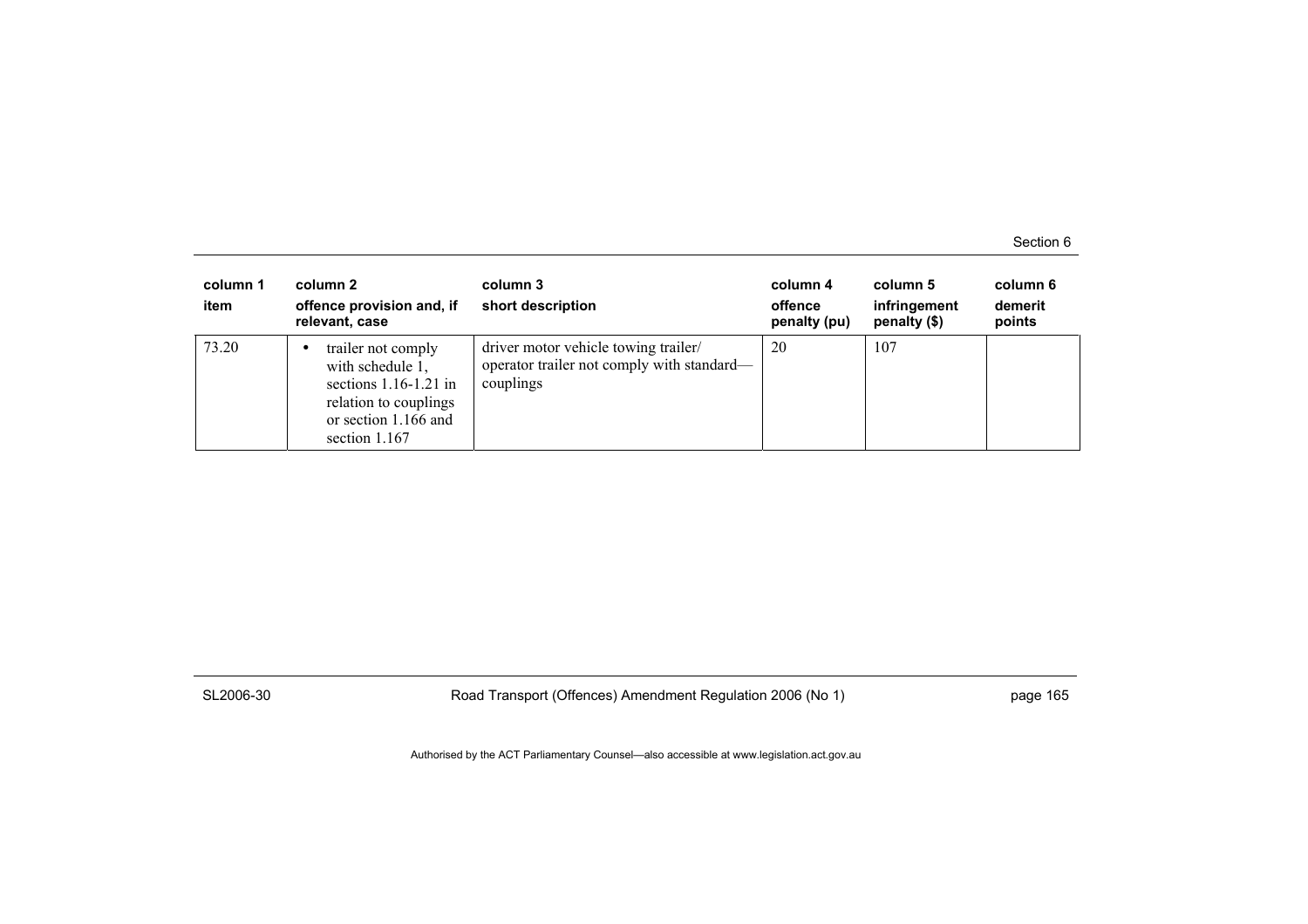| column 1<br>item | column 2<br>offence provision and, if<br>relevant, case                                                                                                                                                           | column 3<br>short description                                 | column 4<br>offence<br>penalty (pu) | column 5<br>infringement<br>penalty (\$) | column 6<br>demerit<br>points |
|------------------|-------------------------------------------------------------------------------------------------------------------------------------------------------------------------------------------------------------------|---------------------------------------------------------------|-------------------------------------|------------------------------------------|-------------------------------|
| 74               | 111(1)                                                                                                                                                                                                            |                                                               |                                     |                                          |                               |
| 74.1             | combination not<br>comply with<br>schedule 1,<br>sections $1.16-1.21$ in<br>relation to something<br>not dealt with<br>elsewhere in this item<br>or another provision<br>not dealt with<br>elsewhere in this item | driver/operator combination not comply<br>with standard—other | 20                                  | 107                                      |                               |

page 166 **Road Transport (Offences) Amendment Regulation 2006 (No 1)** SL2006-30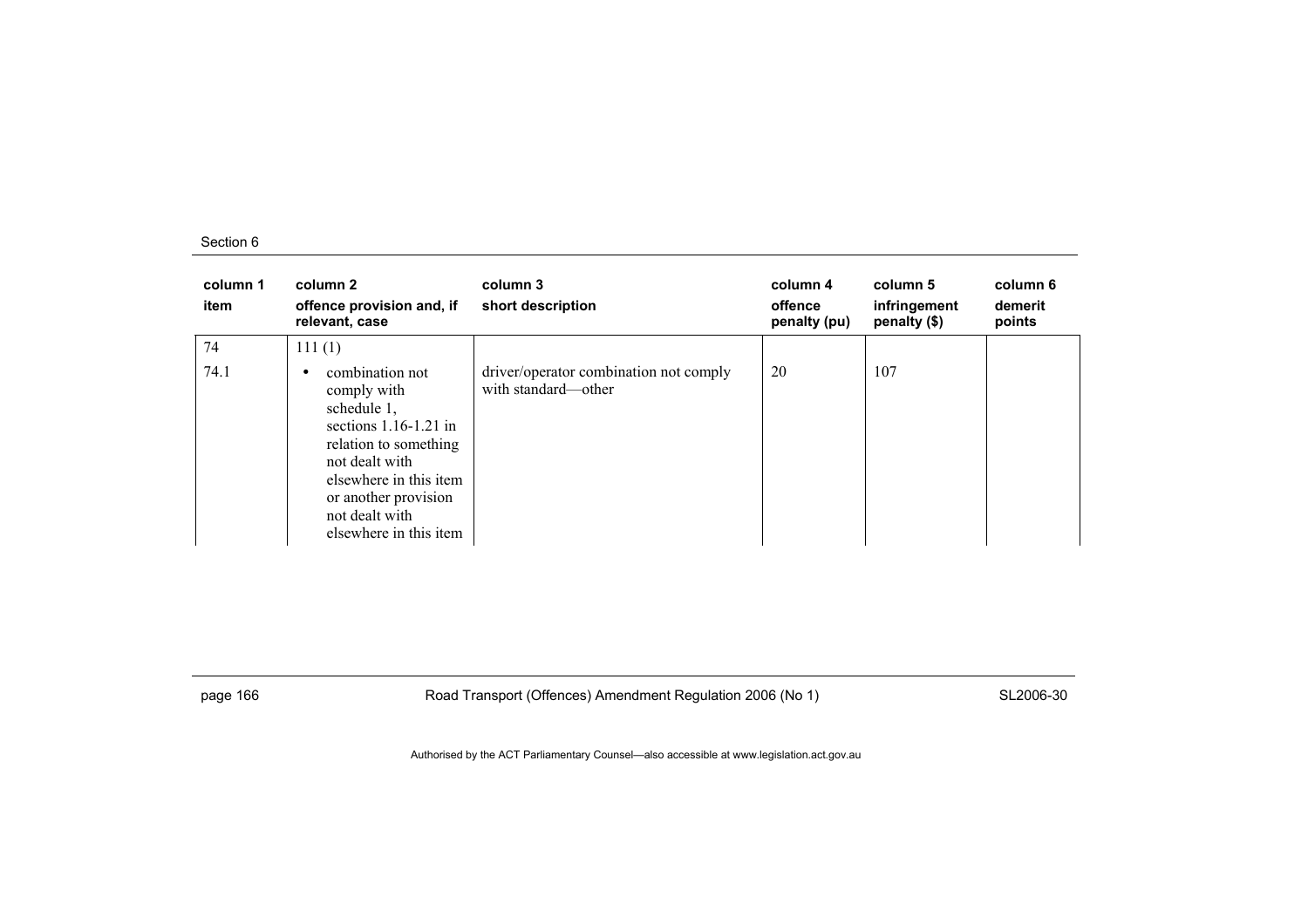| column 1<br>item | column 2<br>offence provision and, if<br>relevant, case                                                                                                                                     | column 3<br>short description                                                                        | column 4<br>offence<br>penalty (pu) | column 5<br>infringement<br>penalty (\$) | column 6<br>demerit<br>points |
|------------------|---------------------------------------------------------------------------------------------------------------------------------------------------------------------------------------------|------------------------------------------------------------------------------------------------------|-------------------------------------|------------------------------------------|-------------------------------|
| 74.2             | combination not<br>٠<br>comply with<br>schedule 1,<br>sections $1.16-1.21$ in<br>relation to warning<br>signs or<br>sections $1.65-1.67$                                                    | driver/operator combination not comply<br>with standard—warning signs                                | 20                                  | 107                                      |                               |
| 74.3             | combination not<br>٠<br>comply with<br>schedule 1,<br>sections $1.16-1.21$ in<br>relation to dimensions<br>(including length or<br>ground clearance) or<br>section 1.75 and<br>section 1.79 | driver/operator combination not comply<br>with standard—length/ground clearance/<br>other dimensions | 20                                  | 107                                      |                               |

SL2006-30 Road Transport (Offences) Amendment Regulation 2006 (No 1) page 167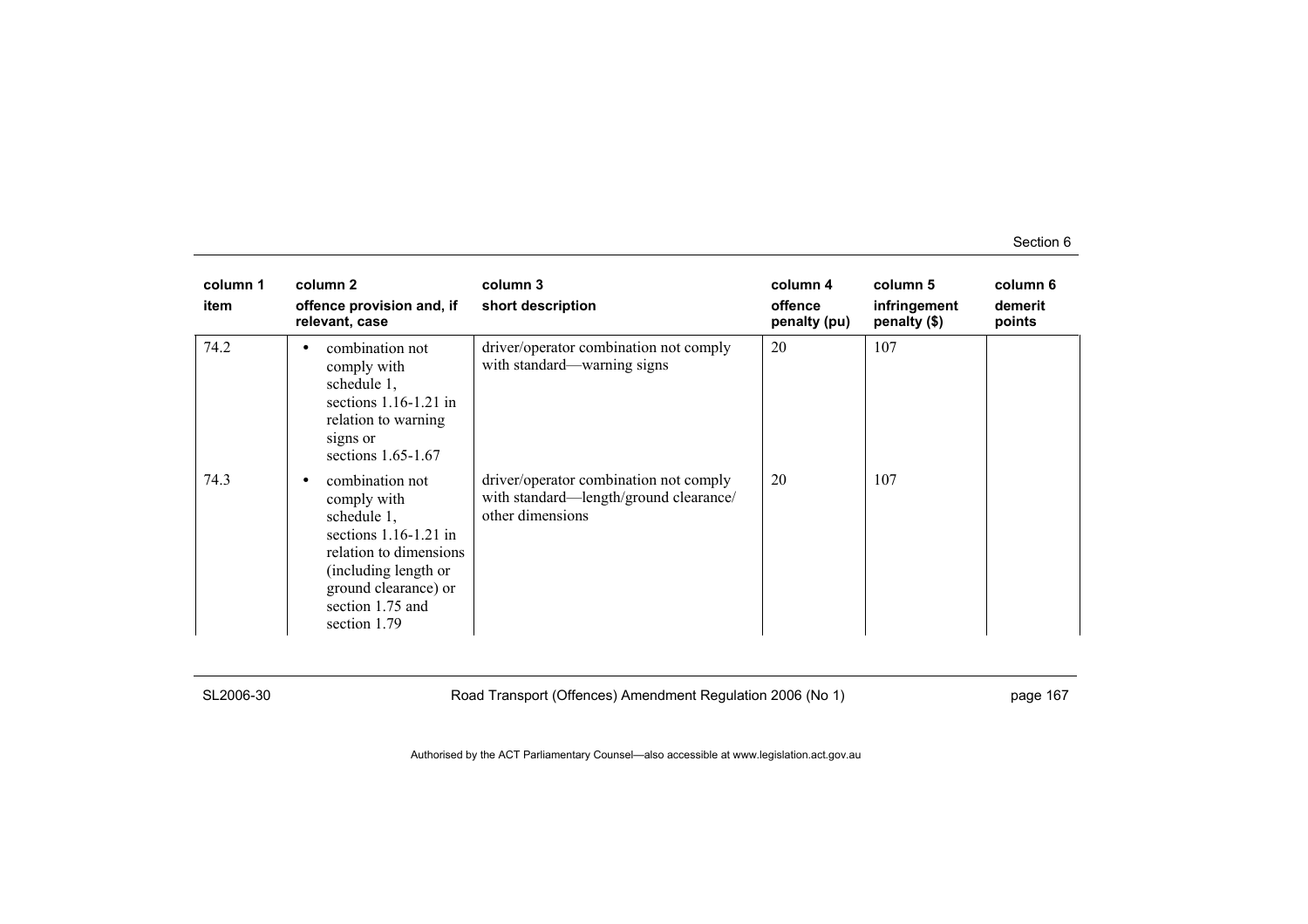| column 1<br>item | column 2<br>offence provision and, if<br>relevant, case                                                                   | column 3<br>short description                                  | column 4<br>offence<br>penalty (pu) | column 5<br>infringement<br>penalty (\$) | column 6<br>demerit<br>points |
|------------------|---------------------------------------------------------------------------------------------------------------------------|----------------------------------------------------------------|-------------------------------------|------------------------------------------|-------------------------------|
| 74.4             | combination not<br>comply with<br>schedule 1,<br>sections $1.16-1.21$ in<br>relation to brakes or<br>sections 1.133-1.136 | driver/operator combination not comply<br>with standard—brakes | 20                                  | 177                                      |                               |

page 168 **Road Transport (Offences) Amendment Regulation 2006 (No 1)** SL2006-30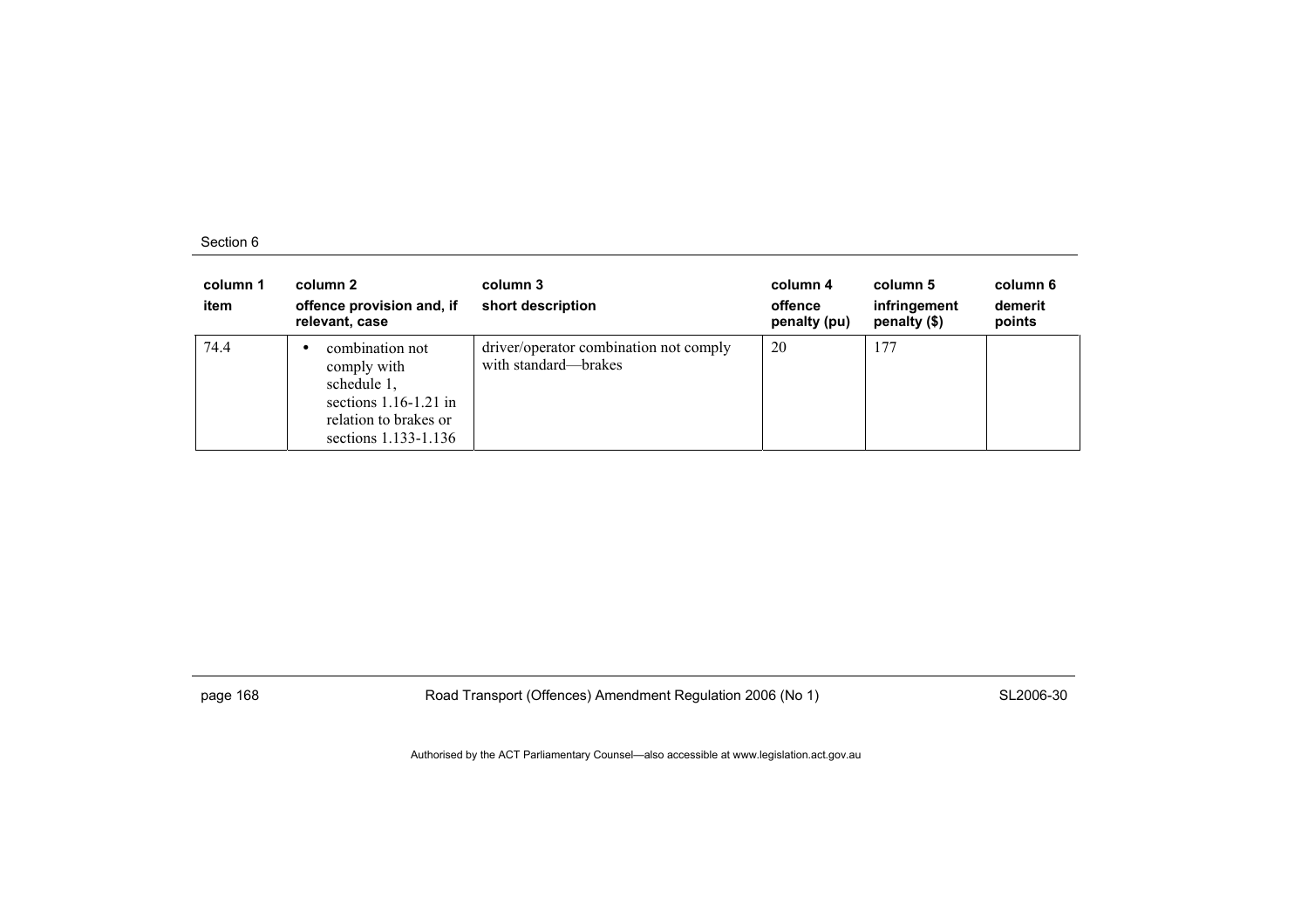| column 1<br>item | column 2<br>offence provision and, if<br>relevant, case                                                                                                                                                                              | column 3<br>short description                                            | column 4<br>offence<br>penalty (pu) | column 5<br>infringement<br>penalty (\$) | column 6<br>demerit<br>points |
|------------------|--------------------------------------------------------------------------------------------------------------------------------------------------------------------------------------------------------------------------------------|--------------------------------------------------------------------------|-------------------------------------|------------------------------------------|-------------------------------|
| 75               | 111(2)                                                                                                                                                                                                                               |                                                                          |                                     |                                          |                               |
| 75.1             | vehicle in<br>٠<br>combination not<br>comply with<br>schedule 1,<br>sections $1.16-1.21$ in<br>relation to something<br>not dealt with<br>elsewhere in this item<br>or another provision<br>not dealt with<br>elsewhere in this item | driver/operator vehicle in combination not<br>comply with standard—other | 20                                  | 107                                      |                               |

SL2006-30 Road Transport (Offences) Amendment Regulation 2006 (No 1) page 169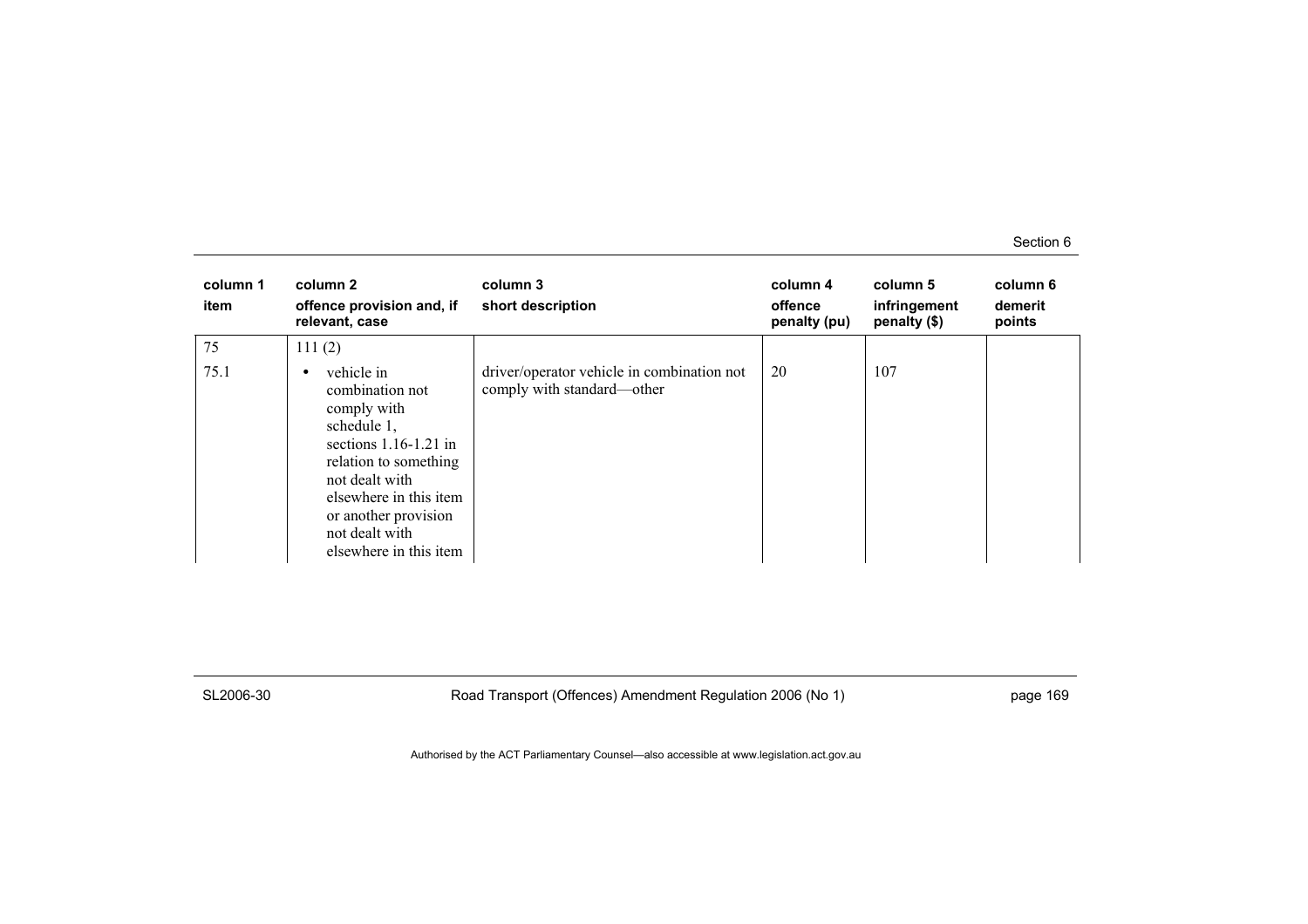| column 1<br>item | column 2<br>offence provision and, if<br>relevant, case                                                                                                                     | column 3<br>short description                                                | column 4<br>offence<br>penalty (pu) | column 5<br>infringement<br>penalty (\$) | column 6<br>demerit<br>points |
|------------------|-----------------------------------------------------------------------------------------------------------------------------------------------------------------------------|------------------------------------------------------------------------------|-------------------------------------|------------------------------------------|-------------------------------|
| 75.2             | vehicle in<br>٠<br>combination not<br>comply with<br>schedule 1,<br>sections $1.16-1.21$ in<br>relation to brakes or<br>sections 1.133-1.136<br>and<br>sections 1.143-1.153 | driver/operator vehicle in combination not<br>comply with standard—brakes    | 20                                  | 177                                      |                               |
| 75.3             | vehicle in<br>$\bullet$<br>combination not<br>comply with<br>schedule 1,<br>sections $1.16-1.21$<br>in relation to<br>couplings or<br>sections 1.166-1.180                  | driver/operator vehicle in combination not<br>comply with standard—couplings | 20                                  | 107                                      |                               |

page 170 **Road Transport (Offences) Amendment Regulation 2006 (No 1)** SL2006-30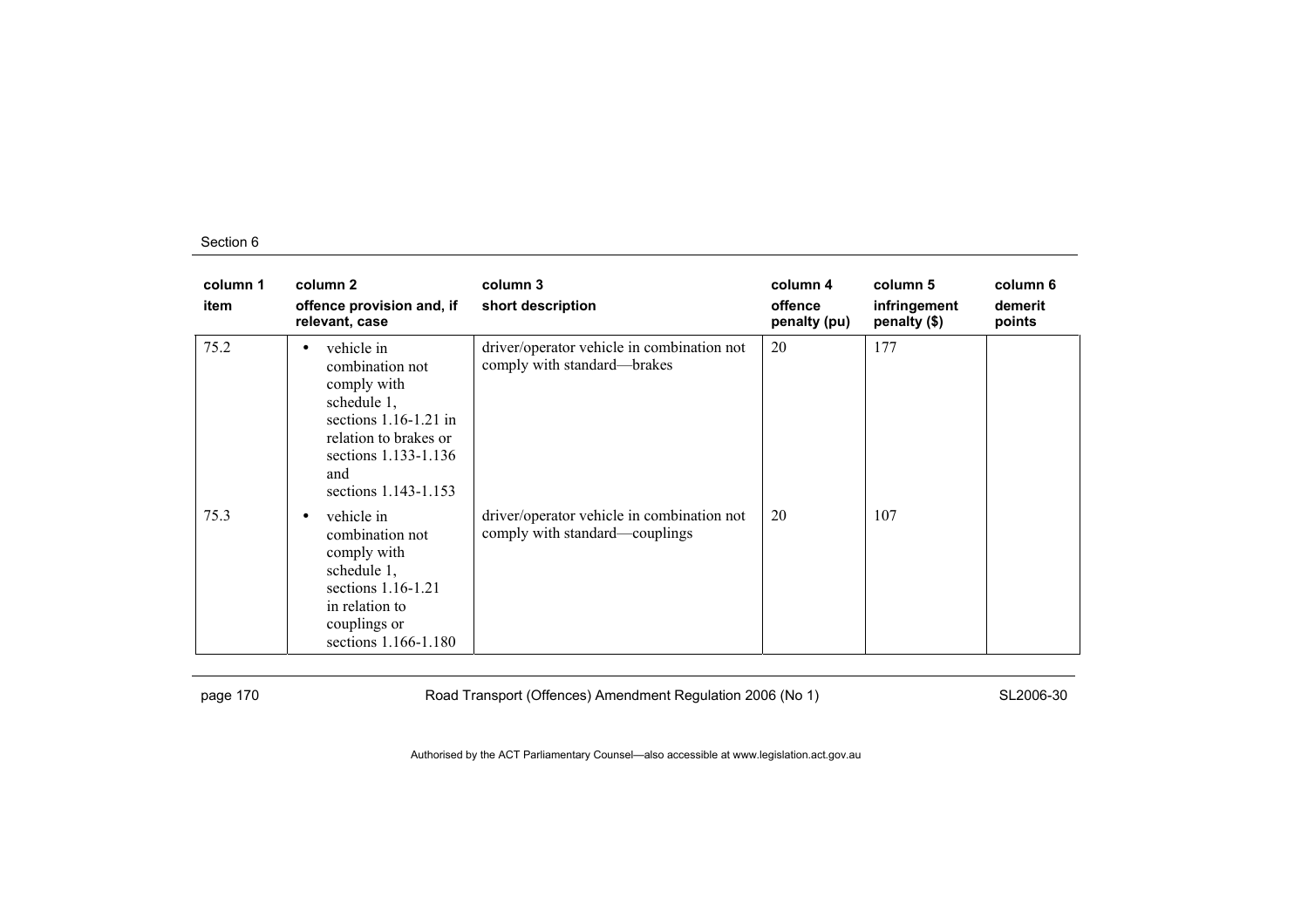| column 1<br>item | column 2<br>offence provision and, if<br>relevant, case | column 3<br>short description                                                                                               | column 4<br>offence<br>penalty (pu) | column 5<br>infringement<br>penalty (\$) | column 6<br>demerit<br>points |
|------------------|---------------------------------------------------------|-----------------------------------------------------------------------------------------------------------------------------|-------------------------------------|------------------------------------------|-------------------------------|
| 76               | 114(3)(a)                                               | modify/add component contrary to<br>standards                                                                               | 20                                  | 80                                       |                               |
| 77               | 114(3)(b)                                               | modify/add component without<br>certification                                                                               | 20                                  | 80                                       |                               |
| 78               | 122(1)(a)                                               | authorised examiner not tell authority<br>about change of name as required                                                  | 5                                   | 80                                       |                               |
| 79               | 122(1)(b)                                               | authorised examiner not return certificate<br>of appointment to authority for amendment<br>after change of name as required | 5                                   | 80                                       |                               |
| 80               | 122(2)(a)                                               | authorised examiner not tell authority<br>orally about change of address as required                                        | 5                                   | 80                                       |                               |
| 81               | 122(2)(b)                                               | authorised examiner not tell authority in<br>writing about change of address as required                                    | 5                                   | 80                                       |                               |

SL2006-30 Road Transport (Offences) Amendment Regulation 2006 (No 1) page 171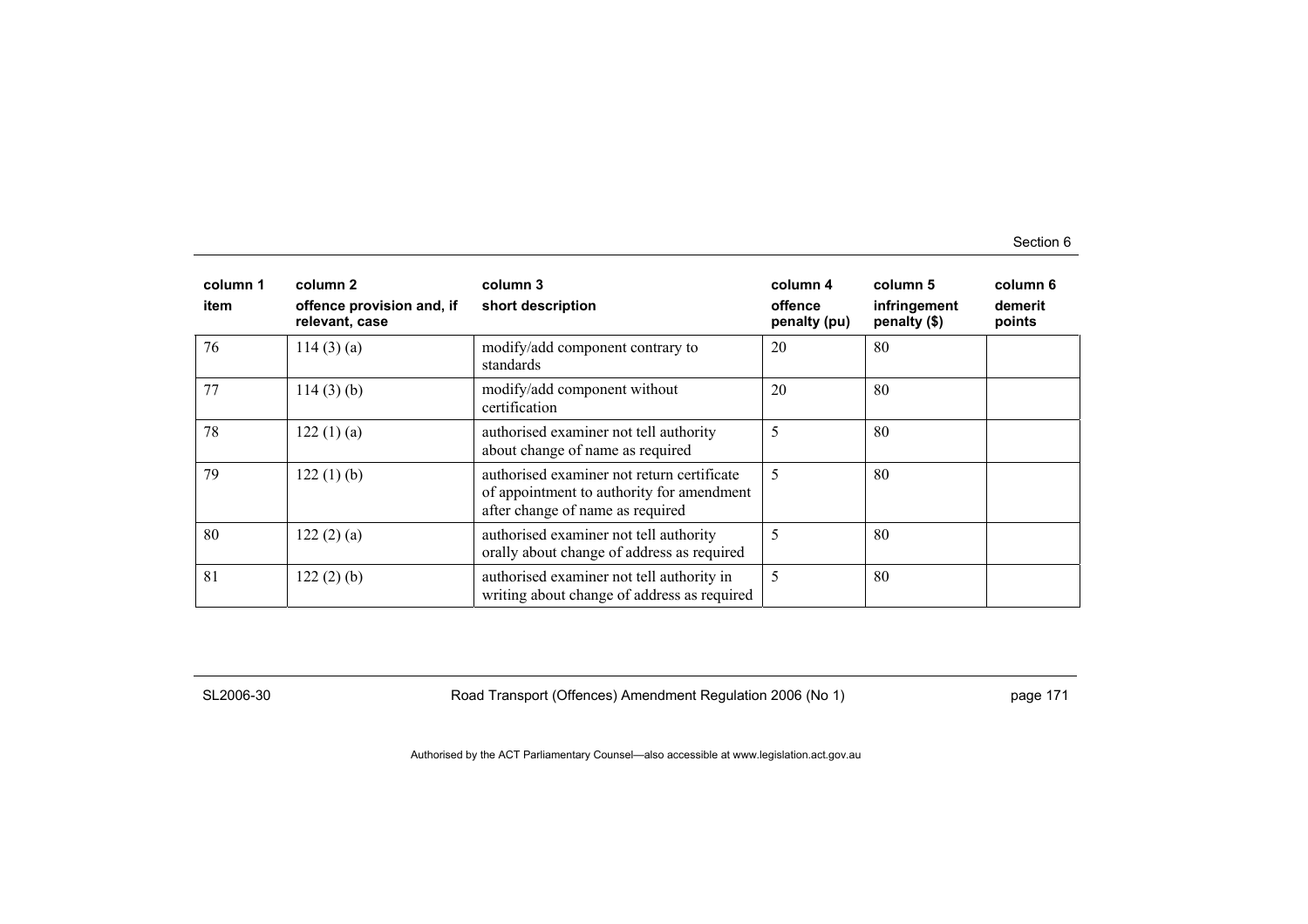| column 1<br>item | column 2<br>offence provision and, if<br>relevant, case | column 3<br>short description                                                                                                                  | column 4<br>offence<br>penalty (pu) | column 5<br>infringement<br>penalty (\$) | column 6<br>demerit<br>points |
|------------------|---------------------------------------------------------|------------------------------------------------------------------------------------------------------------------------------------------------|-------------------------------------|------------------------------------------|-------------------------------|
| 82               | 126                                                     | authorised examiner appointment<br>cancelled/suspended not return certificate<br>of appointment to authority as required                       | 20                                  | 80                                       |                               |
| 83               | 137                                                     | proprietor approval cancelled/suspended<br>not return certificate of approval of<br>premises to authority as required                          | 20                                  | 80                                       |                               |
| 84               | 138                                                     | proprietor not display certificate of<br>approval of premises as required                                                                      | 5                                   | 80                                       |                               |
| 85               | 139(1)(a)                                               | proprietor not keep up-to-date copy of light<br>vehicle manual/heavy vehicle<br>manual/Australian design rules at premises                     | 5                                   | 80                                       |                               |
| 86               | $139(1)$ (b)                                            | proprietor not keep up-to-date copy of<br>document applied/adopted/incorporated in<br>light vehicle manual/heavy vehicle manual<br>at premises | 5                                   | 80                                       |                               |

page 172 **Road Transport (Offences) Amendment Regulation 2006 (No 1)** SL2006-30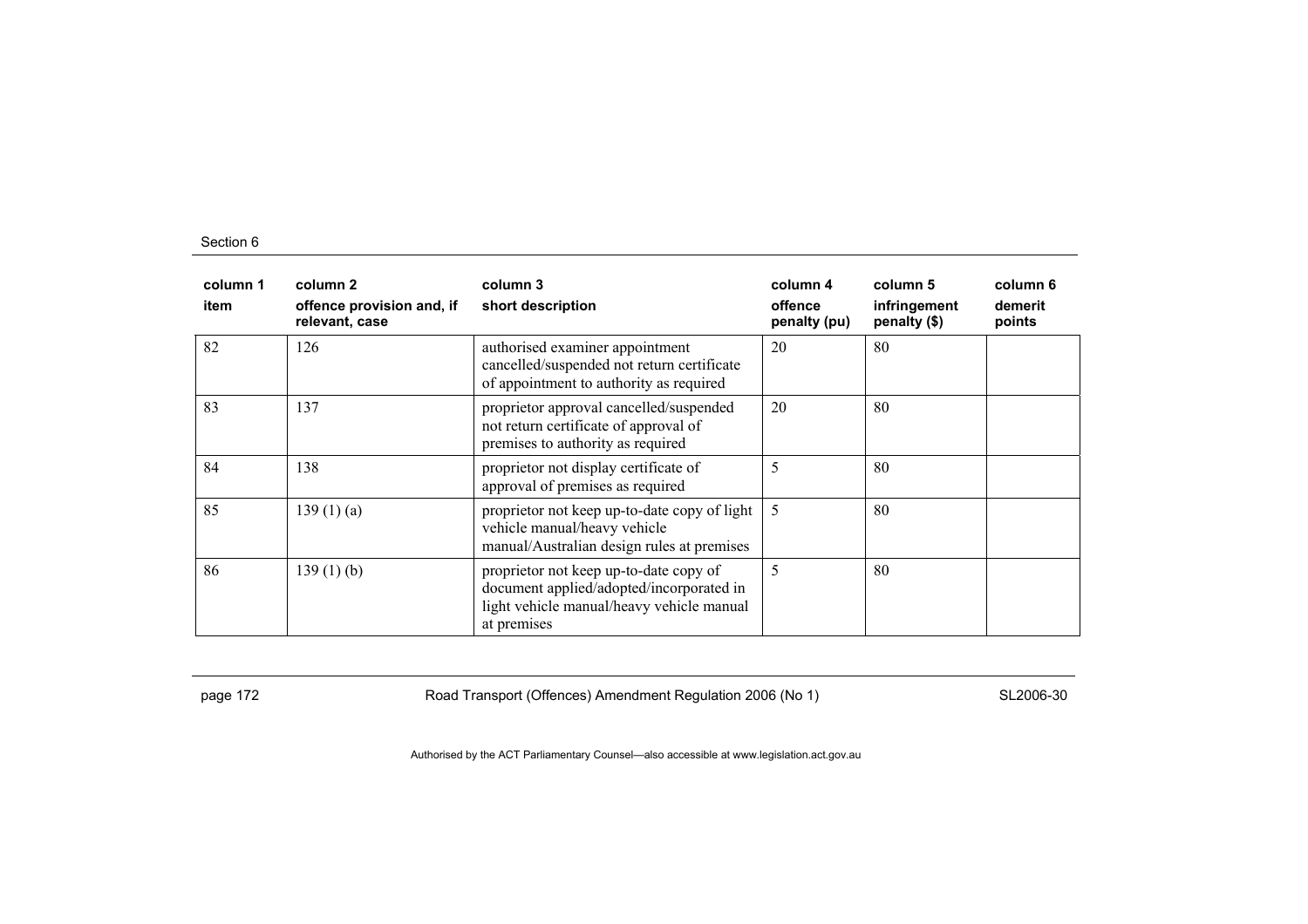| column 1<br>item | column 2<br>offence provision and, if<br>relevant, case | column 3<br>short description                                                                                        | column 4<br>offence<br>penalty (pu) | column 5<br>infringement<br>penalty (\$) | column 6<br>demerit<br>points |
|------------------|---------------------------------------------------------|----------------------------------------------------------------------------------------------------------------------|-------------------------------------|------------------------------------------|-------------------------------|
| 87               | 139(2)                                                  | proprietor not make copy of required<br>documents available for inspection as<br>required                            | 5                                   | 80                                       |                               |
| 88               | 140                                                     | proprietor not display approved inspection<br>station notice as required                                             | 5                                   | 80                                       |                               |
| 89               | 141(a)                                                  | previous proprietor not tell authority in<br>writing about ceasing to be proprietor as<br>required                   | 5                                   | 80                                       |                               |
| 90               | 141 $(b)$                                               | previous proprietor not return certificate of<br>approval for premises after ceasing to be<br>proprietor as required | 5                                   | 80                                       |                               |
| 91               | 142(a)                                                  | proprietor not tell authority about change<br>of name as required                                                    | 5                                   | 80                                       |                               |

SL2006-30 Road Transport (Offences) Amendment Regulation 2006 (No 1) page 173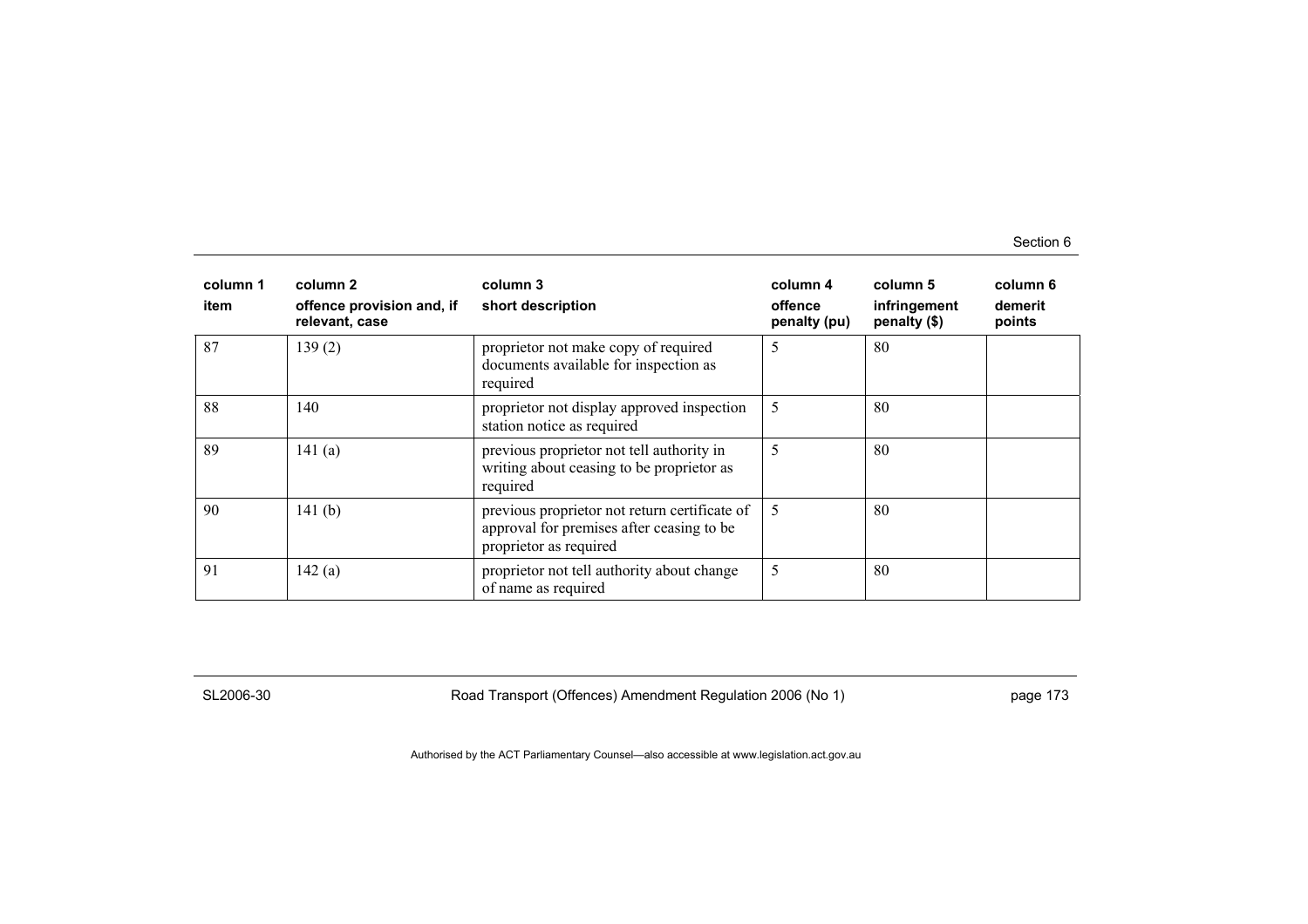| column 1<br>item | column 2<br>offence provision and, if<br>relevant, case | column 3<br>short description                                                                                               | column 4<br>offence<br>penalty (pu) | column 5<br>infringement<br>penalty (\$) | column 6<br>demerit<br>points |
|------------------|---------------------------------------------------------|-----------------------------------------------------------------------------------------------------------------------------|-------------------------------------|------------------------------------------|-------------------------------|
| 92               | 142 $(b)$                                               | proprietor not return certificate of approval<br>of premises to authority for amendment<br>after change of name as required | 5                                   | 80                                       |                               |
| 93               | 143(4)                                                  |                                                                                                                             |                                     |                                          |                               |
| 93.1             | for notice under<br>$\bullet$<br>143(2)                 | registered operator/person in control not<br>produce vehicle for inspection as required                                     | 20                                  | -80                                      |                               |
| 93.2             | for notice under<br>$\bullet$<br>143(3)                 | registered operator/person in control not<br>produce vehicle for inspection at changed<br>time/place as required            | 20                                  | -80                                      |                               |
| 94               | 147(a)                                                  | proprietor allow employee not authorised<br>examiner to test/inspect vehicle                                                | 20                                  | -80                                      |                               |

page 174 **Road Transport (Offences) Amendment Regulation 2006 (No 1)** SL2006-30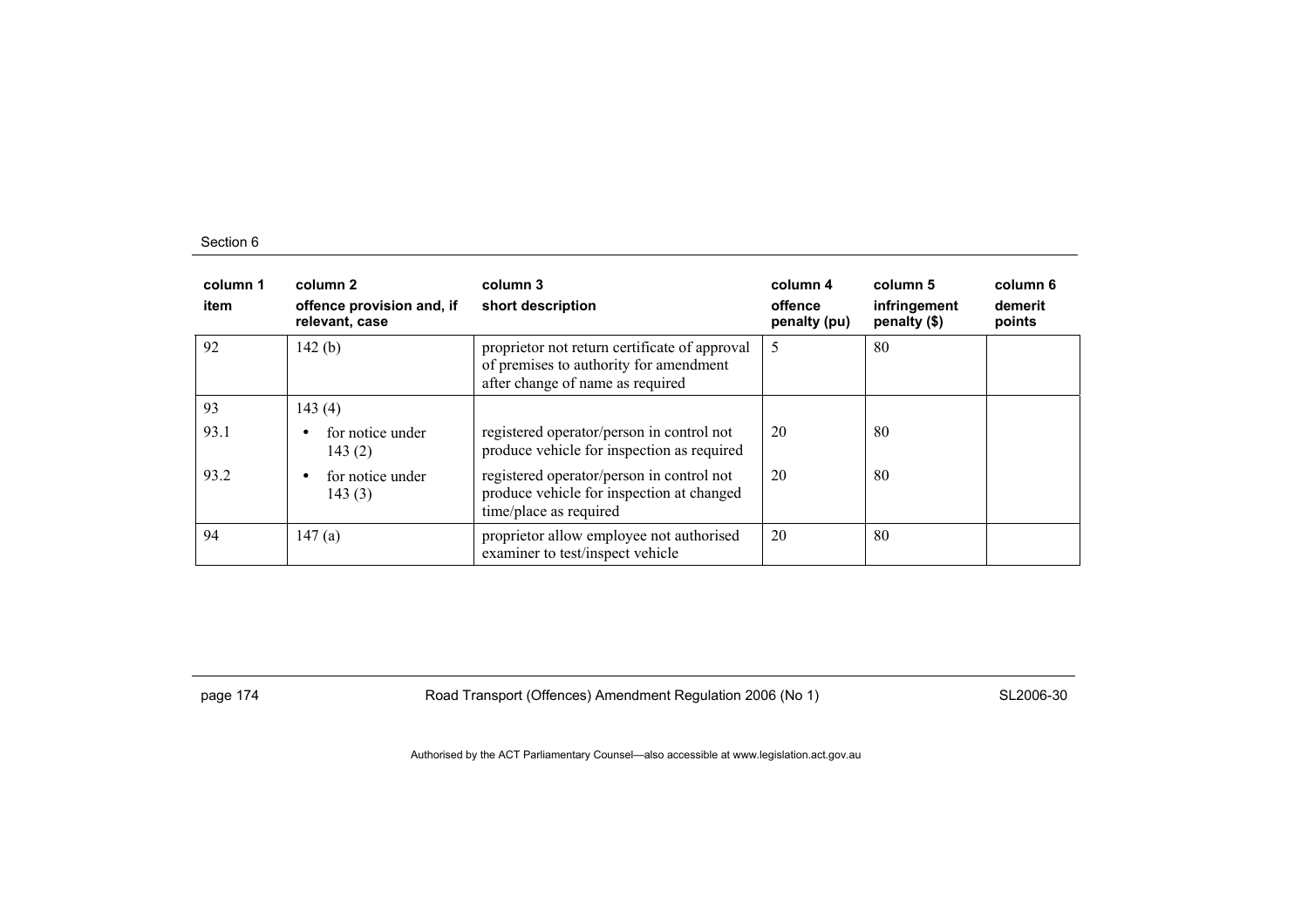| column 1<br>item | column 2<br>offence provision and, if<br>relevant, case | column 3<br>short description                                                                                                                                       | column 4<br>offence<br>penalty (pu) | column 5<br>infringement<br>penalty (\$) | column 6<br>demerit<br>points |
|------------------|---------------------------------------------------------|---------------------------------------------------------------------------------------------------------------------------------------------------------------------|-------------------------------------|------------------------------------------|-------------------------------|
| 95               | 147(b)                                                  | proprietor allow employee authorised<br>examiner to test/inspect vehicle not in<br>certificate of approval for<br>premises/examiner's certificate of<br>appointment | 20                                  | 80                                       |                               |
| 96               | 149(1)                                                  | person not authorised examiner inspect/<br>test vehicle                                                                                                             | 20                                  | 80                                       |                               |
| 97               | 149(2)                                                  | pretend to be authorised examiner                                                                                                                                   | 20                                  | 177                                      |                               |
| 98               | 149(3)                                                  | proprietor unapproved premises permit<br>inspection/testing of vehicle at premises                                                                                  | 20                                  | 80                                       |                               |
| 99               | 149(4)                                                  | proprietor pretend premises approved                                                                                                                                | 20                                  | 177                                      |                               |
| 100              | 151(2)                                                  | proprietor/person with custody/control not<br>produce copies/records to police<br>officer/authorised person for inspection                                          | 20                                  | 80                                       |                               |

SL2006-30 Road Transport (Offences) Amendment Regulation 2006 (No 1) page 175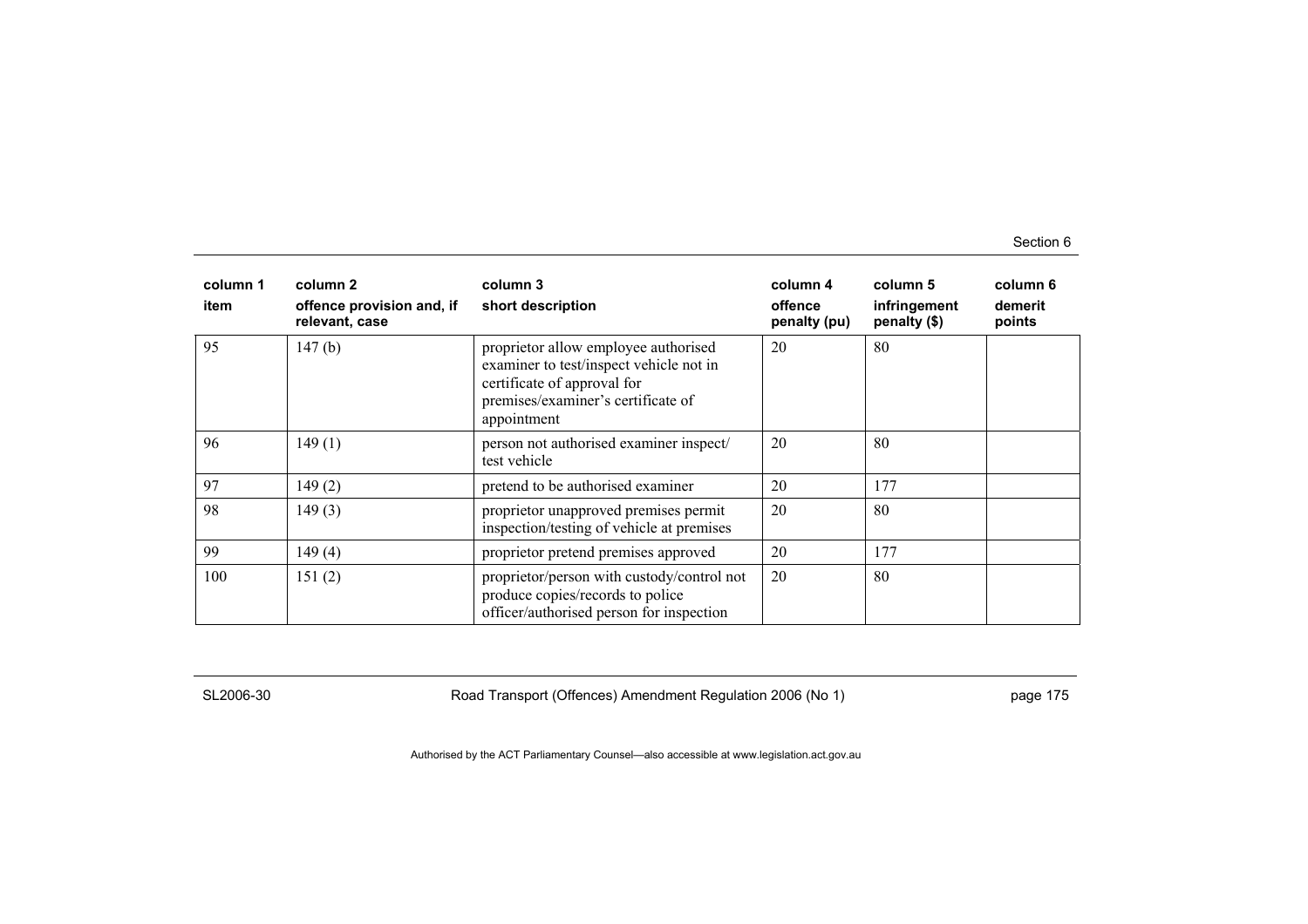| column 1<br>item | column 2<br>offence provision and, if<br>relevant, case | column 3<br>short description                                                                                                          | column 4<br>offence<br>penalty (pu) | column 5<br>infringement<br>penalty (\$) | column 6<br>demerit<br>points |
|------------------|---------------------------------------------------------|----------------------------------------------------------------------------------------------------------------------------------------|-------------------------------------|------------------------------------------|-------------------------------|
| 101              | 155(3)                                                  | operator not have allotted engine number<br>stamped on/attached to vehicle part as<br>required                                         | 20                                  | 80                                       |                               |
| 102              | 156(1)                                                  | stamp/attach component identification<br>number to vehicle part without authority                                                      | 20                                  | 80                                       |                               |
| 103              | 156(3)                                                  | change/deface/remove/interfere with<br>component identification number without<br>authority                                            | 20                                  | 80                                       |                               |
| 104              | 156(4)                                                  | knowingly possess vehicle part with<br>changed/defaced/removed/interfered with<br>component identification number without<br>authority | 20                                  | 80                                       |                               |
| 105              | 157(a)                                                  | person changing/replacing vehicle part not<br>tell authority about change/replacement as<br>required                                   | 20                                  | 80                                       |                               |

page 176 **Road Transport (Offences) Amendment Regulation 2006 (No 1)** SL2006-30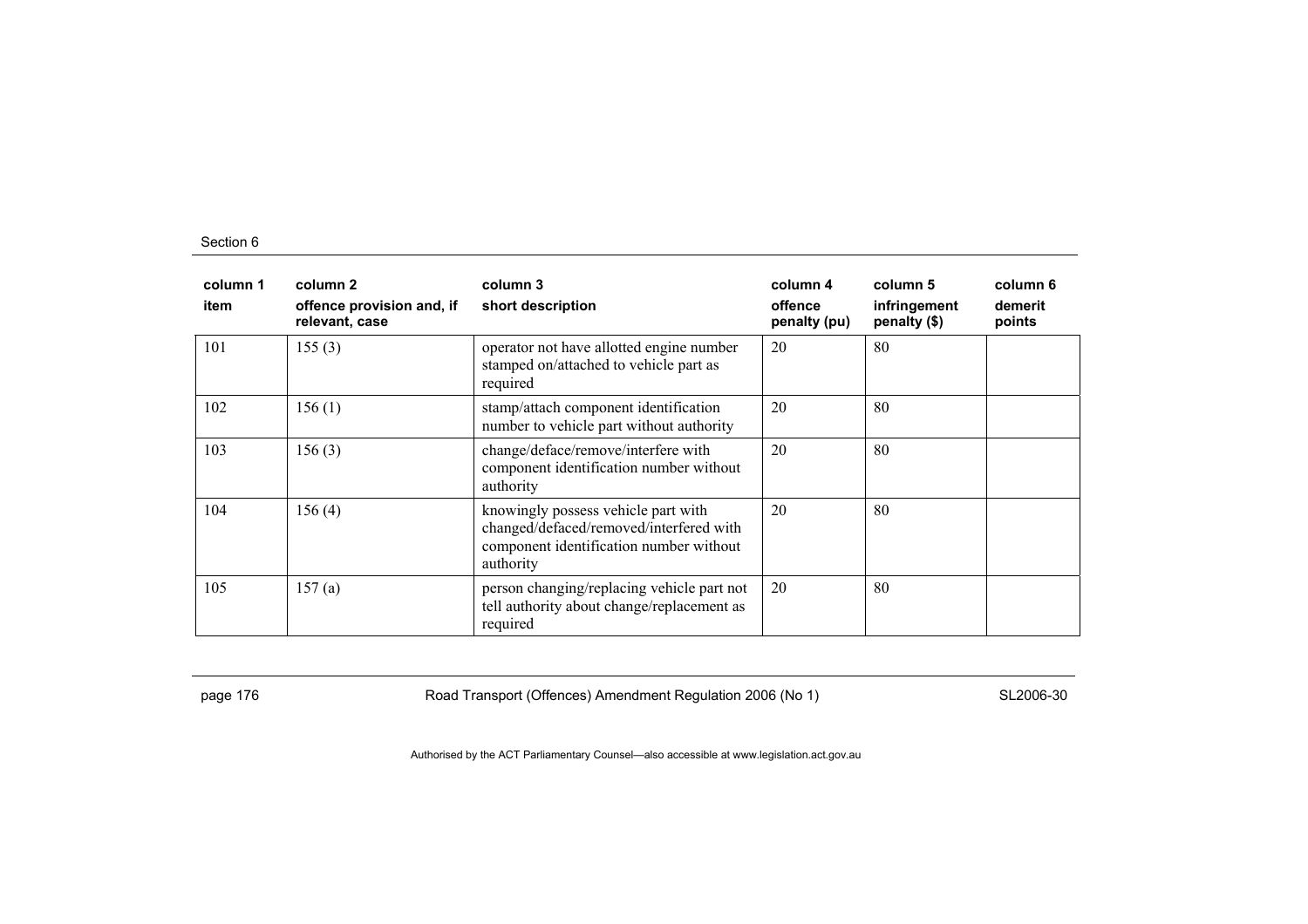Section 6

| column 1<br>item | column 2<br>offence provision and, if<br>relevant, case | column 3<br>short description                                                                               | column 4<br>offence<br>penalty (pu) | column 5<br>infringement<br>penalty $(\$)$ | column 6<br>demerit<br>points |
|------------------|---------------------------------------------------------|-------------------------------------------------------------------------------------------------------------|-------------------------------------|--------------------------------------------|-------------------------------|
| 106              | 157 <sub>(b)</sub>                                      | person changing/replacing vehicle part not<br>keep copy of notice as required                               | 20                                  | 80                                         |                               |
| 107              | 157(c)                                                  | person changing/replacing vehicle part not<br>produce copy of notice to police<br>officer/authorised person | 20                                  | 80                                         |                               |

SL2006-30 Road Transport (Offences) Amendment Regulation 2006 (No 1) page 177

Authorised by the ACT Parliamentary Counsel—also accessible at www.legislation.act.gov.au